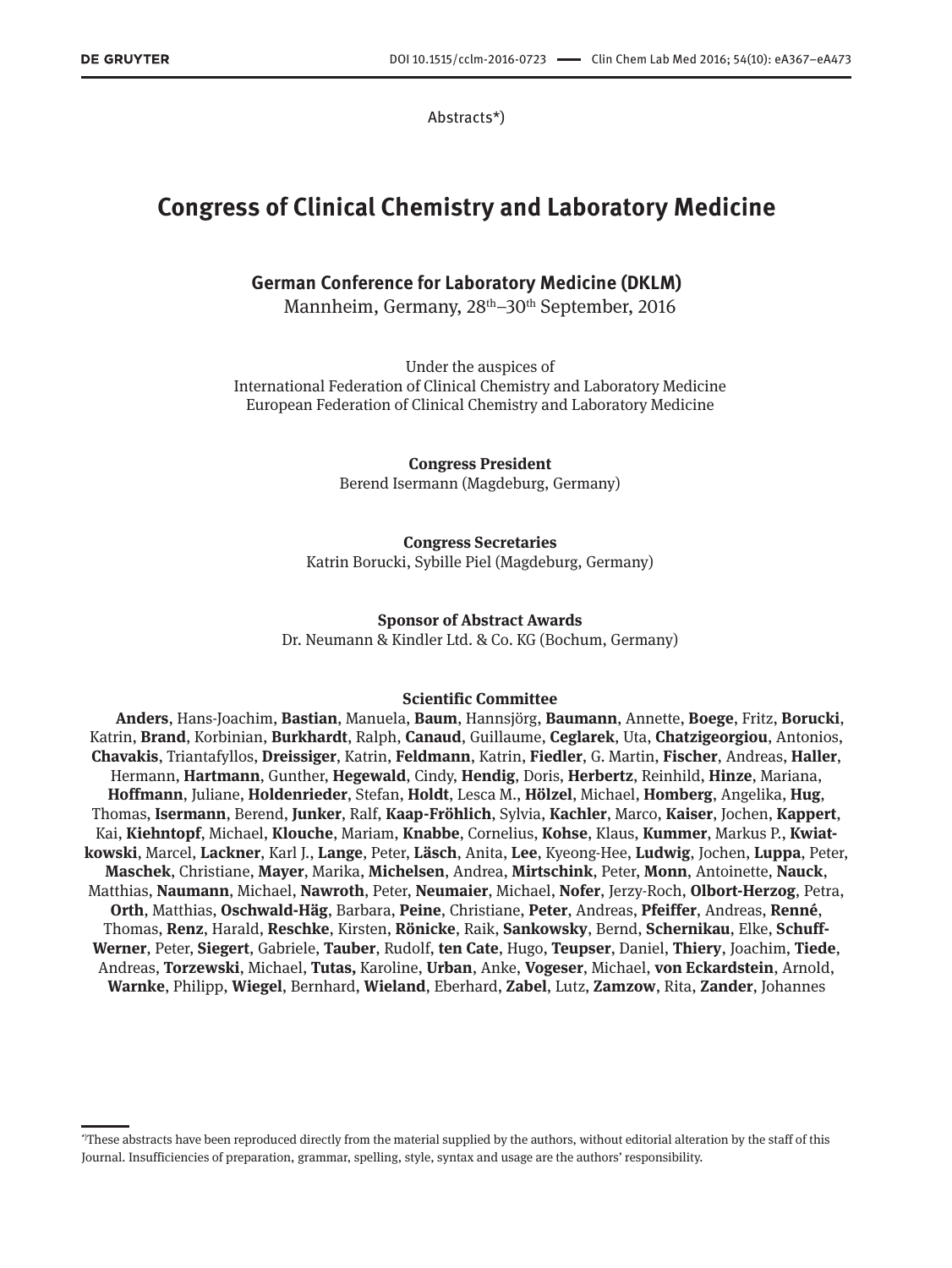# **M1: Mikroskopierkurs: Hämatologie - Schwerpunkt Anämien**

M1

### **Mikroskopierkurs- Schwerpunkt Anämien M1**

#### *R. Herwartz*

*1 RWTH Uniklinikum Aachen, Aachen, Deutschland*

Anämien sind häufige Erkrankungen und betreffen jedes Lebensalter. Die Erkennung einer Anämie mittels Blutbildbestimmung ist einfach, die weitere diagnostische Zuordnung kann jedoch eine große Herausforderung darstellen. In vielen Fällen ist die zytologische Beurteilung des nach Pappenheim gefärbten Blutausstrichs hilfreich, da Anämien häufig mit spezifischen Veränderungen der Erythrozytenmorphologie einhergehen. Die mikroskopische Blutbilddiagnostik stellt einen wesentlichen Bestandteil der Stufendiagnostik von Anämien dar. In einigen Fällen kann eine zusätzliche Knochenmarkzytologie hilfreich sein. Der Schwerpunkt des Seminars liegt in der eigenständigen Mikroskopie ausgewählter Blutund einiger Knochenmarkausstriche aus dem Themenkreis der Anämien. Darüber hinaus werden ergänzende, zur Diagnosestellung notwendige Untersuchungen vorgestellt und lehrreiche Informationen zur Physiologie der Erythropoese und zu den einzelnen Krankheitsbildern vermittelt.

# **W1: Workshop Durchflusszytometrie - Anfänger**

**W1** 

### **"Flow cytometry for beginners"**

*B. Oschwald-Häg1*

*1 Ortenau Klinikum Offenburg-Gengenbach, Zentrallaboratorium, Offenburg, Deutschland*

Flow cytometry plays a major role in the diagnosis of various hematological disorders. It is therefore of great importance to achieve a standardized work.

This includes an understanding of the principle of the technical bases, such as the device setting, the presentation of the results and the interpretation of results.

This requires a diversity of quality control and a targeted fault analysis.

Content of the workshop are:

- principle of flow cytometry
- Design and Machine Setting
- presentation of the results and the quality control
- investigation procedure based on an immune status
- measurement and interpretation of results

# **W3: Orientierende Personalbedarfsermittlung**

W3

#### **Orientierende Personalbedarfsermittlung**

M. Mayer<sup>1</sup>

1 1K - Die Krankenhausberater GmbH, Speyer, Deutschland

Der Arbeitsbereich der MTLA hat sich in den letzten Jahrzehnten massiv gewandelt. Ursache ist die fortschreitende Mechanisierung und Automatisierung der Labordiagnostik, so dass mit dieser Entwicklung Einflüsse auf den Personalbedarf gegeben sind. Im Gegensatz zum niedergelassenen Bereich hat ein Krankenhauslabor mit der Sicherstellung der 24-stündigen Laborversorgung für die stationären Bereiche jedoch zusätzliche Aufgaben. In dem Workshop werden die Grundlagen für die Berechnung des Personalbedarfs vermittelt, Praxisbeispiele gesammelt und Anwendungsbeispiele gerechnet. Zu berücksichtigen sind die tägliche Besetzung der Laborroutine, klinik- und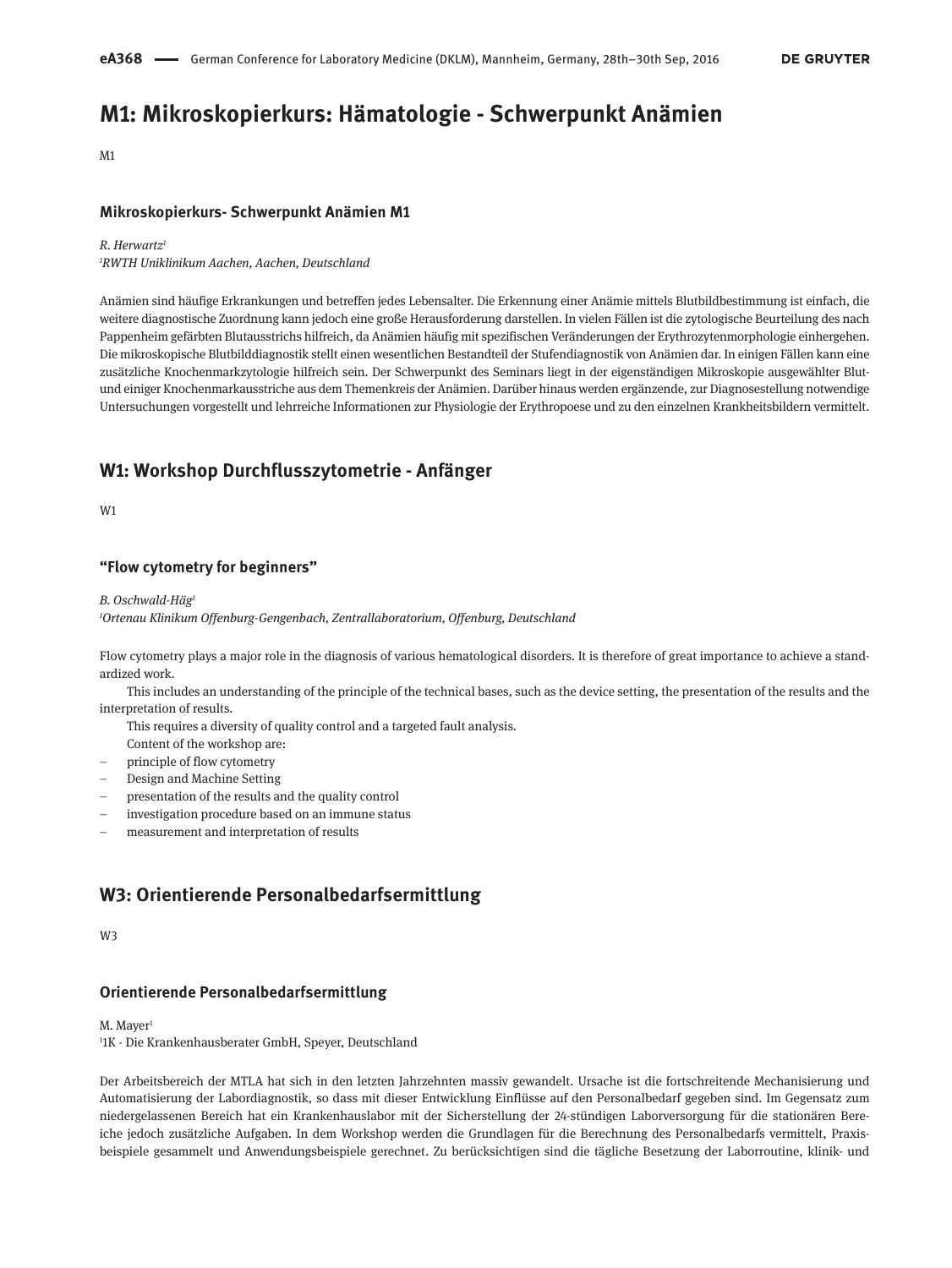laborindividuelle Gegebenheiten, Sonderdienstzeiten (Besetzung von Nachtund Wochenenddiensten) sowie nicht-analytische Tätigkeiten, um daraus eine aufwandsgerechte Besetzung der Abteilung abzuleiten.

# **W4: Durchflusszytometrie Fortgeschrittene**

W4

### **"Flow cytometry for experts"**

B. Oschwald-Häg<sup>1</sup>

1 Ortenau Klinikum Offenburg-Gengenbach, Zentrallaboratorium, Offenburg, Deutschland

The advanced course deepens the understanding of the measurement sample and it provides knowledge in lymphoma and leukemia diagnosis using standardized measurement methods.

- To assess the measurement of flow cytometric sample always include the microscopic assessment of blood and bone marrow Content of the workshop are:
- Technology: Indexes of blood and bone marrow (Gatingstrategien)
- Case studies from their own practice (laboratory)
- Quality control, proficiency testing

# **W5: Massenspektrometrie (Theorieworkshop mit Anwendungsbeispielen)**

W5

### **Massenspektrometrie (Theorieworkshop mit Anwendungsbeispielen)**

#### A. Mautner

*1 Joannem Research Forschungsgesellschaft mbH, HEALTH - Institut für Biomedizin und Gesundheitswesen, Graz, Österreich*

Mass spectrometry is an analytical technique which separates molecules according to their mass: charge ratio and provides molecular spectra for subsequent analysis. Mass spectrometry can be used in many fields ranging from medicine to doping controls, pharmacokinetic and pharmacodynamics and "omics- technologies", such as metabolomics and proteomics. Furthermore, mass spectrometry is highly suitable to identify and characterize a wide range of molecules.

In this theoretical workshop "Massenspektrometrie (Theorieworkshop mit Anwendungsbeispielen)", participants will learn how different analytical questions or research hypotheses can be solved by using mass spectrometry.

Different ionization techniques depending on sample matrix and type of analyte will be presented and advantages and disadvantages of different mass analyzers and hybrid mass spectrometers will be discussed. The interpretation of spectra and the detection of hidden information from a spectrum will also be a part of this workshop. In addition, participants will have the opportunity to present and discuss their own case studies.

# **W8: Clinical Reasoning in der BMA-Ausbildung**

**W8**

# **Uncovering Decision-making processes: Clinical Reasoning as a Framework for biomedical scientists in training and practice.**

*A. Homberg1 , S. Kaap-Fröhlich2 , C. Mahler1*

*1 Universitätsklinikum Heidelberg, Abteilung Allgemeinmedizin und Versorgungsforschung, Heidelberg, Deutschland 2 Universität Zürich, Zürich, Schweiz*

#### **Background**

Decision-making plays an important role in our everyday professional working life where decisions are usually based on personal expertise, experience, traditions and emotions. Reflective practice and well-founded transparent decision-making processes are however a prerequisite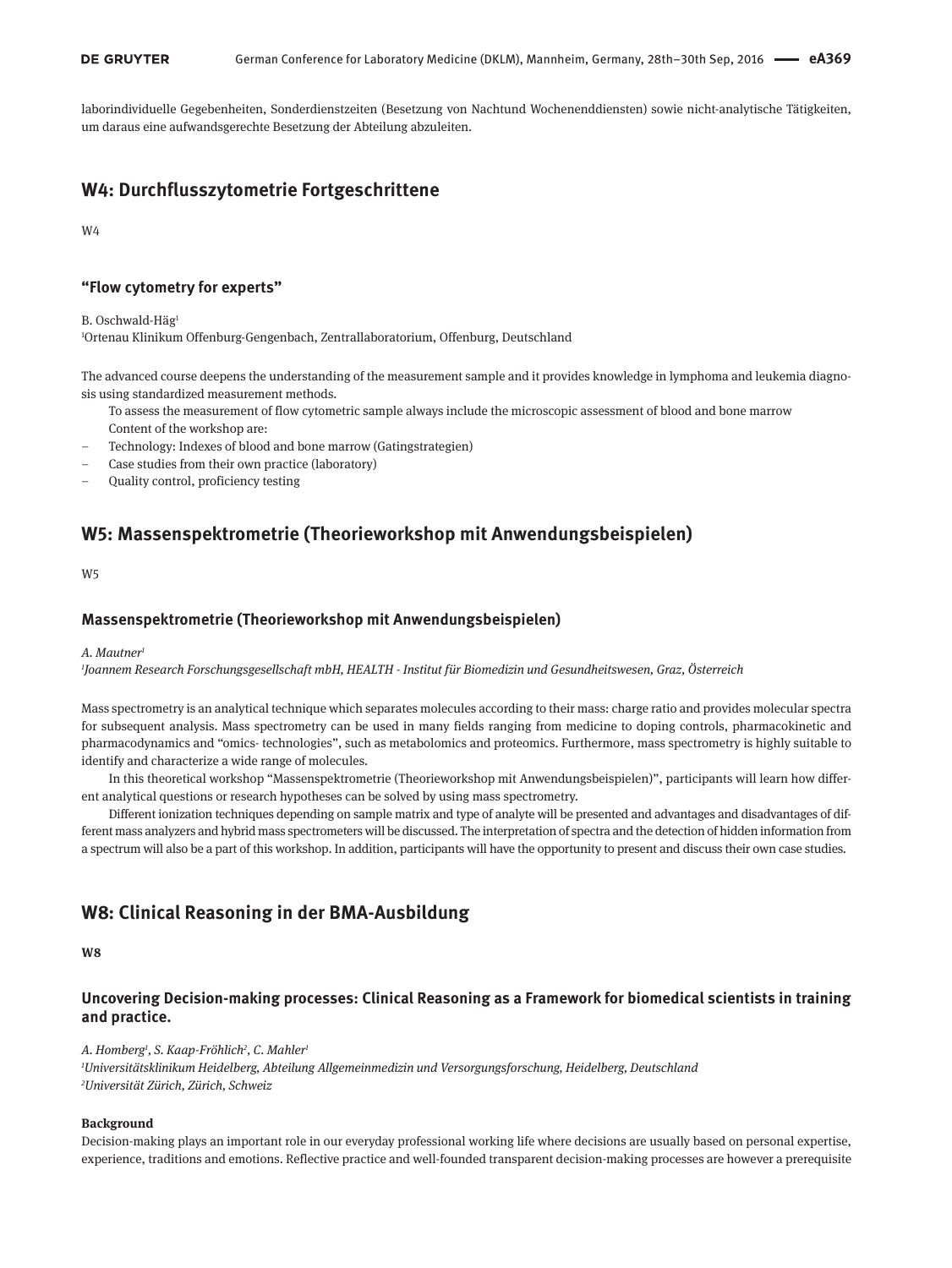to establish professional practice. Theoretical models to guide this process in vocational training, further education and practice are available in Nursing and the therapeutic professions. To date an appropriate model for biomedical scientists is missing.

# **Learning objectives**

The objective of this workshop is to clarify to which extent the model "Clinical reasoning", applied by therapists, can serve as a heuristic for biomedical scientists in order to reflect and communicate decision making processes. We will explore the models potential to promote professional expertise for biomedical scientists in vocational training, further education and everyday practice.

#### **Contents**

15 min: Introduction 15 min: Key note 1: What is Clinical Reasoning (CR)? 15 min: Key note 2: Learning experience with CR in the bachelorprogramme "Interprofessionelle Gesundheitsversorgung B. Sc.", Medizinische Fakultät Heidelberg. [Interprofessional Health Care B.Sc., Medical Faculty, University Heidelberg 45 min: Group work: Typical decision-making processes will be collected and assigned to the correspondending types of Reasoning within the CR-Modell. 45 min: Consolidation and discussion of the findings 30 min: Summary of significant statements for a discussion paper 15 min: Reflection and Feedback

#### **References**

Higgs J. Jones M.A. Loftus S. Christensen N. Clinical Reasoning in the Health Professions. 3. Aufl. Elsevier; 2008. Klemme B. Siegmann G. Clinical Reasoning: Therapeutische Denkprozesse lernen. 2. Aufl. Stuttgart: Thieme; 2015. Oberhauser H. Professional Reasoning für Biomedizinische AnalytikerInnen: Denkprozesse bewerten und sichtbar machen. Biomed austria. 2013: Winter: 9-11.

# **W9: Mentoring Praktiker Workshop "Mentoringkonzepte" "Schulung, Kompetenzprüfung und Lernaufgaben"**

*W9.1*

#### **Part I Training in laboratory medicine laboratory**

*B. Sankowsky1 Labor Berlin GmbH, Präsenzlabor im Vivantes Humboldt-Klinikum, Berlin*

Keywords: Rili-BÄK, accreditation, PDCA cycle "training and competence", MIQ concept, qualified admission, new employment field

Legally required by New RiliBÄK (Guideline of the German Medical Association):

"Rules should be established and documented, how and by whom must be the training of new employees in new analysis systems or lah tests."

Certified and accredited laboratories (DIN EN ISO 9001 and 15189) "shall retain appropriate documented information as evidence of competence."

The workshop factors and conditions are explained and illustrated practical examples of training conditions. There should be taught that they as an employee entitled to qualified admissions by specially trained. Mentors or quality manager could process oriented assume planning (mentoring concept) and coordination of the interested parties on behalf of the Head of Laboratory - a new employment field for more educated analysts in the laboratory management?

W9.2

### **Introduction to the development of learning tasks**

*A. Urban1*

*<sup>1</sup> Institut für Labormedizin und Hygiene, Klinikum der Stadt Ludwigshafen gGmbH, Ludwigshafen am Rhein, Deutschland*

Keywords: learning process, acquisition of skills and abilities, problem solving, reflection

The didactic-methodical instrument of learning task has his beginning already in the nineties in the industrial, technical and commercialadministrative area. Experiences from the nursing sector confirm that a use of learning tasks in real professional situations promotes the acquisition of skills and abilities as well as the individual learning process in particular.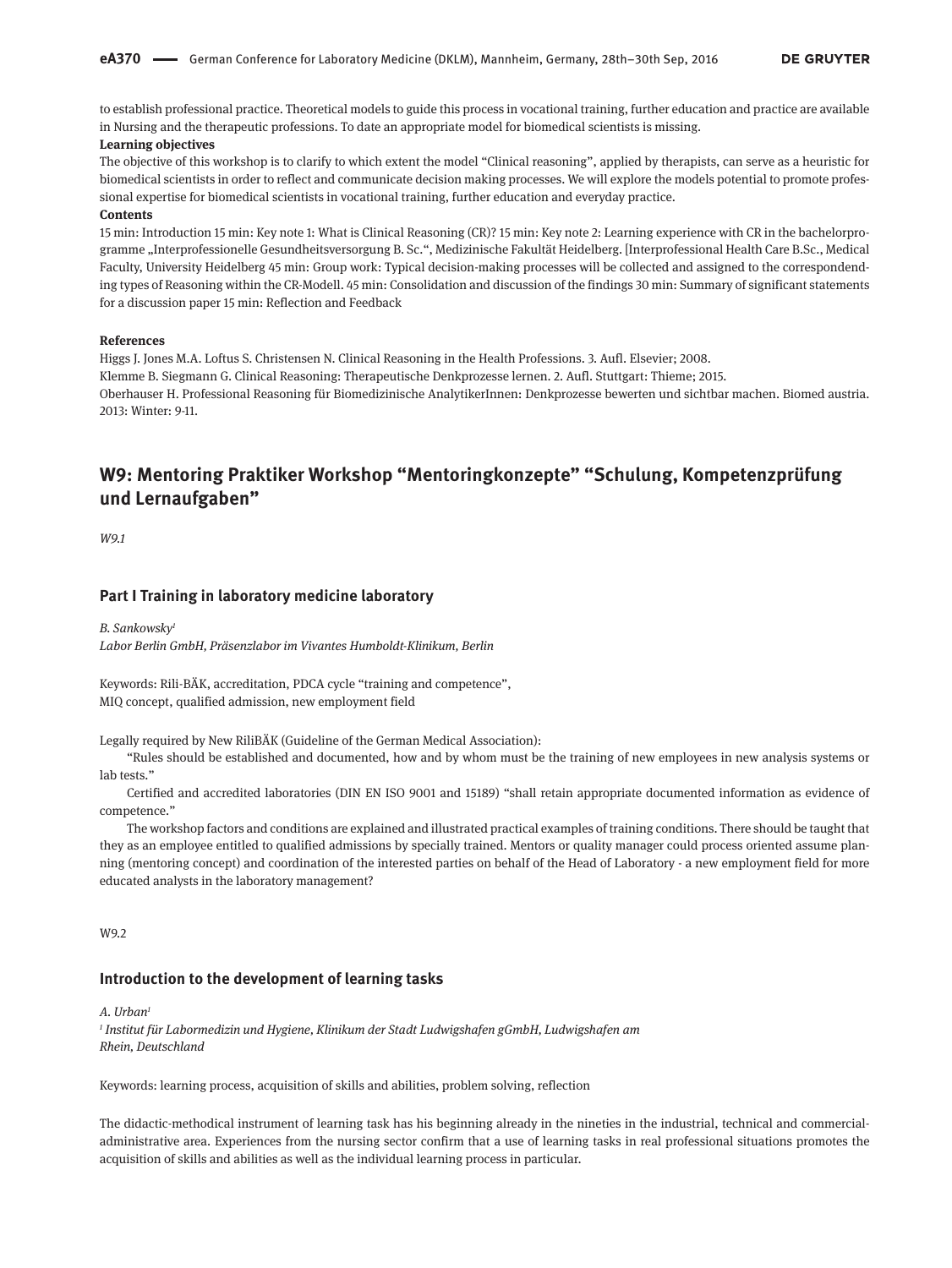The work processes in the field of biomedical analytics undergoing currently enormous changes, so an implementation of learning tasks in the practical part of the education in the area of biomedical analytics and their education paths (z. B. POCT-Coordinator, POCT-Manager) can be used to optimize learning processes of this branch of profession.

The principal purpose in the use of learning tasks is the development of professional action competence, within the meaning of knowledge-based problem solving ability. The knowledge necessary for problem solving and the necessary competence arise from the respective action situation. Knowledge and experiences are activated and develops individual concepts for problem solving.

The protection as well as the deepening of the qualification provides the opportunity to link old with new content. Moreover, the achieved learning success is visible through the instrument of reflection and allows the learner to develop new strategies or modify known strategies.

# **W11: Crashkurs Biostatik with R**

*G. Hoffmann1 , A. Bietenbeck2 , P. Findeisen3 , R. Lichtinghagen4 , B. Northoff5 , F. Klawonn6*

*1 Trillium GmbH Medizinischer Fachverlag, Geschäftsführung, Grafrath, Deutschland*

 *Klinikum rechts der Isar TU München, Institut für Klinische Chemie und Pathobiochemie, München, Deutschland Labor Dr. Limbach und Kollegen MVZ, Endokrinologie, Onkologie und Knochenstoffwechsel, Heidelberg, Deutschland Medizinische Hochschule Hannover, Zentrum Laboratoriumsmedizin, Institut für klinische Chemie, Hannover, Deutschland Klinikum Großhadern der LMU, Institut für Laboratoriumsmedizin, München, Deutschland Helmholtz Centre for Infection Reseach, Bioinformatics and Statistics, Braunschweig, Deutschland*

The workshop will be organized by the DGKL working group Bioinformatics. One of the goals of this group is to establish biostatistics and bioinformatics in the further education in clinical chemistry and laboratory medicine. As a common and very powerful tool, the program package shall be introduced and trained.

The workshop consists of two parts:

- 1. Basic introduction into R, using the graphical user interface R Commander (Rcmdr)
- 2. Expanded functionality with adaptated R functions and special R Packages.

#### **Preparation**

In advance, each attendee should install R on his or her own laptop. Alternatively, the tutors offer access to their personal laptops for a limited number of participants.

The installation is simple and needs just a few minutes: open [www.r-project.org,](www.r-project.org) select an appropriate CRAN mirror server from the download section, and choose for example "Download R for Windows" / "Install R for the first time". Execute the installation and accept all proposals of the program with "OK" and "Continue". Instructions for Mac OS and Linux are also available.

In addition, the Rcmdr package is needed: Click on the menu item "packages | install packages", choose first the country, then "Rcmdr". After completion of the download, start Rcmdr with "load package" and follow the instructions with "Yes" and "OK". For an initial test enter any calculation in the upper field (e. g. 3 +5) and click on "execute command".

If you have problems with the installation, you may send an e-mail to georg.hoffmann@trillium.de, andreas.bietenbeck@tum.de, or frank.klawonn@helmholtz-hzi.de.

#### **Agenda**

In part 1, the attendees will learn how to read, check and modify data from various sources (Excel, text).

Data evaluation will include the graphical representation (e. g. histograms and boxplots) as well as common procedures for univariate and bivariate analysis (normal distribution check using QQ plots and Shapiro Wilk test, significance of difference using the t-test, correlation of two measurands using scatter plots and regression analysis). All methods will be practically applied and critically discussed.

In part 2, three typical routine applications will be partially performed, partially demonstrated:

- method comparison and quality control
- estimation of reference intervals and data normalization
- classification and discriminatory power

The attendees will learn how to expand the functionality of the R Commander with their own commands. Some of the more than 1,000 additional packages, which are available on the Internet, will be demonstrated.

# **S1 Seminar: Grundkurs Molekularbiologie**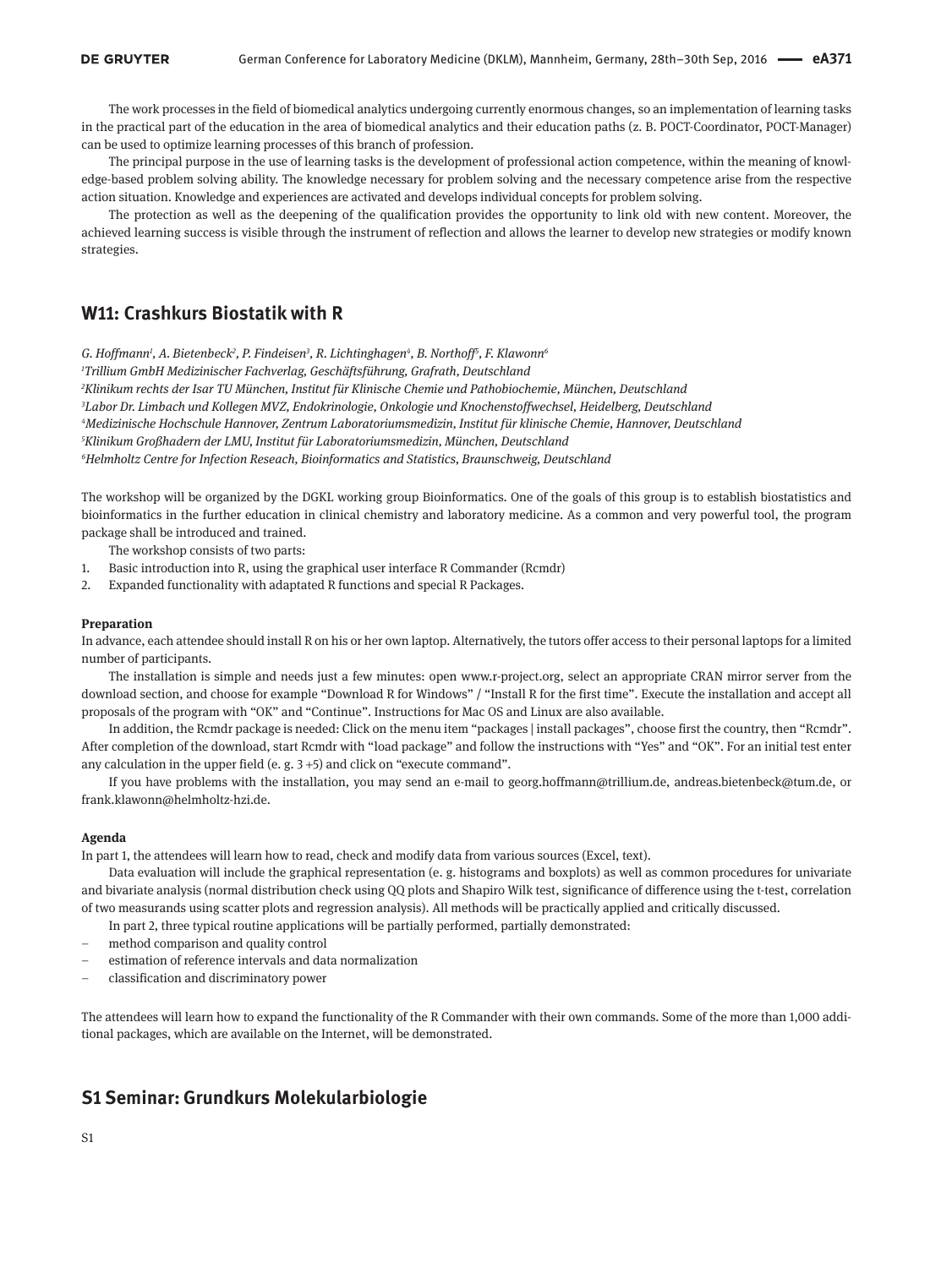### **Molecular diagnostics**

personalized medicine, quality management, and the German gene diagnostic act in the daily routine of a hospital laboratory

In the last 20 years molecular diagnostics have arrived in the clinical laboratory. Since that time the analytical requirements have continuously increased. The RiliBÄK, the German gene diagnostic act, and the DAkkS define the mandatory standards. Modern medicine demands patient adjusted therapies.

This workshop outlines the advantages and disadvantages of various molecular techniques. Furthermore, experiences in establishing in-house methods, performing proficiency tests, and addressing the requirements of the German gene diagnostic act and the RiliBÄK will be presented and discussed from the viewpoint of hospital laboratory routine.

# **S3: Harnsedimente**

S3

#### **Urinary sediment**

*J. Neuendorf1 1 Neuendorf Labordiagnostik, Wiesloch*

The urine sediment diagnosis in recent years experienced a huge boom and a certain reevaluation: The ability to get an insight into the qualitative and quantitative composition of the urine sediment very fast by simple laboratory equipment (centrifuge and microscope) qualifies the urine sediment diagnosis as an important and relevant method of examination.

The detailed and accurate morphological differentiation (isomorphic or dysmorphic erythrocytes, renal tubular-, transitional-, squamous epithelial cells, cell casts etc.) of the urinary sediment components makes possible a clear statement concerning the origin of the ingredients. This allows for a reliable diagnosis – for example of renal or post-renal diseases. Thus the modern urine sediment examination provides a safe diagnostic method for physicians and patients.

Especially the use of a phase contrast microscope facilitates the morphological differentiation of urine sediment components. The advantages of phase contrast microscopy over the brightfield technology are presented in this workshop. Numerous practical hints provide assistance in dealing with brightfield and phase microscopy.

Proper preparation and preanalytics of the urine sample are crucial for high quality urine sediment diagnostics and for reproducible results. Typical questions will be answered like: Which centrifugal RPM adjustment must be used? How quickly disintegrate the cellular components? What should be considered in correctly preparing an urine sample?

Morphological characteristics of urinary sediment components are illustrated and explained based on many digital images (brightfield and phase contrast) as well as short films.

The chemical testing using urine reagent test strips must be underpinned by the urine sediment diagnosis to get valid and meaningful results. Discrepancies between urine test strip and urinary sediment results will be explained.

This workshop will also address the current Guidelines of the German Medical Association (RiliBÄK) for urine analysis.

# **Talks**

#### **Tumortarget Identifizierung für Therapie und Diagnostik**

V03 - Talk Naumann

#### **Identifizierung neuer Zielmoleküle beim Magenkarzinom**

*M. Lim1 , O. Sokolova1 , M. Naumann2 1 Institut für Experimentelle Innere Medizin, Magdeburg, Deutschland 2 Institute of Experimental Internal Medicine, Magdeburg, Deutschland*

An einem Magenkarzinom erkranken in Deutschland jährlich ca. 20.000 Patienten. Die Kolonisation des Magenepithels mit dem humanpathogenen Keim *Helicobacter pylori* ist ein Risikofaktor für die Entstehung von Magenkarzinomen. Die relativen 5-Jahres-Überlebensraten beim Magenkrebs liegen bei 31 % für Frauen und 35 % für Männer. Hinsichtlich der Identifizierung von Biomarker zur Diagnostik von Frühstadien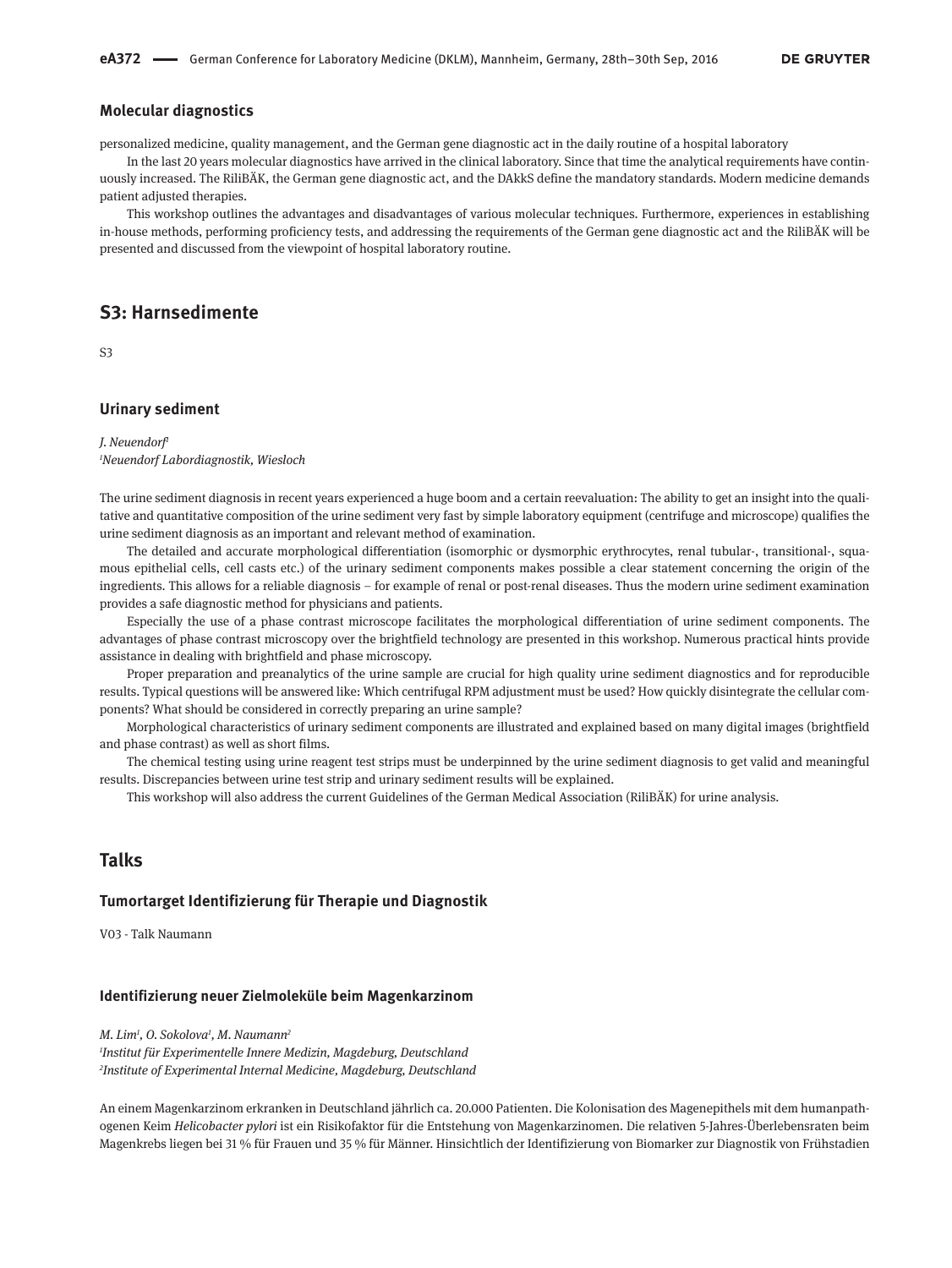des Magenkarzinoms existieren nur wenige Kenntnisse. Das Carbohydrate Antigen CA 72-4 dent als grober Serummarker für Magenkarzinome, während Frühmarker in Gewebeproben wenig erforscht sind. Im Rahmen unserer Forschung wurden Modifikationen von Signalproteinen (PKC, PKB) identifiziert, die als mögliche Frühmarker in Gewebeproben von Patienten (Magenbiopsien bzw. Resektionen) mit einer *H. pylori*-assoziierten chronischen Gastritis und Adenokarzinom dienen können. Aktuelle Forschungsergebnisse zu Faktoren (z.B. Deubiquitinylasen), die eine wichtige Rolle bei der Regulation der Überlebens (NF-kB)/Zelltod Signaltransmission im Magenepithel spielen, werden im Hinblick auf die Bedeutung neuer Biomarker und Zielstrukturen diskutiert.

V04 – Talk Poremba

#### **Stratifying of cancer patients for targeted therapies by molecular pathology and CDx**

#### *C. Poremba1*

*1 Pathologie München-Nord, München, Deutschland*

Companion diagnostics (CDx) is defined as a "product or technique specially designed for determining particular therapies for patients with already diagnosed disease or known predisposition". CDx nowadays belongs to the most important means of personalized medicine. The register "Personalisierte Medizin - in Deutschland zugelassene Arzneimittel", published annually by the "Verband forschender Arzeimittelhersteller (vfa)" comprises 41 active components for which CDx is mandatory before use for treatment. Among the latest substances is Olaparib (approved by the end of 2014) for the therapy of relapsed BRCA-mutated high-grade serous ovarial carcinoma and Osimertinib (approved in spring 2016) for inhibition of T790M-mutated EGFR. In approximately 60% of patients with non-small cell lung cancer (NSCLC) the EGFR T790M-mutation is the cause of resistance for therapy acquired resistance against tyrosin-kinase inhibitors of the 1st and 2nd generation. Even though the term CDx sounds new, it is a "good old friend" for pathologists: immunohistochemical analyses for estrogenand progesteron receptor expression in the context of anti-hormonal therapy for breast cancer is nothing else than CDx! In solid malignant tumors, pathologists mainly use CDx in breast cancer, gastric cancer, colorectal cancer, NSCLC, malignant melanoma and ovarial carcinoma. Hematopathologists (often together with hematological oncologists) in addition deal with CDx in leukemia and some lymphomas. The broad technical spectrum for CDx in pathology and molecular pathology comprises immunohistochemistry (e.g. ER-, PR-receptor, Her2/neu), in situ hybridization (FISH and/or CISH), PCR techniques and sequencing, including NGS. Financial analysts expect that the global CDx market will almost triplicate from approximately 3 billion US-\$ in 2014 to nearly 9 billion US-\$ by the end of the decade. But more important than economic aspects will be the benefits for cancer patients: certified quality insurance among the institutes of pathology all over Germany provides state of the art CDx and molecular diagnostics leading to more therapeutic success and less side effects, and finally to less health care costs.

#### **from bench to beside: Nephropathie**

V09 – Talk Speer

### **Lipoproteine bei Nierenkranken - von der Modifikation zur Funktion**

#### *T. Speer1*

*1 Universitätsklinikum des Saarlandes, Klinik für Innere Medizin IV, Nieren- und Hochdruckkrankheiten, Homburg/Saar, Deutschland*

High-Density Lipoproteine (HDL) und Low-Density Lipoproteine (LDL) stellen neben ihrer Funktion als Lipid-Carrier zentrale Regulatoren der Endothelfunktion, Inflammation, Koagulation und Zellhomöostase dar. Entscheidend werden diese Funktionen der Lipoproteine durch deren Protein- und Lipidzusammensetzung sowie zusätzlich durch posttranslationale Proteinmodifikationen beeinflusst. In den letzten Jahren konnte nachgewiesen werden, dass die Funktionalität von HDL und LDL sehr heterogen ist. So konnte eindrücklich gezeigt werden, dass "protektive" HDL bei Patienten mit chronischer Nierenerkrankung nicht nur ihre positiven Eigenschaften auf die Zellen des Gefäßsystems verlieren, sondern sogar in schädliche Partikel transformieren. HDL von Nierenkranken induzieren eine endotheliale Dysfunktion, fördern eine endotheliale Inflammation und wirken prokoagulatorisch. Passend dazu waren in klinischen Studien bei Nierenkranken höhere HDL-Cholesterin Serumspiegel nicht mit einer niedrigeren Mortalität assoziiert sind, wie dies bei Gesunden der Fall ist. Gleichzeitig konnte nachgewiesen werden, dass sich HDL-Partikel von Patienten mit Niereninsuffizienz strukturell von den denen gesunder Personen unterscheiden. Insbesondere spielt eine veränderte Protein- und Lipidzusammensetzung der HDL-Partikel eine wichtige Rolle bei der Veränderung der vaskulären HDL-Effekte. Zudem weisen die HDL-assoziierten Proteine bei Nierenkranken posttranslationale Modifikationen auf, die zusätzlich die protektiven Eigenschaften der HDL negativ beeinflussen. Gleiches gilt auch für die LDL von Patienten mit chronischer Nierenerkrankung. Deren Funktionalität wird insbesondere durch eine Carbamylierung von Lysin-Resten des Apolipoprotein B moduliert.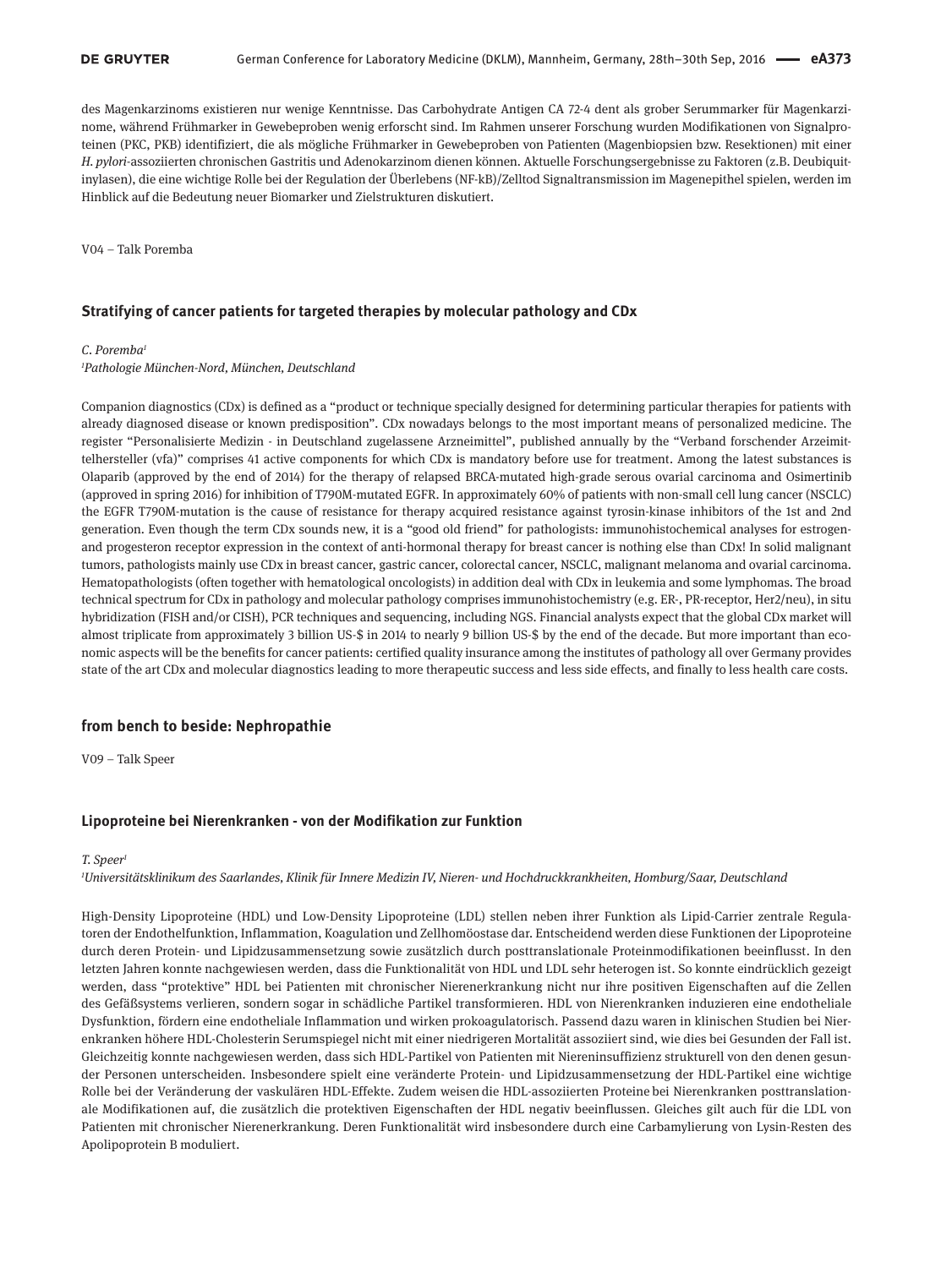Insgesamt besteht deshalb eine klare Beziehung zwischen der Struktur der Lipoproteine und deren funktioneller Rolle bei verschiedenen physiologischen Prozessen. Bei Patienten mit chronischer Nierenerkrankung stellen sowohl HDL als auch LDL entscheidende Faktoren bei der Entstehung und Progression einer mit der Niereninsuffizienz assoziierten Atherosklerose und Inflammation dar. Es zeigte sich zudem, dass die einfache Bestimmung von HDL-C und LDL-C keine sinnvolle Messgröße zur Abschätzung deren Funktionalität darstellt.

V10 – Talk Scherberich

### **Selected "biomarkers" to assess early stages of renal diseases**

Association of disturbed structure and function as shown by serum levels of uromodulin, a kidney specific antigen.

#### I. Scherberich

*1 Städt.Klinikum München-Harlaching, STKLM, akadem. Lehrkrankenhaus der Ludwig-Maximilians-Universität München, KfH München-Süd und KfN, München*

Patients suffering from chronic renal failure usually do not reveal any characteristic symptoms, even in late phases of the disease. Thus, a mayor goal of laboratory analysis is to better diagnose renal injury at an early stage, e.g. by assessing urinary components (protein, Hb, blood, leucocytes, etc.) and cellular constituents (casts, tubular cells) through microscopic analysis of the urinary sediment, especially to exclude the socalled "active sediment" indicating a progressive kidney disease. Basic diagnostic procedures also include estimation of serum creatinine and calculated glomerular filtration rate (eGFR MDRD, eGFR-Epi). Unfortunately, these endogeneous filtration parameters, not related to a defined kidney structure, excessively lack accuracy and precision, and depend on variable muscle mass, inflammation, malnutrition. eGFR based on cystatin-C is superior to eGFR based on creatinine although cystatin –C levels also vary by inflammation, haematological/lymphatic diseases, and pregnancy (placental synthesis of cystatin). Nontraditional "renal biomarkers" should overcome these drawbacks, their clinical utility is still a matter of debate, however.

#### *Biomarkers in urine (U):*

Potential "renal biomarkers" lack reliability due to high variations of urine volume, osmolality, salt content, enzymatic digestion etc. "Protein excretion patterns" to detect tubular and glomerular lesions apply the markers IgG, albumin and α1-microglobulin related to the urinary creatinine concentration (protein-creatinine index), and are widely used in a clinical routine setting. Biomarkers related to renal tissue components, not kidney specific however, are tubular enzymes (AP, AAP, GGT, ßNAG), NGAL, KIM-1, components of the epithelial cytoskeleton (villin, keratinfragments, actin), membrane proteins as detected by mono/polycloncal antibodies, glomerular antigens (sCD80 in minimal change glomerulopathy), cytokines (IL6,IL18), EGF, MCP1, sCD14) which may be excreted at an increased rate during kidney damage. Urinary components released from the nephron interfere with those shed from compensatory hypertrophic and hypermetabolic remaining nephrons, a fact that dramatically lowers their diagnostic reliability. Tamm-Horsfall glycoprotein (Uromodulin) is the only kidney specific antigen (synthesized by the thick ascending limb of Henle, TAL-segment) and is excreted into urine by an inverse relation to serum creatinine (lowest levels in CKD stage 4-5). However, urinary Uromodulin shows various molecular conformations (oligo/polymers), increased instability due to varying Ca++ concentrations, and proteolytic cleavage of antigenic sites. Nontraditional "kidney biomarkers" still need further evaluation, and have not been introduced until since into clinical routine.

#### *Biomarkers in blood/serum*

Novel serum markers of kidney diseases especially of more rare subsets imply antibodies directed against glomerular phospholipase A2 type-1 receptor (PLA2Ra) and "thrombospondin-type 1 domain containing 7A" (THSD7A) presents in patients suffering from primary or secondary membranous glomerulonephritis. The diagnostic value of the soluble urokinase receptor (sUrokinase-type plas- minogen activator receptor, suPAR) to diagnose a focal & segmental glomerulopathy is still completely unclear, since the marker is also associated with a variety of other diseases which are completely unrelated to the kidney. Recently kidney specific uromodulin (see above) was revealed not only to be excreted into urine but also to enter the blood compartment and can be analysed by sensitive ELISA. Serum Uromodulin (sUmod) is a very stable antigen, and serum levels are around 1000 times lower compared to urinary Umod concentrations. Levels of sUmod already decrease in very early stages of renal failure (CKD 0 - CKD1) where serum creatinine, serum cystatin C and eGFR are still within normal ranges. sUmod decreases progressively with CKD stages and is lowest at CKD V and CKD Vd. The TAL-segment, the source of Uromodulin, is a mayor target in various forms of kidney alterations, híghly vulnerable to hypoxia, highly susceptible to various toxins, to ischaemia-reper -fusion injury, and structural changes of the TAL are closely related to the developent of acute renal injury (failure), as revealed by experimental animal studies. Presenting data on sUmod as a novel, sensitive and kidney–specific biomarker will be a main issue of the lecture.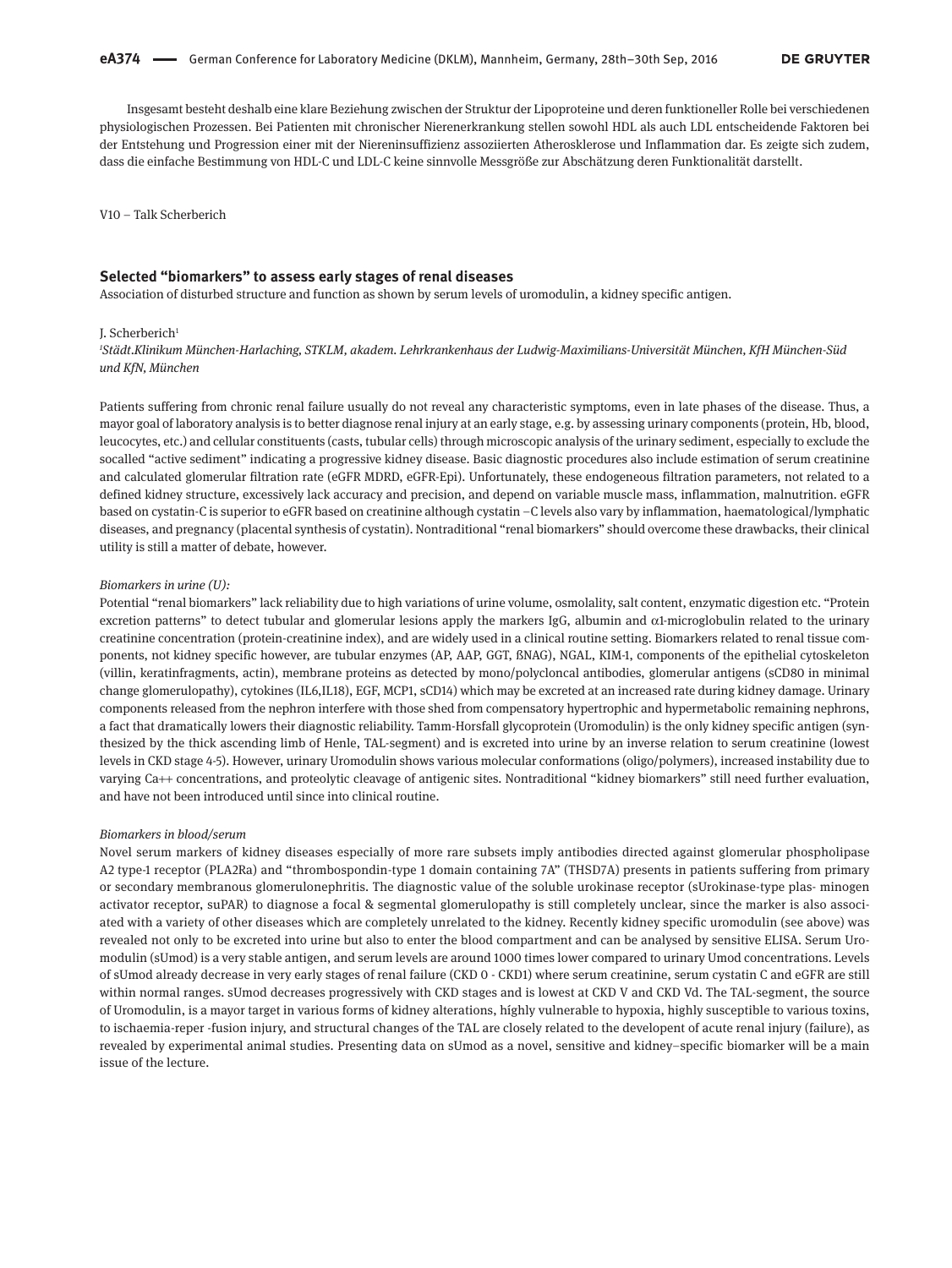### **DGKL / DVTA: Update Gerinnung**

V12 – Talk Langer

#### **Von-Willebrand-Faktor: erworbenes von-Willebrand-Syndrom trotz normaler Aktivität?**

#### F. Langer<sup>1</sup>

1 II. Medizinische Klinik und Poliklinik, Onkologie, Hämatologie und KMT mit der Sektion Pneumologie, Onkologisches Zentrum, Hubertus Wald Tumorzentrum - Universitäres Cancer Center Hamburg, Universitätsklinikum Eppendorf, Hamburg, Deutschland

Acquired von Willebrand syndrome (AVWS) is a rare, but potentially underdiagnosed bleeding disorder caused by quantitative and/or qualitative abnormalities of plasma von Willebrand factor (VWF). AVWS is associated with a variety of cardiovascular, autoimmune, and lympho- or myeloproliferative diseases, and its pathophysiology may include decreased synthesis, accelerated clearance, or increased proteolysis of plasma VWF. Many conditions associated with AVWS, such as hematological malignancies, severe atherosclerosis, aortic valve stenosis, or the use of extracorporeal circulatory assist devices (e.g. ECMO, LVAD), are characterized by dramatically increased plasma VWF. For this reason, patients with AVWS due to increased proteolytic degradation may present with normal or even increased VWF activity levels as assessed, for example, by solid-phase (e.g. VWF:CBA) or low-shear assays (e.g. VWF:RCo, VWF:GPIbM). In these patients, a pathological VWF activity/antigen ratio of < 0.7 may point to a structural defect of plasma VWF, but multimer analysis is usually required, and still considered the gold standard, to demonstrate a complete or relative loss of larger plasma multimers. In this regard, recent evidence indicates that quantification of the VWF propeptide (VWF:pp) and measurement of a proteolytic fragment specifically generated by ADAMTS13-mediated cleavage of plasma VWF provide valuable additional information in the diagnostic work-up of patients with AVWS: while patients with AVWS due to IgG MGUS, who typically responds to high doses of intravenous immunoglobulins, show an increased VWF:pp/VWF:Ag ratio (indicating accelerated immunologic clearance of plasma VWF), the laboratory profile of patients with aortic valve stenosis or left ventricular assist devices (LVADs) is characterized by dramatically increased VWF proteolysis. Understanding the pathophysiology of AVWS in various clinical conditions is not only a prerequisite for early and correct diagnosis of this potentially life-threatening bleeding disorder, but also mandatory for its efficacious management.

V13

#### **Platelet function testing: state of the art**

#### *K. Jurk1*

*1 Centrum für Thrombose und Hämostase (CTH), Universitätsmedizin der Johannes Gutenberg-Universität Mainz, Mainz, Deutschland*

Dysfunctional platelets cause bleeding or drive thrombosis that may occur as life-threatening complications. In clinical practice several platelet function tests are used particularly for the diagnosis of inherited and acquired platelet function disorders, for diagnostic monitoring of therapeutic platelet inhibition and for quality control of platelet concentrates. In case of a suspected platelet function disorder stained blood smear analysis and light transmission aggregometry are recommended as first-step tests. However, distinct platelet function defects are associated with variable alterations of platelet aggregation or even normal aggregation patterns in response to different platelet agonists. Therefore, complex analyses of platelet function using flow cytometry, lumi-aggregometry, platelet adhesion, thrombin generation and thrombus formation assays as well as functional ELISA assays, combined with immunofluorescence microscopy, electron microscopy, Western blotting, are still necessary for a differential diagnosis. Point-of-care platelet function tests performed in whole blood are not recommended for the diagnosis of platelet function disorders due to limits of sensitivity, but are useful to monitor anti-platelet therapy. Case reports with applied diagnostic approaches are presented to demonstrate strengths and limitations of classical and advanced tests of platelet function.

#### **a.u.la - Update gynäkologische Endokrinologie**

V14

#### **Endokrinologische Ursachen von Zyklusstörungen**

### *N. von Ahsen1*

*1 Medizinisches Labor Bremen, Bremen, Deutschland*

Kliniker schätzen bei der Abklärung endokrinologischer Störungen einen zielführenden Laborbefund mit Kommentar. Der Hormonstatus bei Zyklusstörungen der Frau bietet sich für eine systematische Abklärung nach Leitsymptomen und diagnostischen Pfaden an. Klinische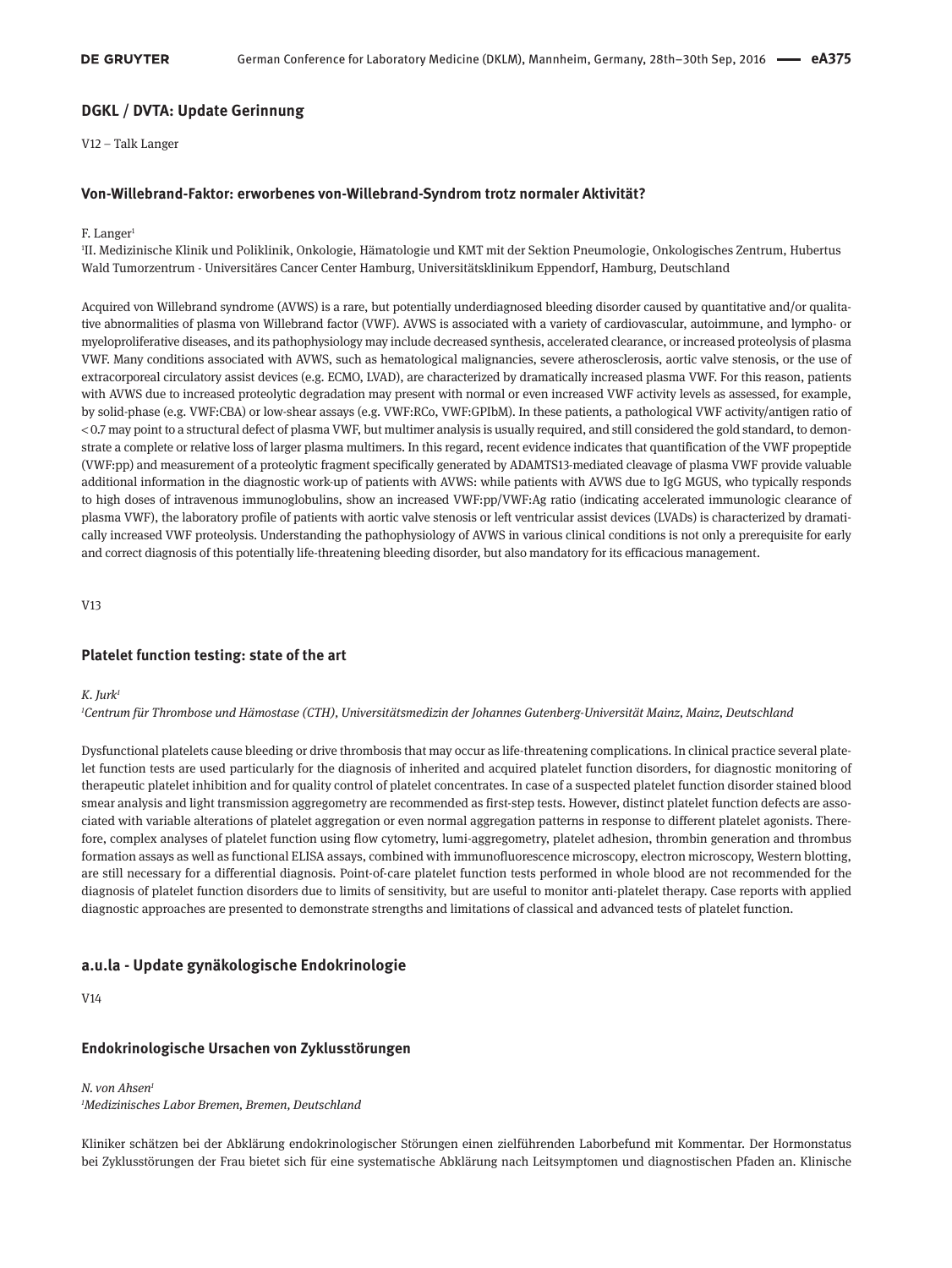Verdachtsdiagnosen können zwar zielgerichtet mit Laboranalytik ausgeschlossen werden (z.B. Hyperandrogenämie? DHEAS und Testosteron unauffällig. Befund: Keine Hyperandrogenämie), jedoch kann im Allgemeinen nur eine umfassendere Analytik angeraten werden. Um bei dem Beispiel zu bleiben: So finden sich auch ohne klinische Zeichen der Hyperandrogenämie (Akne, Hirsutismus, Haarausfall) nicht selten relevante Erhöhungen von DHEAS und Testosteron, die eine biochemische Hyperandrogenämie belegen.

Als Laborprofil bietet sich in der frühen Follikelphase (3.-5. Zyklustag) die Untersuchung von TSH, Prolaktin, LH, FSH, Östradiol, DHEAS, Androstendion, Testosteron und SHBG an. In der mittleren Lutealphase (21. Zyklustag bei 28tägigem Zyklus) sollten LH, Progesteron und Östradiol bestimmt werden, um Störungen der Follikelreifung zu erkennen, die dann ihrerseits zu einer gestörten Lutealfunktion führen. Der Befundkommentar sollte auf Diskrepanzen zwischen dem lt. klinischer Angabe erwarteten Zyklusstatus und "biochemischer Realität" hinweisen und auf mögliche Ursachen und therapeutische Konsequenzen hinweisen. Dieses setzt ein Verständnis der hierfür wichtigsten endokrinen Krankheiten voraus. Diese werden in dem Vortrag exemplarisch dargestellt: Beurteilung der ovariellen Reserve und der Lutealfunktion, Hyperandrogenämie, Hyperprolaktinämie, Schilddrüsenfehlfunktion.

V15 – Talk Ludwig

#### **Gynäkologische Endokrinologie und Befundung in der niedergelassenen Laborarztpraxis**

#### *J. Ludwig1*

#### *1 Laborärzte Sindelfingen, Sindelfingen, Deutschland*

In der niedergelassenen Laborarztpraxis werden gynäkologisch endokrinologische Laboruntersuchungen als Auftragsleistung erbracht. Die Interpretation der Laborwerte stellt dabei eine wichtige Schnittstelle zwischen Laborarzt und Gynäkologen dar. Eine Befundinterpretation setzt jedoch anamnestische Angaben wie z.B. den Zyklustag oder die Einnahme von Medikamenten voraus. Außerdem muss eine Fragestellung ersichtlich sein, sonst ist eine Befundinterpretation nicht möglich. Neben speziellen Anforderungsscheinen ist daher auch die enge Zusammenarbeit sowie eine gute Kommunikation zwischen Laborärzten und Gynäkologen notwendig. Der Laborarzt kann mit seinem Wissen und seinen Erfahrungen mit den einzelnen Labormethoden wichtige Hilfestellungen liefern. Auch von den Gynäkologen wird eine enge Zusammenarbeit mit den Laborärzten für eine gute Patientenversorgung immer wieder gefordert.

Im Vortrag wird dargestellt wie der Laborarzt seinen einsendenden Gynäkologen durch eine gezielte individuelle Befundinterpretation eine ausreichende Hilfestellung liefern kann. Es wird gezeigt welche Voraussetzungen notwendig sind und wie sich der Laborarzt das für die Befundinterpretation nötige Wissen aneignet. Häufige Fragestellungen werden ebenso erörtert wie das Erarbeiten von Lösungen für spezifische Fragestellungen anhand von Kasuistiken vor dem Hintergrund eines problemorientierten Lernens. Neben fachspezifischen Fortbildungen können Arbeitskreise und Experten-Netzwerke helfen, sich über komplexe gynäkologisch endokrinologische Fragestellungen auszutauschen und eine individuelle Lösung für eine optimale Befundinterpretation liefern.

### **Zirkulierende Tumor-DNA - diagnostische Relevanz in der Translation**

V22 – Talk Haselmann

#### **Towards Liquid Profiling of tumors in blood - Results of a large melanoma follow-up**

V. Haselmann<sup>1</sup>, C. Gebhardt<sup>2</sup>, A. Duda<sup>1</sup>, I. Brechtel<sup>1</sup>, J. Utikal<sup>2</sup>, D. Schadendorf<sup>3</sup>, M. Neumaier<sup>1</sup> Klinikum Mannheim der Universität Heidelberg, Institut für Klinische Chemie, Mannheim, Deutschland Klinik für Dermatologie, Universitätsmedizin Mannheim, Klinische Kooperationseinheit Dermatologie des DKFZ, Mannheim, Deutschland Universitätsklinikum Essen, Abteilung für Dermatologie, Essen, Deutschland

**Background:** The current standard for determining eligibility of patients with metastatic melanoma for BRAF-targeted (BRAFi) therapy is the tissue-based testing of BRAF mutations. As patients are rarely re-biopsied, the detection in blood in real-time may be advantageous as noninvasive biomarker to reflect the current mutational status of the patient's disease as well as allowing a cumulative analysis of the tumor and metastases with respect to a heterogeneous mutational profile. Furthermore, metastatic melanoma lacks clinically efficient biomarkers for early detection of resistance against systemic treatment with BRAF inhibitors and decision-making for alternative therapies.

**Method:** Blood samples from melanoma patients in two independent studies were subjected to plasma testing using the OncoBEAM™ V600E assay and tissue-based BRAF mutation analysis using Sanger sequencing of FFPE tumor tissue specimens. In the first study, the tissue-based BRAF mutation status was compared with matched plasma samples from 71 patients diagnosed with progressive metastatic melanoma and being either treatment-naïve or undergoing BRAFi therapy. In the second study, the mutational status in tissue and plasma samples from 136 patients of melanoma stage III or IV was compared in follow-up. Furthermore, a cross-section analysis comprising 440 patients suffering from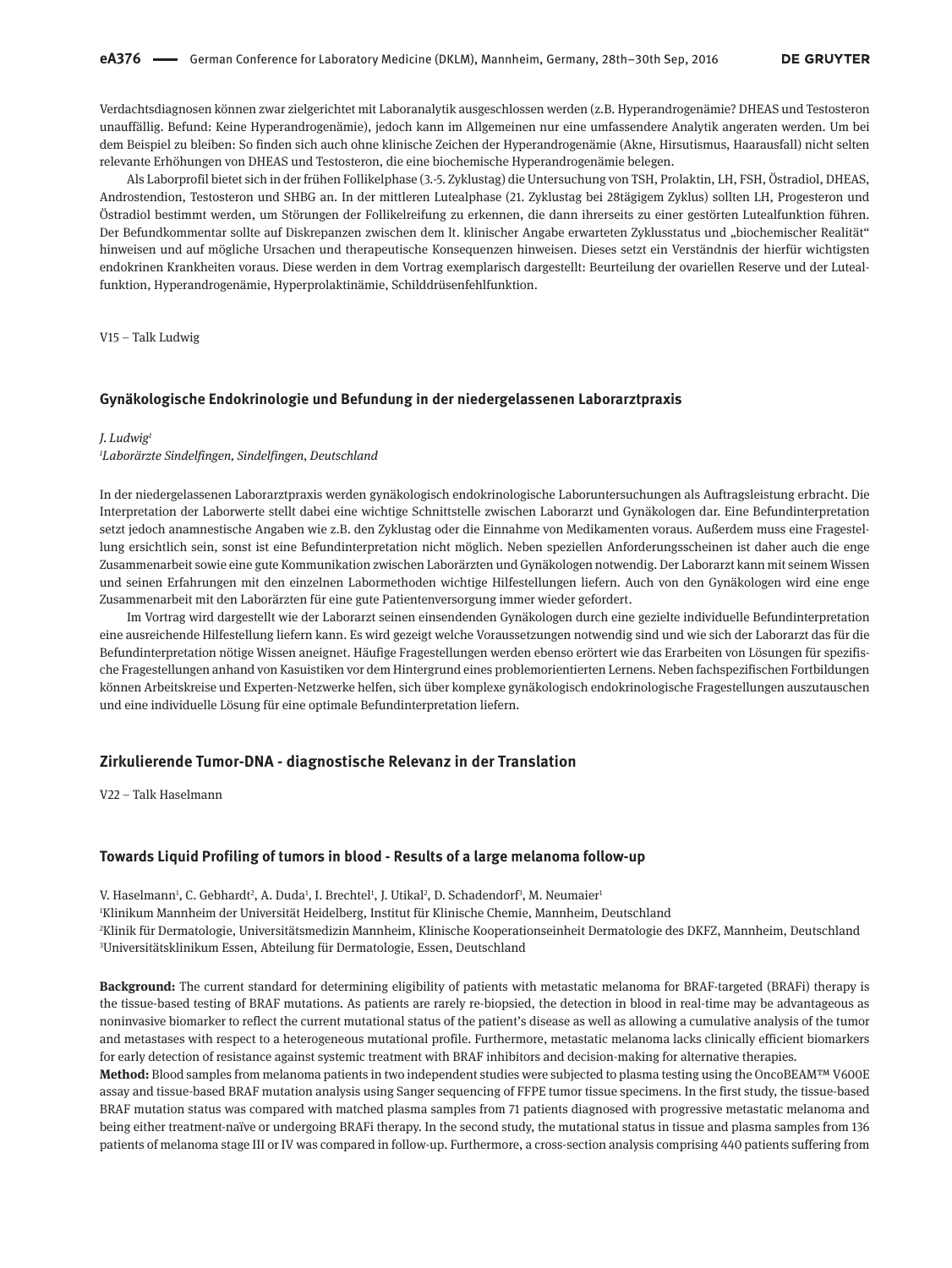melanoma stage I to IV was performed in order to test assay robustness and sensitivity. Additionally, circulating tumor DNA harboring the BRAF V600 mutation was correlated with the clinical course and tumor marker S100 and LDH in 26 metastatic melanoma patients treated with BRAFi.

**Results:** Overall, results from OncoBEAM™ BRAF V600E plasma testing revealed a high degree of concordance with tumor tissue testing in both studies with 92.3% in study 1 and 92.6% in the second study, respectively. In the second study 2 (out of 4) patients originally classified BRAF-negative in the tumor, tested BRAF mutation-positive in plasma. In these cases, secondary BRAF mutant neoplasia or melanoma was found to be responsible for these discrepant results. Additionally, 2 (out of 5) patients with consistent negative OncoBEAM results in plasma, but with positive test in the tumor tissue, did not respond to BRAFi therapy potentially due to a false positive result. Importantly, dynamic changes of BRAF mutant ctDNA over time correlated with the clinical course and response as well as resistance to treatment. Positivity of BRAF plasma testing was significantly earlier detectable than relapse using radio-imaging. This indicates an important role of BRAF plasma testing to predict response or resistance to BRAFi therapy.

**Conclusions:** Blood-based testing using the OncoBEAM™ BRAF V600E digital PCR assay favorably compares with standard-of-care tissuebased BRAF mutation testing. These findings support the conclusion that blood-based BRAF testing may be an appropriate alternative for tissue-based testing for mutational characterization of the tumor and during the course of targeted BRAF-therapy. Comparable results are available for other malignancies underlying the usability and potential implications of liquid profiling in future diagnostics. Importantly, blood-based BRAF testing may be used to predict response to treatment and resistance prior to radio-imaging under BRAFi therapy thereby allowing for an improved treatment management.

### **DGKL/DVTA: Neue analytische Technologie**

V25 – Talk Kwiatkowski

### **Moleculare diagnostics of tissues by picosecond infrared laser ablation**

*M. Kwiatkowski1 , M. Wurlitzer2 , N. Hansen3 , D. Miller4 , H. Schlüter5*

*1 Universitätsklinikum Hamburg-Eppendorf, Hamburg, Deutschland*

*2 Mass Spectrometric Proteomics, Institute for Clinical Chemistry, Hamburg, Deutschland*

*3 Atomically Resolved Dynamics Department, Max Planck Institute for Structure and Dynamics of Matter, Hamburg, Deutschland 4 Atomically Resolved Dynamics Department, Max Planck Institute for Structure and Dynamics of Matter, Hamburg, Deutschland 5 Universitätsklinikum Hamburg-Eppemdorf, Inst. f. Klin. Chemie, Hamburg, Deutschland*

In clinical routine diagnostics, chemical analysis is limited to body fluids, since molecular diagnostics from tissue samples require a time consuming and costly sequence of processing steps. However, tissue species proteomes of diseased individuals provide diagnostic information. The composition of tissue-proteomes can rapidly change during tissue homogenization and protein extraction by the action of enzymes released from their compartments, thus, resulting in the loss of disease specific protein species patterns. To overcome this drawback new methods for tissue homogenization and protein extraction are needed.

We developed a novel, ultrafast and soft method for cold vaporization of tissue via desorption by impulsive vibrational excitation (DIVE) using a picosecond-infrared-laser (PIRL). The exact chemical composition of proteins was not altered during the DIVE process even preserving theirs enzymatic activity. Due to the ultrafast release of proteins from tissues, we hypothesized that intact protein species are exposed to enzymatic degradation reactions to a less extend than conventional homogenization and extraction methods, thus, providing an improved access to the original composition of protein species in tissues. In order to verify this hypothesis, we compared the tissue proteome composition of condensates provided by PIRL-DIVE and protein extracts provided by conventional homogenization and extraction methods. A significantly higher number of intact protein species was observed in PIRL-DIVE condensates. The ultrafast release and transfer of proteins from tissues into frozen condensates resulted in a significantly lower degree of proteolysis using PIRL-DIVE compared to conventional methods. Furthermore, total number of identified proteins was considerably higher and more reproducible in case of PIRL-DIVE condensates, most probably due the very homogenous condensates that contain almost no insoluble particles. This allows a direct analysis with subsequent protein analytical methods without the necessity of additional processing steps like centrifugation.

Our results show that PIRL-DIVE provides unique access to protein species composition of tissue proteomes *in-vivo* that has not been available up to now with conventional homogenization and protein extraction procedures. Together with the ultrafast release of proteins from tissues and the compatibility of the PIRL-DIVE condensates with protein-analytical methods, PIRL-DIVE facilitates molecular diagnostics of tissues at protein species level.

### **Update Atherosklerose**

V29 – Talk Thiery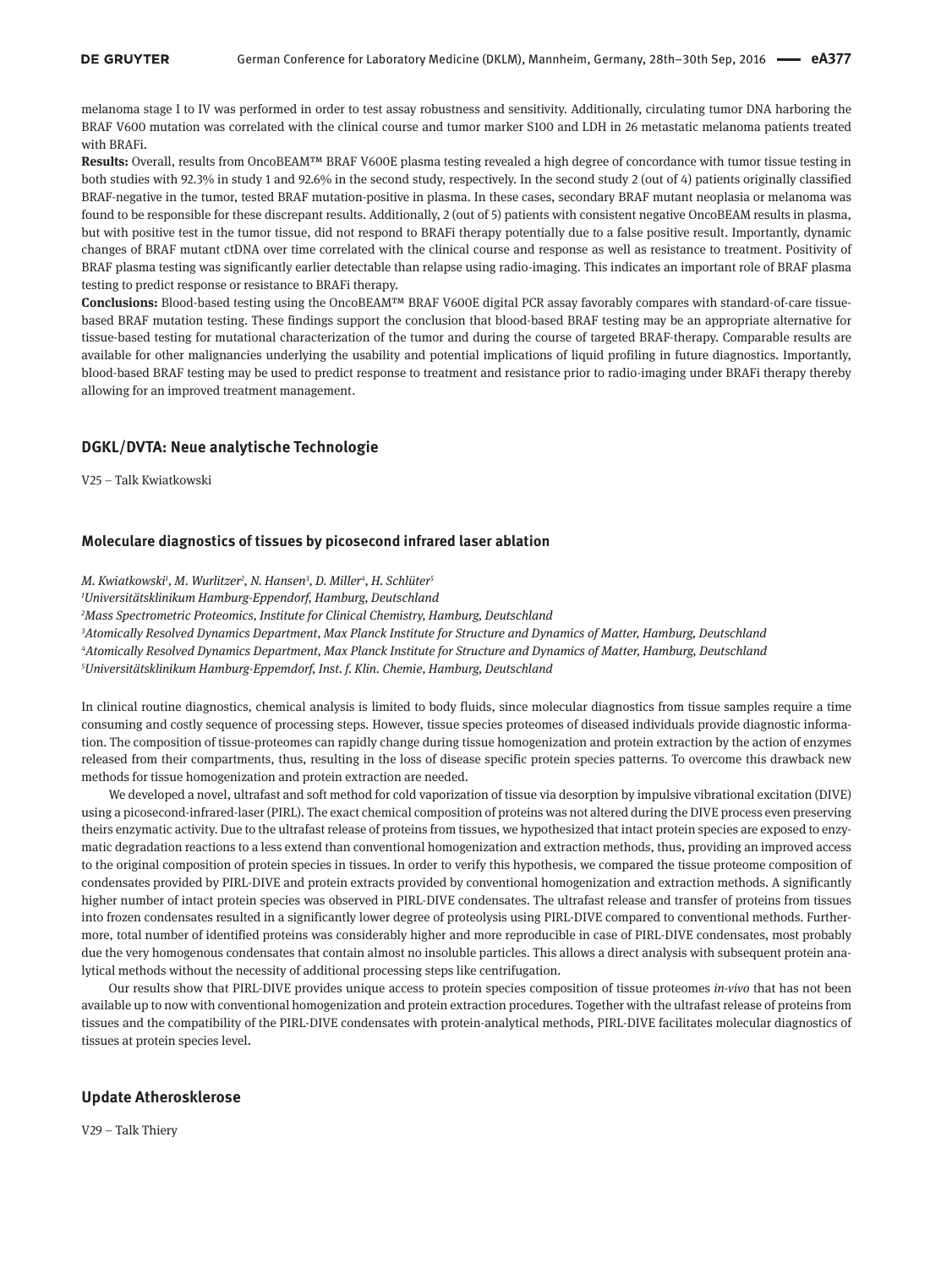### **"Do we need more precise laboratory diagnostics for the familial hypercholesterolemia?"**

#### *J. Thiery1*

#### *1 Institut für Laboratoriumsmedizin, Klinische Chemie und Molekulare Diagnostik, Universitätsklinikum Leipzig*

Die kürzliche Zulassung cholesterinsenkender Wirkstoffe wie die PCSK9-Inhibitoren stellt die Präzision der modernen Lipiddiagnostik vor neue Herausforderungen. Die hohe Effektivität der PCSK9-Hemmstoffe in der LDL-Cholesterinsenkung bis zu 80% besitzt ein großes Potential für die Behandlung der familiären Hypercholesterinämie. Allerdings ist der klinische Nutzen der Therapie noch nicht durch kardiale Endpunktstudien belegt, sodass sie bisher nur Patienten mit monogenen Formen der Hypercholesterinämie und für koronare Hochrisikopatienten bei Unverträglichkeit oder nicht ausreichender Wirksamkeit von Statinen vorbehalten bleibt.

Die klinische Diagnostik einer monogenen Form der Hypercholesterinämie ist oft schwierig, da sich der Cholesterinphänotyp mit den Merkmalen einer polygenen Form der Hypercholesterinämie überschneiden kann. Eine genetische Analytik aller Verdachtsfälle (<1200 LDLR-Mutationen mit heterogenem Phänotyp, weitere Mutationen im PCSK9 und ApoB-Gen) würde den finanziellen Aufwand der Diagnostik sprengen. Die funktionelle Heterogenität der Mutationen wird zudem unterschätzt. Es ist daher eine Stufendiagnostik erforderlich, um zur Diagnosesicherung die Zahl genetischer Analysen auf ein Minimum zu beschränken. Es werden heute international verschiedene Algorithmen und Kriterien diskutiert, um die Höhe der Lipidkonzentrationen und klinische Merkmale zu verbinden. Von der European Atherosclerosis Society wird der bewährte Algorithmus des Dutch Clinical Network (DLCN) präferiert. Als Kriterien werden die Familiengeschichte für KHK, Xanthome und Arcus lipoides sowie das Vorhandensein einer KHK in Bezug zur Höhe des LDL-Cholesterins gesetzt. Ein Wert von >8 spricht definitiv für eine monogene FH, ein Wert zwischen 6-8 macht diese sehr wahrscheinlich, ein Wert 3-5 lässt den Verdacht auf eine FH zu. Der DLCN Algorithmus wurde unter Einbeziehung des Alters, niedriger Triglyzeride und stärkerer Gewichtung von Sehnenxanthomen weiterentwickelt (Wales FH Service). Alle vorhandenen Algorithmen zeigen jedoch Limitierungen in der Spezifität, besonders bei kontinuierlichen Variablen. Sie eigenen sich jedoch grundsätzlich um Patienten für eine nachfolgende genetische Analytik zu identifizieren und dann ggf. einer PCSK9 Therapie zuzuleiten. Es bleibt abzuwarten, ob die heute zuverlässige Analytik von Apolioprotein B statt LDL-Cholesterin und weitere Lipidvariablen eine Optimierung der FH-Scores erlauben wird.

V30 – Talk von Eckardstein

## **Pre- and postanalytical phases of lipid testing: Joint Recommendations of the European Atherosclerosis Society and the European Federation of Laboratory**

#### *A. von Eckardstein1*

*1 UniversitätsSpital Zürich, Institut für Klinische Chemie, Zürich, Schweiz*

A Consensus Panel of the European Atherosclerosis Society (EAS) and the European Federation of Clinical Chemistry and Laboratory Medicine (EFLM) critically evaluated the clinical implications of using non-fasting rather than fasting plasma lipid profile, and provided guidance for laboratory reporting of abnormal nonfasting and fasting lipid profiles.

The evaluation of extensive data from observational data studies using random non-fasting and fasting blood samples revealed moderate and clinically not significant impact of prandial status on plasma levels of triglycerides, total cholesterol, LDL cholesterol, and non-HDL cholesterol; concentrations of lipoprotein(a), apolipoproteinB, HDL cholesterol, and apolipoproteinA-I are not affected by prandial status. Neither had prandial status any relevant impact on the performance of cardiovascular disease risk prediction. To improve patient compliance the EAS/EFLM panel therefore recommends non-fasting lipid profiles to be used routinely. Only in patients with non-fasting triglycerides> 4.5mmol/L(>400mg/dL) fasting sampling may sometimes be considered. Laboratory reports should use 'ideal' concentration cutpoints and for non-fasting samples flag abnormal levels as triglycerides ≥2mmol/L(≥180mg/dL), total cholesterol ≥5mmol/L(≥190mg/dL), LDL cholesterol  ≥ 3mmol/L( ≥ 115mg/dL), nonHDL cholesterol  ≥ 3.9mmol/L( ≥ 155mg/dL), lipoprotein(a)  ≥ 50mg/dL( ≥ 80th percentile), apolipoproteinB ≥100mg/dL, HDL cholesterol ≤1mmol/L(≤40mg/dL), and apolipoproteinA1 ≤125mg/dL; for fasting samples abnormal concentrations should be triglycerides ≥1.7mmol/L(≥150mg/dL). Finally, life-threatening concentrations should lead to lipid clinic referral at triglycerides> 10mmol/L(>880mg/dL) for risk of pancreatitis, LDL cholesterol> 13mmol/L for homozygous familial hypercholesterolemia, LDL cholesterol> 5mmol/L for heterozygous familial hypercholesterolemia, and at lipoprotein(a)> 150mg/dL(≥99<sup>th</sup> percentile) for very high risk of myocardial infarction and aortic valve stenosis.

#### **DGKL / DVTA: Point of Care Diagnostik-Management**

V33 – Talk Gässler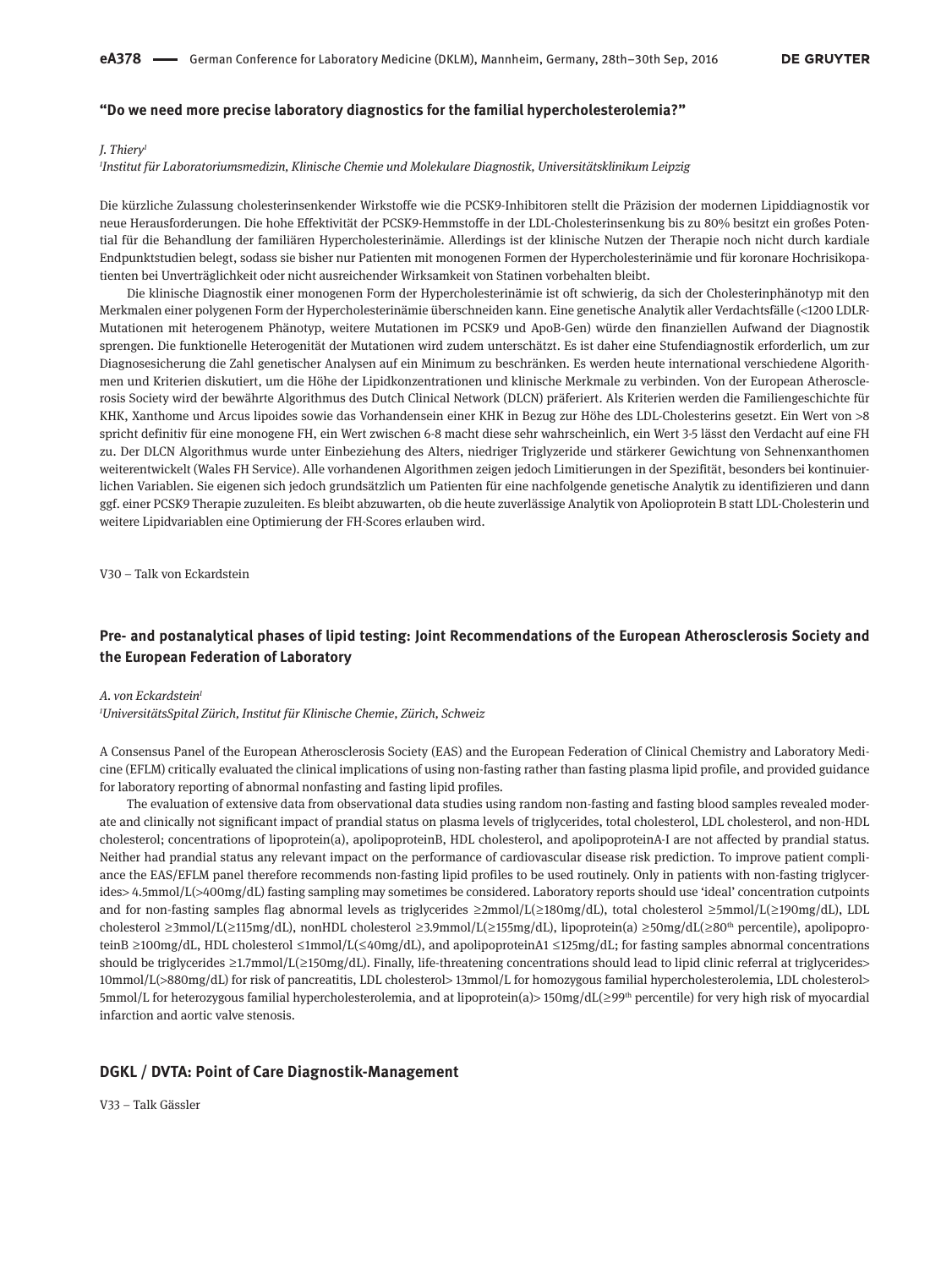### **New concepts for the organization of POCT**

#### *N. Gässler*

*Zentrum für Labordiagnostik, St. Bernward-Krankenhaus, Hildesheim*

Point-of-Care-Testing offers huge potential for patient care and for the workflow in the respective area of application. The analysis of blood gases in the operating theatre and the surveillance of blood glucose by the bedside or in the doctor's office are well-known examples for this purpose.

New concepts for the use of POCT are principally involved in problems with pre-analytics, blood volume, transport logistic and laboratory test latency.

Point-of-Care-tests, which are in use, sometimes include very complex processes such as microfluidic systems, cartridges with integrated sample preparation, diagnostic tests on mobile devices and many more. They are often insufficiently or not at all integrated in organizational workflows.

Just like in medical-diagnostic laboratories, it is fundamental for POC-diagnostics to seek an improvement, which compromises:

- prevention of time-consuming sample logistics in favor of a rapid availability
- improvement of turn-around-time (TAT), which is mandatory for DRG-conditions
- logistic of sample transport, request and delivery of findings
- integration of laboratory results of out-patients in a cumulative report.

POCT can be used in a number of different areas like doctor's offices, ambulatories, hospital wards or countries without any laboratorydiagnostic infrastructure.

If one really wants to use these advantages of POCT, it is essential to integrate the test results into an existing infrastructure in order to keep comparable results. With modern communication technology, standardization of laboratory-diagnostic techniques, sufficient quality assurance of analyses and such like, these results should induce a medical therapy recommendation as quickly as possible. Only thus, we can speak of a coherent concept for Point-of-Care-diagnostics.

Or to put in another way, how can it be that users of smartphones are better networked than users of POCT? There is still a lot to be done for the manufacturers of analysis devices as well as for us.

### **DGKL / DVTA: Point of Care Diagnostik-Management**

V35 – Talk Vashist

### **Point of care testing for the developing nations**

#### *S. Vashist1*

*1 Department of Chemistry, School of Engineering and Technology, BML Munjal University, Gurgaon, Guargaon, Indien*

There is an immense need for point-of-care testing (POCT) for the developing nations taking into account the rapidly increasing number of persons affected by diabetes, cardiovascular diseases, infections, and other diseases. Diabetes has already become the global epidemic with 415 million (M) diabetics and about 11.2% of global healthcare expenditure that is spent on diabetes annually. Moreover, there are about 318 M persons having impaired glucose tolerance that are progressing towards diabetes unaware. The situation is further worsened by  $\sim$  46.5% undiagnosed diabetics. Similarly, human immunodeficiency virus (HIV)/acquired immunodeficiency syndrome (AIDS), tuberculosis, and malaria affects a vast majority of the population in the developing nations. However, the mortality due to diabetes (i.e. 5 M) still exceeds the combined mortality of 3.6 M due to HIV/AIDS (1.5 M), TB (1.5 M) and malaria (0.6 M). As many people in developing nations do not have access to central laboratory services and have very limited number of healthcare professionals, there is a adamant need for rapid, reliable and affordable POC tests. Such tests can be used by primary healthcare workers without any requirement for expensive devices and complex sample preparation. Although several prospective POC tests have been developed and commercialized recently for HIV, TB, malaria, febrile illness, respiratory infections, and other diseases, there is a requirement for POC tests for many other diseases/disorders prevalent in the developing world. The evolving trend towards personalized mobile healthcare using smartphones and smart wearable gadgets might further facilitate the POCT in the developing nations. However, the current POCT is mainly driven by the business opportunity, which is dictated by the incidence of the disease. The POC tests for other infectious diseases, TB, malaria, sexually transmitted infections, neglected tropical diseases, cancer screening, etc., still need to be developed. POC tests would gretly facilitate healthcare monitoring and management in the developing nations due to the lack of resources, infrastructure, and healthcare professionals. Therefore, there is a need for consistent research, concurrent funding, harmonized regulatory standards, quality assurance, and capacity building for the development, uptake, and delivery of POC tests. The recent advances in POCT will be discussed together with the rapidly evolving trend towards personalized mobile healthcare and the pending challenges.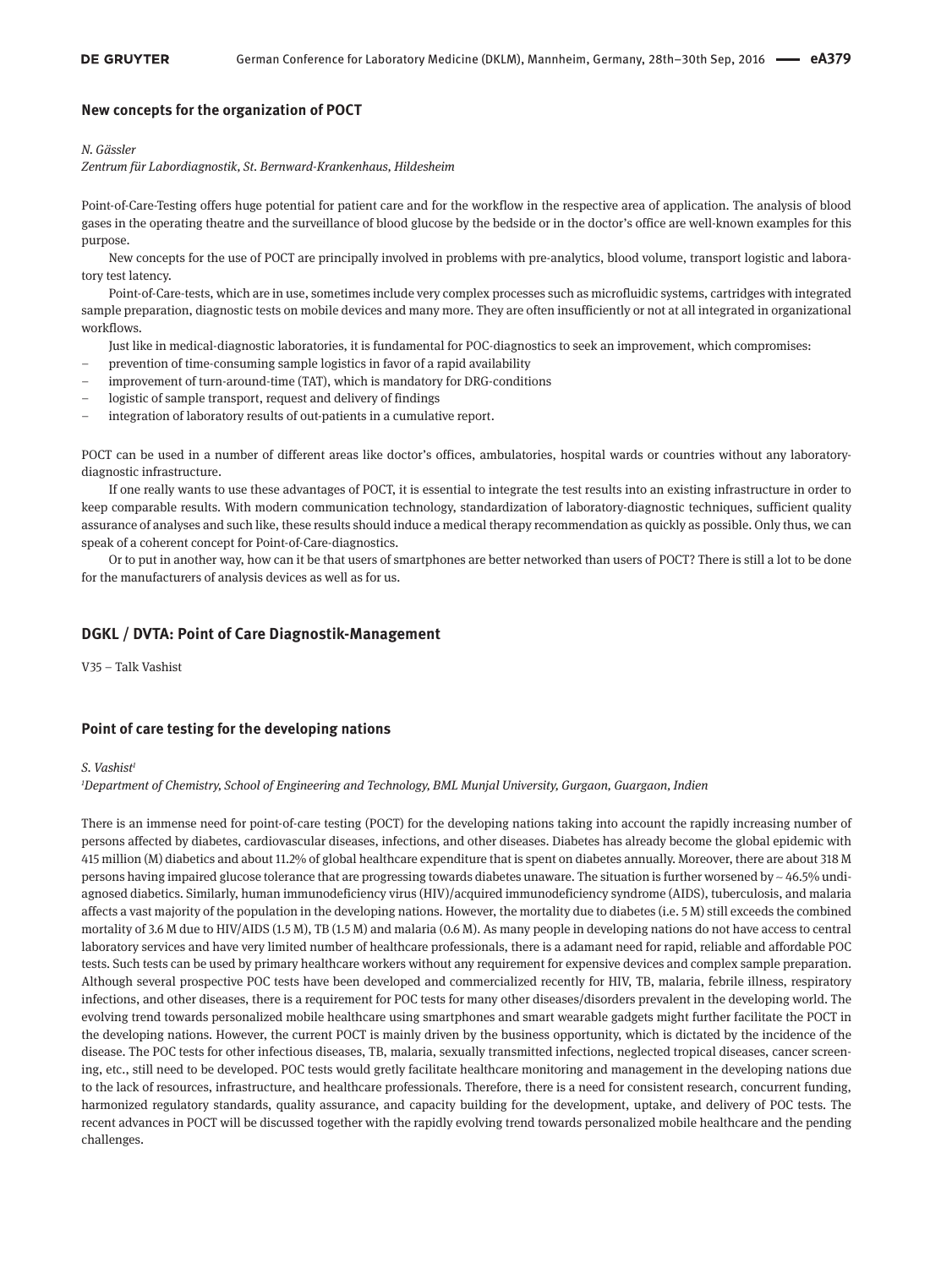### **DGKL / DVTA: Update Klinische Massenspektrometrie**

#### V37

#### **Mass spectrometric methods in microbiology testing**

#### *J. Jung1*

*1 Max von Pettenkofer-Institut, München, Deutschland*

Matrix assisted laser desorption/ionization–time of flight mass spectrometry (MALDI-TOF MS) for identification of bacteria is a method that revolutionized clinical microbiology during the last decade. The method is based on the work of Koichi Tanaka and the two German scientists, Franz Hillenkamp and Michael Karas. In the late 1980s they discovered that macromolecules can be ionized without losing their structure when embedded in a matrix containing small organic compounds. Based on this observation an MS technology was established that identifies bacteria based on a characteristic peak profile representing mainly ribosomal proteins of the pathogen. MALDI-TOF MS is nowadays identifying bacteria more rapid, accurate and cost-effective than any traditional method. At present there are three MALDI-TOF MS instruments for routine laboratory use available: The Microflex Biotyper from Bruker Daltonik, the bioMerieux Vitek MS (former Axima from Shimadzu) and the Andromas SAS. Only the former two instruments have FDA clearance and are also the most widely used systems in Europe. Identification is generally performed from single colonies grown on agar plates. Less common and more demanding is the identification of microorganisms directly from patient derived material. Given the 105 CFU limit of detection, specimens suitable for direct identification are mainly blood cultures and urine. In blood cultures human blood cells, serum proteins and charcoal particles, used by some manufactures to absorb antibiotic carryover, may complicate the process as they can interfere with the peak pattern of the mass spectrum. Various protocols and a commercial kit are available to isolate the bacteria from the blood culture fluid. The actual success rates for direct identification vary by study but it appears that performance is more reliable for Gram-negative than for Gram-positive bacteria. Direct identification of bacteria from urine specimens has shown to be feasible but due to the complexity of the process is hardly used in clinical routine. Apart from species identification MALDI-TOF MS can be used for further characterization and sub-typing of bacterial isolates. By analysing discreet variations of the spectrum it is possible to identify highly virulent clones or strains with a characteristic resistance profile. To a certain extent epidemiological studies can be performed with MALDI-TOF, but it is significant to note that the clustering is based on ribosomal proteins and thus might give different results when compared with other methods like MLST or serotyping. MALDI-TOF MS might also be a promising tool for rapid determination of antibiotic and antifungal resistance. Several techniques for susceptibility testing have been developed with one functional assay for detection of carbapenemases currently being introduced into routine diagnostics. In the future new applications like nucleic acid-based MALDI-TOF MS for microbial and viral detection might play a role. Another challenge lies in the further implementation of MALDI-TOF MS in an increasingly automated lab workflow.

### **BDL - INQUAM**

V41 – Talk Winter

### **Learning from aviation- innovative quality management for laboratories by using "IQSmart"**

#### *T. Winter1 , A. Petersmann1 , M. Nauck1*

*1 Institut für Klinische Chemie und Laboratoriumsmedizin, Universitätsmedizin Greifswald, Greifswald, Deutschland*

#### Objectives:

Challenges of today's process management are the simplicity and comprehensibility of the process management system in use as well as the way of its presentation for its users. Employees face a variety of legal formality and standard operation procedures (SOP) with diverse histories of modification and changes, which cannot be safely ascertained. Often, redundancy or even worse, contradictoriness between the documents can be observed. The established documentations are most of the time quite extensive, isolated from each other and usually "paper-based" and hence not well controllable for the employees. Another weak point is the missing linkage and verification between the existing SOP's and the continuously changing legal framework. Therefore, there is a huge demand for a feasible process management tool, which ensures an up-to date process presentation for the employees offering him at the same time a simple but also safe access to all his relevant process information.

### Methods:

In 2002 Lufthansa Technik developed an integrated process management system (IQ MOVE). IQ MOVE is not only a platform for process documentation. It also offers a comprehensive method for the development and supervision of processes, enabling a high process quality and acceptance of the system within the company. Furthermore it is the basis for the maintenance of its existing aviation law licenses. As a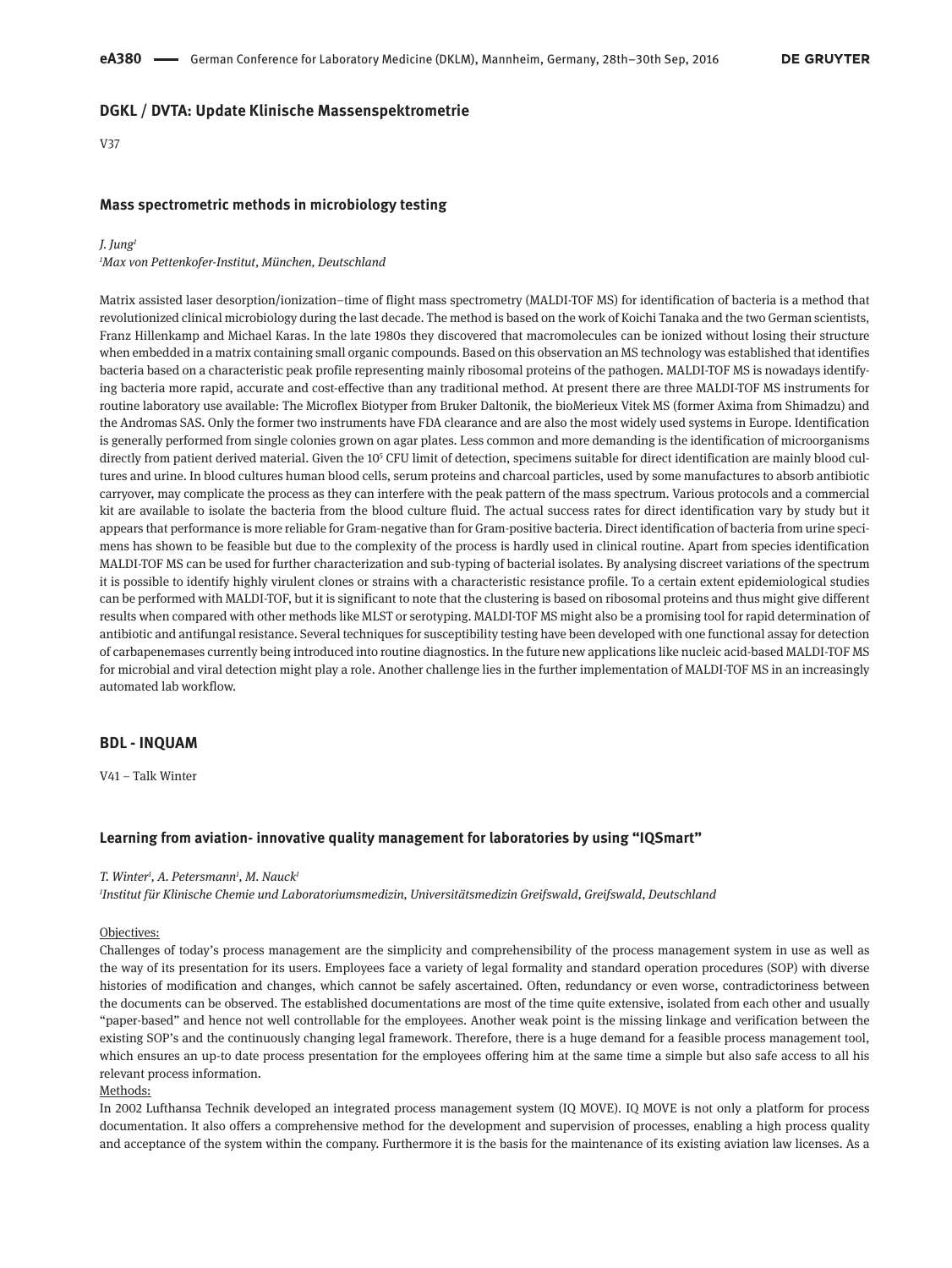Lufthanse Technik spin off, IQSmart was founded aiming for the development of a salable product for the QM market. Within the German health care market, this was realized in close cooperation with the university Medicine Greifswald and the medical information system provider c.a.r.u.s.

### Results and Conclusion:

Exemplary, the process management system IQSmart was introduced within the newborn screening laboratory of the University Medicine Greifswald, which is part of the Institute for Clinical Chemistry and Laboratory Medicine. Besides the process orientated presentations a unification and consolidation of existing SOP's was realized within IQSmart. Additionally, a deep cross-interlocking with existing legal framework of the German newborn screening and the laboratory processes were achieved. With this integration, the periodic regulatory audits in due course of the required certification can be performed in a safe and transparent way. All processes are displayed in a role-based way. Thereby, the employee is able to find his/her relevant process steps, all resulting and deriving process steps and process changes and modifications in a timesaving and effective way. Furthermore, IQSmart focuses on an active process management, allowing all employees to contribute to the systems enhancements and actualization for example with a feedback function. The upcoming certification will be performed with IQSmart instead of paper-based SOP's, which was recommended by the auditors during the last audit.

### **Vaskuläres Remodeling**

V44 – Talk Korff

### **Adaptive Strukturwandlung des gesunden und erkrankten Gefäßsystems**

#### *T. Korff1*

*1 Institut für Physiologie und Pathophysiologie, Herz- und Kreislaufphysiologie, Heidelberg, Deutschland*

Das arterielle und venöse Gefäßsystem ist einer großen Fülle von humoralen und biomechanischen Umgebungsparametern ausgesetzt, die lokal oder systemisch und kurz- oder langfristig wirken können. In Abhängigkeit dieser Einflüsse sind Arterien, aber auch Venen in der Lage, ihre Struktur und funktionellen Fähigkeiten anzupassen. Beispielsweise führt chronische oder repetitive Erhöhung des lokalen Blutflusses zu einer Durchmesservergrößerung der entsprechenden Arteriolen bzw. Arterien – ein Prozess der im Rahmen einer Kollateralbildung als Arteriogenese bezeichnet wird. Eine chronische Erhöhung des systemischen Blutdrucks führt hingegen in Arterien üblicherweise unter Verkleinerung ihres Durchmessers zu einer Verdickung und Versteifung der Gefäßwände, während dies in Venen im Rahmen der Varikose eine Durchmesservergrößerung und deren Insuffizienz bedingt. Alle (patho)physiologischen Anpassungsreaktionen bedienen sich dabei spezifischer durch Umgebungsvariablen geprägte Phänotypänderungen von Endothel- und glatten Gefäßmuskelzellen. Im Rahmen des Vortrags werden Mechanismen vorgestellt auf deren Basis diese Zellen verschiedene Umbauprozesse der Gefäßwand teils unter Einbeziehung des Immunsystems koordinieren. Ein Schwerpunkt wird dabei die bluthochdruckbedingte Gefäßwandumbildung und die Bildung arterieller Kollateralen im Rahmen der peripheren arteriellen Verschlusskrankheit sein.

### **Kognitionstörungen: Von der Grundlagenwissenschaft zur Diagnostik**

V47 – Talk Wirths

### **Role of N-terminal truncated Abeta peptides in Alzheimer's Disease**

#### *O. Wirths1*

*1 Klinik für Psychiatrie und Psychotherapie, Universitätsmedizin Göttingen, Molekulare Psychiatrie, Göttingen, Deutschland*

Alzheimer's disease (AD) pathology is intimately linked to the formation of amyloid-ß (Aß) peptides, which represent the main constituents of extracellular amyloid plaques. In addition to the well-studied full-length Aß peptides starting with an aspartate at position 1, a variety of of shorter N-terminal truncated Aß species has been identified in recent years in the brains of sporadic and familial AD subjects. Among those, Aß peptides starting with a pyroglutamate at position 3 (AßpE3-x) and Aß with a phenylalanine residue at position 4 (Aß4-x) represent highly abundant isoforms in hippocampus and cortex of AD patients. Currently, the precise enzymatic activities leading to the generation of the diverse N-terminally truncated variants are not known, but several candidates have been recently proposed. In general, N-terminal truncations result in a higher aggregation propensity due to increased hydrophobicity and extensive *in-vivo* neurotoxicity has been demonstrated in transgenic moouse models that exclusively generate N-truncated Aß species. As there is accumulating evidence that full-length Aß species exert physiological functions, N-truncated Aß variants that appear during AD progression might represent promising targets for therapeutic interventions like passive immotherapy.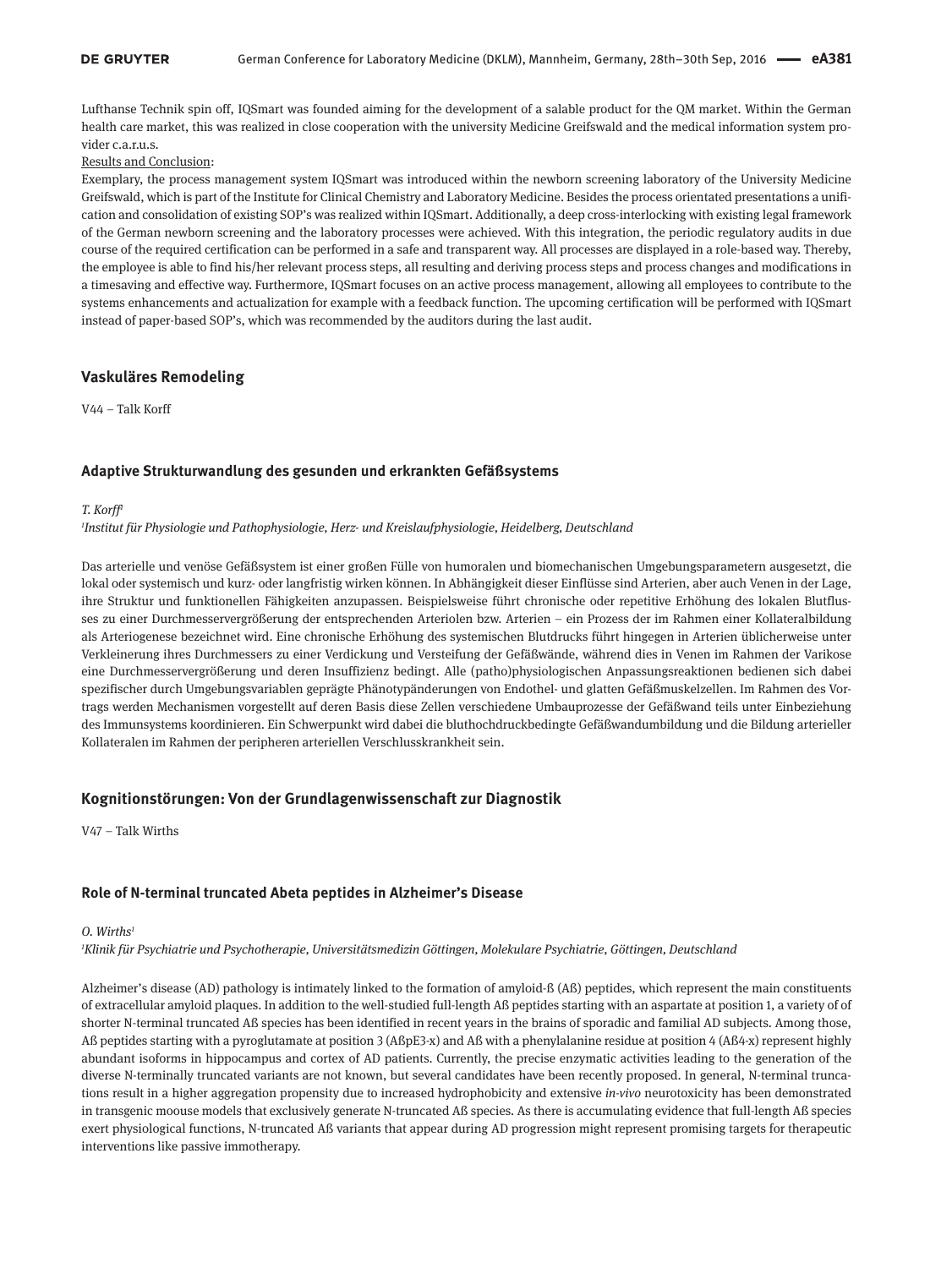### **Novel aspects of coagulation and inflammation**

V49 – Talk Langer

### **Cancer driven Thrombosis**

#### *F. Langer1*

*1 II. Medizinische Klinik und Poliklinik, Onkologie, Hämatologie und KMT mit der Sektion Pneumologie, Onkologisches Zentrum, Hubertus Wald Tumorzentrum - Universitäres Cancer Center Hamburg, Universitätsklinikum Eppendorf, Hamburg, Deutschland*

In 1865, the French physician Armand Trousseau described the association between superficial vein thrombosis and gastrointestinal cancer. Based on these observations, clinically relevant clotting abnormalities in cancer patients are nowadays referred to as Trousseau's syndrome. Both the clinical presentation and the underlying pathophysiology of Trousseau's syndrome are highly variable. The most frequent manifestation in clinical practice is venous thromboembolism (VTE), a composite of deep vein thrombosis and pulmonary embolism, but cancer patients may also experience more complex clotting abnormalities such as disseminated intravascular coagulation (DIC), excessive fibrinolysis, or thrombotic microangiopathy. Aberrant expression of tissue factor (TF), an integral transmembrane protein that serves as the cellular receptor and cofactor for factor VIIa to initiate the extrinsic coagulation pathway, has been shown to be critically involved in the pathogenesis of cancer-associated VTE and DIC. TF is not only over-expressed by tumor cells and cells of the tumor microenvironment, but also released into the circulation as a soluble molecule (i.e. alternatively spliced TF) or in association with subcellular membrane vesicles, so-called plasma microparticles (MPs). Both cellular TF expression and release of MP-associated TF are thought to be controlled by specific activating or inactivating mutations in oncogenes and tumor suppressor genes, respectively, and coagulation-dependent and –independent functions of TF have been shown to contribute to primary tumor growth, angiogenesis, and hematogenous metastasis. For this reason, TF is still being explored not only as a diagnostic tool and predictive biomarker, but also as a therapeutic target in patients with various types of malignancy. Recent experimental and (pre)clinical evidence also indicates that the intrinsic contact pathway contributes to cancer driven thrombosis. In this regard, activation of factor XII relevant to the pathogenesis of VTE may occur through negatively charged polymers such as polyphosphates or nucleic acids (i.e. RNA, DNA) liberated by bacteria, activated platelets and leukocytes, or (necrotic) cancer cells. Because pharmacological interference with factor XII activation does not increase the risk of bleeding in animal models, further exploration of the role of the intrinsic contact pathway in cancer driven thrombosis may pave the way for safer treatment strategies in patients with Trousseau's syndrome.

V50 – Talk Wiersinga

### **The role of the gut microbiota in sepsis**

#### *W. Wiersinga1*

*1 Division of Infectious Diseases, Dept. of Internal Medicine, Center for Experimental Molecular Medicine,Academic Medical Center, University of Amsterdam, Amsterdam, Niederlande*

The gastrointestinal tract harbours a complex population of microbes that play a fundamental role in the development of the immune system and human health. Besides an important local contribution in the host defense against infections, it has become increasingly clear that intestinal bacteria also modulate immune responses at systemic sites. These new insights can be of profound clinical relevance especially for intensive care medicine where the majority of patients are treated with antibiotics which have pervasive and long-term effects on the intestinal microbiota. In sepsis, defined as life-threatening organ dysfunction caused by a dysregulated host response to infection, the composition of intestinal microbiome is severely disturbed, which might attribute to the development of organ failure. In this talk these aspects are highlighted with a focus on recent key findings in mice and man addressing the role of intestinal microbiota in sepsis and its impact on intestinal homeostasis in the critically ill. The focus will be on pneumonia-derived sepsis. Potential novel treatment options for sepsis include targeted administration of beneficial commensals or specific microbiota-derived components. Translation of preclinical data into functional characterizations will be essential to understand how our commensals impact on susceptibility and pathogenesis of sepsis.

V51 – Talk Renné

### **Analysis of body-wide unfractionated tissue data to identify a core human endothelial transcriptome**

Lynn Marie Butler<sup>1,2</sup>, Björn Mikael Hallström<sup>3</sup>, Linn Fagerberg<sup>3</sup>, Fredrik Pontén<sup>4</sup>, Mathias Uhlén<sup>3</sup>, Thomas Renné<sup>1,2</sup>, Jacob Odeberg<sup>1,3,5</sup> *<sup>1</sup> Institute for Clinical Chemistry and Laboratory Medicine, University Medical Centre Hamburg-Eppendorf, D-20246 Hamburg, Germany 2Clinical Chemistry and Blood Coagulation, Department of Molecular Medicine and Surgery, Karolinska Institute, SE-171 76 Stockholm, Sweden*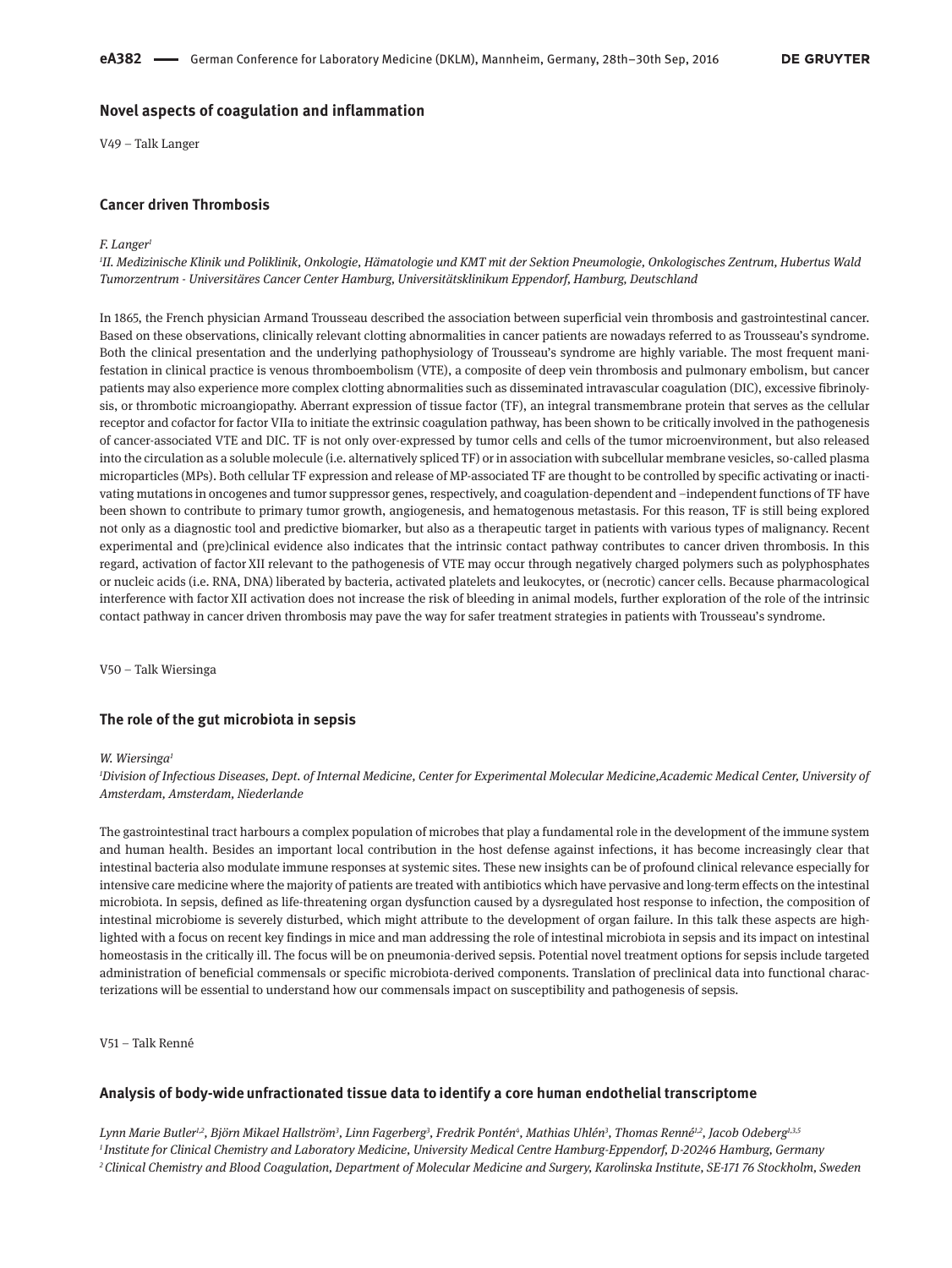*<sup>3</sup> Science for Life Laboratory, School of Biotechnology, Kungliga Tekniska Högskolan (KTH) Royal Institute of Technology, SE-171 21 Stockholm, Sweden*

*4Department of Immunology, Genetics and Pathology, Science for Life Laboratory, Uppsala University, SE-751 85 Uppsala, Sweden 5Coagulation Unit, Centre for Hematology, Karolinska University Hospital, SE-171 76 Stockholm, Sweden*

Endothelial cells line blood vessels and regulate haemostasis, inflammation and blood pressure. Proteins critical for these specilised functions tend to be predominantly expressed in endothelial cells across vascular beds. Here, we use a systems approach to identify a panel of human endothelial-enriched genes using global, body-wide transcriptomics data from 124 tissue samples from 32 organs. We identify known and unknown endothelial-enriched gene transcripts and use antibody-based profiling to confirm expression across vascular beds. The majority of identified transcripts were detected in cultured endothelial cells from various vascular beds, and we observe maintenance of relative expression in early passage cells. In summary, we describe a widely applicable method to determine cell type-specific transcriptome profiles in a whole organism context, based on differential abundance across tissues. We identify potential vascular drug targets or endothelial biomarkers, and highlight candidates for functional studies to increase understanding of the endothelium in health and disease.

### **Ausbildungsforum**

**V53**

### **Development of a graded competence-based framework for biomedical science in Germany, Austria and Switzerland**

*M. Kachler1 , S. Kaap-Fröhlich2 , C. Maschek3 , H. Oberhauser4 Fachhoschule Kärnten, Biomedizinische Analyse, Kärnten, Österreich Universität Zürich, Zürich, Schweiz Schule für MTLA, MHH, Hannover, Deutschland fhg, Tirol, Innsbruck, Österreich*

Biomedical Scientists (BMS) respectively Medical Laboratory Technologists (MLT) carry out self-responsible performance of tests with biological samples in the fields of analytics and diagnostics in clinical laboratories. The results of their analysis are essential basis for diagnostic and therapeutic purposes. The aim of the project is to develop a graded competence-based framework for different levels of experience of BMS/ MLT. A documentary research of (inter-)national rules and standards relevant for the profession was undertaken (Mayring, 2015). According to competence stage models (Benner, 1994; Rauner, 2002) a competence-based framework was developed for seven occupational roles following the CanMEDS-model (Frank, 2005) for different levels of experience. The first version should be verified in focus groups as well as by discussion of this paper with experts from professional practice, education, management and research and if necessary be adapted.

### **Pathobiochemie und Biomarker zur Diagnostik fibrosierender Erkrankungen**

V54 – Talk Ramming

### **Pathophysiology and potential biomarkers for the diagnostic of fibrotic diseases**

#### *A. Ramming1*

*1 Universitätsklinikum Erlangen-Nürnberg, Medizinische Klinik 3 - Rheumatologie und Immunologie, Internistisches Zentrum, Erlangen, Deutschland*

Fibrotic diseases impose a major socioeconomic burden on modern societies and account for up to 45% of deaths in the developed world. Despite the great medical need, anti-fibrotic therapies are not yet available for clinical use. Fibrosis may occur after defined noxious stimuli, but in many cases, no initiating trigger can be identified. Fibrotic diseases can affect virtually every organ system. They can be restricted to single organs, as in idiopathic pulmonary fibrosis (IPF), or may affect multiple organs, as in systemic sclerosis (SSc). The histopathological feature of SSc is an excessive accumulation of extracellular matrix that often disrupts the physiological architecture of affected tissue. Fibroblasts are the principle source of extracellular matrix and have been accused as major culprits of fibrotic disorders. Although the molecular mechanisms underlying the aberrant activation of fibroblasts in SSc and other fibrotic diseases have only partially been unraveled, there is considerable evidence that transforming growth factor-beta (TGF-ß) is a key regulator of fibroblast activation. TGF-ß signaling is activated in fibrotic diseases and fibroblasts display nuclear accumulation of the downstream mediator Smad3 and increased transcription of TGF-ß target genes. Moreover, TGF-ß potently activates fibroblasts and induces an expression profile in resting normal fibroblasts that is reminiscent of SSc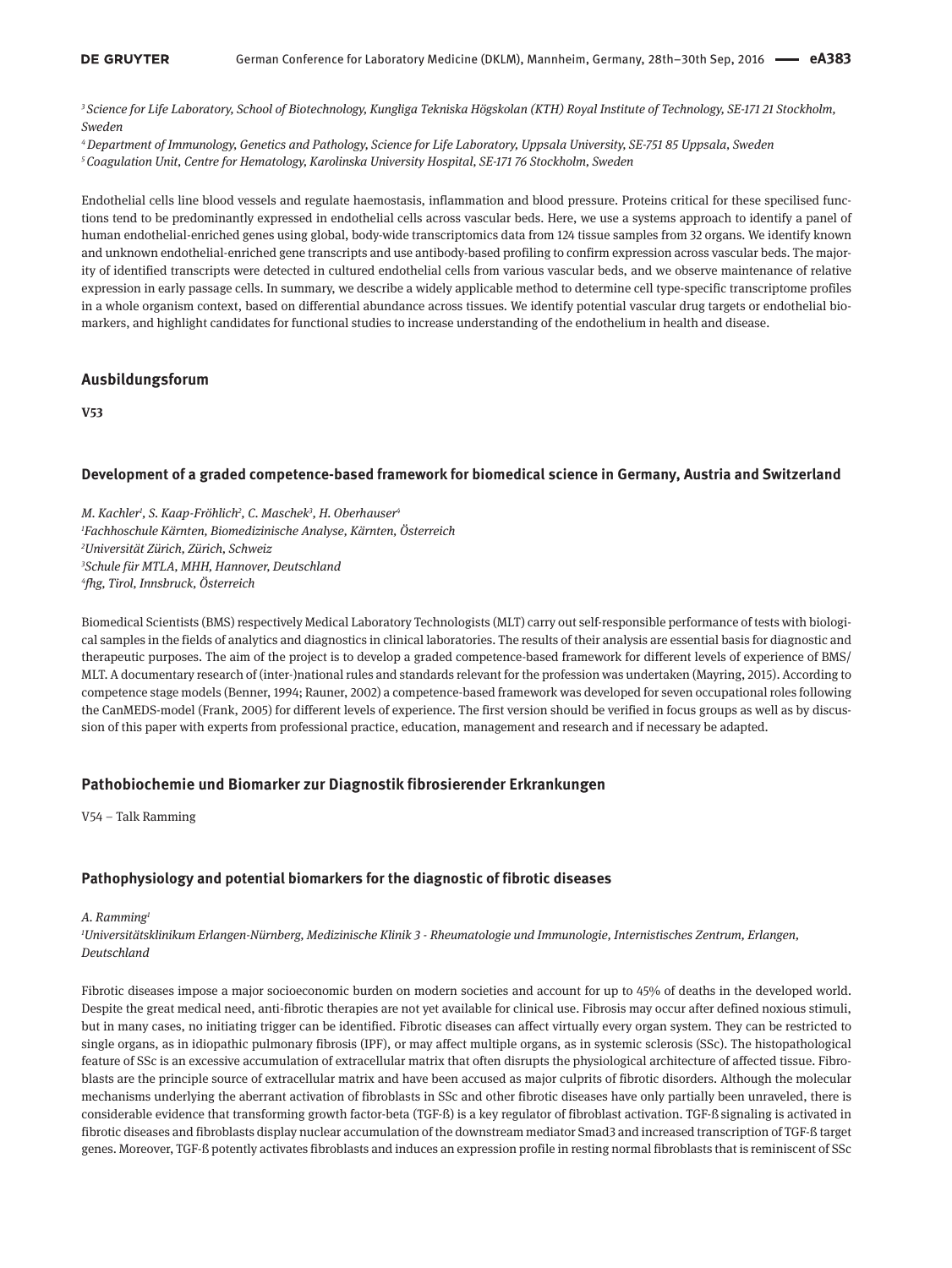fibroblasts. The central role of TGF-ß signaling is further highlighted by the development of a systemic fibrotic disease in mice with fibroblastspecific overexpression of constitutively active TGF-ß receptor type I. However, the knowledge of the crucial role of TGF-ß has not yet been translated into molecular therapies and effective targeted treatments for fibrosis in SSc and other fibrotic diseases are not available for clinical use. There are promising targets with therapeutic potential that have been extensively characterized in recent years connected with the hope to translate these preclinical results into clinical practice and to improve diagnosis and therapy of fibrotic diseases.

V55 – Talk Faust

#### **Xylosyltransferasen als Marker fibrotischer Erkrankungen**

*I. Faust1 , B. Fischer1 , J. Kuhn1 , C. Knabbe2 , D. Hendig3*

*1 Herz- und Diabeteszentrum NRW Universitätsklinik der Ruhr-Universität Bochum, Institut für Laboratoriums- und Transfusionsmedizin, Bad Oeynhausen, Deutschland*

*2 Herz- und Diabeteszentrum Nordrhein-Westfalen, Universitätsklinikum der Ruhr-Universität Bochum, Institut für Laboratoriums- und Transfusionsmedizin, Bad Oeynhausen, Deutschland*

*3 Herz- und Diabeteszentrum NRW, Universitätsklinik der Ruhr-Universität Bochum, Institut für Laboratoriums- und Transfusionsmedizin, Bad Oeynhausen, Deutschland*

Fibrotic remodeling of the extracellular matrix (ECM) is associated with nearly 45% of deaths in the developed world. Underlying pathomechanisms include differentiation of resident fibroblasts to myofibroblasts, which excessively synthesize ECM molecules. The accumulation of ECM components and myofibroblast persistence are characteristic hallmarks of fibrosis. However, until today neither a therapeutic option nor a noninvasive fibrosis biomarker is known. Thus, a better understanding of molecular mechanisms is necessary.

Our research focus is on characterizing and unravelling mechanisms of xylosyltransferase (XT) regulation in fibrosis. The isoenzymes XT-I and -II catalyze the rate-limiting step in proteoglycan (PG) core-protein glycosylation in the golgi. In early studies, our group determined the main biochemical properties of both isoenzymes and revealed several differences concerning substrate specificity or tissue expression patterns while both XT could be shown to be secreted in the extracellular space. By establishing an enzymatic assay to quantify XT activity, we examined that serum XT activity reflects the PG biosynthesis rate. As PG are involved in ECM signaling as well as in maintaining matrix integrity, their biosynthesis is upregulated in almost any type of fibrosis. Accordingly, we observed increased serum XT activity rates in liver fibrosis and systemic sclerosis. Furthermore, we were able to show that fibrotic remodeling in dilated cardiomyopathy and arthrofibrosis is associated with increased *XYLT1* mRNA expression.

Recently, we also found that XT activity and increased *XYLT1* mRNA expression are not only associated with manifested fibrotic remodeling but also with the initiating fibrotic event of myofibroblast differentiation. Interestingly, unlike XT-I, XT-II is neither regulated in a fibrotic context nor induced by transforming growth factor-β1 (TGF-β1), the fibrotic key mediator. This observation was reinforced by the identification of an evolutionary highly conserved *XYLT1* promoter fragment, which has not been described in the human *XYLT1* reference sequence before and harbors several transcription factor binding sites being responsible for inducibility by TGF-β1.

Current investigations address the identification of further regulatory molecules as for instance profibrotic proteins, microRNAs and reactive oxygen species which might exert influence on XT. Potentially, an improved characterization of XT regulation will uncover suitable therapeutic targets. Moreover, we analyze to what extent a CRISPR/Cas9-based *XYLT1* knock-out or knock-in might affect ECM remodeling and whether xylosides, nucleotides and several other components might be suitable to inhibit XT activity.

In summary, the results of our work not only provide new insights into XT regulation in fibrosis but also contribute to evaluate XT as a diagnostic biomarker and potential target of antifibrotic therapeutic approaches.

### **POCT-Management Labormethodenvergleiche Vorstellung des jeweiligen POCT-Managements**

V66 – Talk Hug

### **POCT Management of Labor Berlin**

*T. Hug1 1 Labor Berlin, Berlin, Dänemark*

**Background:** The guideline of the alliance of the medical association aims to ensure the quality of analyses in laboratory medicine (1). Particularly it guarantees:

– The minimization of influencing variables and disturbing factors in pre analysis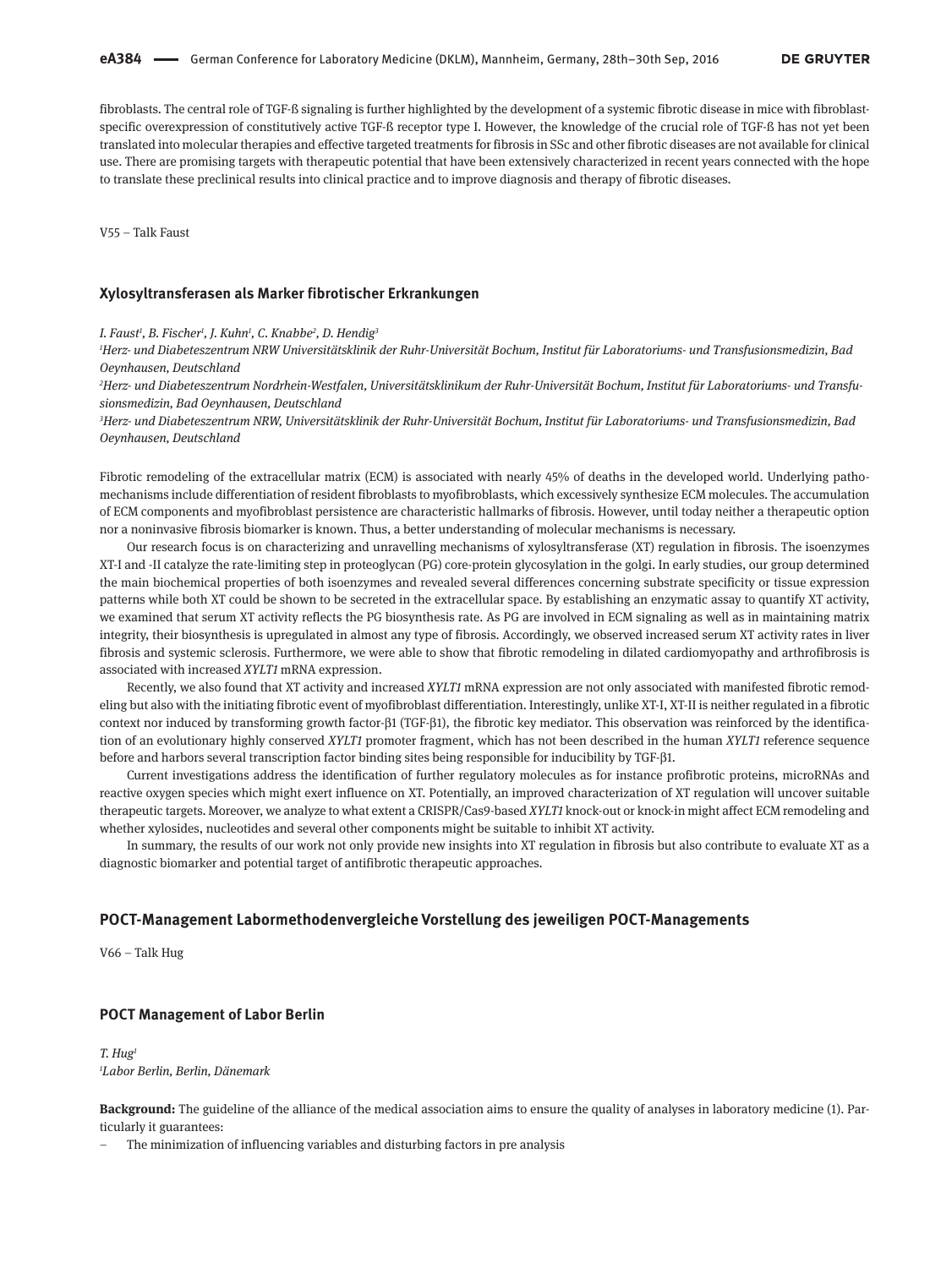- The professional execution of analyses in laboratory medicine including the identification and minimization of disturbing effects on analyses
- The correct assignment and documentation of test results including the issue of a report

**Material and Methods:** Labor Berlin has developed and implemented a POCT concept that fulfills these requirements. Required components are:

- Process model
- Quality management system
- Structuring of responsibility, authority and communication
- Management of resources
- Structuring of processes in POC diagnostics
- Specification of measurement, analysis and improvement

**Results:** The POCT concept of Labor Berlin bases on the process model of the DIN EN ISO 9001:2008 and the RiLiBÄK 2008. Labor Berlin has established central POCT structures in the supervised hospitals and facilities. In addition arrangements inside and outside (subsidiaries) of those hospitals have been implemented. Concerning staff management structures for qualification, training / certification and user identification have been developed. The management of the equipment incorporates the requirements of the different hospitals and facilities. Among other things it includes aspects of user's permission and availability of devices / concept of exchange of devices. Concerning data management Labor Berlin sought to standardize processes. Structures of internal and external quality control have been established to ensure the quality of measurements and analyses. This includes the implementation of a program of quality audits.

**Discussion and Conclusion:** The POCT concept of Labor Berlin guarantees a highly standardized and efficient way in monitoring the analytical processes in the associated hospitals and facilities according to the guidelines of the alliance of the medical association of quality management of analyses in laboratory medicine.

#### **Literature**

(1) Richtlinie der Bundesärztekammer zur Qualitätssicherung Laboratoriums-medizinischer Untersuchungen, Deutsches Ärzteblatt, Volume 105, issue 7, 15. February 2008, page A 341 - 355

### **Immune modulation in cancer and its therapeutic potential**

V72 – Talk Gebhardt

### **Predictive biomarkers for cancer immunotherapy**

#### *C. Gebhardt1*

*1 Deutsches Krebsforschungszentrum (DKFZ), Klinische Kooperationseinheit Dermatoonkologie, Heidelberg, Deutschland*

Immune checkpoint-inhibition using monocolonal antibodies targeting PD-1 (pembrolizumab or nivolumab) or CTLA-4 (ipilimumab) is a revolutionary therapeutic approach in metastatic melanoma patients and is characterized by a significant extension of overall survival and long-term responses.

Recently, pre-treatment baseline levels of immune cell subtypes and chronic inflammatory factors have been identified as predictive biomarkers for immune checkpoint-inhibition in melanoma patients.

The presentation will address the challenges in identifying predictive markers of immunotherapy. Moreover, most recent advancements in the list of suitable blood cell subtypes and serum factors as biomarkers will be presented and underlying mechanisms will be discussed.

### **BDL - Die Gefahr der totalen Vernetzung**

V75

### **The Dangers Caused by Total Cyber-Interconnectedness**

*W. Meixner1*

*1 Institut für Informatik der Technischen Universität München, Lehrstuhl für Effiziente Algorithmen, Institut für Informatik, Garching, Deutschland*

The worldwide electronic interconnectedness of devices and humans, that means "The Internet of Things" ("World of Things"), is a dangerously misguided development. We have to assume that at most all internetworked systems can be watched and controlled from the outside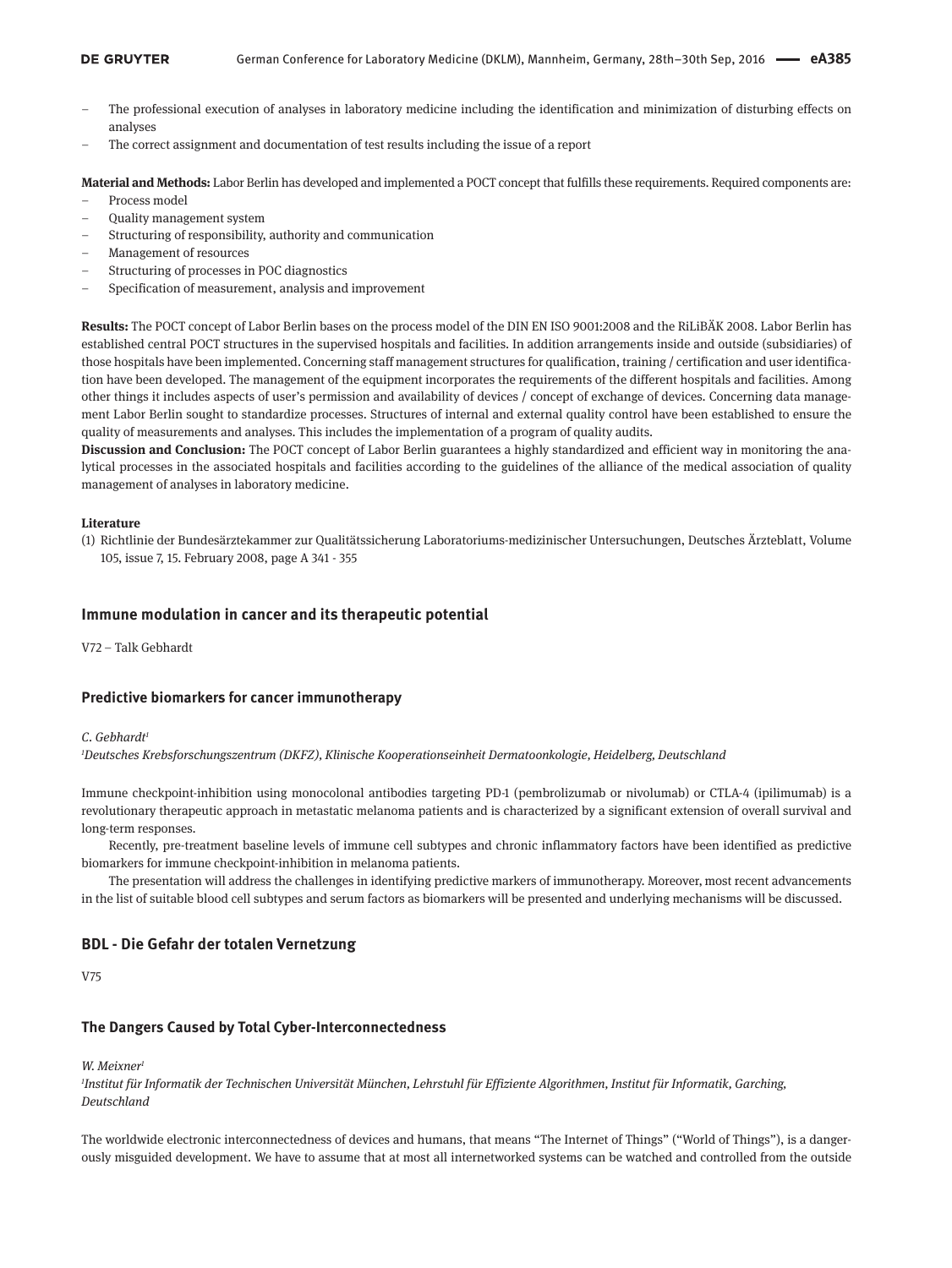-- including the possibility of governing and manipulating without being perceived. Security experts are not able to gauge not to mention to limit the risks of crime, spying and sabotage which the population, the economy, the society, the state is exposed to. Interconnectedness is turning to a fatal danger in the case that a certain component exists within the internet which is authorized to start an act of war autonomously if algorithms give order to avert conjectured danger. This component enables the autonomous preventative cyber war. Because of this updated situation of the risk all the critical installations have to be separated from the internet without delay. But for the short term there is a serious consequence of establishing the fully connected "Internet of Things", which urgently runs contrary to german basic law: there will be established conditions to industrial concepts, which are based on expropriation of private data and violation of privacy. If privacy of persons and economic subjects are destroyed, there is no longer any autonomous economic development. In such a way every social community will be destroyed radically. This lecture is asking the question wether we ethically can take the responsibility to develop the "Internet of Things" in view of the dangers of massive interconnectedness of such a system: my concern is to answer this question and discuss the resulting consequences. The ethical basis for discussing this question is the unconditional postulation, that economy, research and development has to serve the people in the spirit of Ludwig Erhard. Given the discordance of European Union we have to trust in the power of the single member of the public; it is the power to turn off evil named devices, and particularly it is the power of speaking in truth. The protagonists of a totally connected "Internet of Things" have to pay attention to do not sink in the quicksand.

#### **Zirkulierende mikroRNAs – diagnostisch relevant?**

V81 – Talk Piiper

#### **Pre-analytical and analytical requirements for utilization of circulating microRNAs as diagnostic markers**

A. Piiper<sup>1</sup>, V. Köberle<sup>1</sup>, O. Waidmann<sup>1</sup> 1 Medizinische Klinik 1, Frankfurt, Deutschland

Altered levels of microRNAs (miRNAs) circulating extracellularly in the blood in a stable form, have been found in patients with diseases such as myocardial infarct, cancer and inflammatory diseases as compared to healthy subjects. Their levels can be conveniently determined by RT-PCR. Therefore, they are considered as novel class of minimally invasive disease biomarkers that might be valuable in diagnosis, prognosis and treatment response monitoring. For instance, we could show that the serum levels of miR-122, a liver-specific miRNA, in patients with chronic hepatitis correlate with the severity of the disease as well as survival of the patients and reflect response to therapy; miR-1 serum levels are prognostic in patients with hepatocellular carcinoma. Nevertheless, relatively large discrepancies exist among the different miRNA biomarker studies, and mechanistic bases of the postulated biomarkers are often lacking. Insufficient consideration of pre-analytical and analytical pitfalls is another obstacle in the turning of circulating miRNAs into clinically useful disease markers, some of which are considered here. Of obvious importance is that the extracellular miRNA pattern remains unaffected after drawing of the blood from the patients. We found that the miRNAs present in blood serum show differential stability. Encapsulation into lipid vesicles appears to confer higher stability than solely complexation with proteins. Moreover, we found that the degradation of miRNAs in serum can be prevented by RNAse A inhibition. Thus, RNAse Inhibitor might be useful to preserve the extracellular miRNA pattern. Remarkably, stabilization of miRNAs can also achieved by hemolysis, offering the possibility that stabilization of miRNAs not expressed in blood cells this can also be achieved by hemolysis. Another important yet neglected issue concerns the possibility that alteration of the extracellular miRNA composition occurs by differences in the time elapsing between blood drawing and the preparation of blood serum/plasma. Our data indicate that the incubation of EDTA and serum collection tubes for 1-3 hours at room temperature led to an increase in the levels of marker miRNAs expressed in blood cells without signs of hemolysis, and that this release of blood-cell derived miRNAs occurs by release of vesicles containing these miRNAs. Thus, the release of vesicle-associated miRNAs from blood cells can occur in blood samples within the time elapsing in normal clinical practice until their processing without significant hemolysis. Altogether, careful consideration of the pre-analytical and analytical requirements is a pre-requisite for turning extracellularly circulating miRNAs into clinically useful biomarkers.

V82 – Talk Schwarzenbach

#### **Bedeutung Zirkulierender microRNAs in der Diagnostik von Krebserkrankungen**

#### *H. Schwarzenbach1*

*1 Center of Experimental Medicine, Department of Tumor Biology, Hamburg, Deutschland*

MicroRNAs are a family of evolutionary conserved, small non-coding RNA molecules that post-transcriptionally inhibit protein expression of their target mRNAs. As microRNAs loci frequently map to fragile chromosomal regions harboring DNA amplifications, deletions or translocations, their expression is often deregulated during tumorigenesis, contributing to tumor progression, metastasis and drug resistance. Apart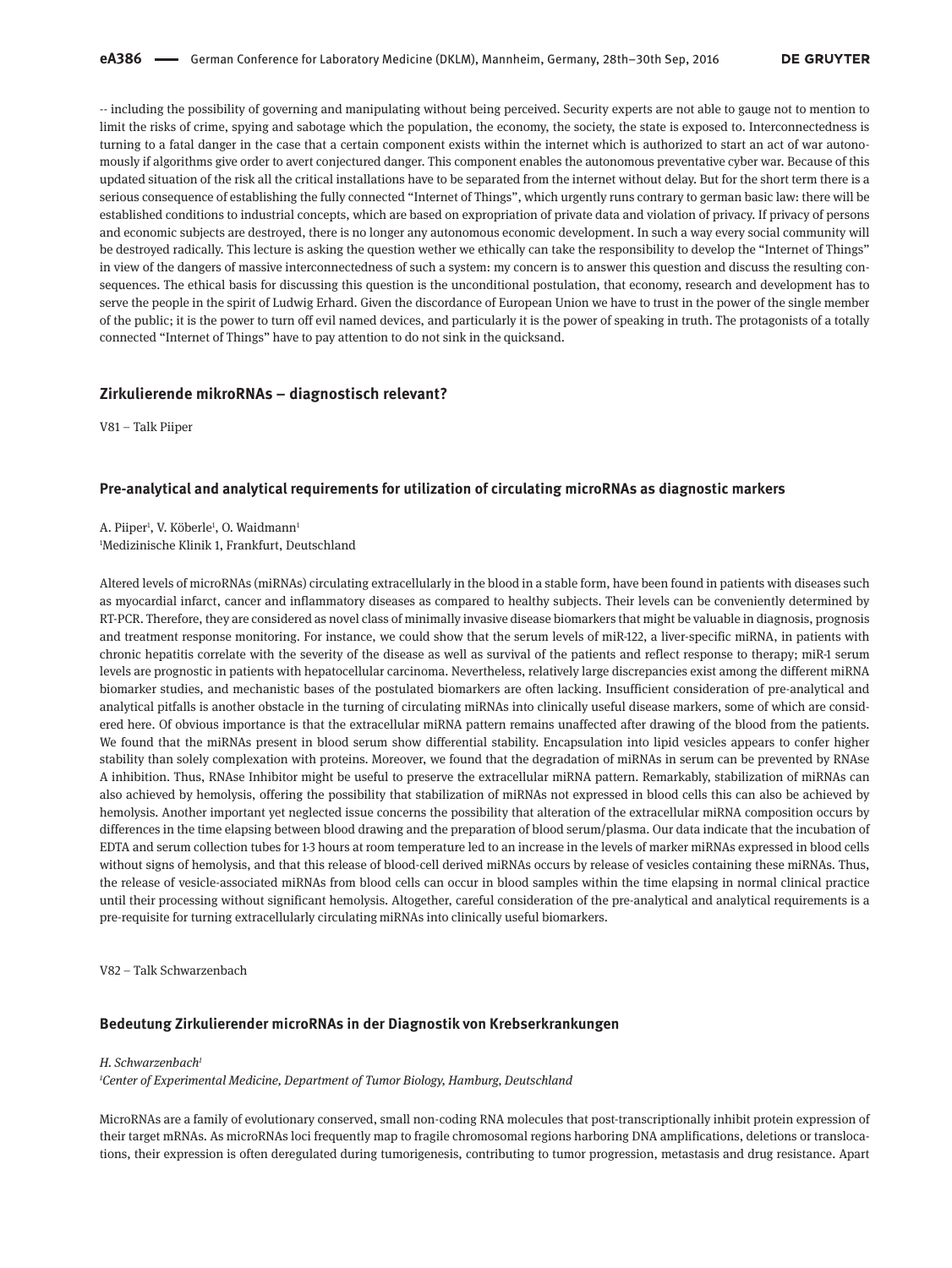from their release by apoptotic and necrotic cells, microRNAs can also be actively secreted into the blood circulation by exosomes. Exosomal microRNAs are thought to play an important role in cell-to-cell communication. Based on their biological functions and the possibility of quantifying microRNAs in patient blood in real-time, these small RNA molecules may be a new promising class of potential blood-based diagnostic biomarkers. Screening of these liquid biopsies may provide information on target molecules of microRNAs and aberrant signaling pathways that can be blocked by a chosen targeted therapy. Consequently, therapy-associated modulations may facilitate treatment decisions. Our findings show the relevance of circulating cell-free and exosomal microRNAs as diagnostic and prognostic tumor markers for breast, ovarian and lung cancer. We detected that the expression levels of microRNAs are associated with a particular biology of carcinomas, favoring tumor progression and metastatic spread. Furthermore, our data demonstrate a specific influence of neoadjuvant therapy on the serum levels of miRNAs in HER2-positive breast cancer patients.

### **Sterile Entzündung: neue diagnostische und therapeutische Ansätze**

V86 – Talk Mulay

### **Crystallopathies - How crystals kill cells**

#### S. Mulay<sup>1</sup>

### 1 LMU München, Nephrologie, München, Deutschland

Numerous diseases that involve deposition of crystals or crystal-like particles e.g. misfolded proteins, airborne microparticles etc. are collectively referred as crystallopathies. Recent discoveries in the field of crystal biology suggested Nlrp3 inflammasome activation as a unifying inflammatory pathomechanism that underlie these disorders. However, the mechanisms that lead to crystal-induced cell necrosis remain unclear. We demonstrated that crystals of calcium oxalate (CaOx), monosodium urate (MSU), calcium pyrophosphate dehydrate and cystine kill cells via a caspase-independent regulated necrosis pathway that can be blocked by necrostatin-1 and necrosulfonamide. Further, RNA interference studies revealed that the two core proteins involved in necroptosis pathway viz. receptor interacting protein kinase (RIPK) 3 or mixed lineage kinase domain like (MLKL) are essential for crystal cytotoxicity. Consistent with this, *Ripk3-* and *Mlkl-*deficient mice were protected from CaOx crystal-induced acute kidney injury. In addition, we demonstrated that these proteins also critically regulate MSU crystal-induced neutrophil extracellular trap (NET) formation and associated cell death, which is known as NETosis. Either *Ripk3-*deficiency of necrostatin-1 treatment prevented gout tophi formation in the murine air-pouch model. Together, crystal-induced cytotoxicity involves RIPK1, RIPK3 and MLKL, which offer novel molecular targets to limit tissue injury and organ failure.

### **Update Antiphospholipid-Syndrom**

V89 – Talk Canaud

### **mTOR pathway in the antiphospholipid syndrome related vasculopathy**

#### G. Canaud<sup>1</sup>

1 INSERM Paris Unité 1151, Necker Renal Division, Paris, Frankreich

#### **Background**

Although thrombosis is considered the cardinal feature of the antiphospholipid syndrome, chronic vascular lesions are common, particularly in patients with lifethreatening complications. In patients who require transplantation, vascular lesions often recur. The molecular pathways involved in the vasculopathy of the antiphospholipid syndrome are unknown, and adequate therapies are lacking.

#### **Methods**

We used double immunostaining to evaluate pathway activation in the mammalian target of rapamycin complex (mTORC) and the nature of cell proliferation in the vessels of patients with primary or secondary antiphospholipid syndrome nephropathy. We also evaluated autopsy specimens from persons who had catastrophic antiphospholipid syndrome. The molecular pathways through which antiphospholipid antibodies modulate the mTORC pathway were evaluated in vitro, and potential pharmacologic inhibitors were also tested in vitro. Finally, we studied the effect of sirolimus in kidney-transplant recipients with the antiphospholipid syndrome.

### **Results**

The vascular endothelium of proliferating intrarenal vessels from patients with antiphospholipid syndrome nephropathy showed indications of activation of the mTORC pathway. In cultured vascular endothelial cells, IgG antibodies from patients with the antiphospholipid syndrome stimulated mTORC through the phosphatidylinositol 3-kinase (PI3K)–AKT pathway. Patients with antiphospholipid syndrome nephropathy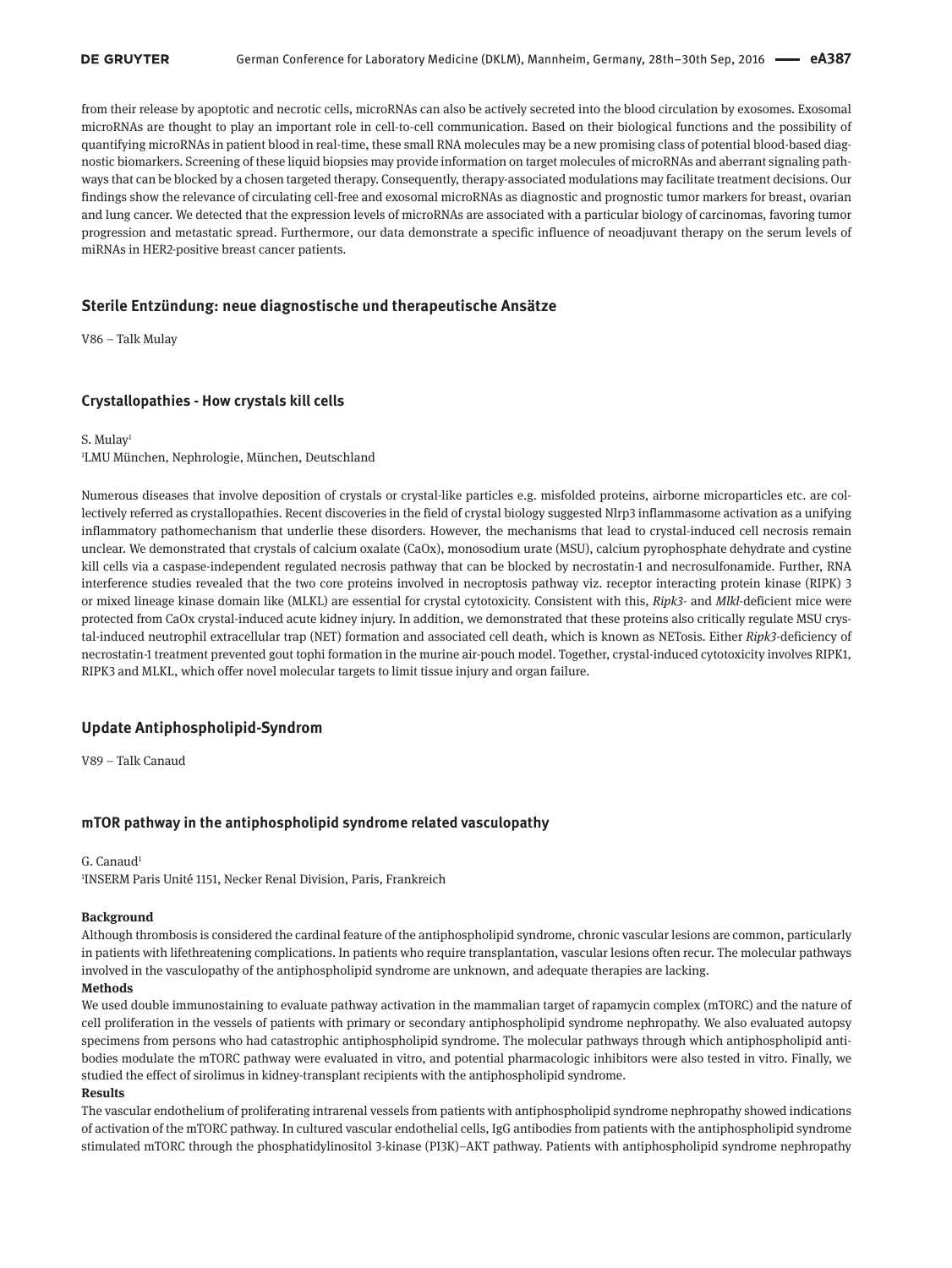who required transplantation and were receiving sirolimus had no recurrence of vascular lesions and had decreased vascular proliferation on biopsy as compared with patients with antiphospholipid antibodies who were not receiving sirolimus. Among 10 patients treated with sirolimus, 7 (70%) had a functioning renal allograft 144 months after transplantation versus 3 of 27 untreated patients (11%). Activation of mTORC was also found in the vessels of autopsy specimens from patients with catastrophic antiphospholipid syndrome.

#### **Conclusions**

Our results suggest that the mTORC pathway is involved in the vascular lesions associated with the antiphospholipid syndrome.

#### **BDL - Präanalytik**

V93 – Talk von Meyer

### **Methoden zur präanalytischen Überprüfung der Probenqualität und deren Anwendung**

#### *A. von Meyer1 ,*

*1 Kliniken Nordoberpfalz AG, Laboratoriumsmedizin, Weiden, Deutschland*

Automation within laboratories has greatly increased through electronic order entry systems and diagnostic analyzers automatically accessing samples. Within the context of automation specific requirements need to be fulfilled to ensure the preanalytic process complies with the regulatory framework.

Correct labeling of correct sample material is paramount as per German "RiliBÄK" and DIN ISO 15189 Transport within certain time limits and temperature conditions (i.e. temperature) needs to be ensured.

Automated temperature monitoring systems are available and used in the laboratory. These systems need to be adjusted according to the needs and existing infrastructure to cater for automated temperature monitoring during transport.

Similarly filling volume and hematocrit is important for correct interpretation of coagulation testing. Automated sorter or some coagulation analyzer are able to measure these variables automatically. Many automated clinical chemistry analyzer measure interference indices (HIL), which facilitates automated interpretation of results. Setting the thresholds for these indices correctly is important and might vary according to population, setting and clinical scenario

As with all quality measurements complete monitoring and documentation, necessary to meet regulator requirements, is time- and resource-consuming. The use of automated systems either along side existing systems or integrated into analyzers may offer solutions

V94 – Talk Cadamuro

### **Preanalytical Phase" for venous blood sampling and its implementation in a hospital setting**

*Cadamuro J1 , Simundic AM2*

*on behalf of the EFLM working group Preanalytical Phase (WG-PRE) <sup>1</sup> Department of Laboratory Medicine, Paracelsus Medical University, Salzburg, Austria <sup>2</sup> Department of Medical Laboratory Diagnostics, University Hospital Sveti Duh, Zagreb, Croatia*

Preanalytics is, although often neglected, still the part within the total testing process in which most errors occur, potentially leading to false test results and sometimes serious consequences for the patient. Besides the medical indication for laboratory analyses and the according order of tests, the preanalytical phase consists mostly of processes before, within and after venous blood collection. Also the updated version of the EN ISO 15189 guideline emphasizes these preanalytical topics.

In the past years many countries therefore have formed working groups and partly also released preanalytical recommendations on a national basis. Additionally there are international recommendations on preanalytics and venous blood collection such as the CLSI guideline GP41-A6 or a WHO guideline. However, these recommendations are not providing clear and unambiguous guidance for all steps during blood collection and some important details may not be considered. Moreover, not all steps are equally important and recommendations should offer some level of critical assessment of the potential risk associated with non-compliance. Therefore the EFLM working group "Preanalytical Phase" (WG-PRE) decided to provide a simple, condensed, risk- and evidence-based recommendation for the venous blood sampling. Besides the necessary requirements for the blood sampling area and key supplies, it covers pre-sampling-, sampling- and post-sampling procedures as well as instructions on implementing and preservation of a standardized blood collection in a hospital setting.

Before publication, the practicability of these documents was tested in a pilot project. At the pediatric department of the University Hospital of Salzburg, Austria, where physicians were in charge of phlebotomy, 282 nurses were trained in blood collection according to the proposed EFLM recommendation. The Power-Point-Presentation as well as the knowledge test, which also are part of the recommendation, were translated, altered slightly to fit local conditions and converted into an e-Learning module. Passing the knowledge test was a prerequisite for phlebotomy on the patient.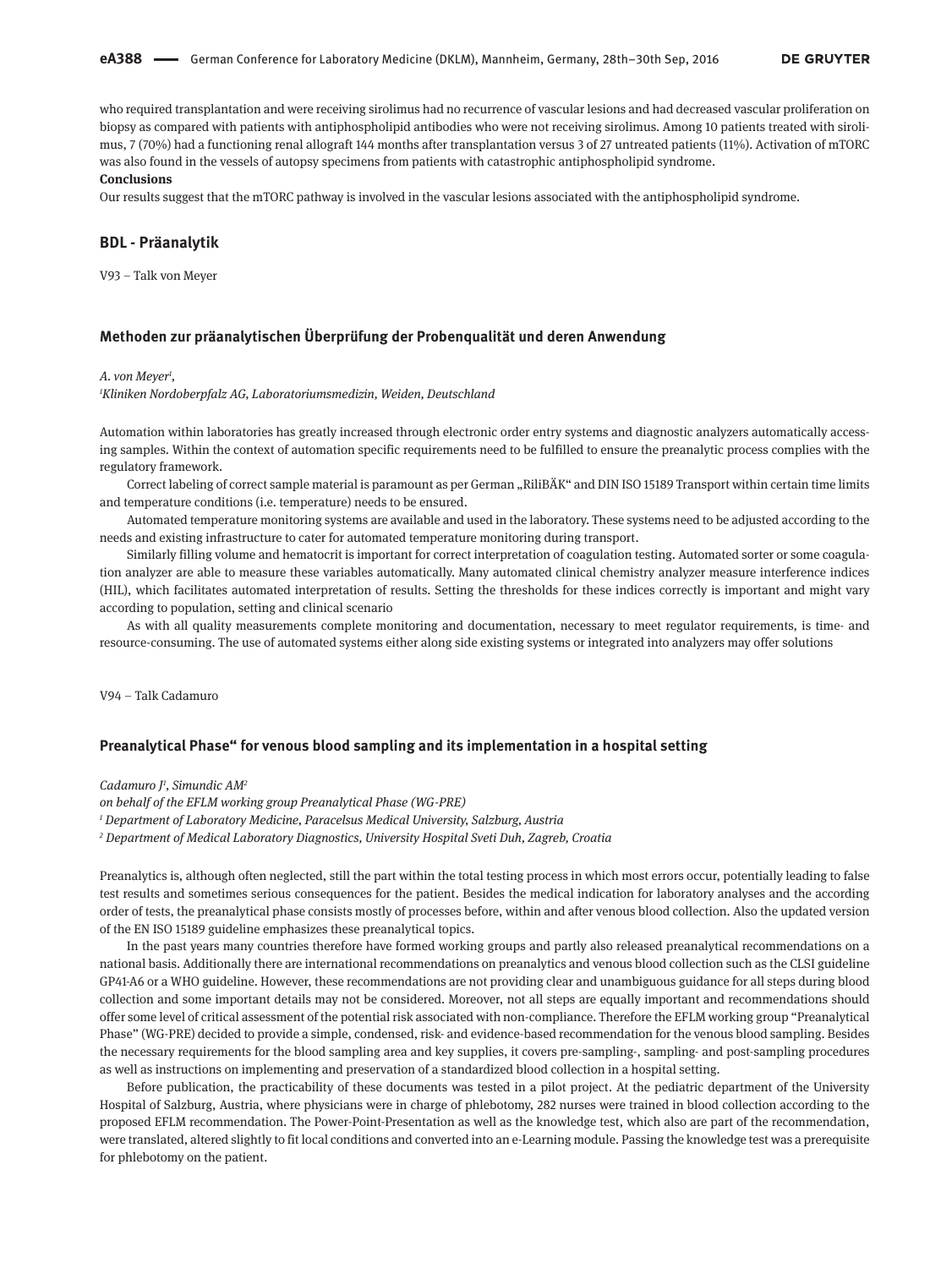Of the 160 nurses who completed the e-learning module and the respective knowledge test within the first month after release, 140 (87.5%) passed the test. The module is accepted very well amongst the nursing staff. An evaluation of a possible improvement of sample quality was not conducted since there was not enough data to validly make a statement on this issue at the time of abstract submission deadline.

Overall we conclude that the EFLM recommendation is a very practicable tool to easily implement a standardized phlebotomy process even in bigger hospitals.

# **Free Talks**

### **Epigenetik: Von den Grundlagen zur diagnostischen Anwendung**

FV01 – Talk Northoff

### **A Protective Loss-of-Function Mutation in Acvr1c Reduces Atherosclerosis in BALB Mice**

*B. Northoff1 , A. Nicolaou1 , N. Kramer2 , A. Herbst1 , K. Sass1 , D. Teupser1 , L. Holdt1 1 Ludwig-Maximilians-University Munich, Institute of Laboratory Medicine, Munich, Deutschland 2 Max Planck Institute of Biochemistry, Department of Proteomics and Signal Transduction, Martinsried, Deutschland*

**Background:** A quantitative trait locus (QTL) of atherosclerotic lesion size in the aortic root was previously identified on mouse chromosome 2 (Chr2) in a F2 intercross of atherosclerosis-susceptible C57BL/6 (B6) and atherosclerosis-resistant BALB/cByJ (BALB) mice on the LDL receptor deficient background (*Ldlr<sup>/-</sup>*).

**Objectives:** The aim of the present study was to identify causal genetic variants protecting BALB mice from atherosclerosis and to study its functional role in atherogenesis.

**Material and Methods:** Fine-mapping of Chr2 was performed in F2 mice using additional single nucleotide polymorphisms (SNPs) thereby narrowing the 84.4 Mb QTL region to 23.6 Mb containing 63 genes. To identify causal genetic variants, chromosome 2 of B6 and BALB F0 mice was enriched and sequenced using next-generation sequencing technology. Knockout mice of the identified candidate gene were crossed on the B6.*Ldlr<sup>1</sup>*-background and compared to wildtype mice. Atherosclerotic lesion size was quantified by Oil red O staining and additional associated phenotypes were measured. Furthermore, functional studies of atherosclerosis related mechanisms were performed in murine primary cells.

**Results:** A nonsense mutation in activin A receptor type IC (*Acvr1c*) was identified in BALB mice co-segregating with the QTL of atherosclerosis. Functionally, *Acvr1c* encodes a type I transforming growth factor-β receptor acting as serine/threonine protein kinase of SMAD2/3 transcription factors modulating cellular functions as apoptosis and proliferation. The identified mutation was located in the kinase domain of *Acvr1c* leading to a truncated protein with reduced kinase activity and reduced SMAD2-phosphorylation in BALB mice.

Tissue profiling showed that *Acvr1c* mRNA was expressed in fat tissues, intestine and aortic tissue of F0 mice with reduced expression levels in all tissues of BALB compared to B6 mice. Differential mRNA expression was confirmed in F2 mice. Immunofluorescent staining showed that ACVR1C was expressed in endothelial cells but not in other cells of the arterial wall.

*Acvr1c* knockout mice showed decreased atherosclerotic lesion size compared to wildtype mice confirming atherosclerotic effects of F0 and F2 mice. Since no differences in plasma lipid levels or adipokines were found, a causal role of *Acvr1c* in endothelial cells was suggested. *In vitro* studies in endothelial cells using constitutive activated ACVR1C with either B6 or BLAB alleles are currently performed to investigate SMAD-mediated effects on apoptosis.

**Conclusion:** *Acvr1c* was identified as novel regulator of atherosclerosis. Truncated ACVR1C in athero-protected BALB mice was shown to decrease SMAD signaling. Currently, the functional mechanism of *Acvr1c* in modulating atherogenesis and apoptosis is further investigated *in vivo* and *in vitro*.

#### **Epigenetik: Von den Grundlagen zur diagnostischen Anwendung**

FV02 – Talk Al-Dabet

### **Coagulation protease aPC reverses sustained tubular p21-expression and senescence via a methylation dependent mechanism**

*M. Al-Dabet1 , K. Shahzad2 , F. Bock2 , S. Kohli3 , S. Nazir1 , I. Gadi1 , B. Isermann2 Institut für Klinische Chemie und Pathobiochemie, Magdeburg, Deutschland Otto-von-Guericke-Universität Magdeburg, Institute for Clinical Chemistry and Pathobiochemistry, Magdeburg, Deutschland Universitätsklinikum, Magdeburg, Institute for Clincal Chemistry and Pathobiochemistry, Magdeburg, Deutschland*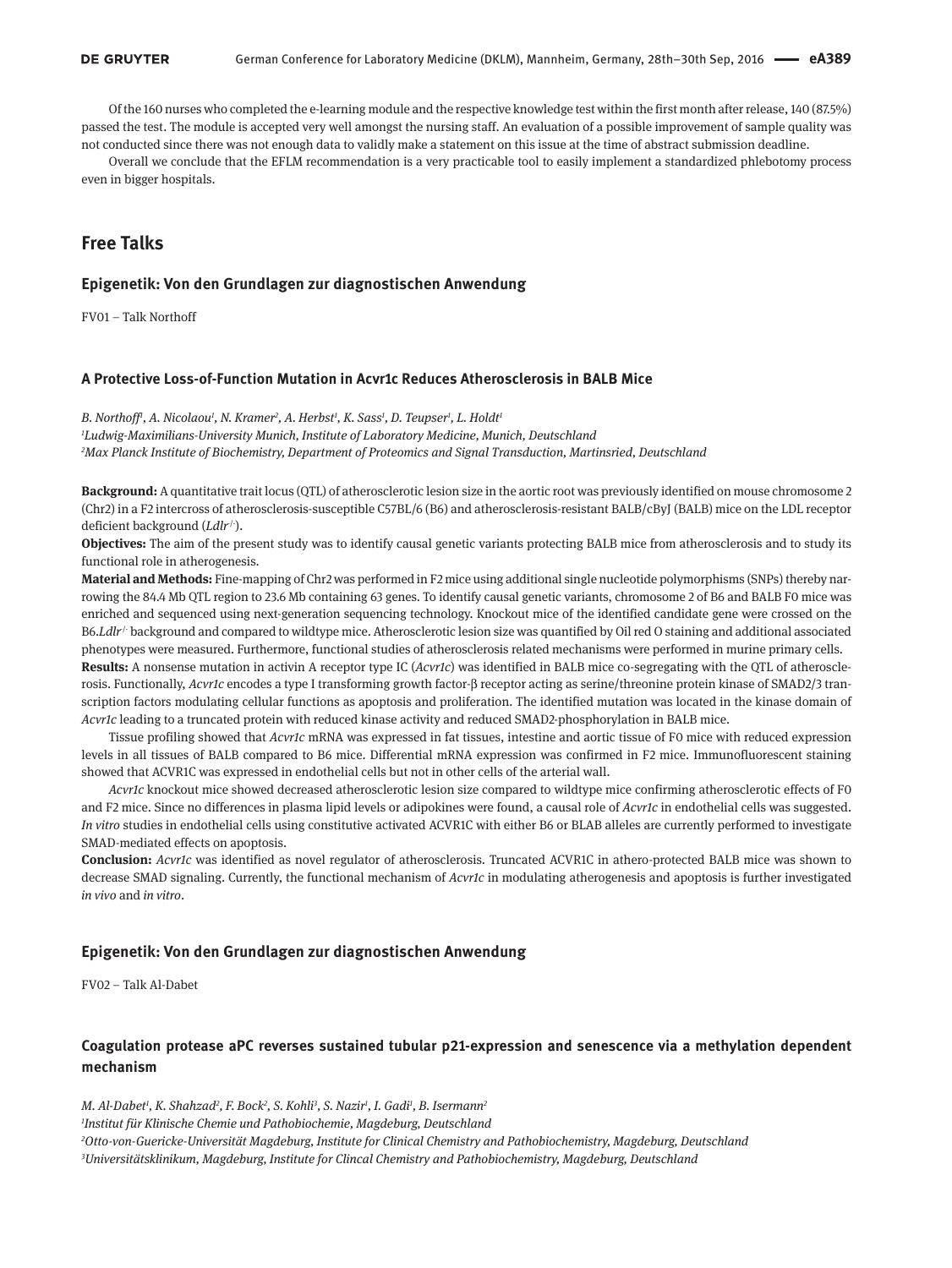**Background:** The importance of tubular damage in diabetic nephropathy (dNP) is increasingly recognized. Tubular damage in dNP is characterized by tubular hypertrophy and senescence. One of the regulators contributing to tubular damage is the cyclin-dependent kinase (CDK) inhibitor p21. Protein level of p21 is significantly induced in dNP. At the cellular level, p21 induction is associated with increased tubular damage, senescence and declined tubular proliferation. However the pathophysiological mechanistic relevance and therapeutic structures allowing targeting such mechanisms are lacking. Interestingly, previously we showed that, activated protein C (aPC) ameliorates the glomerular damage in dNP via epigenetic dependent mechanism.

**Problem**: It remains elusive, whether the tubular damage and senescence can be sustained after normalizing the glucose concentration. The mechanistic relevance of p21 for tubular senescence and damage, and whether aPC would target the underlying mechanism, remain unknown.

**Materials and Methods:** Type-1 (streptozotocin) diabetic (C57Bl6) mice were analyzed. dNP was validated based on albuminuria. A subset of mice was treated with SGLT-2 inhibitor, aPC, or 5aza-deoxycitidiene. Mice were analyzed after 6 weeks of treatment. Albuminuria, tubular damage (PAS-staining and KIM-1 expression), were analyzed. p21 protein level, as well as SA-βgalactosidase staining were also investigated. **Results:** Gene-expression analyses identified p21 as the prominently induced gene in dNP (STZ model). Expression of p21 was further increased in mice with low aPC levels. In-vitro study showed that glucose induced p21 expression remains high after normalization of glucose concentration, suggesting that p21 is epigenetically controlled. Intriguingly, exposure of aPC at time of glucose normalization (25 to 5.5 mM) reversed p21 expression. In parallel, glucose reduced DNMTs activity and DNMT1/3b expression, which remained low despite glucose normalization. These glucose-induced persistent changes were reversed by aPC. Likewise, in diabetic mice (16 weeks of DM) p21 expression in renal tubular compartment remained high despite blood glucose normalization for the last 6 weeks using SGLT-2 inhibitor. aPC treatment during the last 6 weeks abolished hyperglycemia induced sustained p21 expression and protected from tubular damage (histological damage, KIM-1) and senescence (SA-βgal). Concomitant treatment with 5aza-dC abolished aPC's protective effect.

**Conclusion:** This suggests that p21 induces tubular senescence in dNP, which is sustained despite normalization of glucose level. Importantly, persistent p21-expression and tubular senescence can be reversed by aPC.

#### **From bench to beside: Nephropathie**

FV03 – Talk Kohli

### **Microparticles cause preeclampsia and embryonic growth restriction by platelet-mediated inflammasome activation in the embryonic trophoblast**

#### *S. Kohli1 , M. Al-dabet1 , S. Ranjan1 , F. Bock1 , K. Shahzad1 , B. Isermann1*

*1 Otto-von-Guericke-Universität Magdeburg, Institute for Clinical Chemistry and Pathobiochemistry, Magdeburg, Deutschland*

**Objectives:** Preeclampsia (PE) is a placenta-induced inflammatory disease associated with maternal proteinuria, hypertension, inflammation, increased microparticles (MP), platelet-activation and hypercoagulability. A proinflammatory function of platelets is increasingly recognized but is not understood in PE. The association of MP and platelet activation is known but its mechanistic relevance in PE is not studied. **Aim:** We aimed to study the pathogenetic role of MP and platelet-activation and the associated inflammatory micro-milieu involved in pregnancy complications.

**Methods:** MP (endothelial or platelet-derived) were injected into C57BL/6 pregnant mice. Pregnancy outcome and symptoms of PE (renal dysfunction and pathology, increased blood pressure, increased plasma sFlt-1) were studied. MP dependent platelet-activation in the placenta was studied using immunofluorescence. Platelet depletion, aspirin treatment, NFE-2-/- and Gαq-/- mice were used to establish the causative role of platelet-activation. To address mechanistic questions we studied the role of MP on platelet mediated inflammasome activation in murine placenta and trophoblast cells. Genetic and pharmaceutical inflammasome inhibition was conducted to ascertain mechanistic causality. Translational relevance was corroborated by analysis of human PE placentae and trophoblast cells.

**Results:** MP caused PE along with partial fetal loss and embryonic growth restriction in mice. Following MP-injection activated platelets accumulated within the placental vascular bed and caused ATP-dependent inflammasome activation (elevated expression of NLRP3, cleaved casp-1 and cleaved IL-1β). Platelet depletion and aspirin treatment protected from MP induced PE. NFE-2 -/-mice, which lack functional platelets and Gαq-/- mice, which have impaired platelet-activation, were protected from MP-induced inflammasome activation, pregnancy failure and PE. The pregnancy outcome and renal function was also rescued in NLRP3 or Casp-1 deficient mice. Apyrase and purinergic receptor antagonist treatment rescued the pregnancy outcome indicating the involvement of purinergic signaling. Importantly, inflammasome activation in trophoblast cells was sufficient to cause PE-like phenotype in mice, while the maternal inflammasome was dispensable. MP caused platelet dependent inflammasome activation in human trophoblast cells whereas platelets from donor receiving aspirin treatment failed to induce the inflammasome. Inflammasome activation in association with reduced platelets numbers is likewise observed in human trophoblast cells of PE, but not of control placentae.

**Conclusion:** Our results uncover a novel thrombo-inflammatory mechanism at the maternal-embryonic interface. MP cause PE through maternal platelet-activation and ATP-mediated purinergic inflammasome activation in trophoblast cells. Based on these results new diagnostic or therapeutic targets for PE may be developed.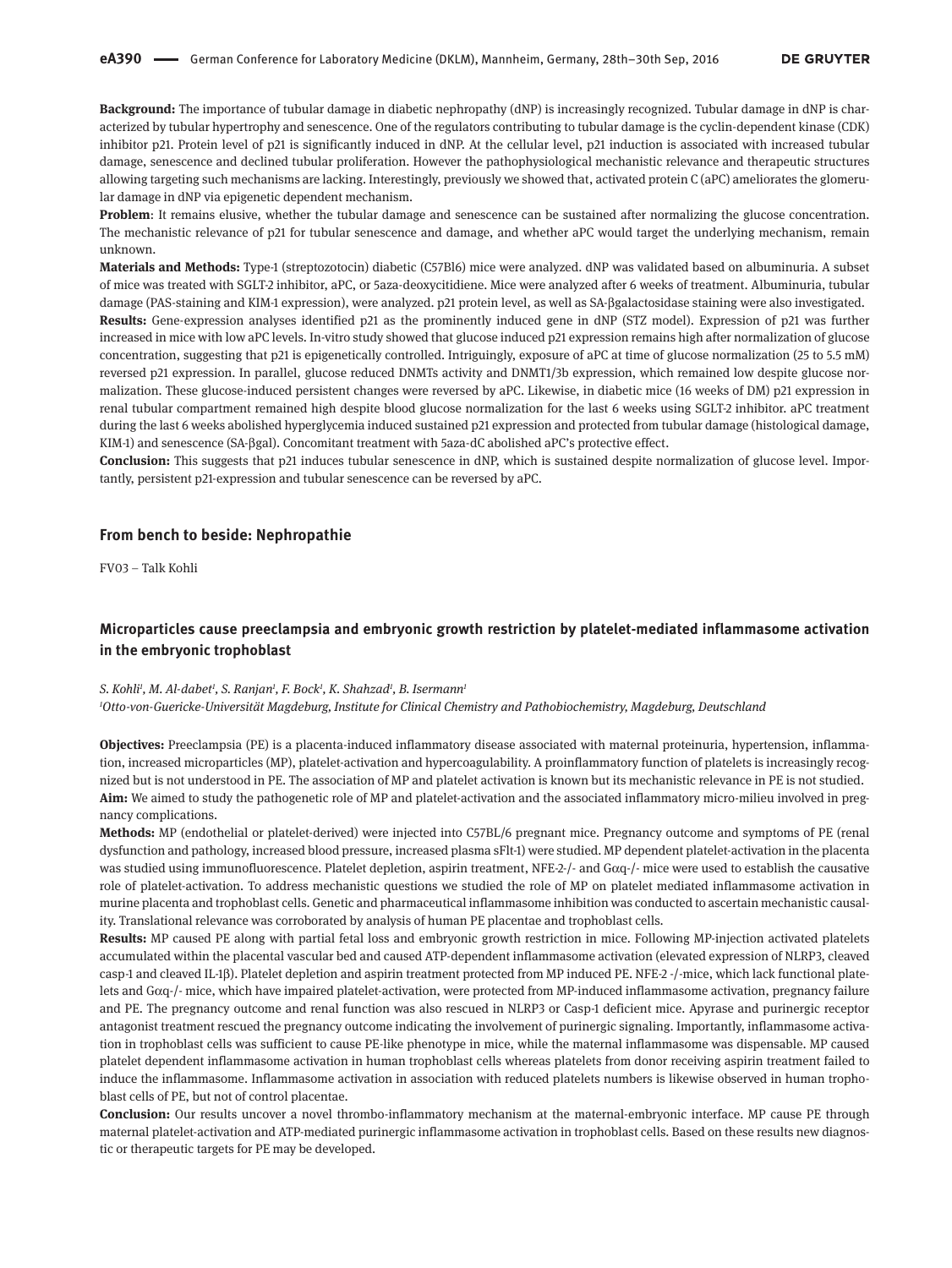### **DGKL/DVTA: Update Gerinnung**

FV04 – Talk Schott

#### **Elucidation of feedback gene regulatory mechanisms controlling the F2 expression**

L. Schott<sup>1</sup>, S. Khokhar<sup>1</sup>, S. Tokalov<sup>1</sup>, K. Mühlbach<sup>1</sup>, S. Danckwardt<sup>2</sup>

1 Universitätsmedizin Mainz, Centrum für Thrombose und Hämostase (CTH), Mainz, Deutschland

2 Institute for Clinical Chemistry and Laboratory Medicine, Centrum für Thrombose und Hämostase (CTH), Mainz, Deutschland

Prothrombin (F2) plays a central role in blood coagulation. Deregulation of Thrombin (F2a) can result in hemostatic abnormalities, ranging from subtle subclinical to serious life-threatening coagulopathies, i.e. during septicemia. The known F2 20210 G>A mutation leads to a 1,5 - 1,7 fold increase of gene expression, resulting in thrombophilia. Thus, efficiently coordinated dynamics of gene expression, protein biosynthesis or protein secretion of F2 determine the well-balanced equilibrium between thrombosis and blood loss.

Here, we set to define regulatory mechanisms controlling F2 gene expression. To this end, we used a newly generated mouse model system, termed D-Insight, which was established to visualize gene expression and protein secretion of F2 real-time *in-vivo*. Based on fluorescence and luminescence reporters this knock-in mouse allows us to follow-up these processes in a living context by the use of non-invasive optical imaging. Furthermore, we generated a primary hepatic cell line obtained from this mouse model. This cell line permits the elucidation of F2 gene expression-, protein biosynthesis- and secretion dynamics in high resolution and in a high-throughput format with bioluminometry and fluorescence microscopy *ex-vivo*.

Using this tool, we illuminate the (auto-)regulatory feedback-mechanisms underlying the gene expression control of F2. This will help to decipher the intricate role of F2 in steady state condition and in various disease processes accordingly. Additionally, this might help to unveil potential novel therapeutic implications. An update will be presented at the meeting.

#### **Zirkulierende Tumor-DNA - diagnostische Relevanz in der Translation**

FV05 – Talk Thöne

# **Liquid profiling of androgen receptor splice variant V7 RNA in peripheral whole blood predicts response to abiraterone treatment in metastatic prostate cancer patients**

 $S$ . Thöne<sup>1</sup>, R. Secci<sup>2</sup>, R. Nawroth<sup>3</sup>, R. Tauber<sup>3</sup>, S. Schmid<sup>3</sup>, A. Seitz<sup>3</sup>, M. Retz<sup>3</sup>, J. Gschwend<sup>3</sup>, J. Ruland<sup>2</sup>, C. Winter<sup>2</sup>, M. Heck<sup>3</sup> *Institut für Klinische Chemie und Pathobiochemie, Klinikum rechts der Isar, Technische Universität München, München, Deutschland Institut für Klinische Chemie und Pathobiochemie, Klinikum rechts der Isar, Technische Universität München, München, Deutschland Klinik und Poliklinik für Urologie, Klinikum rechts der Isar, Technische Universität München, München, Deutschland*

**Background.** In metastatic castration-resistant prostate cancer (mCRPC) the androgen receptor (AR) has been shown to be still active and promote tumor progression. Novel agents, such as the androgen-biosynthesis inhibitor abiraterone, have been tailored to inhibit AR signalling. About a third of patients, however, show initial resistance towards abiraterone treatment. The AR splice variant 7 transcript isoform (AR-V7) lacks the androgen-binding site but retains stimulation of tumor growth. Recently, high expression of AR-V7 in circulating tumor cells (CTCs) was shown to predict poor treatment response in mCRPC patients treated with abiraterone.

**Question.** Here, we investigate whether a liquid profiling approach with direct quantification of AR-V7 RNA levels in peripheral whole blood without the need of capturing of CTCs is feasible and can be predictive for response to abiraterone treatment and outcome in mCRPC patients. **Materials and Methods.** In a prospective biorepository database, we collected blood samples using 2.7 ml PAXgene blood RNA tubes (Qiagen) from 38 mCRPC patients, before abiraterone treatment was started, and 28 healthy subjects as controls. Total RNA was extracted and converted into cDNA. We developed specific droplet digital PCR assays for both the AR-V7 and the AR full length (AR-FL) isoform. Using these assays, we quantified AR-V7 and AR-FL levels in each sample and calculated the fraction of AR-V7 transcript over total AR (AR-V7 plus AR-FL) transcript.

**Results.** The fraction of AR-V7 transcript in blood ranged from 0 to 2.0% (median 0.22%). On average, patients had a higher AR-V7 fraction than controls  $(0.42\%$  vs.  $0.21\%$  p=0.01, t-test). Using the maximum observed AR-V7 fraction in controls  $(0.61\%)$  as cut-off, we dichotomized the patients into an "AR-V7 high" and an "AR-V7 low" group of 11 and 27 patients, respectively. "AR-V7 low" compared to "AR-V7 high" patients had significantly longer progression-free survival (PFS) (median PFS 4.6 vs. 2.5 months, p = 0.006, log-rank test) and overall survival (OS) (median OS 13.9 vs. 6.6 months, p = 0.005, log-rank test). Notably, treatment response as defined by a maximum PSA decline of 50% or more was observed in 13 out of 23 (57%) "AR-V7 low" patients, but 0 out of 9 (0%) "AR-V7 high" patients (p = 0.004, Fisher's exact test). This suggests that patients with a high AR-V7 fraction measured in blood are likely to fail abiraterone treatment.

**Conclusion.** Accurate and individualized treatment selection are key to a precision medicine approach. We present a cost-effective method that could help, before treatment is initiated, to decide which patients will benefit from AR-targeting treatment such as abiraterone and which will not, using a simple blood test. These promising results merit further prospective validation in larger cohorts.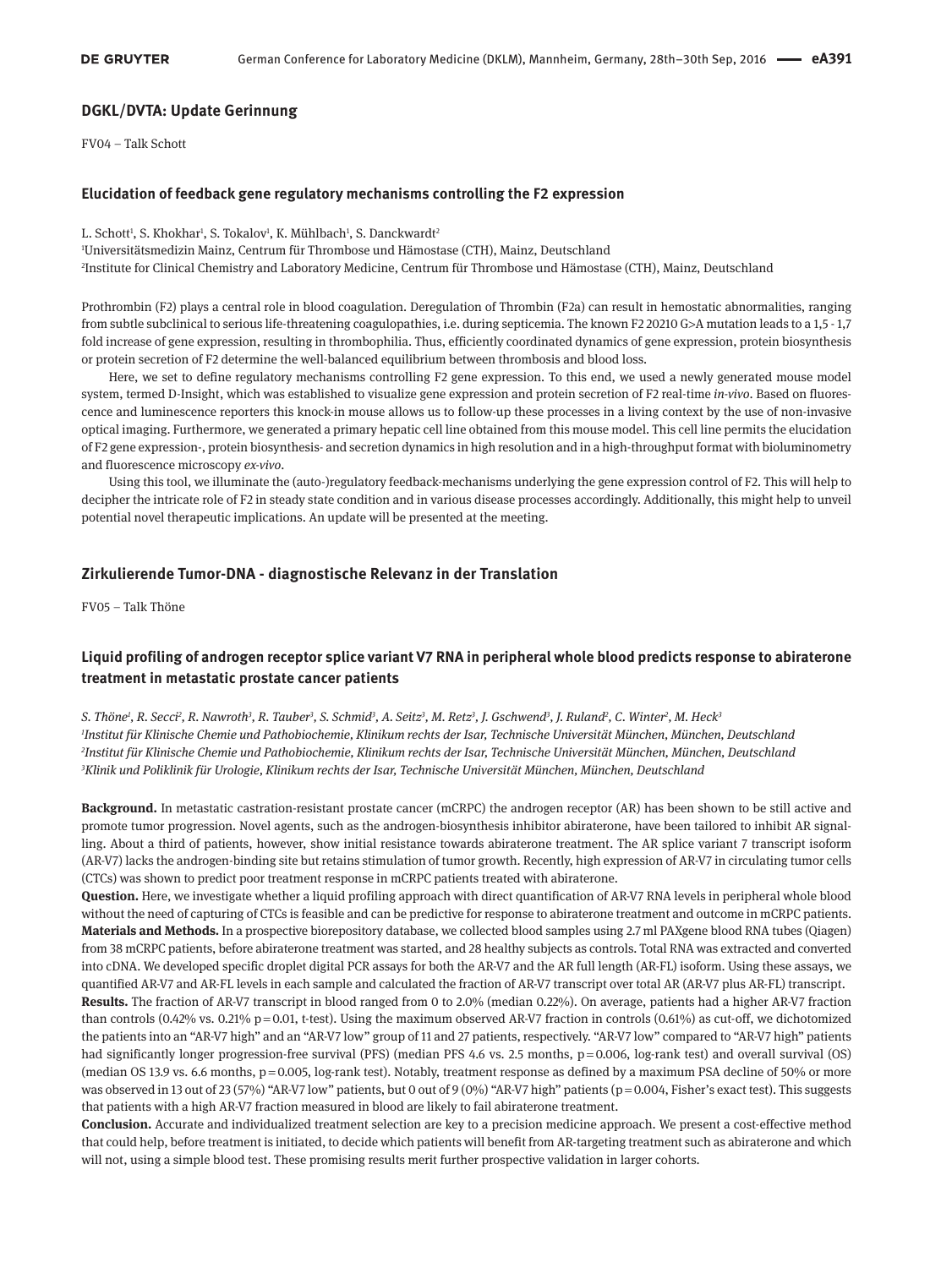### **DGKL / DVTA: Update Klinische Massenspektrometrie**

FV06 – Talk Vogeser

# **Isotope Inversion Experiment evaluating the suitability of calibration in surrogate matrix for quantification via LC-MS/ MS – Exemplary application for a steroid multi-method**

#### *A. Suhr1 , M. Vogeser1 , S. Grimm1*

*1 Institute of Laboratory Medicine, Medical Center of Ludwig Maximilian University (LMU), München, Deutschland*

**Background:** In mass spectrometry based assays for the quantification of endogenous analytes, the production of appropriate calibrators is a challenge since analyte-free authentic matrix is usually not available. Thus, calibrators and QC samples are often prepared in "surrogate matrix". However, there is so far no standard experiment that verifies the suitability of a surrogate matrix calibration for quantification of unknown samples in authentic matrix.

**Aim:** The aim of the present study was the development of a novel validation experiment verifying the correct quantification of authentic matrix samples by means of a surrogate matrix calibration.

**Experimental Setup:** Key element of this novel experiment, called *Isotope Inversion Experiment*, is the inversion of non-labelled analytes and their stable isotope labelled (SIL) counterpart in respect to their role (non-labelled, endogenous compound  $\rightarrow$  internal standard; SIL compound  $\rightarrow$  analyte). Using this inverse setup, inverse calibrators and inverse controls were prepared and analyzed. In the next step, the obtained response data of the two inverse sets of calibrators are correlated and the accuracy of the inverse controls is calculated. As a proof of concept application, an LC-MS/MS assay addressing six corticosteroids (cortisol, cortisone, corticosterone, 11-deoxycortisol, 11-deoxycorticosterone, and 17-OH-progesterone) was studied.

**Results and Discussion:** A fast, sensitive, and selective UHPLC-MS/MS method was developed that enables a chromatographic separation of all included isobaric compounds within 7 minutes. In the *Isotope Inversion Experiments* an excellent correlation of inverse calibrators and good accuracy values were found for the SIL compounds of corticosterone, 11-deoxycortisol, 11-deoxycorticosterone, and 17-OH-progesterone. For the SIL compounds of cortisol and corticosterone worse results were obtained. The worse correlation and accuracy values could be traced back to an insufficient suppression of the basal levels of the respective internal standard, i.e. cortisol and corticosterone, in the authentic material. Subtracting the found endogenous amount of cortisol and corticosterone corrected this interference and improved the results. Finally, all observed values were within our pre-defined limits clearly demonstrating that the chosen surrogate matrix calibration is indeed suitable for the quantification of serum based samples.

**Conclusion:** The *Isotope Inversion Experiment* fills a gap in the validation process of LC-MS/MS assays that quantify endogenous analytes; it can verify the suitability of calibrator matrices which differ systematically from the matrix of clinical samples.

### **Vaskuläres Remodeling**

FV07 – Talk Nicolaou

#### **Adam17-Deficiency Promotes Atherosclerosis in a Mouse Model by Enhanced TNFR2 Signaling**

*A. Nicolaou1 , B. Northoff1 , A. Herbst1 , K. Sass1 , J. Thiery2 , S. Rose-John3 , D. Teupser1 , L. Holdt1 Ludwig-Maximilians-University Munich, Institute of Laboratory Medicine, Munich, Deutschland University Hospital Leipzig, Institute of Laboratory Medicine, Clinical Chemistry and Molecular Diagnostics, Leipzig, Deutschland Christian-Albrechts-University Kiel, Institute of Biochemistry, Kiel, Deutschland*

**Background**: Expression QTL (eQTL) mapping in atherosclerosis-resistant FVB and atherosclerosis-susceptible C57BL/6 (B6) mice on the Ldl receptor deficient (Ldlr $\frac{1}{r}$ ) background led to the identification of the metalloproteinase a disintegrin and metalloprotease 17 (Adam17) as a candidate gene of atherosclerosis. Reduced Adam17 mRNA expression and activity of ADAM17 were associated with increased atherosclerosis at the aortic root suggesting that ADAM17 conferred atheroprotection. The metalloprotease ADAM17 is a major sheddase of membrane-bound proteins, such as TNF-α and TNF-receptors 1 and 2.

**Objectives**: The current study investigated the effect of Adam17 on atherosclerosis development in a hypomorphic Adam17-deficient mouse model and elucidated potential mechanisms of atherosclerosis.

**Material and Methods**: Since Adam17 knockout mice are not viable, we used hypomorphic Adam17 mice (Adam17<sup>ex/ex</sup>) that have barely detectable levels of Adam17 mRNA in all tissues. Mice were bred onto the Ldlr/ background and atherosclerosis was quantified at the aortic root. ADAM17 substrates were measured in plasma and the supernatants of bone marrow-derived macrophages (BMDM) using multiplex immunoassays and protein levels were analysed in cell lysates and cell surface proteins. Genome-wide expression and pathway analyses were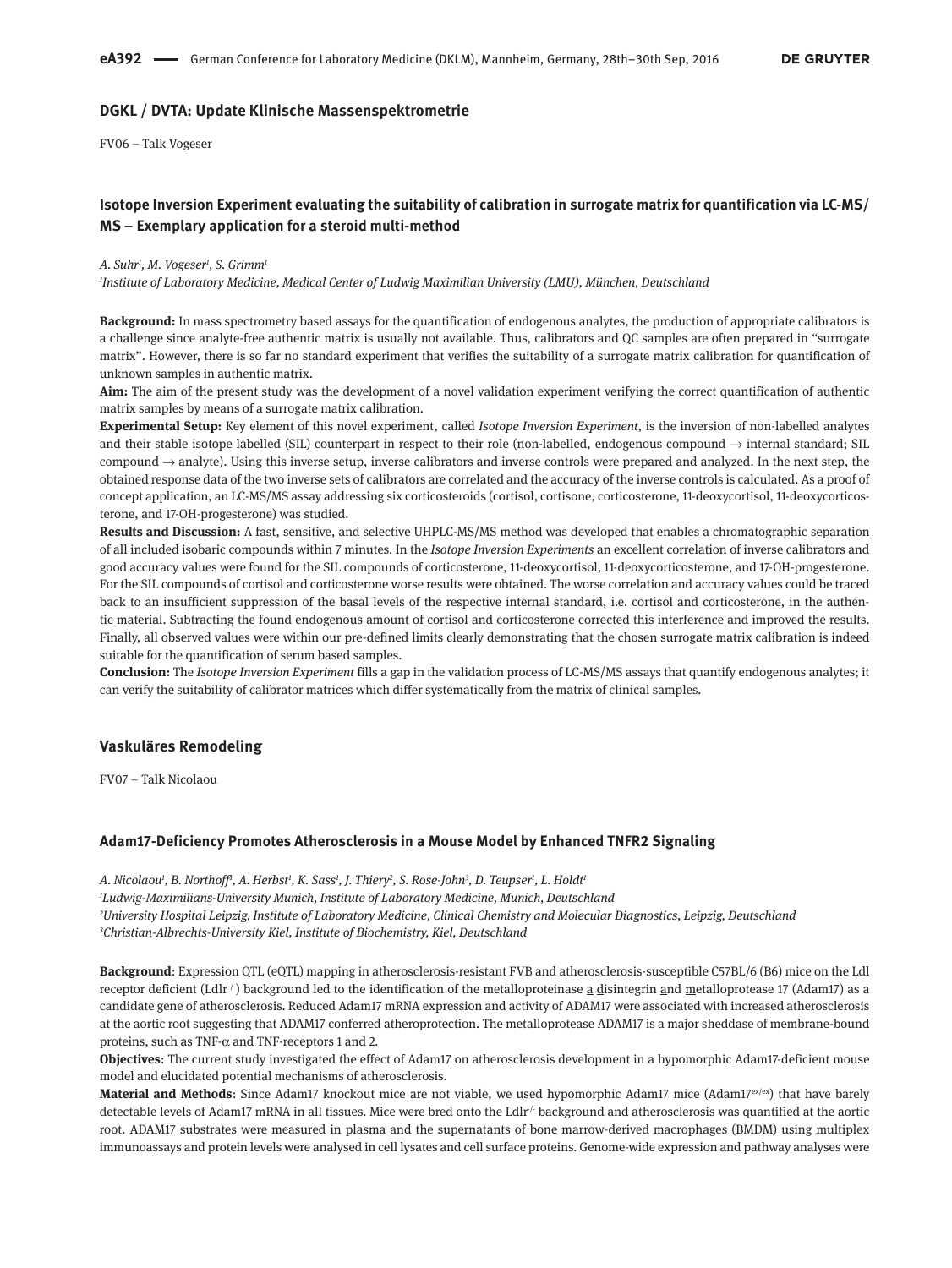performed in livers, aortas, and BMDM of Adam17ex/ex.Ldlr<sup>-/-</sup> and Adam17<sup>wt/wt</sup>.Ldlr<sup>-/-</sup> mice. Functional experiments of atherogenesis were performed in BMDM, RAW264.7 and endothelial cells. Furthermore, TUNEL and Ki67 co-stainings were performed in the aortic roots of Adam17 deficient and wild-type mice.

**Results:** Atherosclerotic plaque size at the aortic root was significantly increased in Adam17<sup>ex/ex</sup>.Ldlr<sup>*j*</sup> compared to Adam17<sup>wt/wt</sup>.Ldlr<sup>*j*</sup> mice. Soluble TNF-α (sTNF-α), sTNFR1 and sTNFR2 were significantly reduced released in plasma and supernatants of BMDM of Adam17<sup>ex/ex</sup>.Ldlr<sup>/-</sup> mice. Consistently, we detected higher TNFR2 protein levels in whole cell lysate and on the cell surface of BMDM of Adam17<sup>ex/ex</sup>.Ldlr<sup>-/-</sup> mice. Pathway analyses predicted effects of Adam17 deficiency on inflammation, apoptosis, adhesion and proliferation, which were validated in functional studies in BMDM, RAW264.7 and endothelial cells using RNAi. We observed increased proliferation and adhesion as well as decreased apoptosis in BMDM of Adam17 $\text{exLdir}$  mice. These findings were confirmed in RAW264.7 cells after siRNA mediated knockdown of Adam17. Furthermore, significantly less apoptotic cells and higher numbers of proliferating macrophages were detected in lesions of Adam17-deficient mice corroborating the results from the in vitro studies.

**Conclusion**: Results of the current study establish ADAM17 as a protective factor of atherosclerosis and show that a constitutive upregulation of TNFR2 signaling promotes pro-atherogenic cellular functions.

### **Kognitionstörungen: Von der Grundlagenwissenschaft zur Diagnostik**

FV08 – Talk Lachmann

### **Tau ohne T181 Phosphorylierung als neuer Biomarker der Alzheimererkrankung**

I. Lachmann', P. Lewczuk<sup>2</sup>, M. Holzer<sup>3</sup>, N. Lelental<sup>2</sup>, K. Flach', I. Hilbrich<sup>4</sup>, S. Brandner<sup>2</sup>, S. Engelborghs<sup>5</sup>, C. Teunissen<sup>6</sup>, H. Zetterberg<sup>7</sup>, *J. Molinuevo8 , B. Mroczko9 , K. Blennow7 , J. Popp10, L. Parnetti11, D. Chiasserini11, A. Perret-Liaudet12, P. Spitzer2 , J. Maler2 , J. Kornhuber2*

*1 AJ Roboscreen GmbH, Leipzig, Deutschland*

*2 Universitätsklinikum Erlangen, Erlangen, Deutschland*

*3 Paul-Flechsig-Institut Universität Leipzig, Leipzig, Deutschland*

*4 Paul-Flechsig-Institut Universität Leipzig, Leipzig, Deutschland*

*5 Reference Center for Biological Markers, Antwerpen, Belgien*

*6 VU University Medical Center, Department of Clinical Chemistry, Amsterdam, Niederlande*

*7 Clinical Neurochemistry Laboratory University Gothenburg, Götheburg, Schweden*

*8 Laboratori de Malalties Neurodegeneratives Centre de Recerca Biomèdica CELLEX-IDIBAPS, Barcelona, Spanien*

*9 Department of Neurodegeneration Diagnostics, Medical University of Bialystok, Bialystok, Polen*

*10University Hospital of Lausanne, Prilly, Schweiz*

*11Università degli Studi di Perugia, Perugia, Italien*

*12Hospices Civils de Lyon, Bron Cedex, Frankreich*

**HINTERGRUND**: Im Gegensatz zur diagnostischen Aussage von P181 in Cerebrospinalflüssigkeit (CSF) ist nichts bekannt über eine mögliche diagnostische Aussagekraft der Tau-Fraktion ohne Phosphorylierung an dieser Position.

**ZIELSTELLUNG:** Analytische und klinische Validierung des ersten Tests zur Messung der Konzentration an Tau ohne Phosphorylierung in CSF von Menschen.

**METHODEN:** Der Antikörper (1G2), der vorzugsweise an Position T181 des Tau bindet, wenn diese nicht phosphoryliert ist, wurde verwendet um einen Sandwich-ELISA zu etablieren, der in der Lage ist, dieses Tau ohne T181 Phosphorylierung in humanen CSF zu messen. Die Messmethode mittels dieses ELISA wurde analytisch und klinisch validiert. 

**ERGEBNISSE:** Die Nachweisgrenze des Tests beträgt 25 pg/ml; die Koeffizienten der Variation (CVs) der optischen Dichtebestimmungen als Wiederholungsmessungen von Standardskurven betrugen 3,6 - 15,9 %. Die mediane Intratest-Ungenauigkeit von Doppelbestimmungen befand sich in einem Bereich von 11,2 -15,3 %. Die Taukonzentrationen ohne T181 Phosphorylierung sind stabil in CSF-Proben, die versandt wurden an verschiedene Labore unter Umgebungsbedingungen. Die Inter-Labor-Variantion betrug ungefähr 30%. Die CSF-Tau-Konzentration ohne T181-Phosphorylierung ware hochsignifikant erhöht in Patienten mit früher Alzheimererkrankung oder milden kongnitiven Störungen (Mild Cognitive Impairment) mit n=58 und 109.2 ± 32.0 pg/mL verglichen zu nicht-dementen Kontrollen (n=42, 62.1 ± 9.3 pg/mL, p<0.001). Die ROC-Analyse zeigte eine Sensitivität von 94,8 % und eine Spezifität von 97.6%.

**SCHLUSSFOLGERUNG:** Das erste Mal ist eine Test dargestellt, der eine diagnostisch nutzbare Messung von Tau-Konzentrationen ohne T181-Phosphorylierung im humanen CSF erlaubt.

### **Glycocalyx: Mediator und Marker der endothelialen Funktion**

FV09 – Talk Shahzad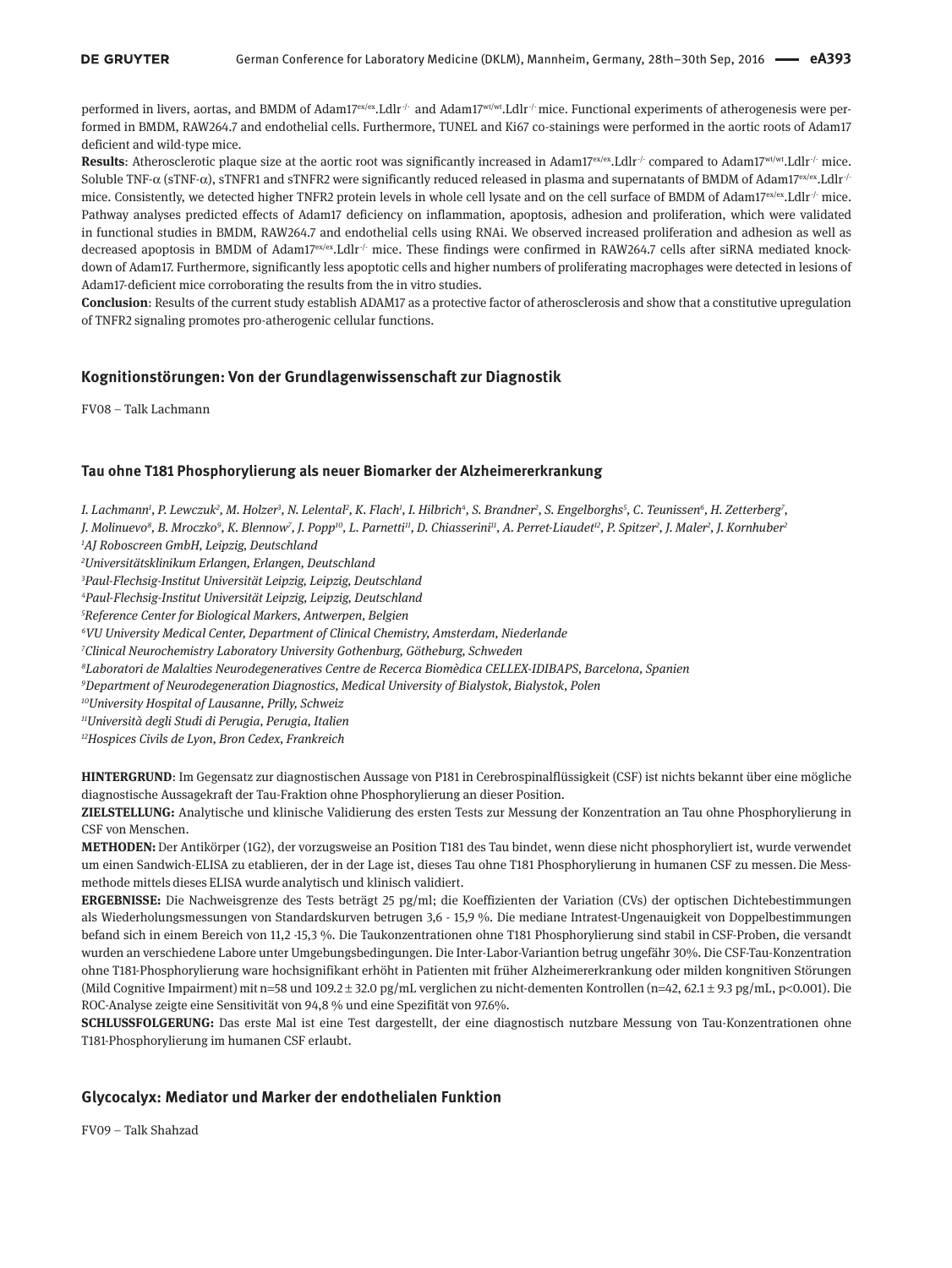### **Stabilization of endogenous Nrf2 by minocycline protects against Nlrp3-inflammasome induced diabetic nephropathy**

*K. Shahzad1 , F. Bock1 , M. Al-dabet1 , I. Gadi1 , S. Kohli1 , S. Ranjan1 , P. Nawroth2 , B. Isermann1 1 Universitätsklinikum, Magdeburg, Institute for Clincal Chemistry and Pathobiochemistry, Magdeburg, Deutschland 2 Medizinische Universitätsklinik (Krehl-Klinik), Abteilung Innere Medizin I und Klinische Chemie, Heidelberg, Deutschland*

**Background:** While a plethora of studies support a therapeutic benefit of Nrf2 activation and ROS inhibition in diabetic nephropathy, the Nrf2 activator bardoxolone failed in clinical studies in type 2 diabetic patients due to side effects. Hence, alternative approaches to target Nrf2 are required. Intriguingly, the tetracycline antibiotic minocycline, which has been in clinical use for decades and limits mitochondrial dysfunction and apoptosis, has been shown to convey anti-inflammatory effects in diabetic patients. As the mechanism underlying minocyclines nephroprotection remains unknown we speculated that minocycline reduces renal ROS generation and inflammation, potentially through a Nrf2 dependent mechanism.

**Methods:** The effect of minocycline on inflammasome activation and oxidative stress was studied in murine models of diabetic nephropathy, db/db mice and the STZ diabetes model. We assessed albuminuria, glomerular extracellular matrix accumulation as well as expression of Nrf2 and inflammasome regulators. Nrf2-ubiquitination was analyzed by immunoprecipitation.

**Results:** Here we show that minocycline protects against dNP in mouse models of type 1 and type 2 diabetes, while caspase-3,-6,-7,-8 and -10 inhibition is insufficient, indicating a function of minocycline independent of apoptosis inhibition. Minocycline stabilizes endogenous Nrf2 in kidneys of db/db mice, thus dampening ROS-induced inflammasome activation in the kidney. Indeed, minocycline exerts antioxidant effects *in vitro* and *in vivo*, reducing glomerular markers of oxidative stress. Minocycline reduces ubiquitination of the redox-sensitive transcription factor Nrf2 and increases its protein levels. Accordingly, minocycline mediated Nlrp3 inflammasome inhibition and amelioration of dNP are abolished in diabetic Nrf $2^{\prime}$  mice.

**Conclusions:** Taken together, we uncover a new function of minocycline, which stabilizes the redox-sensitive transcription factor Nrf2, thus protecting from dNP.

### **Immune modulation in cancer and its therapeutic potential**

FV10 – Talk Busch

# **Characterization of myeloid-derived suppressor cells (MDSC) and the expression of immunoglobulins by tumorassociated macrophages (TAM) in glioblastomas**

*S. Busch1 , T. Fuchs1 , L. Ries1 , S. Giesler1 , S. Naumann2 , I. Arp3 , D. Hänggi3 , M. Neumaier1 1 Universitätsmedizin Mannheim, Institut für Klinische Chemie, Mannheim, Deutschland 2 BioMedX, Heidelberg, Deutschland*

*3 Universitätsmedizin Mannheim, Neurochirurgische Klinik, Mannheim, Deutschland*

#### **Background:**

Recent evidence indicates that myeloid-derived suppressor cells (MDSC) are markedly elevated in glioblastoma patients. Furthermore, subfractions of myeloid cells in blood and tumors have been reported to express variable immune receptors, i.e. T cell receptors or immunoglobulins. **Objective:**

We investigated immunoglobulin expression in tumor-associated macrophages (TAM-Igs) and circulating monocytes from glioblastoma patients, particularly with respect to variability of their Ig-repertoires. Also, we analyzed MDSCs in the blood of glioblastoma patients. **Material and methods:**

Peripheral blood and tumor tissue of glioblastoma patients were used to isolate MDSCs, monocytes and TAMs. MDSCs were identified and quantitated using FACS sorting. Monocytes and TAMs were purified to homogeneity using immunomagnetic microbeads. To evaluate the expression of Igs in the cell preparations, RNA isolation followed by PCRs was conducted using complement reverse and consensus forward primers for constant and variable region Ig gene sequences, respectively. DNA isolated from amplification-positive bands was used for TOPO-Cloning followed by Sanger sequencing of 20 independent clones/isolate. Analyses of CDR3 regions and the V-, D- and J-chain usage of the Igs were performed using IgBLAST and VBASE2.

#### **Results:**

First, our results showing highly elevated levels of MDSCs in the peripheral blood from glioblastoma patients were confirmed by independent recent reports. More importantly, we demonstrated the expression of variable Igs by circulating monocytes and TAMs in glioblastoma patients. Purity of TAM/monocyte preparations was confirmed by the absence of T- and B-cell-specific gene expression demonstrating that all analyzed Igs were due to specific expression by the purified TAM/monocytes. Furthermore, this work revealed that human monocytes and TAMs express Ig-repertoires in a highly restricted fashion as compared to normal B cells. Specifically, analysis of the antigen-binding CDR3 regions showed remarkably smaller repertoires in TAM compared to monocytes. Finally, the complexities of the TAM-IG in glioblastoma patients showed an inverse correlation to the brain tumor burden as determined by 3D volumetry in Cranial CT and MR images.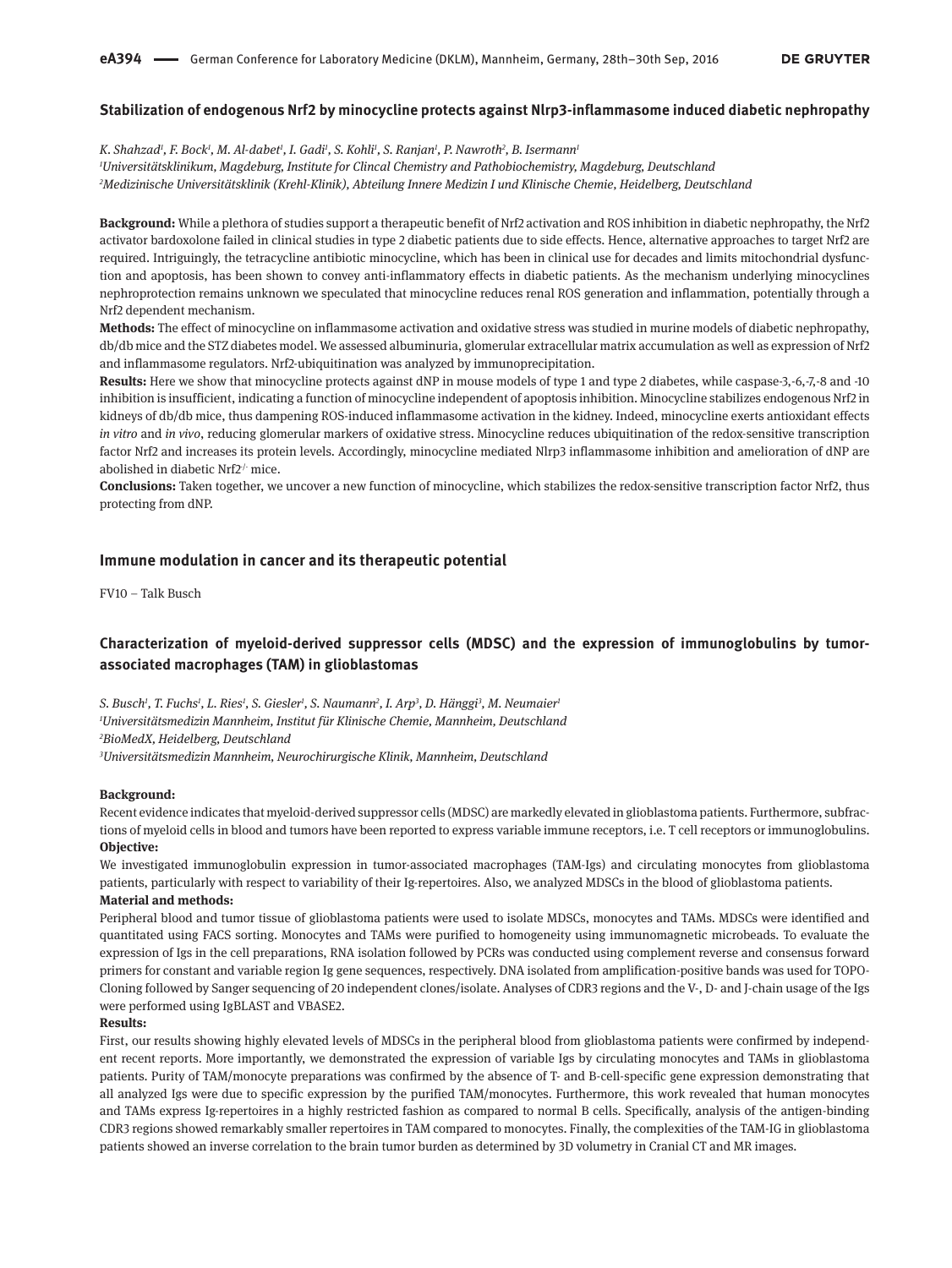#### **DE GRUYTER**

#### **Conclusion:**

We confirmed high levels of MDSCs in the peripheral blood of glioblastoma patients and showed for the first time the expression of Igs by circulating monocytes and TAMs. The Ig-repertoires in glioblastoma patients vary significantly between TAMs and circulating monocytes suggesting a biological immunosuppression function of the tumor. This is further corroborated by the observation of an inverse correlation between the tumor size and the complexity of the expressed Ig-repertoires as expressed by the corresponding TAMs/monocytes. Further studies are needed to establish the functions of MDSCs and myeloid cells expressing variable immunoreceptors for the exertion of immune surveillance and evasion by the host and the tumor, respectively.

This work was supported by the "Stiftung Pathobiochemie and Molecular Diagnostics" (SPMD) of the DGKL e.V.

### **Zirkulierende mikroRNAs – diagnostisch relevant?**

FV11 – Talk Haselmann

### **Results of the first external quality assessment (EQA) scheme for analysis of circulating tumor DNA (ctDNA)**

*V. Haselmann1 , A. Duda1 , M. Goetz2 , R. Eichner3 , W. Geilenkeuser4 , P. Ahmad-Nejad5 , M. Neumaier6 Institut für Klinische Chemie, Mannheim, Deutschland Institut für Klinische Chemie, Mannheim, Deutschland Institut für Klinische Chemie, Mannheim, Deutschland Referenzinstitut Bioanalytik, Bonn, Deutschland Institut für Med. Labordiagnostik, Helios Klinikum Wuppertal - Universität Witten Herdecke, Wuppertal, Deutschland Klinikum Mannheim der Universität Heidelberg, Institut für Klinische Chemie, Mannheim, Deutschland*

**Background:** ctDNA comprises the tumor-derived fraction of cell-free circulating nucleic acids (cfDNA) and is considered to have a high potential for future early diagnosis of relapse and therapy failure in the management of malignant diseases. External quality assessment (EQA) schemes are an important cornerstone of quality assurance in molecular genetic diagnostics. Accordingly, this pilot EQA aimed at addressing issues of analytical quality in this new area of laboratory diagnostics. Methods: The EQA scheme consisted of two panels comprising three samples dedicated to the analysis of BRAF status and of KRAS codons 12/13. Each sample contained 2ml DNA-free human K3 EDTA plasma spiked with 100ng/ml DNA previously isolated from tumor cell lines and fragmented by sonification. Laboratories were asked to use their routine procedures and protocols for ctDNA isolation and genotyping. A panel of assessors reviewed the final returns to assess the quality. Results: 42 laboratories from 10 European countries participated in this pilot EQA scheme. Delivery times of the samples to the participating laboratories varied by a wide margin as did the time to ctDNA isolation with a median time of 180 hours. There was no influence of the total time elapsed to analysis on the correctness of genotyping results. 28% of laboratories used automated ctDNA isolation procedures, while 72% isolated ctDNA manually. Manually performed extraction appeared to be more efficient, albeit with greater standard deviation. Regarding the quantification of the isolated ctDNA our results indicate that certain methods like PicoGreen or real-time PCR are more reliable for the exact quantification of ctDNA. Regarding the results for genotyping, in total 197 genotypes were determined with an overall error rate of 6%. Interestingly, the error rate depends on the method used for genotyping with the highest error rate noticed for Sanger sequencing at 23% followed by NGS and Pyrosequencing at 3.8% and 3.3% respectively. Conclusion: Our findings reveal a superiority of certain methods for exact quantification of isolated ctDNA as well as for the correct identification of sequence variations of ctDNA. The later one might be explained by the fact that ctDNA represents a minor fraction in circulating cell-free DNA and thereby adding importance to issues of analytical sensitivity and validity for diagnostic quality. With respect to quality assurance there is an urgent need for harmonisation of the different methods being used in this new diagnostic field, especially if taking into account the tremendous impact of genetic testing results on therapeutic decisions and therewith on an individual's life.

### **Kardiomyopathie**

FV12 – Talk Häuser

### **Characterization of aberrant mRNA-Splicing in Pompe disease by NMD inhibition**

*F. Häuser1 , S. Göcke2 , C. Neukirch3 , E. Mengel2 , K. Lackner3 , H. Rossmann3 Universitätsmedizin Mainz, Institut für Klinische Chemie, Mainz, Deutschland University Medical Centre, Children's hospital, Mainz, Deutschland University Medical Centre Mainz, Institute of Clinical Chemistry and Laboratory Medicine, Mainz, Deutschland*

*Background* The precise identification and characterization of genetic variants in monogenic diseases has a wide influence on diagnosis and therapy. About 10 % of pathogenic variants are splicing variants. Due to the complex mechanism of splicing regulation it is difficult to predict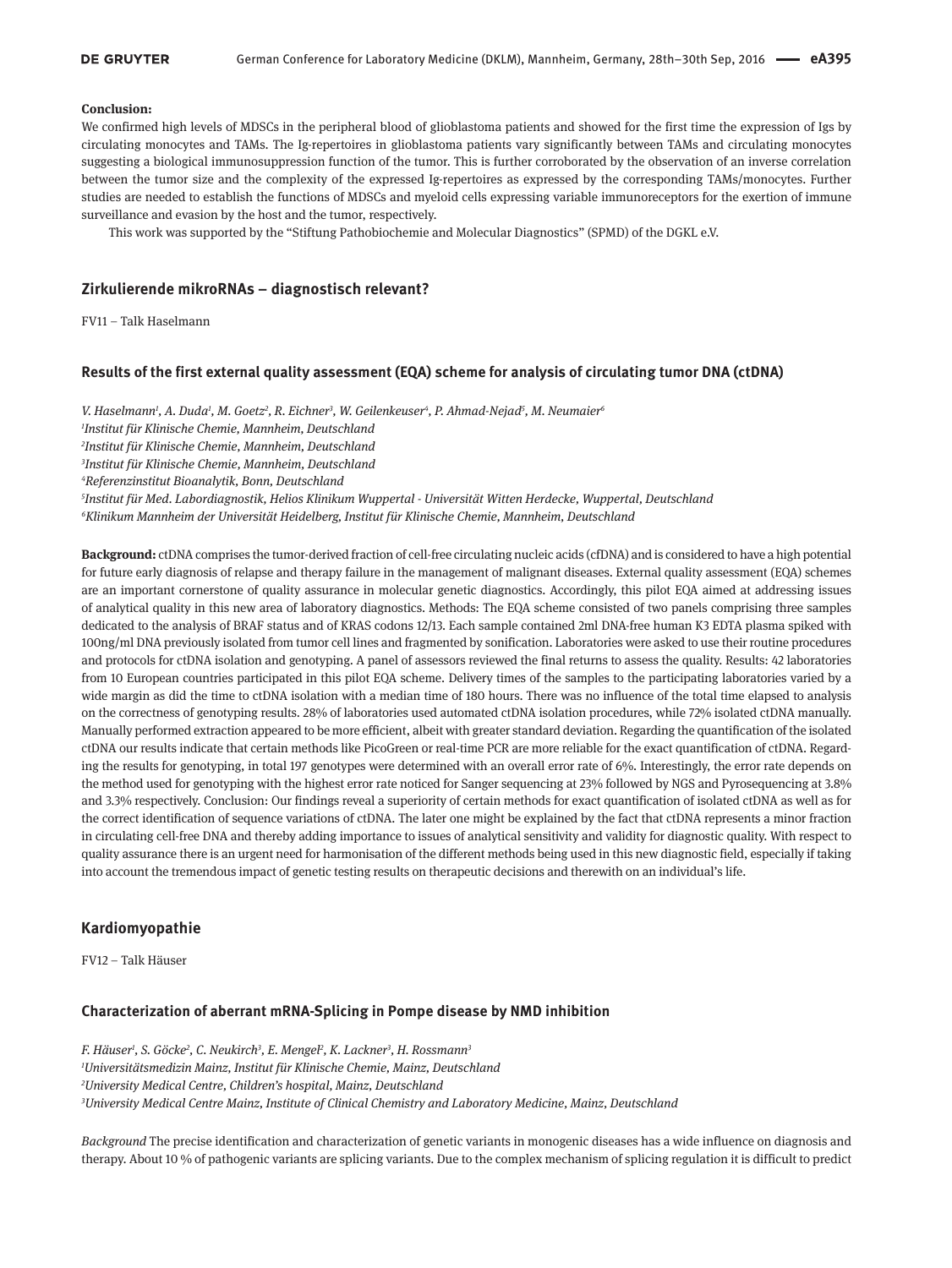the effects of variants on mRNA splicing. Possible consequences are exon skipping, intron retention, generation of novel splice sites or the utilization of a cryptic splice site. Common consequences are a frame-shift and the generation of premature termination codon. This leads to RNA degradation via the nonsense mediated decay (NMD) pathway.

In a patient with the clinical symptoms of non-classical infantile Pompe disease and a confirmed acid alpha-glucosidase (GAA) deficiency, we detected two novel, exonic variants in the GAA gene. Both base pair exchanges suggested either an amino acid exchange or a splice defect as consequences. However, conventional investigation of the leucocyte mRNA of the patient and his parents was inconclusive. Degradation of the respective mutated RNA by NMD was suspected.

We developed an approach in order to characterize novel splicing mutations in a simple and non-invasive manner.

*Material and method* Isolated blood lymphocytes from patient and his parents were cultured in standard leucocyte medium supplemented with different concentrations of the NMD inhibitors ocadaic acid, anisomycin, and wortmannin for 24 h. Cells were harvested and RNA was isolated. The reverse transcribed cDNA was amplified in allele specific PCRs and qPCR assays.

*Results* Compared to the non-stimulated lymphocyte controls nonsense mediated RNA decay was inhibited by anisomycin. The consequences of aberrant RNA splicing were detectable: The maternal mutation results in exon skipping, the paternal mutation in intron retention. Furthermore NMD inhibition increases the amount of GAA-RNA in patient's lymphocytes as well as in the cells of his parents. The residual function of the resulting protein has to be investigated.

*Discussion and conclusion* RNA analysis in lymphocytes with and without NMD inhibition is a simple method for analysing splice defects in all monogenic disorders with expression of the disease causing gene in lymphocytes. A further advantage for the patient is the use of blood cells instead of fibroblasts, because a skin biopsy can be avoided and analysis times are reduced.

The exact characterization of pathogenic variants is an important aspect of diagnosis, prediction of disease severity and genetic counselling. In vitro NMD inhibition in lymphocytes of affected patients allows the characterization of splice defects. In the future successful inhibition of NMD in vitro might help to identify patients, who may profit from a therapeutic intervention with NMD inhibitors. Even expression of a partial protein with low or no activity reduces the risk for the patient to develop antibodies hampering enzyme/protein replacement therapy.

### **Kardiomyopathie**

FV13 – Talk Kallweit

#### **Long Non-Coding RNAs as Genetic Factors of Human Coronary Artery Disease**

#### *T. Kallweit1 , B. Northoff1 , D. Teupser1 , L. Holdt1*

*1 Ludwig-Maximilians-University Munich, Institute of Laboratory Medicine, Munich, Deutschland*

**Background:** Coronary artery disease (CAD) is a major cause of morbidity and mortality worldwide and is modulated by environmental and genetic factors. Genome-wide association studies (GWAS) have revealed various loci of CAD susceptibility, contributing to genetically determined CAD risk. In spite of these advances, the pathophysiology underlying the majority of these loci is largely unknown. Recent studies have revealed that aside of protein-coding RNAs, long non-coding and circular RNAs (circRNAs), characterized by non-canonical splicing events, are abundantly expressed across the genome.

**Objectives:** The aim of the present study was to systematically identify long non-coding and circRNAs at CAD susceptibility loci and to understand their potential role in the pathophysiology of this frequent disease.

**Material and Methods:** Genomic regions of interests were identified by systematically analyzing published GWAS loci of CAD susceptibility and related traits such as lipid levels, hypertension, diabetes mellitus, smoking and stroke. Haplotype structures of these loci were investigated to determine their exact physical size. Furthermore, annotated protein-coding, long non-coding and circRNAs were identified using next-generation sequencing and mapped to the identified loci. To this end, next generation sequencing (RNA-seq) was performed in RNA isolated from atherosclerosis-related tissues (peripheral blood mononuclear cell, endothelial cells, smooth muscle cells and fibroblasts), organs (liver and vessels) and cell-lines (MonoMac, THP-1, HEK-293, U-937, HepG2, CaCo2). CircRNAs were identified within the haplotype blocks in a subset of RNase R treated samples.

**Results:** A total number of 80 loci related to CAD and an additional 397 loci of related traits were identified with a p-value of ≤ 5 x10<sup>-8</sup>. Haplotype block margins of CAD-related loci were defined using genetic variation of the European population within the 1000 genomes data. In parallel, RNA-seq revealed protein-coding, long non-coding and circRNAs. A total of 84.000 backsplicing events, corresponding to putative circRNAs, were identified in RNase R treated samples with 2x 596 million reads. Currently, functional studies of mechanisms of CAD such as cell adhesion, proliferation and apoptosis are performed by modifying induced pluripotent stem cells with over-expression and knock-down approaches.

**Conclusion:** Here, we identified various protein-coding, long non-coding and circRNAs, which are expressed at risk loci of CAD. CircRNAs are a novel species of transcripts, possibly related to the pathophysiology of this disease. Systemic studies by modulating the expression of long non-coding and circRNAs might reveal novel functional pathways affecting CAD risk.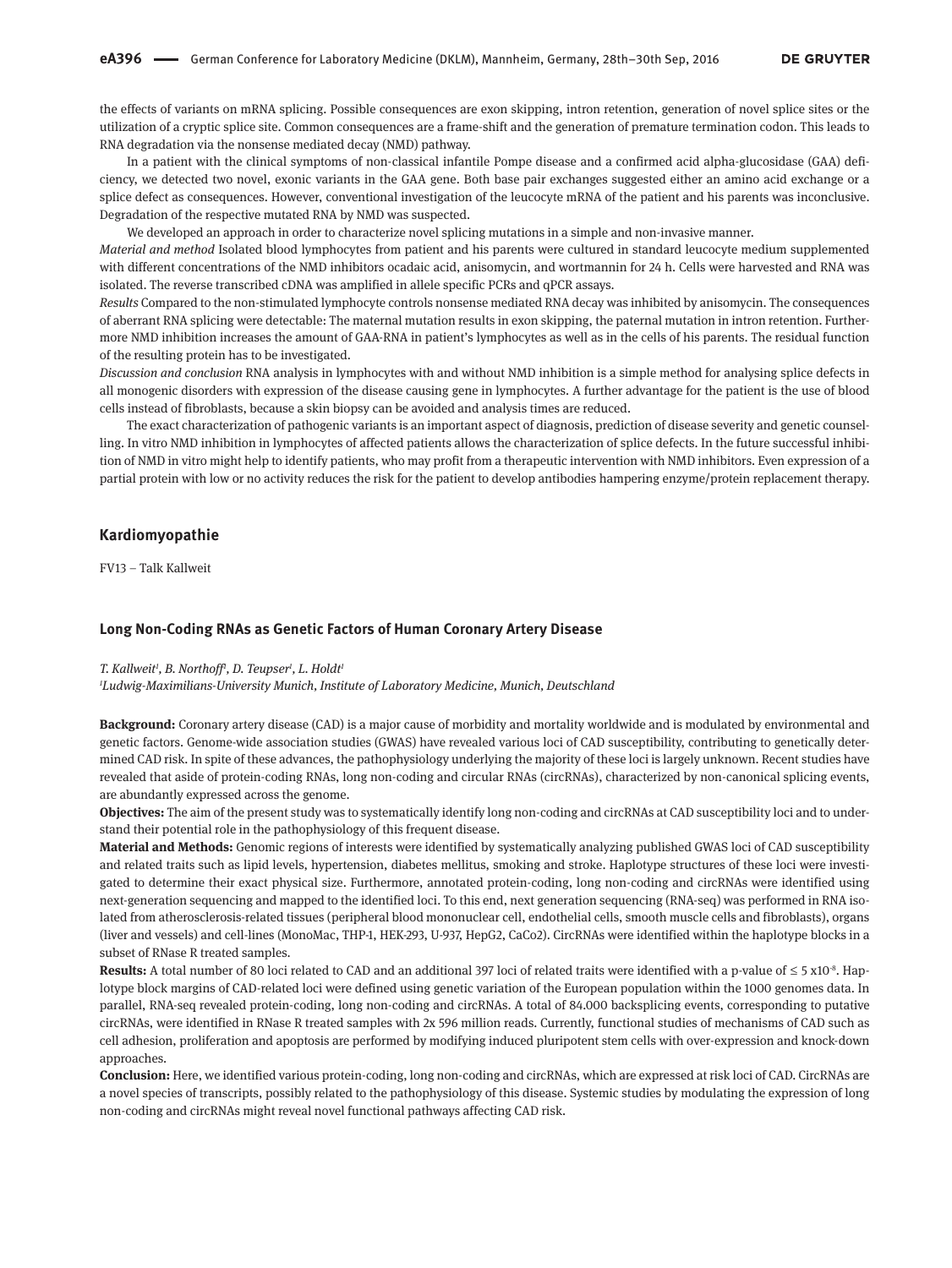### **Pathogenese und Biomarker des Metabolisches Syndrom**

FV14 – Talk Wütherich

### **Suitable control material for external quality assessment of whole blood glucose devices in patient near testing**

### *J. Wütherich1 , S. Zylla1 , E. Bisse2 , M. Nauck1 , A. Petersmann1*

*1 Institut für Klinische Chemie und Laboratoriumsmedizin, Universitätsmedizin Greifswald, Greifswald, Deutschland 2 Institut für Klinische Chemie und Laboratoriumsmedizin, Universitätsklinikum Freiburg, Freiburg, Deutschland*

*Background*: Quality assurance of medical laboratory examinations is regulated by the "Guideline of the German Medical Association on Quality Assurance in Medical Laboratory Examinations – Rili-BAEK" (1). In Rili-BAEK the same quality criteria are applied regardless whether the measurement is carried out in a core laboratory or as patient near testing. According Rili-BAEK criteria, the permissible relative deviation for glucose in plasma and whole blood is 15% and the target value should be based on a reference method value for external quality assessment (EQA). The consensus value may be used instead if the population of the participants' results shows a considerable deviation to the reference method based target value (Rili-BAEK; part E1). Through this practice a significant bias between the reported results and the reference method value may not be identified. In such cases a main purpose of EQA schemes is failed, which is in patient near testing mainly caused by the lack of suitable control material. To meet the needs of EQA schemes suitable whole blood control materials have to:

- 1. remain stable over a period of up to five days (to allow postal delivery);
- 2. technically comply with all or at least the majority of the available testing devices for glucose used in patient near testing.

*Objective*: The aim of the present study was to evaluate the stability and applicability of two different whole blood stabilizers for the use in EQA schemes for glucose on patient near testing devices.

*Methods*: Whole blood was drawn by venous puncture from 20 healthy volunteers (approval from the ethical committee and informed consent obtained prior to sampling). Blood samples were filled into tubes containing two different stabilizing substances. Additionally, a lithium-heparin tube was drawn. Two stabilizing substances for whole blood were measured on five commercially available patient near testing instruments for plasma-referenced glucose. Immediately after venous puncture, drops of whole blood from the venous blood collection system were used for measurements on the glucometers. In addition, glucose concentration was obtained by the core laboratory method using lithium-heparin plasma. Stabilized whole blood samples were stored at room temperature over a period of seven days and measured on the investigated glucometers daily at the same hour. Differences of glucose concentration between the glucometers and changes over the study period were monitored. Imprecision was obtained by five repeat measurements.

*Results*: Both investigated materials remained stable for at least four days. The observed changes over time were within the imprecision of the respective method. The bias between glucometers comparing initial measurements on whole blood without stabilizers was up to 25 % at concentrations between 4 and 6 mmol/L.

*Conclusion*: The investigated stabilizers of glucose in whole blood show a good performance for at least four days and can be applied to a selection of commercially available devices.

### *References:*

1 Revision of the "Guideline of the German Medical Association on Quality Assurance in Medical Laboratory Examinations – Rili-BAEK" (unauthorized translation). LaboratoriumsMedizin 2015; 39(1).

### **Pathogenese und Biomarker des Metabolisches Syndrom**

FV15 – Talk Jaeger

### **Zirkulierende microRNAs miR-192 und miR-194 sind mit inzidentem Diabetes mellitus assoziiert**

*A. Jaeger1 , C. Saely2 , A. von Eckardstein1 1 UniversitätsSpital Zürich, Institut für Klinische Chemie, Zürich, Schweiz 2 Vorarlberg Institute for Vascular Investigation and Treatment (VIVIT), Feldkirch, Österreich*

**Hintergrund:** Diabetes mellitus Typ 2 (T2DM) wird oft erst diagnostiziert, wenn Patienten bereits Komplikationen entwickelt haben. Eine frühzeitige Prävention erfordert diagnostische Marker, welche Personen mit erhöhtem Diabetes-Risiko frühzeitig erkennen helfen. Die Komponenten des Metabolischen Syndroms (MetS) haben hierfür eine eingeschränkte Sensitivität und Spezifität, sodass nach neuen prognostischen Biomarkern für T2DM gesucht wird. Als solche neuartigen Biomarker kommen zirkulierende microRNAs in Frage. **Ziel:** Identifikation zirkulierender microRNAs, welche mit der Entwicklung von T2DM assoziiert sind.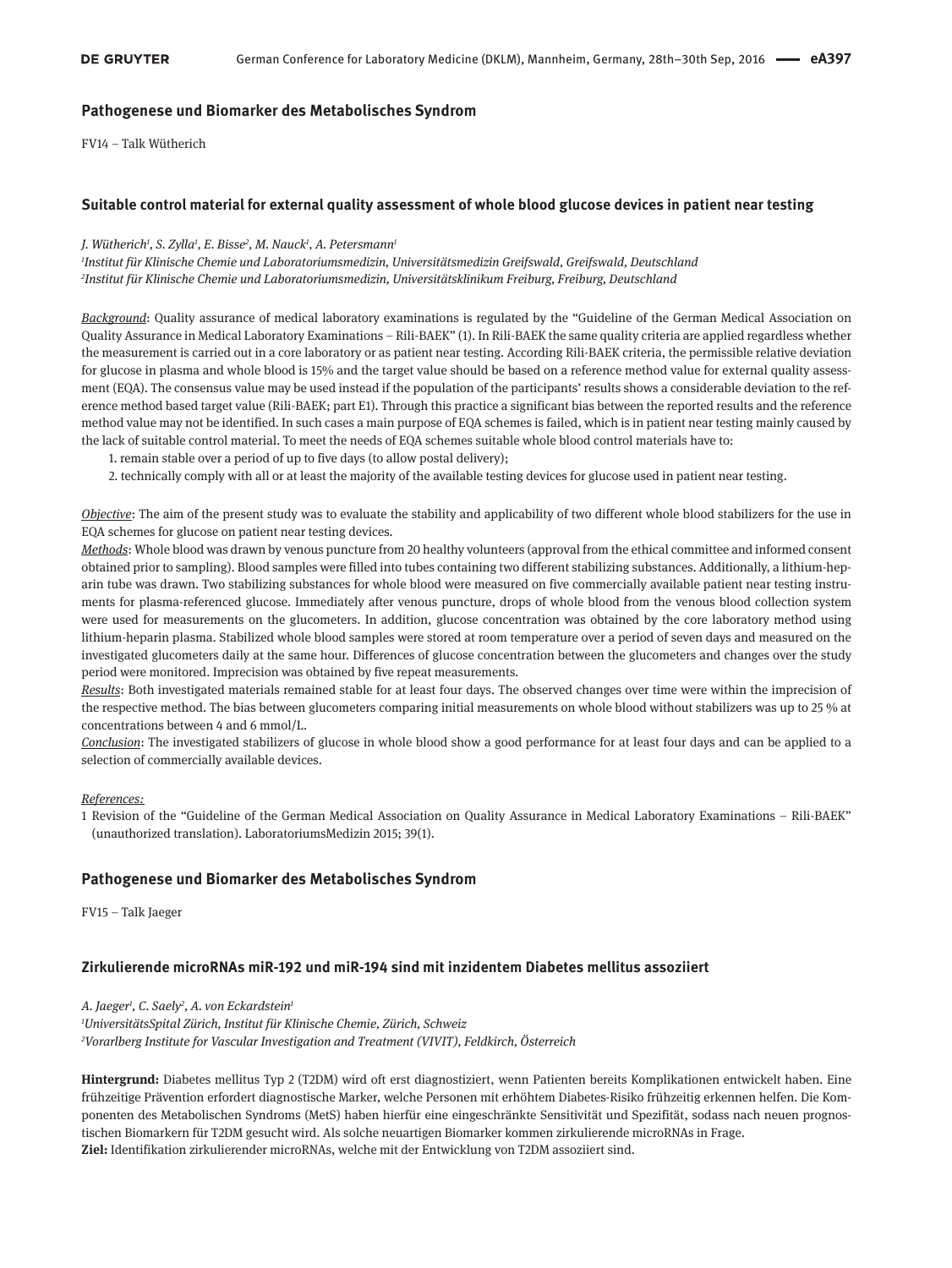**Studiendesign und Methoden:** In einer prospektiven Screening-Studie wurde die Expression von 380 microRNAs in Seren von 9 Patienten *mit* inzidentem Diabetes und 9 Patienten *ohne* inzidenten Diabetes während 6 Jahren Nachbeobachtung verglichen. Die mit inzidentem Diabetes assoziierten microRNAs wurden mittels quantitativer real-time PCR in zwei Schritten validiert. Zunächst wurde in einer Querschnittsstudie (je 43 Patienten mit Euglykämie, gestörter Nüchternglukose und manifestem Diabetes) die Assoziation der zirkulierenden microRNAs mit den glykämischen Stadien untersucht. Danach wurde in einer erweiterten Stichprobe bei 35 Patienten *mit* inzidentem Diabetes und 178 Patienten *ohne* inzidenten Diabetes während sechsjähriger Nachbeobachtung das prognostische Potential der Kandidaten-microRNAs für die Entwicklung eines Diabetes untersucht und mit demjenigen etablierter Biomarker verglichen.

**Resultate:** Die Screening-Studie und anschliessende Bestätigungsanalyse mit qRT-PCR zeigten erhöhte Spiegel von miR-122, miR-192, miR-194 und miR-215 im Serum von Patienten mit inzidentem Diabetes. Die Validation in der Querschnittsstudie bestätigte signifikant erhöhte Serumkonzentrationen von miR-192, miR-194 und miR-215 in Patienten mit manifestem Diabetes. Eine multiple logistische Regressionsanalyse der Ergebnisse der Längsschnittstudie zeigte, dass miR-192 und miR-194 auch nach Korrektur für andere Einflussfaktoren signifikante Prädiktoren für die Diabetesentwicklung sind. C-Statistiken ergaben eine vergleichbar gute diagnostische Performance für inzidenten Diabetes von miR-192, miR-194 und HbA1c. Die beste prognostische Performance wurde durch die Kombination von 3 Parametern, nämlich miR-192, HbA1c und C-Peptid erreicht.

**Schlussfolgerung:** Diese Studie zeigt eine enge Assoziation von miR-192 und miR-194 mit der Entwicklung eines künftigen Diabetes. Die Kombination dieser microRNAs mit bereits etablierten Biomarkern könnte die Risikoabschätzung für die Diabetes-Entwicklung verbessern.

### **DGKL/DVTA: Update Biobanking**

FV16 – Talk Nauck

### **Implementation of a workflow based LIMS within the DZHK for processing of specimen including biobanking**

*C. Schäfer1 , J. Hoffmann2 , T. Zeller3 , F. Edelmann4 , W. Frase5 , M. Nauck1*

*1 Universitätsmedizin, Institut für Klinische Chemie und Laboratoriumsmedizin, Greifswald, Deutschland*

*2 DZHK (German Centre for Cardiovascular Research) Main Office, Berlin, Deutschland*

*3 Universitäres Herzzentrum Hamburg, Klinik für allgemeine und interventionelle Kardiologie, Hamburg, Deutschland*

*4 Charite Universitätsklinikum Berlin, Kardiologie, Berlin, Deutschland*

*<sup>5</sup> KAIROS GmbH, Bochum, Deutschland*

#### Objectives

The German Centre for Cardiovascular Research (DZHK) was founded in 2012 as one of the six German Centres for Health Research, sponsored by the Federal Ministry of Education and Research (BMBF). The most important goal of the DZHK is to make research findings available as quickly as possible to all patients and to advance the diagnosis, treatment and prevention of cardiovascular disease. In view of this mission the DZHK initiated guideline relevant clinical studies, registers and cohorts involving all 17 clinical partner site as well as external, non-DZHK member sites and will expand these activities in future. To support these studies, a scientific infrastructure for clinical research has been implemented including a trusted third party (University Medicine Greifswald) and a commercially available IT-system for clinical data (Secu-Trail®; University Medicine Göttingen). To complete this infrastructure, a workflow based laboratory information and management system (LIMS) has been implemented. One aim of the DZHK-LIMS is the support of the whole process, beginning with the collection of biosamples at all sites, the processing of the samples and the storage in local – meaning DZHK decentral - freezers. Methods

This DZHK-LIMS will be managed as a central core at the University Medicine of Greifswald, and will be connected to all study sites via the internet. At the specific study sites there will be access to the DZHK-LIMS directly or – in future – via the local LIMS, when there are connected via interfaces.

The DZHK-LIMS has to fulfill several features to support the clinical studies within the DZHK. The workflows have to be defined to specific roles according to the tasks of a study nurse in the study center and a technician in the laboratory. The workflows themselves are divided into small tasks and each task ca be presented on one screen. A task has to be finished, before the next task can be opened. This represents a simple tool to achieve a high safety within all workflow processes, because no step can be skipped. Later on, the LIMS will be connected to analyses platforms, to collect and document measurement results of laboratory analyses, which will be performed in future. Results and Discussion

The CentraXX system from Kairos full filled all criteria for the DZHK LIMS. The preparation of the functional specifications was done in view of the several pre-defined workflows. In January 2016 a series of workshops started with the members of three pilot sites at Greifswald, Hamburg and Berlin, and Kairos. The functional specifications were transferred into workflows, considering several practical issues to make the workflows most convenient and safe for the users. Within a time period of six months, the main workflows were defined and implemented in the productive system. The productive system is ready to use at the three pilot sites and is currently in the evaluation phase.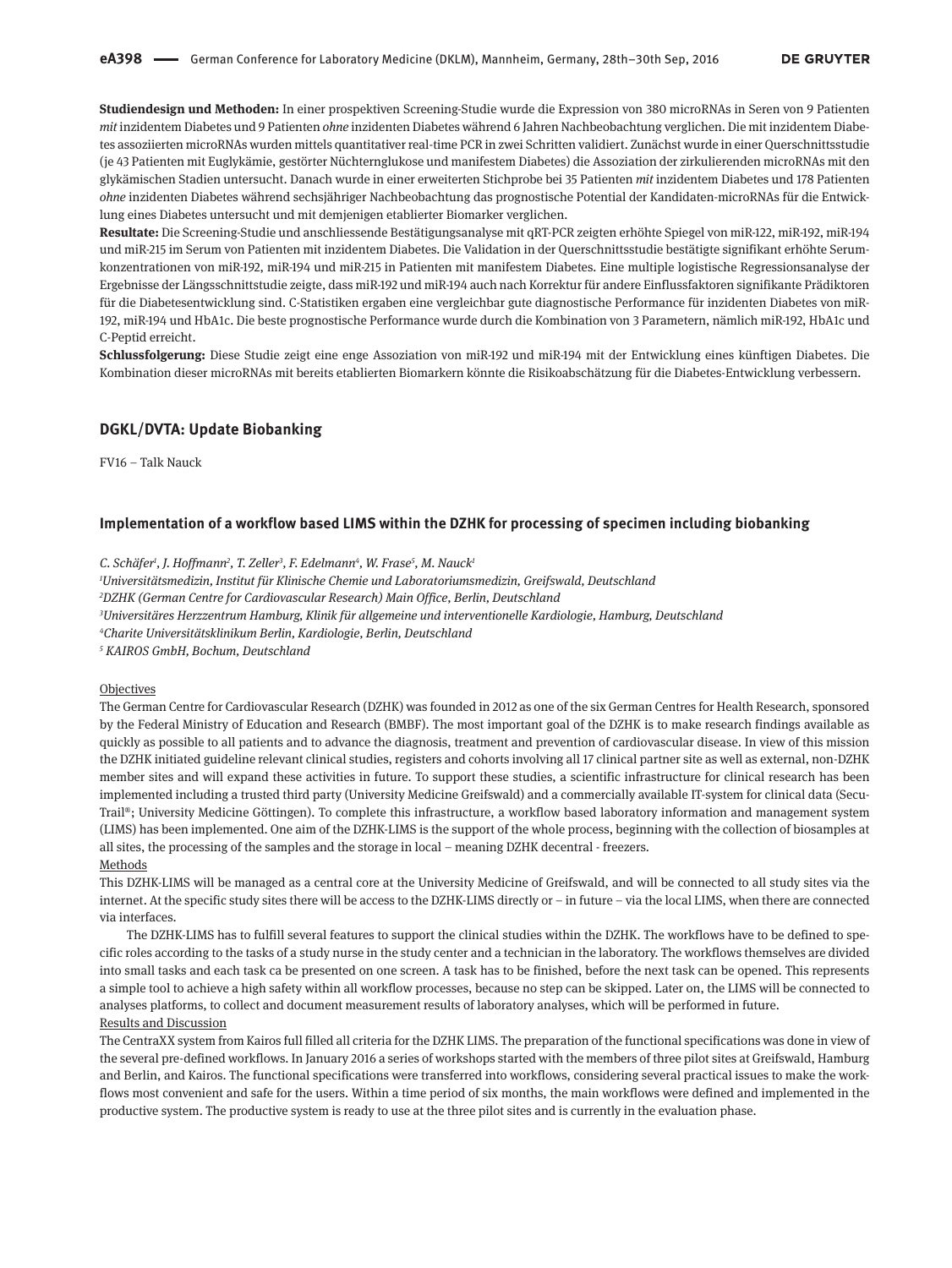### **DGKL / DVTA: Update Biobanking**

FV17 – Talk Zumbülte

### **Decay marker for quality control of serum-specimens**

*N. Zumbülte1 , N. Abidi2 , E. Jäger1 , V. Costina1 , S. Aida1 , A. Schwab1 , M. Neumaier1 , P. Findeisen1 1 Universitätsmedizin Mannheim, Institut für Klinische Chemie, Mannheim, Deutschland 2 Helmholtz Centre for Infection Research, Biostatistics, Braunschweig, Deutschland*

#### *Background*

Nowadays, one of the main targets is the quality control (QC) of blood specimens, due to increasing installation of biobanks as example. Preanalytical variations have principal impact on most routinely performed diagnostic assays. Especially mass spectrometry multiparametric proteomics analyses of blood samples are seriously affected by limited protein stability based on high intrinsic proteolytic activity of serum and plasma specimens. Still, QC-tools are not available yet and correspond to the 'QC-gap'.

#### *Objective*

To get valid information about blood samples quality, a monitoring routine is needed. Therefore we have established the monitoring of preanalytical quality for serum and plasma samples by analysing the time dependent decay pattern of endo- and exogenous peptides with liquid chromatography-mass spectrometry (LC/MS).

#### *Materials and Methods*

Serum samples from cancer patients (late-stage gastrointestinal tumors, n=81) and healthy controls (n=12) were analysed for a set endogenous peptides and two exogenous reporter peptides (RP), which were added into the tubes before blood withdrawal, as well as decay RPintermediates and RP-anchor. Proteolytic fragments were quantified by LC/MS at different pre-analytical time-points ranging from 1h to 24h.

#### *Results*

The obtained set of endogenous decay markers could be reduced from  $62^{[1, 2]}$  to now ten. In combination with the two exogenous RP and theirs intermediates, the endogenous peptides provide us an insight into the time dependent changes of serum peptide profiles. Furthermore, calculated ratios of short and intermediate fragments allow us to predict the average age of an unknown sample. Classification accuracy was high with values always above 0.89 for areas under receiver operating characteristic curves.

#### *Discussion and conclusion*

Based on the high intrinsic proteolytic activity of a blood specimen the peptides are continuously and time-dependent processed. This 'proteomic degradation clock' can be used to evaluate the pre-analytical quality of serum samples and might have impact on quality control procedures of bio-banking repositories in the future.

### *References*

- [1] P. Findeisen, J. O. Thumfart, V. Costina, R. Hofheinz, M. Neumaier, *MS-Based Monitoring of Proteolytic Decay of Synthetic Reporter Peptides for Quality Control of Plasma and Serum Specimens*, AJCP 140(3), **2013**, 14-323.
- [2] J. O. Thumfart, N. Abidi, S. Mindt, V. Costina, R. Hofheinz, F. Klawonn, M. Neumaier, P. Findeisen, *LC/MS Based Monitoring of Endogenous Decay Markers for Quality Assessment of Serum Specimens*, J Proteomics Bioinform 8(5), **2015**, 91-97.

### **Update mikrobiologische Diagnostik**

FV18 – Talk Maneg

# **Comparison of two modern molecular biological systems (SeptiFast, Roche; Unyvero, Curetis) with conventional microbiological diagnostics in ICU patients with sepsis, septic shock or septic nosocomial pneumonia**

#### *D. Maneg1 , K. Hunfeld1*

*1 Institute for Laboratory Medicine, Microbiology & Infection Control, Northwest Medical Centre, Frankfurt/M., Deutschland*

### **Background**

In surgical ICU patients postoperative complications with serious infections and sepsis can occur. Besides primary sepsis, sepsis can also develop from nosocomial pneumonia, particularly in ventilated patients. In the context of sepsis diagnostics two CE-certified test systems have been established in addition to the classical microbiological methods. The SeptiFast test (Roche) is used for the detection of pathogens from whole blood. The Unyvero system (Curetis) enables rapid diagnosis of pathogens causing nosocomial pneumonia, including frequent resistance genes. Investigations on a combination of both methods with respect to key parameters such as detection rates, days on adequate treatment, sensitivity and specificity compared to conventional methods might represent a very interesting approach in establishing a more rapid molecular diagnosis especially for septic ICU patients.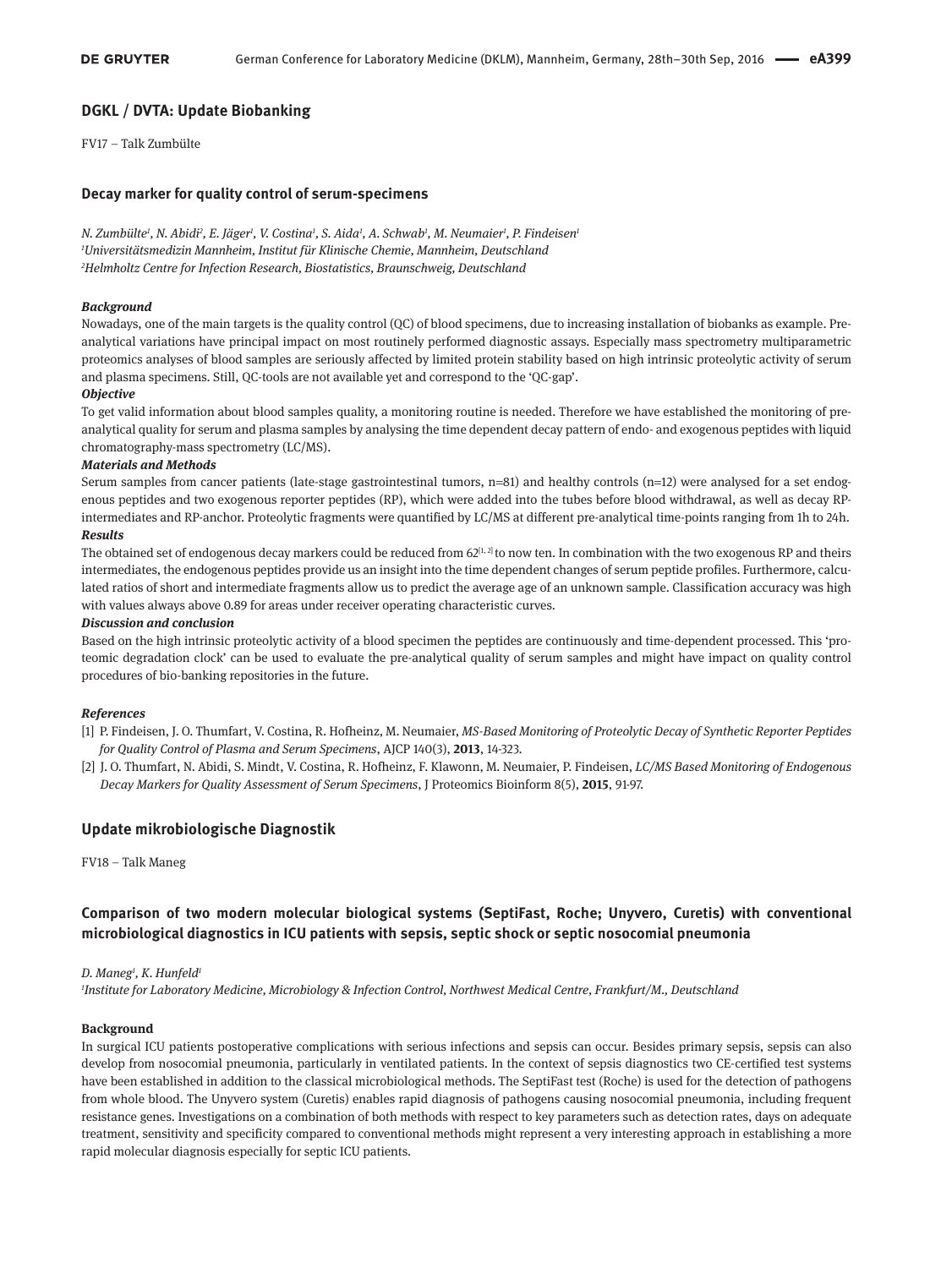#### **Materials/methods**

This is a prospective controlled single centre observational study including patients from a surgical ICU. Study evaluation was blinded in respect to the results of combined application of the commercially available test systems Unyvero and SeptiFast versus conventional microbiological diagnostics such as swab and blood culture (BC) on the ICU. Only patients fulfilling the current international sepsis criteria and suffering from clinically diagnosed septic nosocomial pneumonia, sepsis, or septic shock were included. A control group of patients with no signs of infection or sepsis from the same ICU was included.

#### **Results**

In this study 73 septic patients (m/f 37/36, mean age 68 years) were included. 24 out of 73 septic patients revealed positive blood cultures, with an average time to gram-stain report to the clinician in charge of 25 hours.

For the SeptiFast system sensitivity and specificity turned out 67 % and 87 %, respectively, in regard to BC-proven bloodstream infections. Furthermore 27 (37 %) of ICU patients with sepsis or septic shock showed significant benefit either because more sensitive detection of causative pathogens (11, 15 %) and/or a significant reduction in turnaround time (TAT), (15, 21 %).

In 29 septic patients with a supposed pneumonia bronchial secretions were analyzed by the Unyvero method (sensitivity: 93 %, specificity: 87 %). Of these patients 19 (66 %) turned out positive, 9 negative, and 1 invalid. In 14 (48 %) of the positive patients pathogens recovered by the Unyvero system could be verified by culture, additional pathogens could be identified in 7 patients, 5 (17%) patients showed negative results upon conventional culture.

#### **Conclusion**

Compared to the results of the routine microbiological diagnostic methods both molecular test systems turned out superior in respect to TAT, sensitivity, and specificity. Consequently, molecular pathogen detection should be regarded as a valuable tool to complement classical microbiological diagnostics in patients suffering from severe sepsis on the ICU.

#### **Update mikrobiologische Diagnostik**

FV19 – Talk Ghebremedhin

### **Comparison of the geno- and phenotypic detection methods for the carbapenem resistance in clinical Gram-negative isolates**

#### *M. Smiljanic1 , M. Kaase2 , P. Ahmad-Nejad1 , B. Ghebremedhin1*

*1 Center for Clinical & Translational Research, Institute for Med. Lab. Diagnostics, Wuppertal, Deutschland 2 NRZ für gramnegative Krankenhauserreger, Abteilung für Medizinische Mikrobiologie, Ruhr-Universität Bochum, Bochum, Deutschland*

**Background:** The emergence and dissemination of carbapenemase-producing Gram-negative bacteria is a worldwide emerging public health threat. Moreover, the accurate detection of carbapenem-resistant Gram-negative bacteria is clinically relevant for better therapy options and infection control measures. This study aimed to compare the rapid biochemical method Carba NP test with the PCR and sequence analysis of carbapenemase genes in Gram-negative rods.

**Methods:** 116 carbapenem-resistant *Enterobacteriaceae, Pseudomonas aeruginosa* and *Acinetobacter baumannii* isolates were collected during 2-year period. PCR was performed to detect the carbapenemase genes and Carba NP assay for the phenotypic detection of carbapenemase activity.

**Results:** By PCR analysis KPC, IMP, VIM, NDM or OXA gene variants were detected in the bacterial isolates. The Carba NP assay detected the activity of all investigated KPC, NDM, IMP and VIM producing isolates. 24 of 47 *A. baumannii* isolates which were either positive for OXA-23  $(n=14)$ , OXA-72  $(n=3)$ , OXA-58  $(n=3)$  OXA-51  $(n=1)$ , OXA-40  $(n=1)$ , OXA-66  $(n=1)$ , or OXA-164  $(n=1)$  could not be detected appropriately by the phenotypic Carba NP assay. In addition, the Carba NP assay was not able to identify four *E. coli* isolates producing OXA-181 (*n* = 2), OXA-48  $(n=1)$  and OXA-232  $(n=1)$  and one OXA-48-producing *C*. *freundii* isolates.

**Conclusion:** The biochemical-based assay Carba NP test is an easy and cost-effective technique and offers an alternative for the rapid detection of carbapenemase production in *Enterobacteriaceae* and *P. aeruginosa* isolates, but has limitation in the detection of OXA-type carbapenemases in *A. baumannii* isolates. However, the Carba NP assay enabled the detection of the enzyme activity of two or more carbapenemase types within the same carbapenem-resistant bacterial isolate.

# **Postersessions – DGKL**

### **DGKL-Endocrinology**

DGKL-P001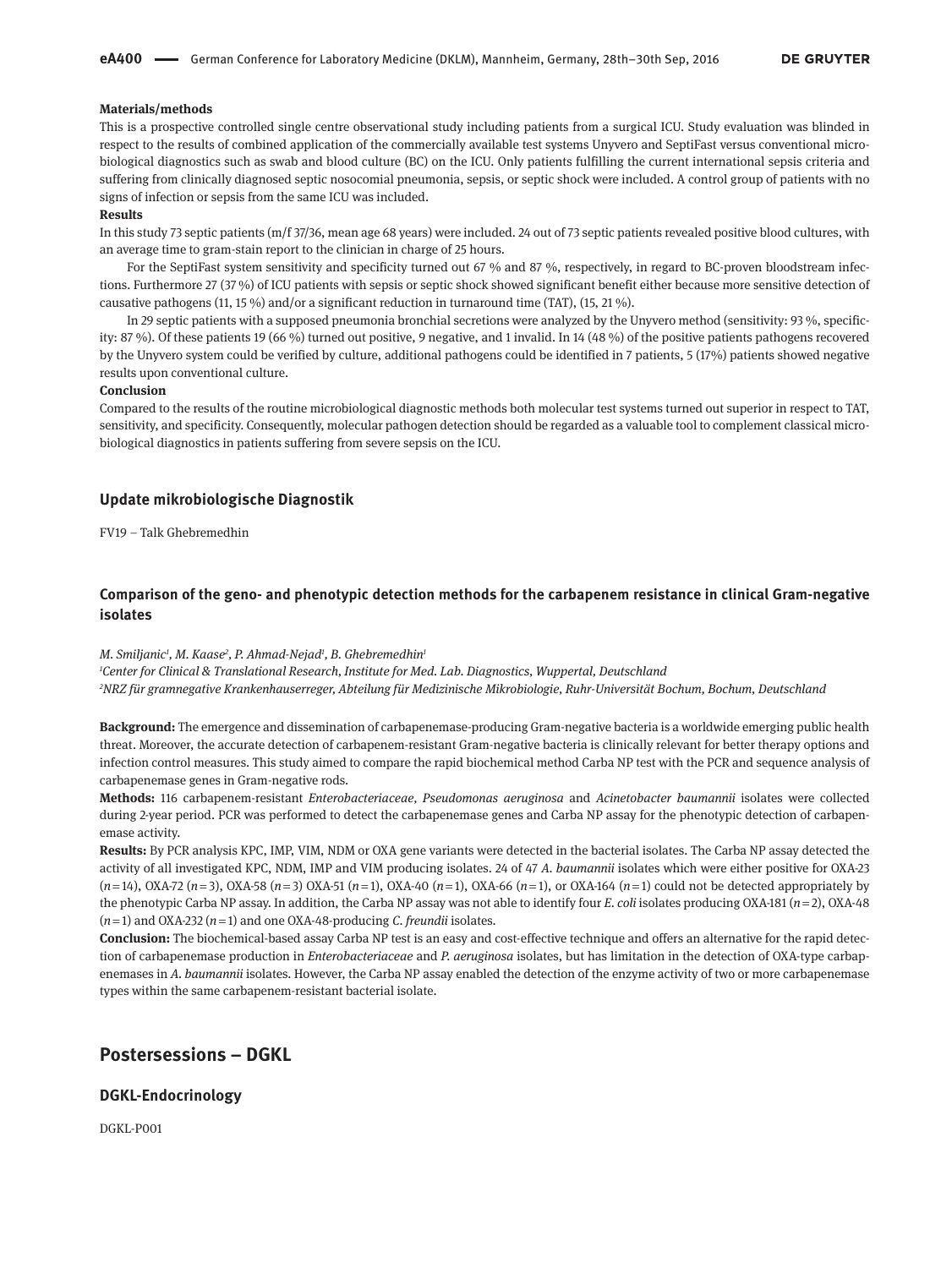### **Role of p45-NF-E2 in regulating syncytiotrophoblast formation in Human Placenta**

#### *S. Kohli1 , J. Hoffmann1 , M. Al-Dabet1 , F. Bock1 , K. Shahzad1 , B. Isermann1*

*1 Otto-von-Guericke-Universität Magdeburg, Institute for Clinical Chemistry and Pathobiochemistry, Magdeburg, Deutschland*

**Background:** The transcription factor p45-NF-E2, known to regulate megakaryocyte maturation, has been associated with impaired placental vascularization and intrauterine growth restriction (IUGR) in mice. Trophoblast and placenta specific deficiency of p45 NF-E2 in mice is responsible for excess syncytiotrophoblast formation. Post-translational modifications of Gcm-1 have been shown to regulate placental cell-fusion.

**Aim:** To study the role of p45-NF-E2 in regulating syncytiotrophoblast formation and placental vascularization in human placenta and its translational relevance for placental dysfunction in humans. In addition, we aim to study the mechanistic association between p45 NF-E2 and Gcm-1 involved in regulating syncytiotrophoblast formation.

**Methods:** We evaluated Gcm-1 and p45-NF-E2 expression (immunoblotting and immunofluorescence) in human placentae from healthy controls and patients with pregnancy complications (IUGR). Furthermore, a human choriocarcinoma cell line, Bewo, was stimulated with 8-BrcAMP and in-vitro syncytia formation was evaluated using E-cadherin staining and marker gene expression (Gcm-1, Syn-1, hCG-β). Expression of p45-NF-E2 under these experimental conditions and its functional role using p45-NF-E2 knock-down or overexpression in Bewo cells was evaluated. Furthermore, post-translational modifications (acetylation and sumoylation) of Gcm-1 and the mechanisms regulating these were studied under these conditions.

**Results:** The diseased placenta samples showed enhanced syncytiotrophoblast formation, reduced expression of p45-NF-E2, and enhanced Gcm-1 acetylation as compared to controls. In-vitro, 8-Br-cAMP treatment enhanced syncytia formation, Gcm-1 expression and acetylation and was paralleled with reduced p45-NF-E2 expression. p45-NF-E2 deficiency was sufficient to increase spontaneous syncytiotrophoblast formation and Gcm-1 acetylation. Forced expression of p45 NF-E2 was sufficient to repress Gcm-1 expression and Gcm-1 acetylation which failed to increase even after 8-Br-cAMP treatment in these cells. This acetylation of Gcm-1 was regulated through a reduced interaction between CBP and NF-E2, increased acetyl-transferase activity of CBP, and an increased interaction between CBP and Gcm-1. Further, the deficiency of p45-NF-E2 was found to enhance SENP mediated Gcm-1 desumoylation in Bewo cells and overexpression of p45-NF-E2 reduced Gcm-1 desumoylation. Human IUGR placentae also showed enhanced SENP mediated Gcm-1 desumoylation compared to control placentae.

**Conclusion:** We identify a novel function of p45-NF-E2 during human placental development. Reduced p45-NF-E2 expression alters placental protein acetylation and sumoylation and may be an early cause and a suitable marker of placental dysfunction.

DGKL-P002

### **Lysophosphatidylcholines Activate PPARd and Protect Skeletal Muscle Cells from Lipotoxicity**

C. Klingler<sup>1</sup>, R. Lehmann<sup>1</sup>, T. Adhikary<sup>2</sup>, H. Häring<sup>1</sup>, E. Schleicher<sup>1</sup>, A. Peter<sup>1</sup>, C. Weigert<sup>1</sup>

*1 University Hospital Tuebingen, Central Laboratory, Division of Endocrinology, Diabetology, Angiology, Nephrology, Pathobiochemistry, and Clinical Chemistry, Department of Internal Medicine, Tuebingen, Deutschland 2 Philipps-University Marburg, Institute of Molecular Biology and Tumor Research, Marburg, Deutschland*

Lysophosphatidylcholines (LPC) are about to become an important biomarker in the prognosis of type 2 diabetes. Metabolomics studies demonstrate a negative correlation of plasma LPCs with insulin resistance, obesity, and type 2 diabetes. The physiological function of LPCs on metabolic pathways is largely unknown. Here we investigated the effects of LPCs on human skeletal muscle cells differentiated to myotubes. First we validated the concentrations of LPC(16:0) and LPC(18:1) which do not induce cell stress parameters. Concentrations higher than 50 µM were needed to induce the release of intracellular creatine kinase and lactate dehydrogenase. Below this concentration neither expression of ER stress marker ATF3 nor of inflammatory markers IL6 or CXCL3 were affected. Transcriptome analysis of human myotubes treated with 10 µM LPC for 24 h revealed enrichment of up-regulated PPAR target transcripts, including ANGPTL4, PDK4, PLIN2 and CPT1α. The increase in both PDK4 and ANGPTL4 RNA expression was abolished in the presence of either PPARδ inhibitor GSK0660 and GSK3787. The induction of PDK4 by LPCs was blocked with siRNA against PPARD. Luciferase reporter gene assays demonstrated activation of the ligand binding domain of PPARδ by LPC(16:0) and LPC(18:1). To address the direct binding of LPCs to PPARδ, gel shift assays were performed using recombinant PPARδ and RXRα. Both LPC(16:0) and LPC(18:1) were able to enhance PPARδ DNA binding activity. Further results show that the LPC-mediated activation of PPARδ can reduce fatty acid-induced inflammation in skeletal muscle cells. Treatment of human myotubes with 10 µM LPC(16:0) and LPC(18:1) ameliorated palmitate-driven ER-stress analyzed as ATF3 RNA expression and XBP1 splicing as well as palmitate-mediated cytokine induction. The protective effect of LPC was prevented in the presence of GSK0660. Taking together, the results show that LPCs are PPARδ agonists and hence can contribute to PPARδ-dependent antiinflammatory effects.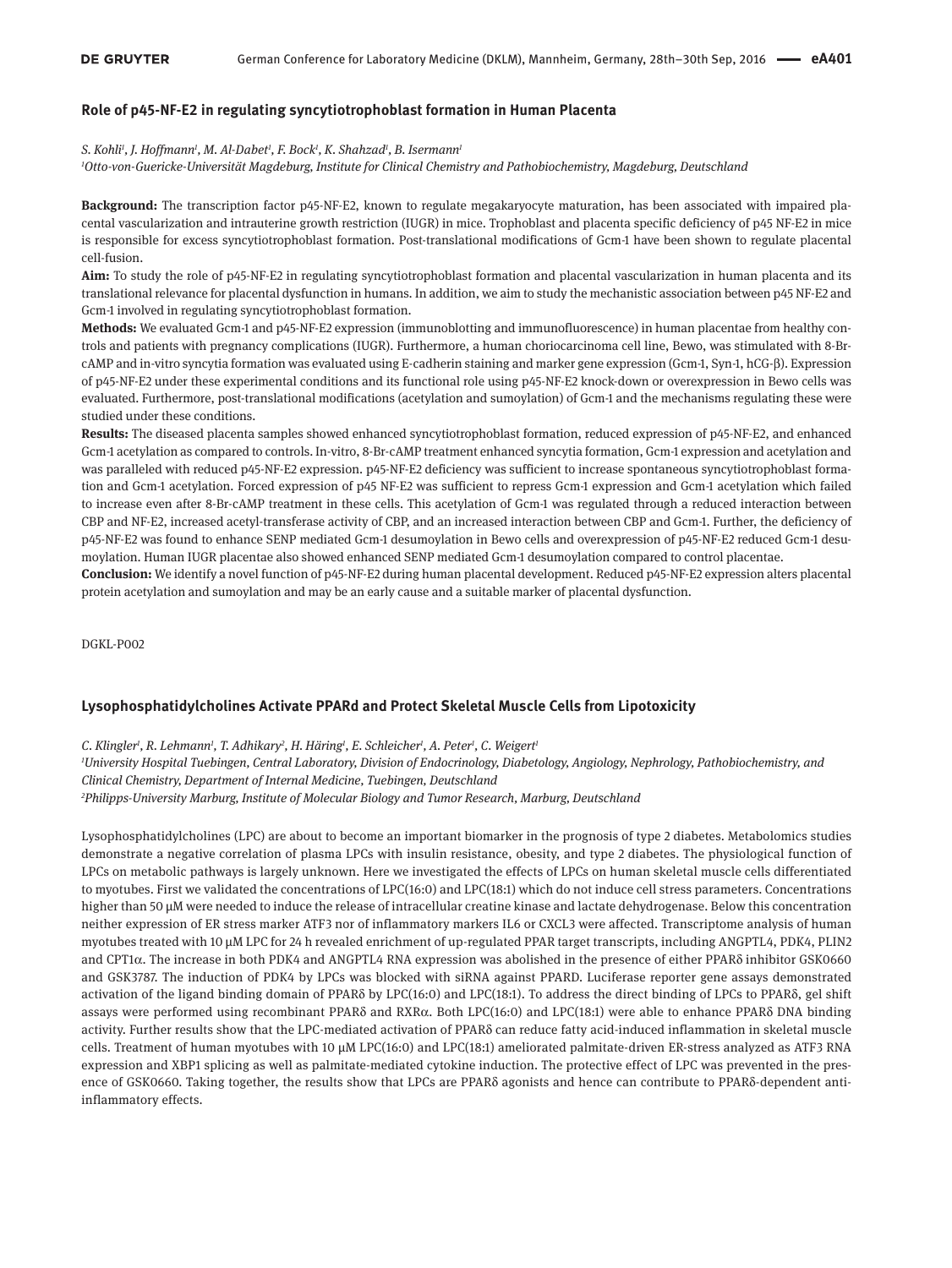DGKL-P003

### **Circadian Rhythm of circulating microRNAs**

*R. Scheffen1 , C. Margue2 , D. Philippidou2 , F. Lammert3 , S. Kreis2 , J. Schneider4 Saarland University Medical Center, Internal Medicine II, Homburg, Deutschland Universite de Luxembourg, LSRU, Esch, Luxemburg Saarland University Medical Center, Dpt. of Internal Medicine II, Homburg, Deutschland Universite de Luxembourg/Saarland University Medical Center, LCSB/Internal Medicine II, Esch, Luxemburg*

**Background:** MicroRNAs are a major research focus since several years, especially in the quest to identify novel biomarkers for diagnosis and progression of various diseases. MicroRNAs belong to the class of small, single stranded, non-coding RNAmolecules that are transcribed in the nucleus and further processed in the cytoplasm by enzymes such as Drosha and Dicer. Then, microRNAs are integrated in RNA-silencing complexes that modify gene expression through translational repression or degradation of mRNA. Attempts to generate mircroRNA profiles from either tissues/cells or serum/plasma that are indicative for certain diseases have yielded inconsistent results and no reproducible prediction/diagnosis profile has made it into clinical routine use yet. One problem consists in the limited understanding of the presence of certain microRNAs for instance in blood and their functional consequences. In addition, many factors such as age, gender, nutrition state and others have been shown to influence the presence of microRNAs in a given clinical setting that are often not taken in consideration.

**Study question:** The aim of the present study was to generate a physiological profile of circulating microRNAs in the blood of healthy subjects over the course of the day.

**Methods:** We recruited 4 healthy young, normal-weight, male adults to profile serum microRNAs during the day using repetitive blood draws (8 am, 12:45 pm, 5:15 pm) on two separate days within 2 weeks. MicroRNAs were analyzed using qPCR-based whole miRNome arrays after several pre-analytic procedures and including spikein controls and sample normalization ("commonly expressed sample mean").

**Results:** A total of 1066 microRNAs were tested for their presence in serum. Roughly 60% were not reliably detectable (Cq value >30). Those microRNAs that were highly expressed did not reveal a consistent circadian rhythm or pattern. Several microRNAs (miR-320, miR-24-3p und miR-1280) had no specific fluctuation during the day and were consistently detectable. Among the microRNAs with variable expression levels, miR-365-3p demonstrated an expression increase during the day (average fold change 1.96) suggesting some kind of circadian rhythm. MiR-637 displayed an expression maximum and miR-1207 a minimum at noon time.

**Discussion:** A limited number of microRNAs are reliably present in serum in meaningful concentrations in our study. Daily fluctuation only occurs reliably in a few microRNA entities implying the potential existence of a circadian rhythm that probably is confounded by food intake. The low number of subjects in our study did only allow to observe qualitative changes which is a limitation. In conclusion, studies with larger cohorts on the circadian behavior of circulating microRNAs with and without starvation should be conducted to shed light on the physiological function of circulating microRNAs in peripheral blood.

DGKL-P004

### **Biphenyl based stationary phases for improved selectivity in complex steroid assays**

*J. Lindner1 , S. Grimm1 , M. Vogeser1*

*1 Institut für Laboratoriumsmedizin, Klinikum der Universität München, Munich, Deutschland*

**Background:** Steroid hormones and their corticoid precursors are important biomarkers to diagnose and monitor a broad spectrum of endocrine disorders. For a better understanding of these disorders, the assessment of steroid profiles is an important field in clinical research. Therefore, we developed an UHPLC-MS/MS assay that combines a simple and effective sample preparation with a powerful MS method quantifying a broad steroid panel (cortisol, cortisone, corticosterone, 11-deoxycortisol, 21-deoxycortisol, 17-OH-progesterone, 11-deoxycorticosterone, progesterone, aldosterone, testosterone, dehydroepiandrosterone and dehydroepiandrosterone sulfate).

**Methods:** After a manual protein precipitation step using zinc trifluoroacetate in methanol as a novel approach, the eluates were directly injected into the UHPLC-MS system. For chromatographic separation we investigated different stationary and mobile phases. In order to enable a reliable quantification the respective stable isotope-labelled counterparts of the targeted analytes were employed as internal standards. For detection we used a Xevo TQ-S mass spectrometer operating in the ESI positive mode. Multiple reaction monitoring was performed for all analytes.

**Results:** Excellent chromatographic separation of all isobaric compounds (corticosterone ↔ 11-deoxycortisol ↔ 21-deoxycortisol and 17-OHprogesterone $\leftrightarrow$ 11-deoxycorticosterone) was achieved employing a Kinetex Biphenyl column (150 x 2.1 mm, 1.7 µm). In combination with an innovative mobile phase consisting of 0.2 mM ammonium fluoride and methanol we were able to establish a highly selective and sensitive UHPLC-MS/MS method for the quantification of twelve endogenous steroids in human serum.

**Conclusions:** We could demonstrate that Biphenyl columns are a powerful tool for comprehensive, MS based steroid assays including various isobaric substances.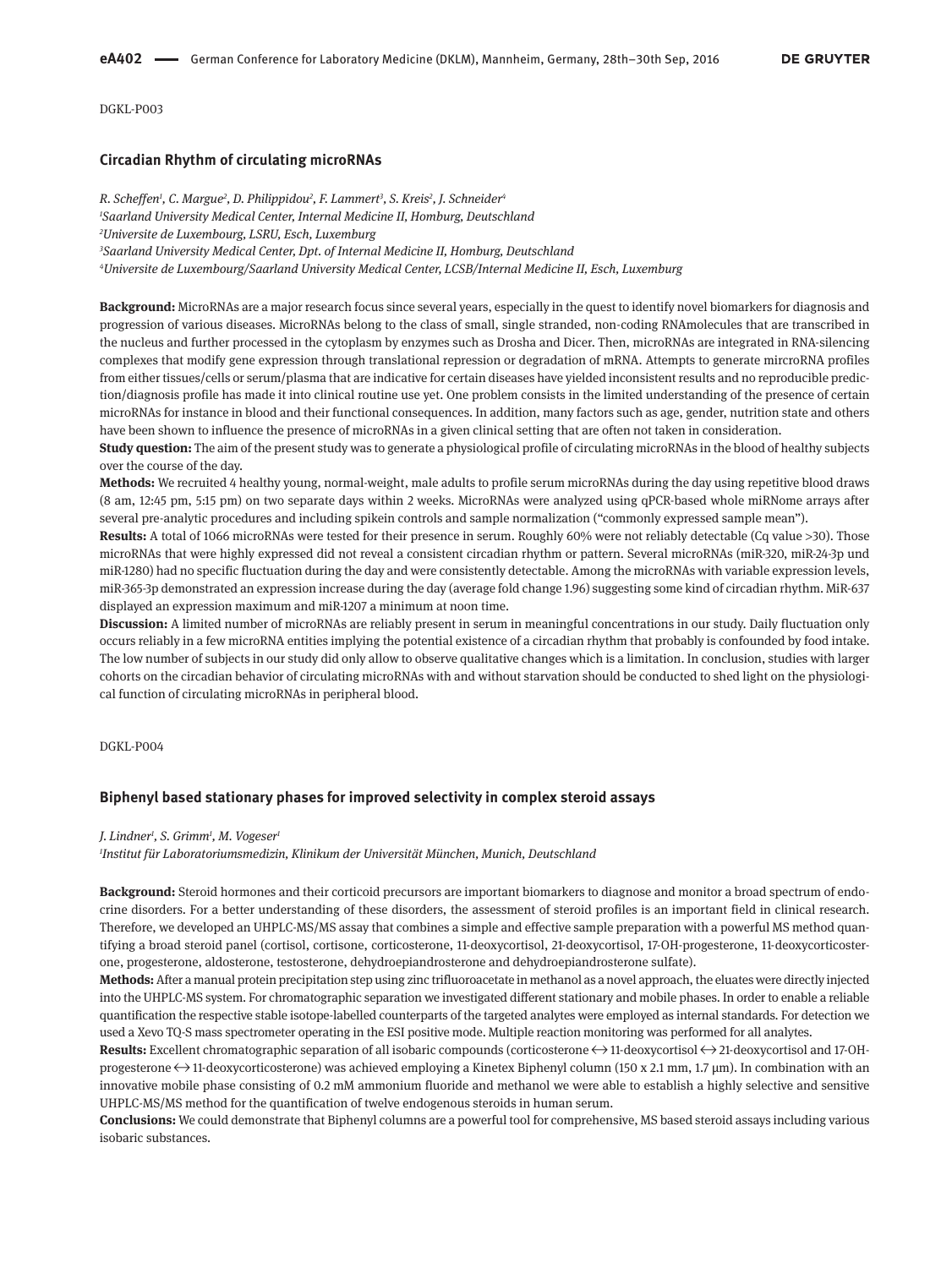## **Bezafibrat verbessert die Insulinsensitivität und die Metabolische Flexibilität in diabetischen STZ-Mäusen**

*A. Franko1 , P. Huypens2 , S. Neschen2 , M. Irmler2 , J. Rozman2 , B. Rathkolb2 , F. Neff2 , C. Prehn2 ,*

G. Dubois<sup>2</sup>, M. Baumann<sup>2</sup>, R. Massinger<sup>2</sup>, D. Gradinger<sup>2</sup>, G. Przemeck<sup>2</sup>, B. Repp<sup>3</sup>, M. Aichler<sup>4</sup>, A. Feuchtinger<sup>4</sup>, P. Schommers<sup>5</sup>, O. Stöhr<sup>6</sup>, C. Sanchez-Lasheras', J. Adamski<sup>2</sup>, A. Peter', H. Prokisch<sup>s</sup>, J. Beckers<sup>2</sup>, A. Walch'<sup>,</sup> H. Fuchs<sup>2</sup>, E. Wolf', M. Schubert', R. Wiesner<sup>s</sup>, M. Hrabe de *Angelis2*

*1 Universitätsklinikum Tübingen, Innere Medizin IV, Endokrinologie, Diabetologie, Angiologie,Nephrologie, Klinische Chemie, Tübingen, Deutschland*

*2 Helmholtz Zentrum München, Institute für Experimentelle Genetik, Neuherberg, Deutschland*

*3 Helmholtz Zentrum München, Institute für Humangenetik, Neuherberg, Deutschland*

*4 Helmholtz Zentrum München, Abteilung Analytische Pathologie, Neuherberg, Deutschland*

*5 Universitätsklinikum Köln, Institut für Vegetative Physiologie, Köln, Deutschland*

*6 Universitätsklinikum Köln, Zentrum für Endokrinologie, Diabetes und Präventive Medizin, Köln, Deutschland*

*7 Universität Köln, Institut für Genetik, Köln, Deutschland*

*8 Helmholtz Zentrum München, Institut für Humangenetik, Neuherberg, Deutschland*

*9 Ludwig-Maximilians-Universität München, Lehrstuhl für Molekulare Tierzucht und Biotechnologie, München, Deutschland*

**Background:** Bezafibrate (BEZ), a pan activator of peroxisome proliferator-activated receptors (PPARs), has been generally used to treat hyperlipidemia for decades. Clinical trials with type 2 diabetes patients indicated that BEZ also has beneficial effects on glucose metabolism, although the underlying mechanisms of these effects remain elusive. Even less is known about a potential role for BEZ in treating type 1 diabetes. To study the effect of BEZ we used the streptozotocin (STZ)-treated mice, an insulin-deficient mouse model of type 1 diabetes.

**Materials and methods:** Glucose metabolism was studied using glucose, hemoglobin A1C, and insulin measurements as well as glucose and insulin tolerance tests. Insulin signaling was assessed by Western blot and gene expression by real-time PCR. Metabolic flexibility was assessed using indirect calorimetry. Mitochondrial mass and function were analyzed by transmission electron microscopy and oxygen consumption measurements, respectively. Plasma metabolites were measured using LC-MS/MS technique. Pancreatic islets were studied by immunofluorescence staining.

**Results:** Here we show that BEZ markedly improves hyperglycemia and glucose and insulin tolerance in STZ-treated mice. BEZ treatment of STZ mice significantly suppressed the hepatic expression of genes that are annotated in inflammatory processes, whereas the expression of PPAR and insulin target gene transcripts was increased. Furthermore, BEZ-treated mice also exhibited improved metabolic flexibility as well as an enhanced mitochondrial mass and function in the liver. Plasma acylcarnitine levels were decreased, whereas plasma lysophosphatidylcholine levels were increased upon BEZ treatment. Finally, we show that the number of pancreatic islets and the area of insulin positive cells tended to be higher in BEZ-treated mice.

**Conclusions:** Our data suggest that BEZ may improve impaired glucose metabolism by augmenting hepatic mitochondrial performance, suppressing hepatic inflammatory pathways, and improving insulin sensitivity and metabolic flexibility. Thus, BEZ treatment might also be useful for patients with impaired glucose tolerance or diabetes.

DGKL-P006

## **Serum chemerin and its association with metabolic phenotypes: results of a population-based study**

#### *S. Zylla1 , M. Pietzner1 , J. Kühn2 , H. Völzke3 , M. Dörr4 , M. Nauck1 , N. Friedrich1*

 *Institut für Klinische Chemie und Laboratoriumsmedizin, Universitätsmedizin Greifswald, Greifswald, Deutschland Institut für Diagnostische Radiologie und Neuroradiologie, Universitätsmedizin Greifswald, Greifswald, Deutschland Institut für Community Medicine, Universitätsmedizin Greifswald, Study of Health in Pomerania (SHIP), Greifswald, Deutschland Klinik und Poliklinik für Innere Medizin B, Universitätsmedizin Greifswald, Greifswald, Deutschland*

**Background:** Chemerin is an adipokine that has been identified to play a crucial role in adipocyte differentiation and the pathogenesis of obesity-related disorders. However, existing studies on chemerin levels often refer to small sample sizes of very selective study populations. **Objective:** The aim of the present study was to investigate the associations of serum chemerin with different metabolic phenotypes in a wellcharacterized large population-based study in order to evaluate a possible role of chemerin as a biomarker of obesity-related diseases. **Material and Methods:** The study sample comprised 4,149 subjects from the population-based Study of Health in Pomerania. Serum chemerin levels were determined using enzyme-linked immunosorbent assay technique. Multivariable linear regression models were used to assess the association of chemerin with the amount of visceral (VAT) and subcutaneous adipose tissue (SAT), blood pressure (BP) values as well as glucose and lipid profiles. Associations to manifest diseases including diabetes, dyslipidemia, and hypertension were analysed using logistic regression models.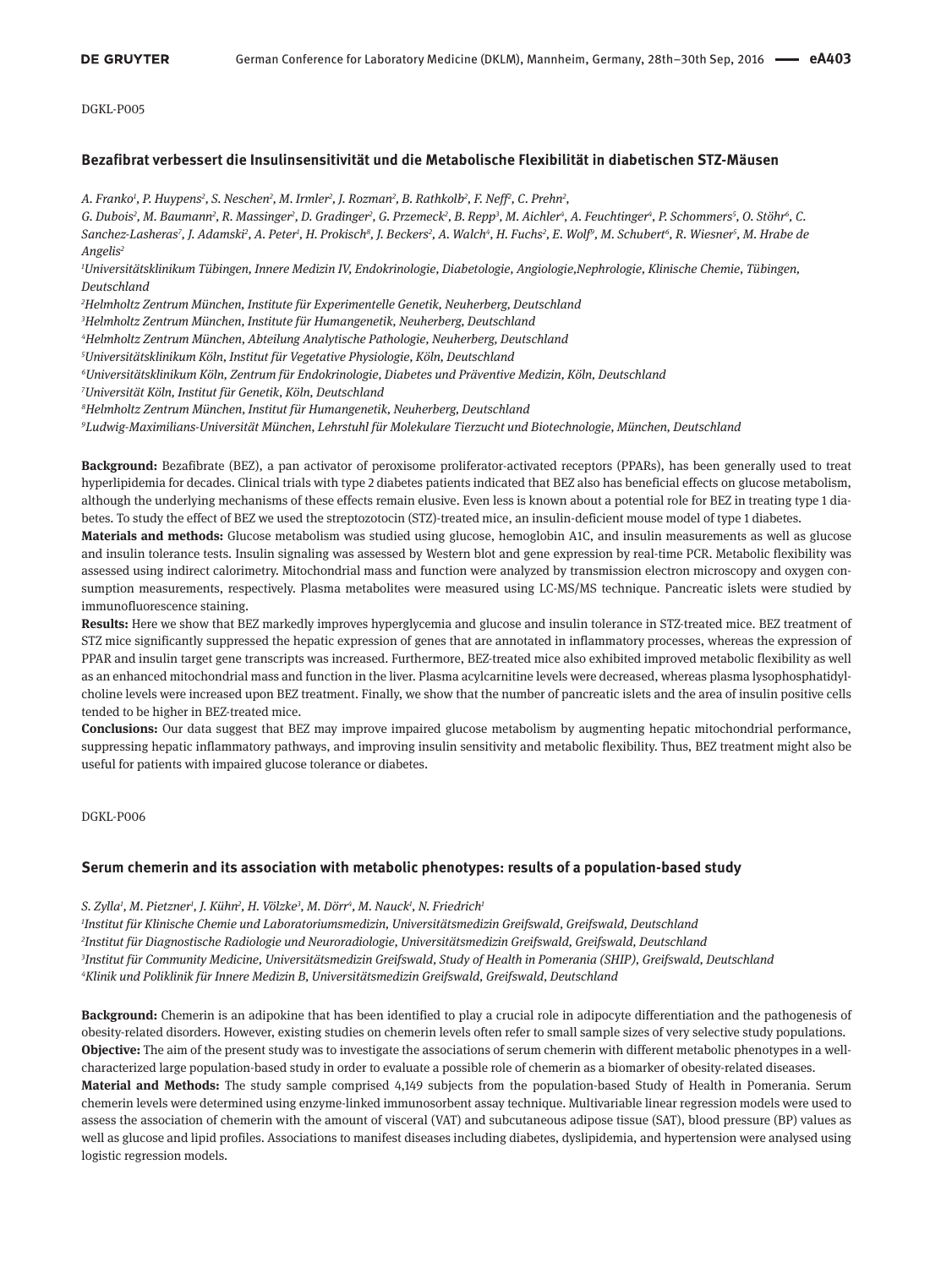**Results:** We observed independent positive associations between VAT as well as SAT and chemerin with a stronger relation found for VAT. After adjustment for waist circumference (WC) and a variety of other potential confounders increased chemerin levels were associated with a higher amount of glycated haemoglobin (HbA1c), an unfavourable lipid profile and increased systolic BP values. Logistic regression further revealed significant positive associations of chemerin with dyslipidemia [highest vs. lowest quartile: odds ratio (OR) 1.32 (95% confidence interval (CI) 1.05-1.65)] and hypertension [highest vs. lowest quartile: OR 1.31 (95% CI 1.02-1.69)]. The positive association of chemerin with prevalent diabetes disappeared after adjustment for WC [highest vs. lowest quartile: OR 1.16 (95% CI 0.76-1.75)].

**Conclusion:** The present study showed that chemerin levels are significantly related to measures of body fat as well as to metabolic syndrome related factors including HbA1c, several lipid marker, or BP in a population-based cohort. Interestingly, the majority of the detected associations persisted significant even after the adjustment for WC suggesting that the relation between chemerin and the analysed obesity-related parameters cannot be solely explained by an accumulation of adipose tissue. In the long run it might be possible that chemerin act as an important predictive marker for metabolic diseases.

DGKL-P007

#### **Increase of HbA1c with age in the healthy adult population – results from the Study of Health in Pomerania**

#### *N. Friedrich1 , A. Petersmann1 , A. Masuch1 , M. Nauck1*

*1 Universitätsmedizin Greifswald, Institut für Klinische Chemie und Laboratoriumsmedizin, Greifswald, Deutschland*

*Background*: Determination of glycated hemoglobin A1c (HbA1c) is a key measure to examine long-term glycemia, particularly important in the diagnosis of diabetes as well as monitoring blood glucose levels in diabetic patients 1 . Additionally, HbA1c is used for routine screening to identify prediabetes. The rise of HbA1c with age in individuals without diabetes is known for some time <sup>2,3</sup>. However, the cut-off HbA1c values for diagnosis of diabetes as well as target Hba1c values for diabetic patients do not reflect this age-dependency potentially leading to overdiagnosis and overtreatment of patients.

*Objective*: To evaluate HbA1c levels in relation to age in a large healthy population, samples from the Study of Health in Pomerania (SHIP) have been examined.

*Methods*: 4287 individuals (2110 men / 2177 women) from the general population of Northeastern Germany as part of the cohort SHIP-0 have been included. HbA1c concentrations were determined by high-performance liquid chromatography (Bio-Rad Diamat, Munich, Germany). Descriptive analyses and linear regression models were performed using SAS 9.4.

*Results*: Subjects were between 20 and 81 years old with a median age of 50 years (Q1: 36; Q3: 63 years). The median HbA1c concentration was 34.4 mmol/mol (Q1: 30.1, Q3: 39.9 mmol/mol) in the whole population. We observed an increase in HbA1c concentration over 10-year agegroups: subjects < 30 years [median: 32.2 mmol/mol (Q1: 28.4; Q3: 35.5)] had 7.7 mmol/mol lower median HbA1c concentration compared to subjects> 70 years [median: 39.9 mmol/mol (Q1: 34.4; Q3: 45.9)]. Linear regression analysis adjusted for sex and body-mass-index confirmed this positive association between age and HbA1c [beta per year increase 0.21 (standard error 0.009)]. The exclusion of subjects taking medication, except thyroid therapy and sex hormones, did not change the results substantially.

*Conclusion*: In a population-based setting, an age-related increase in HbA1c concentration independent of medication was observed. These findings implicate that age is a factor which should be considered when using HbA1c values for diagnosis of diabetes mellitus.

*References:*

1. Sandler, C. N. & McDonnell, M. E. Cleve. Clin. J. Med. 83, S4–S10 (2016).

2. Roth, J. et al. Exp. Clin. Endocrinol. Diabetes Off. J. Ger. Soc. Endocrinol. Ger. Diabetes Assoc. (2016).

3. Pani, L. N. et al. Diabetes Care 31, 1991–1996 (2008).

DGKL-P008

## **Clinically relevant discrepancies between immunoassay results for Ciclosporin A**

*A. Henning1 , T. Winter1 , A. Grotevendt1 , S. Stracke2 , M. Shipkova3 , E. Wieland3 , A. Masuch1 ,*

*M. Nauck1 , A. Petersmann1*

*1 University Medicine Greifswald, Institute for Clinical Chemistry and Laboratory Medicine, Greifswald, Deutschland*

*2 University Medicine Greifswald, Department of Internal Medicine A, Greifswald, Deutschland*

*3 Klinikum Stuttgart, Central Institute for Clinical Chemistry and Laboratory Medicine, Stuttgart, Deutschland*

*Background*: Ciclosporin A (CsA) is an important drug in transplantation medicine. Therapeutic drug monitoring for CsA is essential because under or over exposure can result to therapeutic failure or to toxicity, respectively. For kidney transplantation (KTx) patients the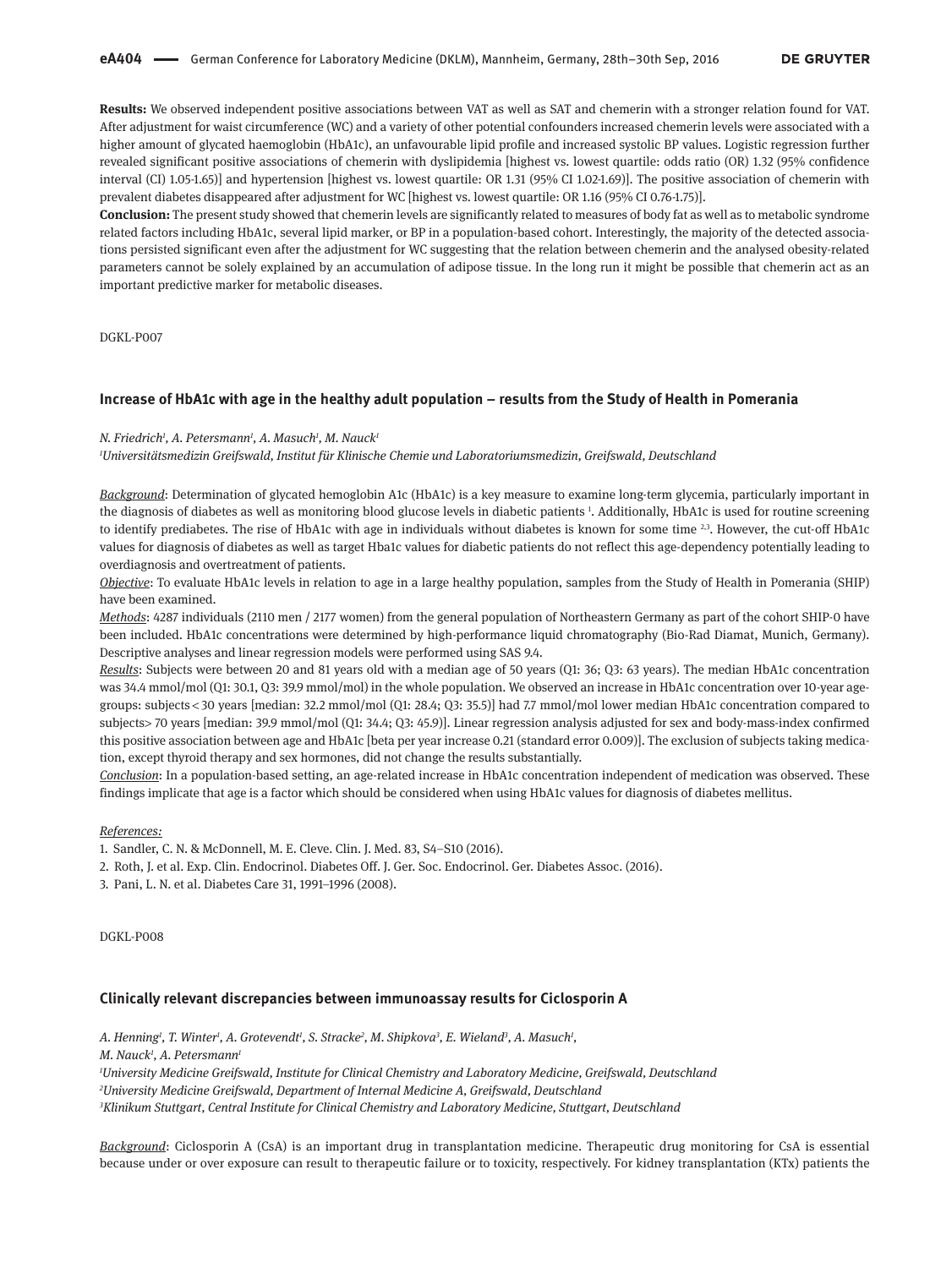CsA therapeutic range is 100-150 ng/mL in the the stable phase after KTx (1). Even though LC-MS/MS is considered the gold-standard for quantification most participants in proficiency testing use automated immunoassay (2). Discrepancies of CsA results were noted between two laboratories, which used two different immunoassays from the same manufacturer: one reported results below the therapeutic range and one above. This caused confusion of the clinician regarding dose adjustment. The CsA concentrations determined by the two assays were different by a factor of almost two. Both systems had valid internal quality controls and had passed proficiency testing on a regular basis.

*Objective*: Method comparison to elucidate possible systematic differences between two CsA immunoassays and a LC-MS/MS procedure. *Methods*: Triggered by the observed discrepancies in one patient method comparison measurements with spare whole blood samples from 30 patients were conducted. Both immunoassays were compared to CsA concentrations measured by LC-MS/MS. The CsA measurements were performed on the Dimension Vista and the ADVIA Centaur XPT (both Siemens Healthcare Diagnostic, Eschborn, Germany), and a validated LC-MS/MS (3). The immunoassay results were obtained on the same day whereas the LC-MS/MS samples were collected over a period of 14 days and analysed within two days after shipment from Greifswald to Stuttgart.

<u>Results</u>: Regression analysis of the two immunoassays revealed a slope of 0.568 and a correlation of r<sup>2</sup>=0.994 with the results from the Dimension Vista higher than those from the ADVIA Centaur XPT. Between the Dimension Vista and ADVIA Centaur XPT results a systematic difference of approximately 90 % was observed. Both immunoassays correlated well with LC-MS/MS (r<sup>2</sup>=0.979 and r<sup>2</sup>=0.978). The slope of the regression line between CsA concentration obtained by Dimension Vista and LC-MS/MS was 1.248 whereas the slope between ADVIA Centaur XPT and LC-MS/MS was 0.704.

*Discussion and Conclusion*: Clinical decisions for dose adjustments of CsA are based on whole blood concentrations. Results obtained with the investigated immunoassays may be above or below the therapeutic range in the same sample depending on the assay used. We conclude that proficiency testing may not be sufficient from a clinical perspective possible reasons being wide passing limits or inappropriate control materials.

#### *References*:

1 Wong, S. H. (2001). Therapeutic drug monitoring for immunosuppressants. Clin Chim Acta, 313(1-2), 241-253.

- 2 Vogeser, M., Shipkova, M., Rigo-Bonnin, R., Wallemacq, P., Orth, M., Widmann, M., & Verstraete, A. G. (2014). Multicenter analytical evaluation of the automated electrochemiluminescence immunoassay for cyclosporine. Ther Drug Monit, 36(5), 640-650. doi:10.1097/ ftd.0000000000000068.
- 3 Valbuena H, Shipkova M, Kliesch SM, Müller S, Wieland E. Comparing the effect of isotopically labeled or structural analog internal standards on the performance of a LC-MS/MS method to determine ciclosporin A, everolimus, sirolimus and tacrolimus in whole blood. Clin Chem Lab Med. 2016 Mar;54(3):437-46. doi: 10.1515/cclm-2015-0519

DGKL-P009

# **Adiponectin and mortality in smokers and non-smokers of the Ludwigshafen Risk and Cardiovascular Health (LURIC) Study**

*G. Delgado1 , R. Siekmeier2 , W. März3 , M. Kleber1*

*1 Universität Heidelberg, Medizinische Klinik V, Medizinische Fakultät Mannheim, Eberbach, Deutschland 2 Pharmaceutical Institute, University Bonn, Germany, Drug Regulatory Affairs, Bonn, Deutschland 3 Universität Heidelberg, Med. Fakultät Mannheim, Mannheim, Deutschland*

**Introduction:** Cardiovascular diseases (CVD) are an important cause of morbidity and mortality worldwide. Decreased concentrations of adiponectin have been reported in smokers. Aim of our study was to analyze the effect of cigarette smoking on the concentration of adiponectin and potassium in active smokers (AS) and life-time non-smokers (NS) of the Ludwigshafen Risk and Cardiovascular Health (LURIC) Study as well as their use for risk prediction.

**Materials and methods:** Smoking status was assessed by a questionnaire and measurement of plasma cotinine concentration. Adiponectin serum concentrations were measured by ELISA. Adiponectin was binned into tertiles separately for AS and NS and Cox regression was used to assess the effect on mortality.

**Results:** 777 LURIC patients were AS and 1178 NS. Within 10 years (median) of follow-up 221 AS and 302 NS died. In unadjusted analyses AS had lower concentrations of adiponectin. However, after adjustment for age and gender there was no significant difference in adiponectin concentration anymore. In a Cox regression model adjusted for age and gender adiponectin was significantly associated with mortality only in AS with a HR (95% CI) of 1.60 (1.14-2.24) comparing the  $3<sup>rd</sup>$  with the 1<sup>st</sup> tertile, but not in NS. In a model additionally adjusted for the risk factors diabetes mellitus, hypertension, coronary artery disease, body mass index, LDL-cholesterol and HDL-cholesterol adiponectin was significantly associated with mortality with HR of 1.83 (1.28-2.62) and 1.56 (1.15-2.11) for AS and NS, respectively.

**Conclusions:** Increased adiponectin is a strong and independent predictor of mortality both in NS and AS and its determination could be used to identify individuals at increased risk.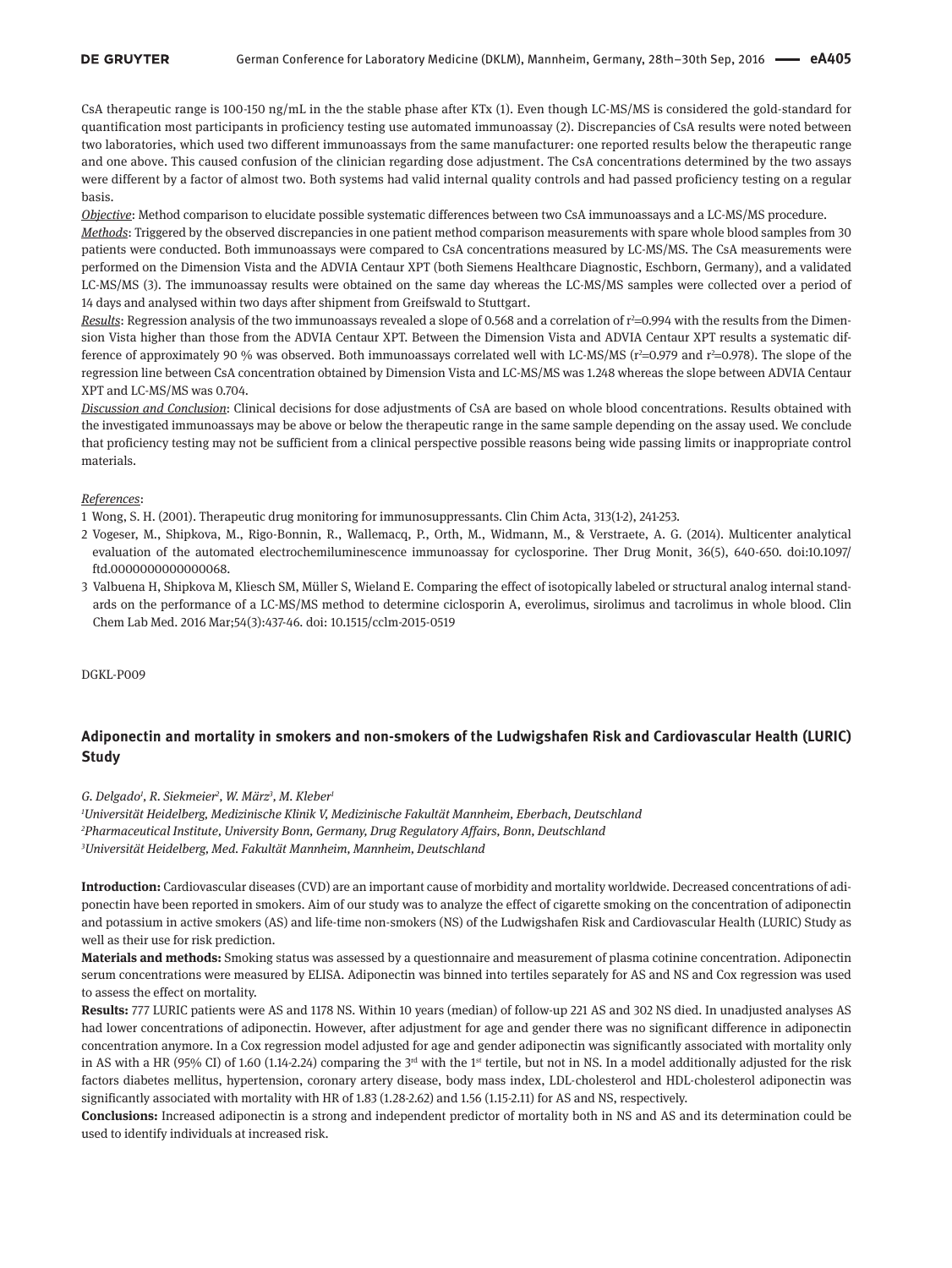# **Sex steroids, HPA-axis and heart rate respond to an acute psychosocial stress depending on the subjective assessment in healthy young men**

*Y. Bae1 , J. Reinelt2 , J. Netto1 , A. Willenberg1 , U. Ceglarek1 , J. Thiery1 , A. Villringer2 , M. Gaebler2 , J. Kratzsch1*

*1 Universitätsklinkum Leipzig, Institut für Laboratoriumsmedizin, Klinische Chemie und Molekulare Diagnostik, Leipzig, Deutschland 2 Max Planck Institute for Human Cognitive and Brain Sciences, Leipzig, Deutschland*

**Background:** In this study, we used the Trier Social Stress Test (TSST) and a Placebo-TSST in healthy young men to investigate the endocrine and subjective stress response. Objectives were to determine 1) the response patterns of endocrine hormones and heart rate during a psychosocial stressor and 2) the covariance between endocrine- and cardiac response and subjective stress measures.

**Methods:** Twenty-nine healthy young, non-smoking men participated in the TSST, while 30 age- and BMI-matched males completed the Placebo-TSST. Throughout the procedure, cortisol, cortisone, alpha-amylase, and CBG were measured in saliva samples. In addition, total cortisol, cortisone, corticosteroid binding globulin (CBG), copeptin, testosterone, androstenedione, 17-hydroxyprogesterone (17-OHP), estradiol, progesterone, dehydroepiandrosterone sulfate (DHEAS), and aldosterone were determined in serum. Free cortisol in serum was calculated using Coolen's equation. Adrenocorticotropic hormone (ACTH) was measured with a plasma sample. State Anxiety Inventory (STAI) was collected as a subjective marker. Heart rate was acquired through electrocardiography (ECG).

Results: Heart rate and all hormones of the HPA-axis showed significant time x group interaction effects (all p < 0.001), which was most pronounced in cortisol response in serum and saliva. Kinetic profiles of HPA-axis hormones showed sequential peak response from ACTH to cortisone. Among sex steroids, progesterone and androstenedione showed significant increase in TSST-group. The percentage increase of STAI correlated significantly with that of heart rate (r=0.531, p<0.0001) and that of cortisol in serum and in saliva (r>0.45, p<0.001). The response of sex steroids correlated well with that of the heart rate and the HPA-axis.

**Conclusion:** Subjective measures (STAI) showed the most significant correlation with the hormone response of the HPA-axis and the heart rate. The change in the sex steroid levels at an acute psychosocial stress might imply the partial secretion of the reproductive hormones from the adrenal glands and their neuroprotective function against glucocorticoids at an acute stress.

DGKL-P011

## **The renin-angiotensin-aldosterone system in smokers and non-smokers of the Ludwigshafen Risk and Cardiovascular Health (LURIC) Study**

G. Delgado<sup>1</sup>, R. Siekmeier<sup>2</sup>, B. Krämer<sup>3</sup>, M. Grübler<sup>4</sup>, A. Tomaschitz<sup>5</sup>, W. März<sup>6</sup>, M. Kleber<sup>1</sup> *Universität Heidelberg, Medizinische Klinik V, Medizinische Fakultät Mannheim, Eberbach, Deutschland Pharmaceutical Institute, University Bonn, Germany, Drug Regulatory Affairs, Bonn, Deutschland University Medical Center Mannheim, 5th Department of Medicine, Mannheim, Afghanistan Swiss Cardiovascular Center Bern, Department of Cardiology, Bern University Hospital, Bern, Schweiz Specialist Clinic for Rehabilitation, Bad Aussee, Österreich Universität Heidelberg, Med. Fakultät Mannheim, Mannheim, Deutschland*

**Introduction:** High concentrations of renin and aldosterone are risk factors for cardiovascular diseases (CVD) which are the leading cause of morbidity and mortality worldwide. Enhanced activation of the renin-angiotensin-aldosterone system (RAAS) by cigarette smoking has been reported. Aim of our study was to analyse the effect of cigarette smoking on parameters of the RAAS in active smokers (AS) and life-time nonsmokers (NS) of the Ludwigshafen Risk and Cardiovascular Health (LURIC) Study as well as the utility of RAAS parameter for risk prediction. **Materials and methods:** We determined the concentration of aldosterone, renin, angiotensin-I and angiotensin-II in participants of the LURIC study. Smoking status was assessed by a questionnaire and measurement of plasma cotinine concentration. Parameters were log transformed before entering analyses, where appropriate. We used a multivariate Cox regression analysis to assess the effect of parameters on mortality.

**Results:** From 3316 LURIC participants 777 were AS and 1178 NS. Within a median observation period of 10 years 221 (28.4%) AS and 302 (25.6%) NS died. After adjustment for age, gender and the use of anti-hypertensive medication only angiotensin-I was significantly different in AS compared to NS with an estimated marginal mean (95% CI) of 1607 (1541-1673) ng/L and 1719 (1667-1772) ng/L, respectively. For both NS and AS renin and angiotensin-II were directly associated with mortality in the multivariate Cox regression analysis. Angiotensin-I was only associated with an increased risk for mortality in NS (HR (95% CI) of 0.69 (0.53-0.89)).

**Conclusions:** Increased renin and angiotensin-II are independent predictors of mortality in AS and NS while angiotensin-I was associated with reduced risk of death in NS only.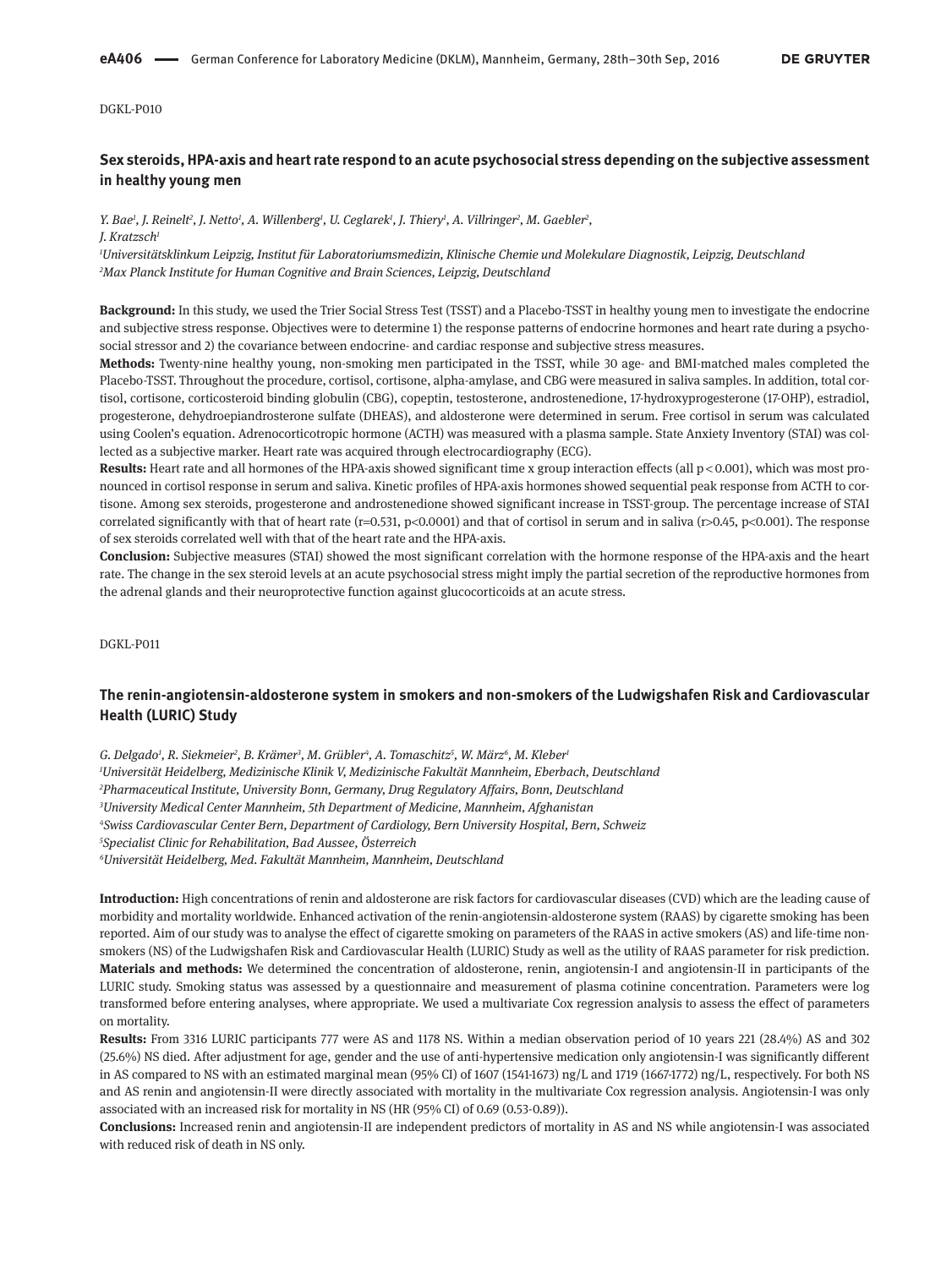## **Suitability of the VACUETTE® FC Mix blood collection tube for long-term stability testing of glucose**

#### *S. Griebenow1*

*1 Greiner Bio-One GmbH, Produktmanagement / Preanalytics, Kremsmuenster, Österreich*

**Background**: Due to prolonged exposure of blood collection tubes to transport times of partly up to 48h, the aim of the study was to demonstrate the comparison of glucose concentration in specimens centrifuged directly after blood collection to specimens stored in whole blood at room temperatures as well as the long term stability of initial glucose concentration in specimens centrifuged directly after blood collection. The recommended additive for effectively stabilizing the glucose concentration is the composition of citrate, EDTA and sodium fluoride in order to prevent glycolysis. The study was designed to evaluate tubes containing that recommended additive composition indicating a superior performance to another anticoagulant sodium fluoride/potassium EDTA.

**Materials and Method:** Fifteen healthy volunteers were recruited and venous blood drawn into 4 blood collection tubes (VENOSAFE™ FC, Terumo; VACUETTE® FX NaF/KEDTA and two samples VACUETTE® FC Mix, Greiner Bio-One) of which three different glucose tubes to be centrifuged directly after blood collection and the second sample of VACUETTE® FC Mix tube to be centrifuged after 48h storage in whole blood. All samples were inverted according to the manufacturers' recommendations. Directly after blood collection, the plasma was measured immediately after centrifugation in order to obtain initial values of 30 min for comparison evaluations of all other time points by using the Glucose Hexokinase method on a Beckman Coulter Analyzer AU640. The glucose concentration has been determined after 24h, 48h, 72h and 96h after re-centrifugation prior to measurement in order to show the long-term stability.

**Results:** The stability of glucose concentration up to a 96h time period has been shown. Even the specimens which were centrifuged 48h after blood collection and kept for further stability testing at room temperature, demonstrated a stable glucose concentration up to 96h. The glycolysis results in a 7.7% lower initial glucose concentration in currently commercial tubes containing just sodium fluoride and EDTA. The deviations of single glucose concentration determinations were found to be within analytical tolerances.

**Conclusion:** On the basis of these results, the VACUETTE® FC Mix tube is a blood collection tube suitable for reliable determination of blood glucose being one of the most frequently measured analytes in the laboratory and also of utmost importance in diabetes diagnosis, monitoring and therapy. It is found to be useful in improving the stability of glucose concentration up to 96h primarily in case of long transport distances up to 48h transport time without having to use a secondary tube, particularly due to further increased centralization of laboratories.

DGKL-P013

# **Stabilization of glucose concentration in the new VACUETTE® FC Mix blood collection tube for diagnosis of gestational diabetes**

*S. Griebenow1 , M. Fokkert2 , S. Abbes2 , R. Slingerland2*

*1 Greiner Bio-One GmbH, Produkt Management/Preanalytics, Kremsmuenster, Österreich 2 Isala, Department of Clinical Chemistry, Zwolle, Niederlande*

**Background**: Reliable detection of Gestational Diabetes Mellitus (GDM) is required to prevent maternal and fetal complications. With transport times of up to 48h, the aim of the study was to demonstrate long term stability of initial glucose concentration in specimens centrifuged directly after collection and compared to whole blood specimens stored at room temperatures. Recent guidelines from the German Diabetes Association recommend use of tubes with an additive composed of citrate, EDTA and sodium fluoride, as in VACUETTE® FC Mix tubes, to effectively stabilize glucose levels for the diagnosis of GDM due to the incomplete inhibition of glycolysis by sodium fluoride alone.

**Materials and Method:** The current study was conducted at ISALA Hospital (Zwolle, Netherlands) using VENOSAFE™ FC Mixture® versus VACUETTE FC Mix blood collection tubes. Altogether, 43 pregnant donors who were healthy (n=19) or diagnosed with gestational diabetes by 75g-Oral Glucose Tolerance Test (n=24) were recruited. Informed consent was given by all donors and the study was approved by EC Netherlands. Venous blood was drawn from each donor into four tubes (two tubes each tube type). One tube of each type was centrifuged directly after blood collection according to manufacturer recommendations and the second one after whole blood storage for 48h at room temperature. Following collection, plasma was measured immediately after centrifugation to obtain initial values (fasting) and after 48h for evaluation of glucose stability using the Hexokinase method on a COBAS 8000 (Roche Diagnostics, Mannheim, repeatability VC 1%, total precision VC 1.7%). Statistical evaluation was done by STATISTICA 12.

**Results:** Evaluation of all clinical results for glucose concentration and any deviations was done on the basis of maximal allowed deviation for a single value (for glucose 11%) according to the guidelines of the German Association of Quality Assurance of Laboratory Testing (Rilibäk). The utilization of both tubes for performance testing did not reveal any clinically nor statistically significant deviations (p<0.05). The values of both tubes resulted in an initial highest deviation of 5.5%, and 6.4% after 48h (both healthy). Comparable highest deviations for initial values in relation to 48h values were obtained for VENOSAFE and VACUETTE tubes with 5.4% (healthy) and 6.6% (GDM), respectively. The storage of whole blood specimens for 48h showed no significant deviation (10.5%, healthy).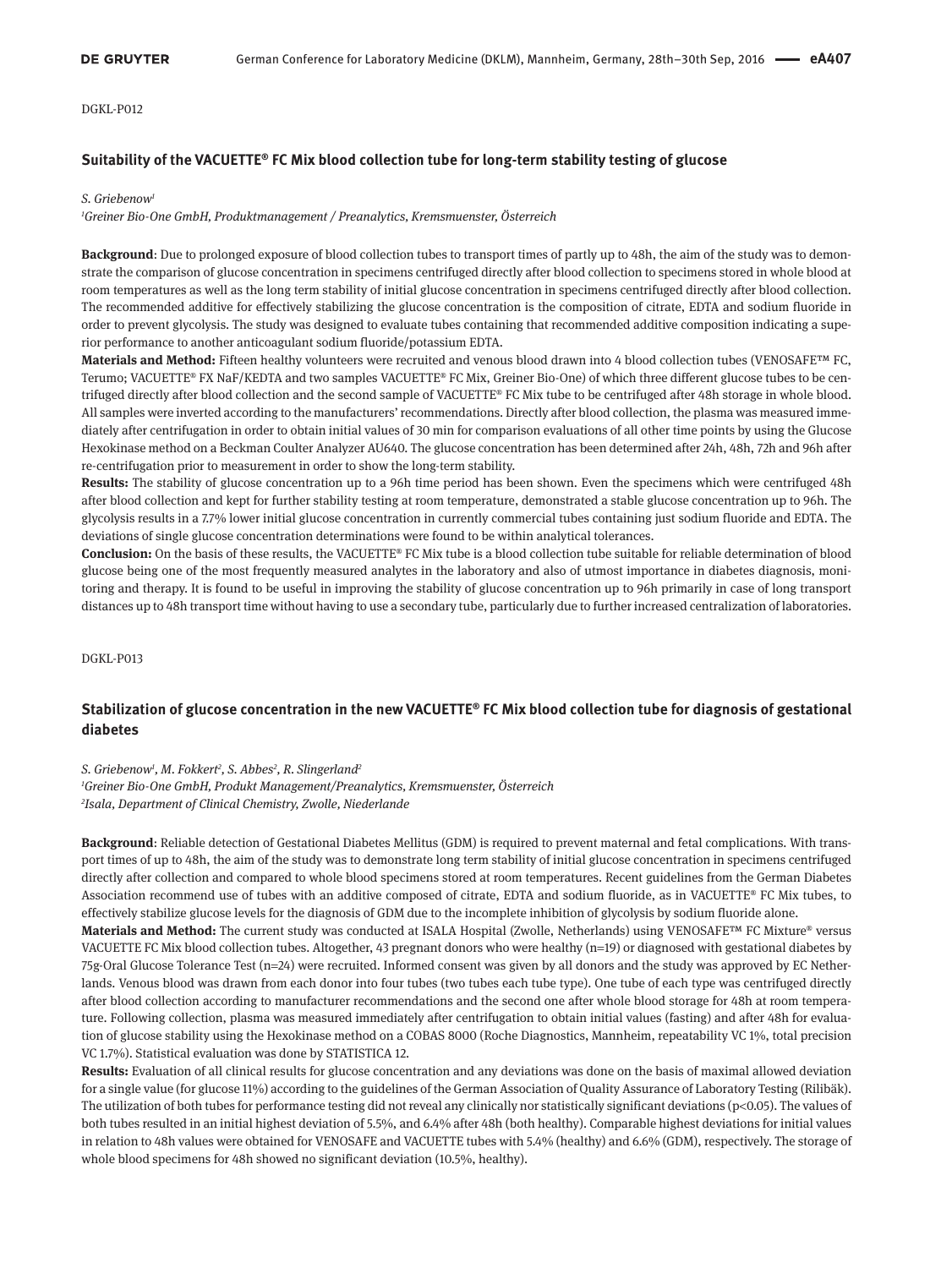**Conclusion:** Based on these results, the VACUETTE FC Mix blood collection tube is suitable for reliable determination of blood glucose, one of the most frequently measured laboratory analytes and of primary importance in diagnosis, monitoring and therapy of GDM. The stability of glucose concentration in whole blood specimens drawn in the VACUETTE FC Mix tube and stored up to a 48h at room temperature has been shown. Use of this tube will improve the stability of glucose with extended transport times up to 48h, which is more common with centralization of laboratory testing, negate the need for sample aliquotting and allow for good obstetric practice.

## **DGKL-Hematology & Hemostasis**

DGKL-P014

#### **NMD as a modifying mechanism in Haemophilia A: Exploitation for diagnostics and therapy**

*J. Satrapa1 , S. Khokhar1 , S. Danckwardt2*

*1 Unimedizin Mainz, CTH, Mainz, Deutschland*

*2 Institute for Clinical Chemistry and Laboratory Medicine, Centrum für Thrombose und Hämostase (CTH), Mainz, Deutschland*

Haemophilia A is a common inherited coagulation disorder resulting from the lack of the blood clotting Factor VIII (F8). In response to current replacement therapies, 30% of patients with a severe manifestation of the disease produce specific inhibitors, tremendously aggravating treatment. Nonsense Mediated Decay (NMD) represents a cellular translation dependent surveillance mechanism with modulating effects reported in various genetic diseases and cancer. mRNA transcripts containing mutation induced premature termination codons result in truncated proteins with potentially deleterious effects and are thus degraded by the NMD machinery. Whereas the role of NMD in β-Thalassaemia has been clearly defined, such a role in Haemophilia A is less well understood.

Here we set out to thoroughly explore the role of NMD in the outcome of systematically screened, patient-derived mutations in the F8 gene. To achieve this, we are generating F8 expression constructs with and without these mutations for use in cell culture transfection experiments assaying NMD-eliciting activity. NMD dependence of specific mutations is then determined by monitoring for increases in mRNA levels following NMD inhibition by siRNA depletion of Upf1 (the master regulator of NMD) as well as pharmacological treatments. Truncated F8 proteins rescued from NMD are then further analysed for functionality with the ultimate aim of determining the potential of NMD inhibition for novel therapeutic perspectives in the future.

DGKL-P015

## **Optimizing specificity and reproducibility of a biomimetic SPR-biosensor for acquired anti-factor VIII**

#### *C. Schönmann1 , M. Simon1 , M. Schmalenberg1 , P. Luppa1*

*1 Klinikum rechts der Isar der TUM, Institut für Klinische Chemie und Pathobiochemie, München, Deutschland*

#### **Introduction:**

Bleeding disorders can be caused by many different reasons, one of which is the presence of anti-factor VIII (FVIII) antibodies. The diagnosis uses a complex step by step approach and is followed by a sophisticated and expensive treatment. The most common diagnostic method for detecting malfunctions of the clotting system caused by antibodies is the Bethesda Assay. Its major problems are its lack of standardization and low sensitivity in the lower measuring range. A high sensitivity method for detecting FVIII antibodies in human plasma could improve and accelerate the diagnosis and thus the time to therapy from hemophilia patients with FVIII antibodies.

## **Motivation:**

A high sensitivity SPR biosensor detecting FVIII auto- and alloantibodies and discriminating their inhibitory properties was established previously [1]. The high sensitivity of the SPR-System requires stringent antibody purification while maintaining high antibody activity for optimal results. The aim of this project is to further improve sensitivity, specificity and reproducibility of the assay. To this end, a generic workflow for the complete removal of all contaminants while maintaining maximum antibody activity will be investigated.

### **Material und Methods:**

FVIII antibodies were detected with Surface plasmon resonance on a Biacore System (Biacore X and X100). HC1500 Chips from Xantec with immobilized full-length FVIII Kogenate from Bayer were used. For isolation of immunoglobulins from plasma, different methods were tested so far: Protein A/G columns, Protein L, Protein A magnetic beads and columns with immobilized anti-human-immunoglobulin-antibodies. The purification efficiency was assessed by subsequent determination of total protein content and immunoglobulin concentration. Quality and purity of the preparation was assessed by SDS-Page.

#### **Results:**

Isolation of immunoglobulins using agarose columns with immobilized anti-human-immunoglobulin-antibodies is a promising approach due to its high specificity. Although the yield is still low compared to protein A/G, the sensitive SPR method can detect the purified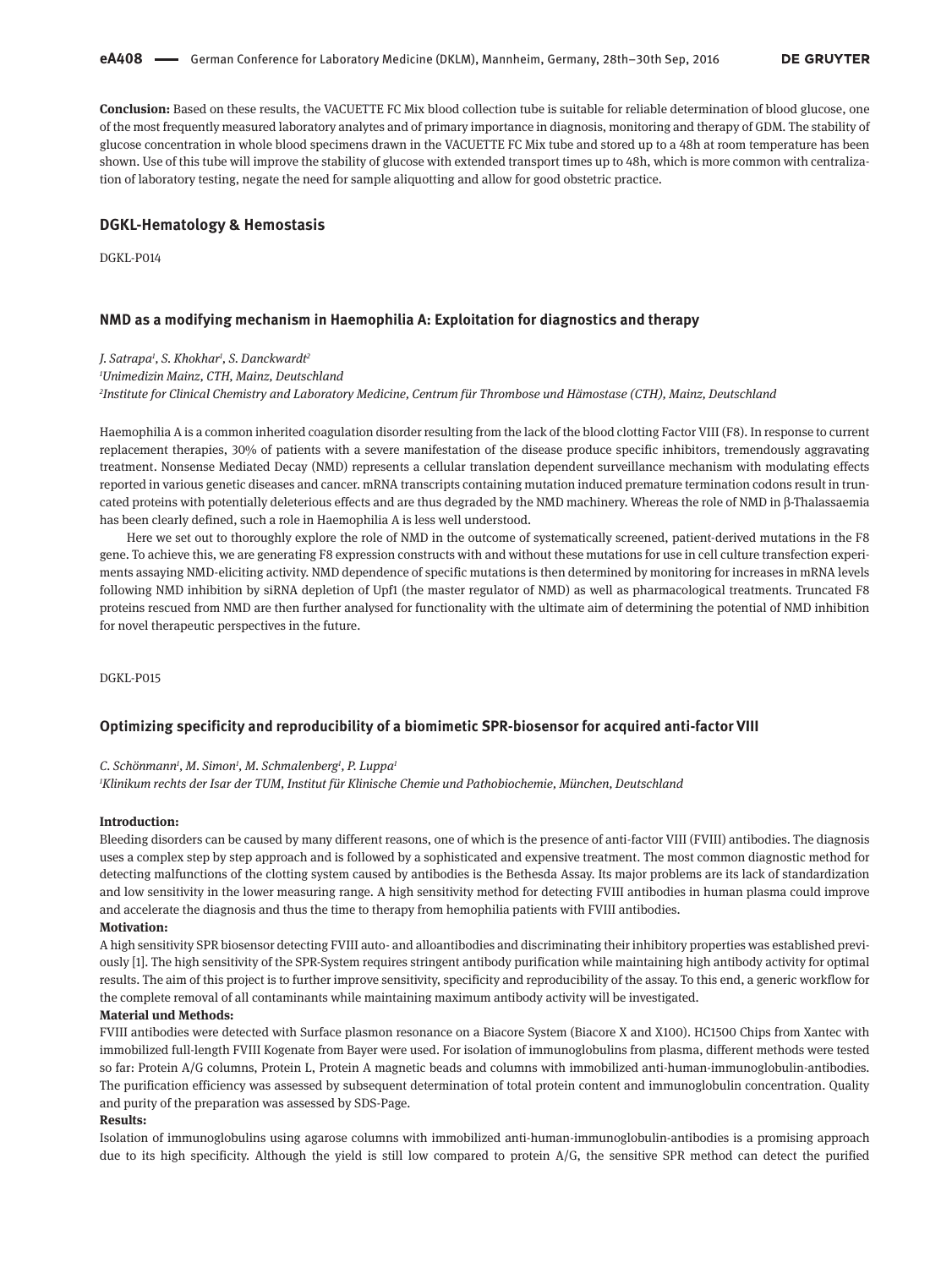low-concentrated antibodies. A combination of different affinity purification methods will be assessed to further enhance purity and yield of the antibody preparations.

## **Outlook:**

Our method for antibody extraction from plasma that produces samples of high purity and yield as well as good reproducibility and ease of use paves the way to an application of the SPR biosensor in patient care. This SPR biosensor grants the possibility to assess both presence and activity of antibodies in one measurement. Thus, enhanced characterization of FVIII antibodies could lead to a more specific treatment for the individual patient.

[1] C. Kocot, A.R. Schindler, A. Le Blanc, M. Schmalenberg, W. Miesbach, M. Spannagl, et al., Biomimetic biosensor to distinguish between inhibitory and non-inhibitory factor VIII antibodies, Anal. Bioanal. Chem. 407.19 (2015): 5685-5693.

DGKL-P016

## **Hereditary spherocytosis - evaluation of a diagnostic algorithm based on erythrocytic and reticulocytic parameters**

*O. Tiebel1 , T. Chavakis2 , U. Platzbecker3 , R. Knöfler4 , G. Siegert5*

*1 Institut für Klinische Chemie und Laboratoriumsmedizin, Dresden, Deutschland*

*2 Institut für Klinische Chemie und Laboratoriumsmedizin, Universitätsklinikum Carl Gustav Carus an der Technischen Universität Dresden, Anstalt des öffentlichen Rechts des Freistaates Sachsen, Dresden, Deutschland*

*3 Uniklinikum Dresden, Medizinische Klinik I, Dresden, Deutschland*

*4 Kinderklinik, Universitätsklinikum Carl Gustav Carus an der Technischen Universität, Dresden, Deutschland*

*5 University Dresden, Institute for Clinical Chemistry and Laboratory Medicine, Dresden, Deutschland*

Hereditary Spherocytosis is the most frequent form of haemolytic anaemia in mid and northern Europe. The prevalence in the German population is estimated at about 1:2000 to 1:2500.

In 2011, Mullier et al. (1) published a 2-step diagnostic tool based on erythrocytic and reticulocytic parameters. The algorithm includes reticulocytes, immature reticulocytes fraction, hypochromic erythrocytes and microcytic erythrocytes. Combining standard complete blood count parameters with the two specific reticulocytic markers, they identified Hereditary Spherocytosis with a positive-predictive value of 75% and a negative-predictive value of 100%.

We evaluated 295 blood samples containing 50 Hereditary Spherocytosis-confirmed cases. EDTA blood samples were analysed on a Sysmex XE5000 instrument.

For the pretest we are able to report a sensitivity of 100% and specificity of 91% combined with a positive-predictive value of 70% and a negative-predictive Value of 100%.

The differentiation-step reveals a sensitivity of 94% and specificity of 100% combined with a positive-predictive value of 100% and a negative-predictive Value of 99%.

Taken together, the data confirm the algorithm published by Mullier et al. and integrated into ICSH 2015 guidelines (2) as an appropriate routine-tool to assess Hereditary Spherocytosis.

We are currently preparing to introduce the algorithm into the daily routine by configuring the associated parameters in the LIS.

Cases with positive results will then be assessed with the acknowledging assays, namely Acidified Glycerol Lysis Time (AGLT) and Eosin-5-Maleimid-binding-Assay (EMA).

- 1) Mullier et al., Additional erythrocytic and reticulocytic parameters helpful for diagnosis of hereditary spherocytosis: results of a multicentre study. Ann Hematol, 2011, 90, 759-768
- 2) King et al., ICSH guidelines for the laboratory diagnosis of nonimmune hereditary red cell membrane disorders. Int J Lab Hematol, 2015, 37, 304-325

## DGKL-P017

# **Magnesium sulphate as alternative anti-coagulant compared to EDTA and Citrate: Differences in spontaneous and agonist-induced platelet activation and aggregation**

*S. Mannuß1 , P. Kohlschein2 , K. Dreißiger3 , P. Schuff-Werner4*

*1 Universitätsmedizin Rostock, Institut für Klinische Chemie und Laboratoriumsmedizin, Rostock, Deutschland 2 Laborarztpraxis Osnabrück, Georgsmarienhütte, Deutschland*

*3 Universitätsmedizin Rostock, Institut für Klinische Chemie und Laboratoriumsmedizin, Rostock, Deutschland*

*4 Universitätsmedizin Rostock, Institut für Klinische Chemie und Laboratoriumsmedizin, Rostock, Deutschland*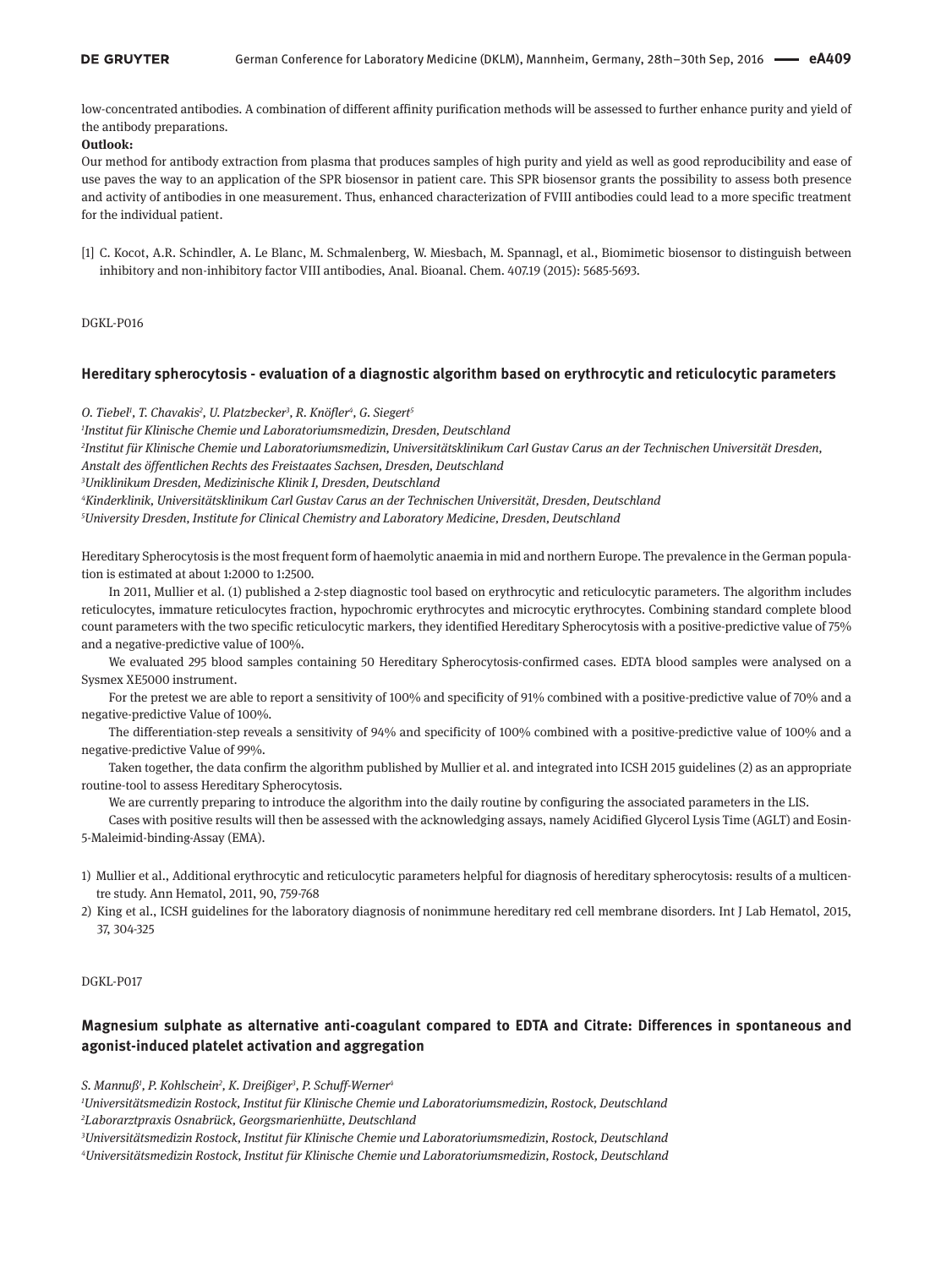### INTRODUCTION

Although introduced as in vitro anticoagulant in 1882 by J. Bizzozerro to avoid platelet clumps (1) magnesium sulphate fell into obliviation when EDTA was introduced in the hematology laboratory in the 1950s. It was rediscovered when it was shown to be effective to differentiate EDTA-induced pseudo-thrombocytopenia (2, 3).

OBJECTIVES, MATERIAL AND METHODS

In our present study we compared the effect of in vitro anticoagulants (EDTA, citrate and MgSO4) on the spontaneous and agonist- induced expression of platelet activation markers (CD62; CD63) and their effects on platelet aggregation as measured by aggregometry according to Born and impedance aggregometry (MultiplateR).

### RESULTS

In contrast to EDTA-anticoagulated platelets, showing a very different spontaneous CD62 and CD63 expression, citrate and magnesium sulphate anticoagulation was associated with low basal activation marker expression. Upon agonist stimulation the extent of platelet activation was similarly high, independent from the kind of anticoagulation.

The agonist-stimulated aggregation of EDTA and MgSO4 anticoagulated platelets was low (maximal aggregation: 0 to 30 %), whereas in citrate anticoagulated blood, platelets showed approximately 80 to 90 % aggregation. Using impedance aggregometry the effect of different agonists is expressed as "area under the curve" (AUC). The stimulation of citrate or MgSO4 anticoagulated platelets with different agonist resulted in an AUC ranging from 7,50 to 82,50 and from 2,6 to 64,6, respectively. CONCLUSIONS

Our study shows that the agonist-induced expression of CD62 and CD63, universally interpreted as parameter of platelet activation is not linked to the aggregation capacity of differently anticoagulated platelets.

#### **REFERENCES**

- 1. Bizzozero J. Ueber einen neuen Formbestandtheil des Blutes und dessen Rolle bei der Thrombose und der Blutgerinnung Untersuchungen. Virchows Arch Pathol Anat Physiol Klin Med 1882; 90(2): 261–332. doi: 10.1007/BF01931360.
- 2. Nakamoto K, Sugibayashi S, Takahashi A et al. Platelet count in EDTA-dependent pseudothrombocytopenia application of MgSO4 as an anticoagulant. Rinsho Byori 1986; 34(2): 167–173.
- 3. Schuff-Werner P, Steiner M, Fenger S et al. Effective estimation of correct platelet counts in pseudothrombocytopenia using an alternative anticoagulant based on magnesium salt. Br J Haematol 2013; 162(5): 684–692. doi: 10.1111/bjh.12443.

#### DGKL-P018

## **Laboratory pitfalls in concomitant use of direct oral anticoagulants and heparins**

T. Flieder<sup>ı</sup>, V. Fox<sup>ı</sup>, T. Gripp<sup>ı</sup>, C. Brandenburger<sup>ı</sup>, F. Knüttgen<sup>ı</sup>, M. Dittrich<sup>2</sup>, J. Kuhn<sup>ı</sup>, T. Eller<sup>3</sup>, S. Alban<sup>4</sup>, C. Knabbe<sup>ı</sup>, I. Birschmann *Herz- und Diabeteszentrum NRW, Insitut für Laboratoriums- und Transfusionsmedizin, Bad Oeynhausen, Deutschland Biocenter, University of Würzburg, Department of Bioinformatics, Wuerzburg, Deutschland Labor Krone, Bad Salzuflen, Deutschland*

*4 Christian-Albrechts-Universität zu Kiel, Pharmazeutisches Institut, Kiel, Deutschland*

**Background:** The three direct oral anticoagulants (DOACs) dabigatran, apixaban and rivaroxaban are well-established and widely used in clinical practice. Heparin bridging for patients requiring perioperative interruption of DOACs is still under discussion and only rare data are available.

**Objectives:** We show the influence of concomitantly used DOACs and heparins on laboratory assays for the first time.

**Methods:** Healthy donors and patients receiving DOACs were investigated for spiking experiments with heparins and DOACs. The laboratory measurement of heparins, DOACs and other coagulation parameters was performed with routine methods on the ACL TOP 700. Additionally, the DOACs were quantified with ultra-performance liquid chromatography/ electrospray ionization-tandem mass spectrometry.

**Results:** Dabigatran shows no influence in the applications for low molecular weight heparin (LMWH), unfractionated heparin (UFH), rivaroxaban and apixaban, whereas all FXa-inhibiting drugs affected all anti-Xa assays in their own specific way. Samples of patients with a therapeutic intake of DOACs spiked with UFH and LMWH showed the pharmacokinetic profiles expected, but increased pharmacodynamic effects.

**Conclusion:** Direct thrombin and FXa inhibitors exhibit distinct effects on assay results when used concomitantly with heparins. These interactions must be considered in the interpretation of assay results under bridging therapy, especially as overlapping therapy of DOACs using heparins is not recommended for these drugs.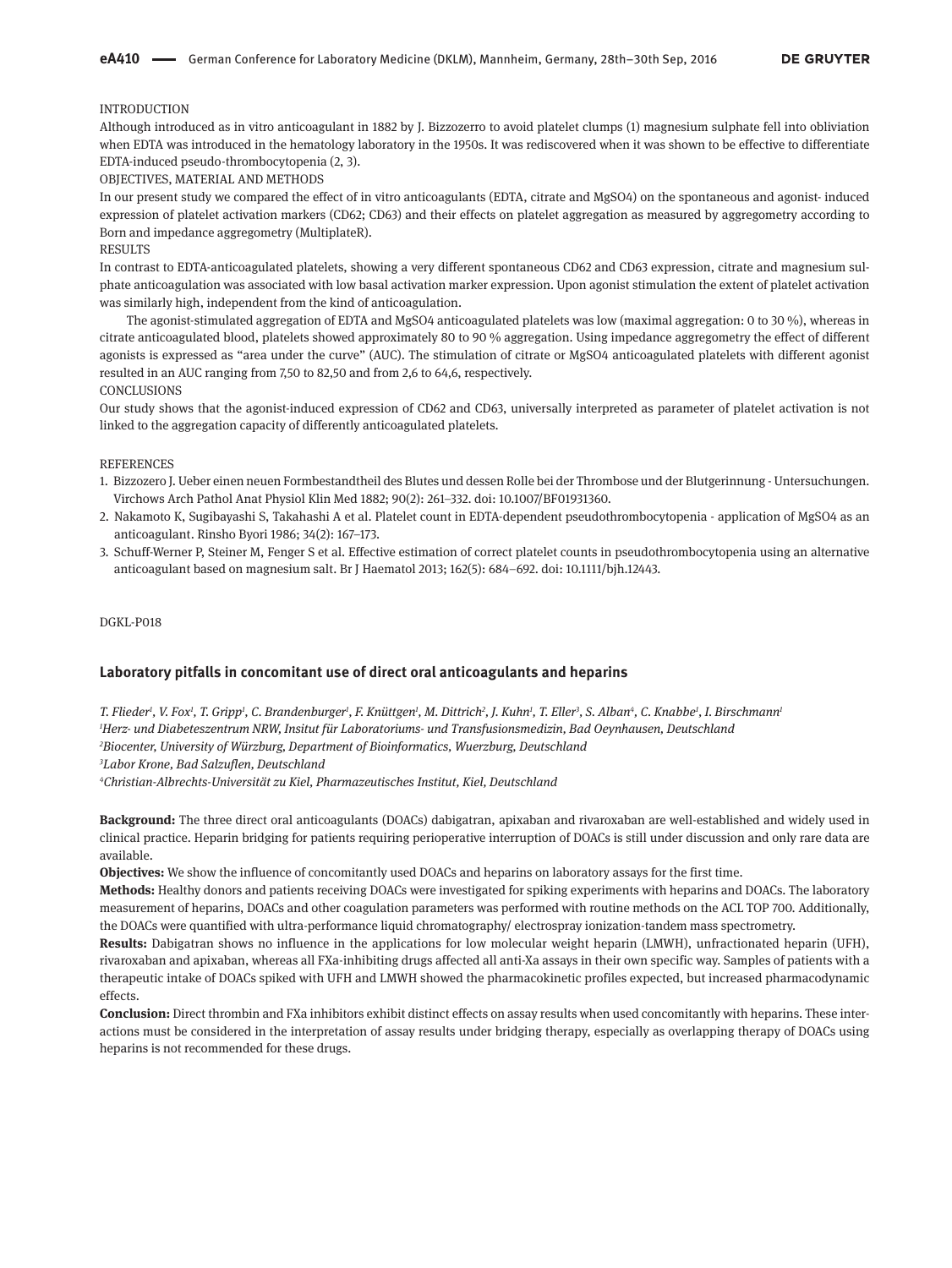## **Effect of the preventative Allopurinol therapy within the framework of the peripheral blood stem cell donation**

*E. Müller1 , M. Hübner1 , S. Kuderer1 , F. Blessing2 , F. Wenzel3 Hochschule Furtwangen, Medical and Life Sciences, Villingen Schwenningen, Deutschland Institut für Laboratoriumsmedizin, Singen, Deutschland University of Applied Sciences Furtwangen, Medical and Life Sciences, Villingen Schwenningen, Deutschland*

**Introduction:** The aim of the clinical trial is the examination of the therapeutic benefit of a preventative therapy using the uricostatic "Allopurinol" in allogenic stem cell donors with elevated uric acid concentrations.

**Methods:** The stem cell donor collective consists of 72 probands, who were divided into 2 main groups according to their uric acid values of the pre-examination. Group 1 (30 donors) includes all donors with increased uric acid concentrations and therefore receives "Allopurinol" collateral to a stem cell mobilization by G-CSF administration. Group 2 (42 donors), however, contains all donors with normal uric acid concentra-tions. **Results:** The mean uric acid concentration of group 1 decreased from 7.01 mg/dl (pre-examination) to 5.03 mg/dl (follow-up examination), whereas in group 2 this value rose from 5.16 mg/dl to 6.15 mg/dl. This rise results from the increased proliferation of leucocytes and progenitor cells caused by the growth factor G-CSF. This leads to an augmented protein degradation and finally to a gain of uric acid serum concentration. In order to confirm the preventative benefit of "Allopurinol", the hypothetical uric acid increase of group 1 without the Allopurinol therapy was calculated. As a result, the mean uric acid value of group 1 would increase from 7.01 mg/dl to 8.13mg/dl (hypothetical value). **Conclusion:** These results give an indication about the positive effect of "Allopurinol" pertaining to the preventative therapy within the framework of the peripheral stem cell donation.

DGKL-P020

# **The retrospective analysis of the effect of patient-specific parameters on the required quantity of apheresis cycles and the CD34**+ **yield of autologous stem cell donors**

#### *O. Janz1 , S. Degenhardt1 , D. Pohl1 , R. Haas2 , F. Wenzel3*

*1 Hochschule Furtwangen, Medical and Life Sciences, Villingen Schwenningen, Deutschland 2 Klinik für Hämatologie und Onkologie, Universitätsklinikum Düsseldorf, Düsseldorf, Deutschland 3 University of Applied Sciences Furtwangen, Medical and Life Sciences, Villingen Schwenningen, Deutschland*

**Introduction:** In order to conduct a stem cell apheresis prior to a respective therapy, stem cells have to be mobilized from the bone marrow into the peripheral blood. In this paper we elaborated patient-specific as well as diagnosis-independent parameters, which have an influence on a successful stem cell mobilization.

**Methods:** Retrospective data were obtained from 302 apheresis cycles of 177 patients in the years 2009 to 2011. Correlation of potentially predictive factors (sex, age, BMI and CD34+ initial value) and quantity of apheresis cycles and CD34+ outcome was statistically analyzed using SPSS20. **Results:** Using a demand-normalized analysis, there is no statistically significant correlation between age, BMI or sex and number of apheresis cycles needed. The p values were found to be 0.44, 0.53 and 0.86, respectively. Regarding the initial CD34+ value the p value of 0.017 displays a statistical significance in correlation to the applied apheresis cycles. As an example, donors showing < 15 CD34+ cells/µl needed in the mean 3.6 apheresis cycles, donors showing > 100 CD34+ cells/ $\mu$ l needed in the mean 1.1 apheresis cycles.

**Conclusion:** The initial CD34+ value could be identified as significant predictive factor for successful apheresis. The consequence for practical applications is the use of a drug-modified mobilization in case of patients with a low CD34+ initial value.

DGKL-P021

## **Evaluation of the influence of platelet function on the bleeding risk in patients with acquired aortic valve stenosis**

C. Brandenburger<sup>1</sup>, V. Unislawski<sup>1</sup>, F. Knuettgen<sup>1</sup>, T. Flieder<sup>1</sup>, C. Knabbe<sup>1</sup>, I. Birschmann<sup>1</sup> *1 Herz- und Diabeteszentrum NRW, Insitut für Laboratoriums- und Transfusionsmedizin, Bad Oeynhausen, Deutschland*

## **Background**

Aortic valve stenosis due to degenerative calcification in elderly people is often accompanied by an acquired von Willebrand syndrome type 2A. These patients have a risk of increased bleeding during and after surgery. However, bleeding events can only be observed in a minority of patients. Therefore, we examined the platelet function regarding its influence on the bleeding risk.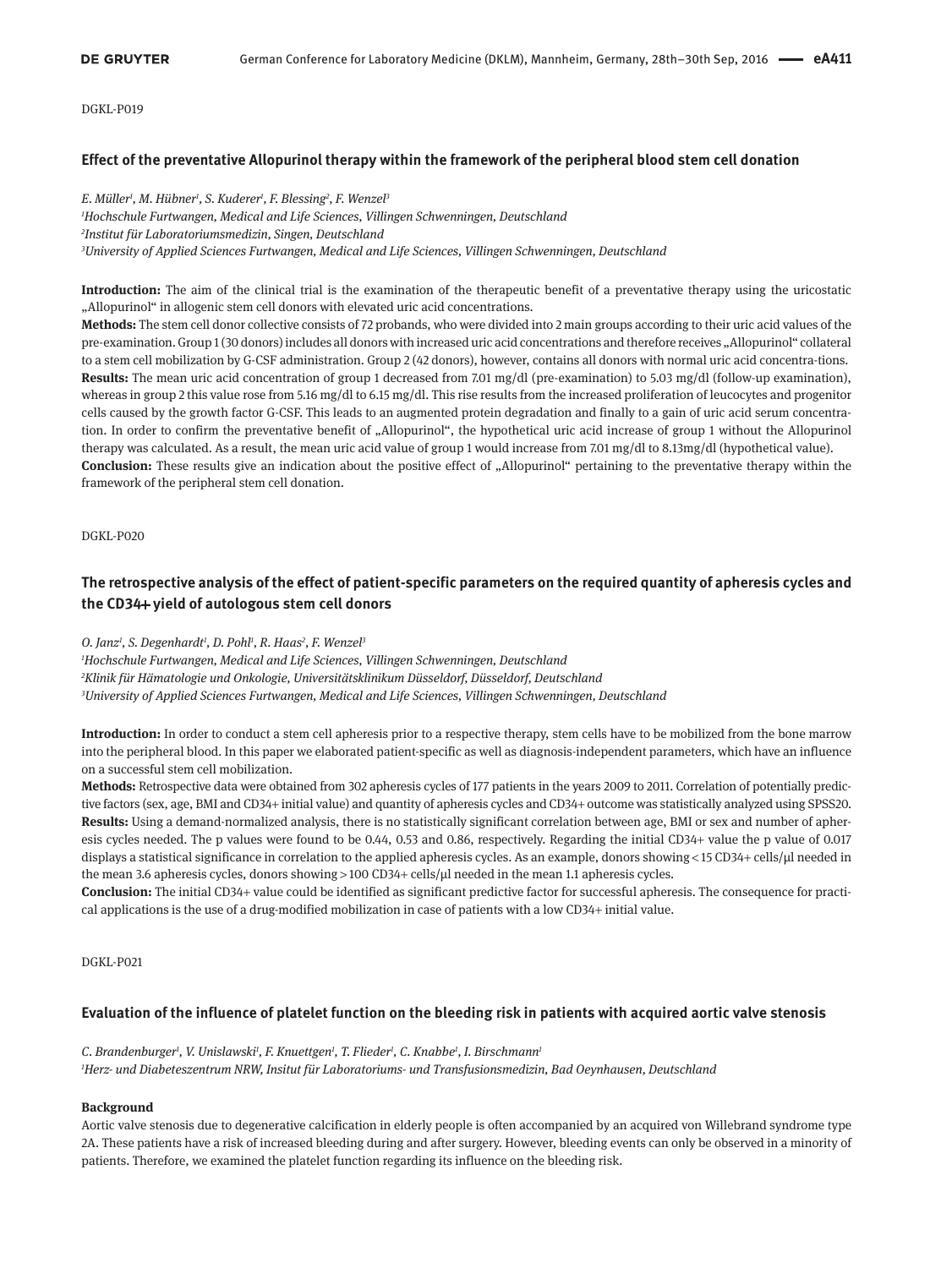### **Patients & Methods**

We enrolled 77 consecutive patients with degenerative aortic valve stenosis who underwent valve replacement in our institute. For analyzing the platelet function we used PFA-200 (col/ADP and col/EPI) and light transmission aggregometry (LTA) with ten different agonists. Furthermore, we determined the level of von Willebrand factor (VWF) antigen and VWF activity, as well as blood loss, transfusions and echocardiographic data. **Results**

We observed a reduced platelet response in 75% of the patients. The signaling pathways affected most frequently were the ADP, epinephrine, PAF and thrombin pathways. Our LTA measurements revealed a relationship between platelet function and VWF activity. Patients with decreased VWF activity had an improved platelet function compared to patients with VWF activity in the normal range. Nevertheless, platelet function was not associated with the severity of stenosis.

## **Conclusions**

An impairment in platelet function seems to be quite common in patients with degenerative aortic valve stenosis. The results of our study might indicate a compensatory effect of platelet function in the case of a low VWF activity level, which could explain moderate blood loss despite the high bleeding risk in this clinical picture.

DGKL-P022

# **The international-normalized-ratio (INR) as predictor of mortality in patients referred for coronary angiography – The Ludwigshafen Risk and Cardiovascular Health Study**

#### *G. Delgado1 , W. März2 , M. Kleber1*

*1 Universität Heidelberg, Medizinische Klinik V, Medizinische Fakultät Mannheim, Eberbach, Deutschland 2 Universität Heidelberg, Med. Fakultät Mannheim, Mannheim, Deutschland*

**Background:** The international-normalized-ratio (INR) is typically used to monitor patients on warfarin or related oral anticoagulant therapy. A high INR indicates a higher risk of bleeding, while a low INR suggests a higher risk of thrombosis. To the best of our knowledge there are no reports about INR and mortality in CAD patients not on oral anticoagulant therapy. Therefore, the aim of our study was to investigate the association of the INR with all-cause and cardiovascular mortality in a cohort of patients scheduled for coronary angiography.

**Methods:** The LUdwigshafen RIsk and Cardiovascular Health (LURIC) study is an ongoing prospective study of 3316 patients of German ancestry who had an indication for coronary angiography. For 2583 (77.9%) coronary artery disease (CAD) was confirmed. For the present study we excluded patients on coumarin therapy ( $n=222$ ) and patients with an INR more than 5 standard deviations (SD) away from the mean ( $n=30$ ) leaving 3064 patients for analysis. Associations of the INR with mortality were investigated using Cox proportional hazards regression with adjustment for cardiovascular risk factors and medication.

**Results:** The INR ranged between 0.70 and 1.79 with a median of 1.04. There was no significant difference between CAD positive and CAD negative patients (1.05±0.09 and 1.04±0.09). During a median follow-up of 9.9 years (8.8-10.7), 884 patients (28.9%) died, 547 patients (17.9%) from cardiovascular causes. After adjustment for cardiovascular risk factors the INR was associated with all-cause mortality in all patients and the CAD negative group with HR (95% CI) of 1.14(1.07-1.21) and 1.16(1.09-1.23) per 1-SD increase, respectively. Cardiovascular mortality increased with higher INR with HR of 1.23(1.01-1.51) and 1.21(1.13-1.30) per 1-SD increase for CAD negative and CAD positive patients, respectively. Hazard ratio plots indicate a rising mortality risk in CAD patients approximately from an INR of 1.05 upwards.

**Conclusion:** In the LURIC study, the INR was positively associated with all-cause and cardiovascular mortality in patients with prevalent CAD not on oral anticoagulant therapy. Our results might indicate that not only a high thrombogenic potential but also a higher bleeding potential poses a risk for patients with CAD and warrant further research.

## **DGKL-Immunology, Autoimmunity, Allergy**

DGKL-P023

# **Alpha-Melanocyte stimulating hormone potentially inhibits basophil activation, indicating a novel function of this neuropeptide in airway allergy**

*M. Gehring1 , S. Kleiner1 , U. Rüdrich1 , T. Luger2 , A. Kapp3 , M. Böhm2 , U. Raap1 Medizinische Hochschule Hannover, Dermatologie und Allergologie, Hannover, Deutschland Universitätsklinikum Münster, Klinik für Hautkrankheiten, Münster, Deutschland Medizinische Hochschule Hannover, Dermatologie und Allergologie, Hannover, Deutschland*

**Background:** It is well established that basophils play an important role in the initiation and control of airway allergy with potent effector functions during allergic responses. Using a mice model we could show that the neuropeptide alpha-melanocyte stimulating hormone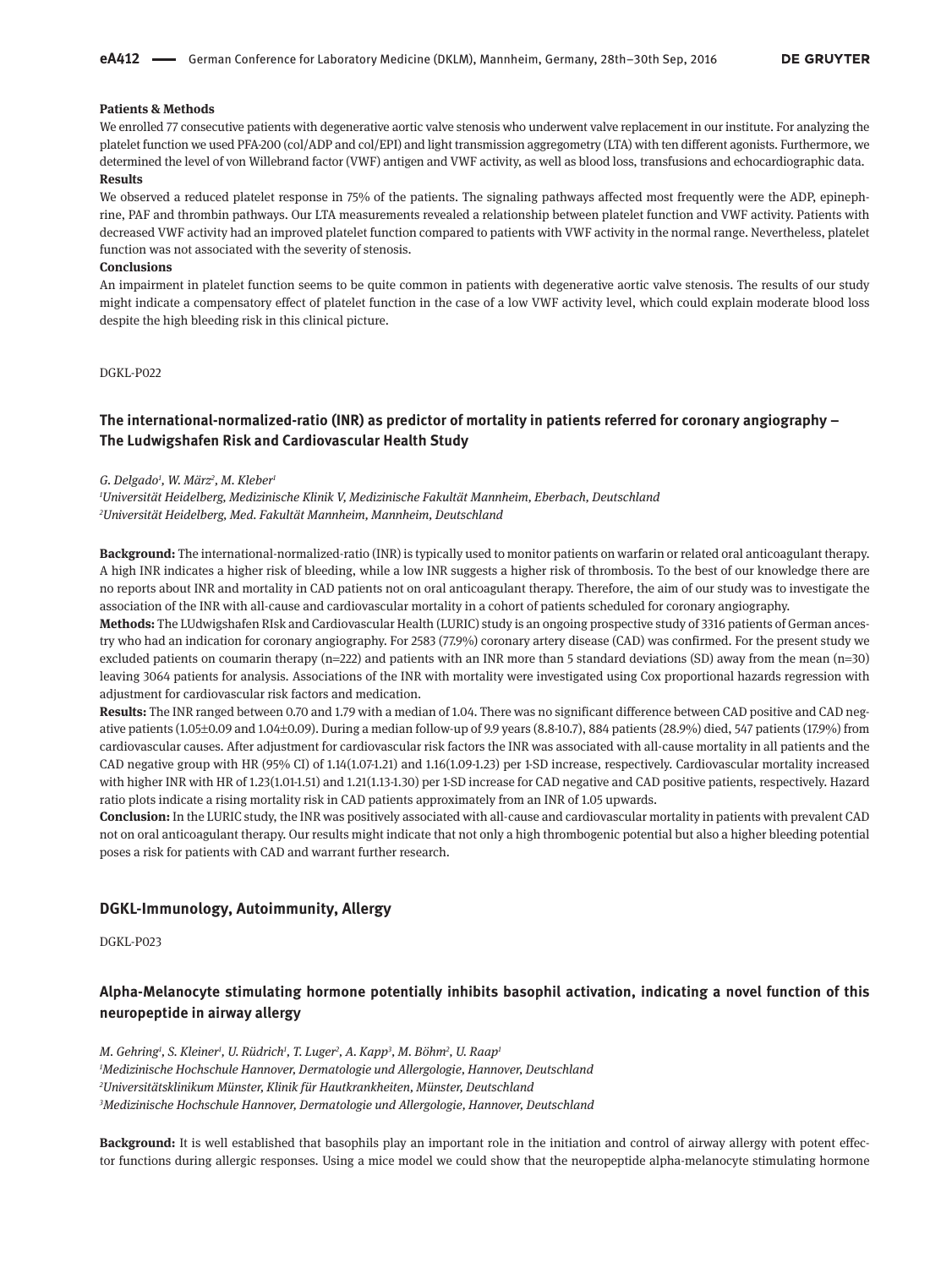(a-MSH) inhibits allergic airway inflammation. Thus, we wanted to assess, whether basophils functionally respond to a-MSH in patients with upper airway allergy.

**Methods:** Human basophils of patients with allergic rhinitis to grass pollen only and nonatopic controls were purified with magnetic beads with a purity of 98-100%. Expression of the Melanocortin-Receptor 1 (MC1R) was analysed by FACS, RT-PCR and Western immunoblotting. Activation of basophils was studied by calcium 2+ mobilization assay and CD63 and CD203c surface expression using the basophil activation test and release of cytokines with ELISA.

**Results:** Human peripheral blood basophils expressed MC1Rs at protein and mRNA level. The MC1R was functionally active in isolated basophils as shown by α-MSH-mediated intracellular increase of calcium<sup>2+</sup>. Further, α-MSH suppressed anti-IgE or grass pollen induced basophil activation assessed with CD63 surface expression in basophils of normal individuals and patients with allergic rhinitis (p<0.001). The effect of α-MSH on basophil activation was MC1R-mediated as shown by blockade with a peptide analogue of agouti signaling protein. α-MSH also inhibited anti-IgE and grass pollen induced upregulation of the clinically relevant activation marker CD203c. Moreover, α-MSH triggers an anti-inflammatory activation pattern showing by induces the release of the anti-inflammatory cytokine IL-10 and  $\alpha$ -MSH significantly inhibited anti-IgE, fMLP or PMA induced release of IL-4, IL-6 and IL-13 (p<0.05-0.01).

**Conclusion:** Our data show that a-MSH inhibits the allergic immune response in human basophils which classifies α-MSH as a promising and novel treatment strategy for patients with allergic rhinitis.

### DGKL-P024

# **A novel assay platform for the detection of antiphospholipid antibodies differentiating patients with antiphospholipid syndrome from patients with infections and asymptomatic carriers**

*D. Roggenbuck1 , M. Borghi2 , M. Mahler3 , P. Meroni4*

 *Brandenburg University of Technology Cottbus-Senftenberg, Institute of Biotechnology, Senftenberg, Deutschland Istituto Auxologico Italiano, Milano, Italien Inova Diagnostics Inc, San Diego, USA University of Milan, Department of Rheumatology, Milan, Italien*

**Background:** Antiphospholipid antibodies (aPL) can be detected in asymptomatic carriers and infectious disease patients apart from patients with antiphospholipid syndrome (APS) by recommended classification enzyme-linked immunosorbent assays (ELISAs). In contrast, APSspecific aPL appear to recognize β2 glycoprotein I (β2GPI)-domain 1 (D1)-related epitopes. A novel assay platform which employs a hydrophobic membrane as solid phase in a line immunoassay (LIA) reaction environment enabling the preferential presentation of D1 epitopes was developed. We tested whether this new multiplex LIA can differentiate aPL in patients with APS from those in asymptomatic aPL+ carriers or infectious disease controls (IDC).

**Methods:** Sixty-one APS patients (56 primary, 22/56 with obstetric events only, and 5 secondary), 146 controls including 24 aPL+ asymptomatic carriers, 73 IDC, and 49 healthy subjects were analyzed in multiplex LIA employing a novel reaction environment based on a hydrophobic solid phase coated with cardiolipin (CL), phosphatic acid, phosphatidylcholine, phosphatidylethanolamine, phosphatidyl-glycerol, phosphatidyl¬inositol, phosphatidylserine, β2GPI, prothrombin, and annexin V. aPL detected by LIA were compared with aCL and aβ2GPI by ELISA and Lupus Anticoagulant activity. Human monoclonal antibodies (humoAbs) against human β2GPI (HCAL, EY2C9, MBB2) or phospholipids alone and β2GPI-domain specific APS patient sera (9 with aD1-positive and aD4/5-negative aPL reactivity; 5 with aD1-negative and aD4/5-positive aPL reactivity) were used to assess aPL reactivity in LIA.

**Results:** Comparison of LIA with the aPL-classification assays demonstrated good agreement for IgG/IgM to (ß2GPI) aß2GPI and CL (aCL), yet there was a significant difference for aCL IgG testing (McNemar's test, p > 0.05). In contrast to ELISA, aCL IgG by LIA were significantly lower in aPL+ carriers and IDC samples and aß2GPI IgG by LIA in aPL+ carriers than in APS patients. The humoAb MBB2 against D1 recognized β2GPI bound to LIA-matrix and in anionic PL-complexes. Absorption with CL micelles abolished the reactivity of a phospholipid-specific humoAb but did not affect the binding of aβ2GPI humoAbs in particular MBB2. In contrast to the 5 exclusively D4/5-reactive sera, all 9 exclusively aD1 positive sera demonstrated aPL binding in LIA. Altogether, these findings indicate a preferential presentation of APS-specific epitopes on D1 in LIA resulting in disease-specific aPL detection by LIA. Interaction of ß2GPI of the patient sera with the immobilized phospholipids leads to a conformational change of the ß2GPI molecule and to the formation of a ß2GPI layer preventing the binding of D4/5-reactive aPL.

**Conclusions:** Despite the good agreement in detecting aPL by LIA and ELISA in APS, only LIA appears to differentiate APS from asymptomatic carriers likely through the preferential exposure of D1.

DGKL-P025

## **Autoantibodies against CD74 – A new diagnostic marker for Spondyloarthritis (SpA)**

T. Matthias<sup>1</sup>, S. Reuter<sup>2</sup>, E. Schweikhard<sup>1</sup>, M. Köhler<sup>3</sup>, J. Georgi<sup>3</sup>, N. Baerlecken<sup>4</sup>, T. Witte<sup>4</sup> *1 Aesku.Diagnostics GmbH & Co KG, Wendelsheim, Deutschland*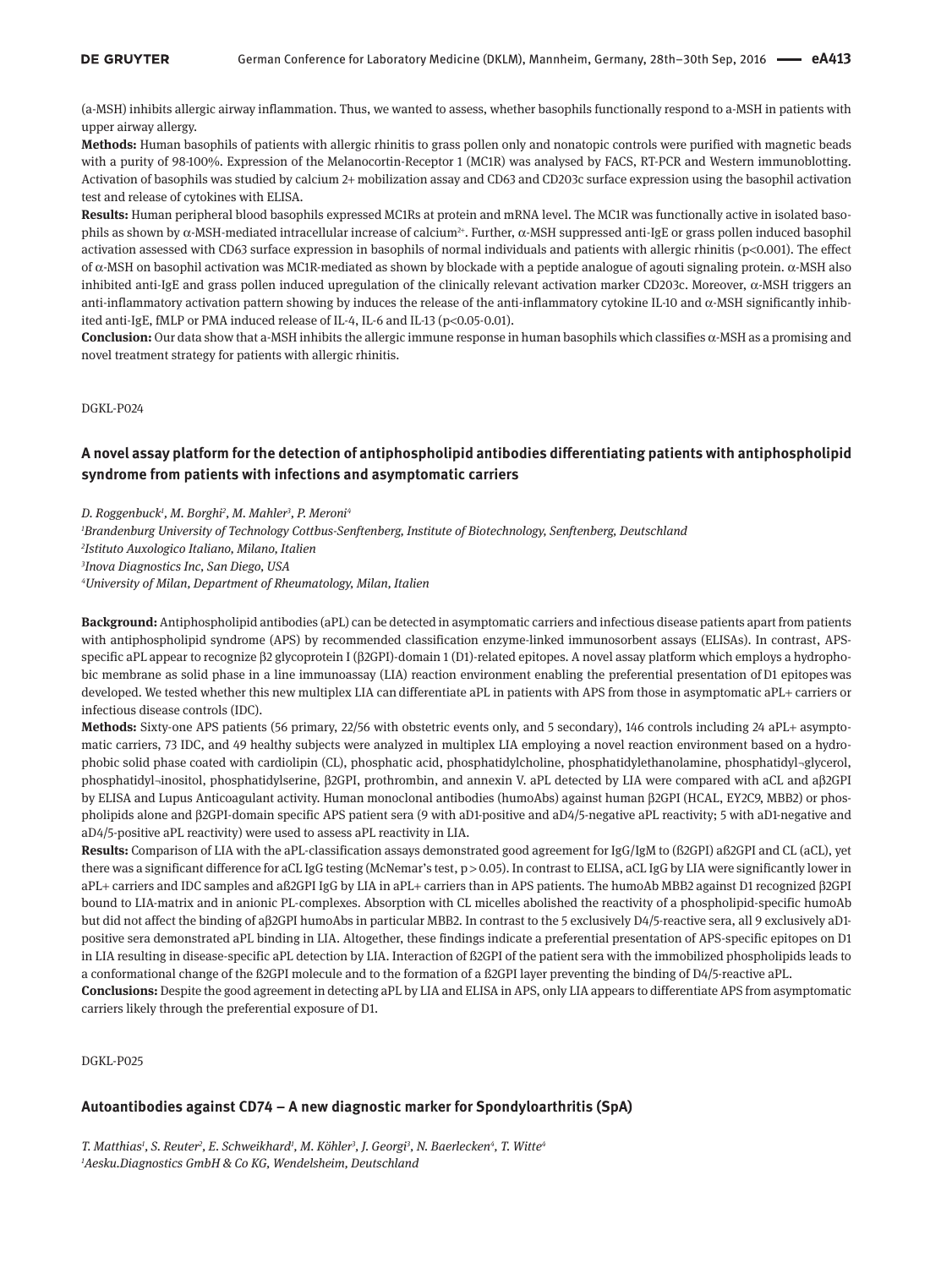*2 AESKU.KIPP Institute, Wendelsheim, Deutschland 3 Helios Ostseeklinik Damp, Damp, Deutschland 4 Medical University Hannover, Hannover, Deutschland*

**Objective:** Spondyloarthritis (SpA) is a common debilitating inflammatory disorder. Pathogenesis of axial SpA (axSpA) including ankylosing spondylitis (AS) is still largely unclear. Diagnosis is difficult, since abnormalities in conventional X-rays develop with a latency of several years and only HLA-B27 is used as laboratory marker. The presence of radiographic sacroiliitis is essential for SpA diagnosis. To prevent destructive effects early diagnosis and intervention in SpA patients may be important.

**Aim:** To evaluate antibodies to the human leukocyte antigen class II-associated invariant chain peptide (anti-CD74) as a diagnostic marker of SpA.

**Methods:** Sera of 117 patients with axial SpA and 38 non-SpA patients were analyzed for IgA and IgG antibodies against CD74 by ELISA. HLA-B27 status was available in 112 patients. All donors provided informed consent for the study approved by the local ethics committee (project number 4928).

**Results:** Anti-CD74 antibodies were detected in 85.1% of SpA patients but only in 5% of non-SpA patients (p ≤ 0.0001). Detection of both IgG and IgA anti-CD74 antibodies for diagnosing SpA revealed a sensitivity of 77% and a specificity of 90%. Remarkably, IgA autoantibodies against CD74 alone had a sensitivity of 67% and a specificity of 95%. IgA anti-CD74 antibodies were even more frequent in SpA patients with short disease duration and significantly correlate with more advanced radiological sacroiliitis and reduced spinal mobility.

**Conclusion:** Anti-CD74 IgA antibodies were strongly associated with SpA. Antibodies against CD74 could provide an important additional tool for diagnosis of SpA.

DGKL-P026

#### **Platelet membrane proteins integrated into nanodiscs for the detection of ITP-related antibodies**

#### *S. Mak1 , R. Sun1 , M. Schmalenberg1 , P. Luppa1*

*1 Klinikum rechts der Isar der TU München, Klinische Chemie und Pathobiochemie, München, Deutschland*

#### **Introduction**

In patients with severe thrombocytopenia excessive bleeding episodes can occur. In immune thrombocytopenia (ITP), antibodies are produced either against autologous platelets or against structures on allogenous platelets after pregnancy or after platelet transfusion. Currently, diagnosis of ITP is a process of exclusion. In most cases, an autoimmune disorder can merely be assumed after other causes of a low platelet count have been excluded. Although tests for patient anti-platelet antibodies are available, they have low sensitivities and a negative result does not necessarily rule out ITP.

#### **Motivation**

With the novel nanodisc (ND) technology, a sensitive and specific test for anti-platelet antibodies can be developed. NDs are self-assembled bilayers stabilized by synthetic membrane scaffold proteins, into which membrane proteins can be integrated in a native and functional form. Our aim is the detection of patient anti-platelet antibodies using NDs including platelet membrane proteins immobilized onto biosensor surfaces. The reconstitution of membrane proteins in NDs allows for correct protein folding and a native lipid environment, thus increasing diagnostic performance of future tests.

#### **Methods**

Platelets were isolated from the whole blood of voluntary donors as a starting material for ND assembly. As common protocols for ND preparation are costly in terms of labor and time, including membrane isolation and long incubation steps, they are not easily applicable in a diagnostic context. For this reason, different simplified generation protocols were designed and tested. Assembly conditions of NDs were varied, and the resulting NDs examined by size exclusion chromatography (SEC), western blot (WB) and surface plasmon resonance spectroscopy (SPR). **Results**

The generation of NDs from human platelets could be demonstrated by SEC and the size of those NDs corresponds to previously published results. The integration of different platelet membrane proteins reported triggering ITP was verified by WB. A novel generation protocol for platelet nanodiscs could be implemented that takes only about two thirds of previously published methods and uses only common laboratory equipment. NDs prepared by this protocol showed similar characteristics than those prepared according to standard methods and had the same or even higher amount of integrated protein. First preliminary results using NDs in SPR clearly showed that the detection of anti-platelet antibodies is possible.

#### **Conclusion**

Our novel protocol allows a fast and direct generation of NDs from platelets and the confirmation of integrated platelet membrane proteins. Based on those promising first results, the next steps will be the examination of different sensor surfaces and immobilization techniques in order to find the best assay format for detection of anti-platelet antibodies from patient samples.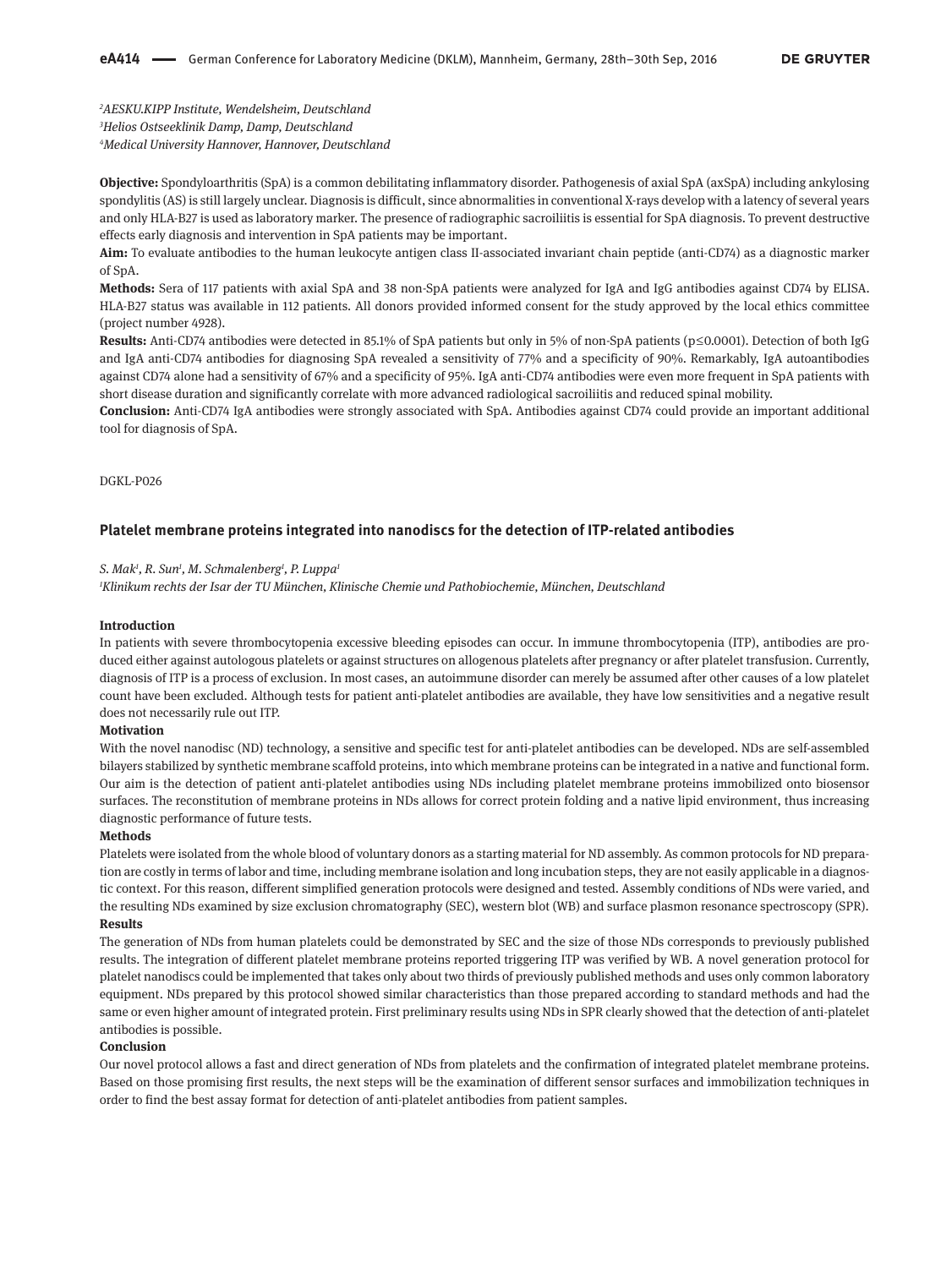## **ANA-Screening by indirect immunofluorescence testing: Do we miss something?**

*S. Nittka1 , S. Gepperth1 , R. Leiblein1 , M. Neumaier2*

*1 Universitätsmedizin Mannheim, Institut für Klinische Chemie, Mannheim, Deutschland*

*2 Klinikum Mannheim der Universität Heidelberg, Institut für Klinische Chemie, Mannheim, Deutschland*

#### **Background:**

The diagnosis of systemic autoimmune disorders can be challenging due to the huge number of different autoantibody specificities with clinical importance and the diversity of symptoms in patients with suspected systemic autoimmune disease.

Laboratory testing for autoantibodies in serum or plasma is therefore of great value.

The indirect immunofluorescence test (iIFT) on HEp-2 cells is the most frequently used screening procedure. Because of its high negative predictive value this test is used to limit the number of additional tests that have to be ordered on samples; a necessity for effective diagnostics in a field with over a 100 different diseases and more than 160 auto-antigens described. Common practice is to stop further testing if an inflammatory rheumatic disease is suspected and evaluation of ANA screening is negative.

#### **Aim:**

Based on routine laboratory analysis of patient samples subjected to ANA screening we evaluated what we could potentially miss if we follow common practice to advice against further testing in case of a negative ANA screening result. The analysis included a mixed patient group with either suspected or unlikely presence of systemic antibodies related to inflammatory and rheumatic diseases.

#### **Material and Methods:**

1219 serum samples with negative ANA iIFT readings were subjected to further ANA **specificities** determination using Line Blot and ELISA based methods.

**Results:** Of those 1219 serum samples 15 were reported positive for LineBlot/ ELISA. About 60% (9/15) of these samples belonged to patients with known autoimmune diseases under therapy or strong clinical suspect of autoimmune disease. In all but two cases, these autoantibodies were directed against SSA antigen. In 40% (6/15) of the samples, repeated testing after several weeks/ months did not confirm persistence of autoantibodies.

### **Discussion:**

Our results indicate that decision to stop testing if the evaluation of the iIFT is negative is reliable in the majority of cases.

Considering that even a positive ANA screening test still requires positive clinical findings for proper diagnosis of autoimmune diseases and since a negative result does not rule out autoimmune diseases the most important finding is not whether we have discrepancies between iIFT and specificity testing but the non-selective indication that has led to ANA testing (e.g. condition following an accident) in some cases. In these cases, follow up was negative several weeks or months after the initial discrepancy.

#### **Conclusion:**

ANA iIFT testing to screen for presence of systemic autoantibodies gives satisfactory results provided that clinical aspects are taken into account. The results strongly support the necessity for a clear indication for ordering ANA screening and ANA specifities testing to make the best of this laboratory diagnostic tool.

DGKL-P028

### **Development of a microarray for the label-free detection of antiphospholipid antibodies**

*A. Schindler1 , H. Wahl2 , P. Luppa3*

*1 Medizinisches Labor Wahl, Lüdenscheid, Deutschland*

*2 Medizinisches Labor Wahl, Facharzt für Laboratoriumsmedizin, Bluttransfusionswesen, Lüdenscheid, Deutschland 3 Klinikum rechts der Isar, Institut für Klinische Chemie, München, Deutschland*

### **Background**

The antiphospholipid syndrome (APS) is an autoimmune disease with a prevalence of 1-6 % in a normal population. Deep vein thrombosis, repeated miscarriages and myocardial infarction are just some symptoms that can occur during the course of APS. Main antibody targets are cardiolipin and  $\beta_2$ -glycoprotein I ( $\beta_2$ -GPI). Other APS relevant antigens include prothrombin, phosphatidylserine, annexins A5 and A2, protein C and S and tissue plasminogen activator. Due to the heterogeneity in terms of clinical manifestations but also antibody spectrum a definite diagnose of APS is often not straight forward.

#### **Aim**

This work describes the establishment of a label-free, optical biosensor to monitor multiple antigen-antibody interactions within a single measurement using "polarized imaging reflectometric interference spectroscopy" (pi-RIfS). It combines several APS relevant antigenic structures, namely β<sub>2</sub>-GPI, prothrombin, cardiolipin and a β<sub>2</sub>-GPI/cardioliopin complex.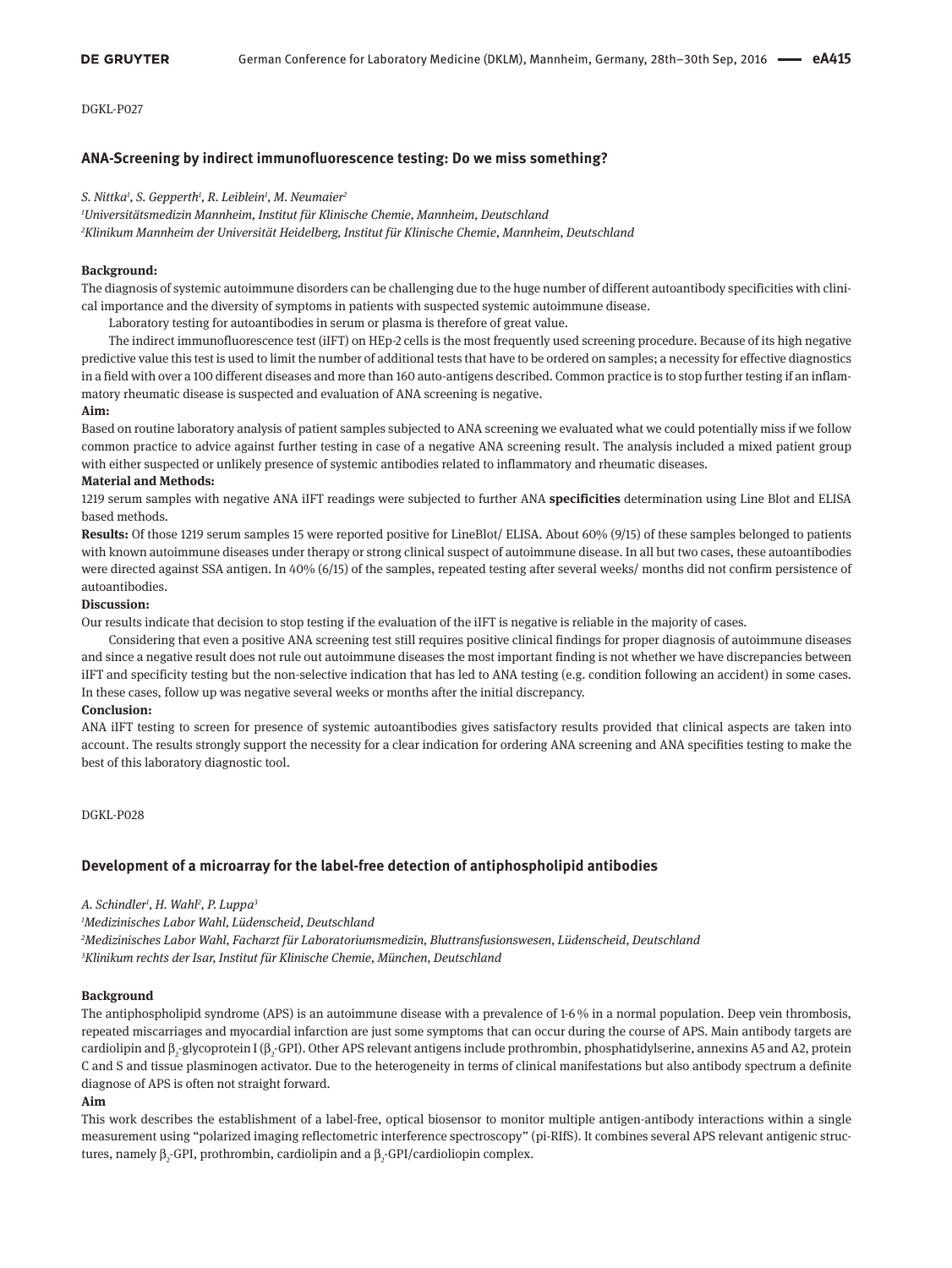### **Materials and Methods**

Transducers were modified with di-amino-poly(ethylene)glycol, amino dextran and 11-aminoundecyltrimethoxysilane (11-AUTMS). Antigens were coupled either directly or via biotin-streptavidin interaction. APS patients, SLE patients and healthy controls were measured with the microarray as well as with ELISA systems. Sensitivity, specificity and AUC were calculated with ROC analysis.

## **Results and Discussion**

Covalent immobilization via 11-AUTMS resulted in a sensitive biosensor with attenuated unspecific binding and a clear differentiation of patient and control sera. The detection of four different antibodies could be achieved within one single measurement. For the detection of anti-β<sub>2</sub>-GPI and anti-prothrombin the pi-RIfS microarray gave excellent results. Sensitivity was calculated to be 81.82 and 92.86 %, respectively and specificity was 96.87 and 82.35%. The test for anti-cardiolipin and anti-β<sub>2</sub>-GPI/cardiolipin-complex shows lower sensitivity (88.57 and 94.29 %) as well as specificity (76.67 and 73.33 %). Reason might be the hydrophobicity of the cardiolipin which causes stronger background signals than a solely proteinogenic surface coating. Comparing the pi-RIfS data with the respective ELISA assays, it can be concluded that both systems are in good agreement. Especially the detection of anti-β<sub>2</sub>-GPI seems to be as valid as the ELISA with a confidence interval (CI) of 0.860-0.987.

#### **Conclusion**

The parallel detection of multiple parameters is becoming more and more important, not only in the field of clinical diagnostics. Thereby, real-time assays play a central role among a great variety of readout systems, as they may provide kinetic data for analyte binding. For APS diagnostics, the introduction of further antigens into routine measurements could provide helpful information about the state of the disease in every investigated individual and an identification and characterization of subpopulations of patients.

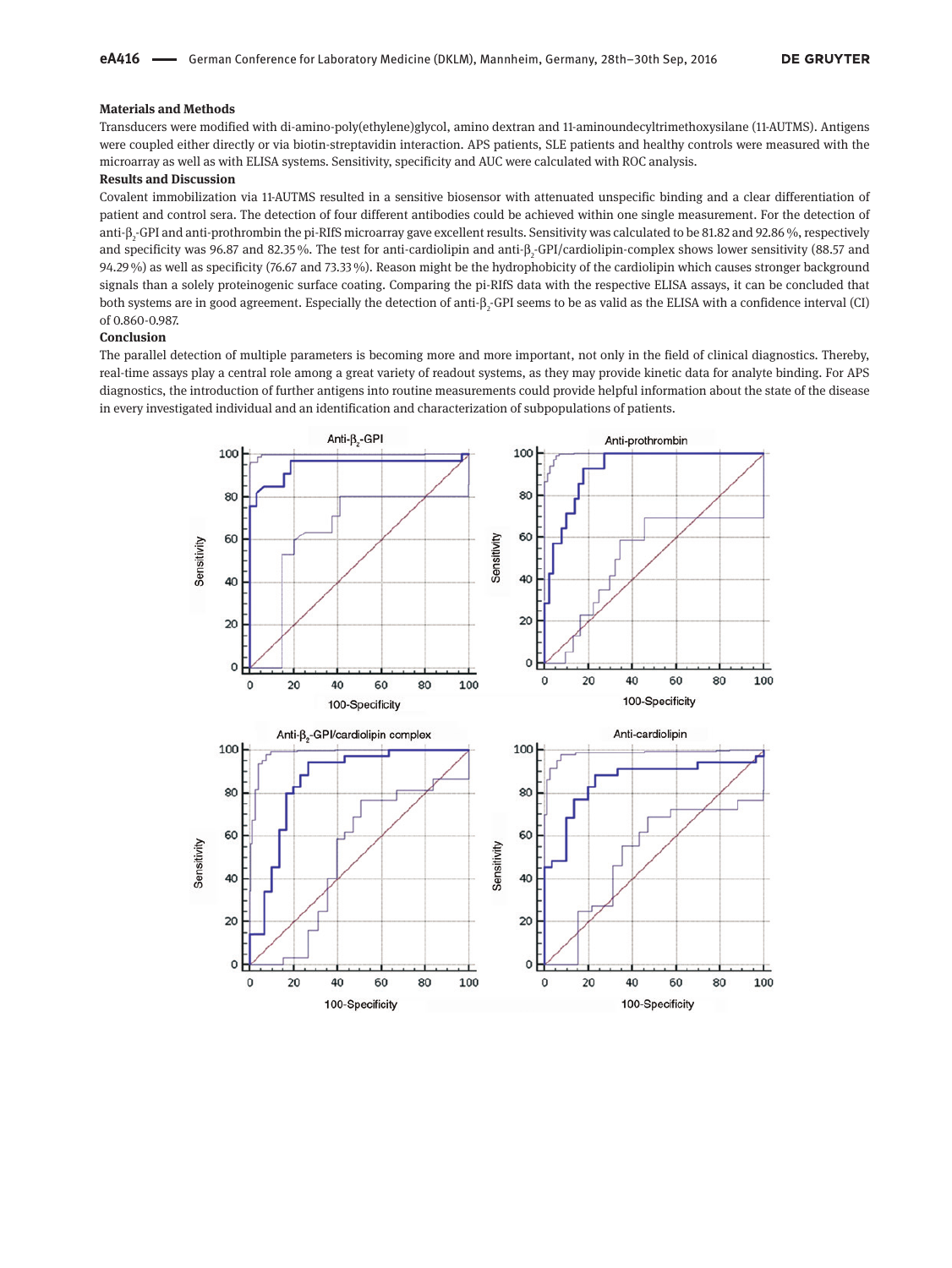## **New markers for celiac disease: anti-neo-epitope human and microbial transglutaminases**

*T. Matthias1 , P. Jeremias1 , S. Neidhöfer1 , A. Lerner2 1 AESKU.KIPP Institute, Wendelsheim, Deutschland 2 B. Rappaport School of Medicine, Technion-Israel Institute of Technology, Haifa, Israel*

**Objectives:** Microbial transglutaminase (mTg) and human tissue Tg (tTg) complexed to gliadin peptides present neo-epitopes. Antibodies against these complexes are called tTg neo-epitope and mTg neo-epitope. Reliability of antibodies against the non-complexed and complexed forms of both transglutaminases to reflect intestinal damage and to diagnose pediatric Celiac Disease (PCD) was compared.

**Methods:** 95 PCD patients, 99 normal children (NC) and 79 normal adults (NA) were tested using the following ELISAs detecting IgA, IgG or both IgA+IgG combined: *AESKULISA*® tTg (tTg, RUO), *AESKULISA*® tTg New Generation (tTg neo-epitope (tTg-neo)), *AESKULISA*® mTg (RUO) and *AESKULISA*® mTg neo-epitope (mTg-neo, RUO). Marsh criteria were used for the degree of intestinal injury.

**Results:** All anti-mTg-neo and anti-tTg-neo levels were higher (p<0.001) compared to the single antigens. tTg-neo IgA and IgG+IgA were higher than mTg-neo IgA and IgA+IgG (p<0.0001). The antibody activities reflecting best the increased intestinal damage were: mTg-neo IgA> mTg-neo IgA+IgG > tTg-neo IgG  ≥  mTg-neo IgG> tTg-neo IgA> tTg-neo IgA+IgG. Taken together, mTg-neo IgG and tTg-neo IgA & IgA+IgG correlated best with intestinal pathology ( $r=0.5633$ ,  $r=0.6165$ &  $r=0.6492$ ; p<0.0001, p<0.0001 & p<0.0001 respectively).

**Conclusion:** The complexed forms of both transglutaminases exhibited a higher OD activity and better reflected intestinal damage in PCD, compared to the non-complexed forms. mTg is immunogenic in children with CD and by complexing to gliadin its immunogenicity and pathology reflection is enhanced.

DGKL-P030

# **Activity-Based Assays for the Quantification of Serine Proteases of Leucocytes and Mast Cells**

*A. Kappenberger1 , J. Leding1 , D. Birk1 , M. Grundhuber1 , E. Falk1 , S. Simon1 , C. Sommerhoff1 1 Institut für Laboratoriumsmedizin, Klinikum der Ludwig-Maximilians-Universität, Munich, AG Clinical Biochemistry/Proteolysis, München, Deutschland*

**Objective:** GASPIDs (granule associated serine proteases of immune defense) form a family of serine proteases intimately involved in the function of the immune system as well as the development of inflammatory disorders. Better characterized GASPIDs include neutrophil elastase and cathepsin G (involved in the antimicrobial defense, but also in the pathophysiology of lung diseases such as COPD and emphysema), proteinase 3 (e.g. target of anti-neutrophil antibodies in Wegeners vasculitis), mast cell tryptases and chymases (which promote allergic inflammation), and lymphocyte granzymes (which contribute to the induction of the caspase cascade in apoptosis). All of these enzymes are expressed as zymogens, activated by the cysteine protease cathepsin C, and stored fully catalytically active in cytoplasmic granules. To quantify these GASPIDs, which form a complex proteolytic network specific for each immune cell, we developed activity-based assays for its key members.

**Methods:** Various peptide substrates with chromogenic and fluorogenic leaving groups (e.g. AMC, pNA, SBzl) were compared with respect to their ability to detect and quantify the enzymatic activity of isolated GASPIDs. Neutrophil progenitor cell lines (U937 and HL-60) and mast cell lines (HMC-1 and LUVA) were utilized in order to evaluate whether the assays are capable of quantifying GASPIDs in differently prepared crude lysates. Isolated enzymes, selective inhibitors, and immunoblots were used to validate measurements. Practicability of these methods in terms of handling, timing, and effort was also taken into consideration.

**Results and Discussion:** Considerable optimization of the enzyme assays and methods to prepare crude lysates was required to achieve sufficient specificity, selectivity, and reproducibility. The adjusted assays have proven to be suitable to quantify several proteases in one sample derived from the cell culture in a single microtiter plate well. Thus, this approach appears to be adequate to assess the proteolytic network of leucocytes and mast cells and to examine the effects of modulators of the immune system.

*Supported by DFG Priority Program 1394 "Mast Cells – Promoters of Health and Modulators of Disease"*

DGKL-P031

# **CD63 and CD203c expression during specific immunotherapy (SIT) for wasp venom allergy using Basophile Activation Test (BAT)**

*N. Reiß<sup>1</sup>, P. Spornraft-Ragaller<sup>2</sup>, B. Hauswald<sup>3</sup>, K. Nemat<sup>4</sup>, D. Koschel<sup>5</sup>, A. Bauer<sup>2</sup>, G. Wolf<sup>1</sup>, G. Siegert1 , V. Neumeister1 1 Uniklinikum C.G.Carus TU Dresden, Institut für Klinische Chemie und Labor.-medizin, Dresden, Deutschland*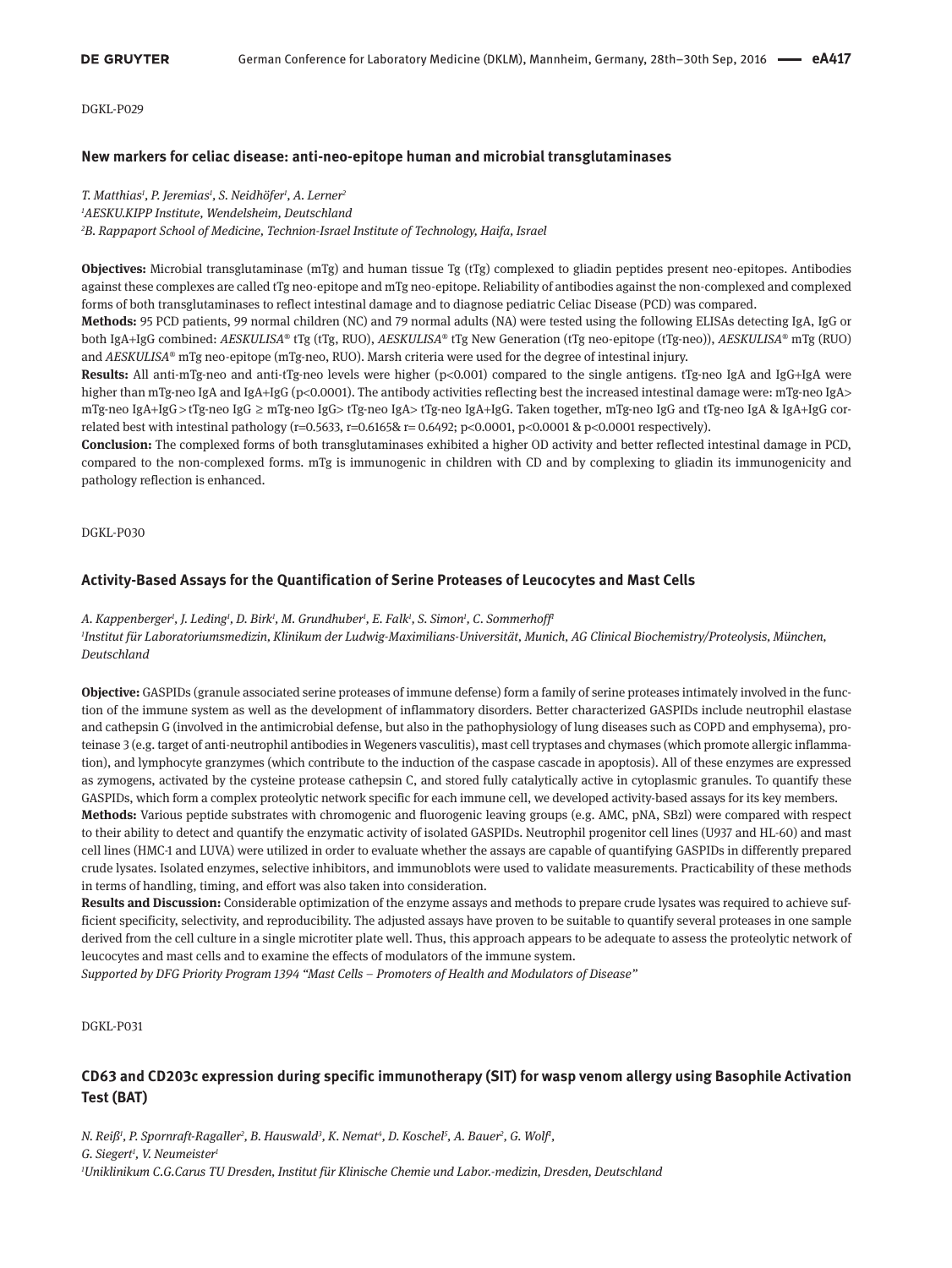*Uniklinikum C.G.Carus TU Dresden, Klinik und Poliklinik für Dermatologie, Dresden, Deutschland Uniklinikum C.G.Carus TU Dresden, Klinik und Poliklinik für HNO-Heilkunde, Dresden, Deutschland Uniklinikum C.G.Carus TU Dresden, Klinik und Poliklinik für Kinderheilkunde, Dresden, Deutschland Fachkrankenhaus Coswig GmbH, Zentrum für Pneumologie, Coswig, Deutschland*

**Background :** SIT is an established therapy for wasp venom allergy. The aim of our work is to investigate the progression of surface antigen CD63 and CD203c expression during SIT using BAT. The study was approved by the institutional ethical review board. **Methods:**

We included 71 patients in our study (61 wasp, 10 honey bee; 19 aborted).

Here we report on 40 adult patients with SIT against wasp venom in course of 3 year with. 

Blood samples were collected before, 3 days (3d), 2 weeks (2w) and 6 months (6m) after SIT start (further blood samples will be repeatedly collected every 6 months until 3 years). For all samples we determined CD63 and CD203c expression using BAT after stimulation with various wasp venom concentrations. We evaluated the relative proportion of activated basophile granulocytes at 57µg/l venom concentration (a2) and the calculated concentration c50 to stimulate 50% of total activatable basophile granulocytes.

#### **Results:**

Venom stimulation in BAT shows: 

CD63 expression (and inversely c50), (n=36), decreased in 29 and increased in 2 patients, while it was constant in 5 cases; Median changes to baseline at 3y were a2=-83% ( $p$ < 0.01) and c50=668% ( $p$ =0.02).

CD203c expression (and inversely c50), (n=40), decreased in 29, increased in 6 and did not change in 5 patients. Median changes to baseline at 3y were a2=-82% (p< 0.01) and c50=1293% (p<0.01).

#### **Conclusion:**

Individual progression of CD63 and CD203c in BAT do not show a uniform behavior during the investigated time, but over 80% of the patients show a decreased expression of the surface proteins. Statistically significance can be demonstrated for CD63 and CD203c expression after 3 years. Further work is required to gain inside the correlation with sting challenge.

DGKL-P032

## **Comparison between the performance of the HELMED® Blot Module and the HELIA® using the AESKUBLOTS® ANA-17 Pro**

*T. Matthias1 , K. Krausse1 , C. Klein1 , C. Jung2 1 AESKU.DIAGNOSTICS, Wendelsheim, Deutschland 2 AESKU.SYSTEMS, Wendelsheim, Deutschland*

especially in high throughput laboratories.

**Introduction:** Immunoblotting is a common method for efficient profile testing of autoimmune and infectious diseases. Automation offers higher throughput testing, therefore AESKU.SYSTEMS developed two solutions to facilitate automated immunoblot testing.

**Objective:** To compare the performance of the HELMED® Blot Module that is a fully automated Blot processor, and the HELIA®, an automated analyzer for line immunoassays.

Methods: 39 routine samples were tested on the *AESKUBLOTS*® ANA-17 Pro (AESKU.DIAGNOSTICS) utilizing in parallel the HELMED® Blot Module and the HELIA® system (both AESKU.SYSTEMS, Wendelsheim). By performing samples with the HELMED® Blot Module the *AESKUBLOTS*® were analyzed by the AESKU.SCAN® software.

**Results:** 28 samples were found to be positive for one or more parameters. 2 samples showed equivocal results and 9 were completely negative for all ANA antigens. Overall agreement (concordance correlation coefficient) between the HELMED® Blot Module and the HELIA® system was 0.9476 (95% CI: 0.9216 to 0.9652). Notably, all discordant samples were characterized by very borderline signal. Comparing the level of immunoreactivity of the different coated antigens and sample diversity the Pearson precision (ρ) was 0.9718 (95% CI: 0.9547 to 0.9825; p<0.0001). **Conclusions:** The HELMED® Blot Module and the HELIA® system are able to identify the ANA positive samples with the same level of band intensity of the coated antigens. Both approaches are able to reduce inter-laboratory variability and time required to perform ANA testing,

DGKL-P033

#### **Elevated MMP-3 levels in early RA patients sera with Borrelia Antibodies**

*T. Matthias1 , S. Reuter1 , P. Trinder1 , P. Jeremias1 , A. Schwarting2 1 AESKU.KIPP Institute, Wendelsheim, Deutschland 2 Johannes Gutenberg-Universität Mainz, Mainz, Deutschland*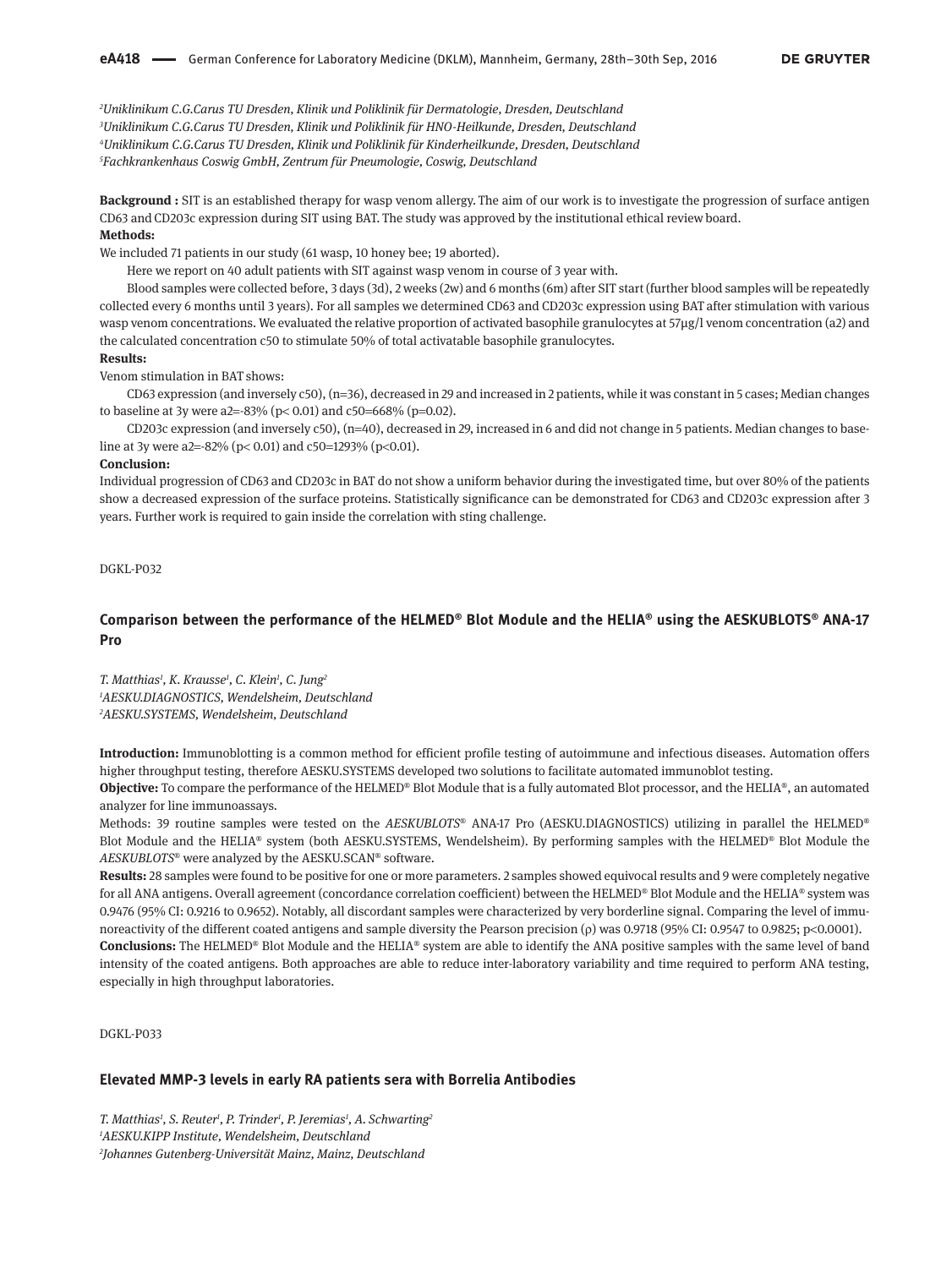**Aim:** To investigate the influence of an infectious disease on Rheumatoid Arthritis (RA), patients from the ADAPTHERA study cohort were screened for antibodies to Borrelia antigens.

**Methods:** 204 sera from early RA patients with disease duration < 6 months were screened using the following ELISAs (AESKU.DIAGNOS-TICS): AESKULISA® Rf-AGM, AESKULISA® CCP-IgG and -IgM, AESKULISA® Borrelia-IgG and –IgM, AESKUBLOT® Borrelia-IgG and -IgM and AESKULISA® DF MMP-3. Statistical analysis was performed using MedCalc V.15.6.1

**Results:** 10.8% of the patients tested at their 1st visit were positive for Borrelia-specific antibodies. 18/204 patients were positive for IgG or IgM, or both, and 4/204 patients had equivocal results.

5/22 Borrelia positive patients were CCP positive but negative for Rf-AGM. Interestingly, 10/13 patients that were negative for RA parameters had high MMP-3 levels, while only 1/9 of CCP positive patients showed elevated MMP-3 titres.

Measurements were continued in 3 serologically RA negative up to visit 4, only one patient showed CCP positivity. IgM antibody titres for Borrelia antigens remained highly positive and correlated with coexisting high MMP-3 levels. 2/3 patients remained positive in Borrelia Western blot for IgG and negative in RA parameters. 1/3 patients remained positive in CCP and showed negative Western blot results in Borrelia.

Interestingly, classical RA parameters remained negative in most patients which showed high MMP-3 and positive Borrelia outcomes throughout the investigated time period.

Co-measurement of MMP-3 and correlation with further serological markers may assist in improved differential diagnosis and helps to eliminate unnecessary patient therapies, thus saving time, money and improving overall patient care.

DGKL-P034

# **RELIABILITY OF THE HELIOS® SYSTEM FOR THE EVALUATION OF ANA SCREENING TEST BY INDIRECT IMMUNOFLUORESCENCE (IIF)**

T. Matthias<sup>1</sup>, F. Lopez<sup>1</sup>, D. Bengoufa<sup>2</sup>, S. Caillat-Zucman<sup>2</sup>, L. Zeltni<sup>2</sup>, M. De Priestere<sup>2</sup>, G. Darmon<sup>3</sup>

*1 AESKU.DIAGNOSTICS GmbH & co KG Wendelsheim, Wendelsheim, Deutschland*

*2 Laboratoire d'Immunologie et Histocompatibilité Hôpital Saint-Louis, APHP, Paris, Paris, Frankreich*

*3 Laboratoire d'Immunologie et Histocompatibilité Hôpital Saint-Louis, APHP, Paris, Paris, Deutschland*

**BACKGROUND** According to a global statement, IIF technique should be considered as gold standard in anti-nuclear antibodies (ANA) testing. During the last years the biomedical industries developed different automated systems of autoantibody IIF microscope reading and pattern recognition in order to address the high number of IIF method challenges. Aim of the study was to evaluate the reliability of the fullyautomated HELIOS® system (AESKU.SYSTEMS, Wendelsheim, Germany) for detection of ANA comparing its diagnostic performances with the traditional visual interpretation of IIF by laboratory experts.

### **METHODS**

A total number of 403 samples with suspected autoimmune diseases were collected for ANA testing. The conventional ANA-IIF analysis was performed by using the HEp-2000 slides from immunoconcept, processed on the instrument PHD (Bio-Rad laboratories) and read in a LED fluorescence microscope. In parallel, the ANA-IIF was carried out by using the *AESKUSLIDES*® ANA HEp-2 (AESKU.DIAGNOSTICS, Wendelsheim, Germany) processed on the fully-automated HELIOS® processor and reader.

**RESULT** Comparing the HELIOS® system with the routine method a good concordance of 92.1% was found regarding the positive and negative results. 22 samples that were ANA positive in routine and HELIOS® negative, were classified as weak positive (low titer 1/80) and follow-up tests (ENA and dsDNA) were negative. The 10 samples positive on HELIOS® and negative in routine include borderline results.

**CONCLUSIONS** Our results study showed that the HELIOS® system has proved that it can be used for a cost-effective and accurate ANA screening in a diagnostic laboratory practice.

DGKL-P035

# **IMMUNOFLUORESCENCE STUDIES FOR THE SPECIFIC DIAGNOSTICS OF MYASTHENIA GRAVIS BY IFA IN THE AUTOMATED HELIOS®**

*T. Matthias1 , E. Schweikhard1 , S. Backes1 , K. Eichler1 1 AESKU.DIAGNOSTICS GmbH & Co. KG, Wendelsheim, Deutschland*

Objective: Myasthenia gravis is an autoimmune disease that is characterized by muscle weakness and fatigue. It is associated with antibodies directed against e.g. the acetylcholine receptor (AchR) and muscle-specific kinase (MusK) in the postsynaptic membrane at the neuromuscular junction. AchR antibodies (AchRAb) are highly specific and present in 80-90 % of patients, whereas autoantibodies against MusK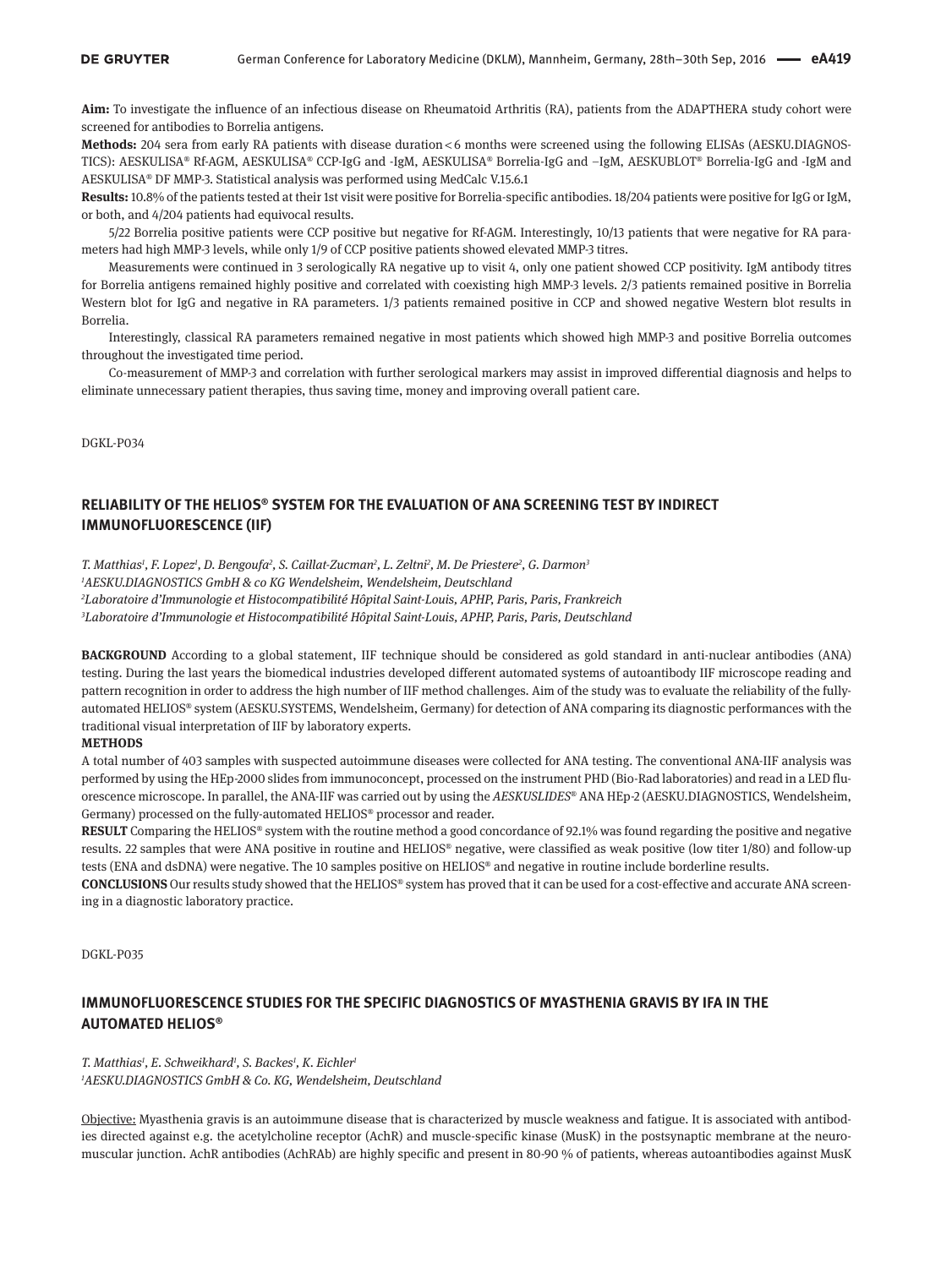(MusKAb) are found in 30-40 % of seronegative patients. Immunofluorescence studies were performed to underline the specificity of AchRAbs while comparing with other autoimmunological syndromes by verifying the performance of the *AESKUSLIDES*\_AChR® from AESKU.DIAGNOS-TICS in the automated systems for indirect immunofluorescence HELIOS® (AESKU.SYSTEMS).

Methods: In total 80 sera were tested, comprising the following samples: 20 AchRAb, 10 ANA, 10 ENA, 10 SLE, 10 MusK and 20 blood donors. All were tested on the automated system HELIOS®.

Results: Our data show that 19 out of 20 AchRAb sera showed AchR autoantibody binding with *AESKUSLIDES*\_AChR®. Interestingly, all MusK positive sera and healthy blood donors were negative. ANA, ENA and SLE sera showed different fluorescent patterns.

Conclusions: *AESKUSLIDES*\_AChR® showed a very good distinction of AchRAbs among MusK, ANA, ENA, SLE and healthy blood donors' sera. Thereby, differences were expressed in patterns belonging to the cytoplasm, nuclear and plasma membrane.

DGKL-P036

# **MULTICENTER STUDY OF THE ANTINUCLEAR ANTIBODY VALIDATION (ANA) BY IFA IN THE AUTOMATED HELIOS® AND ANTIBODIES ANTI nDNA, LKS AND ANCA IN THE HELMED®**

*T. Matthias1 , T. Martins1 , A. Lodono2 , V. Estrada2 , C. Ruiz Castaño3 , D. Sánchez3 , F. Mora Serna3 , C. Sánchez4 , P. Tarazona5 1 AESKU.DIAGNOSTICS GmbH & Co KG, Wendelsheim, Deutschland*

*2 Dinámica IPS, Medellín, Colombia*

*3 Laboratorio Clínico Compensar, Bogotá, Colombia*

*4 Analizar Laboratorio Clínico Automatizado, Bogotá, Colombia*

*5 Quimiolab, Bogotá, Colombia*

Objective: To verify the performance of the *AESKUSLIDES*® ANA HEp-2, *AESKUSLIDES*® ANCA, *AESKUSLIDES*® nDNA and *AESKUSLIDES*® rLKS from AESKU.Diagnostics in the automated systems for indirect immunofluorescence HELMED® and HELIOS® (AESKU.Systems).

Methods: In total 436 samples were tested at three different reference laboratories in Colombia, comprising the following samples: 131 DNA, 177 ANA, 64 ANCA and 64 LKS. All were tested on the automated systems HELMED® (DNA, ANCA and LKS) and HELIOS® (ANA). In addition, reading of ANA slides was performed by HELIOS® and manually by microscope. The results were compared to the daily-routine-method used in which samples were run on the PHD system with Bio-Rad reagents.

Results: ANA samples had a correlation between 91.9% and 98.3%. A comparative titer discrepancy of 1 dilution was observed in 1.7% to 3.6% of the samples. Pattern differences were focused on non-observation of patterns on both sides and were found in 7.1% to 18.6% of the samples. 1.8% to 5.1% of the differences were expressed in patterns belonging to the cytoplasm.

A concordance of 100% was obtained for DNA and for ANCA, for LKS it was 90.0% to 96.2%.

Following Kappa indexes were calculated: ANA 0.84-0.96, DNA 1.0, ANCA 1.0, and LKS 0.90-0.94. Interpretation of the kappa index is very good for all tests.

Conclusions: Performance of HELIOS® and HELMED® showed a very good correlation to the standard method in all laboratories for all tests. Thereby, both systems were able to simplify the daily routine workflow regarding their process speed, precision, reliability and efficiency.

DGKL-P037

## **High Sensitive Detection of Anti-DFS70/LEDGF by Radioimmunoprecipitation Assay - Diagnostic Implications**

# *C. Seelig1 , H. Seelig1*

*1 MVZ Volkmann Karlsruhe, Karlsruhe, Deutschland*

Autoantibodies against the chromosome associated protein DFS70/LEDGF (dense fine speckles, lens epithelium derived growth factor) are increasingly being regarded as biomarkers excluding systemic autoimmune rheumatic diseases (SARD). Their presence, presumed because of their immunofluorescence (IF) pattern seen in IF-ANA can be confirmed by specific tests (ELISA, CIA, Western blot), an approach likely prone to the underestimation of their prevalence. Hence we studied the prevalence of anti-DFS70 by means of high sensitive radioimmunoprecipitation assays (RIPA).

**Methods:** Left-over sera submitted for routine ANA-IIFT (1100) or for basic clinical chemistry tests (350), stored at -18 °C for three months, were assayed in one session each by RIPA, ELISA and IIFT. Antigens used in RIPA were <sup>35</sup>S-methionine labelled full-length (FL-) DFS70 and its C-terminal fragment (CT-DFS70, aa 323 - 530) generated by *in vitro* transcription/translation of cDNAs identical with the canonical sequence. Antibody bound radioactivity precipitated by protein A sepharose was measured by liquid scintillation counting. Antibody concentrations (Ab-ratio) were calculated (Frey et al. 1998) based on 30 controls (confidence level 99.0 %). The RIPA specificity was proved by absorption of positive sera with affinity-purified CT-DFS70 expressed in *E. coli*. For ELISA the anti-DFS70-ELISA (Euroimmun) was used. Positive sera were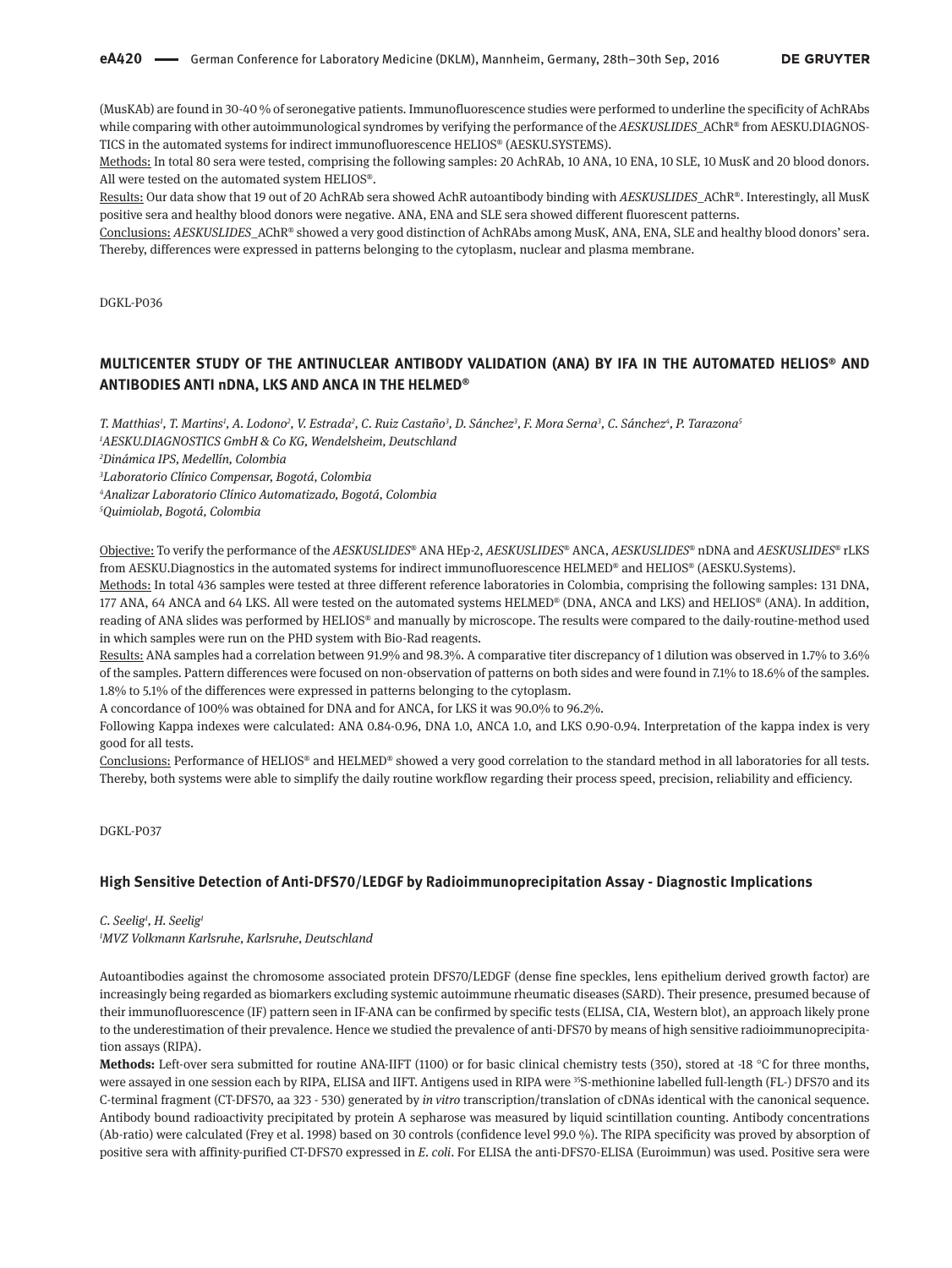subjected to IF-ANA on HEp-2 cells (INOVA) with chessboard titrated conjugates (Jackson Laboratories), to FARR-assay and ENA-testing. For RIPA an Ab-ratio of > 15.0, for ELISA a cut off of > 1.0 and for IIFT a titer of 1:  $\geq 80$  were regarded as positive. The routine IF-ANA results were not communicated.

**Results:** The prevalence of anti-DFS70 measured by RIPA was 10 % (n = 110) in sera submitted for routine ANA-screening and 12 % (n = 42) in sera received for basic clinical chemistry tests, figures which were considerably higher than the prevalence of 5.0 % and 2.6 %, resp. found by ELISA. In both series antibodies reacting with the CT-DFS70 (80.5 % and 76.7 %, resp.) prevailed the anti-FL-DFS70 (70.9 % and 58.1 %, resp.). RIPA specificity was confirmed in all sera by absorption (mean absorption rate 68 %) with CT-DFS70. The majority of sera harbouring high Abratios (> 90) reacted with both antigens, significantly different to sera showing low Ab-ratios (< 45), which preferentially were monospecific for either CT-DFS70 or FL-DFS70. There was a significant correlation of RIPA reactivity and ANA titer inasmuch as in low titer sera (1: < 160) the Ab-ratio averaged Ab-ratios of about 40, increasing to rations of > 90 in high-titer sera (1: 320 – 1:1280) exhibiting a speckled IF pattern. No correlations existed between ANA-titer and cut off values measured by ELISA. Low anti-DFS70 concentrations (Ab-ratio < 35) were also seen in 13 sera negative for ANA by IIFT (titer 1:< 80). Anti-dsDNA was present in 14 (12.7 %) of RIPA positive sera, the concentration of which was inversely correlated to anti-DFS70 Ab-ratios. SARD markers like anti-Ro, -SSA. -U1snRNP, -Ribosomes were found in 7 of the anti-dsDNA positive sera and in 7 more RIPA positives, resulting in an overall presence of SARD markers in 20.9 % of the sera submitted for ANA-screening. **Conclusion:** The armamentarium for detection of anti-DFS70 commonly used in routine ANA-screening omits a considerable number of anti-DFS70 positive sera, the significance of these antibodies in the context of SARD has to be revisited in prospective studies.

# **DGKL-Inflammation**

DGKL-P038

## **In vivo measurement of microglial activity in a mouse model of chronic kidney disease**

*R. Rönicke1 , M. Riek-Burchardt2 , S. Zimmermann1 , J. Neumann3 , B. Schraven2 , B. Isermann1 Otto-von-Guericke-Universität, Institute for Clinical Chemistry and Pathobiochemistry, Magdeburg, Deutschland Institute of Molecular and Clinical Immunology, Magdeburg, Deutschland University Clinic for Neurology, Magdeburg, Deutschland*

Cognitive impairment and dementia are strikingly increased in chronic kidney disease (CKD) patients of all stages compared to the general population. The induction or enhancement of neuro-inflammation may be involved in impairing the cerebral function in these patients. Using a mouse model of CKD, we indeed found neuronal dysfunction coinciding with microgliosis within the murine brain. In microglia, we observed activation of the inflammasome.

We supposed microglial behavior to be altered after inflammasome activation. Therefore, we established *intravital* microscopy in transgenic mice, which express EGFP under the CXC3R1 (fractalkine receptor) promoter to label microglia. Using this model, we aimed to investigate CKD-related alterations of microglial behavior due to inflammation *in vivo*.

We found significant increase of microglial phagocytic cups in uremic mice when compared to sham-operated control mice, indicating increased phagocytic activity coinciding with CKD. Moreover, in CKD mice we observed significant increase of process motility of ramified microglia with respect to process retraction as well as extension to local cell destruction suggesting an increased potential of microglial activation.

These results provide for the first time insights into CKD-driven alterations of microglia- activity coinciding with inflammasome activation. This observation further underpin our hypothesis that neuro-inflammation plays a crucial role in CKD-related impairment of brain function, implicating novel therapeutic intervention strategies.

DGKL-P039

# **The atypical inhibitor of NF-?B, I?B?, contributes to the anti-inflammatory response via regulation of interleukin-10 expression in macrophages**

#### *S. Hörber1 , D. Hildebrand1 , S. Lorscheid1 , K. Schulze-Osthoff1 , F. Eßmann1*

*1 Interfaculty Institute of Biochemistry, Department of Molecular Medicine, University of Tübingen, Tübingen, Deutschland*

IκBζ belongs to the family of atypical inhibitor of NF-κB proteins and induces the transcription of diverse pro-inflammatory cytokines, such as IL-6, IL-12 and CCL2 in macrophages. Contrary to expectations IκBζ-deficient (Nfkbiz<sup>/-)</sup> mice develop a pro-inflammatory phenotype. Intrigued by these contradictory findings we performed gene expression analyzes of peritoneal and bone marrow-derived macrophages from IκBζ-deficient and wild-type mice in order to find new IκBζ target genes which can explain the pro-inflammatory phenotype of Nfkbiz-/- mice.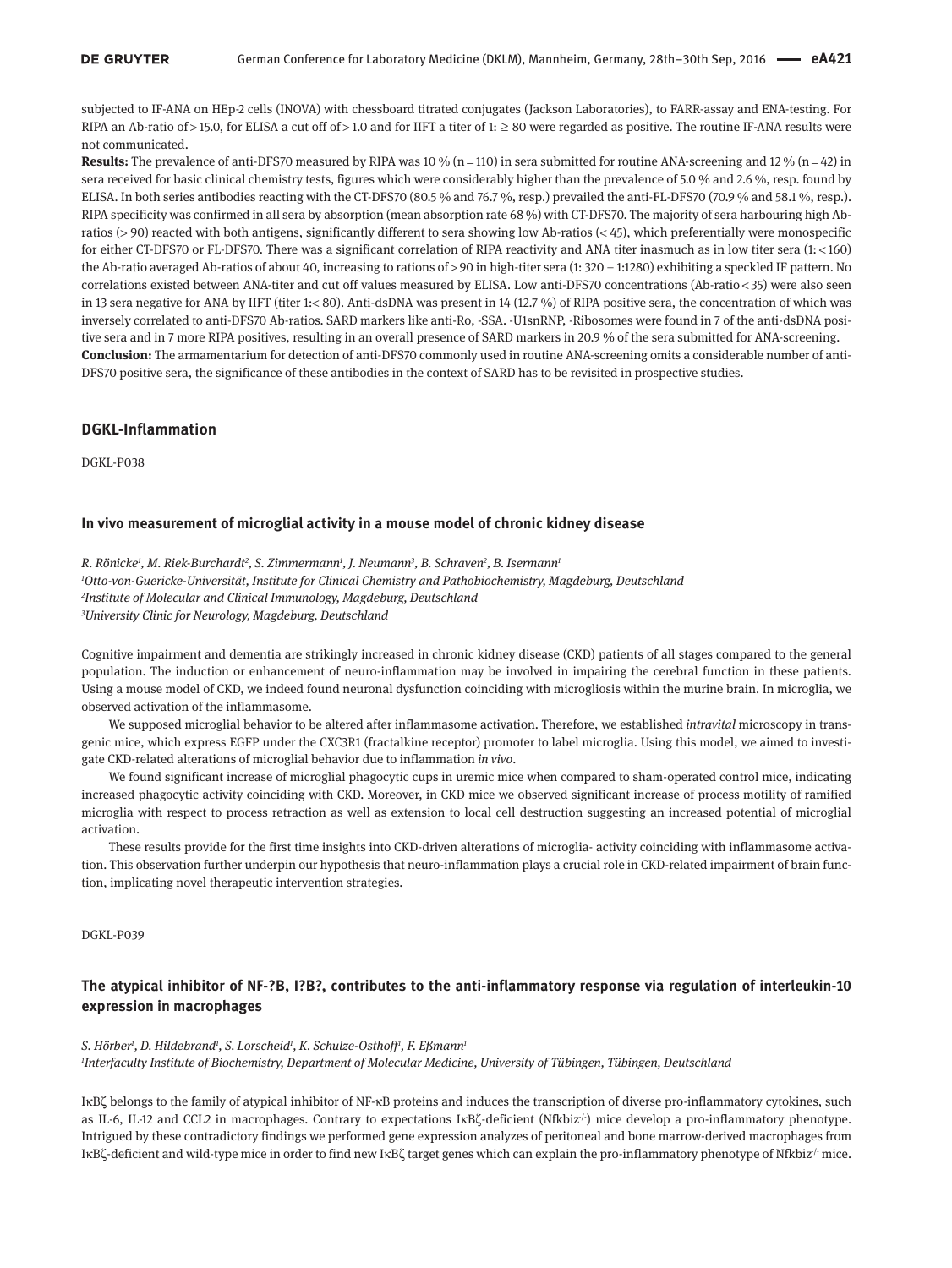As one of the genes dysregulated in IκBζ-deficient macrophages we identified interleukin 10 (IL-10). In the presence of pro-inflammatory agents such as lipopolysaccharide or peptidoglycan IκBζ-deficient macrophages expression of IL-10 mRNA and protein is diminished. In contrast to previously described pro-inflammatory target genes of IκBζ the regulation of IL-10 expression is independent of both the macrophage subtype and the status of macrophage polarization. Confirming these results ectopic expression of IκBζ in the macrophage cell line RAW264.7 efficiently induces transcription of Il10. Chromatin immunoprecipitation experiments revealed IκBζ-mediated trimethylation of histone H3 at lysine K4 at the proximal region of the Il10 promoter. Consequently, IκBζ induces IL-10 expression by acting as a transcriptional activator. In summary, our findings show for the first time the IκBζ-dependent expression of an anti-inflammatory cytokine, IL-10, that is crucial in regulating immune responses. The newly identified function of IκBζ might open up new approaches for the treatment of chronic inflammatory diseases.

DGKL-P040

## **Regulation of long term TNF incubation-dependent constitutive signalling in primary human monocytes by A20 and adjuvant proteins**

*R. Bikker1 , J. Friesenhagen1 , M. Christmann1 , K. Hampel1 , N. Vogt1 , O. Dittrich-Breiholz2 , R. Huber1 , K. Brand1 1 Hannover Medical School, Institute of Clinical Chemistry, Hannover, Deutschland 2 Hannover Medical School, Institute of Physiological Chemistry, Hannover, Deutschland*

#### **Objective:**

Controlled termination of inflammation is the base for the exact regulation of inflammatory events. Dysregulation of this process may result in severe diseases such as acute/chronic inflammatory diseases or immunparalysis. Due to the complexity of inflammation-related signalling, the regulation of the involved mechanisms is still not completely understood.

#### **Methods:**

Using primary human monocytes and the monocytic cell line THP-1, constitutive signalling was monitored *via* IL-8 mRNA expression or IκBα degradation as a read-out. Long term TNF incubation-associated mechanisms were further analysed using siRNA, western blot, kinase inhibitors, and FACS analysis.

### **Results:**

Following long term TNF incubation for 12-48 h, a phase termed as phase III of TNF stimulation, a slightly induced level of intracellular signalling was observed (represented by increased IL-8 mRNA and reduced IκBα protein levels). Specific inhibition of TAK1 and IKKβ restored IκBα levels during TNF long term incubation indicating an involvement of NF-κB-associated events. The microarray-based expression analysis of NF-κB depended genes revealed a strong induction of TNFAIP3 (A20) and TNIP1 (ABIN1), but also IL-8 and IκBα mRNA under these conditions. An initial reduction of the A20 protein level, suggesting a MALT1-dependent cleavage, was found in phase I (i.e., following TNF incubation up to 2 h), followed by a strong increase of A20 protein and mRNA levels in phase III. Knockdown of A20 during long term incubation (48 h) showed an increase of IL-8 mRNA expression and IKKβ phosphorylation in combination with a decreased RIP1 degradation. Equivalent effects were obtained following knockdown of the adjuvant proteins ABIN1 and CYLD, which were also induced in phase III.

## **Conclusions:**

Following TNF long term incubation for 48 h, constitutive signalling in human monocytes was observed. Mechanistically, this signalling is strongly controlled by A20-dependent restriction of IKKβ phosphorylation in combination with the degradation of RIP1. A20 adjuvant proteins such as CYLD also appear to be involved in the regulation of constitutive signalling. Taken together, our results revealed a new type of TNF-induced signalling and its regulation, potentially playing an important role in the resolution of inflammation.

DGKL-P041

## **Effects of Elastase Inhibitors on Neutrophil Granulocytes and Precursors**

#### *D. Birk1 , E. Falk1 , M. Grundhuber1 , S. Simon1 , C. Sommerhoff1*

*1 Klinikum der Ludwig-Maximilians-Universität, Institut für Laboratoriumsmedizin, Munich, Deutschland*

**Objectives:** Neutrophil granulocytes play a key role in the innate immune defense but also in the development of inflammatory disorders. Human neutrophil elastase (HNE), a serine protease selectively expressed by neutrophils, takes part in the killing of bacteria, that have been phagocytosed or trapped in neutrophil extracellular traps. Excessive HNE release, however, or its uncontrolled extracellular activity (e.g. due to the consumption of inhibitors such as alpha-1-PI) contributes to the development of inflammatory and degenerative disorders, most prominently chronic obstructive pulmonary disease (COPD), acute respiratory distress syndrome (ARDS) and rheumatoid arthritis. In order to control excessive HNE actions, a multitude of synthetic inhibitors have been designed over the past decades and both small-molecule and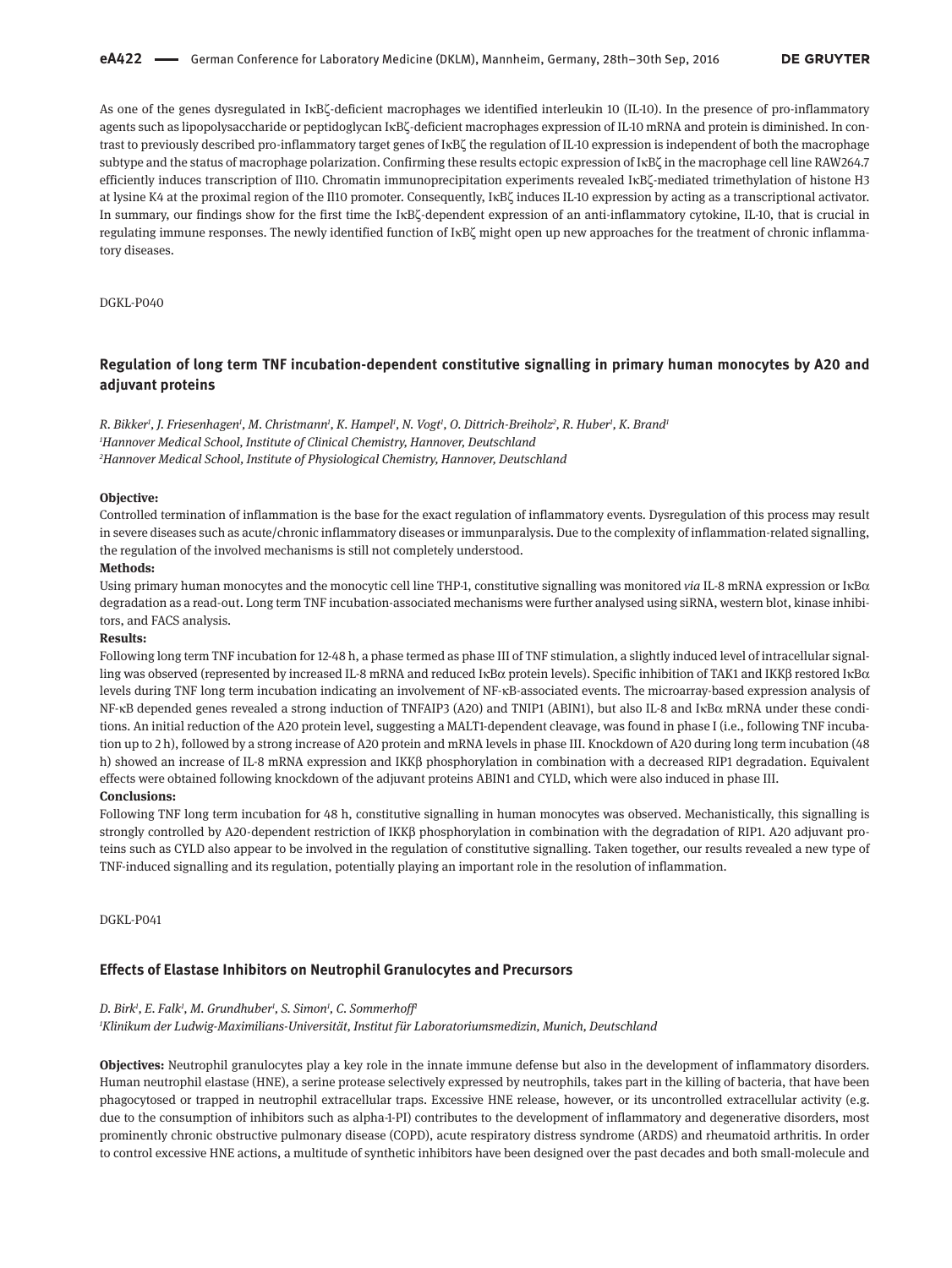naturally occurring inhibitors have been investigated in phase III clinical trials. However, the effects of HNE inhibitors on neutrophil granulocytes and their precursors have not been studied systematically.

**Methods:** An *in vitro* cell culture model was established utilizing human neutrophil precursor cell lines and isolated neutrophils. HNE activity was quantified by fluorescent peptide substrate-based assays, that were validated using isolated HNE, selective protease inhibitors and immunoblot. Enzyme kinetic measurements were performed to determine the affinity and reactivity (*K*<sup>i</sup> , *k*obs/I) of inhibitors towards HNE.

**Results and conclusion:** HNE inhibitors differed largely in their ability to inhibit intracellular elastase compared to the isolated protease. The reduced potency on intracellular HNE likely reflects the stability of inhibitors and their ability to penetrate neutrophil granules. The information gained by comparing results from the cell culture assay with enzyme-kinetic data is essential to understand the effects of HNE inhibitors *in vivo* and may foster the design of targeted inhibitors for therapeutic use.

*Supported by DFG Priority Program 1394 "Mast Cells – Promoters of Health and Modulators of Disease"*

DGKL-P042

## **Ärzte ohne Grenzen e.V. - Wer wir sind, was wir tun**

## *N. N.1 1 Ärzte ohne Grenzen e.V., Berlin, Deutschland*

ÄRZTE OHNE GRENZEN ist eine private, internationale, medizinische Hilfsorganisation. Die Organisation hilft Menschen, die durch (Bürger-) Kriege oder Naturkatastrophen in Not geraten. ÄRZTE OHNE GRENZEN gewährt diese Hilfe allen Opfern, ungeachtet ihrer ethnischen Herkunft, politischen oder religiösen Überzeugung. Im Namen der universellen medizinischen Ethik und des Rechts auf humanitäre Hilfe arbeitet ÄRZTE OHNE GRENZEN neutral und unparteiisch und fordert ungehinderte Freiheit bei der Ausübung ihrer Tätigkeit. Darüber hinaus engagiert sich die Organisation als Sprachrohr für Menschen in Not. Die Mitarbeiter beziehen öffentlich Stellung, wenn sie selbst Zeugen von massiven Menschenrechtsverletzungen oder schweren Verstößen gegen das humanitäre Völkerrecht werden.

Jährlich arbeiten etwa 2.000 internationale und rund 20.500 nationale Mitarbeiter von ÄRZTE OHNE GRENZEN in mehr als 65 Ländern. Ihre Kompetenz und ihre Einsatzbereitschaft für Menschen in Not wurden 1999 mit dem Friedensnobelpreis geehrt.

Die Aktivitäten sind dabei sehr vielfältig: Wiederaufbau und Inbetriebnahme von Krankenhäusern oder Gesundheitszentren, mobile Kliniken zur Versorgung von ländlichen Gebieten, Impfprogramme, medizinische Versorgung in Flüchtlingslagern, psychologische Betreuung, Aufbau von Ernährungszentren, Wasser- und Sanitärprojekte sowie Gesundheitsversorgung von besonders gefährdeten Gruppen (z.B. Straßenkinder, Slumbewohner). Wir arbeiten in allen Projekten mit nationalem Personal zusammen und legen Wert auf die Fort- und Weiterbildung der einheimischen Mitarbeiter. Ärzte ohne Grenzen e.V. arbeitet in Kriegs- und Krisengebieten, die unter anderem von verschiedenen Epidemien betroffen sein können. Epidemiologen geben den medizinischen Mitarbeitern eines Projekts Hilfestellung im Projektaufbau, Projektverlauf und bei der Evaluierung verschiedener Programme. Zudem unterstützen sie den Aufbau von Frühwarnsystemen in potentiellen Epidemiegebieten, deren ausgewertete Daten eine Epidemie frühzeitig erkennen lassen und so nötige Maßnahmen schnell eingeleitet werden können.

## **DGKL- Infectious Diseases**

DGKL-P043

### **Early and Rapid Detection of Chlamydia trachomatis Serovars L1-L3 (Lymphogranuloma venereum) by Realtime PCR**

#### *D. Schmidt1 , A. Hain1 , D. Killengray1 , J. Steinmann1*

*1 Institute of Medical Microbiology, University Hospital Essen, Essen, Deutschland*

**Background and objectives.** Lymphogranuloma venereum (LGV) is a rare sexually transmitted disease which is caused by *Chlamydia trachomatis* serovars L1-L3. The disease is endemic in parts of Africa, South-East Asia, Latin America and the Caribbean. Since 2003 the disease has been increasingly reported also in developed countries, mostly affecting homosexual men (Men who have sex with men, MSM) of which most are also coinfected with syphilis, HIV and HCV (Serovar L2b).

In 2007 the Robert Koch-Institute stated in a nationally published bulletin (HIV & more 2/2007) a fivefold increase of confirmed LGV infections per month in Germany between 2004 and 2007.

The diagnosis is difficult to establish on clinical grounds alone. Early and accurate diagnosis and treatment are essential not only to cure the infection and prevent further damage to tissues but also to prevent further severe infections with possibly irreversible sequels. In contrast to *C. trachomatis* infections caused by serovars A-K which can be treated with doxycycline over a period of one week, infections caused by serovars L1-L3 require a prolonged treatment with doxycycline for three weeks.

We established a realtime PCR based on published primers and probe for L1-L3 that can easily be implemented in every day's diagnostics.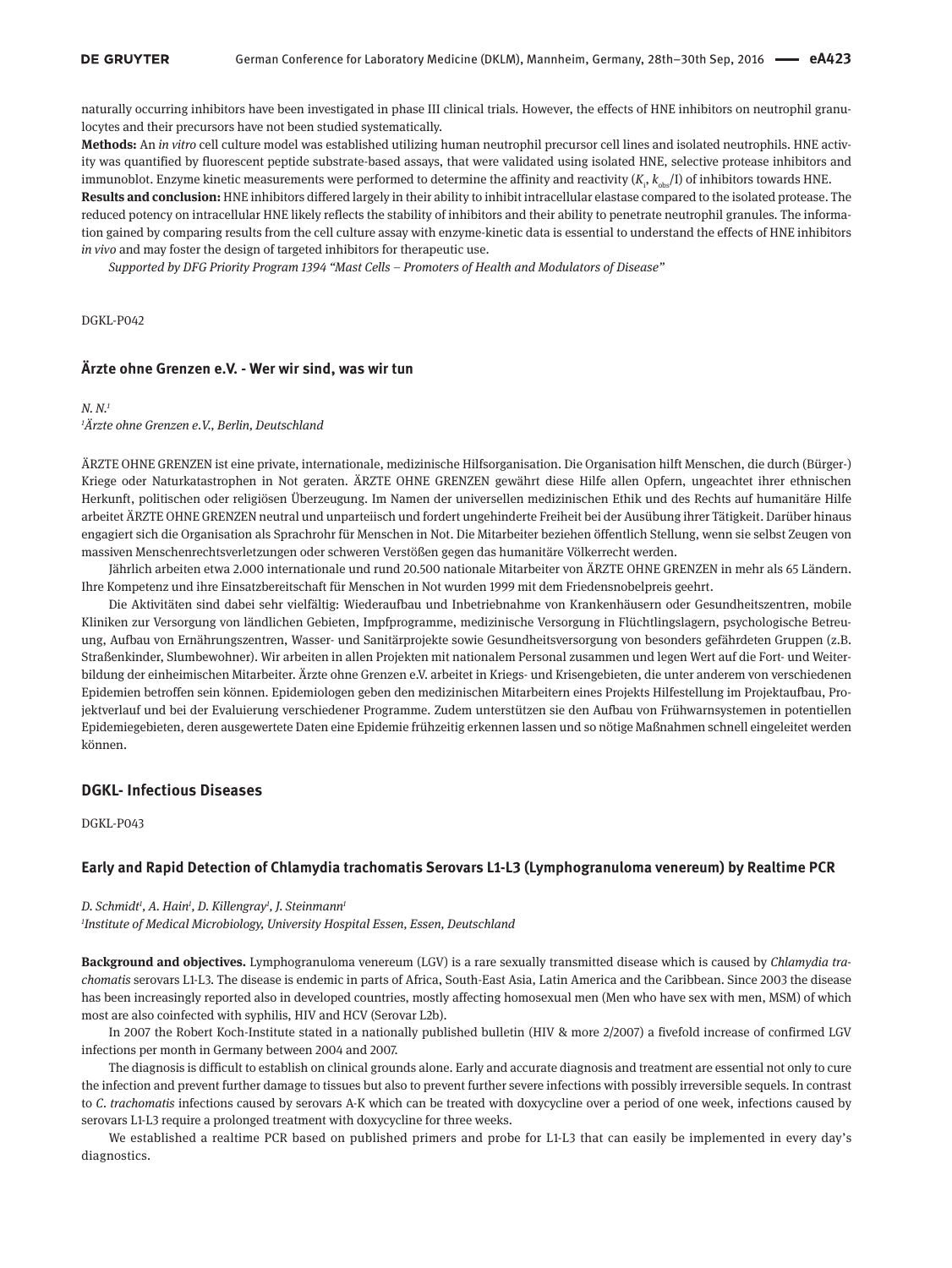**Materials and methods.** Over a period of 23 months we tested 511 specimens (urogenital and anal swabs) for the presence of *C. trachomatis* using a commercial PCR system (GeneXpert, Cepheid). Samples derived from 323 male patients from the age of 17 to 78 years (median 38 years) who report to our HIV polyclinic at regular intervals. As a second step all *C. trachomatis* positive samples were extracted using a semi-automatic nucleic acid extraction platform (Maxwell16, Promega). Specific DNA of *C. trachomatis* serovars L1-L3 was later on amplified in a RotorGene6000 realtime cycler. The runtime of the PCR was approximately 2 hours. As positive control DNA of *C. trachomatis* serovars L1-L3 purchased from the Deutsche Sammlung von Mikroorganismen und Zellkulturen GmbH (DSMZ, Braunschweig) was used (DSM10192).

**Results.** 60 samples (11.7%) were tested positive for the presence of *C. trachomatis* and 450 (88.1%) were tested negative. The result of one sample (0.2%) was invalid.

Five samples (8.3%) were tested positive for the presence of *C. trachomatis* serovars L1-L3, 54 (90%) were tested negative and one sample (1.7%) was invalid.

**Conclusions**. Our results demonstrate that even though rare, establishing an in-house realtime PCR for the early detection of *C. trachomatis* serovars L1-L3 on-site is reasonable in order to start early and appropriate treatment in such a high-risk patient collective.

## DGKL-P044

## **Comparison of the carbapenemase gene detection methods Check-Direct CPE and the in-house RT-PCR in clinical isolates**

#### *M. Smiljanic1 , M. Kaase2 , P. Ahmad-Nejad1 , B. Ghebremedhin1*

*1 Center for Clinical & Translational Research, Institute for Med. Lab. Diagnostics, Wuppertal, Deutschland 2 Abt. für Med. Mikrobiologie, Nationales Referenzzentrum für gram-neg. Krankenhauserreger, Bochum, Deutschland*

**Background:** Carbapenemase-producing Gram-negative bacterial strains are increasing globally and turn out to be a challenge in health care facilities. Rapid diagnostic tests for the accurate detection of carbapenem-resistant bacteria are clinically relevant for better therapy options and infection control measures. This study aimed to establish and evaluate a multiplex real-time PCR assay for the simultaneous detection of carbapenemase gene variants in Gram-negative rods. Furthermore, a comparison of the in-house real-time PCR and the Check-Direct CPE assay was performed.

**Methods:** 114 carbapenem-resistant *Enterobacteriaceae, Pseudomonas aeruginosa* and *Acinetobacter baumannii* isolates were collected during a 2-year period. The Check-Direct CPE assay and the in-house RT-PCR were performed to detect the carbapenemase genes.

**Results:** The analysed bacterial isolates were PCR positive either for KPC, VIM, NDM or OXA variants. The Check-Direct assay as well as the in-house RT-PCR detected the carbapenemase genes of all investigated *bla<sub>KPC</sub>*, *bla*<sub>NDM</sub>, and *bla*<sub>VIM</sub> isolates. The in-house RT-PCR detected 53 of 67 (79.0 %) and the Check-direct assay 30 (44.8 %)  $bla_{oxA}$  gene variants.

**Conclusion:** The identification of  $bla_{\text{OXA-23}}$  variant remains as one of the challenging issues due to the predominance of this OXA type. The inhouse established RT-PCR assay is a cost-effective and alternative assay for the rapid detection of carbapenemase genes in Gram-negative bacteria. The assay identified all KPC, NDM and VIM isolates correctly from solid media as well as directly from positive blood culture vials, but has limitation in the detection of the OXA-type carbapenemases  $bla_{\alpha_{\text{ON-40}} \text{--66}}$ ,  $_{\text{72}}$  and  $_{\text{164}}$ . However, as the comparison revealed the commercial Check-Direct CPE kit has limitation for the detection of oxacillinases (OXA) as well. Moreover, this assay was not able to detect  $bla_{\alpha_{\rm NA-40.} -58, -66}$  and  $_{464}$ .

DGKL-P045

#### **Investigation of Chitinase-3 like 1 Protein as marker of acute pulmonal inflammation**

*M. Schmalenberg1 , L. Bulst1 , C. Beaudoin1 , D. Steubl2 , P. Luppa1*

*1 Klinikum rechts der Isar der TUM, Institut für Klinische Chemie und Pathobiochemie, München, Deutschland 2 Klinikum rechts der Isar der TUM, Abteilung für Nephrologie, München, Deutschland*

### **Background**

Pulmonary inflammatory diseases such as pneumonia and COPD are among the leading causes of death in industrialized countries. New and more specific inflammation markers could aid diagnosis and monitoring of these diseases. Chitinase-3-like 1 (Chi3l1 or YKL40) is a 40 kDa-sized chitin- and heparin-binding lectin with a proposed role in inflammatory disease. It is secreted by macrophages and epithelial cells directly in the inflamed tissue. Some findings indicate it may have special relevance in pulmonary disease. **Subject**

#### Estimating the diagnostic relevance of YKL40 compared CRP concentrations in sera from patients suffering acute pneumonia.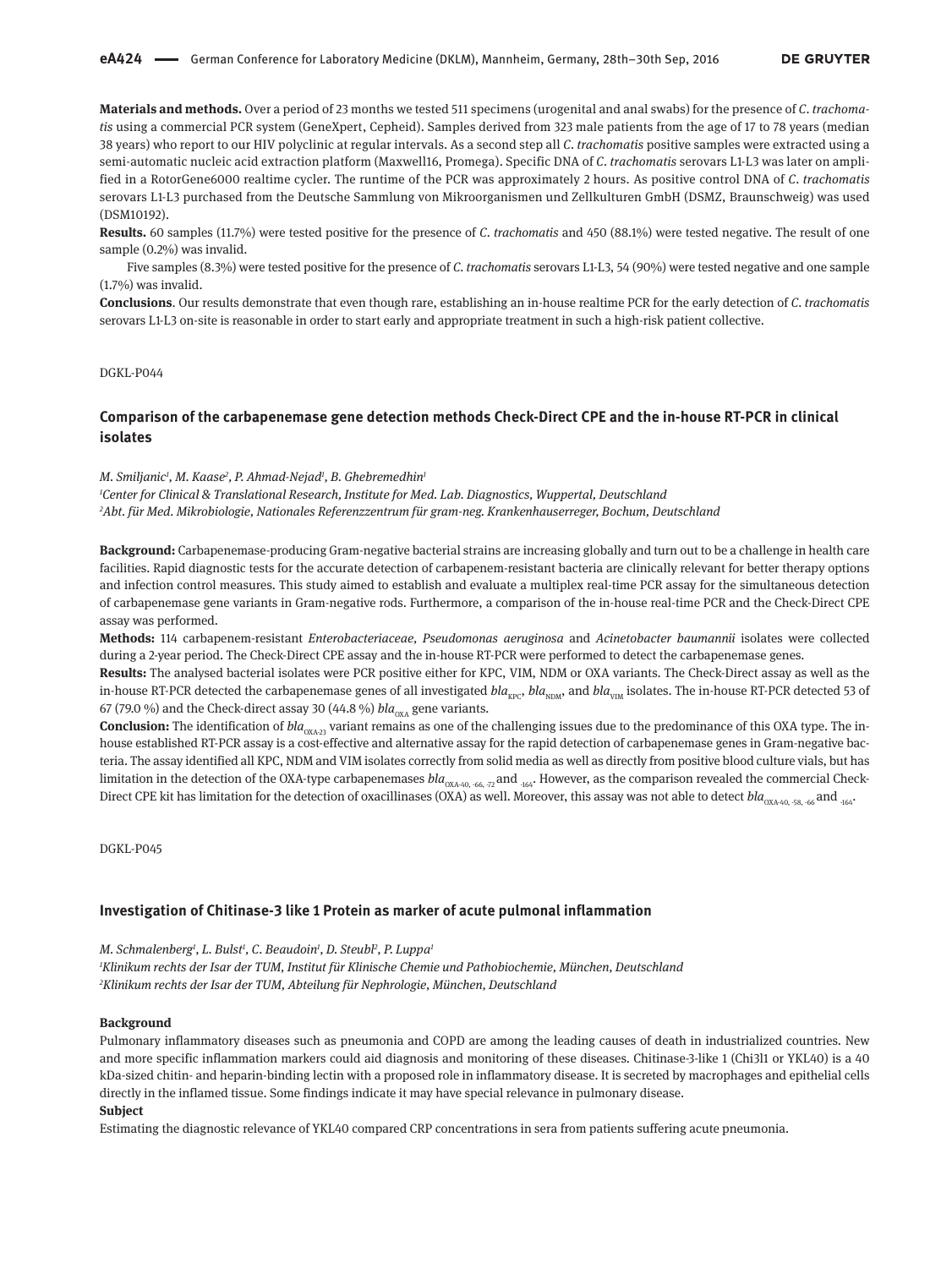#### **Methods**

Measurement of CRP (Cobas) and YKL40 (R&D Systems) serum concentrations in three collectives: a) Healthy blood donors (n=100); b) Patients with non-pulmonary inflammatory disease  $(n=30)$ ; c) Patients with radiologically confirmed pneumonia  $(n=28)$ . The study was approved by the local ethics committee, and all patients gave informed consent.



The inflammatory and pneumonia collectives did not differ significantly in gender (37 % female vs. 43 % female), age (66 ± 13.4 a vs. 70  $\pm$  12.7 a; p = 0.488) or CRP serum concentration (11.6  $\pm$  11.4 mg/dL vs. 13.2  $\pm$  8.5 mg/dL; p = 0.86). The collectives, however, differ significantly with respect to the YKL40 Serum concentrations (213  $\pm$  426 vs. 405  $\pm$  301 ng/mL; p < 0,005). Patients with inflammatory disease had approximately 10 times elevated YKL40 compared to healthy controls (27.8 vs. 213 ng/mL), but pneumonia patients had the highest YKL40 serum values (405 ng/mL). YKL40, but not CRP can distinguish between other inflammatory disease and pneumonia (AUC = 0.73 vs. 0.51). This makes it a promising marker for POC pneumonia diagnostics [1]

[1] Schmalenberg, M., Beaudoin, C., Bulst, L., Steubl, D., Luppa, P.B., Magnetic bead fluorescent immunoassay for the rapid detection of the novel inflammation marker YKL40 at the point-of-care. J. Immunol. Methods. 427(2015): 36-41

DGKL-P046

## **Unyvero, a Multiplex PCR Assay for Respiratory Specimens: A Comparison with Culture**

#### *D. Schmidt1 , A. Hain1 , D. Killengray1 , J. Steinmann1*

*1 Institute of Medical Microbiology, University Hospital Essen, Essen, Deutschland*

**Background and objectives.** Hospital acquired pneumonia is a frequent and severe complication in intensive care unit patients with a mortality rate between 25 to 50%. Early and appropriate antibiotic treatment improves prognosis. However, conventional microbiology is timeconsuming. At best, culture plus susceptibility results are available 48h after the sample was taken if the pathogen can be cultured at all. The Unyvero Application (Curetis AG, Holzgerlingen) is a semi-automated microbiological analysis system that combines sample preparation and qualitative pathogen detection in a disposable cartridge. The system can currently detect 20 pathogens and 17 antibiotic resistance markers in eight parallel multiplex end-point PCR reactions followed by hybridization onto an array. Time-to-result is below five hours with minimal hands-on-time. The aim of the study was to evaluate the performance of this new assay and to assess the agreement between the Unyvero Application and culture.

**Materials and methods.** Over a period of seven months we have analyzed 146 respiratory specimens of 116 critically ill patients (61% male, 39% female) from the age of 3 months to 85 years (median= 61.5 years). For the Unyvero Application all specimens were processed according to the recommendations of the manufacturer.

**Results.** In general, the results of 142 of 146 cartridges could be evaluated. Four cartridges did not give any valid results due to technical failure. 52 specimens (36.6%) were positive by the Unyvero Application and 90 specimens (63.4%) were negative. In contrast 32 specimens (22.5%) were positive by culture and 110 specimens (77.5%) were negative. Sensitivity of the assay compared to culture was 91%, the negative predictive value was 97%. Detection rate of the assay was significantly higher than detection rate of culture (79 pathogens by Unyvero vs. 38 pathogens by culture), especially for pathogens that are sensitive to environmental influences (e.g. Streptococcus pneumoniae, Haemophilus influenzae). Time-to-result of the assay ranged from 5 hours to 94 hours (median 7.25 hours).

**Conclusion.** The Unyvero Application is a useful diagnostic tool for the early detection of pathogens in respiratory specimens from critically ill patients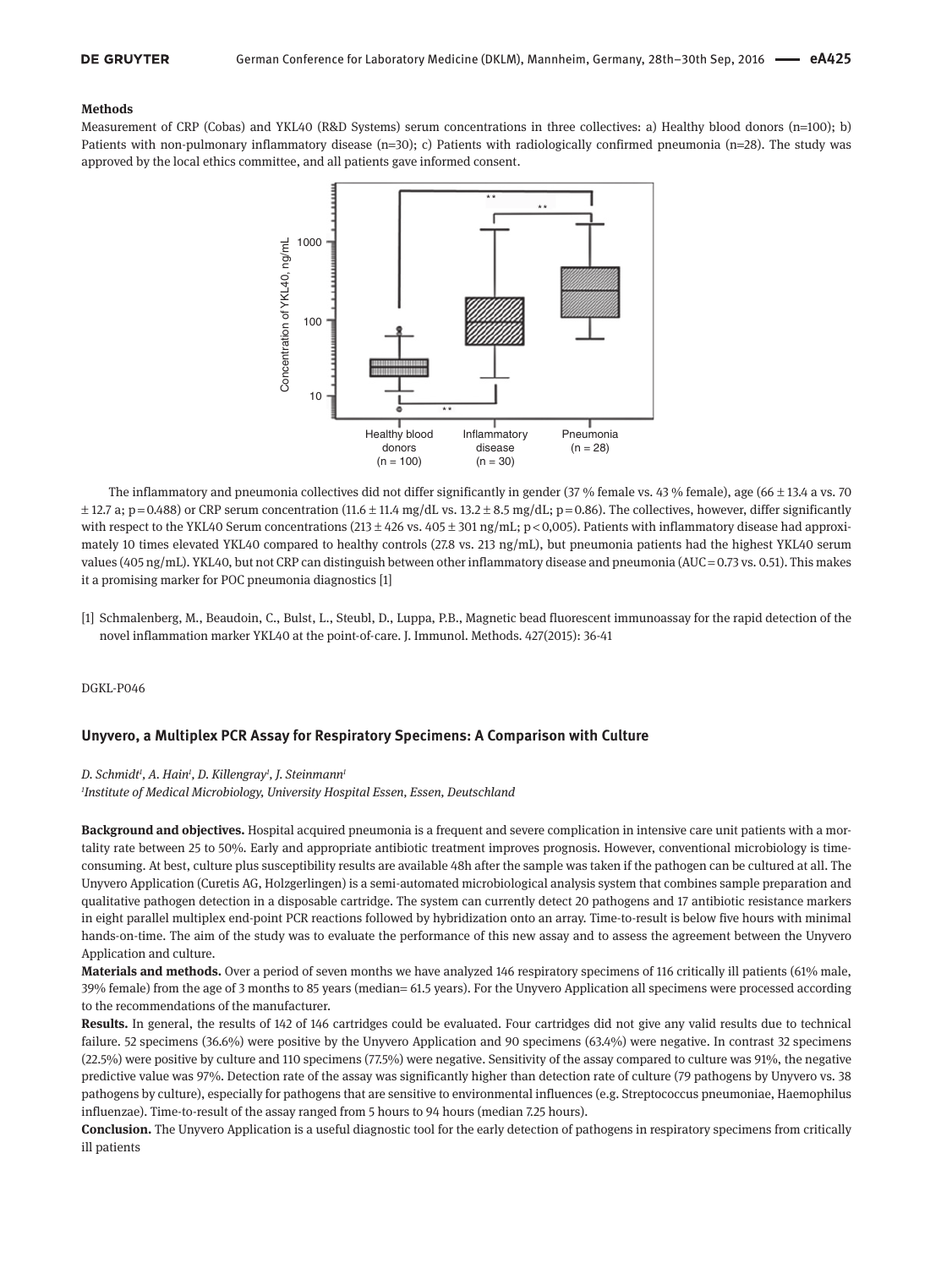## **Phagocytosis of Streptococcus gallolyticus subsp. gallolyticus by monocyte-derived macrophages**

### *I. Grimm1 , J. Dreier1 , C. Knabbe1 , T. Vollmer1*

*1 Herz- und Diabeteszentrum NRW, Institut für Laboratoriums- und Transfusionsmedizin, Bad Oeynhausen, Deutschland*

**Introduction:** *Streptococcus gallolyticus* subsp*. gallolyticus* (SGG) is an inhabitant of the human gastrointestinal tract and a facultative pathogen. SGG has been identified as pathogen of infective endocarditis in about 20 % of streptococcal-induced cases. It is assumed that SGG translocates through colonic malignancies in the bloodstream and is then able to induce an infective endocarditis. For a better understanding of pathogen-host interactions, the phagocytosis of SGG by monocyte-derived macrophages (MDM) from individuals was compared to the phagocytosis by PMA-treated THP-1 cells.

**Methods:** To acquire MDMs, cells from buffy coats of two human blood donors were separated by density centrifugation with Biocoll (Merck). Monocytes were isolated from these peripheral blood mononuclear cells (PBMC) with the Pan Monocyte Isolation Kit (Miltenyi Biotec). Further, the monocytes were stimulated with macrophage-colony stimulating factor (Miltenyi Biotec) in RPMI1640 (Gibco) for 8 days. The purity of the monocyte cell fraction and the differentiation of the monocytes to macrophages were analyzed by flow cytometry. The monocyte cell line THP-1 was differentiated in RPMI1640 supplemented with PMA (Sigma) into macrophages. In both cell culture models, two SGG isolates were added (MOI=5) and phagocytic uptake was enabled for 30 min. Cells were washed and incubated in medium with antibiotics for at least 20 min. Cells were lysed (0 h; 24 h) and vital bacteria were quantified by plating assay. Furthermore, after 24 h the IL-6 concentration in the supernatant was determined by ELISA (Thermo Fisher).

**Results:** In THP-1 macrophages 70 % of the initial added inoculum of the SGG isolate BAA-2069 was phagocytized whereas the uptake of the isolate UCN 34 was only 43%. After 24 h incubation 1.5-4.5% viable bacterial cells were found in PMA-treated macrophages. In contrast, only 44 % of the isolate BAA-2069 and 25 % of the isolate UCN 34 were phagocytized through MDMs. No viable bacterial cells were detected after 24 h of incubation in this macrophage model. After stimulation with SGG isolates high IL6 concentrations were measured in the supernatant of MDMs (BAA-2069: 150 pg/ml; UCN 34: 183 pg/ml). In the supernatant of THP-1 macrophages the IL6 concentration was considerably lower. The stimulation by BAA-2069 and UCN 34 led only to a slight increase of IL6 secretion (37 pg/ml and 41 pg/ml, respectively).

**Conclusion:** Comparable strain-dependent differences in phagocytic uptake were shown independent from the cell culture model used. However, the overall uptake is higher in THP-1 macrophages. In contrast, the inflammatory response in MDMs is considerably higher compared to PMA-treated macrophages.

DGKL-P048

### **Screening of patients for Methicillin-resistant Staphylococcus aureus (MRSA) in a Hospital in Saxony - Germany**

C. Téllez-Castillo<sup>1</sup>, M. Worm<sup>1</sup>, A. Frister<sup>1</sup>, S. Neumann<sup>1</sup>, C. Günther<sup>1</sup>, R. Findeisen<sup>1</sup>

*1 Oberlausitz-Kliniken gGmbH, Institut für Labordiagnostik, Mikrobiologie und Krankenhaushygiene, Bautzen, Deutschland*

**Background:** MRSA is especially of importance in hospitals and nursing homes. Patients carrying open wounds, invasive devices or bearing a weakened immune systems are at greater risk of nosocomial infections. The screening upon hospital admission prevents the cohabitation of MRSA carriers with non-carriers.

**Objective:** Determining the ratio of MRSA-positive patients upon admission to hospital.

**Material and Methods:** We conducted a retrospective study among patients admitted to the two hospitals of Oberlausitz-Kliniken gGmbH (Saxony, Germany) with specific comorbidity risk factors such as patients with a known history of MRSA, patient transfers from other health centers, patients with chronic skin lesions, patients from foreign hospitals and patients undergoing dialysis. Data for age, sex, inpatient unit and comorbidity risk factors were collected. Moistened swabs (COPAN Transystems) were used to collect material from patients anterior nares, throat, inguinal and other positions. The swabs were inoculated directly onto BBL chromagar MRSA II (BD), Agar CNA (BD) and BH Infusion (Oxoid). Identification of MRSA-isolates was done on the basis of colony characteristics, identification and antibiogram by MicroScan WalkAway®System (Siemens). Samples without growth after 48 hours were considered negative.

**Results:** A total number of 845 patients at high risk of MRSA-colonization was studied of which 69 patients were MRSA-positive. The mean age of patients was 71,7 years. MRSA-positive patients were assigned to the units: internal medicine (66,7%), surgery (30,5%), pediatrics (1,4%) and intensive care unit (1,4%). 39,2% of the patient had chronic skin lesions, 36,2% were patients from external centers, 15.7% were dialysispatients and 8,7% were patients with a known history of MRSA.

Four out of 69 MRSA-positive patients were classified as nosocomial MRSA cases (nosocomial in this setting means, samples were collected later than day 3 of hospital stay). The mean age of patients was 73,5 years. 50% of these cases were detected in internal medicine and 50% in surgery unit.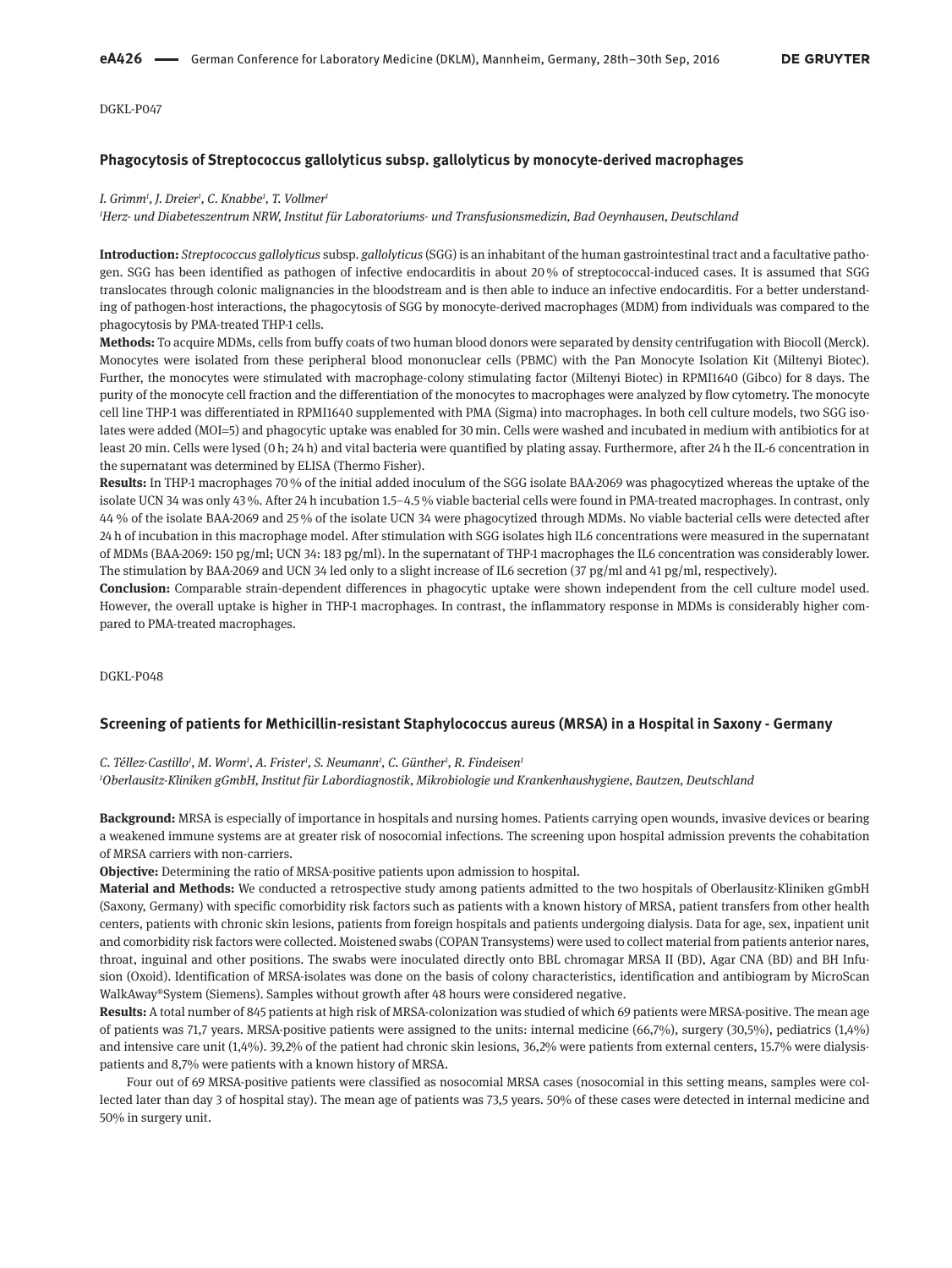**Conclusions:** The percentage of MRSA-positive patients among patients with a high risk was 7,7% and the proportion of nosocomial MRSA cases in MRSA-positive patients was 5,8%. This indicates that 94,2% of MRSA-positive patients were positive upon admission. Consequently, the control of nosocomial infections is in responsibility of a multidisciplinary team including medical units, laboratory and microbiologists, hygiene and infection control. Thus, a proactive surveillance during admission to hospital should be considered in patients of high risk groups for MRSA colonization.

## **DGKL- Cardiovascular Diseases**

DGKL-P049

# **Activated protein C protects against accelerated atherosclerosis in diabetes by restricting p66shc expression in macrophages**

#### *I. Gadi1 , K. Shahzad2 , S. Nazir1 , S. Kohli1 , S. Ranjan1 , F. Bock1 , B. Isermann1*

*1 Universitätsklinikum, Magdeburg, Institute for Clincal Chemistry and Pathobiochemistry, Magdeburg, Deutschland 2 Otto-von-Guericke-Universität Magdeburg, Institute for Clinical Chemistry and Pathobiochemistry, Magdeburg, Deutschland*

### **Objective**

Atherosclerosis is two- to four-fold increased in diabetic patients. The mechanisms of accelerated atherosclerosis in diabetes remain poorly defined. As plasma levels of activated protein C (aPC), a protease known for its cytoprotective effects, are reduced in diabetes we hypothesized that aPC protects against diabetes induced atherosclerosis.

## **Methods**

Eight weeks old control (ApoE<sup>-/-</sup>) mice on a pro-atherogenic background were made diabetic (DM) or fed high fat diet (HFD) for 20 weeks. Supplementary *in vitro* studies with macrophages were conducted.

### **Results**

Diabetic ApoE<sup>-/-</sup> mcie displayed smaller but less stable plaques with more macrophages and less smooth muscle cells (SMC; immunohistochemical analyses) compared to HFD ApoE<sup>-/-</sup> mice. Expression of p66<sup>Shc</sup> and CD36 was increased in macrophages, but not in SMCs isolated by laser dissection from plaques of DM ApoE<sup>-/-</sup> mice as compared to HFD ApoE<sup>-/-</sup> mice. *In vitro* glucose induces p66<sup>Shc</sup> and CD36 expression in macrophages. Glucose induced p66<sup>Shc</sup> expression remains high even if normoglycemia is restored, suggesting epigenetic control of p66<sup>shc</sup>. Treatment with aPC normalized p66<sup>Shc</sup> expression and strongly induces expression of DNMT-1. Furthermore in macrophages glucose induced Proinflammatory cytokines (IL-6, TNF-alpha) expression and oxLDL uptake remains high even if normoglycemia is restored which is again reversed by aPC. Expression of p66<sup>shc</sup>, CD36, and DNMT1 is increased in plaques of DM ApoE<sup>-/-</sup> mice compared to ApoE<sup>-/-</sup> HFD mice (immunohistochemical analyses). Bone marrow transplantation from p66shc/- into ApoE-/- revealed complete protection from glucose induced atherosclerosis.

## **Conclusion**

These data shows that aPC epigenetically reverses glucose induced sustained expression of p66Shc, IL-6, TNF-alpha and oxLDL uptake in macropages, identifying a novel mechanism underlying aPC dependent vascular protection. aPC based therapies may be a useful therapeutic adjunct for the treatment of atherosclerosis in diabetic patients.

#### DGKL-P050

## **Evaluation of the impact of physical activity on the 99th percentile in two high sensitivity cardiac troponin assays**

A. Petersmann<sup>1</sup>, T. Ittermann<sup>2</sup>, A. Masuch<sup>1</sup>, A. Greinacher<sup>3</sup>, T. Kohlmann<sup>2</sup>, T. Zeller<sup>4</sup>, M. Nauck<sup>1</sup>

*1 Universitätsmedizin Greifswald, Institut für Klinische Chemie und Laboratoriumsmedizin, Greifswald, Deutschland*

*2 Universitätsmedizin Greifswald, Institut für Community Medicine, Greifswald, Deutschland*

*3 Universitätsmedizin Greifswald, Institut für Immunologie und Transfusionsmedizin, Abteilung Transfusionsmedizin, Greifswald, Deutschland 4 Universitäres Herzzentrum Hamburg, Klinik für allgemeine und interventionelle Kardiologie, Hamburg, Deutschland*

*Background*: Determination of cardiac troponin (cTn) in the blood of patients is one central means in the diagnosis of acute myocardial infarction (AMI)<sup>1</sup>. In view of potential underdiagnosis of AMI in women, sex-specific upper reference limits (URL) for decision are suggested<sup>2</sup>. In a previous evaluation of three contemporary sensitive cTnI assays in the same reference population, a sex-specific URL only in one assay was found3 . The detailed analysis revealed significant impact of physical activity and creatine kinase (CK) activity, as surrogate marker for it, on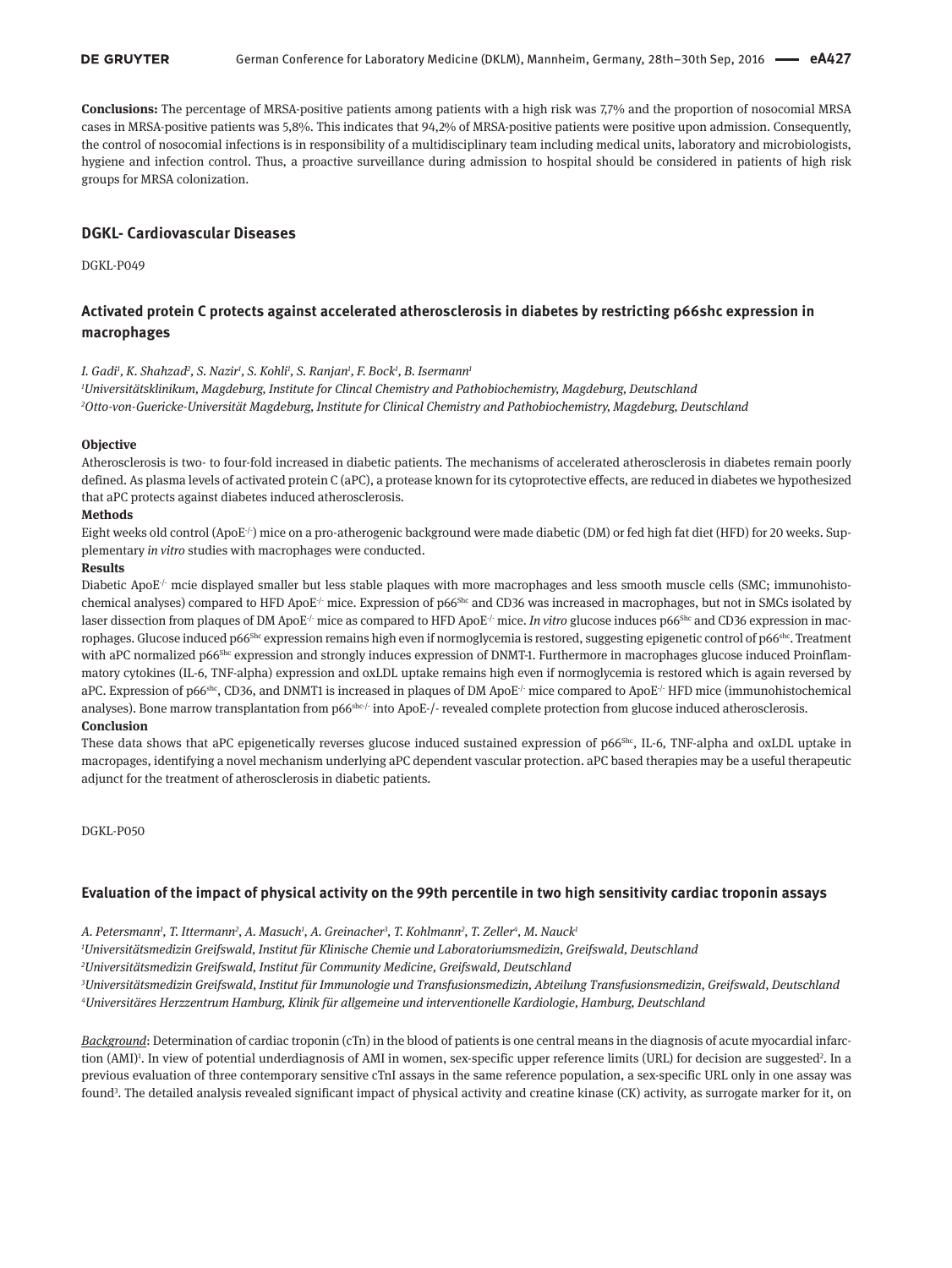measured cTnI levels. For this contemporary cTn assay adjustment for CK activity abolished sex-differences in the URL, implicating crossreactivity with a factor related to physical activity.

*Objective*: Evaluation of assay performance of two high sensitivity (hs) cTn assays in one large reference population and examination of the influence of physical activity on the URL.

*Methods*: The DONOR SHIP cohort comprised 2593 healthy blood donors recruited in 2005 at the University Medicine Greifswald. CK activity has been determined before on the Dimension RxL. cTnT and cTnI were determined by means of the hs-cTnT assay on cobas e411 (Roche) and the ARCHITECT *STAT* hs-cTnI assay (Abbott), respectively. All participants with valid measurements of CK activity, cTnT and cTnI were included. Statistical analysis was performed by quantile regression.

*Results*: Analysis of the hs-cTnT assay included 2206 individuals. The 99<sup>th</sup> percentile was estimated at 11 ng/L (95%-confidence interval [CI]: 9.4-12.6 ng/L). Age had no influence, but sex was significantly affecting cTnT levels resulting in sex-specific URL of 14 ng/L for men and 7.6 ng/L for women (p=0.019). CK activity was positively associated with cTnT in both sexes (p<0.001 each). Adjustment for CK activity eliminated sex-differences for the URL resulting in an adjusted URL of 9.4 ng/L (95%-Ci: 8.4-10.3 ng/L). 2286 individuals were included in the analysis of the hs-cTnI assay resulting in a URL of 687 ng/L (95%-CI: 539-834 ng/L). No significant sex- or age-effects were detected.

*Discussion*: Though applied to the same reference population both hs-cTn assays differed considerably. Only for the hs-cTnT assay sex-differences and association with CK activity were apparent. However, adjustment for CK activity diminished the influence of gender. These findings implicate for the hs-cTnT assay cross-reactivity with a factor increased upon physical activity. The suspected candidate would be skeletal troponin (sTn)4 . Alignment of the amino acid sequences of cTnT and sTnT shows high homology between the proteins especially in regions including epitopes for capture and detection antibodies utilized by the hs-cTnT assay with 100% and 91% homology, respectively. Epitopes for antibodies employed in the hs-cTnI assay are located in regions with <25% homology between cTnI and sTnI. Thus cross-reactivity with sTnT might introduce relevant bias to the hs-cTnT assay.

#### *References:*

- 1. Thygesen, K. et al. *Circulation* **126**, 2020–2035 (2012).
- 2. Kimenai, D. M. et al. *Heart Br. Card. Soc.* **102**, 610–616 (2016).
- 3. Petersmann, A. et al. *Clin. Chem. Lab. Med.* **51**, 2181–2186 (2013).
- 4. Chapman, D. W. et al. *J. Sci. Med. Sport Sports Med. Aust.* **16**, 82–85 (2013).

#### DGKL-P051

## **Characterization of CD248 (TEM1) during diabetic nephropathy**

#### *S. Mathieu1 , R. Biemann1 , M. Jayakumar1 , S. Ghosh1 , B. Isermann1*

*1 Otto-von-Guericke-Universität Magdeburg, Institut für Klinische Chemie und Pathobiochemie, Magdeburg, Deutschland*

Diabetic Nephropathy (dNP) is the most common cause of chronic kidney disease worldwide and a growing public health challenge. Although mesangial cells (MC) are suggested to play a pivotal role during the initiation and progress of dNP, molecular structures targeting the MC for therapeutic interventions remain unknown and the intercellular interactions between MC and other glomerular cells remain poorly understood. To characterize the role of the mesangial specific transmembrane glycoprotein TEM1 during dNP we investigated expression of TEM1 *in vivo* in diabetic mice and *in vitro* in glucose stimulated murine mesangial cells. We found that TEM1 expression is upregulated in glomeruli of diabetic mice as well as in glucose stimulated mesangial cells.

To investigate whether the modulation of TEM1 is of functional relevance for development of dNP, we analyzed renal function and mesangial expansion in non-diabetic and diabetic wild-type and TEM1<sup>/-</sup> mice after 26 weeks of streptozotocin induced diabetes. Blood, urine and kidney samples were obtained from diabetic animals and age-matched non-diabetic control littermates. Blood glucose levels were comparable in diabetic wild-type and TEM1<sup> $/$ </sup> mice. Notably, albuminuria was attenuated in TEM1<sup> $/$ </sup> mice, establishing that renal function is preserved when TEM1 is inactivated. Furthermore, loss of TEM1 protected diabetic mice from glomerular mesangial expansion, as determined in periodic acid-Schiff stained kidney sections. Loss of podocytes was not apparent in diabetic TEM1<sup>/-</sup> mice, suggesting a novel interaction between MC and podocytes, which is dependent on TEM1. Regarding analyses of kidney tissue, we found that the hyperglycemia mediated TGF-β1 increase, the diabetes induced ER stress response, and diabetes mediated mTOR activation are attenuated in

TEM1<sup>/-</sup> mice.

The underlying mechanism, however, remains unknown. We therefore specifically knocked out TEM1 in mesangial cells *via* CRISPR/ Cas9n and compared the influence of high glucose treatment on signaling pathways that involve mTOR and ER stress response as well as on cell migration and mitochondrial dysfunction. New data of the ongoing experiments will be presented.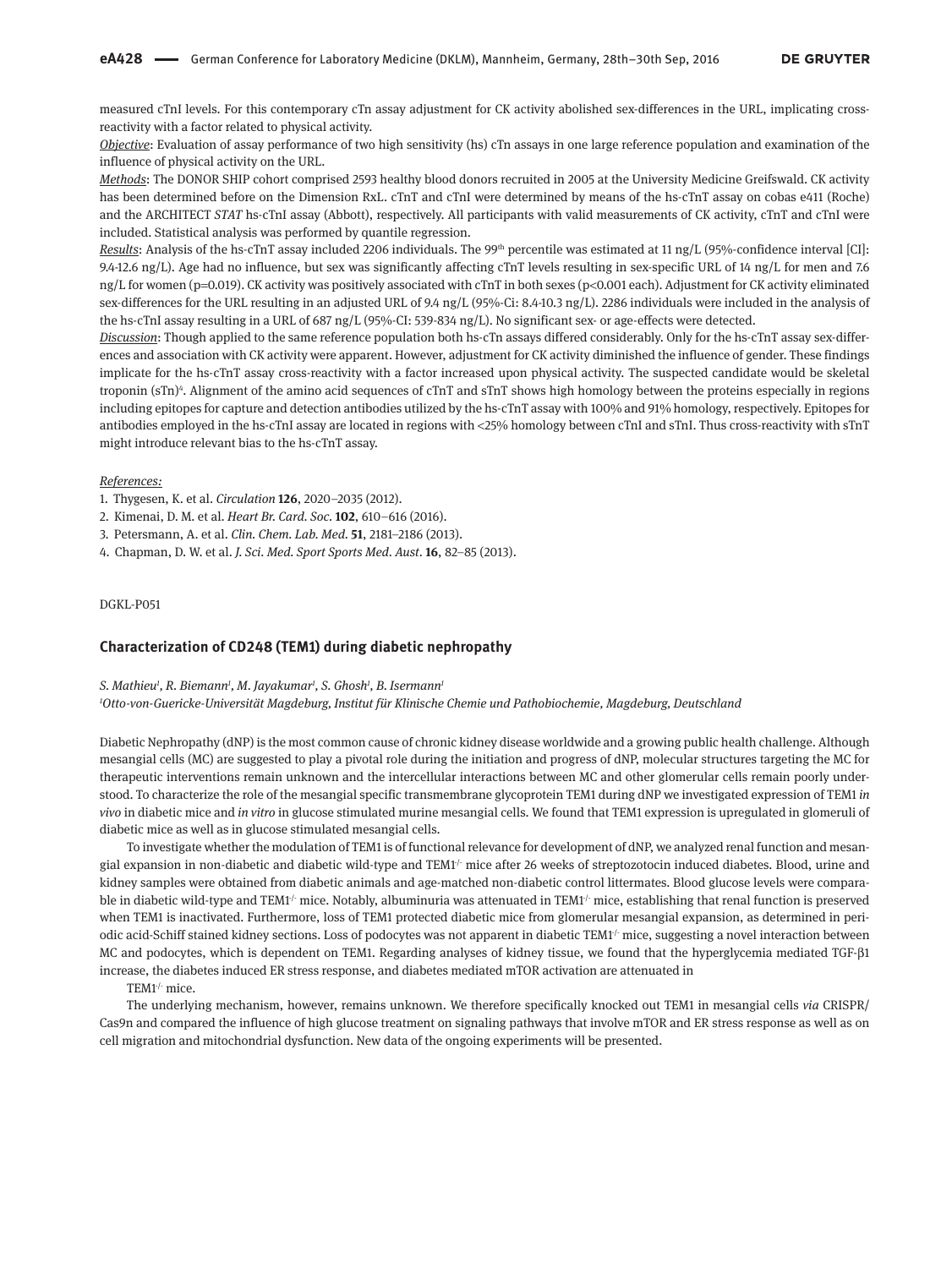## **Phosphoproteome Analysis of Mouse Hearts from Endothelial-specific Knockout of Protein Tyrosine Phosphatase-1B**

Sidra Sahid<sup>ı</sup>, Rajinikanth Gogiraju<sup>2</sup>, Marlena Pantakani<sup>ı</sup>, Katrin Schäfer<sup>2</sup>, Lutz Binder<sup>ı</sup> Abdul R Asif<sup>ı</sup> and Krishna Pantakani<sup>ı</sup> *1 Institute for Clinical Chemistry/UMG-Laboratories, University Medical Center Göttingen, Germany; <sup>2</sup> Center for Cardiology, Department of Cardiology I, University Medical Center Mainz, Germany.*

Cardiovascular dysfunction (CVD) is a major cause of death worldwide. Cardiac hypertrophy, atherosclerosis, fibrosis, and reduced angiogenesis after myocardial infraction are among the important contributing factors of CVDs. Preserving the functional cardiac vascular network or stimulation of angiogenesis after myocardial dysfunction are promising approaches to improve the cardiac function. Angiogenic growth factors such as FGF, PDGF, and VEGF signal via receptor tyrosine kinases (RTKs). Tyrosine phosphorylation is required for the activation of RTKs, while protein tyrosine phosphatases (PTPs) are the negative regulators of RTK activation. A major PTP expressed in endothelial cells is Protein Tyrosine Phosphatase-1B (PTP1B), whose overexpression results in the inhibition of VEGFR2 phosphorylation, while endothelialspecific deletion of PTP1B improves the VEGF signal transduction. Genome-wide expression analysis has confirmed the enhanced expression of PTP1B in model systems of high cardiac afterload. Long term application of PTP1B inhibitor or shRNA mediated inhibition in mice showed to improve angiogenesis, cardiac remodelling and endothelial cell function, making PTP1B as a promising new target for treating CVDs. PTP1B inhibition or deletion protects mice from hypertrophy, however PTP1B is expressed in numerous tissues and complete deletion or inhibition can adversely affect other cell types and their mechanisms. To overcome this problem, endothelial cell-specific PTP1B KO (End-PTP1B-KO) mouse was generated and characterized. End-PTP1B-KO mice induced with cardiac hypertrophy showed reduced oxidative stress, cardiac hypoxia, fibrosis, and enhanced angiogenesis which results in improved survival. Enhanced phosphorylation of VEGFR2 signalling was also observed in cardiac hypertrophy induced End-PTP1B-KO mice which resulted in increased activation of downstream angiogenic mediators such as eNOS or ERK1/2. In this regard, it is interesting to identify novel proteins/pathways whose phosphorylation levels increase in hypertrophy induced End-PTP1B-KO hearts to device efficient therapies for CVDs. Towards this goal, heart tissue lysates derived from hypertrophy induced (7-days TAC, 20-weeks TAC and Control-SHAM) End-PTP1B-KO and WT mice are enriched for phosphorylated peptides by titanium dioxide followed by phosphoproteome analysis. The phosphoproteome comparison and subsequent characterization of differentially expressed novel PTP1B targets is in progression and will be presented. This study might help to better understand the function of PTP1B and to identify targets for novel therapeutics of CVDs.

DGKL-P053

## **Long Non-Coding RNA ANRIL in Stem Cell Differentiation**

#### *F. Helfrich1 , A. Stahringer1 , D. Teupser1 , L. Holdt1*

*1 Ludwig-Maximilians-University Munich, Institute of Laboratory Medicine, Munich, Deutschland*

**Background:** Genome wide association studies (GWAS) have led to the identification of the chromosome 9p21 locus, which is the strongest genetic factor of human atherosclerosis. 9p21 does not encode protein-coding genes but contains a long non-coding RNA antisense noncoding RNA in the INK4 locus (ANRIL). In previous work, we have identified linear and circular ANRIL isoforms, which are associated with the genotype at 9p21 and promote pro- and anti-atherogenic cell function, respectively. The different ANRIL isoforms share in part the same exons, and to date, it is not understood, which RNA motifs are important for the different ANRIL functions.

**Objectives:** The current study aims to investigate the expression of ANRIL isoforms in tissues and cells, which are relevant in atherogenesis, and to perform systematic deletions of ANRIL exons in induced pluripotent stem cells (iPSCs). After differentiation, the effects on cell function, cell morphology and mechanisms of atherosclerosis using functional high through-put assays will be studied.

**Material and Methods:** Isoform-specific quantitative PCRs were established and RNA from different human tissues (e.g. heart, vascular wall, liver, gut, adipose tissue, skeletal muscle, and fetal tissues; Clontech) and primary cells (smooth muscle cells (SMC), endothelial cells (EC), monocytes, fibroblasts) was reverse transcribed using random hexamer primers. Induced pluripotent stem cells (iPSCs) were cultured and transfected with CRISPR/Cas9 and guide RNAs, targeting different ANRIL exons. High through-put melting curve assays were established to detect cell clones with deletions. Cellular proliferation was determined using CellTiter-Glo Luminescent Cell Viability Assay (Promega). Apoptosis was induced by staurosporine and quantified by Caspase-Glo-3/7 Assay (Promega).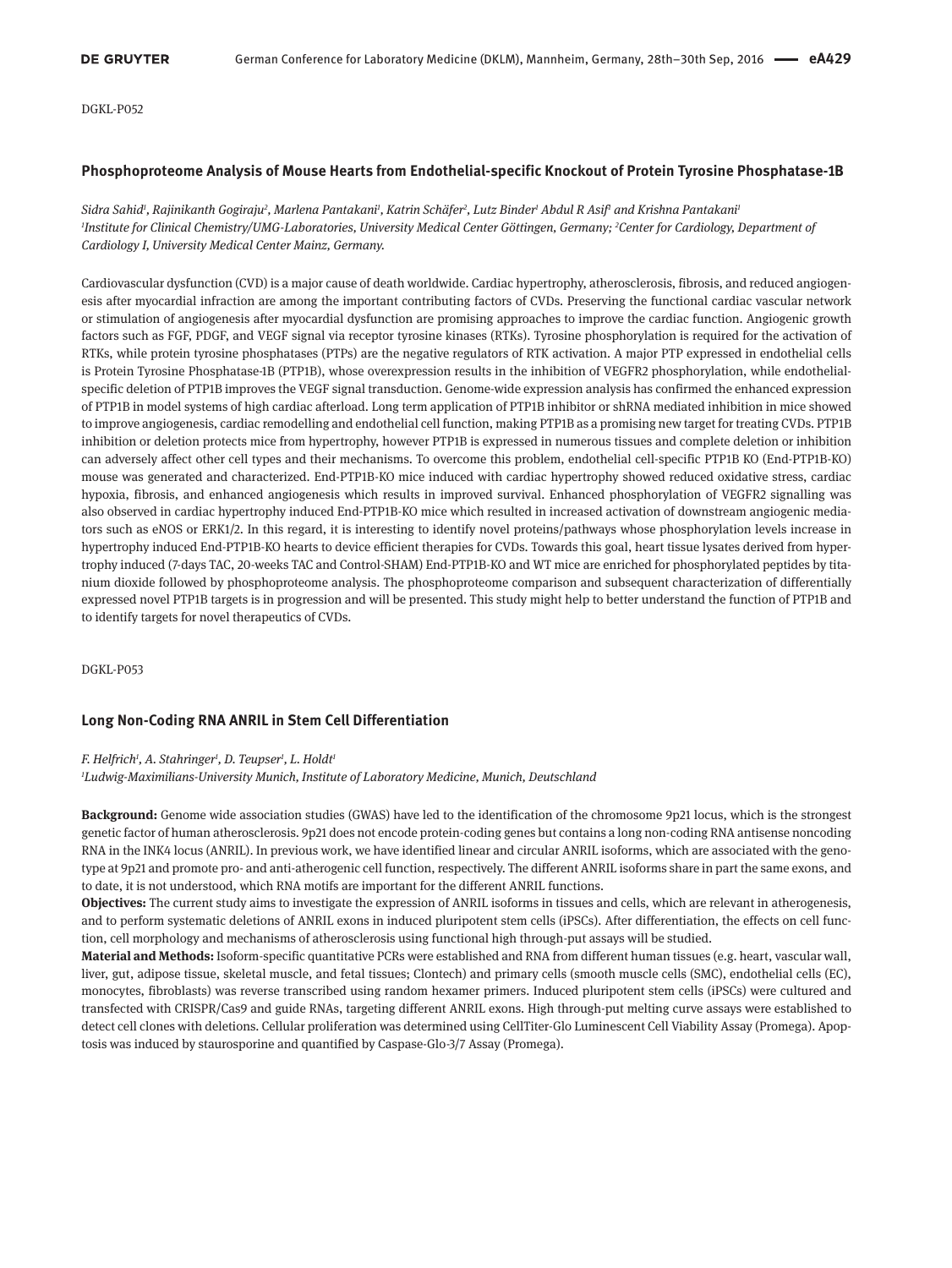**Results:** Systematic expression profiling revealed that ANRIL is not expressed in fetal tissues and iPSCs but upregulated during cell differentiation. In adult tissues, we observed high ANRIL expression in the vascular wall, SMC and macrophages, which play an important role in atherogenesis. CRISPR/Cas9 technology was used to establish iPSC models with deletions of different ANRIL exons. Functional studies of proliferation and apoptosis in iPSC revealed no significant differences between the knock-out cell lines and control cell lines. Currently, the iPSCs cell lines are differentiated into SMC and macrophage and will be used to study the effects of ANRIL deletions on mechanisms of atherosclerosis in differentiated cells.

**Conclusion:** Using systematic expression profiling, we have identified cell types, which express high levels of ANRIL and are relevant in atherogenesis. Currently, the effect of the deletion of ANRIL exons on cellular functions is studied in iPSC-derived SMC and macrophages.

DGKL-P054

#### **MIR-27B function uncovers a pro-hypertrophic non-canonical mitochondrial ATP synthesis pathway**

*P. Mirtschink1 , C. Bischof2 , A. Sarre3 , S. Stehr4 , T. Pedrazzini3 , J. Krishnan2 Institut für Klinische Chemie und Labormedizin, Abteilung für Klinische Pathobiochemie, Dresden, Deutschland Institute of Cardiovascular Regeneration, Frankfurt am Main, Deutschland Department of Medicine, University of Lausanne, Lausanne, Schweiz Klinik für Anästhesiologie und Intensivmedizin, Univesitätsklinikum Jena, Jena, Deutschland*

Despite its central role in driving cell growth, cellular ATP levels are paradoxically decreased in human and mouse hypertrophic cardiomyopathy in spite of augmented glycolysis. To understand this disconnect between low ATP levels and the capacity for pathologic cardiac growth, we screened a genetic model of constitutive myocardial glycolysis and pathologic hypertrophy for miRNAs regulators of mitochondrial function. In doing so, we have uncovered a stress-dependent Hif1α pathway regulating expression of miR-27b and its consequent repression of Atp5a1, a core component of Complex V. As a result, mitochondrial ADP levels are increased and re-channelled towards Mthfd1l, a ratelimiting enzyme in purine biosynthesis. Consistent with these findings, in vivo inactivation of miR-27b attenuates stress-induced hypertrophy, while cardiac-specific miR-27b expression promotes pathologic cardiac growth. Critically, activation of this pathway is correlates with cardiac pathology in humans. These results challenge the dogma of ATP as a necessary driver of cell growth and unveil a novel mechanism directly connecting stress-induced mitochondrial dysfunction with pathologic growth in cardiomyopathy.

DGKL-P056

#### **Differential effects of novel anticoagulants: fXa versus fIIa inhibition on coagulation and inflammation**

*S. Nazir1 , K. Shahzad1 , I. Gadi1 , F. Bock1 , S. Kohli1 , I. Thielmann2 , B. Nieswandt2 , B. Isermann1 1 Universitätsklinikum, Magdeburg, Institute for Clincal Chemistry and Pathobiochemistry, Magdeburg, Deutschland 2 Rudolf Virchow Center; DFG Research Center for Experimental Biomedicine University Hospital, Würzburg, Deutschland*

**Background and aims**: Thrombin is the key protease in regard to thrombus formation; the same is not true in regard to protease dependent signaling. Hence, we postulate that inhibition of either fXa or fIIa may have comparable effects in regard to coagulation, but convey different effects in regard to inflammation and receptor dependent regulation of cellular effects.

**Methods**: WT mice were either treated with low and high dose of dabigatran or Rivaroxaban for 1 week and then were analyzed for tail bleeding assay or for arterial injury induced thrombosis formation and LAD ligation (ischemic/reperfusion) induced myocardial infarction.

**Results** : Rivaroxaban and dabigatran have comparable dose-dependent effects in regard to bleeding and thrombosis in in vivo models. However, while fIIa inhibition abrogates the anti-inflammatory effect of fIIa already at low dosages, e.g. at dosages at which bleeding time is already prolonged, this is not the case when using the fXa inhibitor Rivaroxaban. Although Infarcted heart areas were similar in both groups, fxa inhibition abolished proinflammatory cytokines, IL-6, TNF-alpha and macrophages infiltration in infarcted heart tissue. In addition we observed higher levels of blood plasma endogenous activated protein C (aPC) in fXa inhibition group, as compared to in fIIa inhibition group. Western Blot analysis revealed NF-Kβ levels significantly less in fxa inhibited group as compared to fIIa inhibition.

**Conclusion**: Taken together, these results strongly support that inhibition of fIIa and fXa have similar profiles in regard to the regulation of hemostasis, but differ in their ability to modulate the inflammatory response, with fXa inhibition being superior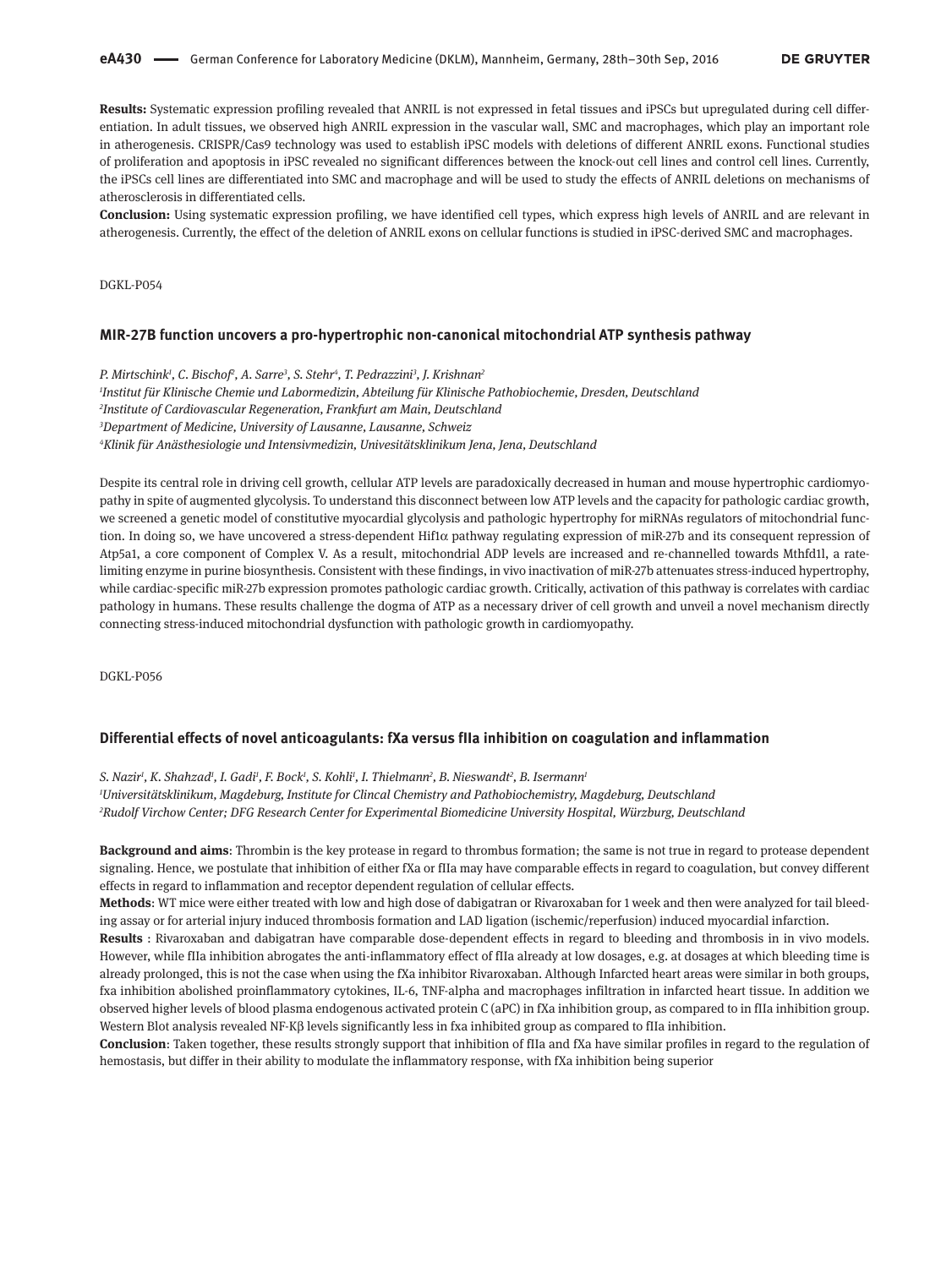# **Omega-6 Fatty Acids and Survival with Cardiovascular Risk: A complex picture? – The Ludwigshafen Risk and Cardiovascular Health Study**

*G. Delgado1 , W. März2 , C. von Schacky3 , M. Kleber1*

*1 Universität Heidelberg, Medizinische Klinik V, Medizinische Fakultät Mannheim, Eberbach, Deutschland 2 Universität Heidelberg, Med. Fakultät Mannheim, Mannheim, Deutschland 3 Ludwig Maximilians University, Department of Preventive Cardiology, Munich, Deutschland*

*Aims:* Omega-6 polyunsaturated fatty acids (omega-6 PUFA) are recommended in European cardiovascular prevention guidelines. However, individual fatty acids have distinct biological characteristics and there have been conflicting reports about the association of omega-6 PUFA with cardiovascular risk.

*Methods and results:* omega-6 PUFA concentrations were measured in erythrocytes at baseline in a total of 3259 patients participating in the Ludwigshafen Risk and Cardiovascular Health Study (LURIC), using the HS-Omega-3 Index method. Associations of omega-6 PUFA with cardiovascular mortality were analyzed by Cox proportional hazards regression with adjustment for conventional risk factors separately for men and women.

During a median follow-up of 10.0 years, 975 patients (29.9%) died, 614 patients (18.8%) from cardiovascular causes. g-linolenic acid (GLA) was inversely associated with cardiovascular mortality in models adjusted for conventional cardiovascular risk factors with a HR of 0.86(0.78-0.95) per 1-SD increase. Adrenic acid (ADA) and docosapentaenoic acid n-6 (DPA) were both associated with an increased risk with HR of 1.13(1.04-1.22) and 1.11(1.03-1.21), respectively, while arachidonic acid was not. Gender stratified analyses revealed inverse associations of GLA for men and linoleic acid (LA) for women as well as direct associations of ADA in men and DPA in women.

Conclusions: We observed different and gender-specific effects for individual omega-6 PUFA. While LA and GLA were associated with a reduced risk, there was a direct association with risk for the longer chain n-6 PUFA ADA and DPA. These differences do not support global recommendations for polyunsaturated fatty acids, but rather investigating health effects of individual omega-6 PUFA in detail.

DGKL-P058

# **Identification and Characterization of Acetylated Non-Histone Proteins in Atherosclerosis Models Rieke Welzbacher, Sidra Shahid, Marlena Pantakani, Lutz Binder, Abdul R Asif and Krishna Pantakani**

### R. Welzbacher<sup>1</sup>

1 Universitätsklinikum Göttingen, Klinische Chemie, Göttingen, Deutschland

Atherosclerosis is a chronic inflammatory vascular disease characterized by the development of atheromatous plaque, which triggers luminal narrowing and upon rupture can lead to myocardial infarction or ischemic stroke. Epigenetic processes such as DNA methylation, histone post-translational modifications, and miRNAs plays a crucial role in the progression of atherosclerosis by modulating endothelial cells, vascular smooth muscle cells, and macrophages. Recent studies have identified the increased expression of two histone deacetylases (HDACs) namely HDAC3 and HDAC9 in atherosclerosis and shown that their inhibition leads to reduction/halt in the progression of atherogenesis. However, non-histone proteins such as NF-kB are also targets of both histone acetyltransferases (HATs) and HDACs. Therefore, it is important to identify non-histone proteins, whose acetylation levels are altered by HDAC3 or -9 inhibitions in both endothelial cells and in macrophages to elucidate their functional relevance in reduction and/or halting the plaque formation. Towards this goal, we are using endothelial cells (HUVECs) and macrophages as *in vitro* cell culture model system and induced the inflammatory phenotype followed by HDAC3 inhibition. Subsequently, total protein lysates were prepared and subjected to enrichment of acetylated non-histone proteins by size-fractionation followed by immunoprecipitation using pan anti-acetyl antibodies. The immunoprecipitated samples are being analyzed by proteomic approach. The results of this analysis will be presented in scope of this study. This approach will allow us to identify novel acetylated non-histone proteins from atherosclerotic models. Subsequent characterization of identified targets might enable us with devising treatment options for atherosclerosis.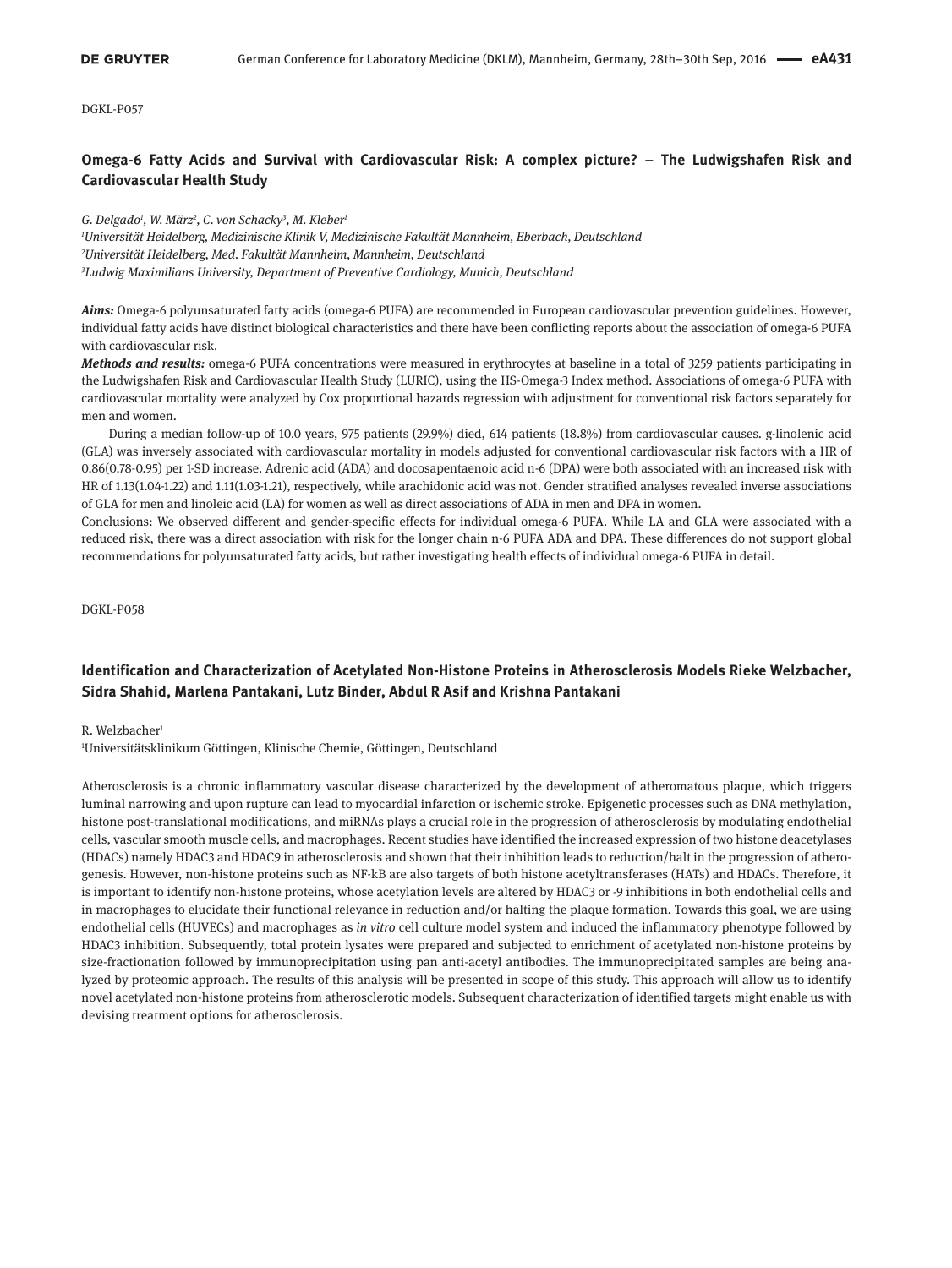## **DGKL-Metobolomics and Lipidomics**

DGKL-P059

## **Robust and practical strategy for lipidomics of tissue-derived mitochondria**

*L. Kappler1 , J. Li2 , C. Hu2 , H. Runge1 , G. Xu2 , H. Häring1 , C. Weigert1 , A. Peter1 , M. Hoene1 , R. Lehmann1*

*1 University Hospital Tuebingen, Central Laboratory, Div. for Clinical Chemistry and Pathobiochemistry (Dept. for Internal Med 4), Tübingen, Deutschland*

<sup>2</sup>Chinese Academy of Sciences, Dalian Institute of Chemical Physics, CAS Key Laboratory of Separation Science for Analytical Chemistry, Dalian, *China*

**Background:** Mitochondrial phospholipid content and composition have been shown to affect electron transport chain activity and respiratory function. However, little is known on the relationship between mitochondrial function and mitochondrial lipid composition, particularly in tissue samples. One reason could be the challenges of isolating pure mitochondria from small tissue samples in a quality and quantity sufficient for a robust high-resolution analysis by UHPLC-MS.

**Objectives:** Development and optimization of a robust and practical strategy for the high-resolution analysis of lipid profiles from pure mitochondria of different tissues.

**Methods:** Three different isolation methods (differential centrifugation (DC), DC followed by ultracentrifugation (UC), magnetic bead-assisted method (MACS)) were compared and optimized using mouse skeletal muscle and liver tissue to define the mitochondrial extraction procedure yielding the purest mitochondria. Mitochondrial enrichment as well as contaminations by other organelles (endoplasmic reticulum (ER), nuclei, Golgi apparatus) were investigated by western blot analysis. Using non-targeted UHPLC-MS lipidomics, we compared the lipidome of muscle and liver mitochondria from mice.

**Results:** Applying our optimized strategy for the sensitive, comprehensive and reproducible investigation of the highly purified mitochondrial lipidome, we detected a total of 458 lipid species in mouse liver mitochondria and 464 lipid species in skeletal muscle mitochondria, both including 36 cardiolipins in as little as 100 µg (by protein) of mitochondria. The lipid patterns of skeletal muscle and hepatic mitochondria separated into distinct clusters in a PCA plot, indicating tissue-specific differences in the mitochondrial lipid pattern. The amount of cardiolipins and phosphatidylethanolamines, but not of phosphatidylcholines, was higher in muscle than in liver mitochondria.

**Conclusions:** We established and optimized a reliable and comprehensive method to obtain lipid profiles from pure tissue-derived mitochondria. We will integrate this tool into a systems biological analysis of mitochondria covering not only lipidomics but also proteomics and functional analyses such as respirometric and oxidative stress assays. The association of specific mitochondrial lipid alterations to mitochondrial functioning will allow the detection and determination of the role of mitochondrial adaptions in health and disease.

DGKL-P060

# **Comprehensive characterization of a human thyrotoxicosis model – Towards the identification of novel biomarkers of hyperthyroidism**

M. Pietzner', B. Engelmann<sup>2</sup>, T. Kacprowski<sup>2</sup>, J. Golchert<sup>2</sup>, A. Dirk<sup>3</sup>, E. Hammer<sup>2</sup>, M. Nauck<sup>1</sup>,

*H. Wallaschofski1 , T. Münte4 , N. Friedrich1 , G. Homuth2 , G. Brabant3*

*1 Universitätsmedizin Greifswald, Institut für Klinische Chemie und Laboratoriumsmedizin, Greifswald, Deutschland*

*2 University Medicine and Ernst-Moritz-Arndt-University of Greifswald, Interfaculty Institute for Genetics and Functional Genomics Department of Functional Genomics, Greifswald, Deutschland*

*3 University of Lübeck, Medical Clinic I, Lübeck, Deutschland*

*4 University of Lübeck, Department of Neurology, Lübeck, Deutschland*

**Introduction** Thyroid hormones (TH) are essential for normal development, cell growth and the function of virtually all tissues. Their bioactivity is closely controlled by thyrotropin (TSH) as part of a negative feedback loop. Thus, measurements of TSH and free TH are generally regarded as the gold standard in diagnosis of thyroid function. Currently, there are only few biomarkers available to capture peripheral, organ-specific TH effects. To screen for novel, exclusively TH-dependent effects on peripheral tissues we used an untargeted metabolome and proteome approach in an experimental model of thyrotoxicosis in humans.

**Methods** Sixteen healthy young males were treated with 250 µg levothyroxine/day for eight weeks. Plasma was sampled before, after four and eight weeks of treatment, respectively, as well as four and eight weeks thereafter. Metabolite and protein levels were determined by mass spectrometry. Robust analyses were performed using mixed-effect linear regression models in a subsampling setting, with serum free thyroxine (FT $_{\rm 4}$ ) as exposure and metabolite/protein levels as outcome. To compile a molecular signature discriminating between thyrotoxicosis and euthyroidism, a random forest was trained and validated in a two-stage cross-validation procedure.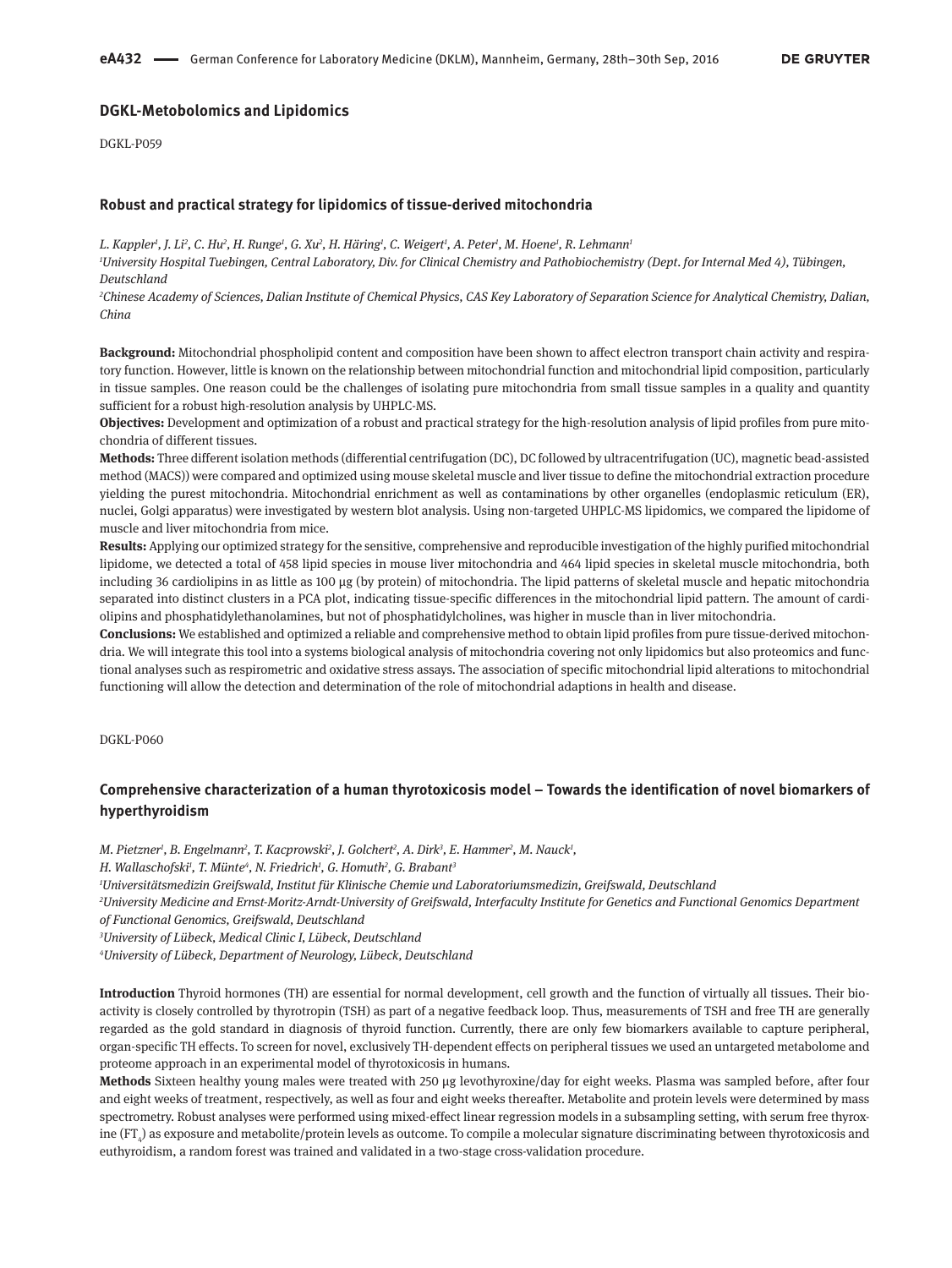**Results** The levels of 65 metabolites and 63 proteins were significantly associated with serum FT $_{4}$ , where the majority of these associations were positive. L-T<sub>4</sub> induced alterations comprised a number of clinical relevant physiological entities like energy and lipid metabolism, induction of oxidative stress, the coagulation cascade, the complement system or apolipoproteins. The results further raised concern about the implication of thyroid diseases in the judgment of kidney function or even cardiovascular complications, exemplified by increased ADMA concentrations under L-T<sub>4</sub>. It has to be emphasized that all these molecular alterations were unrecognized by the volunteers as they did not results in manifest clinical symptoms of thyrotoxicosis. A subset of fifteen metabolites/proteins allowed a robust and good prediction of TH status (AUC=0.86) without prior information on TSH or free TH.

**Conclusion** Our results emphasize the power of untargeted OMICS approaches to detect novel pathways of TH action. Furthermore, beyond TSH and FT4, we demonstrated the potential of such analyses to identify new molecular signatures for diagnosis and treatment of thyroid disorders.

DGKL-P061

### **The origin of acyl carnitines in human plasma during fasting and exercise**

*R. Lehmann<sup>1</sup>, J. Hansen<sup>2</sup>, M. Hoene<sup>1</sup>, S. Chen<sup>3</sup>, X. Zhao<sup>4</sup>, A. Peter<sup>1</sup>, G. Xu<sup>4</sup>, P. Plomgaard<sup>5</sup>,* 

*C. Weigert1*

*1 University Hospital Tuebingen, Div. for Clinical Chemistry and Pathobiochemistry (Dept. for Internal Med 4), Tübingen, Deutschland 2 Rigshospitalet Copenhagen, CIM, Copenhagen, Dänemark*

*3 Chinese Academy of Sciences, Dalian Institute of Chemical Physics, CAS Key Laboratory of Separation Science for Analytical Chemistry, Dalian, China*

*4 Chinese Academy of Sciences, Dalian Institute of Chemical Physics, CAS Key Laboratory of Separation Science for Analytical Chemistry, Dalian, China*

*5 Rigshospitalet Copenhagen, Dept. of Clinical Biochemistry, Copenhagen, Dänemark*

Acylcarnitines are currently in the focus of research as potential biomarkers in many disciplines of medical sciences. However, the origin of plasma acylcarnitines is not clarified. In two studies we investigated arterial-venous differences to elucidate the distinct contribution of liver and skeletal muscle to the dynamic changes of plasma acylcarnitines in fasting and exercising humans.

In the first study, after an overnight fast young healthy males (n=9) participated in an knee-extensor exercise study for 2 h with one fixed (=resting) and one exercising leg (incl. 3 muscle biopsies per leg) and plasma was collected from both femoral veins and femoral artery. In the second study, the participants performed 2 h cycling exercise (n=10) while plasma was collected from the brachial artery of the non-dominant arm and the liver vein via the right femoral vein to investigate acylcarnitine fluxes over the hepato-splanchnic bed. Hepatic and skeletal muscle arterial-to-venous plasma differences, as well as skeletal muscle acylcarnitine concentrations were investigated by UHPLC-MS.

The liver released pronounced amounts of C2- and C3-carnitine after an overnight fast. Exercise caused a systemic increase of most acylcarnitines in plasma, which declined very rapid to pre-exercise values in the recovery phase. In the exercising muscle tissue levels of most acylcarnitines increased. In contrast to that, levels of free carnitine decreased in the tissue of the exercising muscle and returned back to baseline levels after the end of the exercise bout. Almost no changes were detected in the tissue of the non-exercising leg. The exercising leg released mainly medium chain-carnitines into circulation, while even an uptake of long chain acylcarnitines was observed. The liver released continuously short chain, namely C2- and C3-carnitine, during exercise.

In summary, the liver is a major contributor to systemic C2- and C3-carnitine levels during fasting and exercise. The contracting muscle contributes to the increases in plasma medium-chain acylcarnitines during exercise, while the systemic increase of long-chain acylcarnitines during exercise is neither caused by skeletal muscle nor by the liver.

DGKL-P062

# **Targeted and global pharmacometabolomics in everolimus-based immunosuppression: Association of co-medication and lysophosphatidylcholines with drug response**

*D. Lesche1 , V. Sigurdardottir2 , C. Largiadèr1 , G. Fiedler1 , B. Rindlisbacher1 , A. Leichtle1 ,*

U. Christians<sup>3</sup>, L. Englberger<sup>4</sup>, P. Mohacsi<sup>2</sup>, J. Sistonen<sup>1</sup>

 *Center of Laboratory Medicine, University Institute of Clinical Chemistry, Inselspital—Bern University Hospital, Bern, Schweiz Department of Cardiology, Swiss Cardiovascular Centre, University Hospital (Inselspital Bern), Bern, Schweiz iC42 Clinical Research and Development, University of Colorado, Anschutz Medical Campus, Aurora, USA Department of Cardiovascular Surgery, Swiss Cardiovascular Centre, University Hospital (Inselspital Bern), Bern, Schweiz*

Large inter-individual variability in everolimus (ERL) dose response and a narrow therapeutic window complicate its use in immunosuppressive therapy after heart transplantation. Identification of new predictive biomarkers of ERL response and elucidation of the mechanisms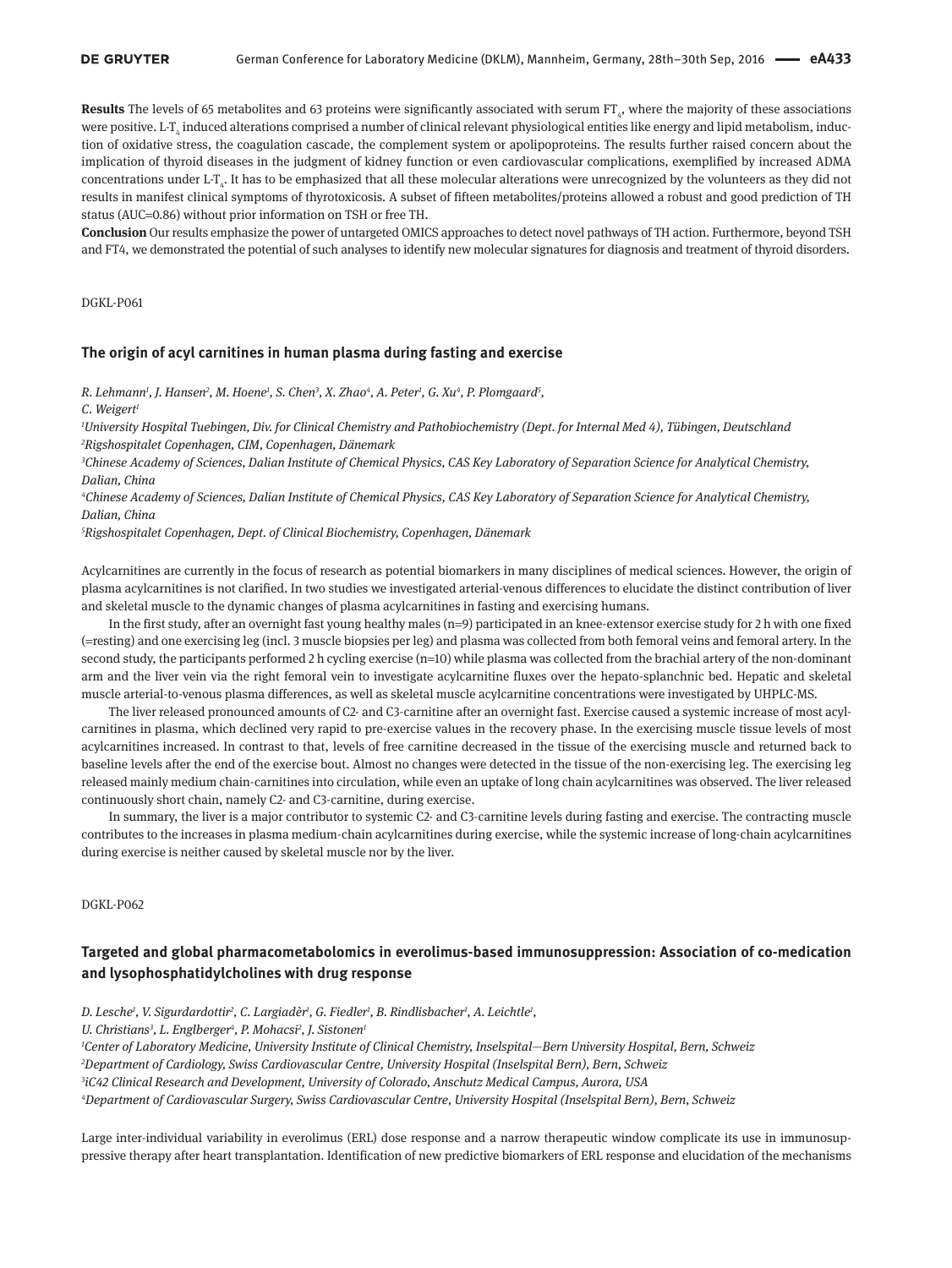underlying this variability are of utmost clinical importance. Semi-targeted and non-targeted metabolic profiling was performed using highresolution mass spectrometry in plasma samples of 41 heart transplant patients to identify metabolites associated with ERL dose response. Targeted quantification of ERL and its major metabolites was performed by LC-MS/MS. Both, non- and semi-targeted metabolic profiling revealed that decreased plasma lysophosphatidylcholines (lysoPCs) as well as decreased low-density lipoprotein (LDL) levels were associated with decreased ERL dose requirement. Furthermore, an altered ratio of 46-hydroxy and 24-hydroxy ERL observed in 15% of the patients have been described being independent from *CYP3A5\*3* or co-medication, although an association of therapy with the mycophenolate formulation Myfortic<sup>®</sup> and the genetic variant *CYP3A5\*1* with an increased ERL dose requirement was observed. In conclusion, the pharmacometabolomics study approach identified differences in ERL metabolism and novel metabolites associated with ERL dose requirement. Especially the role of lysoPCs as potential biomarkers for cardiac allograft vasculopathy related inflammatory processes, will require further investigation in order to understand their role in altered ERL dose requirement. Furthermore, investigations to elucidate the clinical relevance of the reported drug-drug interactions and differences in ERL metabolite patterns are needed.

DGKL-P063

## **Serum, standard plasma or platelet-free plasma - are there any preferences for metabolomics-driven biomarker studies?**

#### *R. Lehmann1 , X. Liu2 , P. Yin2 , M. Hoene1 , A. Peter1 , G. Xu2*

*1 University Hospital Tuebingen, Div. for Clinical Chemistry and Pathobiochemistry (Dept. for Internal Med 4), Tübingen, Deutschland* <sup>2</sup>Chinese Academy of Sciences, Dalian Institute of Chemical Physics, CAS Key Laboratory of Separation Science for Analytical Chemistry, Dalian, *China*

**Background:** Frozen plasma and serum samples stored in biobanks are frequently used in large scale biomarker studies. In the literature both are recommended sample materials of choice for metabolomics studies. However, serum metabolite pattern are affected by the clotting process and the needed exposure to room temperature, and plasma prepared by standard conditions still contains a considerable number of platelets. Whether these remaining platelets affect the results of metabolomics biomarker studies is unknown.

**Methods:** Applying an UHPLC-mass spectrometry-driven metabolomics approach we compared serum, standard EDTA-plasma (centrifugation: 4000g, 10 min, 4°C) and platelet-free plasma (prepared by three different centrifugation conditions) from the same ten volunteers.

**Results:** Subsequent to a centrifugation step we detected a mean cell count of 27,000 platelets/µl in standard plasma, i.e. one-tenth compared to blood. A comparison of the metabolite pattern in standard plasma and serum by principal component analysis revealed no similarity. In serum >50 % of the metabolites were significantly different from plasma. On the other hand the pattern of the platelet-free plasma and standard plasma corresponded well.

**Conclusions:** The coagulation process lead to significant differences in a considerable number of metabolites between plasma and serum greatly. The pattern in common and platelet-free plasma is almost identical. Thus standard plasma as stored in biobanks is still suitable for clinical metabolomics biomarker studies.

DGKL-P064

### **Evaluation of an in-tube Whole-blood Activation Assay for Multiparametric Analysis of Arachidonic Acid Metabolism**

*B. Hanner1 , A. Kleinhempel1 , G. Schütze1 , D. Teupser1 , M. Bruegel1 , L. Holdt1 1 Ludwig-Maximilians-University Munich, Institute of Laboratory Medicine, Munich, Deutschland*

**Background:** Eicosanoids are arachidonic acid (AA)-derived lipid mediators, which play an important role in inflammation. In previous work, we have shown that the eicosanoid response in an established whole-blood activation model of patients with suspected coronary artery disease is a marker for the severity of the disease.

**Objectives:** The previously established whole-blood activation model required cell culture dish incubation of whole blood. It was the aim of the current study to develop an in-tube activation system, allowing the application of this assay in clinical routine settings.

**Material and Methods:** Heparinized whole blood was incubated with or without LPS (100 ng/mL) for 4 and 24 hours. Samples were incubated at 37 °C with or without cell culture medium using cell culture dishes or heparinized blood collection tubes. Furthermore, blood collection tubes were incubated at 37°C and at room temperature to investigate whether the activation is dependent on temperature. RNA was isolated and the mRNA expression of key enzymes of AA metabolism (cyclooxygenase (COX) 1 and 2, prostaglandin E synthase (PGES), prostaglandin F synthase (PGFS), thromboxane synthase (TXS), 5-lipoxygenase (5-LOX), 5-LOX activating protein (FLAP) and 12-lipoxygenase (12-LOX)) were analyzed by established RT-qPCR assays. Corresponding metabolites (AA, prostaglandins and hydroxy eicosatetraenoic acids (HETEs)) were analysed in supernatants using an UHPLC-MS/MS based strategy.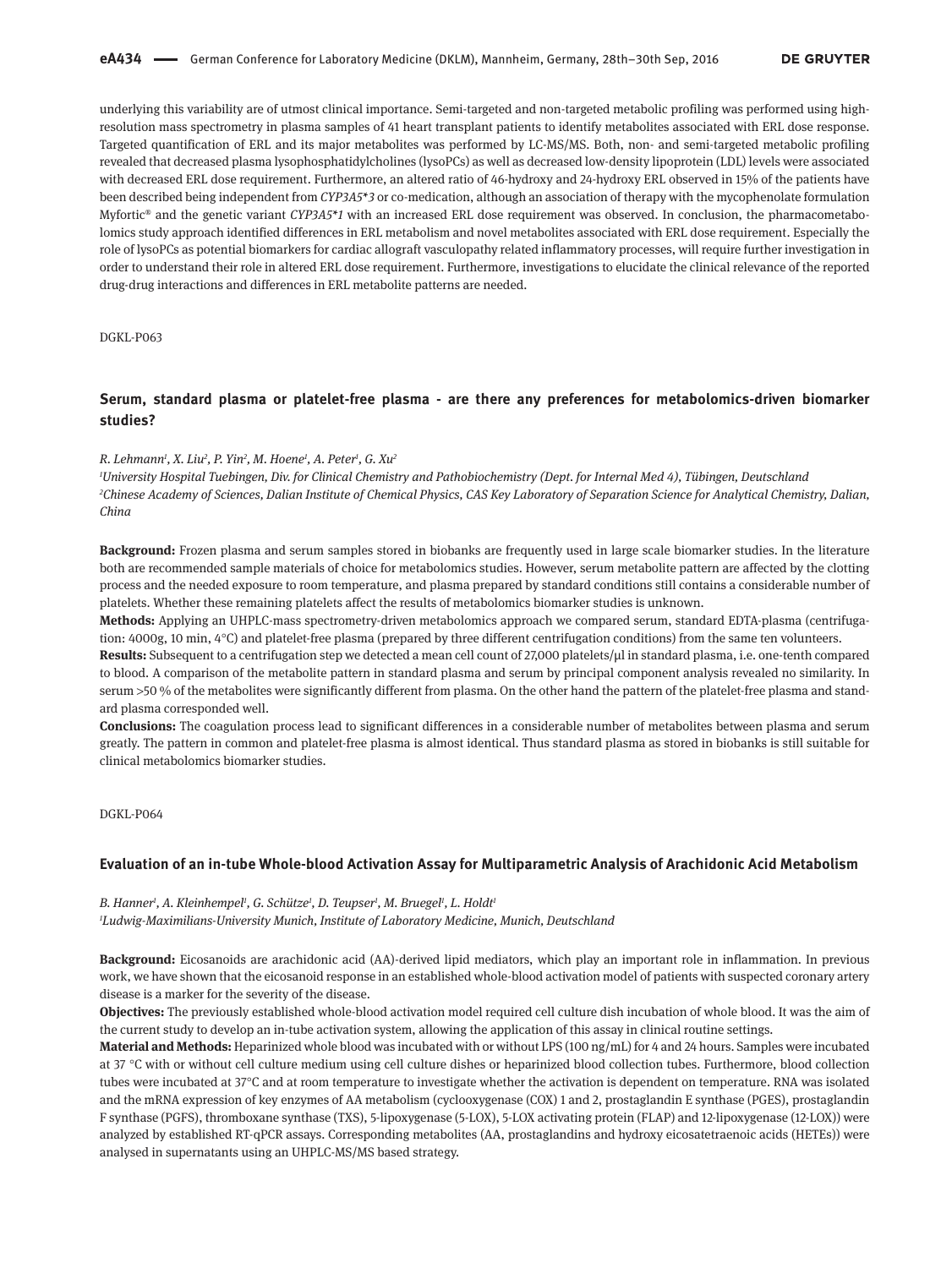**Results:** We observed no significant differences at the gene expression or mediator levels of investigated eicosanoid pathways when comparing the cell culture and in-tube assays after LPS activation. Addition of cell culture medium was not necessary to induce a reproducible eicosanoid release. However, we observed a temperature-dependency of the eicosanoid response, where incubation at room temperature led to significantly lower release of eicosanoids than when tubes were incubated at 37 °C.

**Conclusion:** We were able to establish an easy-to-use and reproducible in-tube whole-blood activation model for investigating the individual eicosanoid response. Since this assay does not require cell culture dish incubation, it can be used in clinical routine settings.

DGKL-P065

## **Using internal standards for quantitative LC-MS/MS Lipidomics – one size fits all?**

*O. Schmelzer1 , T. Epting1 , K. Winkler1 , G. Pütz1 1 Uniklinik Freiburg, Klinische Chemie, Freiburg, Deutschland*

#### **Objectives**

Several different lipid species have emerged as potential biomarkers for diagnosis, prognosis and risk stratification in various cancer types recently. Different lipidomic approaches exist, but obtaining reliable and reproducible quantitative data from human plasma is often hampered by significant matrix effects. Despite being mayor human plasma lipids, neutral lipid species like cholesterolester (CE) and triacylglycerols (TAG) are often neglected. Therefore we developed and validated a LC-MS/MS lipidomic approach that includes neutral lipid species and fits the standards of clinical chemical testing.

#### **Methods**

128 lipid species from 8 lipid classes ((lyso-)phosphatidylcholines, ethanolamines and -serines, sphingolipids and ceramides, CE and TAG) were measured on a BRUKER micrOTOF-Q2 using one internal standard for each lipid class. Inter- and intraessay CV% was determined for each lipid class. To estimate accuracy, human serum samples were spiked with different lipids.

## **Results**

To give sufficient yields of neutral lipids a second extraction step with chloroform should be added to the usually used chloroform/methanol mixtures. For HPLC separation of lipid classes' a third hydrophobic solvent system was introduced. Intraessay-variance was between 1.5 und 7.2%, interessay-variance was between 1.0 und 7.8%, except for PS showing a CV% of 22%. When measuring accuracy, a systematic error was observed, depending on the fatty acid acyl structure of respective lipids. When using non-natural saturated lipids as group standard, unsaturated lipid species are generally measured too low. Respective systematic errors may be at least partially compensated by introducing individual correction factors.

#### **Conclusion**

Whilst precision is generally sufficient, accuracy suffers from systematic errors when a single internal group standard is used. Introducing respective correction factors may overcome this problem.

Contact: gerhard.puetz@uniklinik-freiburg.de

DGKL-P066

# **Influence of sampling techniques on human plasma and serum metabolome stability during the long-term sample storage**

*K. Klavins1 , M. Mastrak2 , G. Dallmann3 , T. Koal4 BIOCRATES Life Sciences AG, R&D, Innsbruck, Österreich Biocrates Life Sciences AG, R&D, Innsbruck, Österreich Biocrates Life Sciences AG, R&D, Innsbruck, Österreich BIOCRATES Life Sciences AG, R&D, Innsbruck, Österreich*

Targeted metabolomics has become a valuable tool in disease research. Blood is the most preferred sampling matrix in pre-clinical research and diagnosis as it is well established and reflects the circulating metabolome of the whole organism. Large metabolomics cohort studies mostly rely on blood samples from blood banks. Current blood collection protocols utilize different sample treatments in order to isolate blood serum and plasma for the final metabolite extraction. In this study the long term storage stability, up to 12 months, for EDTA, heparin and citrate plasma and serum was investigated to fill in the gaps in the knowledge of human metabolome changes during the long-term sample storage. The blood from a healthy donor was drawn and processed according to methodology-specific protocols at the same time point for all techniques. To evaluate the storage stability sample aliquots were stored at -80  $^{\circ}$ C for a time period of up to twelve months. Quantification of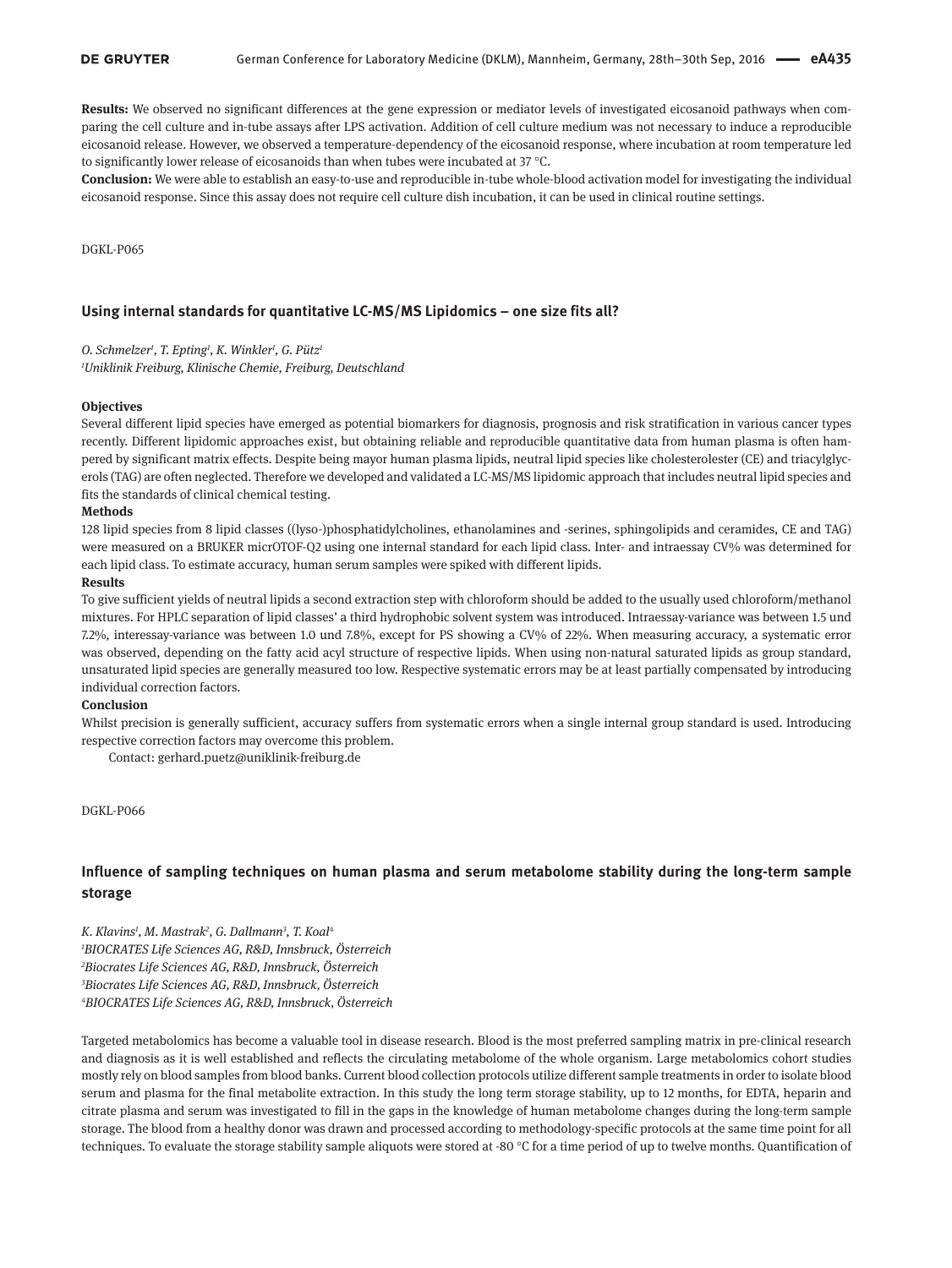more than 180 endogenous metabolites including amino acids, biogenic amines, acylcarnitines, glycerophospholipids, sphingomyelins and hexose was performed employing the AbsoluteIDQ® p180 Kit (Biocrates Life Sciences AG). As expected, the number of detected metabolites as well as concentration levels differed between investigated sample types. Surprisingly, the obtained results revealed that metabolite stability was influenced not only by the storage conditions but also by the employed sampling technique. For all tested samples types the changes in metabolite levels were observed as early as after 4 week of storage. The obtained results highlighted the influence of the sampling technique on metabolite stability in human blood samples. Therefore, it is of utmost importance to consider not only the sample storage time but also sample type in case samples from blood banks are employed for metabolomics study.

## **Molecular Diagnostics**

DGKL-P067

## **Further characterization of variants resulting from next generation sequencing by LOH analysis in tumor tissue**

#### *S. Sollfrank1 , E. Springer2 , C. Fottner3 , K. Lackner4 , H. Rossmann1*

*1 University Medical Center Mainz, Institute of Clinical Chemistry and Laboratory Medicine, Mainz, Deutschland*

*2 University Medical Center Mainz, Institute of Pathology, Mainz, Deutschland*

*3 University Medical Center Mainz, Department of Endocrinology and Metabolism, 1st Medical Clinic, Mainz, Deutschland*

*4 University Medical Centre Mainz, Institute of Clinical Chemistry and Laboratory Medicine, Mainz, Deutschland*

#### *Background.*

Loss of heterozygosity (LOH) is a common genetic event in cancer development, characterized by a heterozygous germline mutation and a second, apparently homozygous variant in tumor DNA, due to the somatic loss of the wild type allele. This "second hit" mechanism is able to completely inactivate tumor suppressor genes, therefore leading to tumorigenesis. *Objectives.*

A total of 488 samples were subjected to hybridization-based targeted resequencing of 16 paraganglioma (PGL), phaeochromocytoma (Phaeo) or medullary thyroid cancer (MTC) susceptibility genes. PGL's and Phaeo's are rare tumors of the autonomic nervous system with up to 40% being of genetic origin. Three syndromic conditions "Von Hippel–Lindau" (vhl), "multiple endocrine neoplasia type 2" (men2) and "neurofibromatosis type 1" (nf1) are by now established as additional causes of hereditary PGL/Phaeo. *Methods.*

Genomic DNA was isolated from whole blood leukocytes and 300bp paired- end sequenced on an Illumina MiSeq using v2 chemistry. Bioinformatic analysis comprising whole genome alignment, variant calling and variant filtering with a cut-off set to 1% minor allele frequency was performed for exons, splice-sites and untranslated regions of the 16 candidate genes. In case of NGS-results revealing known mutations, respectively most likely pathogenic variants genomic DNA isolated by microdissection from formalin- fixed tumor tissue was analyzed for LOH by pyrosequencing-based allele quantification in order to further characterize, whether the detected variant may be responsible for the patients phenotype.

*Results.*

In case of 9 variants affecting 7 different genes, patients leukocytes and patients tumor tissue were tested for LOH in comparison to control leukocytes. LOH could be demonstrated based on allele frequencies (AFmut and AFwt) in case of mutations in the tumor suppressor genes NF1:c.5270T>A,p.Val1757Asp (AF patients tumor tissue: AFmut 95%, AFwt 5%) and TMEM127:c.265\_268delCTGT (AF patients tumor tissue: AFmut 85%, AFwt 15%). Both patients were affected by multiple phaeochromocytoma. No LOH could have been shown for the following variants: VHL:c.-73C>T; MAX:c.172-6230C>T; KIF1B:c.2708C>T,p.Thr903Met; KIF1B:c.2842G>T,p.Ala948Ser; NF1:c.7474C>T,p.Gln2492X; SDHAF2:c.496C>T,p.Arg166Cys and SDHA:c.1A>G,p.Met1Val.

#### *Conclusion.*

As LOH may also appear in a non-hereditary, sporadic context where the first hit is a somatic event followed by a second somatic hit, we aim to sequence all, up to now, germline-negative PGL-,Phaeo- and MTC-patients (105 samples in total) based on tumor DNA for mutations in the 16 candidate genes. Complementing sequencing results by further analyses, e.g. immunohistochemistry, LOH-analysis, pedigree analysis, is often essential in order to assess a variants relevance correctly.

DGKL-P068

## **A novel strumpellin mutation and potential pitfalls in the molecular diagnosis of hereditary spastic paraplegia type SPG8**

*A. Jahic1 , C. Beetz1*

*1 Universitätsklinikum Jena, Institut für Klinische Chemie und Laboratoriumsmedizin, Jena, Deutschland*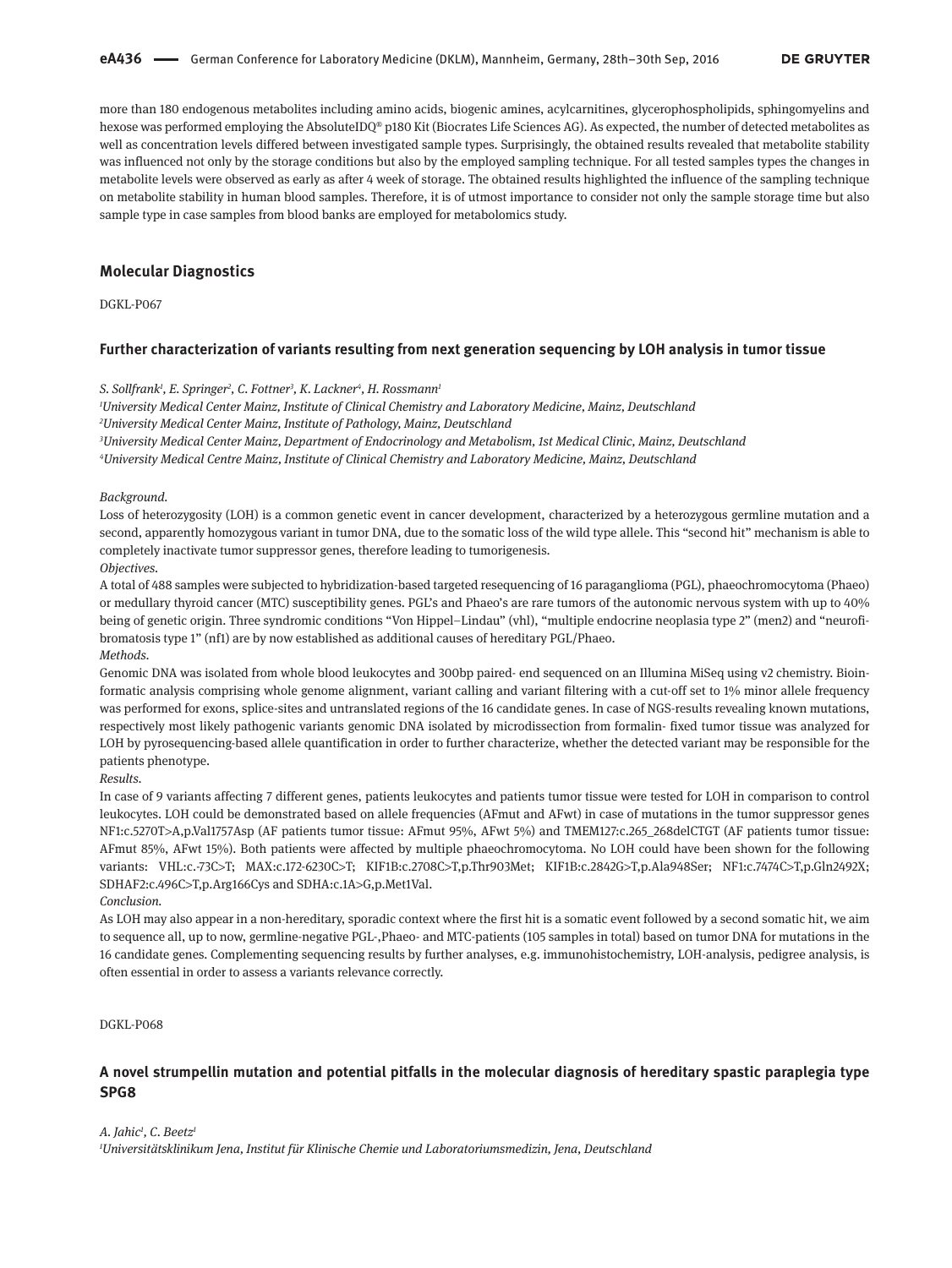### **DE GRUYTER**

## Background:

The hereditary spastic paraplegias (HSPs) are progressive gait disorders which are caused by degeneration of cortico-spinal tract axons. With > 70 spastic paraplegia gene loci (SPGs), they are genetically highly heterogeneous. SPG8 is a dominant HSP caused by mutations in KIAA0196 gene. A total of eight variants, most of them altering single amino acids in the encoded strumpellin protein, have thus far been found in HSP patients. Various features of these alterations as well as the associated clinical parameters varied widely, thus hampering the definition of diagnostic criteria.

## Methods:

The proband and his mother were examined by an experienced neurologist. Blood samples were collected, DNA extracted and copy number screening for the two most frequent HSP genes (atlastin, spastin) was carried out with the multiplex ligation-dependent probe amplification (MLPA). Sanger sequencing for HSP genes (atlastin, spastin) and KIAA0196 targeted all exons was performed. PolyPhen2 and SIFT predictions as well as Grantham scores were obtained for the presumably benign variants and for all variants reported in association with SPG8. Results:

In the MLPA screen we did not identify aberrations. We thus turned to Sanger sequencing of less prevalent HSP genes and thereby identified the novel heterozygous variant c.1859T>C (p.V620A) in KIAA0196. When comparing all eight HSP-associated variants to the major variation databases entries, we found that the PolyPhen2 score completely failed to indicate pathogenicity. Similarly inconclusive observations resulted from the application of the SIFT and the Grantham scores.

## Conclusion:

We noticed that strumpellin seems to harbor an unusually high number of very rare variants. Identification of such variants in patients requires cautious interpretation. Based on comparing all nine HSP-associated KIAA0196 alterations and current entries in variation databases we emphasize a potential for pitfalls in molecular diagnosis of SPG8. This is especially true for small families, complex phenotypes, nondominant pedigrees, unusual protein positions, and/or multi-gene diagnostic settings, but probably also for very low pathogenicity scores.

DGKL-P069

## **Improved management of hepatitis D: Standardized quantification of HDV RNA**

### *U. Hofmann1 , H. Wedemeyer2*

*1 Analytik Jena, Life Sciences, Jena, Deutschland*

*2 Medizinische Hochschule Hannover, Klinik für Gastroenterologie, Hepatologie & Endokrinologie, Hannover, Deutschland*

**Background:** HDV is a small, defective RNA virus that can infect only individuals who have HBV; worldwide more than 15 million people are co-infected. HDV increases the severity of chronic HBV infection, frequently leading to cirrhosis, hepatic decompensation or hepatocellular carcinoma. The prevalence of HDV is declining in some endemic areas but increasing in northern and central Europe because of immigration and vaccine fatigue for hepatitis B. Interferon-alpha is currently the only available treatment option leading to suppression of HDV RNA in 25 - 30 % of patients. However, pegylated interferon therapy is associated with sometimes severe side effects and only a minority of patients is eligible for treatment. Novel alternative treatment options are currently in early clinical trials.

**Objectives:** HDV RNA quantification is a crucial tool to diagnose, treat and manage HDV infections. The majority of nucleic assay amplification tests for viral load monitoring of HDV RNA are developed in house based on real-time PCR using internal standards of different origin. This issue impedes comparability and was greatly improved with the establishment of the 1<sup>st</sup> WHO standard for HDV RNA [1]. A novel CEcertified and referenced real-time PCR assay, the RoboGene® HDV RNA Quantification Kit 2.0, has been compared to an earlier published in-house method [2].

**Materials and methods:** Evaluation data is represented, achieved according to the common technical specifications for in vitro diagnostic medical devices. Furthermore, samples of 15 HDV IgG pos. (genotype 1) and 5 HDV IgG neg. patients were analysed. The study included a longitudinal perspective. Samples were collected before, 12 and 48 weeks following treatment with pegylated interferon alpha.

**Results:** Besides optimal specificity, the assay shows linearity over 5 to 1 · 109 copies per run and allows a limit of detection down to 10 IU/ml. For diagnostic evaluation results from the kit were consistent with those from the applied in-house method before starting point of therapeutic treatment. Following 12 weeks 20 % of the patient samples were determined as negative by the kit, but 33% using the in-house method. 48 weeks following starting point of treatment 33% and 40% were negatively tested using the kit and in-house, respectively.

**Conclusions:** Hepatitis D represents a major and life-threating health burden in certain areas of the world. The assay can be reliably used to confirm HDV infection and allows highly sensitive monitoring of therapy efficacy. Future studies include the investigation of the performance in different HDV genotypes. Confirmation of hepatitis infection, as well as standardized assessment of antiviral treatment effectiveness may improve patient management in the future.

[1] Chudy M, Hanschmann KM, Bozdayi M, Kress J, Nübling CM 2013 WHO/BS/2013.2227.

[2] Mederacke I, Bremer B, Heidrich B, Kirschner J, Deterding K, Bock T, Wursthorn K, Manns MP, Wedemeyer H J Clin Microbiol 2010 48(6):2022-9.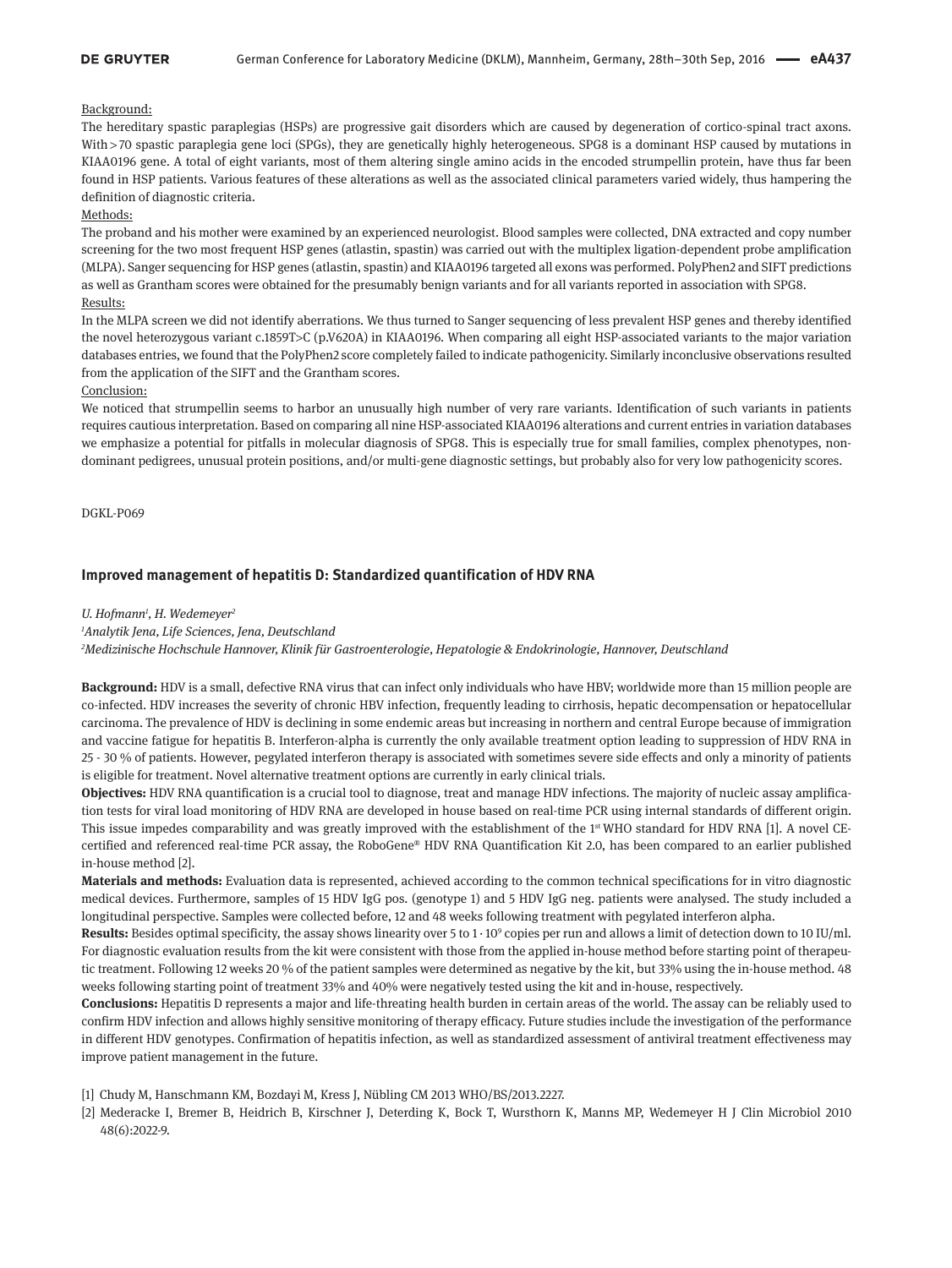#### **A comparison of the differentiation of normal human dermal fibroblasts and PXE fibroblasts into myofibroblasts**

*B. Fischer1 , I. Faust2 , E. Donhauser3 , J. Kuhn4 , C. Knabbe5 , D. Hendig6*

*1 Herz- und Diabeteszentrum NRW Universitätsklinik der Ruhr-Universität Bochum, Institut für Laboratoriums- und Transfusionsmedizin, Bad Oeynhausen, Deutschland*

*2 Herz- und Diabeteszentrum NRW Universitätsklinik der Ruhr-Universität Bochum, Institut für Laboratoriums- und Transfusionsmedizin, Bad Oeynhausen, Deutschland*

*3 Herz- und Diabeteszentrum NRW Universitätsklinik der Ruhr-Universität Bochum, Institut für Laboratoriums- und Transfusionsmedizin, Bad Oeynhausen, Deutschland*

*4 Herz- und Diabeteszentrum NRW, Institut für Laboratoriums- und Transfusionsmedizin, Bad Oeynhausen, Deutschland*

*5 Herz- und Diabeteszentrum Nordrhein-Westfalen, Universitätsklinikum der Ruhr-Universität Bochum, Institut für Laboratoriums- und Transfusionsmedizin, Bad Oeynhausen, Deutschland*

*6 Herz- und Diabeteszentrum NRW, Universitätsklinik der Ruhr-Universität Bochum, Institut für Laboratoriums- und Transfusionsmedizin, Bad Oeynhausen, Deutschland*

**Background**: Pseudoxanthoma elasticum (PXE) is a rare autosomal recessive disease, which is characterised by a progressive calcification and fragmentation of the elastic fibres. During the progression of the disease, an accumulation of extracellular matrix (ECM) molecules, such as proteoglycans, takes place. Fibroblasts play an essential role with regard to calcification and remodelling of the ECM. The cytokine transforming growth factor beta 1 (TGF-β1) and a loss of the cell-cell contact induces the differentiation of fibroblasts into myofibroblasts, which have an impact on the wound healing process and the remodelling of the ECM as well. Amongst others, myofibroblasts show an increased alpha smooth muscle actin- (α-SMA), collagen- and xylosyltransferase (XT) expression. Since little is known about the relation between the wound healing process and the remodelling of the ECM in PXE, we compared the differentiation of normal human dermal- and PXE fibroblasts into myofibroblasts.

**Methods**: Dermal fibroblasts of healthy control and PXE patients (each n=2) were treated with the profibrotic cytokine TGF-β1 to induce the differentiation into myofibroblasts. 48 hours after the treatment, cells were harvested, total RNA was isolated and gene expression analysis was determined by quantitative RT-PCR. For the wound healing assay, an artificial gap was created on a confluent cell monolayer. The migration of the fibroblasts towards this scratch was observed hourly by live cell monitoring. To compare the contractility of healthy- and PXE fibroblasts, cells were seeded on a collagen type 1 gel. After adhesion, cells were treated with TGF-β1 and the gel was photographed at different points in time. To determine the contractility, the gel area was quantified using ImageJ. The XT activity in cell culture supernatants was measured in a radiochemical assay. The  $\alpha$ -SMA expression was analyzed by immunofluorescence.

**Results**: After treatment with TGF-β1, elevated mRNA expression levels, and therefore stronger inductive effects, of the genes *TGFb1*, *XYLT1*, *ACTA2* and *ELN* were observed in the control cells. As opposed to this, *XYLT2*, *DCN*, *Col1A1* and *MMP12* mRNA expression levels were elevated in PXE-fibroblasts. The wound healing assay revealed that the PXE cells migrate much faster than the control fibroblasts. Conversely, the PXE fibroblasts showed a decreased contractility compared to the control cell line. After treatment of the cells with TGF-β1, the XT-activity was elevated in both, control- and PXE fibroblasts, to the same extent. The α-SMA protein expression was decreased in PXE fibroblasts.

**Conclusion**: Due to possible pathological changes, PXE fibroblasts show, in comparison to control fibroblasts, an abnormal wound healing process as well as an altered differentiation into myofibroblasts. These are important findings in regard to reveal the pathomechanism of PXE.

DGKL-P071

# **Comparison of various patient sample matrices using the Quidel AnDiaTec® CMV real time PCR Kit and the R-gen CMV Kit**

*T. Mayerhofer1 , P. Birkner1 , D. Trubert Exinger1 , I. Gruber1 1 Universitätsklinikum St.Pölten, Inst. f. Laboratoriumsmedizin, St.Pölten, Österreich*

**Background:** We, at the university clinic St. Poelten, are Lower Austria's largest hospital laboratory, ISO certified since 2010 and providing around 40% of all laboratory tests performed in Lower Austria's hospitals.

**Objectives:** Our aim is to maintain highest diagnostic standards and thus, we regularly compare newly available products against assays we currently have established for routine diagnosis. Quantitative Cytomegalovirus (CMV) real time PCR analysis is one of our high throughput testing parameters and a correct CMV DNA result is utmost important for patients' health. Therefore, we evaluated the new commercially available Quidel AnDiaTec® CMV real time PCR Kit against the in our laboratory so far best performing real time PCR kit which was the bioMerieux CMV R-gene® kit.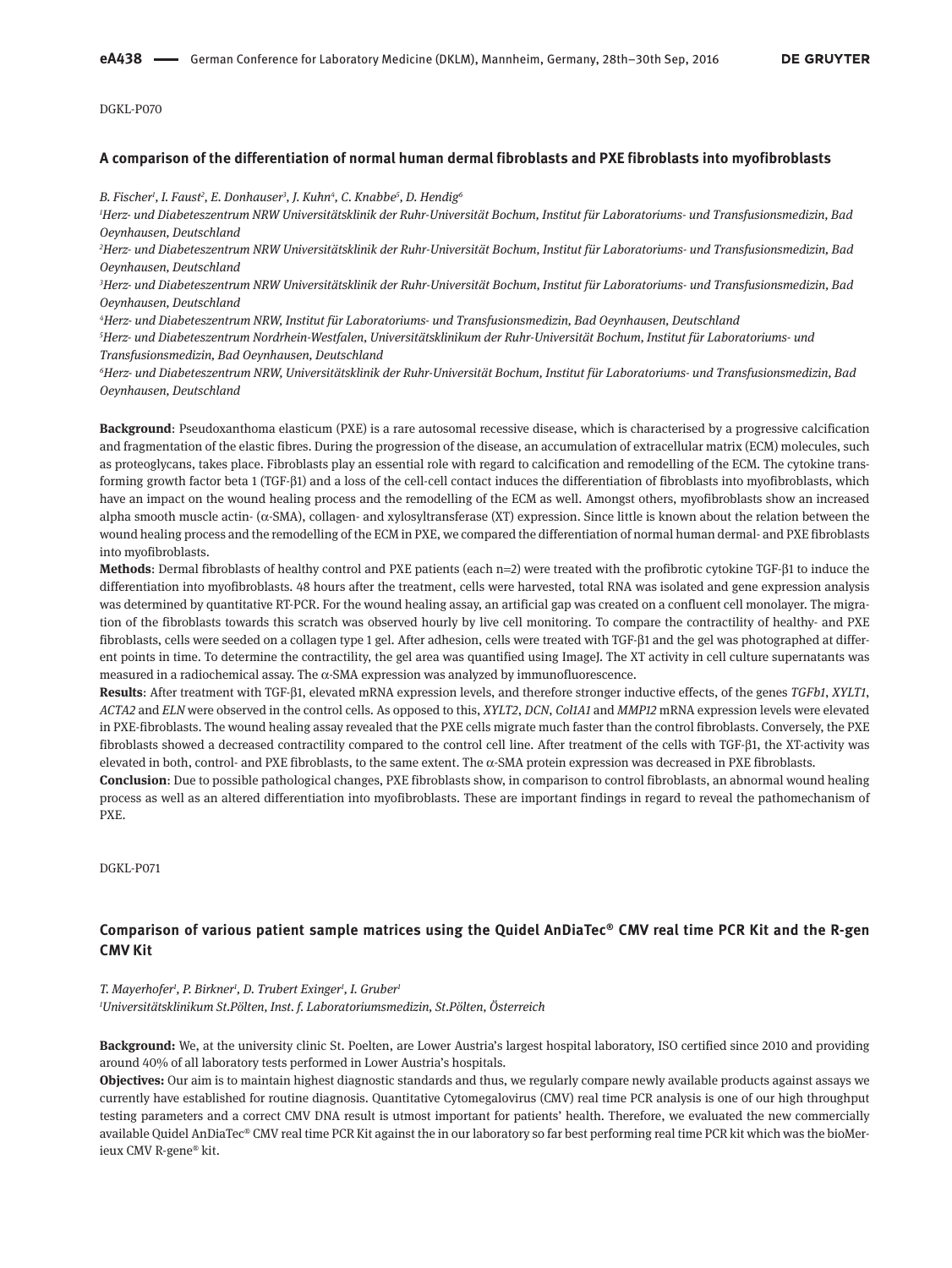**Materials and methods:** Serum, plasma, whole blood and urine samples from 8 patients with previous positive CMV test results were used in the evaluation study. The samples were tested undiluted and in 3 serial dilutions down to the detection limit of the two assays in order to compare their analytical sensitivity. A total of 128 samples were generated and all samples were extracted using the automated MagnaPure LC 2.0 system (Roche Diagnostics). After extraction the eluates were directly used for real time PCR analysis in both assays in a LightCycler 480 instrument (Roche Diagnostics).

**Results:** Three of the urine samples were negative in both assays and thus, excluded from the calculation. All other samples were positive in at least one real time PCR assay. With the R-gene® kit 72 positive and 44 negative results were obtained. The AnDiaTec® test gave 85 positive and 31 negative results. The R-gene® assay detected 8 positives that were negative in the AnDiaTec® kit whereas AnDiaTec® detected 21 positives that were negative in the R-gene® PCR.

**Conclusions:** Our study results show that the AnDiaTec® test performed better than the R-gene® assay with a significance of 0,068. We therefore can recommend the use of this new commercially available CE-marked product for quantitative CMV testing, if it applies to your laboratory infrastructure and the national IVD regulations of your country.

# **DGKL - Epigenetics**

DGKL-P072

#### **Expresssion und Regulation der Typ-V Phospholipase A2 in Leukämie-, Prostata- und Mammakarzinom-Zelllinien**

#### *M. Menschikowski1 , A. Hagelgans1 , B. Nacke1 , C. Jandeck1 , G. Siegert1*

*1 Uniklinikum Dresden, Institut für Klinische Chemie und Laboratoriumsmedizin, Dresden, Deutschland*

**Hintergrund:** Sekretorische Phospholipasen A<sub>2</sub> (sPLA<sub>2</sub>) spielen eine wesentliche Rolle in der Entzündung und Tumorgenese. Unterschiedliche Mechanismen der epigenetischen Regulation sind an der Expression der Typ IIA, III, and X sPLA<sub>2</sub>s in Tumorzellen beteiligt.

**Fragestellung:** In der vorliegenden Arbeit wurde der bisher nicht untersuchten Frage nachgegangen, ob die Expression der Typ-V sPLA<sub>2</sub> (GV- ${\rm PLA}_\mathrm{\scriptscriptstyle 2}$ ) ebenfalls durch epigenetische Mechanismen reguliert wird.

**Material und Methoden:** Die Expression der GV-PLA<sub>2</sub> in Leukämie-, Prostata- und Mammakarzinom-Zelllinien im Vergleich zu normalen Zellen wurde mit RT-qPCT analysiert. Die Bestimmung des Methylierungsgrades des GV-PLA<sub>2</sub>-Gens erfolgte durch Sequenzierung Bisulfitmodifizierter genomischer DNA und methylierungsspezifischer *High Resolution Melting* (MS-HRM)-Technik. Der Effekt rekombinanter GV-PLA2 auf das Zellwachstum wurde im Koloniewachstums-Assay ermittelt.

**Ergebnisse:** Die Konzentrationen GV-PLA<sub>2</sub>-spezifischer mRNA waren in U937- und Jurkat-Leukämiezellen sowie in Blutleukozyten von Leukämiepatienten im Vergleich zu Leukozyten gesunder Probanden signifikant erniedrigt. Ähnlich verhielt es sich in DU-145- und PC-3-Prostataund CAL-51 und MCF-7-Mammakarzinomzelllinien im Vergleich zu normalen Epithelialzellen der Prostata und Mamma. Die Bestimmung des Methylierungsgrades zeigte zellspezifisch erhöhte Werte in Tumorzelllinien und der Effekt von 5-Aza-2′-Deoxycytidin als DNA-Methyltransferase-Inhibitor und Trichostatin A als Histon-Deacetylase-Inhibitor auf die PLA2R1-Reexpression unterstrichen die Bedeutung der DNA-Methylierung und Histonmodifizierung auf die Regulation der GV-PLA<sub>2</sub>-Expression. Die statistische Auswertung nach Spearman unterstrich eine signifikant negative Korrelation zwischen dem Promoter-Methylierungsgrad und der zellulären Expression der GV-PLA<sub>2</sub> (*r=*- 0.697; *p=0.01*). Im Koloniewachstums-Assay konnte schließlich eine zelltyp-abhängige tumorsuppressive Wirkung der GV-PLA<sub>2</sub> nachgewiesen werden, indem das Koloniewachstum von MCF-7, HepG2-Hepatomzellen und PC-3-Zellen nach Inkubation mit dem rekombinanten PLA<sub>2</sub>. Isoenzym signifikant erniedrigt war.

**Schlussfolgerung:** Die Ergebnisse zeigten, dass epigenetische Mechanismen wie DNA-Methylierung und Histonmodifizierung an der verminderten Expression der GV-PLA<sub>2</sub> in Tumorzellen beteiligt sind, die tumorsuppressive Eigenschaften aufwies.

DGKL-P073

### **Altered patterns of H3 post-translational modification in cells with acquired resistance to topoisomerase inhibitors**

#### *C. Lopez Pinto1 , S. Nittka1 , M. Neumaier1*

*1 Universitätsmedizin Mannheim, Institut für Klinische Chemie, Mannheim, Deutschland*

#### **Background:**

Epigenetic remodeling of chromatin structure is associated with alterations of gene expression and profound changes in proliferation and differential cellular states. Transmission of epigenetic states is achieved by DNA methylation and extensive post-translational modifications of histone proteins that help to orchestrate DNA packing.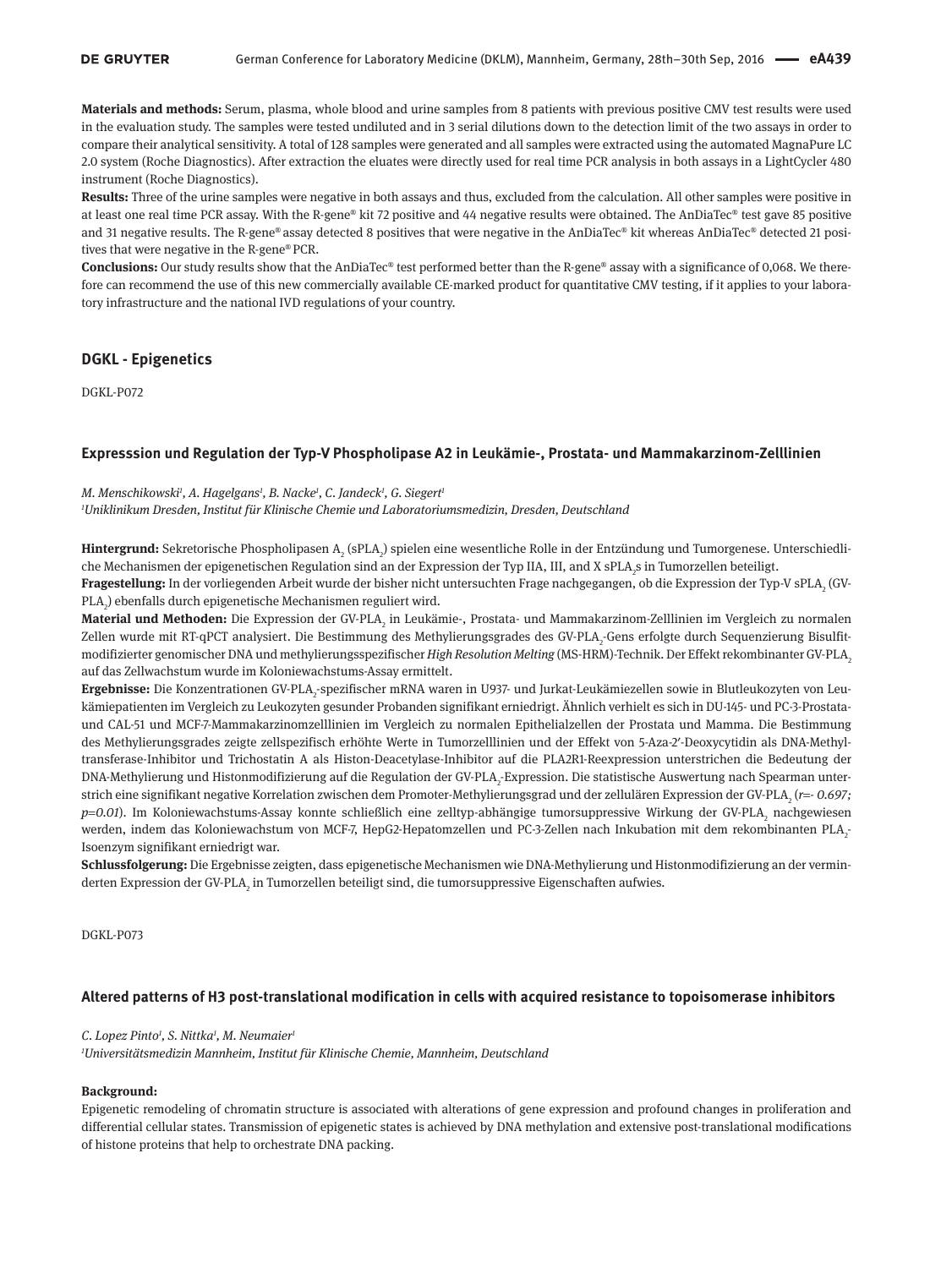Histone proteins are post-translationally modified at both terminal ends at lysine (methylation, acetylation) and serine (phosphorylation) residues. Histone H3 modifications such as H3K4 tri-methylation and H3K9 methylation are well known regulators for transcriptional activity and chromatin condensation.

For the majority of histone proteins numoerous variants differing in function and chromosomal deposition are described, e.g. the histone H3.3 deposition is associated with active DNA synthesis and DNA damage repair.

### **Aim:**

Resistance to topoisomerase inhibitors is linked to changes of chromatin structure and cell cycle regulation. Resistant cells are not affected by DNA damage caused by these drugs, still their chromatin organization is altered and cell cycle slowed down. We aim at identifying posttranslational modifications mediating these changes that can be used as marker for increasing chemoresistance to topoisomerases. **Material and Methods:**

Two colon cancer cell lines (HT29, HCT116) were compared before and after selection for topoisomerase resistance and characterized regarding PTMs on histone proteins using mass spectrometry. Additional assessment of DNA damage and cell cycle duration was performed. **Results:**

Among the differences of histone PTMs found when comparing cell lines before and after selection those concerning histone H3 were the most consistent ones. We identified reduction of H3K27 methylation and H3K36 and H3K37 methylation/acetylation, respectively. Tri-methylation of H3K27 also appears to be reduced in resistant cell lines.

#### **Discussion:**

Resistance to topoisomerase inhibitors provokes substantial changes in chromatin condensation and PTM patterns. Some histone marks associated with transcriptional regulation are switched from inactive to active states while other marks being more important for dsDNA breaks and DNA damage repair are now present in the majority of H3 proteins of resistant cell lines.

#### **Conclusion:**

Cells being resistant to topoisomerase inhibitors are subjected to profound changes in the regulation of chromatin structure. PTMs found in resistant cell lines suggest a constantly increased repair activity contributing to the resistance to topoisomerase inhibitors and the observed reduction in DNA damage suffered upon constant exposure to genotoxic drugs.

# **DGKL - Oncology and liquid profiling**

DGKL-P074

# **Clinical performance of LOCI™-based assays for tumor marker determination of CEA, CA 19-9, CA 15-3, CA 125 and AFP in gynecological cancer**

 $R$ . Dolscheid-Pommerich<sup>1</sup>, M. Keyver-Paik<sup>2</sup>, A. Abramian<sup>2</sup>, W. Kuhn<sup>2</sup>, G. Hartmann<sup>1</sup>, B. Stoffel-Wagner<sup>1</sup>, S. Holdenrieder<sup>1</sup> *1 Institute of Clinical Chemistry and Clinical Pharmacology, Bonn, Deutschland 2 Department of Gynecology and Obstetrics, Bonn, Deutschland*

**Background:** For gynecological cancers only few data are available regarding the clinical performance of tumor marker assays based on LOCI™-technology.

**Aim:** In our study we investigated the diagnostic power of these markers in patients suffering from diverse gynecological cancers. Comparisons with appropriate control groups were performed.

**Patients and Materials**: CEA, CA 19-9, CA 15-3, CA 125 and AFP were analysed in sera of 336 individuals among them 177 female patients with gynecological cancers (73 breast, 22 cervical, 16 endometrial, 17 vulva and 49 ovarian cancers), 26 patients with precancerous gynecological diseases (11 vulva, 5 cervix and 10 breast), 109 patients with benign gynecological diseases and 24 healthy controls on the Dimension™ Vista 1500 analyser (Siemens Healthcare Diagnostics, Eschborn, Germany). We calculated the discriminative power between groups by Wilcoxon tests, areas under the curves (AUCs) in receiver operating characteristics (ROC) curves and sensitivities at a fixed specificity of 95%.

**Results:** Discrimination between cancers and healthy controls were observed for many markers, but only established tumor-associated markers discriminated between cancers and respective benign controls as well as between precancerous diseases and healthy controls.

In ovarian cancer CA 125 and CA 15-3 were significantly elevated in malignant as compared with benign diseases, with CA 125 being the best marker (AUC 0.86 and 77.6% sensitivity at 95% specificity). In breast cancer CEA and CA 15-3 were significantly higher in malignant than in benign diseases with CEA achieving the best AUC (0.65) and a 31.5% sensitivity at 95% specificity. None of the investigated markers was found to discriminate between benign and malignant cervical, endometrial and vulva diseases. In addition, CEA and AFP were able to distinguish precancerous breast and vulva diseases from healthy controls.

**Conclusion:** We demonstrated the high diagnostic performance of well-known cancer biomarkers for gynecological cancers using LOCI™-technology.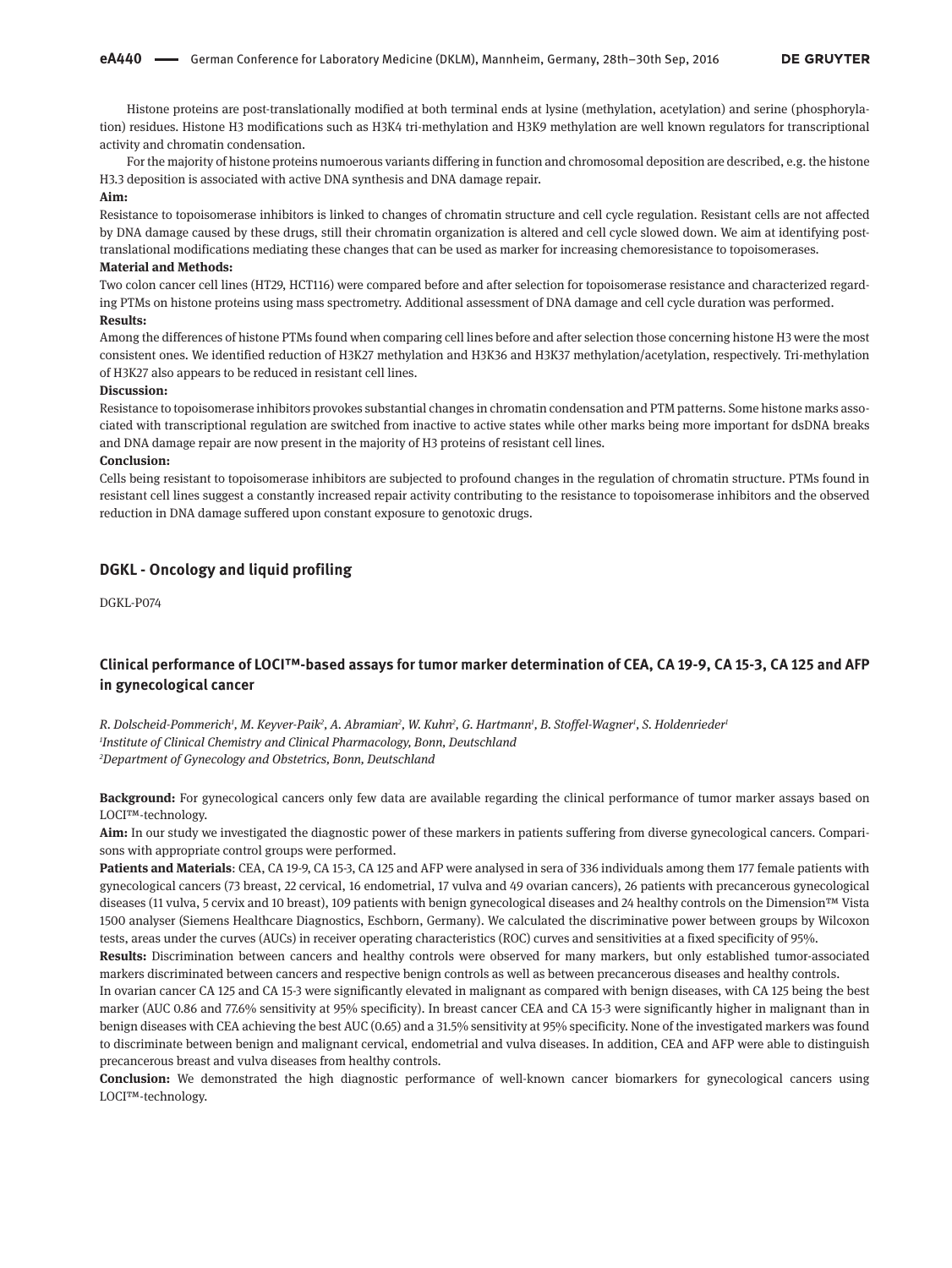DGKL-P075

### **Genetic variation in ENOSF1 and TYMS - potential toxicity risk factors in fluoropyrimidine-based chemotherapy**

*D. Kummer1 , T. Froehlich1 , M. Joerger2 , S. Aebi3 , U. Amstutz1 , C. Largiadèr1 Inselspital, Bern University Hospital, University of Bern, Institute of Clinical Chemistry, Bern, Schweiz Cantonal Hospital, St. Gallen, Department of Medical Oncology and Hematology, St. Gallen, Schweiz Cantonal Hospital Lucerne, Division of Medical Oncology, Luzern, Schweiz*

**Background:** A variant in enolase superfamily member 1 (*ENOSF1* c.742-227G>A) has recently been suggested to account for the previously reported association between genetic variation in thymidylate synthase (*TYMS* 5'VNTR 2R/3R and 3'UTR 6 bp ins-del), a gene adjacent to *ENOSF1*, and toxicity in cancer patients treated with capecitabine (Cp), an oral prodrug of 5-fluorouracil (5-FU). This association, however, has so far only been investigated in Cp-treated patients, whereas the impact of this variant on 5-FU toxicity risk is unknown. The aim of this study was thus to assess the association of *ENOSF1* and *TYMS* variation with severe early-onset toxicity in patients receiving Cp-based and 5-FU-based chemotherapies. **Methods:** The common *TYMS* polymorphisms 5'VNTR 2R/3R (rs34743033), 3'UTR 6 bp ins-del (rs34489327), the *ENOSF1* variant c.742-227G>A (rs2612091), and a rare dihydropyrimidine dehydrogenase mutation (*DPYD* rs12132152) were genotyped in 144 Cp-treated patients and in 403 patients receiving 5-FU-based chemotherapy. The association of genotyped variants with overall toxicity, handfoot syndrome (HFS) and diarrhea was assessed. **Results:** In Cp-treated patients, the associations of c.742-227G>A in *ENOSF1* and rs12132152 in *DPYD* with toxicity were replicated (*P*<sub>adjusted</sub> = 0.027; OR = 1.61; 95% CI 0.99-2.63, OR for G allele; and *P*<sub>adjusted</sub> = 0.025; OR = 4.63; 95% CI 1.01-21.4). Moreover, carriers of the *TYMS* 3'UTR 6 bp insertion experienced more Cp-induced HFS ( $P_{\text{adiusted}} = 0.017$ ; OR = 2.63; 95% CI 1.08-6.67) with a stronger association compared to the *ENOSF1* variant. Conversely, no associations of the same candidate variants with toxicity were found in 5-FU-treated patients. Finally, a common haplotype, including the strongly linked protective alleles, c.742-227A and the 3'UTR 6 bp deletion, was associated with decreased risk of developing HFS ( $P_{\text{adiueta}} = 0.019$ ; OR = 0.30; 95% CI 0.11-0.82). **Conclusions:** A haplotype encompassing the neighboring genes *TYMS* and *ENOSF1*, and *DPYD* rs12132152 may be risk factors for toxicity in Cp-based, but not 5-FU-based chemotherapy. Further investigation of the strongly linked polymorphisms in *ENOSF1* (c.742-227G>A) and *TYMS* (3'UTR 6 bp ins-del) is needed to determine the causal variant(s) underlying the observed effect on the individual susceptibility to Cp-related toxicity.

DGKL-P076

# **Use of liquid profiling/liquid biopsy to detect RAS mutations in cfDNA of patients with metastatic colorectal cancer (mCRC)**

*M. Hedtke1 , V. Haselmann1 , I. Brechtel1 , A. Duda1 , M. Neumaier1 1 Universitätsmedizin Mannheim, Institut für Klinische Chemie, Mannheim, Deutschland*

#### **Background:**

Colorectal cancer is the second most common cancer and cause of cancer related death in many countries, including Germany. Advances in chemotherapy and the recent development and implementation of monoclonal antibodies improved the survival rate and increased the progression-free time of stage-four patients that until then only used to be treated palliatively.

### **Aims & Objectives:**

One possible target for antibodies is the epidermal growth factor receptor (EGFR). By binding to the EGFR and competing with EGF the antibodies, cetuximab or panitumumab, lead to a stop of cell proliferation and to apoptosis. Chemotherapy in combination with an antibody is more effective than chemotherapy alone.

In about 50% of all colorectal cancers there are mutations in either *KRAS* or *NRAS*. Yet, only patients with wild type *RAS* benefit from administration of the antibodies. Since there may be an emergence of new mutations in response to antibody treatment, rendering therapy inadequate, it is crucial to know the *RAS* status of the patient before and during antibody therapy in order to provide optimal medication. **Material & Methods:**

Usually, a biopsy of tumor tissue is used to determine *RAS* status. Alternatively it is now possible to detect *RAS* mutations in the cfDNA of a blood sample. The so called OncoBEAM® RAS CRC assay (by Sysmex Inostics) was developed to detect 34 mutations (16 in *KRAS*, 18 in *NRAS*) in plasma samples. In short, cfDNA is isolated from plasma samples of patients and then analyzed via digital droplet PCR and subsequent flow cytometry. By use of sequence specific hybridization probes it is possible to distinguish between wild type and mutant DNA and thus to determine the mutant fraction in the cfDNA.

#### **Conclusion:**

This method is highly sensitive, minimally invasive and allows monitoring of the patient. Even patients with tumors that are not accessible for biopsy can be examined for *RAS* mutations. Another very important aspect is the possibility of detecting new mutations many months before progression of the disease is evident with optical methods like CT and measurement of tumor DNA (ctDNA) is more reliable concerning tumor burden than the standard biomarker CEA. Thus, resistance or therapy failure can be discovered and adjustment of medication can occur much earlier.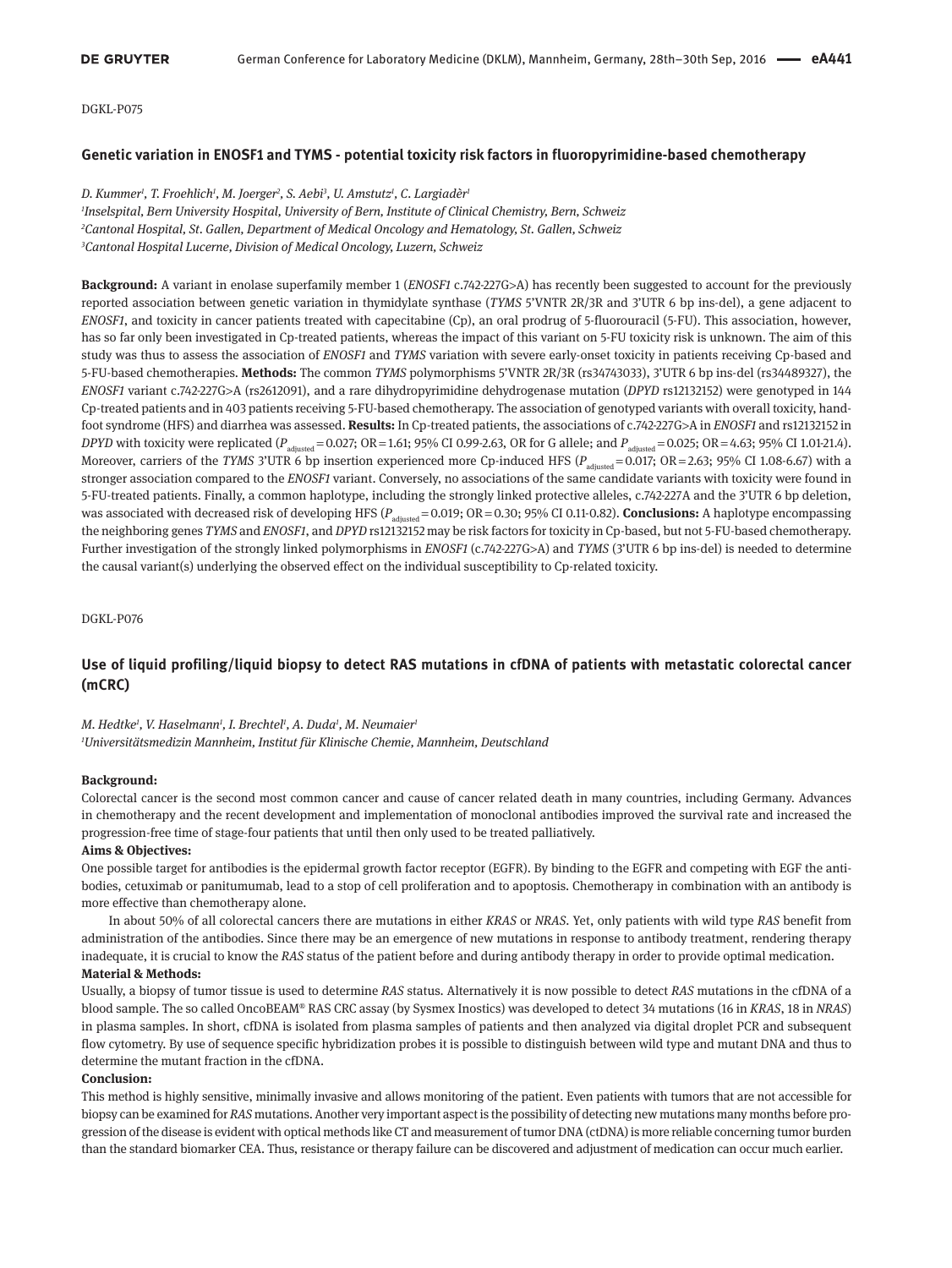# **DGKL - New Methods and Parameters**

DGKL-P077

# **UPLC-MS/MS method for simultaneous measurement of apixaban, dabigatran, edoxaban and rivaroxaban in human plasma**

### *J. Kuhn1 , T. Gripp1 , D. Hendig1 , C. Knabbe1 , I. Birschmann1*

*1 Herz- und Diabeteszentrum NRW, Universitätsklinik der Ruhr-Universität Bochum, Institut für Laboratoriums- und Transfusionsmedizin, Bad Oeynhausen, Deutschland*

**Background:** Although coagulation assays are usually used for determination of direct oral anticoagulants (DOACs), there are special circumstances in which direct determination of drug concentration in patient blood is essential.

**Issues:** The fast, precise, and direct measurement of DOACs such as apixaban, dabigatran, edoxaban, and rivaroxaban in patients' plasma gives information about the drug level in patients' blood and is therefore helpful in situations when results of coagulation assays are not valid. **Methods:** The method combined straightforward sample preparation, consisting of protein precipitation with methanol containing internal standards (IS), and a purification step of the analytes by a flush/back-flush cycle before the analytical chromatography. After ionization of the analytes by electrospray ionization (ESI) as positively charged ions; molecules were detected using tandem mass spectrometry. Run time was 4.0 minutes per injection.

Results: The calibration curves of all DOACs were linear over the working range (apixaban: 0.25 - 760 µg/L, r > 0.99; dabigatran: 0.5 - 1800 µg/L, r > 0.99; edoxaban: 0.6 - 800 µg/L, r> 0.99; rivaroxaban: 0.5 – 920 µg/L, r > 0.99). Limits of detection (LOD) in the plasma matrix were < 0.2 µg/L, whereas the limits of quantification (LLOQ) were < 0.6 µg/L for all DOACs measured in the assay. The intraassay and interassay coefficient of variation (CV) for all DOACs were < 6% for clinically relevant concentration range. Mean recoveries were between 61.4% and 91.6% for all DOACs. There were no significant ion suppression or ion enhancement detected at the elution times of apixaban and rivaroxaban, whereas weak ion suppression at the elution time of dabigatran and appreciably ion suppression at the elution time of edoxaban could not be prevented. However, deuterium- and <sup>13</sup>C-labeled IS were used to compensate these matrix effects. All DOACs were stable in citrate plasma at -20°C, 4°C, and even at RT for at least 1 month.

**Conclusion:** We successfully developed and validated an UPLC-MS/MS method for fast, sensitive, and specific measurement of the new generation of oral anticoagulants such as apixaban, dabigatran, edoxaban, and rivaroxaban.

DGKL-P078

### **Nanodiscs: a novel technology for functional reconstitution and characterization of membrane proteins**

### *R. Sun1 , S. Mak1 , M. Schmalenberg1 , P. Luppa1*

*1 Klinikum rechts der Isar der TU München, Klinische Chemie und Pathobiochemie, München, Deutschland*

#### **Introduction**

Nanodiscs are self-assembled bilayers of phospholipids, stabilized by synthetic, amphipathic helical membrane scaffold protein (MSP). Due to the native-like lipid environment, reconstitution of isolated membrane proteins into nanodiscs enables the stability and functionality of membrane proteins in solution. These reconstituted membrane proteins can be characterized by standard detection methods and are accessible from both the intracellular and extracellular sides.

## **Motivation**

Membrane proteins are involved in many essential cellular processes, however, structural and functional studies of membrane proteins are very challenging due to difficulties generating full functional and native membrane proteins in solution. The aim of our investigation is to isolate membrane proteins directly from human cell lines or other model systems and reconstitute the protein of interest into nanodiscs for diagnostic applications.

### **Methods**

The required cell population or overexpressing cell line was isolated and harvested. Membrane isolation was processed with Dounce homogenization and centrifugation and ultracentrifugation steps. The isolated membrane pellet was solubilized with compatible detergent. MSP, synthetic lipids and stabilizing polymers were added to the pre-solubilized protein target of interest. Removal of detergent was performed with hydrophobic bio-beads and the self-assembled nanodiscs were analyzed and purified via size-exclusion chromatography (SEC) and electron microscopy. Detection of inserted membrane protein was performed with western blot and optical methods.

### **Results**

We established this novel concept with erythrocyte membranes and could successfully insert different integral and peripheral erythrocyte membrane proteins into nanodiscs. The nanodisc fraction was clearly detected and purified via SEC. The insertion of membrane protein of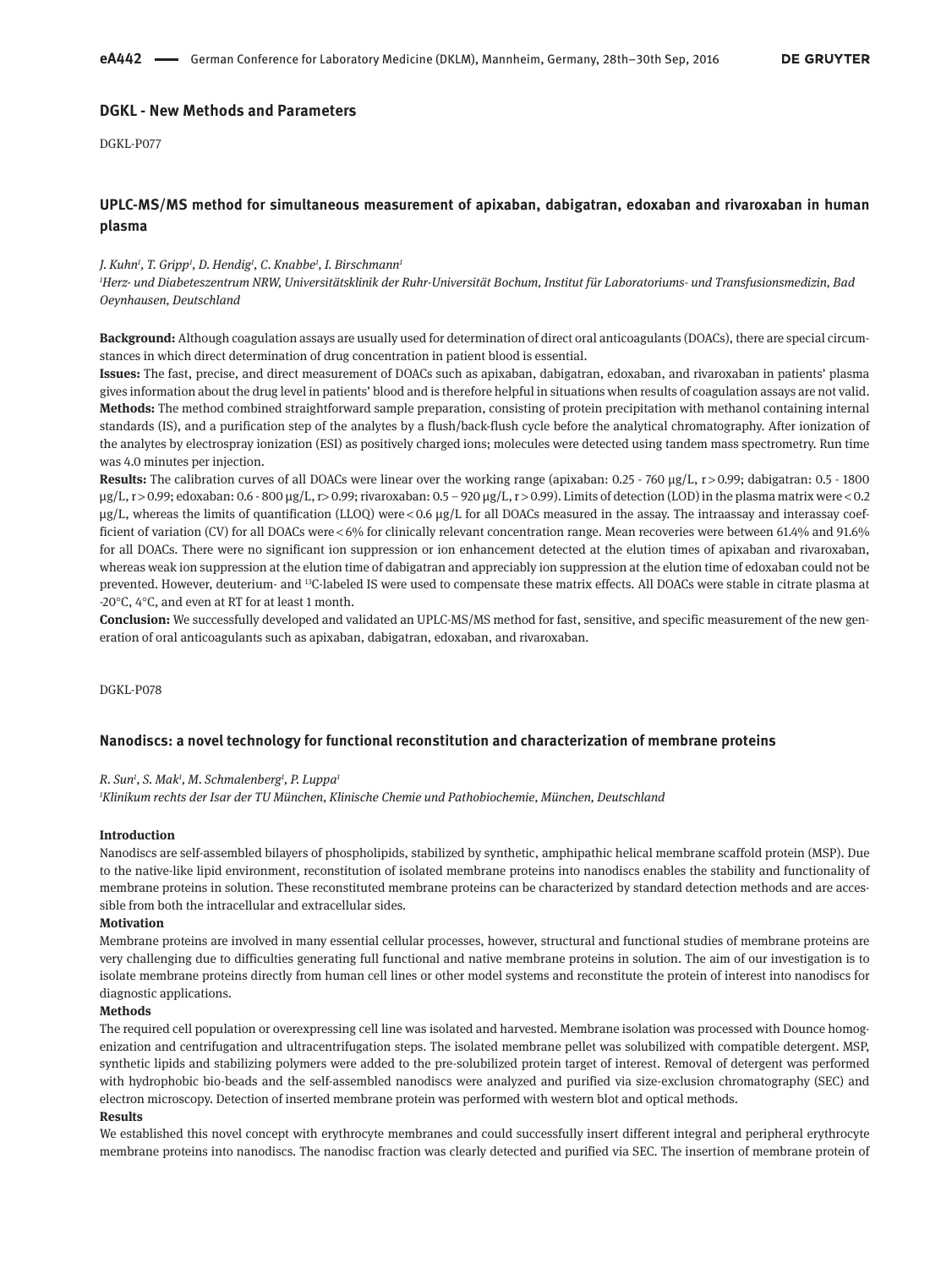interest was confirmed by immunological detection methods. Further functional assays as well as interaction assays showed encouraging results.

In addition, initial experiments with human cell culture overexpressing membrane protein target were carried out successfully. Generated nanodiscs with inserted membrane proteins of interest constitute a novel stable format to conserve membrane proteins in their native state, which could be applied for clinical diagnostics.

#### **Conclusion and Outlook**

Based on the first results, we show that the nanodisc technology is a promising tool for functional reconstitution of membrane proteins with a native-like lipid environment. We successfully inserted different membrane proteins into nanodiscs. The functionality of inserted proteins could be proved with different interaction biosensor techniques.

This novel technology is a valuable tool for diagnostic applications such as for autoimmune diseases and immune oncology. The transfer of the protein of interest from the cell membrane into nanodiscs with correct folding and full functionality enables innovative possibilities of cell-free assay formats in the future.

#### DGKL-P079

### **Non-invasive detection of erythrocyte zinc protoporphyrin by tissue fluorescence spectroscopy on the lip**

G. Hennig<sup>1</sup>, C. Homann<sup>2</sup>, I. Teksan<sup>3</sup>, U. Hasbargen<sup>3</sup>, S. Hasmüller<sup>3</sup>, L. Holdt<sup>4</sup>, N. Khaled<sup>5</sup>, R. Sroka<sup>6</sup>, T. Stauch<sup>7</sup>, H. Stepp<sup>8</sup>, G. Brittenham<sup>9</sup>, *M. Vogeser10*

*1 Klinikum der Universität München, Laser Forschungslabor, München, Deutschland*

*2 Klinikum der Universität München, Laser-Forschungslabor, München, Deutschland*

*3 Klinikum der Universität München, Perinatalzentrum, München, Deutschland*

*4 Ludwig-Maximilians-Universität München, Institut für Laboratoriumsmedizin, München, Deutschland*

*5 Nestlé Research Center, Nestec Ltd., Lausanne, Schweiz*

*6 Klinikum der Universität München, Laser-Forschungslabor und Urologische Klinik und Poliklinik, München, Deutschland*

*7 Deutsches Kompetenz-Zentrum für Porphyriediagnostik und Konsultation, MVZ Labor PD Dr. Volkmann und Kollegen GbR, Karlsruhe, Deutschland*

*8 Klinikum der Universität München, Laser Forschungszentrum, München, Deutschland*

*9 Columbia University New York, Department of Pediatrics, New York, USA*

*10Klinikum der Universität München, Institut für Laboratoriumsmedizin, München, Deutschland*

#### **Introduction**

Worldwide, more individuals have iron deficiency than any other health problem. Most of those affected are unaware of their lack of iron, in part because detection of iron deficiency has required a blood sample. Here we report a non-invasive method to optically measure an established indicator of iron status, erythrocyte zinc protoporphyrin (ZnPP), in the microcirculation of the lower lip.

#### **Methods**

For non-invasive measurements, an optical fiber probe is placed in gentle contact with the red vermillion of the lower lip and slowly moved over the surface. Spectral fitting of the blood absorption characteristics to the acquired tissue fluorescence spectra yields the "blood absorption index". The blood absorption index identifies sites on the lower lip where mucosal tissue properties (including hemoglobin concentration, light scattering coefficient, blood vessel size and epithelial thickness) permit quantitative measurement of erythrocyte ZnPP. When such a site is found, it is indicated to the examiner by illumination of a light-emitting diode. The examiner can then initiate the ZnPP measurement, where dual-wavelength excitation (425 nm and 407 nm) is used to reduce the fluorescence background in the difference spectrum by more than 90%. Spectral fitting is then used to quantitatively determine the ZnPP fluorescence, providing immediate results.

The non-invasive method was evaluated in a clinical study on 56 women after childbirth and compared to a reference determination of ZnPP in blood samples by HPLC.

#### **Results**

In 56 women, 35 of whom were iron-deficient, the sensitivity and specificity of optical non-invasive detection of iron deficiency were 97% and 90%, respectively. The robust limits of agreement (1.96 x robust standard deviation) were 19 µmol ZnPP/mol heme (95% confidence interval: 14-24, bias: -1). For comparison, the robust limits of agreement between separate determinations by the HPLC method were 16 µmol ZnPP/mol heme (95% CI: 13-19, bias: 4).

### **Discussion**

These results provide proof-of-concept validation for non-invasive detection of erythrocyte ZnPP by optical fiber probe fluorescence spectroscopy of the lower lip. Close quantitative agreement was found between the non-invasive measurements in vivo and a standard HPLC reference assay in blood samples in vitro. Three technical innovations were integrated in the device. First, spectral analysis of the effect of heme absorption on the tissue background fluorescence spectrum identifies suitable tissue sites. Second, the dual-wavelength excitation method reduces the contribution of the background fluorescence by more than 90%. Third, spectral fitting extracts the ZnPP component from the resulting spectrum. The combination of these elements makes possible quantitation of erythrocyte ZnPP in the lower lip in vivo with a precision approaching that of the HPLC method in a blood sample in vitro.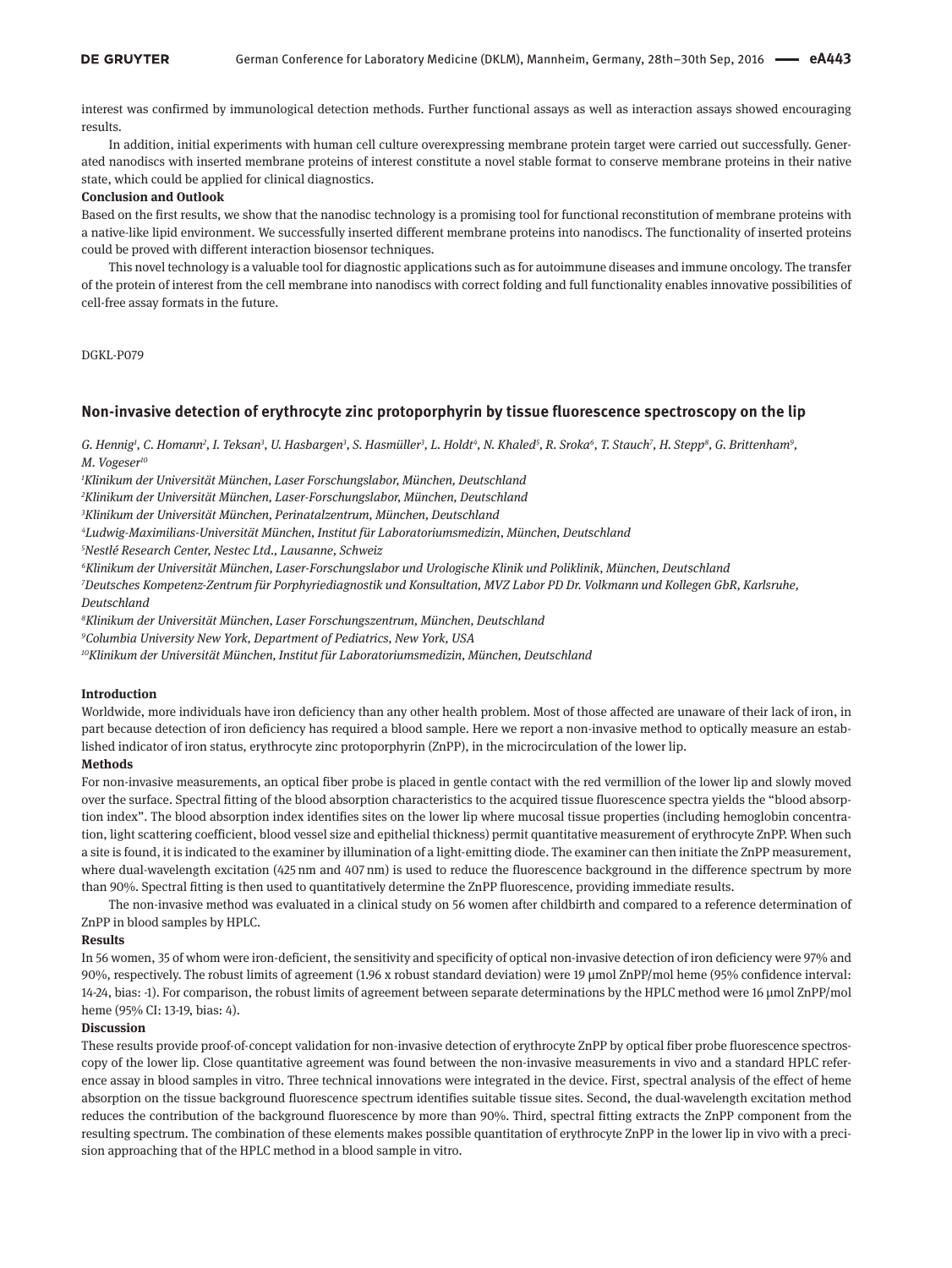### **Conclusion**

This fluorescence method potentially provides a rapid, easy to use means for point-of-care screening for iron deficiency in resource-limited settings lacking laboratory infrastructure.

#### **Reference**

Hennig, G. et al. Non-invasive detection of iron deficiency by fluorescence measurement of erythrocyte zinc protoporphyrin in the lip. Nat. Commun. 7:10776 doi: 10.1038/ncomms10776 (2016).

DGKL-P080

#### **Differential Eicosanoid Response on Gene Expression and Mediator Level as Marker of Coronary Artery Disease**

*A. Kleinhempel1 , L. Holdt1 , D. Nagel1 , U. Ceglarek2 , F. Beutner2 , L. Kortz3 , J. Thiery2 , D. Teupser1 ,*

*M. Bruegel1*

*1 Ludwig-Maximilians-University Munich, Institute of Laboratory Medicine, Munich, Deutschland*

*2 University Hospital Leipzig, Institute for Laboratory Medicine, Clinical Chemistry and Molecular Diagnostics, Leipzig, Deutschland 3 LIFE –Leipzig Research Center for Civilization Diseases, University Leipzig, Institute of Laboratory Medicine, Clinical Chemistry and Molecular Diagnostics, Leipzig, Deutschland*

**Background:** Eicosanoids are important lipid mediators generated from arachidonic acid (AA) out of membrane phospholipids. Enzymatic metabolization by cyclooxygenases and lipoxygenases mediates the generation of a broad spectrum of eicosanoids. As proinflammatory molecules, platelet aggregation factors and contractors of smooth muscle cells (SMC), these cell derived mediators have been implicated in atherogenesis.

**Objectives:** Based on the hypothesis that differential regulation of the eicosanoid response on gene expression and mediator level may affect coronary artery disease (CAD), we aimed to investigate the individual eicosanoid response in patients with or without catheter diagnosed CAD as potential marker of minimal and invasive atherosclerosis.

**Material and Methods:** Heparinized whole blood from patients with (n = 20 (<50 % stenosis)/ 32 ( $\geq$ 50 % stenosis)) or without (n = 40) angiographically confirmed CAD was incubated with or without LPS (100  $\text{ng/mL}$ ) for 4 h and 24 h. RNA was isolated and target genes of the arachidonic acid (AA) pathway (cyclooxygenase (COX) 1 and 2, prostaglandin E synthase (PGES), PGFS, thromboxane synthase (TXS), 5-lipoxygenase (LOX), 5-LOX activating protein (FLAP) and 12-LOX) were determined by quantitative fluorogenic RT-PCRs. Corresponding metabolites (AA, PGs and hydroxyeicosatetraenoic acids (HETEs)) were analyzed in supernatants using LC-MS/MS.

**Results:** Patients with CAD ≥50 % showed an increased COX-1 and FLAP mRNA expression after 24 h (P<0.01) and a reduced COX-2 mRNA expression after 4 h LPS activation (P<0.05) compared to patients without CAD. Patients with CAD revealed a reduced release of AA, 12-HETE and 5-HETE after 4 and 24 h LPS activation (P<0.05). Receiver operating characteristic (ROC) curve analysis combining differentially regulated target genes (COX-1, COX-2), mediators (AA), age and gender revealed an area under the curve (AUC) of 83.6 when comparing patient with and without CAD. On the contrary, ROC curve analysis of hsTroponin T revealed an AUC of 61.0, indicating that eicosanoid response in the whole blood activation model might be a better marker for CAD.

**Conclusion:** Differentially regulated eicosanoid response on gene expression and mediator level in CAD patients suggest that analysis of AA metabolism in an in vitro whole blood activation model may be a promising approach for estimating cardiovascular risk. We are currently standardizing the whole blood activation model for application and validation in large-scale clinical studies.

DGKL-P081

### **Early serological diagnosis of acute pancreatitis by analysis of serum glycoprotein 2 – lost and found**

*D. Roggenbuck1 , P. Schierack1 , D. Reinhold2 , H. Schultz3*

*1 Brandenburg University of Technology Cottbus-Senftenberg, Institute of Biotechnology, Senftenberg, Deutschland 2 O.v.Guericke University Magdeburg, Institute of Molecular and Clinical Immunology, Magdeburg, Deutschland 3 AMEOS Klinikum, Haldensleben, Deutschland*

**Background:** Pancreatic glycoprotein 2 (GP2), the major zymogen granule membrane glycoprotein, was reported to be elevated in acute pancreatitis (AP) animal models. Enzyme-linked immunosorbent assays (ELISAs) were developed to evaluate human GP2 isoform alpha (GP2a) and total GP2 (GP2t) as specific markers for AP.

**Methods:** Monoclonal antibodies to GP2a and polyclonals to GP2t were generated for the development of ELISAs for the detection of GP2a and GP2t in sera of 153 patients with AP of differing disease duration and staging, 24 with chronic pancreatitis, 125 with pancreatic cancer, 118 with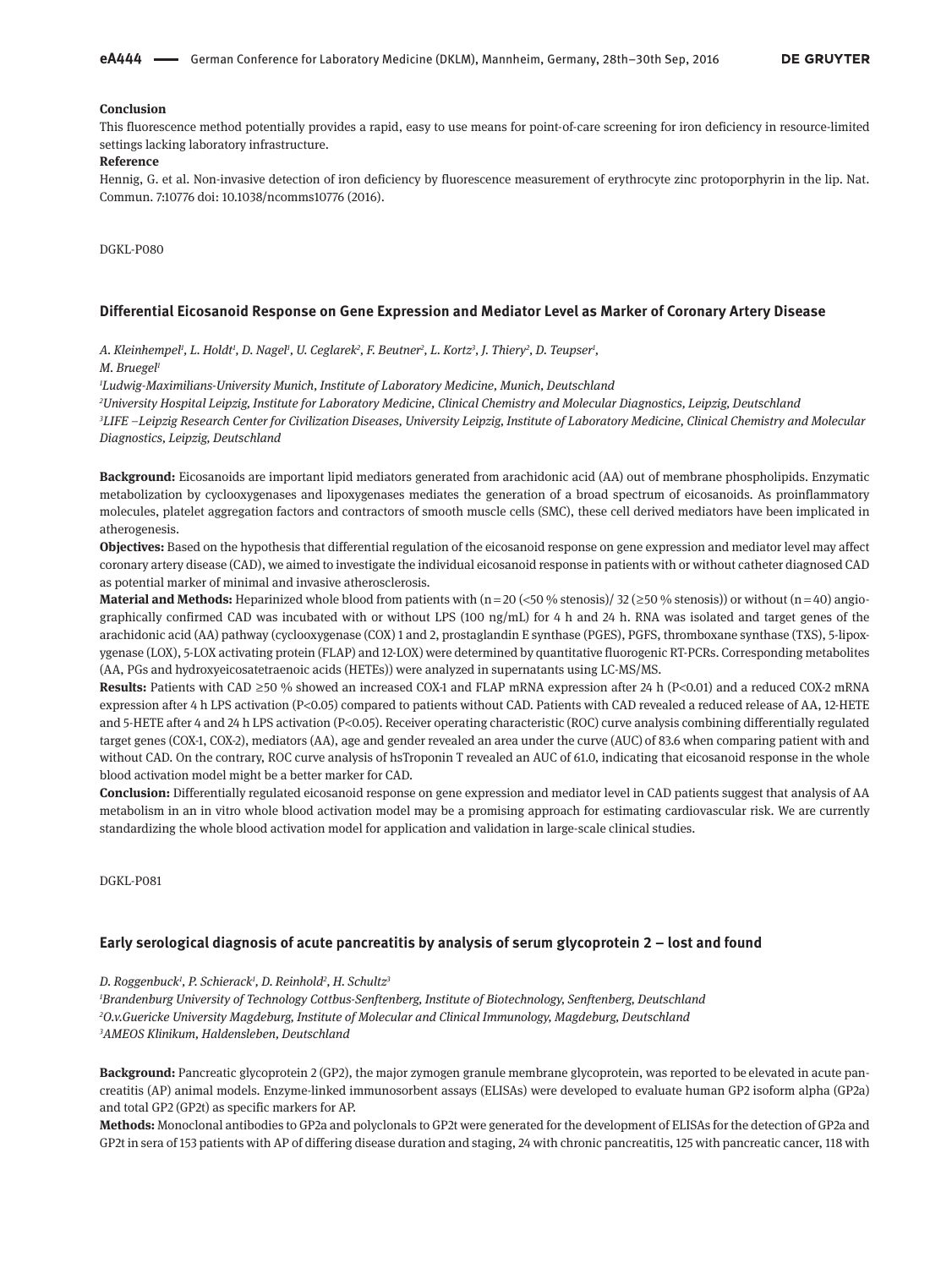liver cancer, 126 with gastrointestinal cancer, 40 with neuroendocrine tumors, 40 with sarcoma, 109 patients with benign liver/biliary disease, 27 with peptic ulcer, 40 with peritonitis, and 101 blood donors. GP2a and GP2t levels were correlated with procalcitonin (PCT) and C-reactive protein (CRP) in 152 and 146 follow-up samples of AP patients, respectively.

**Results:** In contrast to GP2t, the GP2a ELISA possesses a significantly better assay accuracy with a sensitivity of 91.7% within the first 3 disease duration days and a specificity of 96.7% (positive likelihood ratio (LR): 24.6, -LR: 0.09). Concentration and prevalence of GP2a were significantly elevated in early AP in contrast to all control cohorts including patients with chronic pancreatitis (p<0.05, respectively).

GP2a and GP2t levels were significantly correlated with PCT (rho=0.21, 0.26; p=0.0110, 0.0012; respectively) and CRP (rho=0.37, 0.40; p<0.0001; respectively)

**Conclusions:** Serum GP2a is a specific early marker of AP and analysis of GP2a can aid in the differential diagnosis of acute abdominal pain.

DGKL-P082

### **Total Hemoglobin – implementation of a reference measurement procedure**

#### *D. Grote-Koska1 , R. Klauke1 , K. Brand1 , G. Schumann1*

*1 Institute of Clinical Chemistry/Medizinische Hochschule Hannover, Hannover, Deutschland*

Currently, international standardization for the determination of total Hb (t-Hb) in blood does not exist. Only one entry is found in the JCTLMdata bank of internationally accepted reference measurement procedures (RMP). In Germany the standard DIN 58931 describes two RMPs for t-Hb: the cyanmethemoglobin method and the alkaline haematine detergent (AHD) method. Up to now, the target values for t-Hb in EQAschemes of RfB-DGKL and INSTAND are reference measurement values (RMVs) certified by the German metrology institute (PTB). Recently it was agreed to transfer the AHD-RMP from PTB to the calibration laboratories of RfB-DGKL and INSTAND. This will enable both EQA organizers to certify t-Hb in EQA samples. Accreditation of the RMP and listing at JCTLM are further objectives. In addition to running comparisons between PTB and a network of three laboratories, the Hannover Calibration Laboratory (RfB) had performed further investigations to verify its RMP.

The photometric AHD-method is based on hemolysis and subsequent complex building of all Hb variants using Triton X-100 (10 g/L) in aqueous NaOH (0.2 $M$ ) as detergent. The haematin complex at 574 nm after a delay of  $\geq$  5 min (endpoint method) was monitored with a UV/VIS-Spectrophotometer Cary 300 (Agilent). The t-Hb concentration was calculated using the published molar absorption coefficient  $\varepsilon_{574}$  = (694.5 ± 1.9) m<sup>2</sup>/mol. The procedure does not need a calibrator.

Intermediate measurement imprecision was found to be 0.4 % and 0.5 % (CV of mean values, measurement on 4 days, 10 single values per day) for aqueous chlorhaemine solution and for blood as samples, respectively. Solutions of Triton X-100 spiked with chlorhaemin are stable and might be used as control materials. A method comparison  $(n=40)$  to a clinical routine measurement system revealed a Pearson's correlation coefficient of  $r = 0.989$ . Slope and intercept were 1.03 (SD = 0.02) and -0.1 (SD = 0.3), respectively based on linear regression. Pooled human blood was stored at -20 °C testing the stability as a long term control material. No trend was found during the observation period of 169 days (n=13 mean values, 10.676 g/dL to 10.459 g/dL). The mean values of measurements of five days of two EQA samples (RfB-DGKL HA 2/16) were 13.88 g/dL and 13.29 g/dL. CVs of respective daily means were 0.8 % and 0.6 %. The recoveries of the RMVs determined by PTB (13.8*g*/dL ± 0.02*g*/dL and 13.1*g*/dL ± 0.02*g*/dL) for these materials were 100.6<sup> $\%$ </sup> and 101.5<sup> $\%$ </sup>. Standard reference material (JCCRM 912-2, ReCCS, Japan) of 3 certified values (7.80 g/dL, 13.72 g/dL, 17.95 g/dL) was analysed on 4 days (12 single values per material). The recoveries were 99.7 %, 99.1 % and 99.0 %.

The presented results of the Hannover calibration laboratory will strongly support the joint activity for the implementation of an internationally accepted and applied reference system for t-Hb.

DGKL-P083

### **Nationwide CF implementation in Germany- chances and potential pitfalls**

#### *T. Winter1 , C. Müller1 , S. Schmidt2 , M. Nauck1*

*1 Universitätsmedizin, Institut für Klinische Chemie und Laboratoriumsmedizin, Greifswald, Deutschland 2 Universitätsmedizin Greifswald, Kinderklinik, Greifswald, Deutschland*

#### **Objectives**

In August 2015, the G-BA voted for the nationwide implementation of the Cystic fibrosis newborn screening (CF-NBS) in Germany. Until it's final realization in 2016, Mecklenburg-Vorpommern (MV) is the only German state, with a CF-NBS for all its newborn in due course of an EU founded Interreg IVa project.

The experience, gained since 2012 is an additional valuable pool of information concerning the optimization of processes in accordance to the proposed CF-NBS screening protocol and for analytical drawbacks.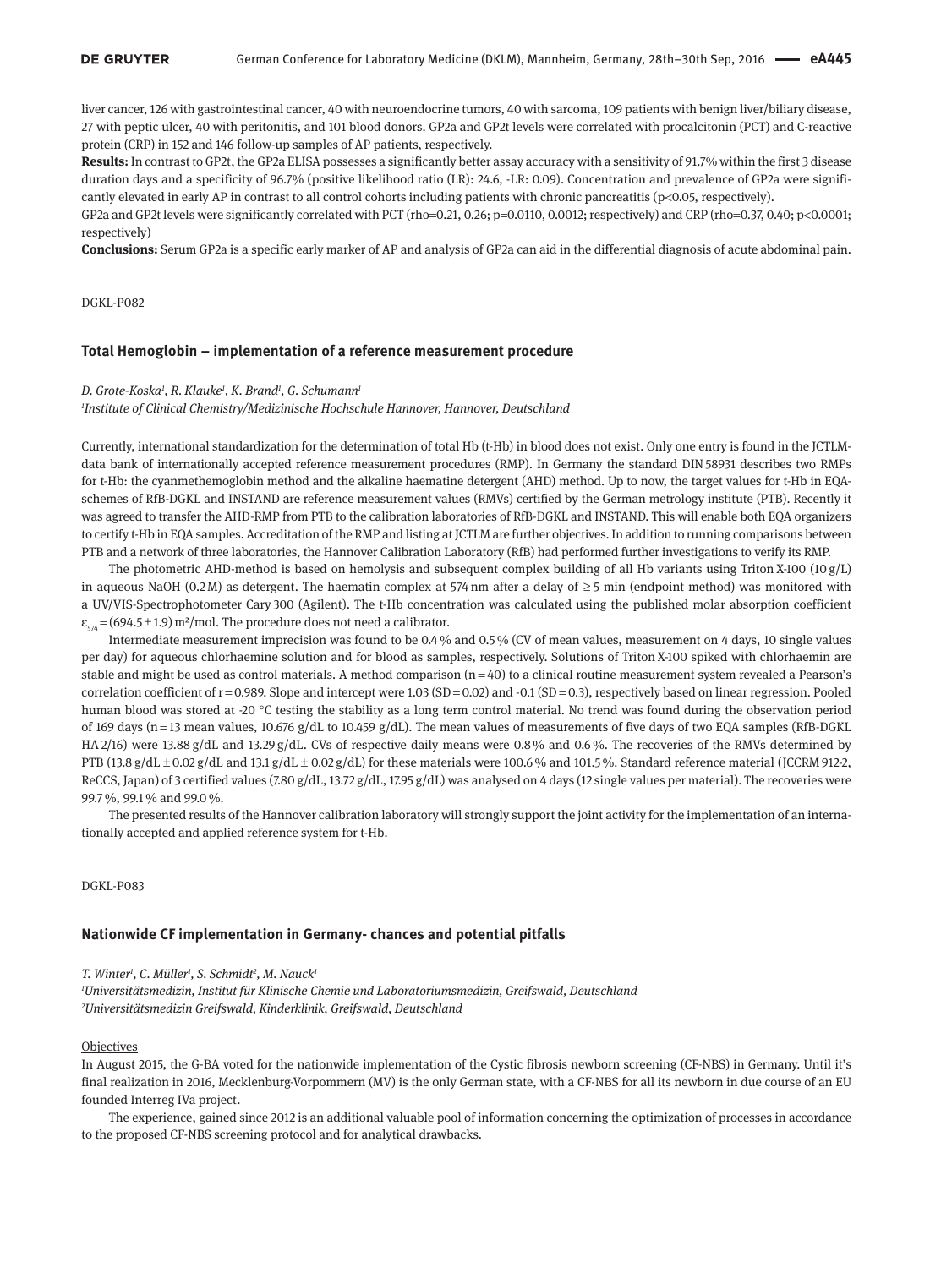### Methods

The same filter paper as for the regular newborn screening was used for the CF-NGS. A two-step strategy is used since 2012 in MV: first the analysis of the immunoreactive trypsinogen (IRT) and second of the pancreatitis associated protein (PAP). If both analysis are elevated or if IRT is higher than the > 99.9th percentile, the CF-NBS is considered as positive and a sweat test is recommended. The positive CF-NBS reports were communicated latest three weeks after sample receipt and primarily on Mondays in order to ensure a short time span between the report and the actual sweat test. The positive CF-NBS report includes detailed information about the four, in MV existing CF-ambulances. Here, the sweat tests are performed according to the CF guidelines, applying the quantitative pilocarpine iontophoresis (Gibson-Cooke). Results and Discussion

A profound data base with more than 55.000 screened newborns was established. The acceptance of the CF-NBS reached soon after its introduction more the 99 %. The mean time between birth, positive CF-NBS reports and sweat tests range within the European cystic fibrosis society standards of care recommendations. Furthermore, the applied cut- offs for IRT and PAP detected all 7 positive CF-NBS newborns.

In contrast to our applied two-step strategy, the G-BA added a third diagnostic step- a molecular genetic analysis. In the future, CF-NBS will be positive in case of an elevated IRT and PAP and with at least one mutated CFTR-gene or if IRT is higher than the > 99.9<sup>th</sup> percentile.

The challenges for the nationwide implementation are divers. Challenging will be the inclusion of the third analytical step, the resulting tight time schedule until the sweat test and the safe use of the altered IRT cut-off to reduce the false positives. Furthermore, reimbursement concerning the sweat tests, the additional laboratory analytic and the tracking are not solved yet.

DGKL-P084

#### **Vitamin D levels in patients with end-stage liver disease are associated with mortality**

#### *C. Schneider1 , T. Treuner-Kaueroff1 , M. Schaab1 , A. Willenberg1 , J. Thiery1 , T. Kaiser1*

*1 Uniklinik Leipzig AöR, Institut für Laboratoriumsmedizin, Klinische Chemie und Molekulare Diagnostik, Leipzig, Deutschland*

Background: The liver plays the central role in many metabolic pathways like protein synthesis and detoxification. Patients with advanced liver cirrhosis and associated complications have a dramatically increased mortality. Aim of our study was to investigate the association between vitamin D levels and parathyroid hormone (PTH) in serum and mortality in patients with liver cirrhosis. Methods: Vitamin D, PTH and calcium as well as albumin, INR (international normalized ratio), bilirubin and creatinine levels were measured (Roche, Germany) in serum and plasma samples of 660 patients on the waiting list or in evaluation for liver transplantation with liver cirrhosis caused by different aetiologies. Results for MELD-score (model of end-stage liver disease) were calculated. Follow up time was 365 days. Results: Vitamin D levels were significantly correlated with albumin (r=0.270; p<0.001), INR (r=-0.249; p<0.001) and bilirubin (r=-0.165, p<0.001) but not with creatinine (r=-0.07; p=0.06). PTH was correlated with vitamin D levels (-0.276; p<0.001) and creatinine (r=0.333; p<0.001) but not with the other parameters. Vitamin D and the parameters of the MELD-Score: bilirubin, INR and creatinine were analyzed in a logistic regression for 365 day mortality. Vitamin D serum concentrations were significantly associated with mortality independently from MELD parameters in uni- and multivariate logistic regression analyses (p=0.006). Conclusion: Lower vitamin D levels were independently associated with mortality. A substitution of vitamin D could be considered in patients with liver cirrhosis and may improve clinical outcome. However further intervention studies are needed for proof of principle.

DGKL-P085

### **Standardization of Functional Assays for Peripheral Blood Mononuclear Cells for the Use in Clinical Studies**

### *M. Bäumer1 , A. Stahringer1 , A. Kleinhempel1 , D. Teupser1 , L. Holdt1 1 Ludwig-Maximilians-University Munich, Institute of Laboratory Medicine, Munich, Deutschland*

**Background:** Peripheral blood mononuclear cells (PBMCs) are composed of lymphocytes and monocytes, which play an important role in the pathogenesis of atherosclerosis. Since differential PBMC functions, such as apoptosis, proliferation, and adhesion, might predispose to atherosclerosis susceptibility, we aim to investigate these cell functions in a standardized manner in different clinical studies.

**Objectives:** It was the aim of the present study to establish functional cell culture assays for PBMCs in high through-put formats, which are easy-to-use and reproducible in routine laboratory settings. Here, freshly isolated PBMCs instead of cryopreserved cells were used in proliferation, apoptosis and adhesion assays.

**Material and Methods:** PBMCs were collected in mononuclear cell preparation tubes (BD Vacutainer CPT; BD Biosciences) and isolated according to the manufacturers' instructions. Before functional experiments, the cells were either kept on ice or in an incubator at 37°C (5% CO<sub>2</sub>) for 1-6 hours. Cell proliferation was measured by CellTiter-Glo Luminescent Cell Viability Assay (Promega) on day 1 to 6 after isolation of the cells. Apoptosis was induced by staurosporine and quantified using the Caspase-Glo 3/7 Assay (Promega) after 24 hours. Adhesion was quantified by CellTiter-Glo Luminescent Cell Viability Assay (Promega) in relation to standard curves.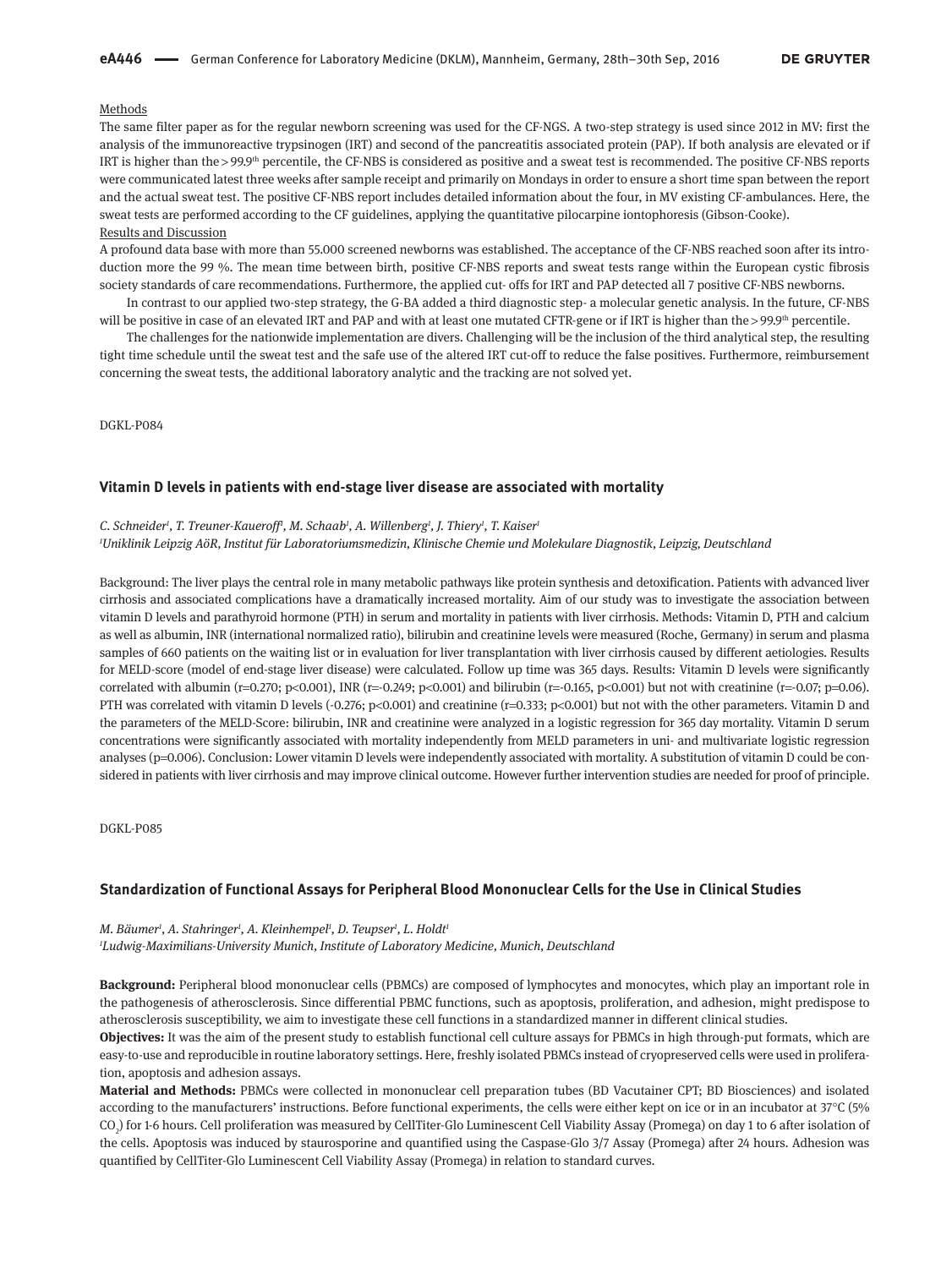### **DE GRUYTER**

**Results:** Proliferation and apoptosis assays were established in 384-well plates. Adhesion assays were performed in 96-well plates. An immediate processing of the cells was necessary to avoid cell death. Cells, which were stored on ice, revealed a shortened survival compared to cells that were kept at 37°C before processing. Quantification of apoptosis was robust and reproducible also after different lengths of incubation  $(24 h + 0, 2, 4 \text{ or } 6 h)$ . The same held true for proliferation experiments  $(24-120 h + 0, 2, 4 \text{ or } 6 h)$  whereas for adhesion experiments, exact timing was essential.

**Conclusion:** Preliminary results of the current study suggest that high through-put functional cell culture assays for PBMCs are feasible and that special attention should be paid to the immediate processing of the cells. In ongoing work, the assays are further standardized to allow application in clinical routine settings.

DGKL-P086

### **Immunoturbidimetric Procalcitonin Assay on Abbott Architect c8000**

### *B. Wolters1 , G. Fedtke2 , R. Jöhren2*

*1 Klinikum Bremerhaven & Krankenhaus St. Joseph-Stift, Inst. f. Laboratoriumsmed. u. Transf.med. & Inst. f. Laboratoriumsmed., Bremerhaven/ Bremen, Deutschland*

*2 DiaSys Deutschland Vertriebs-GmbH, Flacht, Deutschland*

### Background

Procalcitonin (PCT) is a relatively new marker used in diagnosis of bacterial infections; especially for monitoring patients with severe systemic infections. The availability of a latex-enhanced immunotubidimetric assay offers new perspectives with regard to fast accessibility and a high degree of automation. In our study, a modified method on Abbott Architect c8000 was evaluated in order to prepare the CE marking.

### Materials and Methods

Performance characteristics of the latex-enhanced immunoturbidimetric PCT- assay (6-point calibration) were evaluated on Abbott Architect c8000. Linearity, analytical sensitivity, precision, calibration stability and on-board stability of the reagent were tested with four different serum sample pools and 2 controls (high and low) provided by the manufacturer. New immunoturbidimetric-assay was compared to immunological method on miniVidas (Biomérieux) using routine sera. Samples were divided into 3 groups depending on the PCT concentration:  $<$  0.5 ng/mL, 0.5-2.0 ng/mL and >2.0 ng/mL.

#### **Results**

Calibration stability was given for 14 days, without any deviation. Inter-assay precision show CVs of 4.5% (PCT 4.7 ng/mL), 5.0% (PCT 2.9 ng/mL), and,12.7% (PCT 0.5 ng/mL) respectively.

Using the zero-calibrator, 'limit of blank' (LoB) was 0.0 ng/mL and 'limit of detection' (LoD) was 0.12 ng/mL. Linearity, given up to 35 ng/ mL, was tested by diluting a high PCT patient serum sample (37.4 ng/mL) with a patient serum sample with a low PCT content (0.53 ng/mL). Recovery was 67% (5:95 dilution) and 98% (95:5 dilution).

The comparison of the new immunoturbidimetric assay to the miniVidas using 134 patient sera samples showed an acceptable correlation. Equivalent interpretation was found for 73.9% of all samples. 16.4% were assigned to a higher group of the miniVidas whereas 9.7% of the samples were classified higher using the new immunoturbidimetric assay.

### Conclusion

The new latex-enhanced immunoturbidimetric PCT test provided by DiaSys Deutschland Vertriebs-GmbH offers a fully automated assay on Abbott Architect c8000 for the first time. Test shows a convincing performance for use in the hospital setting. Data evaluated in this study allow a CE marking of the instrument application. For better comparability, the standardization of the PCT- assays needs to be improved, especially in the decision range of 0.5 ng/mL. Unfortunately, there is no international standard preparation available at the moment.

DGKL-P087

# **Is there a different systemic response for stress serum biomarkers in patients undergoing minimal-invasive and conventional colorectal surgery?**

J. Netto', B. Jansen-Winkeln?, Y. Bae<sup>3</sup>, A. Willenberg<sup>3</sup>, S. Huppert<sup>4</sup>, F. Allecke<sup>5</sup>, J. Eckardt<sup>6</sup>, J. Kratzsch<sup>7</sup>, T. Kaiser<sup>s</sup>, U. Ceglarek<sup>8</sup>, J. Thiery<sup>9</sup>, I. Gockel<sup>16</sup> *1 Institute of Laboratory Medicine, Clinical Chemistry and Molecular Diagnostics, University Hospital Leipzig, Leipzig, Deutschland 2 Uniklinikum Leipzig AöR, Klinik für Viszeral-,Transplantations-,Thorax und Gefäßchirurgie, Klinik für Viszeral,transplantions,thorax und Gefäßchirurgie, leipzig, Deutschland*

*3 Institut für Laboratoriumsmedizin, Klinische Chemie und Molekulare Diagnostik, Leipzig, Deutschland*

*4 Uniklinikum Leipzig Aör, Klinik für Viszeral,Transplantations,Thorax und Gefäßchirurgie, Klinik für Viszeral,Transplantations,Thorax und Gefäßchirurgie, leipzig, Deutschland*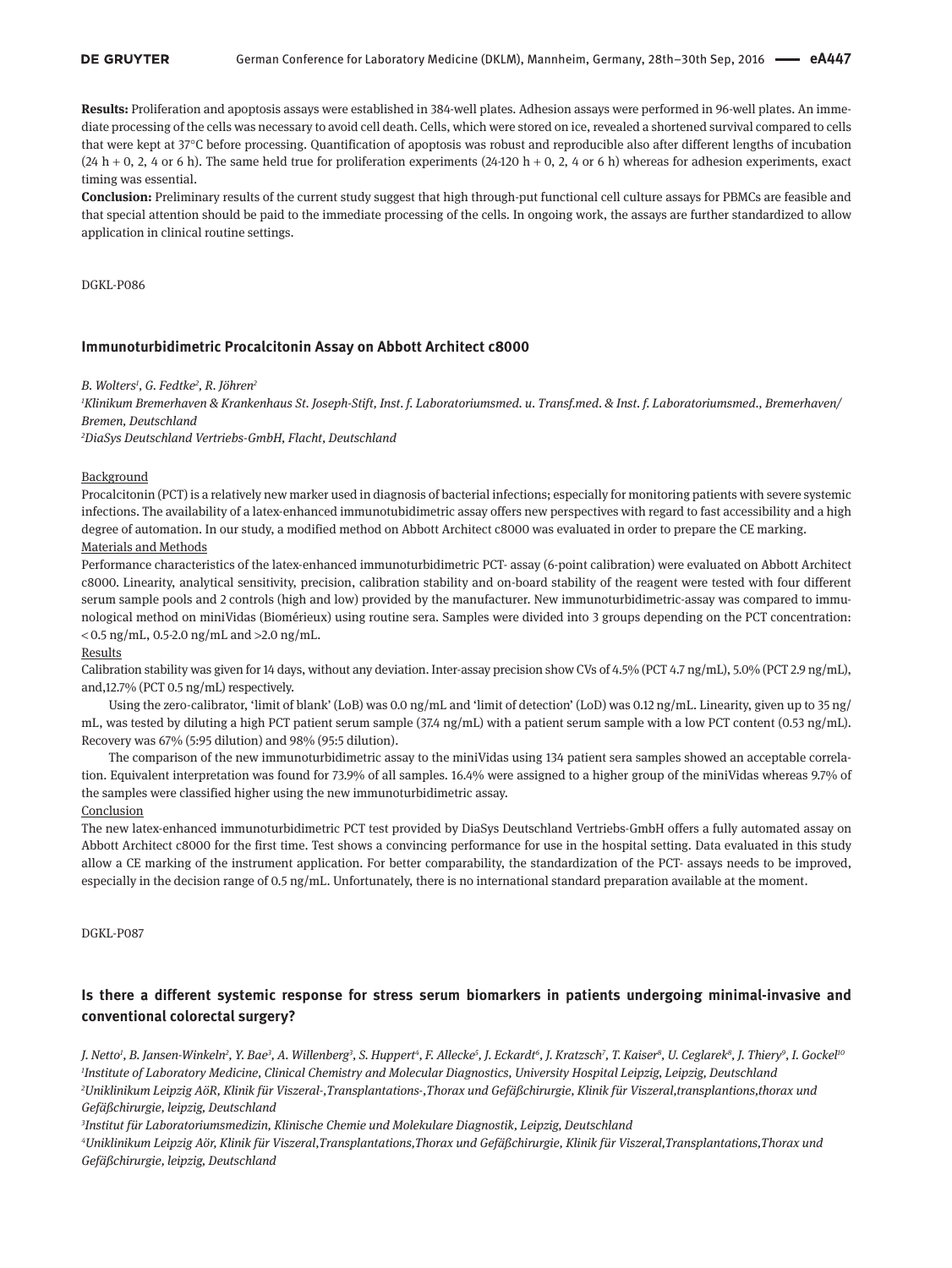*Uniklinikum Leipzig AöR, Klinik für Viszeral,Transplantations,Thorax und Gefäßchirurgie, Viszeral chirurgie, leipzig, Deutschland UniklinikumLeipzig AöR, Klinik für Viszeral,transplantations,Thorax und Gefäßchirurgie, Viszeral Chirurgie, Leipzig, Deutschland University Hospital Leipzig, Institute of Laboratory Diagnostics, Clinical Chemistry and Molecular Diagnostics, Leipzig, Deutschland Universitätsklinikum Leipzig, Institut für Laboratoriumsmedizin, Klinische Chemie und Molekulare Diagnostik, Leipzig, Deutschland Uniklinik Leipzig AöR, Institut für Laboratoriumsmedizin, Klinische Chemie und Molekulare Diagnostik, Leipzig, Deutschland 10Uniklinikum Leipzig AöR, Klinik für Viszeral, Transplantations,Thorax und Gefäßchirurgie, Viszeral,Transplantations,Thorax und Gefäßchirurgie, Leipzig, Deutschland*

### **Background**

Minimal colorectal surgery has become a routine treatment option for colorectal cancer patients. Compared with open surgery minimal invasive approaches has advantages in reduced blood loss, shorter stay in hospital and reduced overall mortality. However, there is only limited knowledge about the stress burden and consequences in both surgical treatments.

#### **Objective**

We studied for the first time the dynamic course of copeptin, a preprohormone of antidiuretic hormone (ADH) during and after minimalinvasive and open surgery.

### **Material and Methods**

22 patients (15 m, 7 w) with indication for colorectal surgery were consecutively included (minimal-invasive n=12, open n= 10), median age 64,5 ys (26-88 ys). Blood was taken before, intraoperatively and postoperatively. Copeptin (pmol/L) was measured in serum using trace technology (Brahms, Hennigsdorf). Clinical chemistry was analyzed with standard methods (Roche-Diagnostics, Mannheim; Sysmex, Norderstedt). **Results** 

Copeptin levels showed a significant and parallel rise (x 10) in both surgical approaches without relevant differences between the treatments. 24 hours after surgery serum level were still x2-2,5 compared to baseline. 4 patients showed no increase in copeptin levels.

#### **Conclusion**

In both surgical treatments copeptin was released to a comparable extent indicating a systemic stress reaction of the patients. However, some patients appear to be resistant to stress by surgery, despite open or minimal-invasive treatments. The non-responder did not differ in blood pressure or other analyzed biomarkers.

Presently we are analyzing steroid stress hormones and inflammatory biomarkers to elucidate the different stress response followed by surgical treatment. Long-term studies with more patients will be necessary to evaluate the role of stress and inflammatory biomarkers on the clinical outcome.

DGKL-P088

# **Enhanced analytical performance of two assays for the determination of 1,25 (OH)2 Vitamin D in serum that feature automated extraction, benchmarked by LC-MS as a reference**

*K. Spanaus1 , A. von Eckardstein2*

*1 IKC/Universitätsspital Zürich, Spezialanalytik und Molekulare Diagnostik, Zürich, Schweiz 2 UniversitätsSpital Zürich, Institut für Klinische Chemie, Zürich, Schweiz*

**Background** Determination of 1,25 (OH)2 Vitamin D (1,25(OH)2VitD) serum levels is analytically challenging. In the past, only radio-immuno assays were available for the determination of 1,25(OH)2VitD with sufficient sensitivity. Our current assay requires a manual purification step prior to measurement of this parameter, making the workflow less robust and more labor-intensive. Now two tests that include an automated extraction step - one assay from DiaSorin (on the immunoassay analyzer LIAISON) and another assay from IDS (on the IDS iSYS immunoanalyzer) - are commercially available.

**Method** We compared both tests for the quantitative determination of 1,25(OH)2VitD serum levels with a mass spectrometry-based test as a reference method. 1,25(OH)2VitD has been measured in remnant patient samples sent to our institute for determination of this parameter.

**Results** 1,25(OH)2VitD serum concentrations ranged from 5.0 - 184 pg/mL for the Diasorin and from 7.5 to 202.5 pg/mL for the IDS iSYS test, respectively. Particularly in the higher concentration range, measurement with the IDS assay revealed higher 1,25(OH)2VitD concentrations compared to the Diasorin test. To evaluate the accuracy of both tests, we compared the results with those obtained via LC-MS (liquid chromatography – mass spectrometry) as a reference method. The concentrations measured with the Diasorin test correlated better with the mass spectrometry results.

**Conclusion** In comparison to the assays available so far, the DiaSorin and the IDS iSYS test include an automated extraction step that allows for a faster determination of 1,25(OH)2VitD serum levels with less hands-on time. 1,25(OH)2VitD serum concentrations obtained by the Diasorin test were in better agreement with the LC-MS reference method.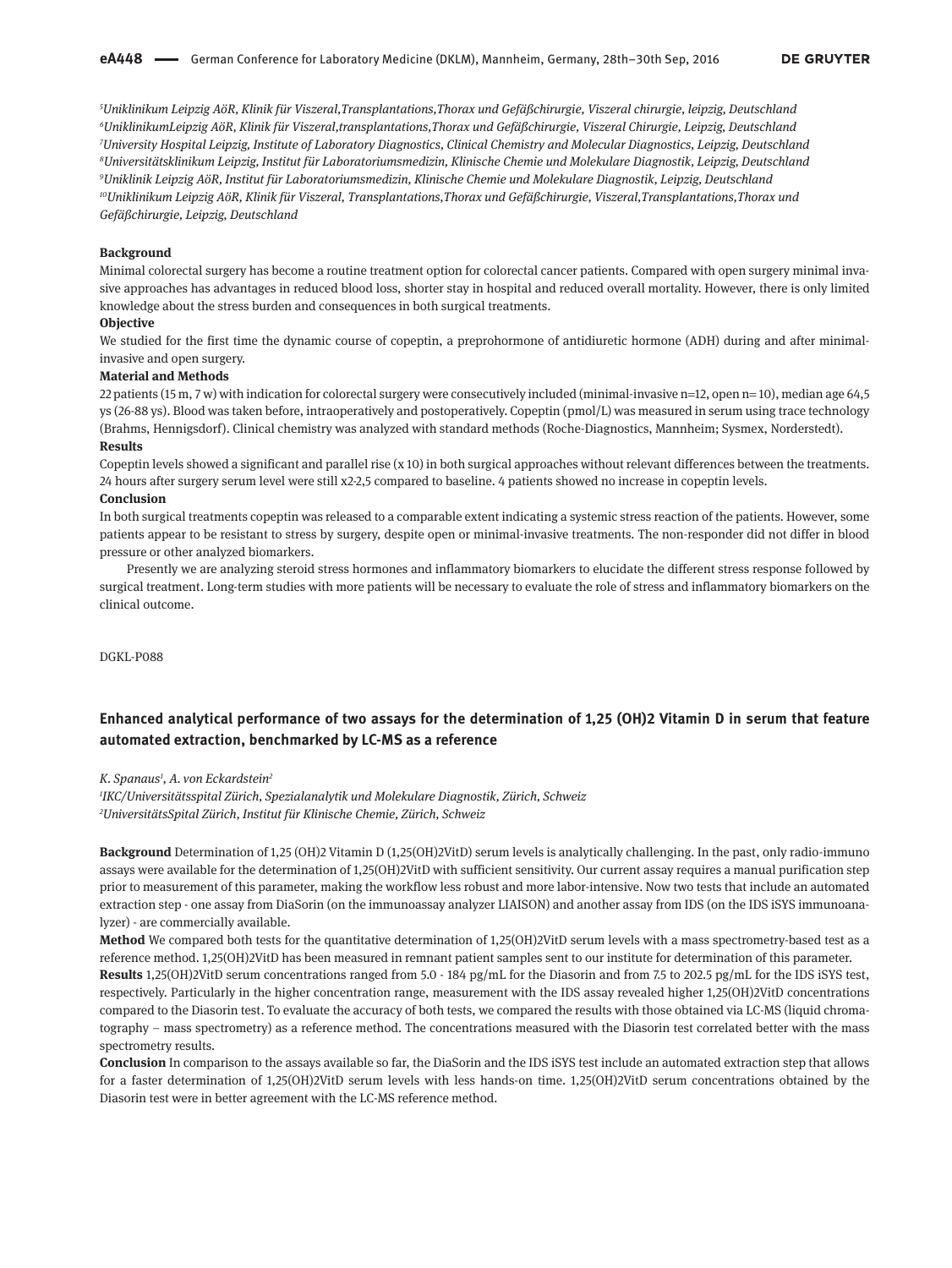DGKL-P090

### **A novel Interpretation of S100B in Plasma Samples as a Quick and Sensitive Marker for Minimal Brain Injury**

*F. Trifonova1 , S. Jaruschewski1 , E. Neumaier-Probst2 , M. Neumaier1 1 Klinikum Mannheim der Universität Heidelberg, Institut für klinische Chemie, Mannheim, Deutschland 2 Klinikum Mannheim der Universität Heidelberg, Abteilung für Neuroradiologie, Mannheim, Deutschland*

S100-beta (S100B) is a member of the S100 family proteins, which are known as calcium binding proteins with various regulatory functions. It has been shown that the glial cell and especially astrocytes in the central nervous system are the source of S100B. A release of this factor after a trauma leads to an elevated S100B level in the blood stream. Various studies have characterized the role of S100B in the diagnostics and monitoring of brain trauma.

A well-established application of S100B is as a tumor marker in patients with malignant melanoma. The various reagents available on market to test S100B concentrations are based on ELISA assay and thus are not suitable for time critical diagnostics. Unfortunately the offered automated system is only validated for diagnostics in serum samples.

In order to optimize the work-flow in cases of suspected brain damage an optimal laboratory approach should be establish, considering the timing of the ready result. Because the serum samples require a certain intermission for the complete blood coagulation these samples are not suitable for emergency diagnostics. Avoidance of technical complications such as micro thrombus influence does not allow shortening of the pre-analytical coagulation period. In our study we aim to assess the plasma concentration of S100B in patients with brain injury. The reduced turn-around-time of plasma samples compared to serum are of a great value during the assessment of patients with head trauma. Thus the result of the laboratory test can be available together with or even earlier than CT. An elevated S100B might prompt the radiologist and the physician to reevaluate the findings of a patient with a mild trauma and normal GCS-score and to search more carefully for minimal injuries which might cause a secondary intracranial bleeding.

Additionally, we present here a case report of one of our patients where the elevation of S100B appeared to be a more sensitive marker for the risk of secondary bleeding compared to CT-imaging.

Furthermore, we would like to propose a different interpretation of S100B plasma level in the algorithms for management of patients with suspicion of minimal brain injury.

#### DGKL-P091

# **Conventional constituents in cerebrospinal fluid (CSF) are new parameters of CSF analysis, revealed with Marburg CSF model**

#### *T. Kleine1*

*1 Universitätsklinikum Giessen und Marburg Standort Marburg, Institut f. Laboratoriumsmedizin u. Pathobiochemie, Molekulare Diagnostik, Referenzlabor, Marburg, Deutschland*

Background: Leukocytes, lymphocytes, total protein are conventional CSF constituents to diagnose inflammations / barrier disturbances in human central nervous system (CNS). In CSF of healthy humans, these constituents vary: leukocytes (mainly lymphocytes): 0-1/µl in ventricle V-CSF, up to 2/µl in cisternal C-CSF, up to 5/µl in lumbar L-CSF; total protein (medians): 110 mg/l in V-CSF, 200 mg/l in C-CSF, 325 mg/l in lumbar L-CSF. – Questions: What is the cause for diversity in leukocytes / protein in CSF? From where do come leukocytes / proteins in human CSF? – Material: V-CSF is collected by drainage of lateral ventricles (Vs); C-CSF / L-CSF by suboccipital / lumbar punctures, peripheral venous blood by cubital vein puncture; thoracic lymph by thoracic duct puncture. - Methods: In CSF leukocytes / erythrocytes are counted unstained in calibrated Fuchs-Rosenthal chamber under microscope using 400-fold magnification: coefficient of variation (CV) <40%. Total leukocytes in blood and lymph are analyzed with fluorescence-activated cell sorter: CVs <9%. Total protein is detected with the Biuret method in 0.5 ml CSF, precipitated with 30 g/l trichloroacetic acid: CV <8%; detection limit: 40 mg/l. - Results: Protein in V-CSF is secreted by 4 choroid plexus: Special tight junctions in apical plexus epithelium and a basement membrane screen blood plasma according to molecule size of proteins: albumin > IgG > IgA > IgM. Total protein increases from 200 mg/l in C-CSF to 421 mg/l in lumbar CSF by reflux of thoracic lymph which contains ˜40 g/l lymph proteins. Leukocytes (lymphocytes) are pressed from blood through 7 barrier-free circumventricular organs (CVOs) into V-CSF; since blood-brain barrier, localized in CNS capillaries, is firmly locked and blood-CSF barrier (bCSFb) in choroid plexus is impermeable to blood leukocytes. Lumbar leukocytes are the sum of CSF blood lymphocytes plus lymph cells refluxed from thoracic duct into lumbar CSF. – Discussion: V-CSF proteins are diluted with intramural CSF (protein-free filtrate of CNS capillaries and oxidation-water of CNS cells) in relationship >80% blood plasma proteins (filtered through bCSFb in choroid plexus) and <20% intramural CSF. L-CSF is the sum of V-CSF plus refluxed thoracic lymph. Oscillating CSF drains along cranial and spinal nerves: small proteins (albumin) drain out easier than large ones (IgM), producing the CSF sink-effect. - Summary: The conventional CSF components leukocytes / lymphocytes and total protein are new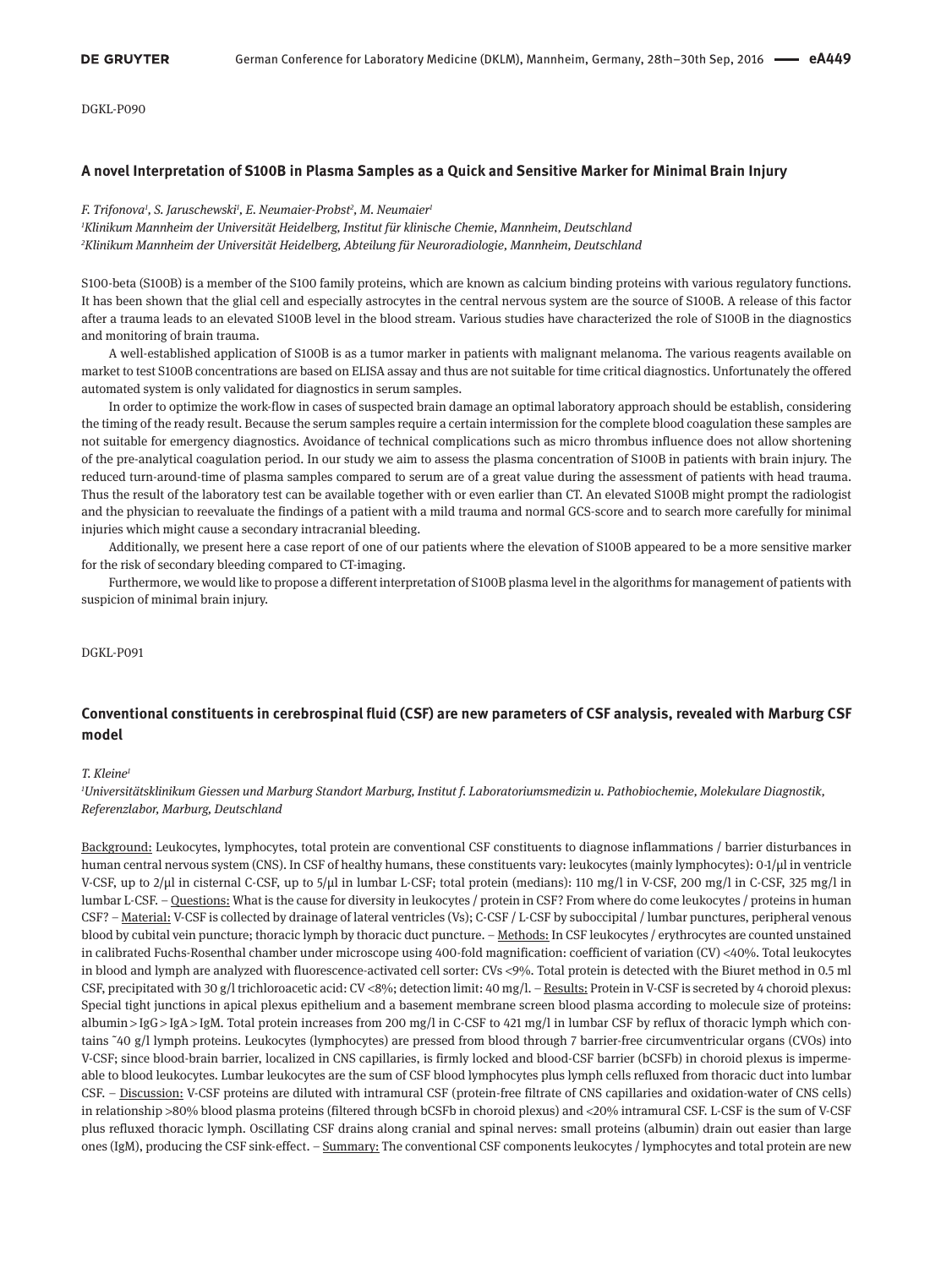parameters for analysis of CSF normality revealed with the Marburg CSF model: hyper-CSF-, hypo-CSF production syndromes (brain water syndromes); CVO permeability syndrome, tight junction syndrome; in lumbar CSF: CSF flow syndromes: SOP CSF/ lumbar CSF-, CSF outflow-, lymph back flow- (thoracic duct)-syndromes; CSF loss syndrome: CSF outflow along spinal nerves.

# **DGKL - POCT**

DGKL-P092

# **Point-of-care convenient testing of activated partial thromboplastin time (aPTT) in whole blood and in plasma: A comparison with standard laboratory plasma coagulation method**

*S. Kuhlmann1 , M. Beiderlinden1 , M. Wehmeier2*

*1 Marienhospital Osnabrück, Klinik für Anästhesiologie, Osnabrück, Deutschland 2 Marienhospital Osnabrück, Institut für Laboratoriumsmedizin, Osnabrück, Deutschland*

**Background.** Coagulation measurement of activated partial thromboplastin time (aPTT) is generally performed in the central laboratory and can take more than 1h. The delay in obtaining the test results limit their use in monitoring of coagulation in coagulation disorders after blood loss, in perioperative settings or in the intensive care unit. To identify risk of bleeding or thrombotic complications in these patients in time it needs more rapid coagulation testing. Looking for a reliable POCT analyzer of activated partial thromboplastin time (aPTT) we compared the coagulation measurements of two point-of-care convenient devices with those of the standard laboratory plasma coagulation method.

**Method.** Comparison was performed by paralled measurement of aPTT in 100 venous Citrate anticoagulated whole blood samples from hospital patients left after routine clinical laboratory investigations. aPTT was measured in patient near devices both in whole blood by Hemochrom jr. signature (Keller Medical GmbH, Bad Soden, Germany) and in plasma by one-channel-ball coagulometer Merlin Medical MC1 (ABV Medizin und Technik, Lemgo, Germany) paralled by the determination of aPTT in plasma by the usual laboratory testing (ACL Top, Fa. Werfen, Kirchheim, Germany). T-test was used to determine differences in aPTT values for the 3 methods. The Bland-Altman difference analysis and the Passing-Bablok agreement test were performed to compare the results data.

**Results.** In the range of 17 sec to 70 sec laboratory aPTT results in plasma differed significantly from point-of-care values in whole blood (t(Hemochrom jr. signature;99) = 9,2 ; P < 0.001) and in plasma (t(Merlin Medical MC1;99) = 12.3 ; P < 0.001). When compared with laboratory by Bland-Altman method, Hemochrom jr. signature was an average of +3.9 sec higher, but the 95% limit of agreement was very broad at 51 sec approximately (95% CI -21.4 to 29.1). Merlin Medical MC1 values fared better, being on average +7.3 sec higher, with the 95% limit of agreement being approximately 31 sec (95% CI -8.3 to 22.9). Passing-Bablok analysis of data determined a low agreement of measurement with a poor Pearson's correlation coefficients of 0.66 for the correlation between Hemochrom jr. signature /laboratory and 0.85 for the correlation of Merlin Medical MC1/laboratory.

**Conclusion.** In the present study, whilst aPTT point-of-care measurement in whole blood correlated poorly with laboratory standard, aPTT in plasma with POC convenient device revealed even better agreement. However, the bias of both POCT devices could lead to clinically relevant differences in aPTT values between laboratory –based and POCT-based measurement. With these limitations in mind, aPTT values obtained by POCT devices should be interpreted with caution and should be verified with a laboratory analyser especially when using in diagnosis and treatment.

DGKL-P093

### **Evaluation of the performance of two point-of-care glucose meters in a paediatric hospital**

### *J. Christoph1 1 Auf der Bult, Hannover, Deutschland*

**Background**: POCT glucose measurements are often performed in clinical routine in patients, both ambulatory and on ward. Reliable results are essential not only in the normoglycemic range. Physiologically low values in preterm babies and newborns are a challenge to the accuracy of measurements. The results of the primary control must also be present immediately.

Aims: Evaluation of clinical accuracy and performance in glucose meters in routine use in our hospital, in supplementation to our previous study published in 2013.

**Methods:** The Accu-Chek inform II (Roche) and the StatStrip Glucose Hospital Connectivity Meter (Nova Biomedical) were tested on 126 (Roche) and 157 (Nova Biomedical) whole blood samples from patients with a simultaneous blood gas analysis (heparinized capillary whole blood) in 2015. Accuracy (bias) of the meters were examined by comparing the results of the meters with the results of blood gas analyzers (Radiometer ABL90) routinely used for glucose measurements in our hospital.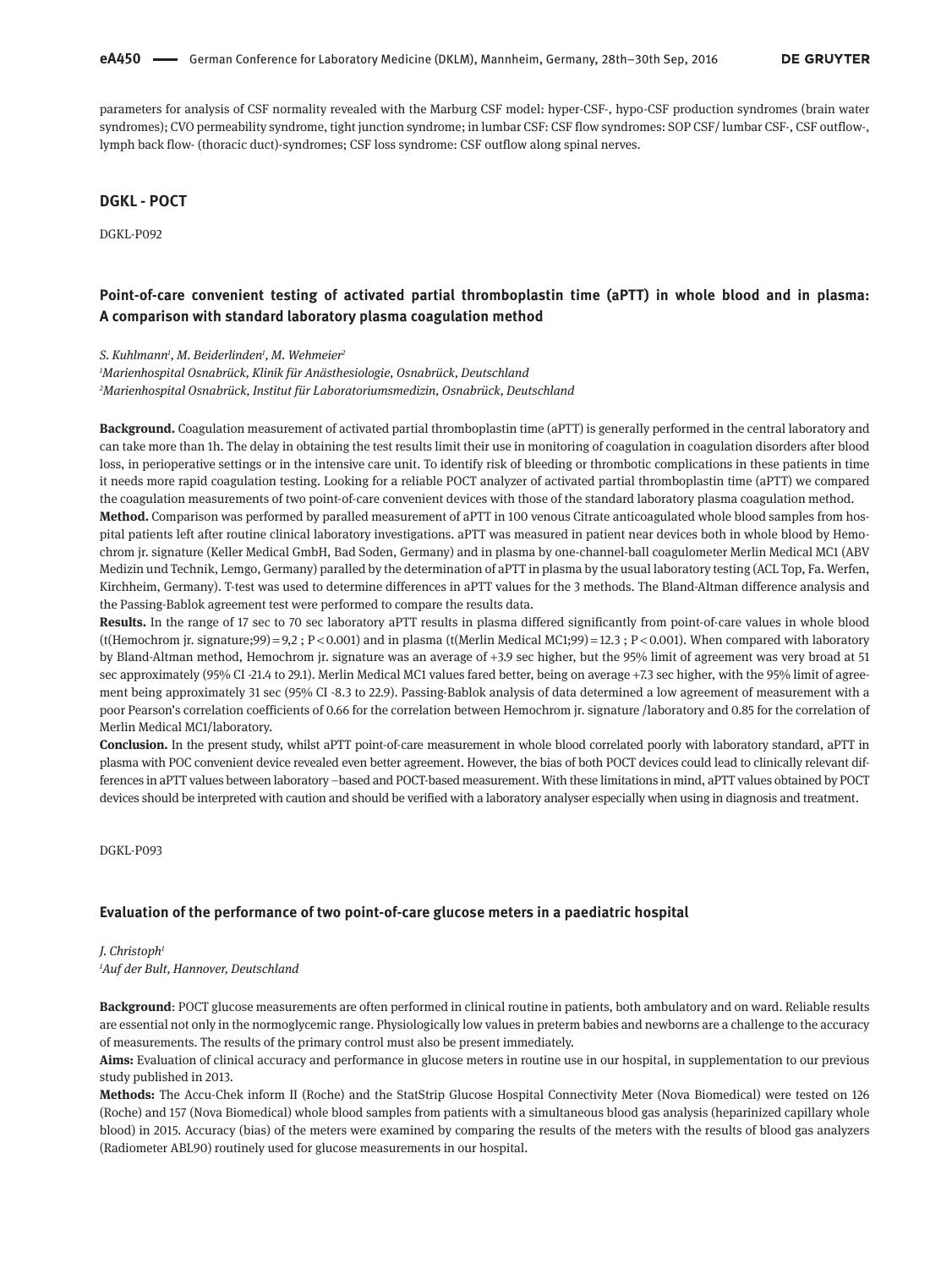**Results:** The results of the Accu-Chek and StatStrip glucose meter correlated very well with the reference routine method across a wide glucose concentration range (33-363 mg/dL). The 95% confidence intervals for slope

(Nova: 0.9825, CL 0.9542 – 1.0073;

Roche: 0.9452, CL 0.9207 – 0.9740) are similar, the intercepts are slightly different (Nova -3.2982, 95%-CL -5.6204 – -1.2137;

Roche +5,7123, CL +3.3182 – +7.8567 mg/dL).

Mean Nova glucose 123.92 versus ABL90 130.75 mg/dL,

Mean Roche glucose 106.23 versus ABL90 105.90 mg/dL),

Median Nova 101 versus ABL90 108 mg/dL,

Median Roche 82 versus ABL90 80 mg/dL).

**Conclusions:** Both glucose meters showed good clinical accuracy and performance for measuring and monitoring glucose levels in our patients, with special respect to preterm infants and diabetic patients, and therefore can act as a perfect alternative to a blood gas analyzer for measuring blood glucose in these patients.

DGKL-P094

# **Comparison of point-of-care troponin assays with fully automated laboratory high sensitivity troponin assays in the diagnose of myocardial infarction**

*J. Gawinecka1 , D. Suh1 , D. Hof2 , D. Keller Lang3 , A. von Eckardstein1 Institut für Klinische Chemie, UniversitätsSpital Zürich, Zürich, Schweiz Unilabs Dübendorf, Dübendorf, Schweiz UniversitätsSpital Zürich, Interdisziplinäre Notfallstation, Zürich, Schweiz*

Measurement of cardiomyocyte injury biomarker, preferably high sensitive cardiac troponin (hs-cTn), complements clinical assessment and resting 12-lead ECG in the diagnosis, risk stratification and therapy of patients with acute coronary syndrome (ACS). The European Society of Cardiology (ESC) recommends 0 h /3 h NSTEMI rule-out algorithm using hs-cTn assays in the assessment of patients with acute chest pain, where absolute change in hs-cTn level over three hours is evaluated in conjunction with chest pain and clinical presentation [1]. Due to the short turnaround time, point-of-care (POC) tests may facilitate faster managing and triaging patients out of the emergency department. However, POC tests for cTn are not yet as thoroughly evaluated as fully automated cTn assays which form the basis of current ESC guidelines. Therefore, this study aims at:

- 1) assessment of the diagnostic performance of POC tests for cTn according to the 0 h/3 h NSTEMI rule-out algorithm [1] and in comparison with two fully automated laboratory tests (hs-cTnT Elecsys and hs-cTnI Architect)
- 2) assessment of the analytical quality of POC tests to classify their clinical utility according to the scorecard designations proposed by F.S. Apple [2]
- 3) evaluation of user-friendliness

Following POC tests for cTn are included in this evaluation: Triage Cardio with Next Generation TnI (Alere), AQT90 FLEX TnI and TnT (Radiometer), Pathfast TnI (Mitsubishi), and Stratus TnI (Siemens).

DGKL-P095

### **Implementation of a Point-of-Care concept at the University Hospital Bonn**

### *R. Dolscheid-Pommerich1 , B. Stoffel-Wagner1*

*1 Institut für Klinische Chemie und Klinische Pharmakologie, Zentrallabor, Bonn, Deutschland*

**Background:** Point-of-care testing (POCT) has steadily increased in recent decades. POCT allows rapid measurements right next to the patients and is usually performed by non-laboratory staff. Correct and legally binding execution of measurements is of great importance. **Aim:** Implementation of a legally binding and effective POCT concept at the University Hospital Bonn.

**Materials and Methods**: The University Hospital Bonn is a maximal care hospital with 1250 beds. Currently, 550 000 POCT measurements are carried out annually by approximately 2600 POCT users, while 400 000 laboratory measurements are carried out in the central laboratory. In line with the guidelines of the German Medical Association (RiliBÄK), we developed and implemented a POCT concept regarding blood gas analysis, blood glucose and coagulation tests.

**Results:** Responsibility levels were assigned as follows: The medical director of the central laboratory is responsible for the internal and external quality controls. A POCT coordination team was established for user administration and initial and follow-up training of POCT users.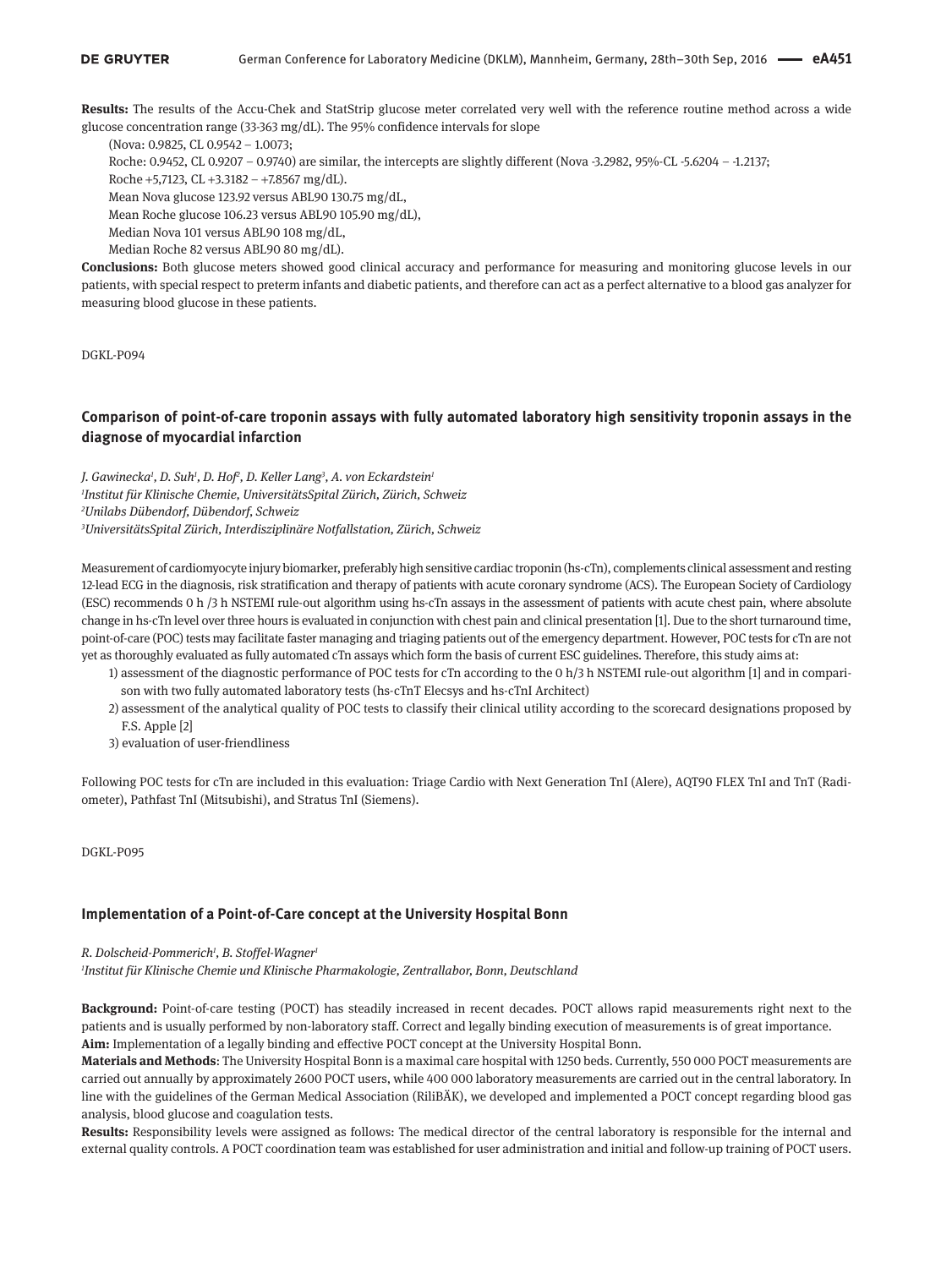Training sessions are carried out weekly and upon individual appointment. POCT users are activated for measurements only after successful completion of the training. POCT users are responsible for the patient and control sample measurements and for refilling, ordering and discharging of consumables. POCT device manufacturers are responsible for maintenance and repairs. To appoint a capable committee for the constructive and trustful supervision of the entire POCT diagnosis, a POCT commission was established by the clinical director of the University Hospital Bonn. Its members are the medical director of the central laboratory, the physician and medical technical assistants of the central laboratory as part of the POCT coordination team and members of the purchasing department, POCT users (physicians and nurses), the clinic pharmacy, the IT department for medical engineering, the Nursing Director and the department for quality and risk management. The POCT commission reports directly to the executive board.

**Conclusion:** Against the background of the legally binding RiliBÄK we have not only clearly defined the necessary areas of responsibility for the required continuous internal and external quality controls, but also implemented a working user training concept with high administrative requirements.

### **DGKL - Therapeutic Drug Monitoring - Toxicology**

DGKL-P096

### **An enzyme-linked immunosorbent assay for therapeutic drug monitoring of vedolizumab**

*J. Semmler1 , D. Rehan2 , J. Ruppert2 , H. Schulze3 , A. Dignass4 , F. Armbruster5 , J. Stein6*

*1 Immundiagnostik AG, Bensheim, Deutschland*

*2 Immundiagnostik, Bensheim, Bensheim, Deutschland*

*3 Agaplesion Markus Hospital, Frankfurt/Main, Germany, Frankfurt, Deutschland*

*4 Agaplesion Markus Krankenhaus, Frankfurt, Deutschland*

*5 Crohn Colitis Centre, Frankfurt, Deutschland*

*6 Crohn Colitis Centre Rhein-Main, j.stein@em.uni-frankfurt.de, Frankfurt, Deutschland*

#### **BACKGROUND:**

Vedolizumab (VLZ), an a4ß7 integrin antagonist, is a therapeutic monoclonal antibody recently approved for use in moderate to severe ulcerative colitis (UC) and Crohns disease (CD). Part of the interindividual differences in response to VLZ treatment may be explained by interindividual variability in pharmacokinetics.

### **METHODS:**

Microtiter plates were coated with anti-VLZ specific monoclonal antibody. Samples diluted 1:200 were added on a microtiter plate for specific binding, and bound VLZ was detected using peroxidase-conjugated goat anti-human immunoglobulin G Fc fragment (HRP-anti hIgG). Trough serum concentrations of VLZ were analyzed in 86 samples of 21 adult UC patients and compared to concentrations measured by in-house developed LC-MS/MS assay (Christ et al., J Crohn's Colitis 2016, S1).

### **RESULTS:**

Linearity testing of the ELISA was performed by analysis of two serially diluted patient samples; the coefficients of variation (CV%) were below 8%. The limit of quantification (LoQ) for VLZ determination in human serum samples was 0.0071µg/mL. The intra-assay variation (n=20) was 8.57% for 9.55 microg/mL and 6.54% for 18.9µg/mL. The inter-assay variation (n=40) was 7.10% for 28.5µg/mL and 8.33% for 35.7µg/mL. No false positive signals were detected in samples spiked with TNFa blockers (infliximab, adalimumab, golimumab). In the samples of patients treated with VLZ the trough level ranged from 0.02 to 71.01µg/mL. VLZ results of ELISA and an in-house developed LC-MS/MS assay showed a correlation coefficient  $(R^2)$  of 0.96 (Fig.1).

#### **CONCLUSION:**

This developed ELISA method is rapid, accurate and reproducible, and may be useful for pharmacokinetic-pharmacodynamic studies, as well as in therapeutic drug monitoring of vedolizumab.

DGKL-P097

# **Simultaneous measurement of Piperacillin, Levoflaxacin and Meropenem serum levels on amaZon speed (Bruker Daltronik)**

*M. Kittel1 , E. Jäger1 , M. Neumaier2*

*1 Institut für klinische Chemie Mannheim, Universitätsmedizin Mannheim, medizinische Fakultät Mannheim der Universität Heidelberg, Mannheim, Deutschland*

*2 Institut für klinische Chemie Mannheim, Universitätsmedizin Mannheim, medizinische Fakultät Mannheim der Universität Heidelberg, Mannheim, Deutschland*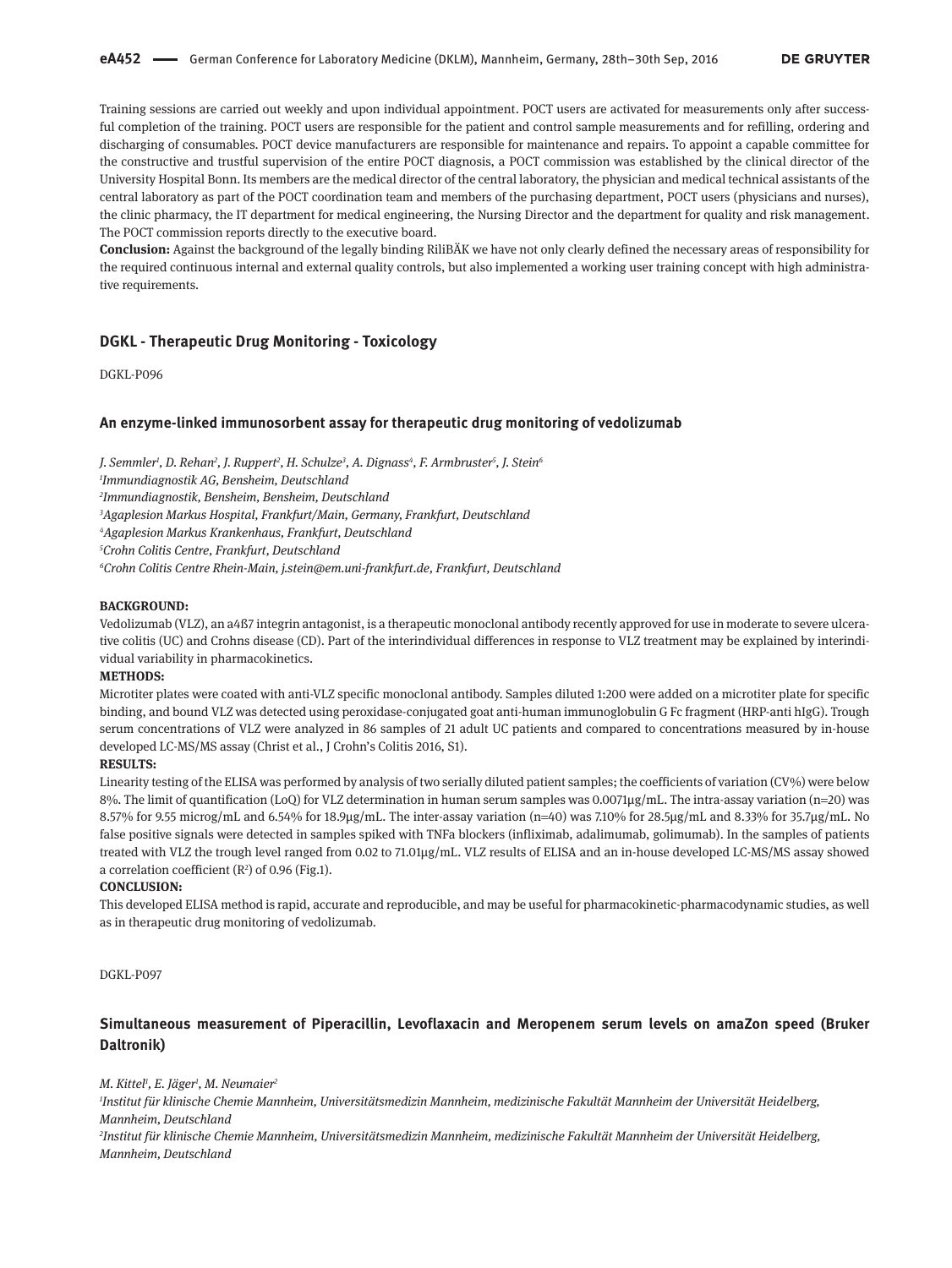### **Background**

Since microbial resistances are a major problem especially in intensive care units, LC/MS therapeutic drug monitoring is increasingly used for antibiotics to provide an individual therapy and prohibit new resistances.

#### **Objective**

The aim of the study was to establish a LC/MS based in-house method for antibiotic quantification, which is easy to integrate into clinical workflow the simultaneous measurement of Piperacillin, Levoflaxacin and Meropenem.

### **Material and Methods**

ICU patient serum samples were analyzed with the amaZon speed (Bruker Daltronik).

Calibrators and Samples were separated on a Hypersil Gold C8 Column (Thermo Scientific) using a 5 min isocratic HPLC method on a Dionex Ultimate 3000.

The amaZon speed (Bruker Daltronik) was equipped with the standard electrospray source (nebulizer pressure 30 psi; drying gas 300 °C at a flow of 9 L/min) and operated in positive ion mode. Full Scan MS/MS spectra were acquired from *m/z* 120 to 550, in UltraScan (32,500 m/z s-1) mode.

### **Results**

This method provides a simple extraction procedure, as well as a valid, sensitive, and specific liquid chromatography-tandem mass spectrometry assay for the simultaneous quantification of Piperacillin *m/z* 518 ® 359, levofloxacin *m/z* 362 ® 318 and meropenem *m/z* 384 ® 340 in human plasma.

The method is accurate and precise, the intra-assay and inter-assay precision for quality control samples ranged within 2.8 and 5.8 % respectively.

### **Conclusion & Discussion**

Over 800 patient samples were analyzed till June 2016.

The described method is a fast, cost efficient and highly reliable assay for the quantification of antibiotic serum levels. The assay requires adequate hardware and skilled staff. The implementation of the assay into the clinical routine provides an individual therapeutic drug monitoring.

DGKL-P098

# **Integration of Time in Therapeutic Range (TTR) into Lab Reports to improve care of patients with oral anticoagulant therapy. A first experience report**

## *P. Jakob1 , T. BRINKMANN2*

*1 Laborgemeinschaft LGL Lademannbogen, Hamburg, Deutschland 2 Labor Lademannbogen MVZ GmbH, Hamburg, Deutschland*

### **Introduction**

Oral anticoagulation with vitamin K antagonists (VKA) e.g. with warfarin is the standard therapy. Therapeutic monitoring is performed by measuring the prothrombin time (PT), results are reported as the International Normalized Ratio (INR). However, during therapy many patients are above the therapeutic range (increases the risk of bleeding) or below the therapeutic range (increases the risk of thromboembolic complications).

#### **Method**

To support physicians in management of oral anticoagulant therapy and to improve coagulation lab reports we integrated the time in therapeutic range (TTR) according to Rosendaal, a method which INR-specific person-time is calculated by incorporating the frequency of INR measurements and their actual values, assuming that changes between consecutive INR measurements are linear over time. We investigated the added value of cumulative tabular TTR values with a questionnaire sent to physicians in Hamburg.

### **Result**

420 physicians in Hamburg were contacted to complete a questionnaire on cumulative tabular TTR reporting. 119 (28.3 %) physicians responded.

79 % of physicians knew about TTR values

- 90 % of physicians were able to interpret TTR values
- 46 % of physicians stated that cumulative tabular TTR values enabled a more rapid therapy adjustment
- 99 % of physicians stated a cumulative tabular TTR report is self-explaining
- 87 % of physicians a cumulative tabular TTR report provides a better monitoring of therapy
- 76 % of physicians recommend to include TTR in lab reports

69 % of physicians will change to direct oral anticoagulant therapy (non-vitamin K antagonists) if the cumulative tabular TTR report shows unstable VKA therapy

44 % of physicians use cumulative tabular TTR values routinely.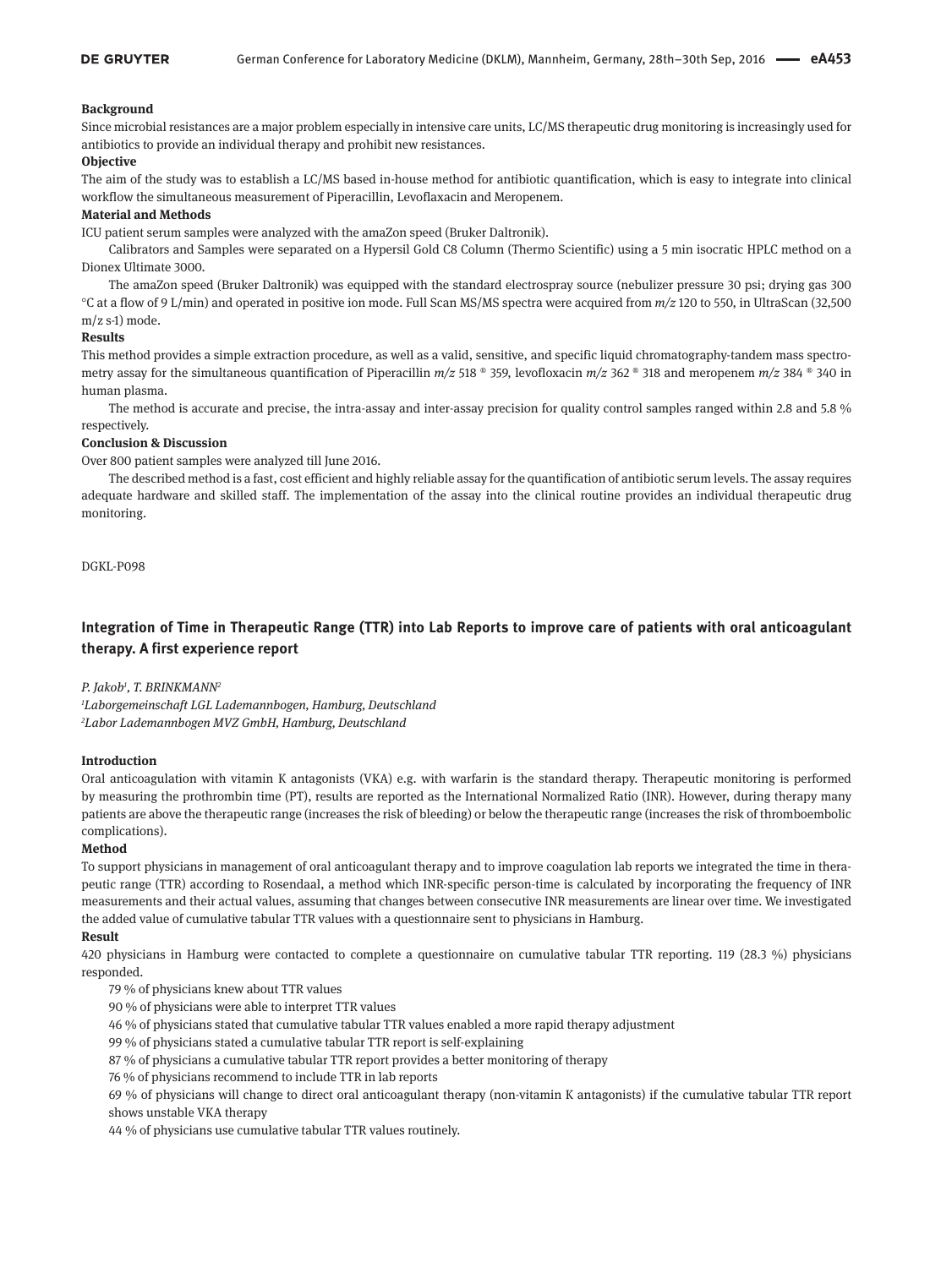**eA454**    German Conference for Laboratory Medicine (DKLM), Mannheim, Germany, 28th–30th Sep, 2016

### **Conclusion**

Our survey showed that a graphical TTR report is providing additional information and easier monitoring of oral anticoagulation with vitamin K antagonists. However, only 44 % of physicians adopted the use of TTR values in patient care. Therefore, further training of physicians is required.

### **DGKL - Diagnostics of non-blood based Specimens (Urine, CSF, others)**

DGKL-P099

# **Implementation of a novel urinary biomarker TIMP-2 x IGFBP7 for early detection of acute kidney injury risk in surgical ICU patients**

*C. Gnewuch1 , P. Schwarz1 , P. Lehn1 , T. Bergler2 , B. Banas2 , H. Schlitt3 , I. Göcze3*

*1 University Medical Center, Institute for Clinical Chemistry and Laboratory Medicine, Regensburg, Deutschland 2 University Medical Center, Department of Nephrology, Regensburg, Deutschland 3 University Medical Center, Department of Surgery, Regensburg, Deutschland*

**Background:** The prognosis of patients with acute kidney injury (AKI) is still poor. Intervention for prevention and therapy of AKI are currently only initiated in the late phase of already established injury; therefore, benefits remain limited. Since serum creatinine and cystatin C, standard laboratory parameters of kidney function, are too insensitive for early recognition of AKI, biomarkers of early cellular injury were prioritized as a research target in the last decade. Recently, combination of two novel renal cell cycle arrest proteins, i.e. urinary tissue inhibitor of metalloproteinases-2 and insulin-like growth factor-binding protein 7 (TIMP-2×IGFBP7), was described and validated for prediction of moderate and severe AKI risk in critically ill patients.

**Objectives:** Implementation and validation of TIMP-2 × IGFBP7 in daily laboratory routine as part of the "Biomarker guided intervention for prevention of acute kidney injury (BigpAK) Study" for early detection of AKI risk in high risk surgical ICU patients.

**Methods:** The BigpAK Study (NCT02500394) is a single-center prospective study evaluating the impact of early intervention (correction of hypovolemia and avoidance of nephrotoxins) on the development of AKI in patients after major surgery. Eligible patients are screened for increased level of urinary TIMP-2 × IGFBP7 and randomised into a standard care group or an interventional group. The biomarker measurement occurs after admission to ICU and after 12 hours. Using Astute Medical NephroCheck® Test, a unit-use immunofluorescence assay on the ASTUTE140® Meter with a 20-minute reaction time, AKI risk (TIMP-2×IGFBP7) is derived from ( $\rm{c_{TIMP} \times c_{IGFBP}}$ )/1000 with a 0,3 (ng/ml)?/1000 cutoff. In a pre-analytical phase, precision and accuracy of the test were checked, SOPs prepared and laboratory staff trained for 24-hour test availability.

**Results:** Successful integration of the test into the established laboratory QM system was achieved by one-month training of the 26 MTAs comprising shift duty staff with intelligible SOPs, as well as, by sufficient analytical precision and accuracy. In total, 169 patients were screened between May 2015 and May 2016. 79 patients had pathological values of TIMP-2 × IGFBP7 and were randomized into standard or interventional group. Analysis of the LIMS dataset revealed only one erroneous result out of 269 total measurements (0,4 %) and a median turnaround time of 70 min.

**Conclusions:** Implementation of novel biomarkers, such as TIMP-2 × IGFBP7, in the daily laboratory routine requires standardization of care and coordinated interdisciplinary approach from both, clinical and laboratory medicine. Improved logistics of the analytical process from blood draw to automatic result transmission and integration of the test into large clinical chemistry platforms in the future may decrease the turnaround time and enable very fast therapeutic intervention in AKI risk patients leading to improved clinical outcome.

DGKL-P100

#### **A novel automated turbidimetric platform for cerebrospinal fluid diagnostics**

#### *J. Remmler1 , J. Wolf1 , J. Thiery1 , T. Kaiser1*

*1 Uniklinik Leipzig AöR, Institut für Laboratoriumsmedizin, Klinische Chemie und Molekulare Diagnostik, Leipzig, Deutschland*

**BACKGROUND**: Nephelometric methods for diagnostics of barrier dysfunction and inflammatory diseases of the CNS are well established. However, there is limited experience about automated turbidimetric analysis of cerebrospinal fluid (CSF) and serum proteins for CSF diagnostics.

**OBJECTIVE:** We evaluated the recently introduced turbidimetric Optilite® analyser (The Binding Site) in comparison to the established BN ProSpec® (Siemens) nephelometer in a clinical routine setting.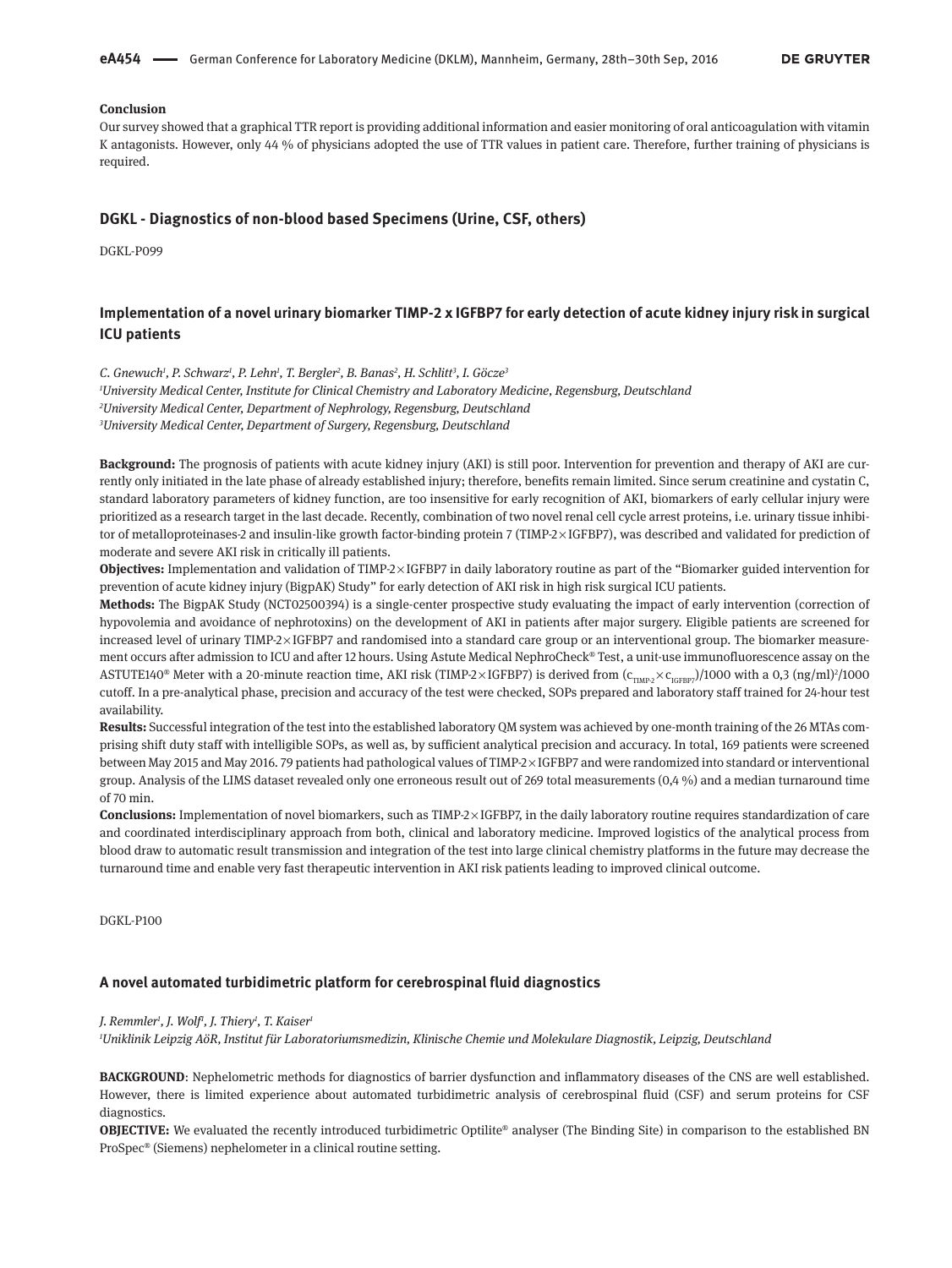**MATERIALS AND METHODS:** CSF and serum samples of 66 patients with medical indication for lumbar puncture were consecutively analyzed using the BN ProSpec and Optilite. Results for barrier dysfunction and inflammation (Reiber scheme) were compared and evaluated in the clinical context. Measurements for accuracy and precision were performed using the European Reference Material ERM-DA470k/IFCC. **RESULTS:** Albumin, IgG, IgA and IgM in serum and CSF showed a good accordance between the Optilite and BN ProSpec results. Bland-Altman analysis of the quotients QAlb, QIgG, QIgA and QIgM revealed a mean difference (±1.96 SD) of 4.3% (±16), 1.6% (±23.3), 5.7% (±20.8) and 7.3% (±45.8), respectively (Optilite-BN ProSpec). Reiber schemes showed concordant results in the evaluation of the barrier function in 61 out of 66 patients (92.4%), 3 cases revealed a barrier dysfunction only on the Optilite, 2 cases only on the BN ProSpec. Intrathecal synthesis (IF >10%) of IgG/IgA/IgM was determined in 6/0/3 cases by the Optilite compared to 5/1/4 on the BN ProSpec, resulting in 1/1/3 divergent cases, respectively. Results for CSF were below detection limit in 6 vs. 2 for IgA and in 10 vs. 24 cases for IgM on the Optilite vs. BN ProSpec, respectively. Measurements with the European Reference Material ERM-DA470k/IFCC showed high accuracy and precision of the Optilite. **DISCUSSION**: The divergent results between the two methods concerning barrier dysfunction in 5 patients can be explained by imprecision variabilities near the cutoff. One case with intrathecal IgG synthesis was detected by the Optilite only. This patient suffered from multiple sclerosis and oligoclonal bands were positive. Another patient with intrathecal IgA synthesis was detected by the BN ProSpec only, IgA in CSF was below the Optilite detection limit in this case. Concerning intrathecal IgM synthesis, 2 patients were detected by the BN ProSpec only, another case by the Optilite only. In the latter patient IgM in CSF was below the BN ProSpec detection limit. The other two patients suffered from acute disseminated encephalomyelitis and a suspected vasculitis of the CNS, which might cause an intrathecal IgM synthesis. The divergent results are most likely due to known limitations of precision in terms of IgM detection in CSF.

**CONCLUSION:** The novel turbidimetric Optilite analyser performed well in comparison to the established BN ProSpec nephelometer in terms of diagnostic performance and seems to be a valid platform for routine CSF diagnostics.

DGKL-P101

#### **Automated immunostaining of bone marrow specimens**

#### *S. Nittka1 , M. Neumaier2*

*1 Universitätsmedizin Mannheim, Institut für Klinische Chemie, Mannheim, Deutschland 2 Klinikum Mannheim der Universität Heidelberg, Institut für Klinische Chemie, Mannheim, Deutschland*

**Background:** Evaluation of bone marrow morphology is crucial for the diagnosis of a variety of hematologic diseases. Additional immunostaining is important for several aspects of alterations in bone marrow, e.g. to evaluate tumor cell infiltration of bone marrow and to assess subsets of lymphocytes or immature cells.

To facilitate cytology processing (staining of peripheral blood smears, cytospin specimens and others) an automated or semi-automated solution has been developed. Smears of peripheral blood are processed in a way that reduces hands-on time and costs but still provides a satisfactory quality. Easy to achieve for standard staining of peripheral blood samples (e.g. pappenheim staining) technological advances now focus on automation of immunological staining on a broad variety of sample types.

Bone marrow specimens proved to be very challenging if the automated procedure has to meet both requirements preserving the morphology and being compatible with automated sample processing.

We identified factors causing deterioration of the morphological quality of the specimens during the staining protocol and provide a strategy how to circumvent these problems.

**Material and Methods:** Bone marrow specimens were subjected in parallel to both manual processing and automated staining and quality of morphology and immunostaining was assed afterwards. Variation of individual protocol steps (e.g. fixation protocol, staining time und buffers) have led to identification of one major deterioration cause in automated bone marrow staining.

**Results:** Many fixation protocols for immunostaining of bone marrow specimens strive to preserve immunoreactivity completely to make the most of this technique. These protocols usually use methanol or acetone based fixatives and tend to avoid formalin and other protein crosslinking agents. What works well in manual processing gives unsatisfactory results in automated processing. We identified unipolar carbohydrate substances used to act as liquid cover slip as cause for the majority of deteriorating effects specifically in bone marrow specimens. To avoid this and similar effects, introduction of formaldehyde is usually recommended at a concentration of 4-10% (w/v). Unfortunately, this fixation although preserving morphology does interfere with immunoreactivity of bone marrow cells which renders this technique quite useless for hemato-oncologists. We evaluated the factors affecting protein cross-linking during cell fixation in bone marrow specimens, using immunostaining for CD34 and CD138 as model case.

**Discussion:** We found that adjustment of the formaldehyde concentration and reduced temperature prevents some of the cross-linking effects with the formaldehyde still helping to maintain the morphology. Furthermore, the efficiency of this protocol adaption relies on bone marrow cellularity and specimen age.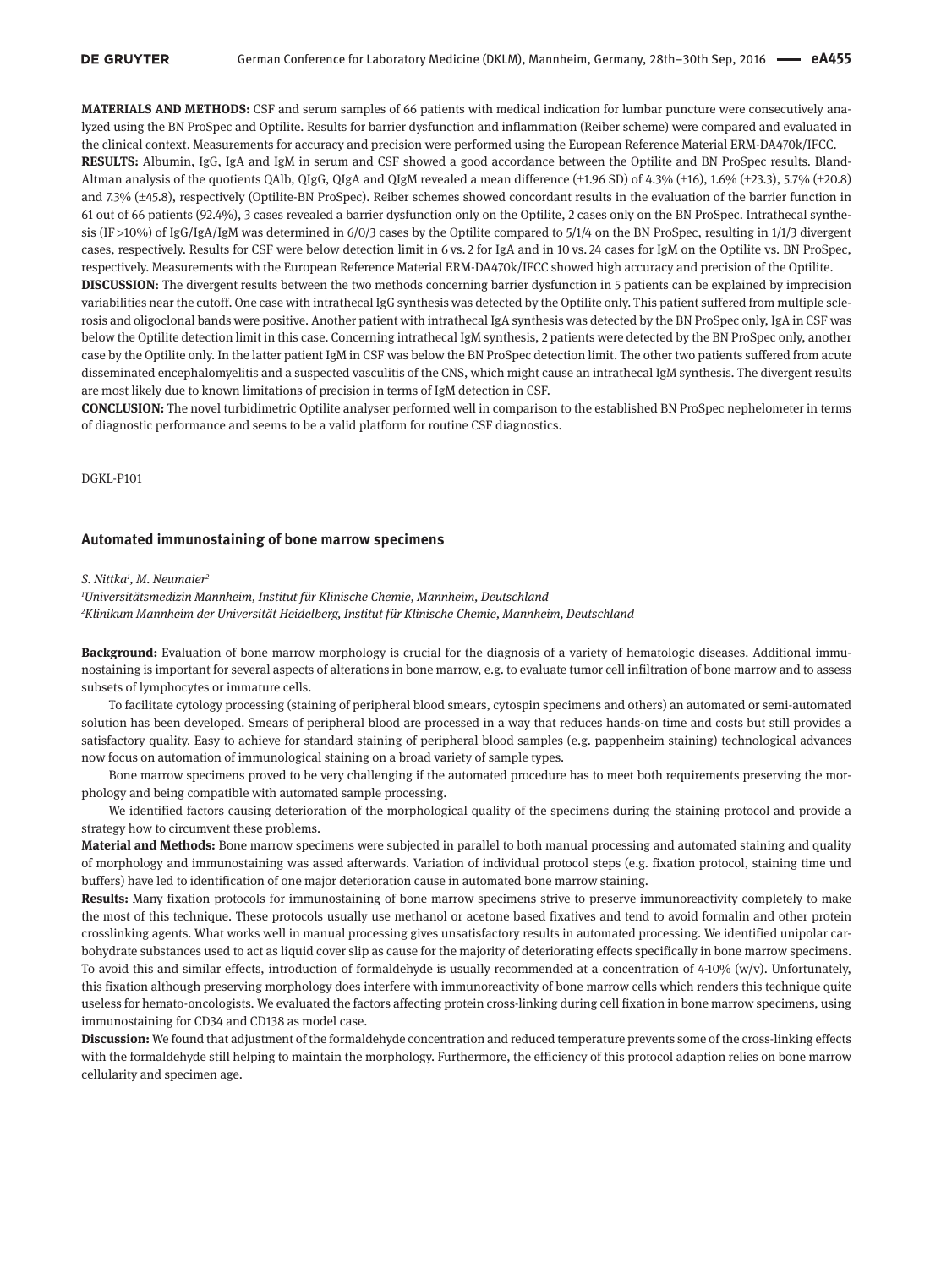### **DGKL - Laboratory Management and Quality Assurance**

DGKL-P102

# **Chancen und Risiken von e-Health in der Labormedizin: Vorschläge für Laborbefunde in der persönlichen Krankenakte durch die AG Labormanagement der DGKL**

*M. Orth1 , J. Aufenanger2 , G. Hoffmann3 , R. Lichtinghagen4 , Y. Stiegler5 , D. Peetz6 Vinzenz von Paul Kliniken gGmbH - Marienhospital Stuttgart, Institut für Laboratoriumsmedizin, Stuttgart, Deutschland Klinikum Ingolstadt, Institut für Laboratoriumsmedizin, Ingolstadt, Deutschland Trillium GmbH, Grafrath, Deutschland Medizinische Hochschule Hannover, Zentrum Laboratoriumsmedizin, Institut für klinische Chemie, Hannover, Deutschland St. Johannes-Hospital, Institut für Labormedizin, Mikrobiologie und Transfusionsmedizin, Dortmund, Deutschland*

*6 HELIOS Klinikum Berlin-Buch, Institut für Labormedizin, Berlin, Deutschland*

Aus dem Lifestyle- und Wellnessbereich werden den Kunden vielfältige Apps angeboten, die Kundendaten ansprechend präsentieren. Auch der politische Wille fordert die Digitalisierung in der Medizin mit dem sog. "E-Health-Gesetz". In der nationalen elektronischen Patientenakte sollen dazu auch Laborbefunde gespeichert werden. Dafür notwendig ist allerdings eine ausreichende Harmonisierung von Prä-Präanalytik (Terminologie, Testprofile, Testungsintervalle), Präanalytik (Abnahmezeiten, Patientenvorbereitung, Probentransport und Probenlagerung), Analytik (Probenqualität, Methode, Kalibrator, Qualitätssicherung) bis hin zur Postanalytik (Einheiten, Datenformate, Referenzintervalle, Entscheidungswerte). Diese Harmonisierung kann aufgrund der vielen verschiedenen Laboruntersuchungen und testspezifischen Besonderheiten trotz sehr vieler nationaler und internationaler Aktivitäten noch nicht als abgeschlossen gelten. Andere Herausforderungen elektronischer Patientenakten liegen bei der Datensicherheit (d.h. der Integrität der Laborbefunde) und dem Datenschutz unter Berücksichtigung der informationellen Selbstbestimmung der Patienten und weiterer Gesetze wie dem Gendiagnostikgesetz (GenDG).

**Schlussfolgerung:** Wir empfehlen aus Gründen der Patientensicherheit, sich bei der nationalen elektronischen Patientenakte auf wenige ausgewählte Laborbefunde zu beschränken, die unmittelbar zur Dosisanpassung von Medikamenten notwendig sind und die so den elektronischen Medikationsplan unterstützen. Die AG Labormanagement der DGKL hat eine konkrete Liste entwickelt, die den einheitlichen patientenbezogenen Medikationsplan der Arzneimittelkomission der Deutschen Ärzteschaft ergänzen könnte.

DGKL-P103

### **Retrospectively estimated reference limits for total protein**

*B. Wolters1 , B. Dullnig2 , F. Holzweber3*

*1 Klinikum Bremerhaven & Krankenhaus St. Joseph-Stift, Inst. f. Laboratoriumsmed. u. Transf.med. & Inst. f. Laboratoriumsmed., Bremerhaven / Bremen, Deutschland*

*2 Das Labor, Medizinisches Labor Dr. Holzweber, Villach, Österreich 3 Das Labor, Medizinisches Labor Dr. Holzweber, Villach, Österreich*

#### **Background**

Manufacturers of total protein in blood often report reference limits from the literature. In this study, we evaluated the applicability of the Excel-Tool "Reference Limit Estimator" to the Biuret-method for measuring total protein in serum.

### Materials and Methods

We used a retrospective analysis of patient data from two hospital-laboratories (Bremen/Bremerhaven) in comparison with a laboratory predominantly for outpatients (Villach). In Villach and Bremen the total protein was measured by cobas c501 (Roche) and in Bremerhaven by the Architect c8000 (Abbott). Both manufacturers operate with "Biuret-method". The "Reference Limit Estimator" (version 20151017) was used for calculation of reference intervals. If possible patients from intensive care units and pregnant women were excluded from the analysis and only the first value was used for the estimation.

Results

We included more than 107.219 patients from Villach (28.690 patients, 2012 - 2015), Bremen (51.901 patients 2010-2014) and Bremerhaven (26.628 patients, 2008 – 2012) aged 21 to 80 years.

The estimated reference intervals were (all in  $g/dl$ ):

Age gender Villach Bremen Bremerhaven

21-40 all 6,2-7,8 6,1-8,1 6,1-8,1

21-40 male 6,4-8,0 6,3-8,2 6,1-8,2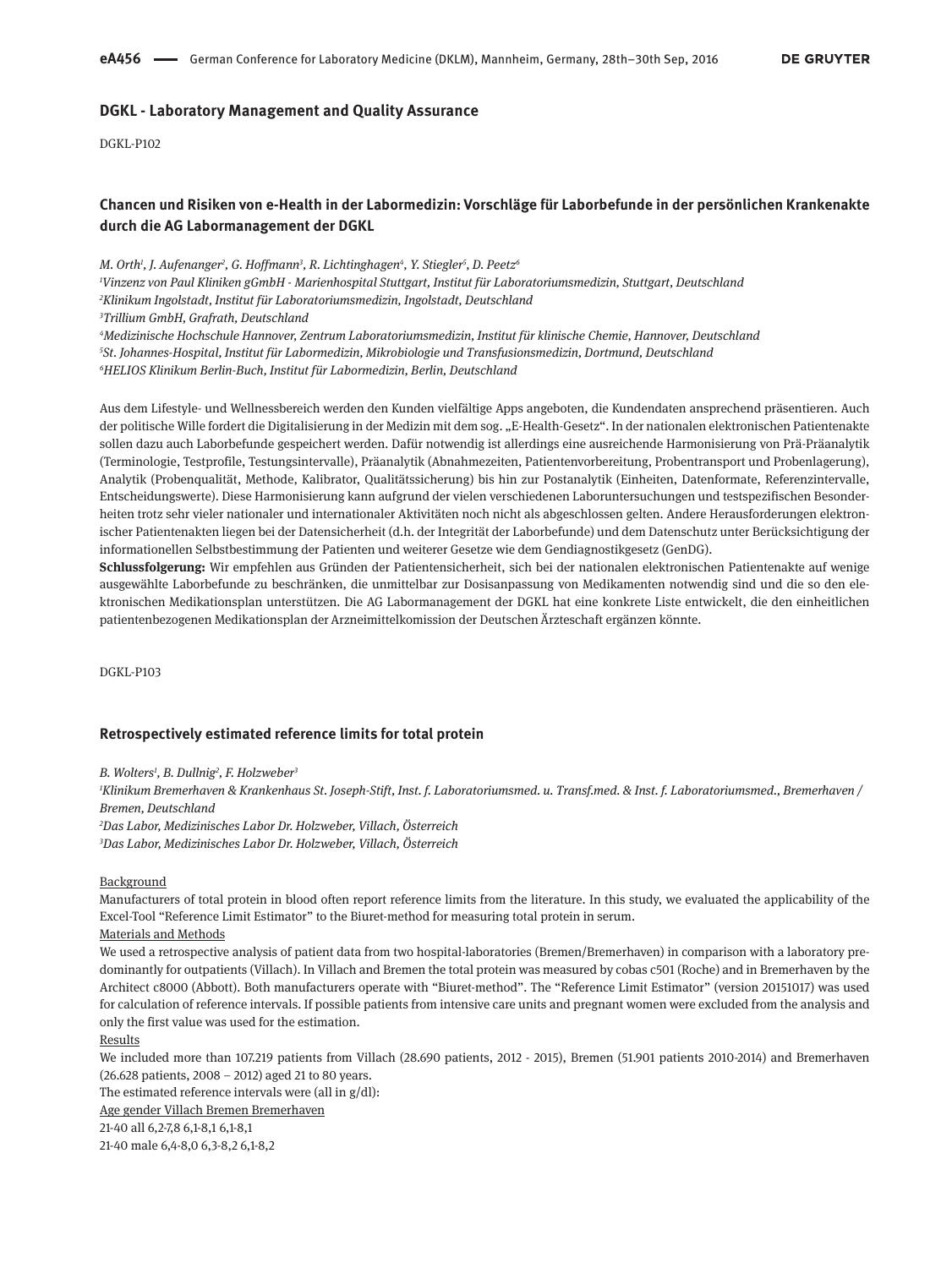21-40 female 6,2-7,7 5,6-8,1 5,7-8,1 41-80 all 6,1-7,7 5,9-8,0 5,9-7,9 41-80 male 6,1-7,7 5,9-8,0 5,9-7,9 41-80 female 6,1-7,8 5,9-7,9 5,9-7,9 The differences between the laboratories were within the acceptable range regarding the imprecision of the method. Discussion

The Reference Limit Estimator can be applied to total protein for the estimation of reference intervals. Although the laboratories used different manufactures and focus on different patient cohorts the estimated reference limits were very similar. The limits utilized by the manufacturers are from Josephson et al. (1957) (adults 6,6-8,7 g/dl, cited by Roche) or from the Tietz Textbook (adult ambulatory 6,4-8,3 g/dl, adults recumbent 6,0-7,8 g/dl, cited by Abbott and Roche) are mostly higher than our estimations. However the new estimations fit better with the recent published consensus results from the Australian Association of Clinical Biochemist using 6,0-8,0 g/dl.

DGKL-P104

#### **Risikobewertung: die Sprache der Mitarbeiter nutzen**

#### *J. Hering*

*1 Universitätsklinikum Halle, Einrichtung für Transfusionsmedizin, Halle, Deutschland*

The evaluation of risks takes on an important role in daily business: in many normative regulations the installation and progression of an risk management is requested. In many circumstances, using a risk based approach, only a uniform and understandable risk evaluation system will assure that it will be used by the employees in daily work.

One of the oldest risk evaluation systems is the FMEA (Failure Mode and Effects Analysis).

The FMEA based on the concept of evaluation of a fact in view of three main aspects: probability (of the event occurring), severity (of the event) and detection (probability that the event would not be detected before the user was aware of it). For each of these aspects a 10-point scale is defined, mainly in form of a potency system and the user has to assign a rating using the three scales. He will get three key-notes and the risk level is provided by multiplication of the three key-notes. This will result in the Risk Priority Number (RPN). On the basis of predefined limit-values one can decide whether a fact is high or low-risk and how to proceed.

The FMEA is furthermore useable in prospective considerations of facts, e.g. in forejudging whether a planned action will be an improvement compared to actual approach.

While implementing a classical FMEA into the field of a transfusion center we ascertained, that the potency-based system with its 10-point-classification (e.g. describing the detection in the way of 1:10, 1:100 etc) will be met with refusal by the employees. In the process of evaluation of alternatives our staff noticed, that the classification tables are not useful referring to their daily work. A better way would be transferring the classification in form of words. While developing such a word-based classification we mentioned, that a 10-point graduation has a grade of detail that cannot be reflected by words. We chosen a 5-point graduation. In addition it was important for us to define each step of the classification with words.

Our own classification of risks: (Classification.jpg)

We defined lines of action:

#### **Risk Priority Number (RPN):**

High: 51-125 actions have to take place absolutely and they have to implemented

Middle: 26-50 possibly actions have to take place

Low: 01-25 living with the remaining risk

This system of risk evaluation is in function since 2011. With this scheme, 246 events of different topics (deviations on processes, external complaints, events with financial backgrounds etc.) were analysed. For each event the risk analysis contains the rating in the three main aspects on the base of our classification and the construction the RPN. This analysis will happen twice: once in the acute situation by the staff and twice later by the QM- team, as a form of outstanding evaluation.

Each planned action was analyzed by the same strategie assuming that an implementation only makes sense if the RPN will be lower than the RPN of the origin case.

Following all the years we found, that the used formulations will be sufficient for the whole staff: in the phase of acute assessment, while secondary reflection by the QM-team or in evaluate the planned measures in point of success.

With this system we found an objectifiable form of risk description which allows us, e.g. in discussion with external boards like audits, to illustrate our procedure in a transparent and comprehensible way.

This way of traceability became more important for us especially in events with a low-risk-classification where we had to explain, why we did not initiate an action.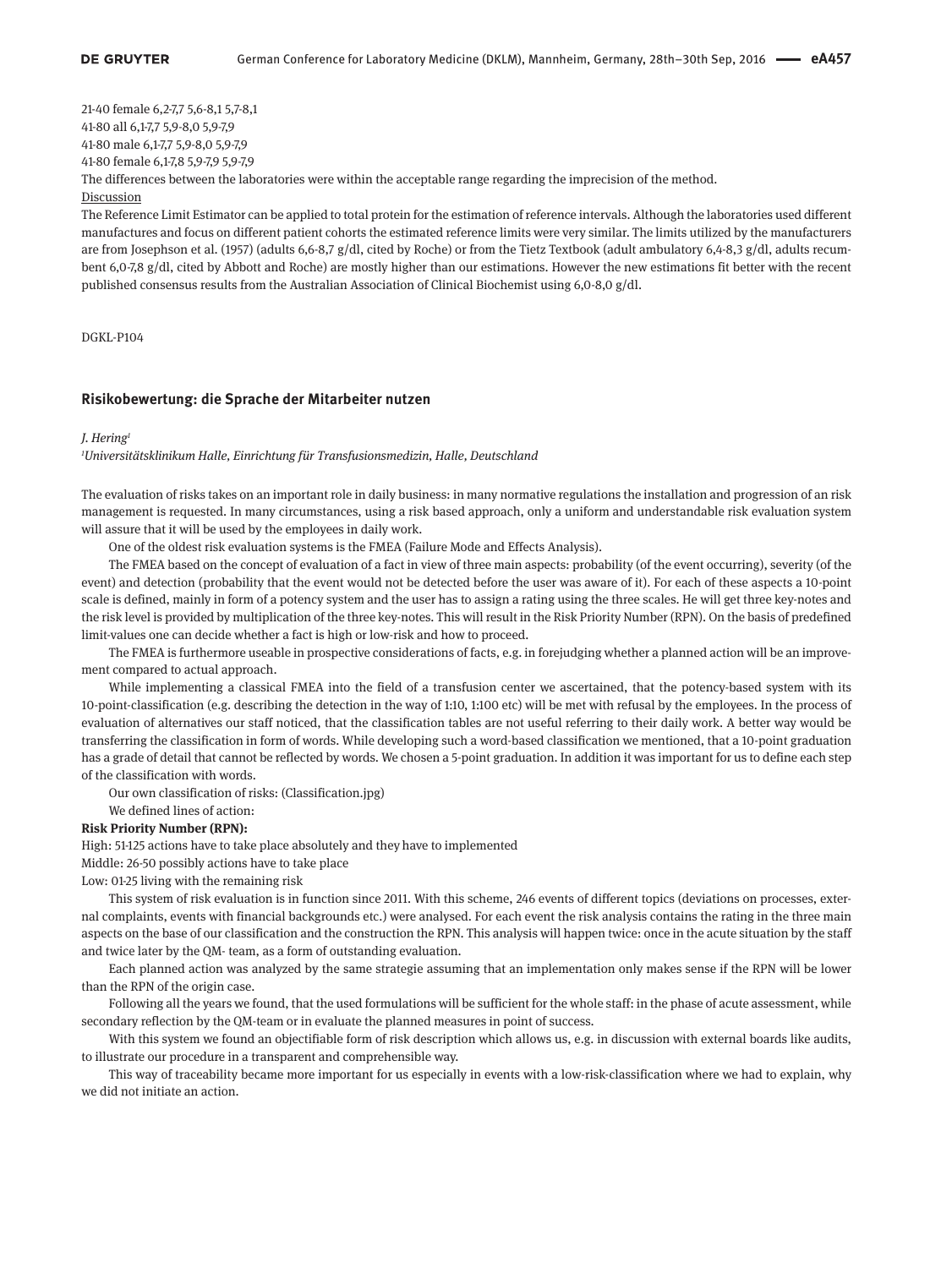# **DGKL - Laboratory Management and Quality Assurance**

DGKL-P105

# **Method comparison between LOCI™-based tumor marker assays for Dimension™ VISTA 1500 and immunoassays for Cobas™ e411**

*R. Dolscheid-Pommerich1 , S. Dolscheid2 , M. Wagner1 , B. Zur1 , S. Holdenrieder1 , B. Stoffel-Wagner1 1 Institut für Klinische Chemie und Klinische Pharmakologie, Zentrallabor, Bonn, Deutschland 2 Department of Rehabilitation and Special Education, University of Cologne, Germany, Köln, Deutschland*

**Background:** Although LOCI™-based tumor marker assays have been established in daily routine, evidence is sparse regarding method comparison with established immunoassays.

**Aim:** We performed a method comparison between LOCI™-based tumor marker assays for Dimension™ VISTA and tumor marker immunoassays for Cobas**™** e411.

**Materials and Methods**: AFP, CEA, CA 125, CA 15-3, CA 19-9, PSA and free PSA (fPSA) were analyzed in 1088 sera on the Dimension™ Vista 1500 and Cobas**™** e411 analyzer. Spearman's correlation coefficients were calculated. Bland-Altman plots were generated and Passing-Bablok regressions analyses were performed.

**Results:** Strong correlations were found for PSA (r=0.999), AFP (r=0.994) and CEA (r=0.993). Both methods achieved similar results with slopes of 1.05 (PSA), 1.02 (AFP) and 0.94 (CEA), respectively. However, differences in correlations were found for CA 125 (r=0.976), CA 19-9  $(r=0.960)$ , fPSA  $(r=0.950)$  and CA 15-3  $(r=0.940)$ . In addition, considerably different slopes were observed for these markers with 1.50 (CA 19-9), 0.76 (CA 15-3), 0.75 (fPSA) and 0.64 (CA 125).

**Conclusion:** We found excellent correlations and similar values for AFP, CEA, PSA, while correlations were weaker for fPSA, CA125, CA 15-3 and CA 19-9. The slope for the latter markers has to be considered when changing methods in a laboratory.

### **DGKL - Nachwuchsarbeit, Lehrkonzepte**

DGKL-P107

### **Dynamic Visualization of Clinical Chemistry Data to improve Education**

### *A. Bietenbeck1 , C. Winter1 , P. Luppa1*

*1 Institut für Klinische Chemie und Pathobiochemie, Technische Universität München, München, Deutschland*

### **Background:**

Research in medical education has conclusively shown that the dual presentation of verbal and visual learning material improves effectiveness of education [1]. In practical courses for laboratory medicine, students can conduct their own measurements and experience typical problems hands-on. However, many important concepts in laboratory medicine like quality control or statistics require a joint view of many measurements. This work describes and evaluates a robust technical framework for visualizing measurements in practical courses for laboratory medicine.

### **Material and Methods:**

*Technical framework*: Software for operating a generic server was installed on a dedicated PC. A web application was written with two main functions. The data entry form allowed the insertion of measured values. The data display page visualized all inserted data in a graph. The D3.js framework [2] and AJAX technology were used to update the graph after new data entry in real-time. The web application was installed on the server and made accessible via a wireless router.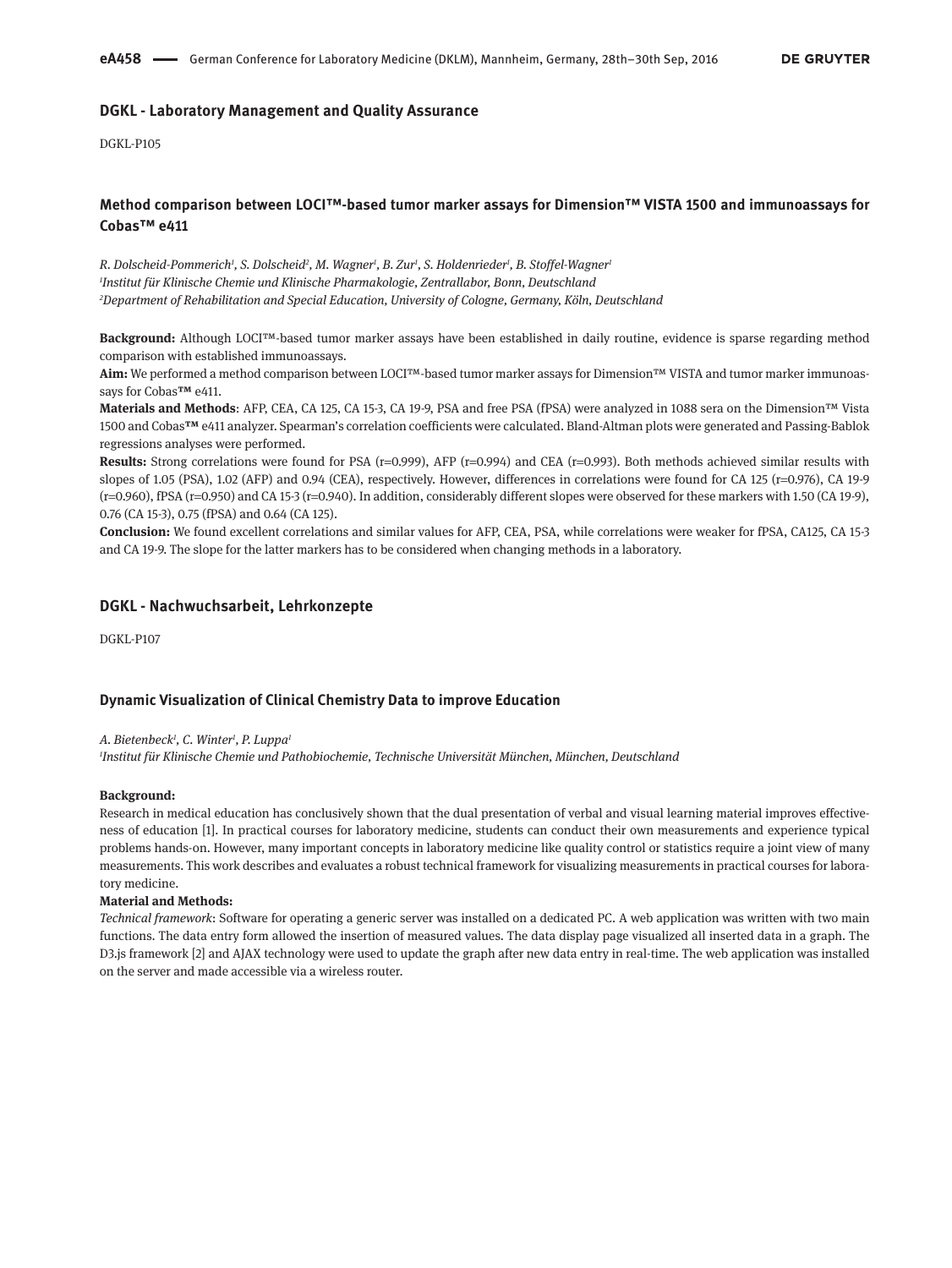

*Application in practical course:* Students were instructed to measure glucose concentration in an EDTA blood sample with a point-of-care glucometer over a time period of two hours. To insert the result into the server database students could use their own smartphone or tablet. To do so, they had to connect to the wireless network and access the webpage with the data entry form. Clear hygiene instructions were provided. Instructors could also insert data for their students. The data display page provided a graph of joined glucose measurements over time. It was shown via projector to visualize glycolysis in the blood sample and reliability of point-of-care glucose measurements.

Students were asked to evaluate the described course with an anonymous questionnaire. Answers options ranged from 1 to 5 (fully agree to fully disagree).

#### **Results:**

A total of 168 students participated in the practical course on three days. 89 students returned their questionnaire.

Most students fully agreed that data entry was sufficiently simple (mean of answers = 1.49) and disagreed that it interfered with measurements (mean = 4.18). Instructors had to enter data for the students less than 5 times. Answers were more heterogeneous regarding the use of an own device. The majority of students preferred to use their own device (mean= 2.45). However, answers to this question had the largest spread of all answers (sd= 1.38). In addition many free-form comments dealt with the own-device issue approvingly as well as disapprovingly ("cool new idea", "hygiene problem").

Many students (~15%) failed to correctly use the glucometer. Incorrect sample application was a common problem. As a result values varied by more than 200%. The effect of glycolysis in the sample was hardly visible because of these errors. Most students agreed that the dynamic display of measurements improved their understandings (mean = 2.29).

#### **Discussion:**

The described technical framework proved to be suitable to visualize measurements in practical courses of laboratory medicine. Data entry using an own device remains controversial. Therefore good hygiene education and alternative ways for data entry are required. To meaningfully visualize measurements a high frequency of measurement errors by the students has to be taken into account.

#### **References:**

1. Mayer RE (2010) Applying the science of learning to medical education. Medical Education 44:543-549 2.<https://d3js.org/>

#### DGKL-P108

### **Team based learning in laboratory medicine - a modern teaching concept at the Karl Landsteiner University**

*P. Birkner1 , J. Radek2 , M. Wieser3 , M. Schmidts3 , D. Trubert-Exinger2*

*1 Universitätsklinikum St. Pölten, Institut für Laboratoriumsmedizin, St. Pölten, Österreich 2 Universitätsklinikum St. Pölten, Institut für Laboratoriumsmedizin, St. Pölten, Österreich 3 Karl Landsteiner Privatuniversität für Gesundheitswissenschaften, Krems, Österreich*

The established Austrian syllabus of medical studies contains little information about laboratory medicine so far.

The 1<sup>st</sup> academic year of the Human Medicine Master programme (following the Health Sciences Bachelor programme) at the Karl Landsteiner University in Krems will offer students much more opportunities for exploring the theoretical and practical laboratory aspects in endocrinology, rheumatology and nephrology in the future.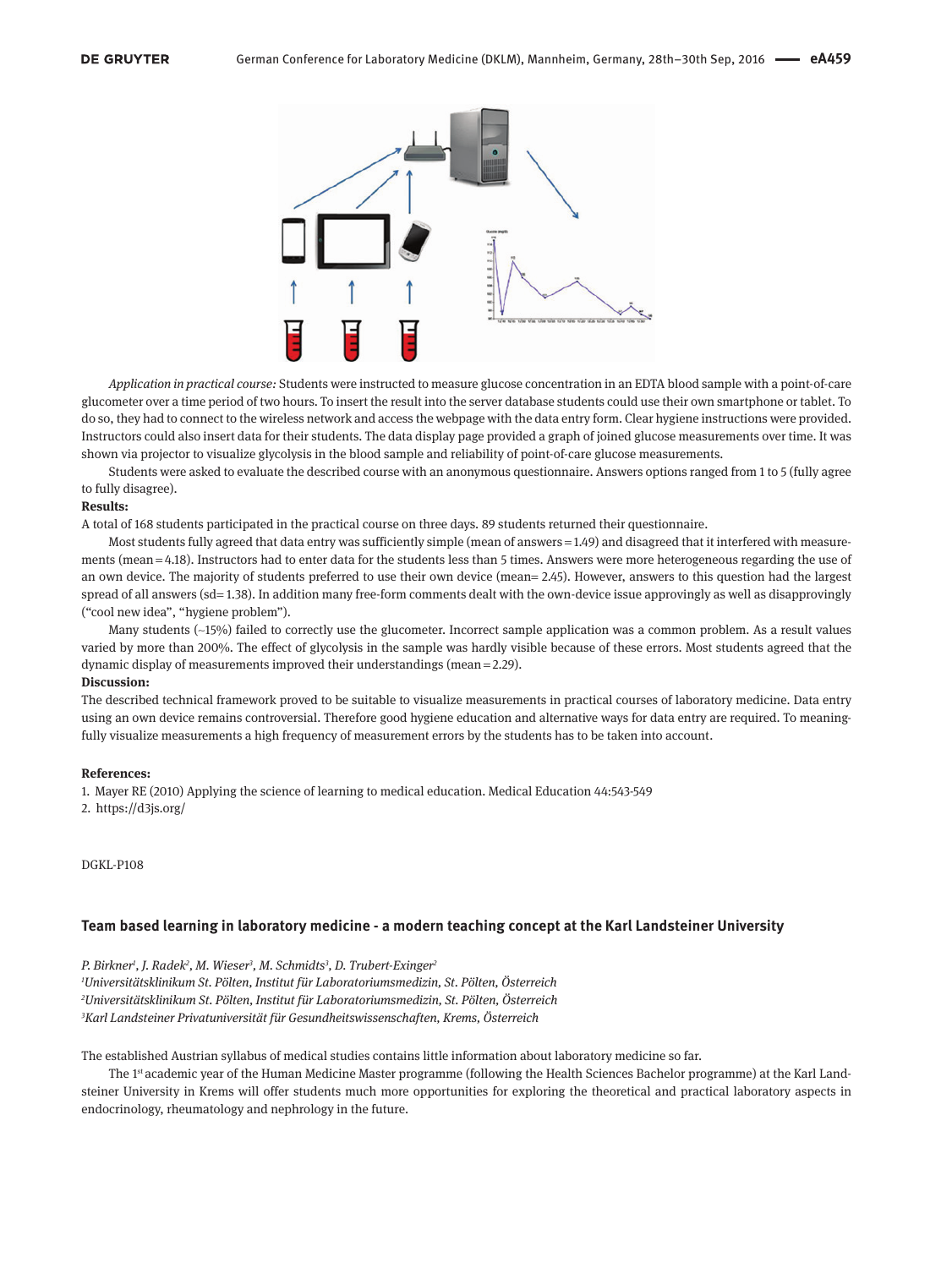The concept of team-based-learning provides a good possibility to realise this aim.

Each group consists of only three students to grant a high level of individual development.

Clinical routine often makes it impossible that only one person is responsible for teaching activity. Therefore teaching scripts were designed to establish a guideline for standardized teaching.

The teaching script and additional teaching material such as paper cases, study abstracts and role play scripts are stored in an accessable sharepoint file.

13 standardized skill sectors that mainly refer to practical skills like anamnesis were outlined to classify the didactic value of the teambased-learning concept.

One unit of team based learning lasts three hours and contains three subunits: theoretical part, practical part and assisted self studies.

"Theoretical part" should be used for a short interactive assessment to check the students' theoretical knowledge, but also for brainstorming.

"Practical part" is the main subunit and enables the students to get in contact with clinical laboratory routine. They can train technical skills as well as diagnostical skills.

"Assisted self studies" is determined for establishment of illness scripts, which should be depicted in a mind map.

The team-based-learning concept in laboratory medicine will be launched in march 2017 at the Karl Landsteiner University.

### **DGKL - Foundation for Pathobiochemistry and Molecular Diagnostics**

DGKL-P109

# **Cellular and Molecular Characterization of the Effects of Different Anticoagulants on the Regulation of Matrix metalloproteinase-9**

*R. Attili/Abedalkhader1 , B. Lüns1 , R. Huber1 , K. Brand1 , R. Lichtinghagen2*

*1 Medizinische Hochschule Hannover, Institut für Klinische Chemie, Hannover, Deutschland 2 Medizinische Hochschule Hannover, Zentrum Laboratoriumsmedizin, Institut für klinische Chemie, Hannover, Deutschland*

#### **Background**

Matrix metalloproteinase 9 (MMP-9) is a subject of growing interest in human pathology, e.g. stroke, cancer, and neurological diseases. It has been reported that blood sampling with different anticoagulants (e.g. high-/low- molecular-weight heparin (H-/L-MWH), EDTA, or citrate) alters the expression of MMPs differentially.

#### **Objective**

The aim of the study was to evaluate the direct and indirect effects of different anticoagulants on the regulation of MMP-9. Furthermore, to identify those involved molecular and cellular mechanisms (i.e., involved cell types, soluble mediators), so to assess the impact of the respective substances on the suitability of MMP-9 as a biomarker.

#### **Design and Methods**

MMP-9 mRNA and protein expression was assessed in response to different anticoagulants in co-culture experiments using THP-1, Jurkat, and HT cells (representing monocytes, T-, and B-cells). The cytokine profile secreted in response HMWH was assessed in the supernatant of the co-culture experiments using the Proteome Profiler Human XL Cytokine Array. The influence of cytokines on MMP-9 production was analyzed using individual-/-combinations of cytokines.

#### **Results and Discussion**

Direct anticoagulant stimulation has no influence on MMP-9 expression of monocytes, T-, and B-cells. Co-culture experiments of monocytes/ T-cells or monocytes/T-/B-cells revealed that stimulation with HMWH increased MMP-9. Supernatant of HMWH-stimulated T-cells significantly induces MMP-9 expression of monocytes and activates different monocytic cell functions such as proliferation, phagocytosis, and apoptosis. Cytokine profiling of T-cell supernatant revealed that IL-8 (i.e. monocyte- derived), IL-16 and sICAM-1 (T-cells-derived) are specifically increased in response to HMWH.

#### **Conclusion**

Monocytes show increased MMP-9 production following stimulation with T-cell-derived mediators secreted in response to HMWH. In consequence, the use of HMWH as an anticoagulant may affect the MMP-9 expression in blood samples and its suitability as a biomarker in certain diseases.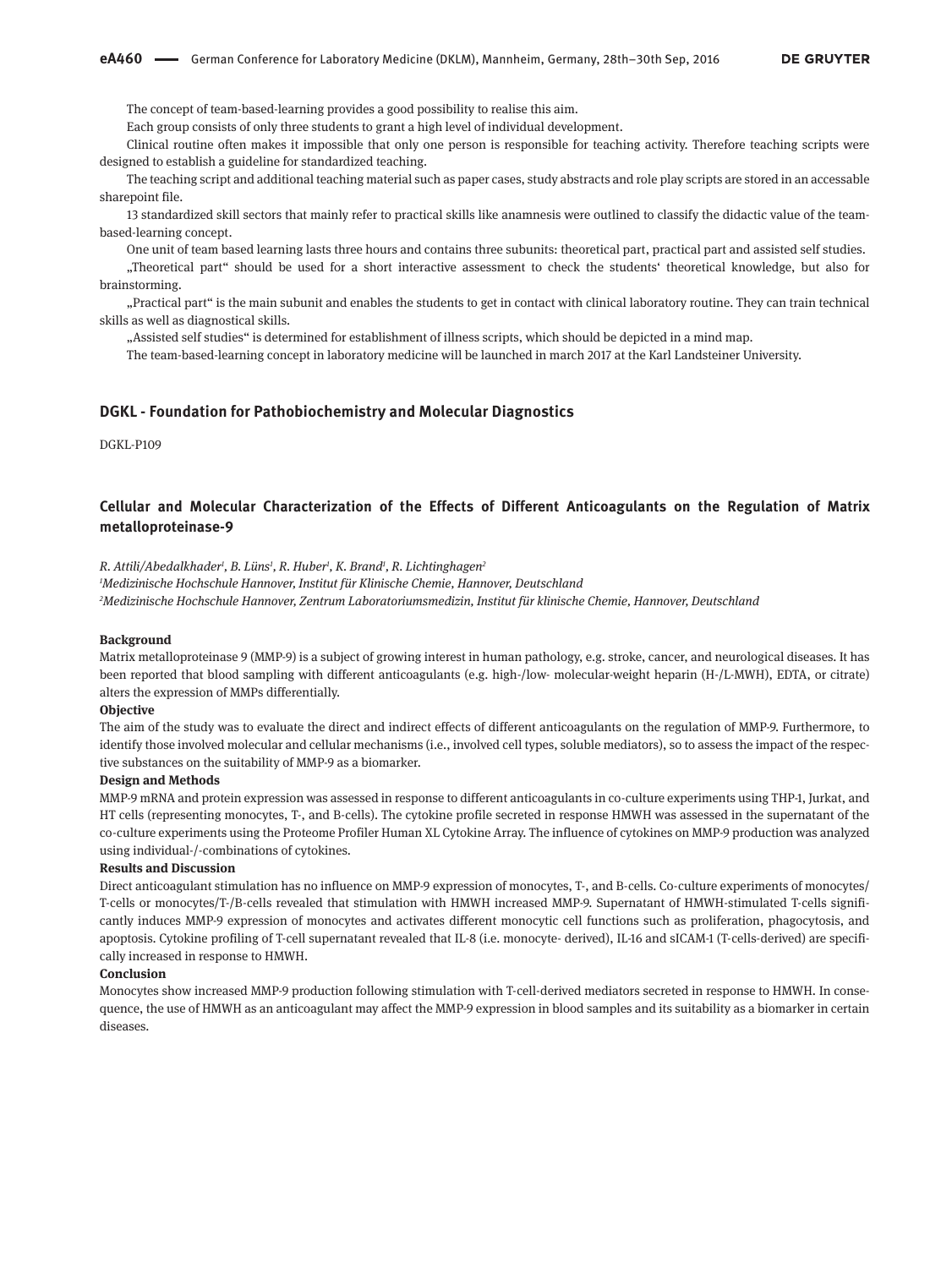DGKL-P110

### **Comprehensive molecular profiling in acute aortic dissection: seeking diagnostic biomarkers**

*J. Gawinecka1 , H. Reiser1 , F. Schönrath2 , E. Arvaniti3 , M. Claassen3 , V. Falk2 , A. von Eckardstein1 University Hospital Zurich, Institute of Clinical Chemistry, Zürich, Schweiz German Heart Institute, Department of Cardiothoracic and Vascular Surgery, Berlin, Deutschland ETH, Institute of Molecular Systems Biology, Zürich, Schweiz*

Acute aortic dissection (AAD), the most common form of acute aortic syndromes, is associated with extremely high morbidity and mortality. Despite recent advances in the diagnostic procedures and better understanding of the pathophysiology of the acute aortic syndromes, misdiagnosis rate in AAD is still high. However, prompt and proper diagnosis is vital to increase a patient's chance to survive and to prevent life-threatening complications. Modern imaging technologies provide a robust foundation for the diagnosing and treating aortic diseases, but easily accessible and cost-effective blood tests only play a minor role. Therefore, we primarily aim for the discovery and initial clinical validation of blood biomarkers to improve diagnosis and clinical management of AAD. Such biomarkers may also be of clinical interest in the prognostic surveillance of patients at increased risk for the AAD, for example patients with Marfan syndrome or with thoracic aortic aneurysm (TAA).

To reach these goals, we compared protein abundances in the secretomes which are produced by tissue culture of aortic samples from patients with AAD type A and from patients who underwent elective surgery due to the aortic valve replacement (AVR) or thoracic aortic aneurysm (TAA). In total almost 1500 secretome proteins were identified. First standard classification of proteins with fold change greater than two revealed 163 differentially regulated proteins between AAD and AVR, 96 between AAD and TAA as well as 25 between AVR and TAA. Further computational analysis via regularized classification based on fold change identified platelet factor 4, intelectin-1 and platelet basic protein as the best discriminating between AAD and both control groups. In the following steps, initial clinical validation of these selected biomarker candidates will performed in blood samples.

In the second part of the project, we compared the transcriptome profiles (mRNA and long noncoding RNAs) isolated directly from the aortic tissues. More hundreds transcripts were significantly differentially expressed in aortas of patients with AAD when compared to the both control groups. Moreover, sixteen differentially expressed transcripts with fold change greater than eight and false discovery rate (FDR) lower than 0.6% differed between dissected and preserved parts of aortas of AAD patients and three transcripts with fold change greater than eight and FDR lower than 1% differed between TAA and AVR. In the succeeding steps, computational analysis via regularized classification based on fold change will be applied to identify biomarker candidates for the initial clinical validation in the blood samples.

### **Postersitzung DGKL - Other Topics**

DGKL-P111

#### **Novel genetic variants in carboxylesterase 1 predict early-onset capecitabine-related toxicity**

*S. Hamzic1 , D. Kummer1 , M. Joerger2 , S. Aebi3 , U. Amstutz1 , C. Largiadèr1 Institute of Clinical Chemistry, University Hospital (Inselspital Bern), and University of Bern, Bern, Schweiz Cantonal Hospital, St. Gallen, Department of Oncology, St. Gallen, Schweiz Cantonal Hospital, Department of Medical Oncology, Luzern, Schweiz*

**Background:** Capecitabine (Cp), the oral prodrug of 5-fluorouracil (5-FU), is a commonly prescribed anticancer drug. Its clinical use, however, is complicated by severe adverse effects occurring in 20-35% of patients at standard doses, in particular the hand-foot syndrome (HFS) and diarrhea. The aim of this study was to perform a comprehensive assessment of Cp drug pathway-associated genetic variability as a predictor of Cp-related early-onset toxicity. **Patients & Methods:** The coding and exon-flanking regions of the cytidine deaminase gene (CDA) were sequenced in 144 Cp-treated patients, in whom Cp-related toxicities in the first two chemotherapy cycles were recorded. For all other investigated candidate genes (CES1, CES2, TYMP, UPP1, and UPP2), genotyping was performed in a discovery subset of 48 patients, and associated candidate variants were subsequently genotyped in the full cohort of 144 patients. **Results:** We identified a haplotype in the carboxylesterase 1 gene (CES1) associated with Cp-related toxicity (OR $_{\text{additive}}$ =2.3, 95% CI: 1.25-4.32, P $_{\text{adjusted}}$  = 0.008; OR $_{\text{recessive}}$ =16.6, 95% CI: 2.78-98.7,  $P_{\text{adiusited}}$  = 0.002). This common haplotype (frequency = 14%) encompassed five noncoding variants, including an expression quantitative trait locus (rs7187684) for CES1. In addition, the association of two common linked CDA promoter variants (c.1-451C>T: OR<sub>dominant</sub> = 4.29, 95% CI: 1.30-14.2,  $P_{\text{adjusted}} = 0.017$ ; and c.1-92A>G:  $P_{\text{adjusted}} = 0.015$ ; OR $_{\text{dominant}} = 4.40$ ; 95% CI 1.34-14.5) with increased risk of Cp-induced diarrhea was replicated. For all other investigated genes, no significant association of genetic variants with Cp-related toxicities was detected. **Conclusions:** This is the first study to identify an association of genetic variation in CES1 with Cp-related toxicity. Given that a variant (rs2244613) of the same CES1 haplotype was previously associated with trough concentrations and bleeding from the CES1-metabolized anticoagulant dabigatran, this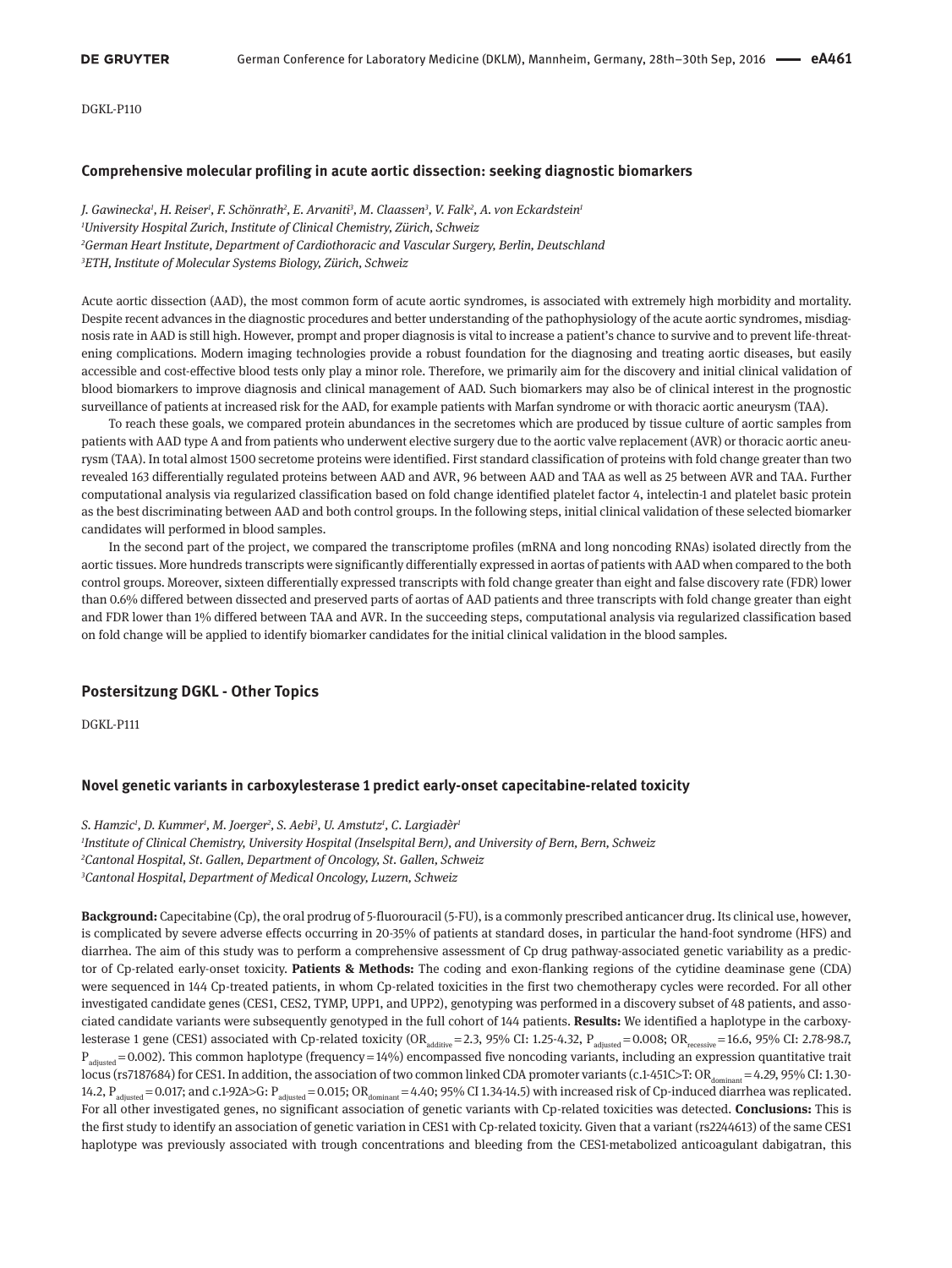finding provides important evidence for the existence of a common regulatory CES1 variant with possible clinical relevance for carboxylesterase-metabolized drugs. Combined with genetic variation in CDA, this novel risk variant may contribute to an improved prediction of adverse effects from Cp-based chemotherapy.

DGKL-P112

#### **ABCC6 deficiency in liver induces cholesterol biosynthesis in peripheral tissue**

#### B. Ibold<sup>ı</sup>, P. Kuzaj<sup>ı</sup>, R. Kottkamp<sup>ı</sup>, I. Faust<sup>ı</sup>, J. Kuhn<sup>ı</sup>, C. Knabbe<sup>ı</sup>, D. Hendig<sup>ı</sup>

*1 Herz- und Diabeteszentrum Nordrhein-Westfalen, Universitätsklinik der Ruhr-Universität Bochum, Institut für Laboratoriums- und Transfusionsmedizin, Bad Oeynhausen, Deutschland*

**Objectives:** Pseudoxanthoma Elasticum (PXE) is a heritable rare disorder and is caused by mutations in the ATP-binding cassette sub-family c member 6 (ABCC6) gene. PXE is primarily associated with progressive calcification of elastic fibers in soft connective tissue of the eye, skin and cardiovascular system and has been postulated to be a metabolic disease. Furthermore, there are several hints, for example increased 3-hydroxy-3-methylglutaryl-CoA reductase activity in PXE patient cells as well as alterations in lipoprotein concentration of blood in PXE patients and Abcc6 knockout mice, which reveal that lipid metabolism might play a pivotal role in development of PXE. So the aim of this study was to deepen our insights into PXE pathomechanisms concerning the involvement of lipid metabolism.

**Methods:** By means of relative quantitative real time PCR gene expression of key enzymes of cholesterol biosynthesis and lipoprotein metabolism such as 3-hydroxy-3-methylglutaryl-CoA reductase (HMGCR), farnesyl diphosphate synthase (FDPS), farnesyl-diphosphate farnesyltransferase 1 (FDFT1), geranylgeranyl diphosphate synthase 1 (GGPS1), lanosterol synthase (LSS), low density lipoprotein receptor (LDLR), proprotein convertase subtilisin/kexin type 9 (PCSK9) and apolipoprotein E (Apo E) was investigated in healthy and PXE human dermal fibroblasts as well as in healthy and PXE murine liver tissue. The accumulation of neutral lipids was analyzed by oil red o staining.

**Results:** Our data show that expression levels of genes involved in cholesterol biosynthesis were increased in human fibroblasts from peripheral skin, but decreased in the murine liver tissue. As a result of induced cholesterol biosynthesis PXE fibroblasts expressed significantly more PCSK9, but the gene expression of LDLR was not affected. As opposed to that the expression level of LDLR was significantly enhanced in PXE mouse liver whereas gene expression of PCSK9 was not regulated. ApoE was downregulated in ABCC6 deficient fibroblasts as well as in Abcc6 knockout liver tissue. Murine liver tissue accumulated more lipids than healthy controls.

**Conclusion**: In summary, our results support the metabolic hypothesis and further characterize the link between PXE and lipid metabolism. The absence of ABCC6 transporters in the liver might lead to an accumulation of the ABCC6 substrate in the liver, leading to a downregulation of cholesterol biosynthesis. In contrast, the ABCC6 substrate is missing in the periphery resulting in an upregulation of cholesterol biosynthesis in peripheral tissue, e.g. skin. In consequence of a disturbed cholesterol biosynthesis also lipoprotein metabolism seems to be affected.

DGKL-P113

# **The vitamin D status of 5-15 age children in Zonguldak, Turkey Der Vitamin-D-Status von Kindern im Alter von 5-15 in Zonguldak, Türkei**

### *B. Guven1 , M. Can1 1 Bulent Ecevit University, Kozlu/Zonguldak, Turkey*

**Introduction:** Vitamin D deficiency is an important health problem in children. The study aimed to determine vitamin D status of 5–15 age children living in Zonguldak, Turkey.

**Methods:** A total of 153 (81 girl, 72 boy) children aged between 5 to 15 years, who had presented to the outpatient clinic at the end of the winter and the summer, were included in the study. The subjects were divided into two groups according to age: 5-10 years and 11–15 years. Plasma 25-hydroxyvitamin D (25[OH]D) levels were determined by HPLC method and categorized as <15 (deficiency), 15-29 (insufficiency), and <sup>3</sup>30 ng/ml (sufficient).

**Results:** Our data showed that the plasma 25[OH]D levels decreased when the children got older (p=0.016). Mean plasma 25[OH]D levels were significantly higher in boys than in girls in each age group (5-10 age group, p=0.004; 11-15 age group, p=0.04). There was a marked seasonal effect on 25[OH]D levels (p=0.03) (Figure 1). The prevalence of vitamin D deficiency and vitamin D insufficiency were 19% and 42%, respectively. The prevalence of vitamin D deficiency and insufficiency showed significant difference in relation to age and season. The prevalence of vitamin D deficiency were higher in girls than boys, when was analyzed in the 11-15 age group ( $p=0.006$ )

**Conclusions:** Vitamin D supplementation should be recommended to Turkish adolescence girls in the winter. However, the main problem is the increasing risk of vitamin D insufficiency in all children. This is an important health problem, which requires focus and preventive strategies should be developed.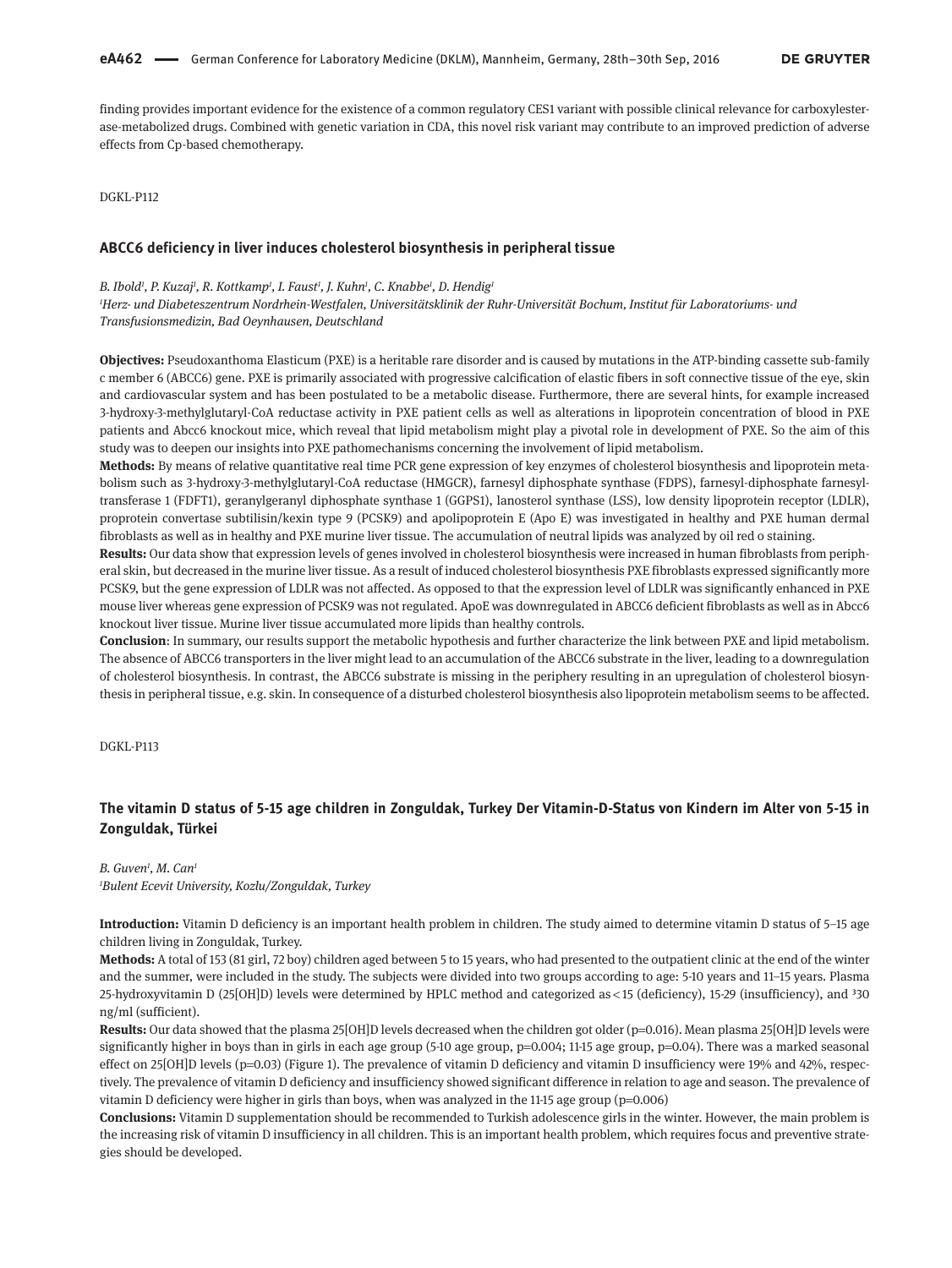DGKL-P114

### **Occupational field analysis in biomedical analytics**

#### *N. Löhrer1 , R. Marty2 , A. Monn3*

*1 ILB Schweizerisches Institut für Laufbahn- und Bildungsentwicklung AG, Altendorf, Schweiz 2 Bildung & Beratung, Altendorf, Schweiz 3 Schweizerischer Berufsverband der BMA labmed, Präsidentin, Bern, Schweiz*

#### **Background**

The rising demands towards professionals, the increasing complexity of activities and the necessity for biomedical scientists (BMS) to qualify for assuming higher management functions as well as the growing difficulties in recruiting qualified personnel have prompted the professional association, labmed switzerland, to initiate in 2014 a reassessment of the whole occupational field of biomedical analytics by means of an occupational field analysis. The project was significantly supported with contributions from the State Secretariat for Education, Research and Innovation.

#### **Research Question**

The research aims to analyse, in qualitative and quantitative terms, the carrying out the profession in the present and in the future, the required qualification profile(s) and the classification within the vocational training system.

#### **Research Methods**

The research encompasses 77 problem-focused expert interviews. The interviews were transcribed and authorised by the interviewees. Subsequently, an activity analysis was carried out by means of a qualitative content analysis. In this process, the main and secondary functions in the six professional areas were listed and described. Moreover, the practical professional skills relevant for the labour market were derived.

In order to obtain a comprehensive overview of the occupational field, various qualitative and quantitative methods from empirical social research were also applied.

#### **Results**

Biomedical analytics in Switzerland show a heterogeneous occupational field with six partly different professional areas and a low vertical and horizontal mobility.

The main and secondary functions were divided up according to the taxonomy of cognitive, affective and psychomotor levels. The activity analysis shows the high share of challenging cognitive and affective levels in the profession of the BMS. Psychomotor function's share shifts in favour of the cognitive levels without sparing the motor function. Large parts of the profession are application-related, practical activities based on a challenging theoretical background. The challenging intellectual features are identified in self-assessment and external assessment as the most important characteristics of a BMS.

In general, there are few clearly defined and established hierarchical levels or role and function designations with a clearly recognisable permeability.

#### **Conclusion regarding future vocational training system**

The upper-secondary specialised school is recommended as the provider of qualifications in biomedical analytics. However, other options for qualifying also remain possible.

The training at PET colleges has in greater part proven to be successful. However, a qualified track at university level in management functions and/or in-depth professional occupations with correspondingly higher requirements as well as a course of studies in the field of applied research is lacking. As a result, a university-track is recommended as a second education path.

Thereby the principle of permeability shall be respected. The connection to the international development and comparable professions shall be achieved. The access to international master programmes shall be ensured. The differentiation of the vocational training system allows to structure management functions and to create development possibilities within the occupational field.

DGKL-P115

# **Determination of the Validity to the Assessment of Oligoclonal Bound (OB) Patterns in Liquor-Serum-Pairs by means of the Capillary Electrophoresis in Comparison to the Isoelectric Focusing**

*C. Kleiner-Wittkopp1 , G. Töpfer1 , J. Langstein2 , F. Hornig1 1 Med Lab Görlitz GmbH, Görlitz, Deutschland 2 sebia GmbH, Fulda, Deutschland*

**Background:** Neurologic disorders often appearing with unspecific clinical symptoms what complicates the differential diagnostics of illnesses of the central nervous system. To the support to make a diagnosis laboratory investigations of the cerebrospinal fluid (briefly Liquor)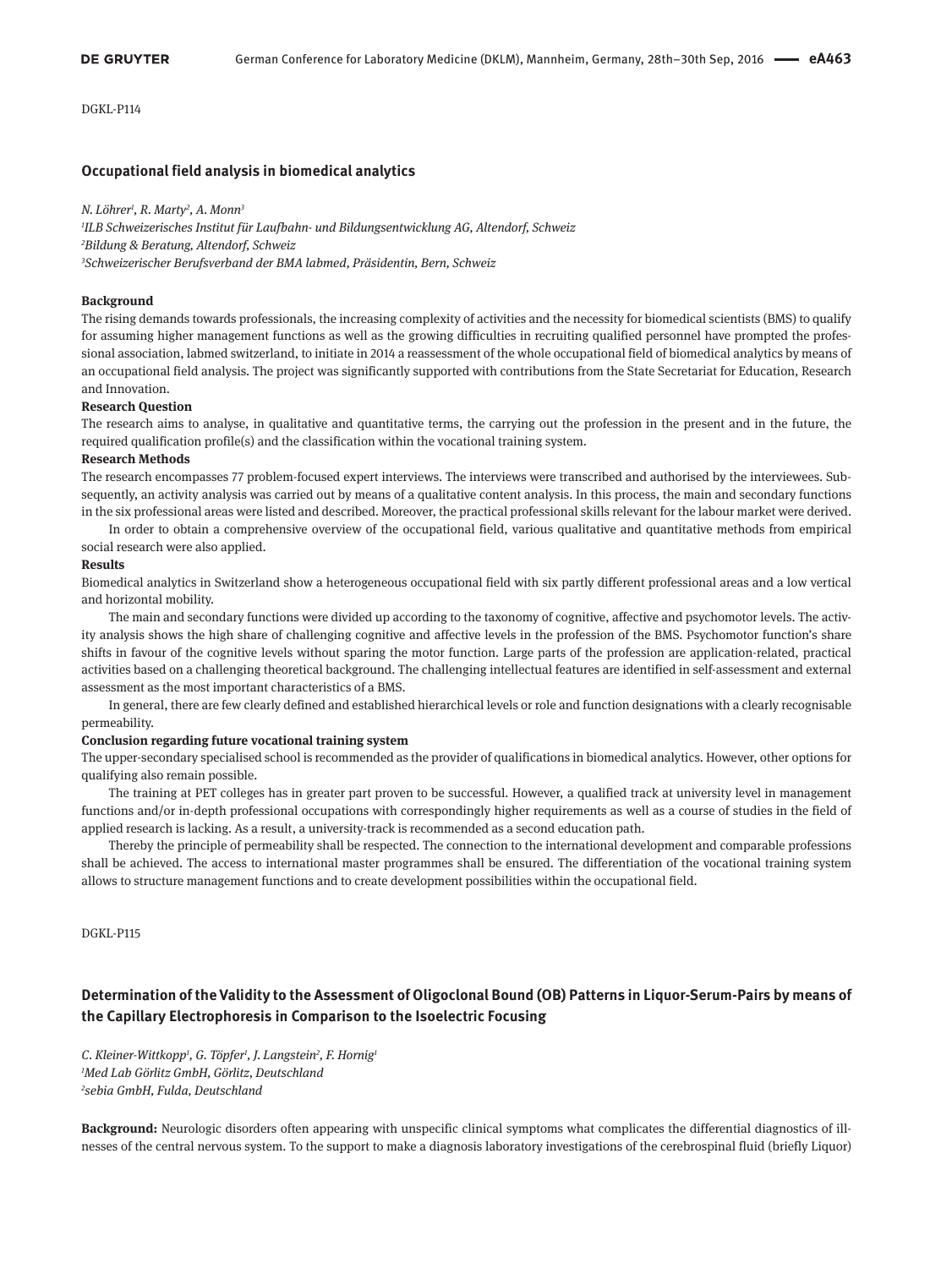deliver important diagnostic information as for example the qualitative analysis of oligoclonal bounds. Presently for the proof of oligoclonal bound counts the time consuming isoelectric focusing as a golden standard. An alternative to the quicker diagnostics could show the capillary electrophoresis.

**Issue/Aim:** At first in the emphasis is the inquiry of the ability for assessment of oligoclonal bound patterns (OB-type 1 to type 5) in liquorserum-pairs by means of the capillary electrophoresis in comparison to the isoelectric focusing, on basis of the availability / not-availability of oligoclonal bounds in the liquor.

**Material and Methods:** For this purpose a total of 432 liquor-serum-pairs of different oligoclonal bound patterns (OB-type 1 to type 5) were analysed by means of the analysis device MINICAP of the company sebia capillary electrophoretic and were evaluated statistically. To allow a comparison, the raw data of the capillary electrophoresis were moved in an evaluation script written for it graphically and were compared to the results of the isoelectric focusing. With the help of this comparison the diagnostic sensitivity and specificity, the Likelihood ratio which predictive value and the diagnostic efficiency or was determined was calculated.

**Results:** Thus the first statements could be make to the validity of the capillary electrophoresis on basis of the medical statistics. Besides, the probability lies for right-positive statements with about 63% and for wrong-negative with about 61%. Indeed, the determination of right OB-type explains currently with the help of the capillary electrophoresis still as problematic.

**Conclusion:** Even if the negative likelihood ratio from about 0.61 confirm the excellency of the test, the applied methodology shows currently still no alternative to the isoelectric focusing. In general the capillary electrophoresis absolutely owns the potential, for the identification of oligoclonal bound including classification to become a quick and reliable alternative to the isoelectric focusing. Indeed, these even other laboratory investigations require.

**Keywords:** oligoclonal bounds, capillary electrophoresis, isoelectric focusing, medical statistics, validity

DGKL-P116

### **Detection of Total Protein and IgG from Serum and Citrated Plasma**

*S. Kiessig1 , A. Wachowiak2 , S. Pohl3*

*1 Ruhr-Plasma-Zentrum GmbH, Qualitätskontrolle, Bochum, Deutschland 2 Ruhr-Plasma-Zentrum GmbH, Herstellung, Bochum, Deutschland 3 Thermo Fisher Scientific, Clinical Diagnostics, Dreieich, Deutschland*

**Aim**: In blood services, where whole blood and plasma donations are taken, the detection of several parameters from serum and plasma helps to safe RBCs. To ensure that samples with TP or IgG values below the allowed limit, the conversion of plasma levels into serum levels has to be validated according to current GMP and ICH guidelines.

**Methods**: Validation plan: From a donor population (n=49) a serum and a citrated whole blood sample should be drawn. After Separation of serum or plasma both parameters, IgG and TP (ThermoFischer, Protein Total 981826 / 981827 and IgG 981937) should be detected using the methods as described by the manufacturer. By using the Passing and Bablok Regression as well as the method by Bland-Altman, the methods should be compared.

Results: Validation Report: Both parameters IgG and TP were found normally distributed in the evaluated donor population. For IgG a sample dilution by factor 1.33 was found (y = -16.978286 + 1.331245 x). The intercept did not differ significantly from "0". Also the requirements for TP measurements were fulfilled (y = -0.450806 + 1.312122 x). Also the results from the evaluation according to Bland-Altman did not showed any systematic deviations.

**Conclusions:** The validation of the conversion formula from citrated plasma into serum valued showed the expected results. Both methods, IgG and TP showed a good comparability so that this methods can be used in routine for serum and citrated plasma.

DGKL-P117

#### **Heavy/Light Chain Immunoassays for Monitoring of a Multiple Myeloma Patient**

*J. Radek1 , P. Birkner1 , I. Gruber1 , D. Trubert-Exinger1*

*1 Universitätsklinikum St. Pölten, Institut für Laboratoriumsmedizin, St. Pölten, Österreich*

**Background:** Common assays for identification and monitoring of monoclonal gammopathy are the combination of serum protein electrophoresis (SPEP), serum and urine immunofixation electrophoresis (sIFE/uIFE) as well as the quantification of the total immunoglobulins and the serum free light chains (FLC). The development of the heavy/light chain (HLC) immunoassay (Hevylite®, The Binding Site, UK) allows the identification and quantification of the different light chain types of each immunoglobulin (Ig) class (for example IgAκ and IgAλ). Clonality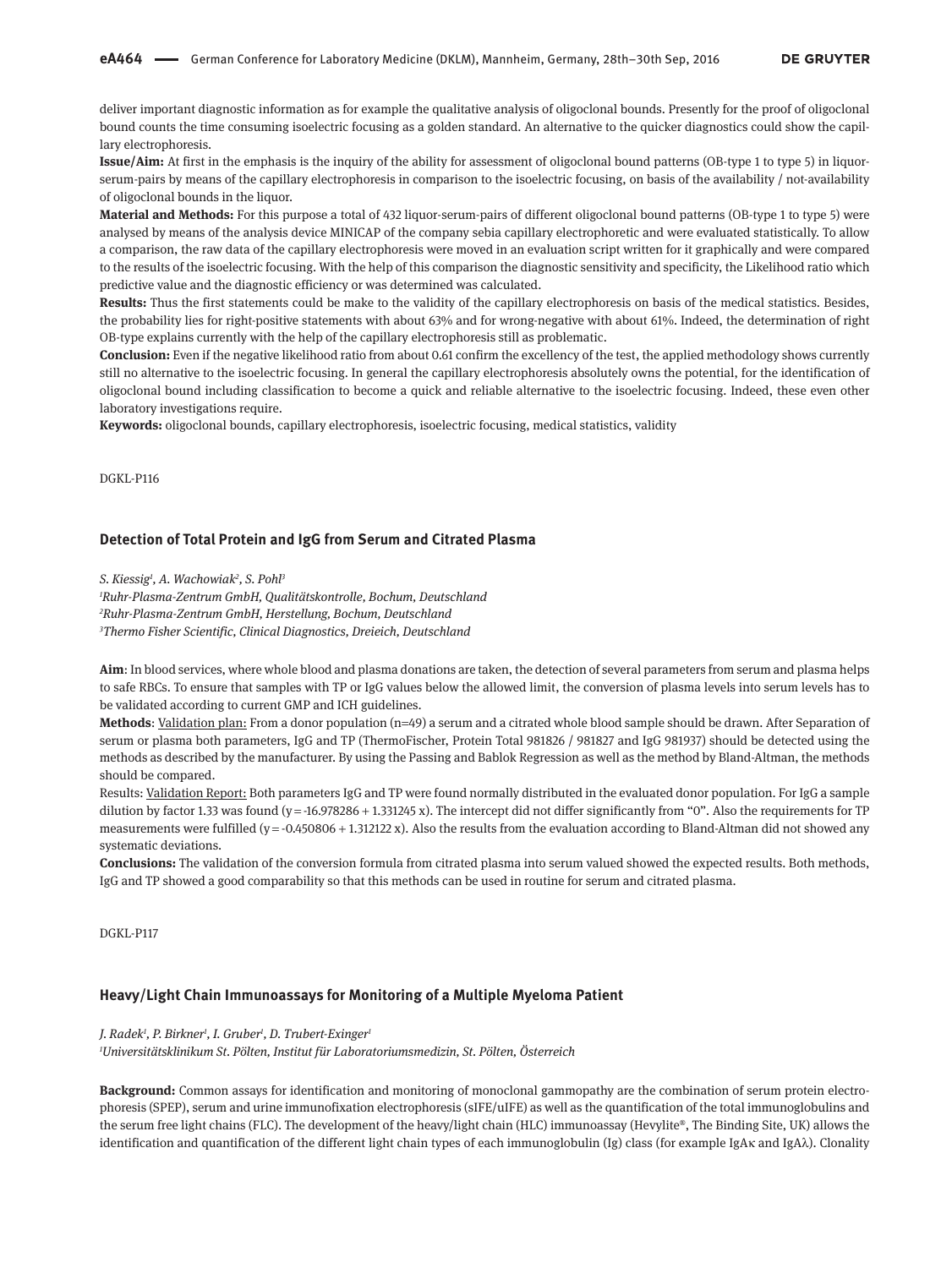can be assessed by calculation of the ratio (rHLC). The HLC assays are used for diagnosis, response assessment, monitoring and prognosis of monoclonal gammopathies.

**Objectives:** Comparison of the performance of the HLC assays with SPEP and total Ig assays in monitoring of a multiple myeloma patient with a biclonal gammopathy.

**Methods:** The patient in this case study had multiple myeloma with a biclonal gammopathy IgAκ and IgGκ. He received maintenance therapy with Lenalidomid until progression. HLC were quantified using polyclonal antisera assays on the BN™II nephelometer (Siemens Healthcare Diagnostics Inc.). Absolute values of IgG and IgA were also analyzed on the BN™II nephelometer.

**Results:** During monitoring, the patient showed total IgA and IgAκ levels above normal range whereas IgAλ, total IgG, IgGκ and IgGλ levels remained below normal range. Progression of the disease was detected with IgG rHLC earlier than with SPEP and total immunoglobulin. This additional sensitivity had been gained through the suppression of IgGλ (pair suppression). Since the IgAλ values of this patient were below the detection limit, analysis of the IgA rHLC was not possible. IgG monoclonality could not be detected by total immunoglobulin measurements, but by an abnormal IgG rHLC (confirmed by IFE). In this case of biclonal gammopathy the different clones were not able to be monitored by SPEP but by HLC measuring.

**Conclusion:** HLC measurement was a helpful and sensitive method to evaluate progression of multiple myeloma after therapy. It was more sensitive than SPEP and total immunglobulin analysis. In this case study, the increase of the rHLC showed a good correlation with the patient's outcome.

DGKL-P118

### **Effects of preanalytics on the quantification of lymphocyte subsets by flow cytometry**

#### *F. Knüttgen1 , C. Brandenburger1 , T. Flieder1 , C. Knabbe1 , I. Birschmann1*

*1 Herz- und Diabeteszentrum Nordrhein-Westfalen, Institut für Laboratoriums- und Transfusionsmedizin, Bad Oeynhausen, Deutschland*

**Background:** Infrequent quantification of different lymphocyte subsets as regulatory and cytokine producing T lymphocytes by flow cytometry is time-consuming. Therefore, the integration of such analyses in daily laboratory measurements requires freezing of samples and measurement after thawing or sample collection. The most important questions that have to be answered in this context are: Is it possible to freeze samples and quantify lymphocyte subsets after thawing? And if not, what effect do duration and temperature of sample storage have on sample material and measurement results using flow cytometry?

**Methods/Results:** Heparinized whole blood of healthy blood donors was analyzed for regulatory T lymphocytes (CD4+CD25+CD127lo/- FOXP3+), stimulated interleukin-2 (CD3+CD4+/CD8+CD69+IL-2+) and interferon-γ (CD3+CD4+/CD8+CD69+IFN-γ+) producing T lymphocytes by flow cytometry (BD FACS Canto II). For comparison of fresh and frozen/thawed samples, blood of 15 donors was prepared and measured. Stabilization of white blood cells was for interleukin-2 and interferon-γ assay performed after stimulation and for regulatory T lymphocytes during permeabilisation step. The percentage variance between fresh and frozen/thawed samples range from 0 % to 59.3 % for cytokine producing T lymphocytes and from 42.1 % up to 500 % for regulatory T lymphocytes.

To show the impact of sample storage, material from six blood donors was analyzed. Sample processing was implemented at 0, 3, 24, 48 and 72 hours after blood collection and storage at 4 °C or room temperature. Deviations from baseline values (measurement directly after blood collection) were shown after 3 hours of storage at both temperatures. No correlation with baseline values could be demonstrated 24 hours after sample collection. Imprecision studies were carried out showing excellent correlation for all analyses investigated.

**Conclusion:** Here we show for the first time, the lack of correlation for the quantification of different lymphocyte subsets using flow cytometry between fresh and frozen/thawed samples and, furthermore, between fresh and stored samples. Sample processing must be guaranteed within 3 hours after blood collection to avoid profound changes of sample material. In consequence the drawback of preservation of fresh samples is challenging and data based on the upper described protocols should be critically scrutinized. It is necessary to develop less time-consuming and more standardized protocols for sample processing in order to integrate such quantification methods into daily laboratory measurements.

DGKL-P119

# **Alcohol consumption and cholesteryl ester transfer protein (CETP) activity – a possible link for increased HDLcholesterol levels**

#### *R. Touma1 , U. Hübner1 , J. Geisel1*

*1 Universitätsklinikum des Saarlandes, Klinische Chemie und Laboratoriumsmedizin/ Zentrallabor, Homburg, Deutschland*

**Background:** Chronic alcohol consumption reduces the carbohydrate content of several N-linked glycoproteins. In clinical care the carbohydrate-deficient transferrin (CDT) is the most specific (above 90%) with good sensitivity (50-90%) and is frequently used as a biomarker for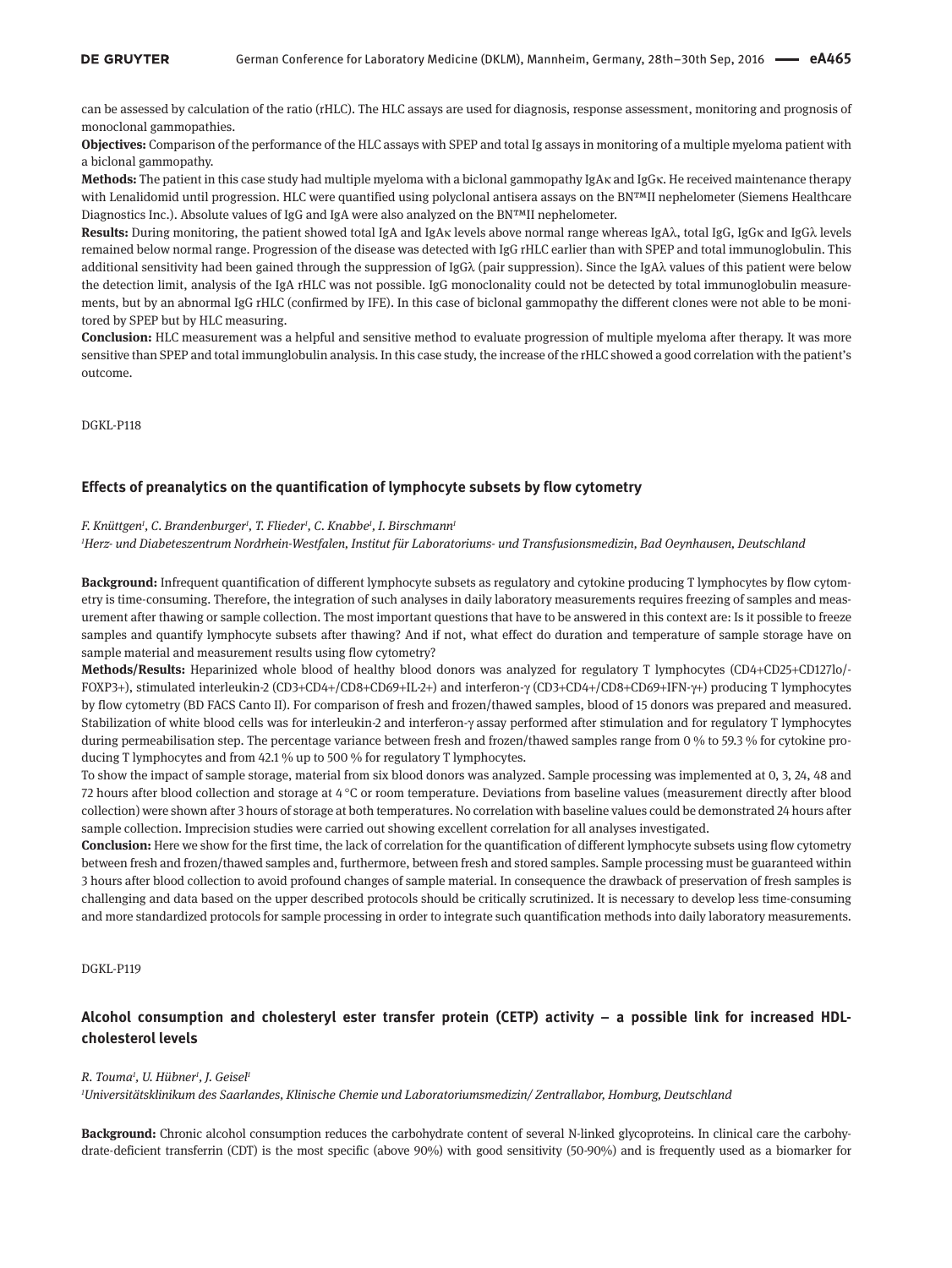average alcohol consumption. The cholesteryl ester transfer protein (CETP) is a plasma glycoprotein which plays an important role in reverse cholesterol transport. A reduced glycosylation could possibly influence the CETP activity, with the consequence of increased HDL-cholesterol levels. **Materials and Methods**: In the period from 01.01.2013 to 31.01.2015 the database of the laboratory was searched for patients who simultaneously had results for HDL cholesterol and CDT. The collective were grouped into quintiles of CDT. Based on the quintiles serum samples were collected to measure CETP activity (CETP Activity Fluorometric Assay Kit II, BioVision, USA) and the CETP protein concentration (CETP ELISA Kit, antibodies, USA).

**Results:** Overall, in the 25 month studied 637 patients were found with results for CDT and HDL cholesterol in the database. The HDL cholesterol correlated positively with the CDT. Because the HDL-cholesterol levels were not significantly different in the 1st and 2nd quintiles of CDT concentration, these two quintiles were combined for further collection. The CETP activity and concentration were measured in a total of 37 serum samples. CETP activity showed a statistically significant negative correlation with HDL. CETP activity was also negatively correlated with CDT. CETP activity and CETP concentration showed a positive correlation, but this correlation was statistically not significant **Conclusion:** We conclude that alcohol consumption affects the CETP activity. Thus, increased HDL-cholesterol levels under alcohol consumption may be due to a reduced CETP activity. The reduced CETP activity may be explained by changes in the glycosylation pattern

### DGKL-P120

# **Comparison of PST tubes(Greiner PST, Improve PST) with SST tube(Greiner SST) for clinical chemistry assays in emergency laboratory**

### *D. Kim1*

*1 National Cancer Center, Department of laboratory Medicine, Goyang-si Gyeonggi-do, Korea, Republic of*

#### **Background**

It is very important to supervise Turn Around Time(TAT) of the specimens for clinical chemistry assays in emergency laboratory, which enables to make exact results as soon as possible. To improve TAT we considered Plasma Separation Tube(PST) with lithium heparin and Gel as the replacement of the existing Serum Separation Tube(SST).

#### **Method**

Total 20 subjects who had volunteered for the clinical trial were conducted between July and August 2015 in National cancer center. We compared Greiner PST tube(Geiner Bio-one, Germany) and Improve PST tube(Guanzhou Improve Medical Instruments Co., Ltd, China), with the existing Greiner SST tube for 18 clinical chemistry assays and 1 cardiac marker. The results were statistically analyzed using the paired t-test and Bland-Altman plot.

#### **Result**

Paired t-test analysis revealed that statistically significant differences were not showed to all three comparison tubes in 17 assays (calcium, aspartate aminotransferase, alanine aminotransferase, gl-ucose, total bilirubin, lactate dehydrogenase, lipase, amlyase, C-reactive protein, Albumin, blood ureanitrogen, creatinine, sodium, chloride, phosphate, CK-MB, creatine kinase: p>0.05) except for 2 assays (total protein, potassium: p<0.05).Bias(%) of total protein was 4.2%(Greiner PST tube and Greiner SST tube) and 4.63%(Improve PST tube and Greiner SST tube).Bias(%) of K was -8.99%(Greiner PST tube and Greiner SST tube) and -9.44%(Improve PST tube and Greiner SST tube). In addition, 2 brands of PST tubes were statistically no significant differences in all assays.

#### **Conclusion**

PST tube provided acceptable results in comparison to the existing SST tube except Total Protein and K in emergency laboratory. In case of using PST tube, Total Protein and K should be recommended the correlation analysis with clinical chemistry assays in routine laboratory. As a result, PST tube was considered to be available to supervise TAT due to reducing the clotting time and the error which was caused by fibrin.

DGKL-P121

### **Dried blood spot contamination- an underestimate risk in Newborn screening**

#### *T. Winter1 , C. Müller1 , M. Nauck2*

*1 Universitätsmedizin Greifswald, Institut für Klinische Chemie und Laboratoriumsmedizin, Greifswald, Deutschland 2 Universitätsmedizin, Institut für Klinische Chemie und Laboratoriumsmedizin, Greifswald, Deutschland*

#### **Objectives:**

Filter paper with dried blood is the standard specimen used for newborn screening all around the world. The convenient transportation by regular mail and the reasonably stability of metabolites of interest support its use. The heel pick procedure as the method of sample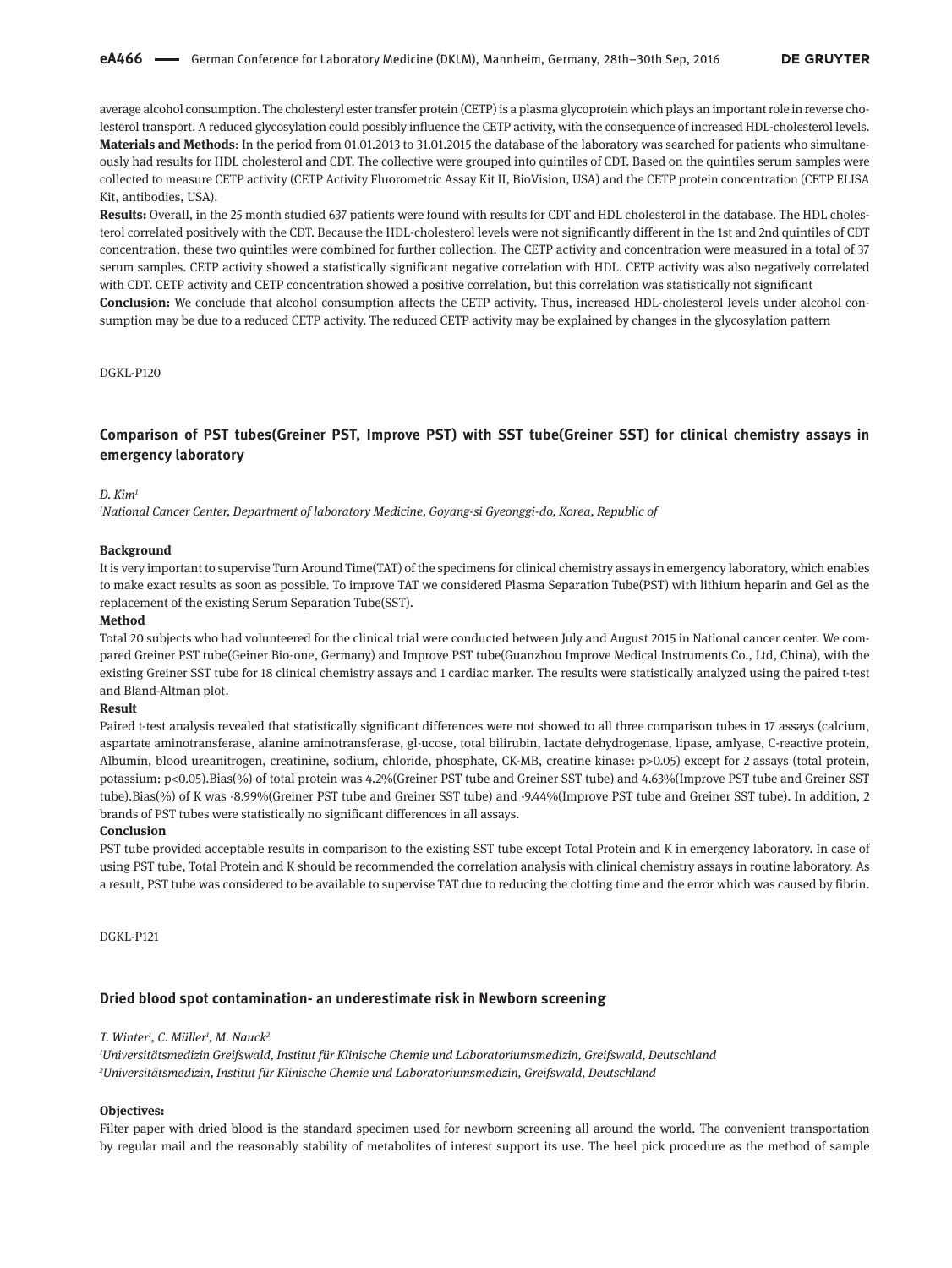acquisition is well standardized. The use of native blood without anticoagulants (e.g EDTA) is required since they are known to interfere with screening laboratory methods.

However, other invisible contaminations of the filter paper prior, during or after the sample collection are often not visually detectable and do have, nevertheless a significant influence on the screening result. In order to emphasize the correct pre-analytical phase within the Newborn screening, nine different contamination sources, which are present in our neonatal ward, were applied on filter papers. The lack of reports and further information about the impact of such contaminants lead to realization of this study, aiming on the understanding and proper risk evaluation of so far not well investigated contaminants and their impact on the NBS result.

#### **Methods:**

Capillary blood was obtained from 10 volunteers and applied on screening filter papers. Right after the blood collection, the still moist spots were intentionally contaminated with the nine different substances: (1) disinfectant, (2) feces, (3) urine, (4) baby cream, (5/6) two different types of baby food, (7) ultrasonic gel, (8) breast milk and (9) baby wipes. One spot was left out of any contamination for control purposes.

TSH, 17-OHP, GALT, Biotinidase, IRT, amino acids and acylcarnitines were analyzed.

#### **Results:**

Eight of nine applied contaminants affected the performed NBS tests. Altogether 81 analyts were significantly altered, resulting in false positive results. In practice, this would lead to an unneeded second blood collection procedure for the newborns and consequently to increased costs. Furthermore, the parents undergo an unnecessary elevated psychological stress, due to the false positive screening report.

### **Conclusion:**

Mishandling of filter papers in the pre-analytical phase is an underestimated source of false positive screening results. Our study underlines the importance of regular training of the medical staff involved in the process in order to obtain reliably newborn screening results.

### **Postersession DVTA**

DVTA-P02

## **Saccharopine and Pipecolic Acid in Laboratory Diagnostics**

#### *B. Krause1 , O. Löhnertz1*

*1 Hochschule Geisenheim University, Zentrum für Angewandte Biologie, Geisenheim*

Both saccharopine and pipecolic acid occur as intermediates in the pathways of lysine biosynthesis in nature.

Certain metabolic diseases as lack of saccharopine dehydrogenase can cause increased appearance of saccharopine. Metabolic disorders of pipecolic acid may lead to epileptic seizures. Pipecolic acid attestation in urine and blood offers the possibility of controlling the clinical course of therapeutic B6-vitamin- administration.

The complexity of saccharopine evidence is actually manifested in the wordwide clinical method comparison of ERNDIM (European Research Network for evaluation and improvement of screening, Diagnosis and treatment of Inherited disorders of Metabolism) determined by the minor participation (33%) contrary to the participations in other evidences like valine and tyrosine. At these more common amino acids 261 laboratories participated even with further methods as tandem MS, reverse phase HPLC and GC/MS apart from the predominantly represented cation exchange chromatography. The complexity of pipecolic acid evidence is actually exceled in a more less participation (20% in 2013).

The analysis of saccharopine and pipecolic acid by cation exchange chromatography with an extended 210 mm separation column in a lithium-gradientsystem and added ninhydrin- or OPA-after-column-derivatization is an exact possibility to verify these amino acids. Whereas there is an overlapping with cystine on shorter separation columns, an exact separation of pipecolic acid, cystine, saccharopine, homocitrulline, cystathionine, methionine and allo-isoleucine in a row takes place on the 210 mm-separation column. For preanalytics solely deproteinization with sulfosalicylic acid and following ultracentrifugation is necessary before diluting the specimen with lithium-citratebuffer (pH 2,2).

The participation of our laboratory on the quantitative ERNDIM schemes resulted in an 0 to 0,5fold standard deviation on saccharopine in the first circuit. Over 2016 there will be 8 serum specimens to be analysed with each time 28 different compounds of amino acids. Only 85 of total 261 of the worldwide participating laboratories in the amino acid schemes analysed saccharopine. 75 of these laboratories determined saccharopine by cation exchange chromatography; but 12 of them were out of 2fold standard deviation. Verification of pipecolic acid was within the same scope of standard deviation in the last scheme.

Concerning clinical evidence of metabolic anomalies by detecting saccharopine and pipecolic acid cation exchange chromatography is an advantageous alternative for practice studies to MS-analysis. It offers high precision after low preparation time.

It is hardly possible to detect these both components on common separation columns in classical amino acid analysis up to a length of 150 mm in an overall-time from 100 – 120 min because of overlapping with given above components. Thus application of an extended separation column results in more unfailingly results.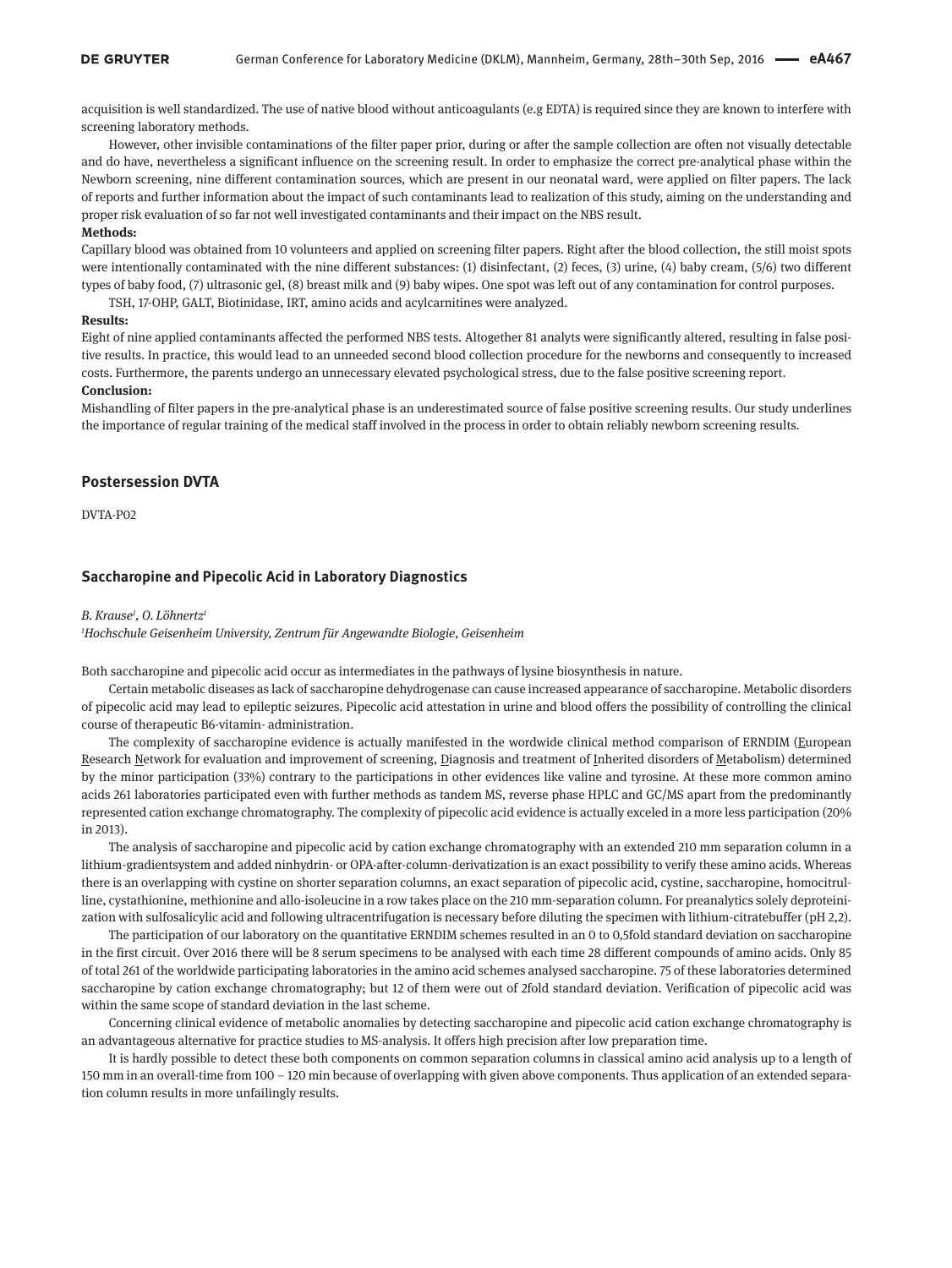DVTA-P05

# **Comparison of two bimodal, retrospective methods (Reference Limit Estimator, quantile-quantile-plot) for the determination of intra-laboratory reference intervals using the example of ferritin and lipase**

*S. Schest1 , S. Steinringer1 , M. Kachler1 , G. Hafner2*

*1 Fachhochschule Kärnten, Biomedical Science, Klagenfurt, Austria 2 Centre of Laboratory Medicine and Microbiology GmbH, Essen, Germany*

**Background:** Accurate results of quantitative measurements are presented as useless or even dangerous, if the biological variability and the factors are not taken into account, when establishing reference limits. The current gold standard to determine reference intervals according to CLSI is based on a prospective, unimodal method. Normal ranges, which distinguish "not sick" from "sick", are provided by various internet sites or in specialized literature of diagnostic manufacturers. Many laboratories take on this without further testing. In this empirical work two bimodal, retrospective, statistical methods for determining reference intervals easily are evaluated and compared. On the one hand the quantile-quantile-plot by Hoffmann and on the other hand the Reference Limit Estimator from the DGKL. Furthermore, the factors of age- and sexual-function are correlated to the reference areas to check their impact on the reference limits.

**Methods:** Based on an empirical work, a comparison of the two statistical methods quantile-quantile-plot and Reference Limit Estimator was created and analyzed following the impact of age- and gender-dependent ability factors to reference intervals.

**Results:** The calculated reference intervals are comparable with the CLSI targets. However, it turned out that not all measured values can be calculated with statistical process. In the calculation of reference intervals there is a age and gender dependency.

**Conclusion:** The bimodal, retrospective concept is partly suitable to determine intra-laboratory reference intervals. Some parameters cannot be calculated accurately with this method. There is a clear advantage over the prospective, unimodal method. The guiding principle would be to combine the retrospective with the prospective approach.

DVTA-P06

### **Methodenvergleich zweier Möglichkeiten der Resistenztestung für Staphylococcus aureus**

#### *A. Koller1 , D. Pribassnig1 , M. Kachler1*

*1 Fachhochschule Kärnten, Biomedizinische Analytik, Klagenfurt, Austria*

Secondary resistance to antibiotics is given increasing importance in recent decades. One of the most feared multi-resistance relates to the gram-positive bacterium *Staphylococcus aureus*, which is known as methicillin-resistant *Staphylococcus aureus* (MRSA). To ensure effective therapy, it is mandatory to perform solid susceptibility tests.

This bachelor thesis was focused on testing the susceptibility of 502 *Staphylococcus aureus* isolates with the VITEK® 2 Compact (BioMérieux) and the disk diffusion method. The aim of the empirical study was to compare the two different methods of susceptibility testing and to identify possible resistance patterns.

The results of the analysis showed a conformity of 98.18%, which speaks for an equal equivalent of both possibilities of susceptibility testing. It turned out that guidelines and standardized work are obligatory for the reproducibility of the results. Regarding the resistance patterns, no significant results were achieved, because only 8 of the tested isolates turned out to be methicillin-resistant.

DVTA-P07

### **Molecular-based screening of sexually transmitted diseases (STD screening) in urogenital specimens**

*Baruschke K., Boesl A., Dirschmid H., Offner F. Institute of Pathology Feldkirch, Carinagasse 47, 6800 Feldkirch, Austria*

#### **Objective**

The goal of this study was to evaluate the performance of the fluorescence-based DNA microarray STI complete (Euroimmun, Germany) and the flow-through hybridization assay GenoFlow STD array (DiagCor, China) for the simultaneous detection of several sexually transmitted pathogens.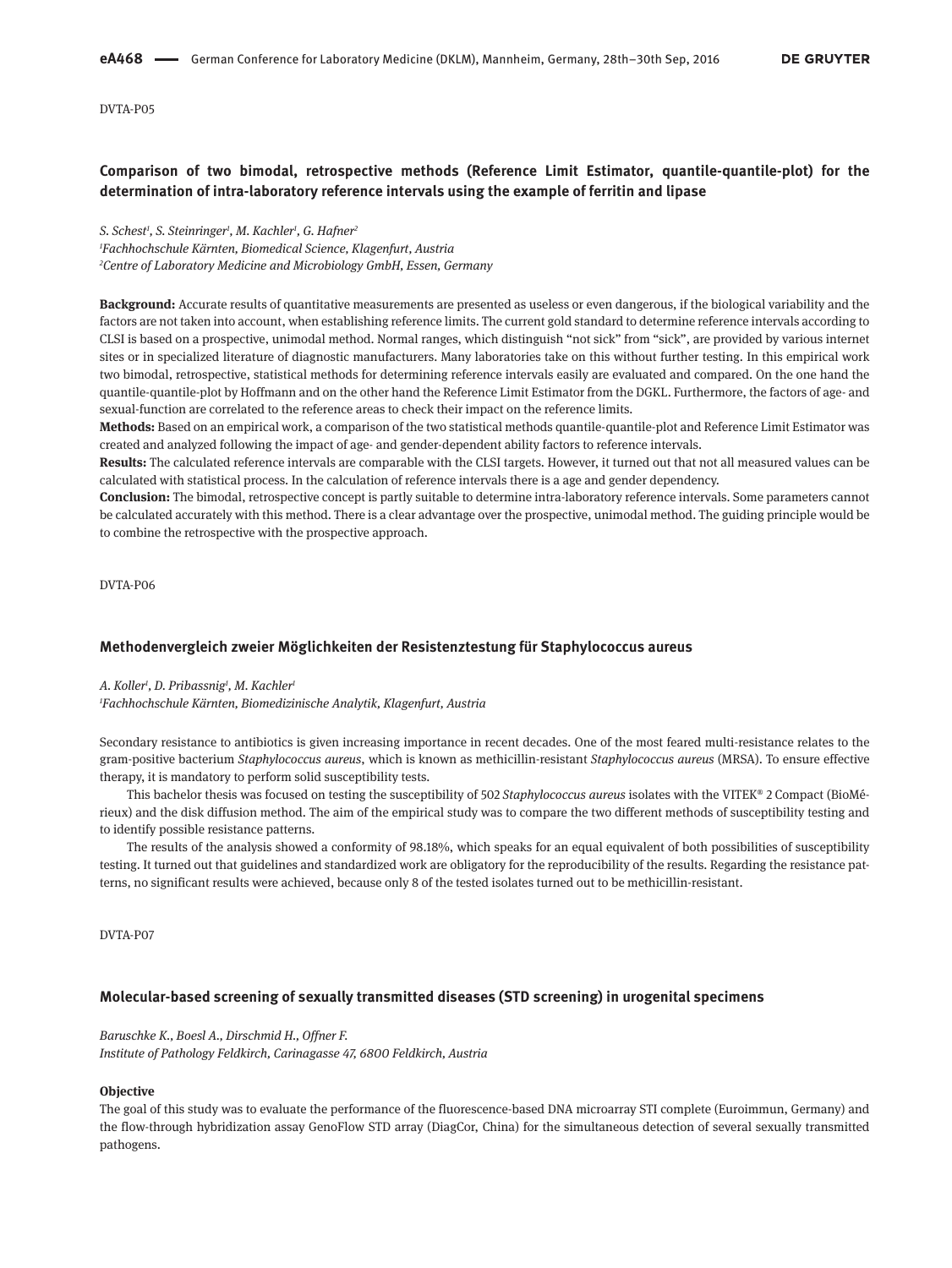### **Methods**

82 urogenital samples were analyzed in parallel with both hybridization assays after automated nucleic acid extraction using the QIAsymphony SP (Qiagen, Germany). The results were directly compared with the routinely used real-time PCR-based detection methods. **Results**

### 32.9% (27/82) of the samples were tested positive with the Euroimmun microarray and 18.3% (15/82) with the DiagCor assay. Compared to routine diagnostics 4.8% (4/82) of the Euroimmun test results were false negative with a sensitivity - depending on pathogen - of 70-100% and a specificity of 100%. With the DiagCor test 15.9% (13/82) of the samples were false negative and 1.2% (1/82) false positive. The test showed a sensitivity of 55-100% and a specificity of 77-98%.

### **Conclusion**

Both detection methods were easy to implement into daily routine procedures and provided an efficient workflow. The performance of the Euroimmun microarray was similar to the routinely used molecular detection methods, while the DiagCor system showed a weaker correlation due to a lower sensitivity concerning various pathogens. Thus, optimization of the detection limit and the software-based evaluation are required.

### **Keywords:**

STD screening, sexually transmitted diseases, real-time PCR, microarray, fluorescence, flow-through hybridization

DVTA-P09

### **Establishing of the Multilex-PCR for the Detection of MRSA by the genes** *mecA, mecC, nuc* **und** *lukS/F*

S. Waßmann<sup>1</sup>, J. Baumann<sup>1</sup>, S. Augustyniak<sup>1</sup>, M. Kachler<sup>1</sup>, C. Sievers<sup>1</sup> 1 Fachhochschule Kärnten, Biomedizinische Analytik, Klagenfurt, Österreich

MRSA has a resistance against methicillin acquired by the genes *mecA* and *mecC*. In addition some MRSA have the virulence factor Panton-Valentine leukocidin. This is encoded by gene *lukS/F* and induces to serious skin and soft tissue infections. Genes *nuc* and *spa* serve the species proof of Staphylococcus aureus. Aim of this study is the establishment of a Multiplex-PCR for genes *nuc, mecA, mecC* and *lukS/F* to proof of MRSA. Tests to the establishment of the PCR were made available by the Helmholtz-Zentrum in Braunschweig. At the beginning genes *nuc, mecA, mecC* and *lukS/F* were established as single locus PCR. Afterwards the establishment of the Multiplex-PCR was executed to the proof of these genes. Among the 504 study samples from Braunschweig, 483 were yielded positive nuc. Among the 21 nuc negative, 16 yielded *spa* positive amplification. Among 499 Staphylococcus aureus isolates, nine yielded *mecA* positiv amplification. Under the samples no one yielded *mecC* and *lukS/F* amplifications. MRSA's prevalence is 1,8% in our study. The occurrence of mecC is described to positive strains in the literature with less than 1%. We couldn't prove any *mecC* due to a too small sample. Persons who showed infections within the last six months were excluded from the study. Therefore the chance to detect any *lukS/F* positive strains was minimal. In one setting up it is possible to detect the species, MRSA evidence and appearance of Panton-Valentine leukocidin. The valuable method could be collected epidemiological data. By a temporal optimization of this Multiplex-PCR it would be possible to detect MRSA in screening settings.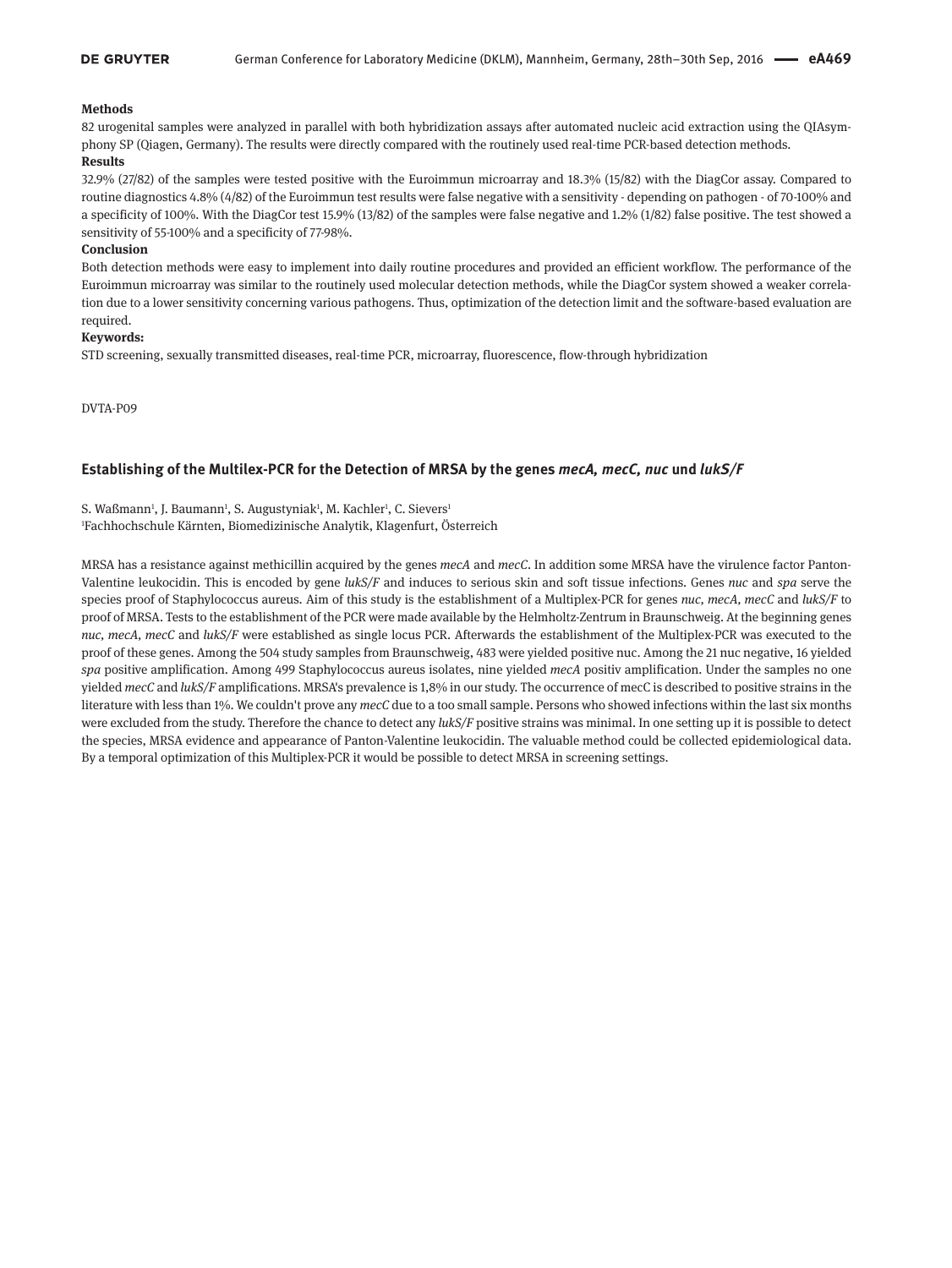# **Autorenverzeichnis**

### **A**

Abbes, Sakia DGKL-P013 Abidi, Nada FV17 Abramian, Alina DGKL-P074 Adamski, Jerzy DGKL-P005 Adhikary, Till DGKL-P002 Aebi, Stefan DGKL-P075, DGKL-P111 Ärzte ohne Grenzen DGKL-P042 Ahmad-Nejad, Parviz FV19, FV11, DGKL-P044 Aichler, Michaela DGKL-P005 Aida, Sihem FV17 Alban, Susanne DGKL-P018 Al-dabet, Mohanad FV09, FV03, FV02, DGKL-P001 Allecke Friederike DGKL-P087 Amstutz, Ursula DGKL-P075, DGKL-P111 Armbruster, F.P. DGKL-P096 Arp, In-Si FV10 Arvaniti, Eirini DGKL-P110 Attili/Abedalkhader, Rozan DGKL-P109 Aufenanger, Johannes DGKL-P<sub>102</sub> Augustyniak, Sanja DVTA-P09

#### **B**

Backes, Saskia DGKL-P035 Bae, Yoon Ju DGKL-P010, DGKL-P087 Baerlecken, Niklas DGKL-P025 Banas, Bernhard DGKL-P099 Baruschke, Karin DVTA-P07 Bastian, Manuela S1 Bauer, Andrea DGKL-P031 Baumann, Juliana DVTA-P09 Baumann, Martina DGKL-P005 Bäumer, Markus DGKL-P085 Beaudoin, Christopher DGKL-P045 Beckers, Johannes DGKL-P005 Beetz, Christian DGKL-P068 Beiderlinden, Martin DGKL-P092 Bengoufa, Djaouida DGKL-P034 Berger, Sarah DVTA-P10.1 Bergler, Tobias DGKL-P099 Beutner, Frank DGKL-P080 Biemann, Ronald DGKL-P051 Bietenbeck, Andreas W11, DGKL-P107 Bikker, Rolf DGKL-P040 Birk, Denise DGKL-P030, DGKL-P041 Birkner, Phylis DGKL-P071, DGKL-P108, DGKL-P117

Birschmann, Ingvild DGKL-P018, DGKL-P021, DGKL-P077, DGKL-P118 Bischof Corinne DGKL-P054, Bisse, Emmanuel FV14 Blennow, Kai FV08 Blessing, Frithjof DGKL-P019 Bock, Fabian FV02, FV03, FV09, DGKL-P001, DGKL-P049, DGKL-P056 Böhm, Markus DGKL-P023 Borghi, Maria Orietta DGKL-P024 Brabant, Georg DGKL-P060 Brand, Korbinian DGKL-P040, DGKL-P082, DGKL-P109 Brandenburger, Christina DGKL-P018, DGKL-P021, DGKL-P118 Brandner, Sebastian FV08 Brechtel, Ingrid V22, DGKL-P076 Brinkmann, Thomas DGKL-P098 Brittenham, Garry DGKL-P079 Bruegel, Mathias DGKL-P064, DGKL-P080 Bulst, Ludwig DGKL-P045 Busch, Svenja FV10 Butler, Lynn Marie V51

### **C**

Cadamuro, Janne V94 Caillat-Zucman, Sophie DGKL-P034 Can, Murat DGKL-P113 Canaud, Guillaume V89 Ceglarek, Uta DGKL-P010, DGKL-P080, DGKL-P087 Chavakis, Triantafyllos DGKL-P016 Chen, Shili DGKL-P061 Chiasserini, Davide FV08 Christians, Uwe DGKL-P062 Christmann, Martin DGKL-P040 Christoph, Jürgen DGKL-P093 Claassen, Manfred DGKL-P110 Costina, Victor FV17

# **D**

Dallmann, Guido DGKL-P066 Danckwardt, Sven FV04, DGKL-P014 Darmon, G. DGKL-P034 De Priestere, M. DGKL-P034 Degenhardt, Svenja DGKL-P020 Delgado, Graciela DGKL-P009, DGKL-P011, DGKL-P022, DGKL-P057

Dignass, A. DGKL-P096 Dirk, Anna-Luise DGKL-P060 Dirschmid, Harald DVTA-P07 Dittrich, Marcus DGKL-P018 Dittrich-Breiholz, Oliver DGKL-P040 Dolscheid, Sarah DGKL-P105 Dolscheid-Pommerich, Ramona DGKL-P074, DGKL-P095, DGKL-P105 Donhauser, Elfi DGKL-P070 Dörr, Marcus DGKL-P006 Dreier, Jens DGKL-P047 Dreißiger, Katrin DGKL-P017 Dubois, Guillaume DGKL-P005 Duda, Angelika V22, FV11, DGKL-P076 Dullnig, Birgit DGKL-P103

### **E**

Eckardt, Jan DGKL-P087 Edelmann, Frank FV16 Eichler, Kathrin DGKL-P035 Eichner, Romy FV11 Eller, Thomas DGKL-P018 Engelborghs, Sebastiaan FV08 Engelmann, Beatrice DGKL-P060 Englberger, Lars DGKL-P062 Epting, Thomas DGKL-P065 Eßmann, Frank DGKL-P039 Estrada, Victoria DGKL-P036 **F**

Falk, Erika DGKL-P030, DGKL-P041 Falk, Volkmar DGKL-P110 Faust, Isabel V55, DGKL-P070, DGKL-P112 Fedtke, Gabriele DGKL-P086 Feuchtinger, Annette DGKL-P005 Fiedler, Georg Martin DGKL-P062 Findeisen, Peter W11, FV17, DGKL-P048 Fischer, Bastian V55, DGKL-P070 Flach, Katharina FV08 Flieder, Tobias DGKL-P018, DGKL-P021, DGKL-P118 Fokkert, Marion J. DGKL-P013 Fottner, Christian DGKL-P067 Fox, Vanessa DGKL-P018 Fragerberg, Linn V51 Franko, Andras DGKL-P005 Frase, Wolfgang FV16 Friedrich, Nele DGKL-P006, DGKL-P007, DGKL-P060

Friesenhagen, Judith DGKL-P040 Frister, Adrian DGKL-P048 Froehlich, Tanja K. DGKL-P075 Fuchs, Helmut DGKL-P005 Fuchs, Tina FV10

#### **G**

Gadi, Ihsan FV02, FV09, DGKL-P049, DGKL-P056 Gaebler, Michael DGKL-P010 Gässler, Norbert V33 Gawinecka, Joanna DGKL-P094, DGKL-P110 Gebhardt, Christoffer V22, V72 Gehring, Manuela DVTA-P08, DGKL-P023 Geilenkeuser, Wolf-Jochen FV11 Geisel, Jürgen DGKL-P119 Georgi, Joachim DGKL-P025 Gepperth, Sonja DGKL-P027 Ghebremedhin, Beniam FV19, DGKL-P044 Ghosh, Sanchita DGKL-P051 Giesler, Sophie FV10 Gnewuch, Carsten DGKL-P099 Göcke, Seyfullah FV12 Gockel, Ines DGKL-P087 Göcze, Ivan DGKL-P099 Goetz, Merle FV11 Golchert, Janine DGKL-P060 Gradinger, Daniel DGKL-P005 Greinacher, Andreas DGKL-P050 Griebenow, Sirid DGKL-P012, DGKL-P013 Grimm, Imke DGKL-P047 Grimm, Stefanie FV06, DGKL-P004 Gripp, Tatjana DGKL-P018, DGKL-P077 Grote-Koska, Denis DGKL-P082 Grotevendt, Anne DGKL-P008 Gruber, Irmhild DGKL-P071, DGKL-P117 Grübler, Martin DGKL-P011 Grundhuber, Maresa DGKL-P030, DGKL-P041 Gschwend, Jürgen E. FV05 Günther, Christiane DGKL-P048 Guven, Berrak DGKL-P113

### **H**

Haas, Rainer DGKL-P020 Hafner, Gerd DVTA-P03, DVTA-P05 Hagelgans, Albert DGKL-P072 Hain, Andrea DGKL-P043, DGKL-P046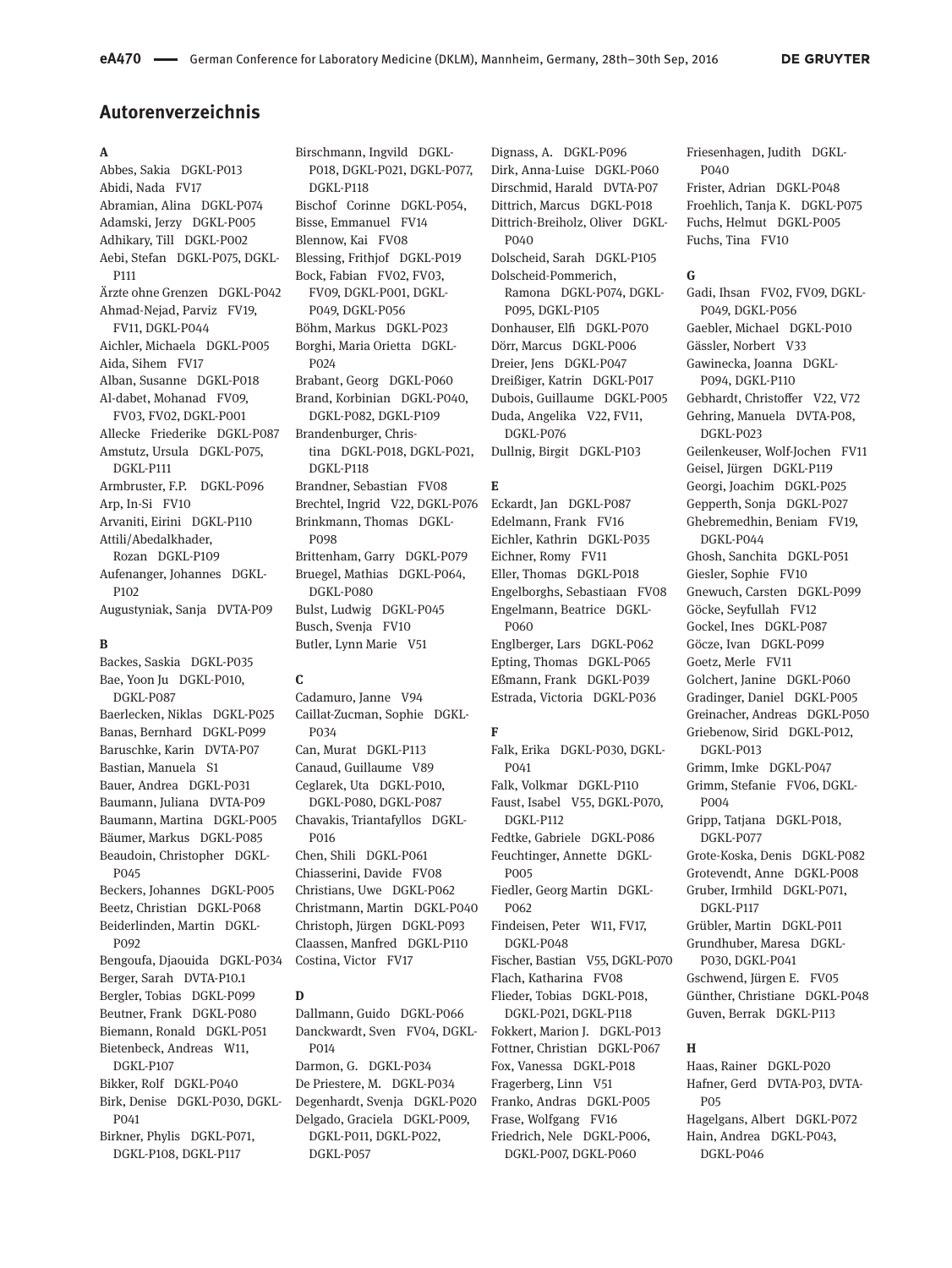Hallström, Björn Mikael V51 Hammer, Elke DGKL-P060 Hampel, Katharina DGKL-P040 Hamzic, Seid DGKL-P111 Hänggi, Daniel FV10 Hanner, Barbara DGKL-P064 Hansen, Jakob DGKL-P061 Hansen, Nils-Owe V25 Häring, Hans-Ulrich DGKL-P002, DGKL-P059 Hartmann, Gunther DGKL-P074 Hasbargen, Uwe DGKL-P079 Haselmann, Verena V22, FV11, DGKL-P076 Hasmüller, Stephan DGKL-P079 Häuser, Friederike FV12 Hauswald, Bettina DGKL-P031 Heck, Matthias M. FV05 Hedtke, Maren DGKL-P076 Helfrich, Franziska DGKL-P053 Hendig, Doris V55, DGKL-P070, DGKL-P077, DGKL-P112 Hennig, Georg DGKL-P079 Henning, Ann-Kristin DGKL-P008 Herbst, Andreas FV01, FV07 Hering, Julian DGKL-P104 Herwartz, Reinhild M1 Hilbrich, Isabell FV08 Hildebrand, Dominic DGKL-P039, DGKL-P059, DGKL-P061, DGKL-P063 Hof, Danielle DGKL-P094 Hoffmann, Georg W11, DGKL-P<sub>102</sub> Hoffmann, Julia FV16 Hoffmann, Juliane DGKL-P001 Hofmann, Ute DGKL-P069 Holdenrieder, Stefan DGKL-P074, DGKL-P105 Holdt, Lesca M. FV01, FV07, FV13, DGKL-P053, DGKL-P064, DGKL-P079, DGKL-P080, DGKL-P085 Hollering, Sabrina DVTA-P01 Holzer, Max FV08 Holzweber, Friedrich DGKL-P103 Homann, Christian DGKL-P079 Homberg, Angelika W8, DVTA-P01, DVTA-P10.1 Homuth, Georg DGKL-P060 Hörber, Sebastian DGKL-P039 Hornig, Frank DGKL-P115 Hrabe de Angelis, Martin DGKL-P005

Hu, Chunxiu DGKL-P059 Huber, René DGKL-P040, DGKL-P109

Hübner, Miriam DGKL-P019

Hübner, Ulrich DGKL-P119 Hug, Thomas V66 Hunfeld, Klaus-Peter FV18 Huppert, Sabine DGKL-P087 Huypens, Peter DGKL-P005

### **I**

Ibold, Bettina DGKL-P112 Irmler, Martin DGKL-P005 Isermann, Berend FV02, FV03, FV09, DGKL-P001, DGKL-P038, DGKL-P049, DGKL-P051, DGKL-P056 Ittermann, Till DGKL-P050

### **J**

Jaeger, Andrea FV15 Jäger, Evelyn FV17, DGKL-P097 Jahic, Amir DGKL-P068 Jakob, Peter DGKL-P098 Jandeck, Carsten DGKL-P072 Jansen-Winkeln, Boris DGKL-P087 Janz, Olga DGKL-P020 Jaruschewski, Sabine DGKL-P090 Jayakumar, Manoharan DGKL-P051 Jeremias, Patricia DGKL-P029, DGKL-P033 Joerger, Markus DGKL-P075, DGKL-P111 Jöhren, Richard DGKL-P086 Jung, Carsten DGKL-P032 Jung, Jette V37 Jurk, Kerstin V13

# **K**

Kaap-Fröhlich, Silvia W8, DVTA-P04, DVTA-P10 Kaase, Martin FV19, DGKL-P044 Kachler, Marco V53, DVTA-P03, DVTA-P04, DVTA-P05, DVTA-P06, DVTA-P09, DVTA-P10 Kacprowski, Tim DGKL-P060 Kaiser, Thorsten DGKL-P084, DGKL-P087, DGKL-P100 Kallweit, Thomas FV13 Kapp, Alexander DVTA-P08, DGKL-P023 Kappenberger, Alina-Sophie DGKL-P030 Kappler, Lisa DGKL-P059 Keller Lang, Dagmar DGKL-P094 Keuschnig, Bianca DVTA-P04 Keyver-Paik, Mignon DGKL-P074 Khaled, Nadia DGKL-P079 Khokhar, Shazad FV04, DGKL-P014

Kiessig, Stephan DGKL-P116 Killengray, David DGKL-P043, DGKL-P046 Kim, DoHyung DGKL-P120 Kittel, Maximilian DGKL-P097 Klauke, Rainer DGKL-P082 Klavins, Kristaps DGKL-P066 Klawonn, Frank W11 Kleber, Marcus DGKL-P009, DGKL-P011, DGKL-P022, DGKL-P057 Klein, Christian DGKL-P032 Kleine, Tilmann Otto DGKL-P091 Kleiner, Svea DGKL-P023 Kleiner-Wittkopp, Carola DGKL-P115 Kleinhempel, Alisa DGKL-P064, DGKL-P080, DGKL-P085 Klingler, Christian DGKL-P002 Knabbe, Cornelius V55, DGKL-P018, DGKL-P021, DGKL-P047, DGKL-P070, DGKL-P077, DGKL-P112, DGKL-P118 Knöfler, Ralf DGKL-P016 Knüttgen, Franziska DGKL-P018, DGKL-P021, DGKL-P118 Koal, Therese DGKL-P066 Köberle, Verena V81 Köhler, Maria DGKL-P025 Kohli, Shrey FV02, FV03, FV09, DGKL-P001, DGKL-P049, DGKL-P056 Kohlmann, Thomas DGKL-P050 Kohlschein, Peter DGKL-P017 Koller, Anna-Maria Marion DVTA-P06 Korff, Thomas V44 Kornhuber, Johannes FV08 Kortz, Linda DGKL-P080 Koschel, Dirk DGKL-P031 Kottkamp, René DGKL-P112 Krahmer, Natalie FV01 Krämer, Bernhard K. DGKL-P011 Kratzsch, Juergen DGKL-P010, DGKL-P087 Krause, Birgit DVTA-P02 Krausse, Karola DGKL-P032 Kreis, Stephanie DGKL-P003 Krishnan, Jaya DGKL-P054 Kuderer, Silija DGKL-P019

Kuhlmann, Sarah DGKL-P092 Kuhn, Joachim V55, DGKL-P018, DGKL-P070, DGKL-P074, DGKL-P077, DGKL-P112 Kühn, Jens-Peter DGKL-P006 Kummer, Dominic DGKL-P075, DGKL-P111 Kuzaj, Patricia DGKL-P112

Kwiatkowski, Marcel V25

**L** Lachmann, Ingolf FV08 Lackner, Karl J. FV12, DGKL-P067 Lammert, Frank DGKL-P003 Langer, Florian V12, V49 Langstein, Joachim DGKL-P115 Largiadèr, Carlo R. DGKL-P062, DGKL-P075, DGKL-P111 Leding, Julia DGKL-P030 Lehmann, Rainer DGKL-P002, DGKL-P059, DGKL-P061, DGKL-P063 Lehn, Petra DGKL-P099 Leiblein, Ruth DGKL-P027 Leichtle, Alexander B. DGKL-P062 Lelental, Natalia FV08 Lerner, Aaron DGKL-P029 Lesche, Dorothea DGKL-P062 Lewczuk, Piotr FV08 Li, Jia DGKL-P059 Lichtinghagen, Ralf W11, DGKL-P102, DGKL-P109 Lim, Michelle V03 Lindner, Johanna DGKL-P004 Liu, Xinyu DGKL-P063 Lodono, Adriana DGKL-P036 Löhnertz, Otmar DVTA-P02 Löhrer, Nicole DGKL-P114 Lopez, Francois DGKL-P034 Lopez Pinto, César Julian DGKL-P073 Lorscheid, Sebastian DGKL-P039 Ludwig, Jochen V15 Luger, Thomas A. DGKL-P023 Lüns, Bernadette DGKL-P109 Luppa, Peter DGKL-P015, DGKL-P026, DGKL-P028, DGKL-P045, DGKL-P078 DGKL-P107

#### **M**

Mäder-Porombka, Cornelia DVTA-P01 Mahler, Cornelia W8 Mahler, Michael DGKL-P024 Mak, Stefanie DGKL-P026, DGKL-P078 Maler, Juan Manuel FV08 Maneg, Daniela FV18 Mannuß, Steffen DGKL-P017 Margue, Christine DGKL-P003 Martins, Trischna DGKL-P036 Marty, Res DGKL-P114 März, Winfried DGKL-P009, DGKL-P011, DGKL-P022, DGKL-P057 Maschek, Christiane DVTA-P10 Massinger, Rebecca DGKL-P005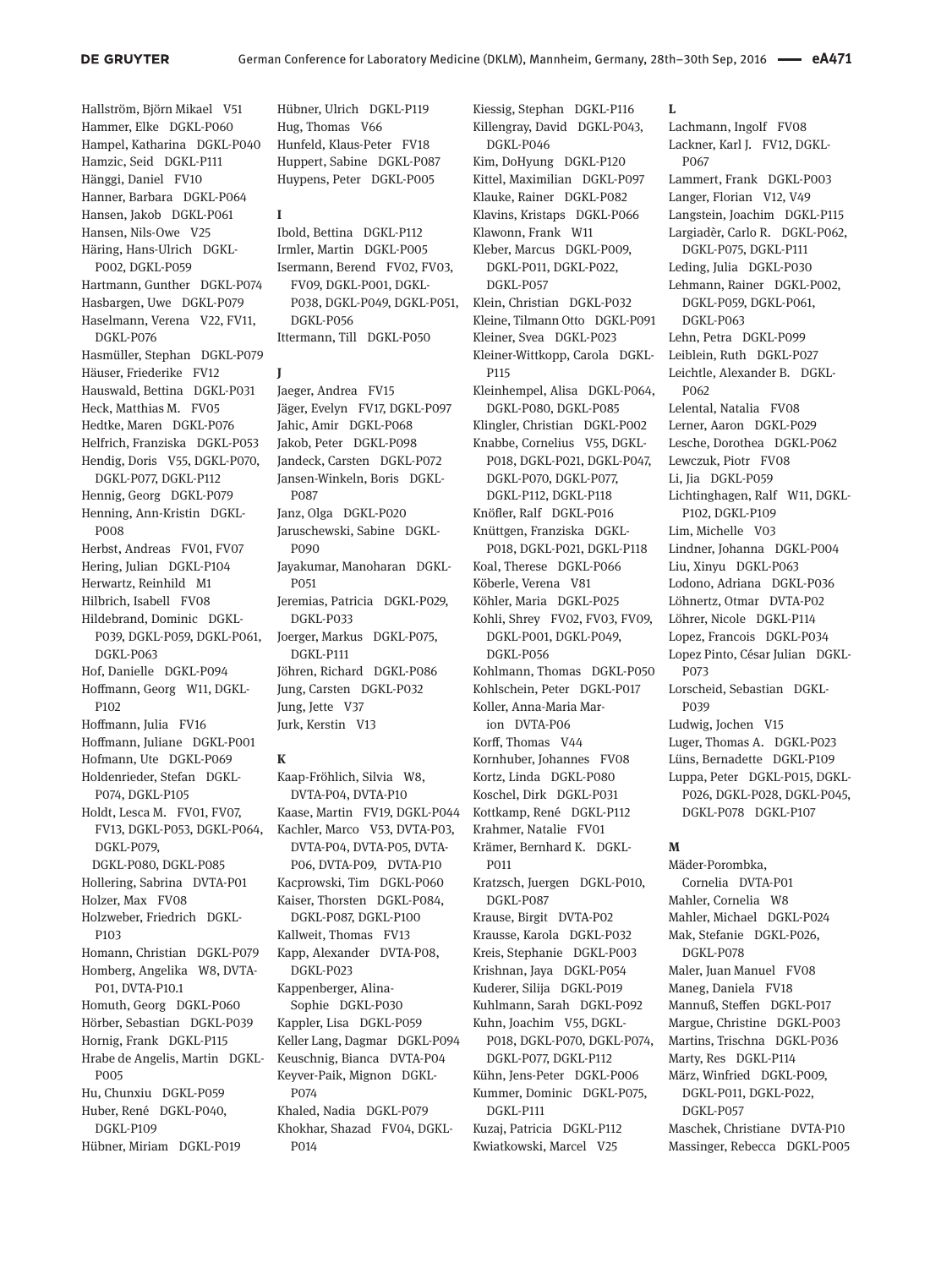Mastrak, Marosh DGKL-P066 Masuch, Annette DGKL-P007, DGKL-P008, DGKL-P050 Mathieu, Sophie-Cecil DGKL-P051 Matthias, Torsten DGKL-P025, DGKL-P029, DGKL-P032, DGKL-P033, DGKL-P034 DGKL-P035 DGKL-P036 Mautner,Anton W5 Mayer,Marika W3 Mayerhofer, Thomas DGKL-P071 Meixner, Werner V75 Mengel, Eugen FV12 Menger, Angelina DVTA-P01 Menschikowski, Mario DGKL-P072 Meroni Pier, Luigi DGKL-P024 Miller, Dwayne V25 Mirtschink, Peter DGKL-P054 Mohacsi, Paul DGKL-P062 Molinuevo, Jóse Luis FV08 Monn, Antoinette DGKL-P114 Mora Serna, Francy Guiovanna DGKL-P036 Mroczko, Barabara FV08 Mühlbach, Kathleen FV04 Mulay, Shrikant R. V86 Müller, Cornelia DGKL-P083, DGKL-P121 Müller, Elena DGKL-P019 Münte, Thomas DGKL-P060

### **N**

Nacke, Brit DGKL-P072 Nagel, Dorothea DGKL-P080 Nauck, Matthias V41, FV14, FV16, DGKL-P006, DGKL-P007, DGKL-P008, DGKL-P050, DGKL-P060, DGKL-P083, DGKL-P121 Naumann, Michael V03 Naumann, Svenja FV10 Nawroth, Peter FV09 Nawroth, Roman FV05 Nazir, Sumra FV02, DGKL-P049, DGKL-P056 Neff, Frauke DGKL-P005 Neidhöfer, Sandra DGKL-P029 Nemat, Katja DGKL-P031 Neschen, Susanne DGKL-P005 Netto, Jeffrey DGKL-P010, DGKL-P087 Neussl, Elisabeth DVTA-P11 Neuendorf, Josephine S3 Neukirch, C. FV12 Neumaier, Michael V22, FV10, FV11, FV17,

DGKL-P027, DGKL-P073, DGKL-P076, DGKL-P090, DGKL-P097, DGKL-P101 Neumaier-Probst, Eva DGKL-P090 Neumann, Jens DGKL-P038 Neumann, Susann DGKL-P048 Neumeister, Volker DGKL-P031 Nicolaou, Alexandros FV01, FV07 Nieswandt, Bernhard DGKL-P056 Nittka, Stefanie DGKL-P027, DGKL-P073, DGKL-P101 Northoff, Bernd Henrik W11, FV01, FV07, FV13 Nöst, Stefan DVTA-P01

#### **O**

Oberhauser, Heidi DVTA-P10 Odeberg, Jacob V51 Ofner, Felix DVTA-P07 Orth, Matthias DGKL-P102 Oschwald-Häg, Barbara W1, W4

## **P**

Parnetti, Lucilla FV08 Pedrazzini, Thierry DGKL-P054 Peetz, Dirk DGKL-P102 Perret-Liaudet, Armand FV08 Peter, Andreas DGKL-P002, DGKL-P005, DGKL-P059, DGKL-P061, DGKL-P063 Petersmann, Astrid V41, FV14, DGKL-P007, DGKL-P008, DGKL-P050 Philippidou, Demetra DGKL-P003 Pietzner, Maik DGKL-P006, DGKL-P060 Piiper, Albrecht V81 Platzbecker, Uwe DGKL-P016 Plomgaard, Peter DGKL-P061 Pohl, Diana DGKL-P020 Pohl, Sandy DGKL-P116 Ponten, Frederik V51 Popp, Julius FV08 Poremba, Christopher V04 Poschinger, Anja DVTA-P11 Prehn, Cornelia DGKL-P005 Pribassnig, Desiree Christine DVTA-P06 Prokisch, Holger DGKL-P005 Przemeck, Gerhard DGKL-P005 Pütz, Gerhard DGKL-P065

#### **R**

Raap, Ulrike DVTA-P08, DGKL-P023 Radek, Johannes DGKL-P108, DGKL-P117

Ramming, Andreas V54 Ranjan, Satish FV03, FV09, DGKL-P049 Rathkolb, Birgit DGKL-P005 Rehan, Dmitri DGKL-P096 Reinelt, Janis DGKL-P010 Reinhold, Dirk DGKL-P081 Reiser, Hans DGKL-P110 Reiß, Nadine DGKL-P031 Remmler, Johannes DGKL-P100 Renné, Thomas V51 Repp, Birgit DGKL-P005 Retz, Margitta FV05 Reuter, Sandra DGKL-P025, DGKL-P033 Riek-Burchardt, Monika DGKL-P038 Ries, Lukas FV10 Rindlisbacher, Barbara DGKL-P062 Roggenbuck, Dirk DGKL-P024, DGKL-P081 Rönicke, Raik DGKL-P038 Rose-John, Stefan FV07 Rossmann, Heidi FV12, DGKL-P067 Rozman, Jan DGKL-P005 Rüdrich, Urda DGKL-P023 Ruiz Castaño, Claudia DGKL-P036 Ruland, Jürgen FV05 Runge, Heike DGKL-P059 Ruppert, J. DGKL-P096

### **S**

Saely, Cristoph H. FV15 Sánchez, Constanza DGKL-P036 Sánchez, Diana Milena Pedraza DGKL-P036 Sanchez-Lasheras, Carmen DGKL-P005 Sankowsky, Bernd W9.1 Sarre, Alexandre DGKL-P054 Sass, Kristina FV01, FV07 Satrapa, Johanna DGKL-P014 Schaab, Michael DGKL-P084 Schadendorf, Dirk V22 Schäfer, Christian FV16 Schaffer, Martina DVTA-P04 Scheffen, Rebecca DGKL-P003 Scherberich, Jürgen V10 Schest, Silvia DVTA-P05 Schierack, Peter DGKL-P081 Schindler, Aline DGKL-P028 Schlatterer-Krauter, Kathrin DVTA-P03 Schleicher, Erwin D. DGKL-P002 Schlitt, Hans J. DGKL-P099

Schlüter, Hartmut V25 Schmalenberg, Michael DGKL-P015, DGKL-P026, DGKL-P045, DGKL-P078 Schmelzer, Olesja DGKL-P065 Schmid, Sebastian FV05 Schmidt, Dirk DGKL-P043, DGKL-P046 Schmidt, Sebastian DGKL-P083 Schmidts, Michael DGKL-P108 Schneider, Christoph DGKL-**P084** Schneider, Jochen DGKL-P003 Schommers, Philipp DGKL-P005 Schönmann, Christine DGKL-P015 Schönrath, Felix DGKL-P110 Schott, Lina FV04 Schraven, Burkhart DGKL-P038 Schubert, Markus DGKL-P005 Schuff-Werner, Peter DGKL-P017 Schultz, Hans-Ulrich DGKL-P081 Schulze, H. DGKL-P096 Schulze-Osthoff, Klaus DGKL-P039 Schumann, Gerhard DGKL-P082 Schütze, Gregor DGKL-P064 Schwab, Andre FV17 Schwarting, Andreas DGKL-P033 Schwarz, Peggy DGKL-P099 Schwarzenbach, Heidi V82 Schweikhard, Eva DGKL-P025, DGKL-P035 Secci, Ramona FV05 Seelig, Claudia A. DGKL-P037 Seelig, Hans-Peter DGKL-P037 Seitz, Anna-Katharina FV05 Semmler, J. DGKL-P096 Shahid, Sidra DGKL-P052 Shahzad, Khurrum FV02, FV03, FV09, DGKL-P001, DGKL-P049, DGKL-P056 Shipkova, Maria DGKL-P008 Siegert, Gabriele DGKL-P016, DGKL-P031, DGKL-P072 Siekmeier, Rüdiger DGKL-P009, DGKL-P011 Sievers, Claudia DVTA-P09 Sigurdardottir, Vilborg DGKL-P062 Simon, Martina DGKL-P015 Simon, Stefan DGKL-P030, DGKL-P041 Simundic, A.M. V94 Sistonen, Johanna DGKL-P062